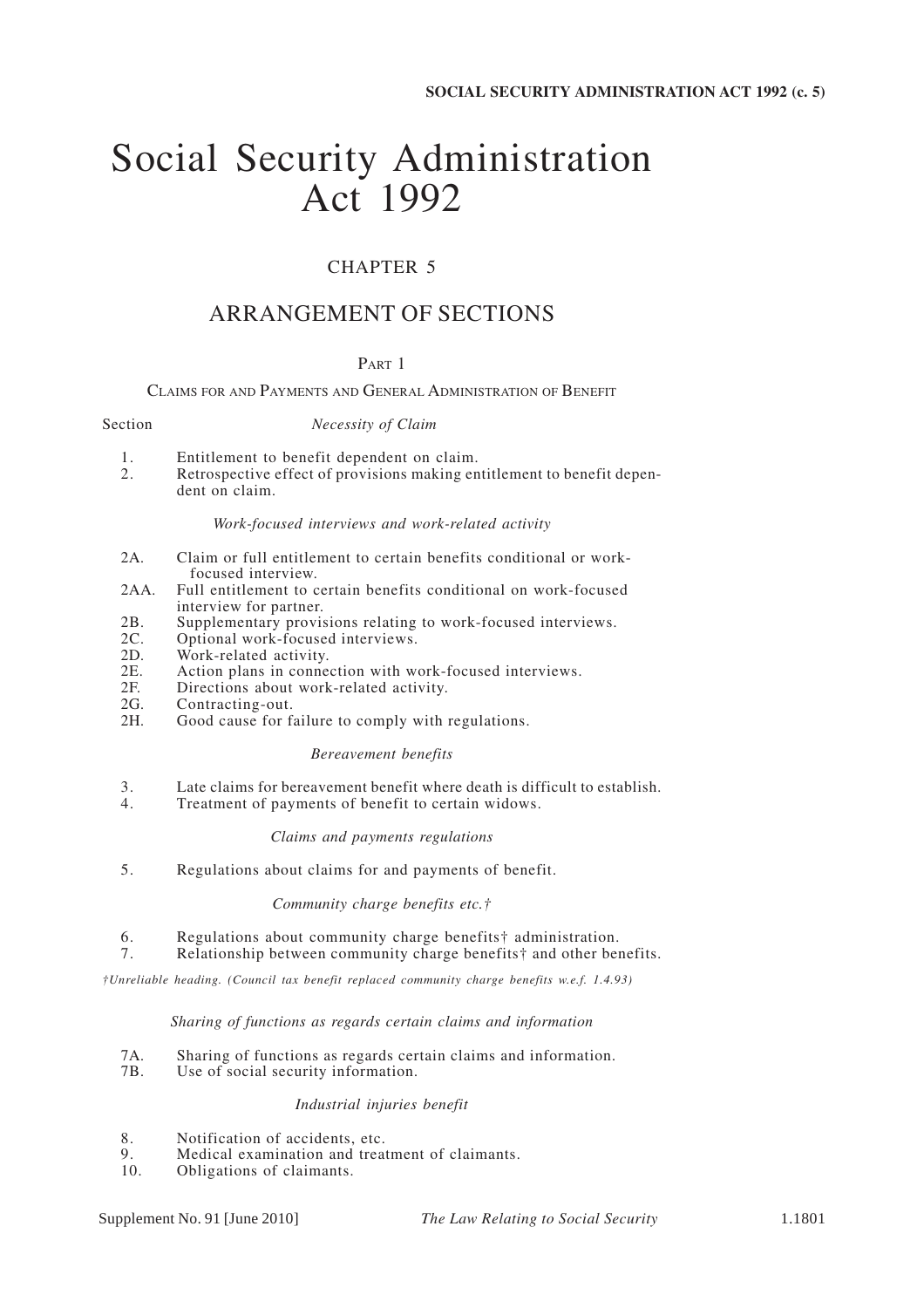## *Disabled person's tax credit*

11. Initial claims and repeat claims *(repealed)*

## *The social fund*

- 12. Necessity of application for certain payments.<br>12A. Necessity of application for health in pregnance
- Necessity of application for health in pregnancy grant.

## *Child benefit*

13. Necessity of application for child benefit.

#### *Statutory sick pay*

14. Duties of employees etc. in relation to statutory sick pay.

## *Statutory maternity pay*

15. Duties of women etc in relation to statutory maternity pay.

## *Payments in respect of mortgage interest etc.*

15A. Payment out of benefit of sums in respect of mortgage interest etc.

#### *Emergency payments*

16. Emergency payments by local authorities and other bodies.

## PART II

## **ADJUDICATION**

17. - 70. (*repealed)*

## PART III

## OVERPAYMENTS AND ADJUSTMENTS OF BENEFIT

## *Misrepresentation etc.*

- 71. Overpayments general.
- 71ZA. Overpayments out of social fund.

#### *Jobseeker's allowance*

71A. Recovery of jobseeker's allowance: severe hardship cases.

#### *Misrepresentation etc. (continued)*

72. Special provision as to recovery of income support. *(revoked)*

#### *Adjustments of benefits*

- 73. Overlapping benefits general.<br>74. Income support and other paym
- 74. Income support and other payments.<br>74A. Payment of benefit where maintenanc
- Payment of benefit where maintenance payments collected by Secretary of State.

## *Housing benefit*

75. Overpayments of housing benefit.

## *Community charge benefits†*

- 76. Excess benefits.<br>77. Shortfall in bene
- Shortfall in benefits.

*†Unreliable heading. (Council tax benefit replaced community charge benefits w.e.f. 1.4.93.)*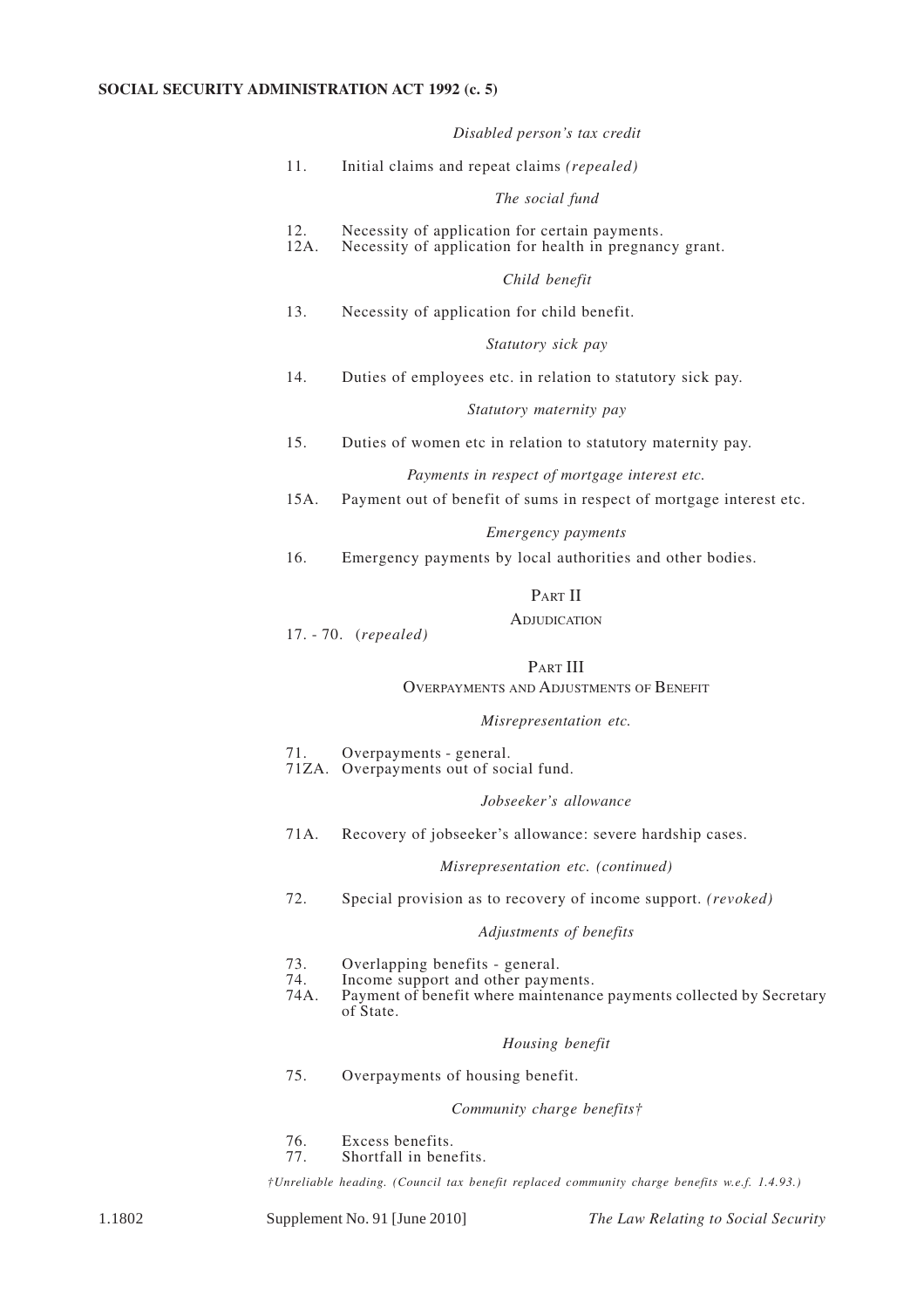#### *Social fund awards*

78. Recovery of social fund awards.

#### *Northern Ireland payments*

79. Recovery of Northern Ireland payments.

#### *Adjustment of child benefit*

80. Child benefit - overlap with benefits under legislation of other member States.

## PART IV

## RECOVERY FROM COMPENSATION PAYMENTS

81. - 104. *(revoked)*

## PART V

## INCOME SUPPORT AND THE DUTY TO MAINTAIN

- 105. Failure to maintain general.<br>106. Recover of expenditure on bear-
- 106. Recover of expenditure on benefit from person liable for maintenance.<br>107. Recovery of expenditure on income support: additional amounts and
- Recovery of expenditure on income support: additional amounts and transfer of orders.
- 108. Reduction of expenditure on income support: certain maintenance orders to be enforceable by the Secretary of State.
- 109. Diversion of arrested earnings to Secretary of State Scotland.

## PART VI

## **ENFORCEMENT**

## *Inspection and offences*

- 109A. Authorisations for investigations.<br>109B. Power to require information.
- 109B. Power to require information.<br>109BA. Power of Secretary of State to r.
- 109BA. Power of Secretary of State to require electronic access to information.<br>109C Powers of entry.
- 109C. Powers of entry.<br>110ZA Class 1 1A 1B
- 110ZA. Class 1, 1A, 1B or 2 contributions: powers to call for documents etc.<br>110A. Authorisations by local authorities.
- 110A. Authorisations by local authorities.<br>110B. Power of local authority to require
- 110B. Power of local authority to require electronic access to information.<br>111 Delay obstruction etc of inspector
- 111. Delay, obstruction etc. of inspector.<br>111A. Dishonest representation for obtaini
- 111A. Dishonest representation for obtaining benefit etc.<br>112 Ealse representations for obtaining benefit etc.
- 112. False representations for obtaining benefit etc.<br>113 Breach of regulations
- 113. Breach of regulations.<br>113A. Statutory sick pay and
- 113A. Statutory sick pay and statutory maternity pay: breach of regulations.<br>113B. Statutory sick pay and statutory maternity pay: fraud and negligence.
- 113B. Statutory sick pay and statutory maternity pay: fraud and negligence.<br>113C. Health in pregnancy grant: civil penalty for fraud etc.
- 113C. Health in pregnancy grant: civil penalty for fraud etc.<br>114. Offences relating to contributions.
- Offences relating to contributions.
- 115. Offences by bodies corporate.
- 115A. Penalty as alternative to prosecution: colluding employers etc.
- 115B. Penalty as alternative to prosecution: colluding employers etc.

## *Legal proceedings*

- 116. Legal proceedings.
- 116A. Local Authority powers to prosecute benefit fraud.<br>117 Ouestions arising in proceedings
- Ouestions arising in proceedings.
- 117A. Issue arising in proceedings: contributions etc.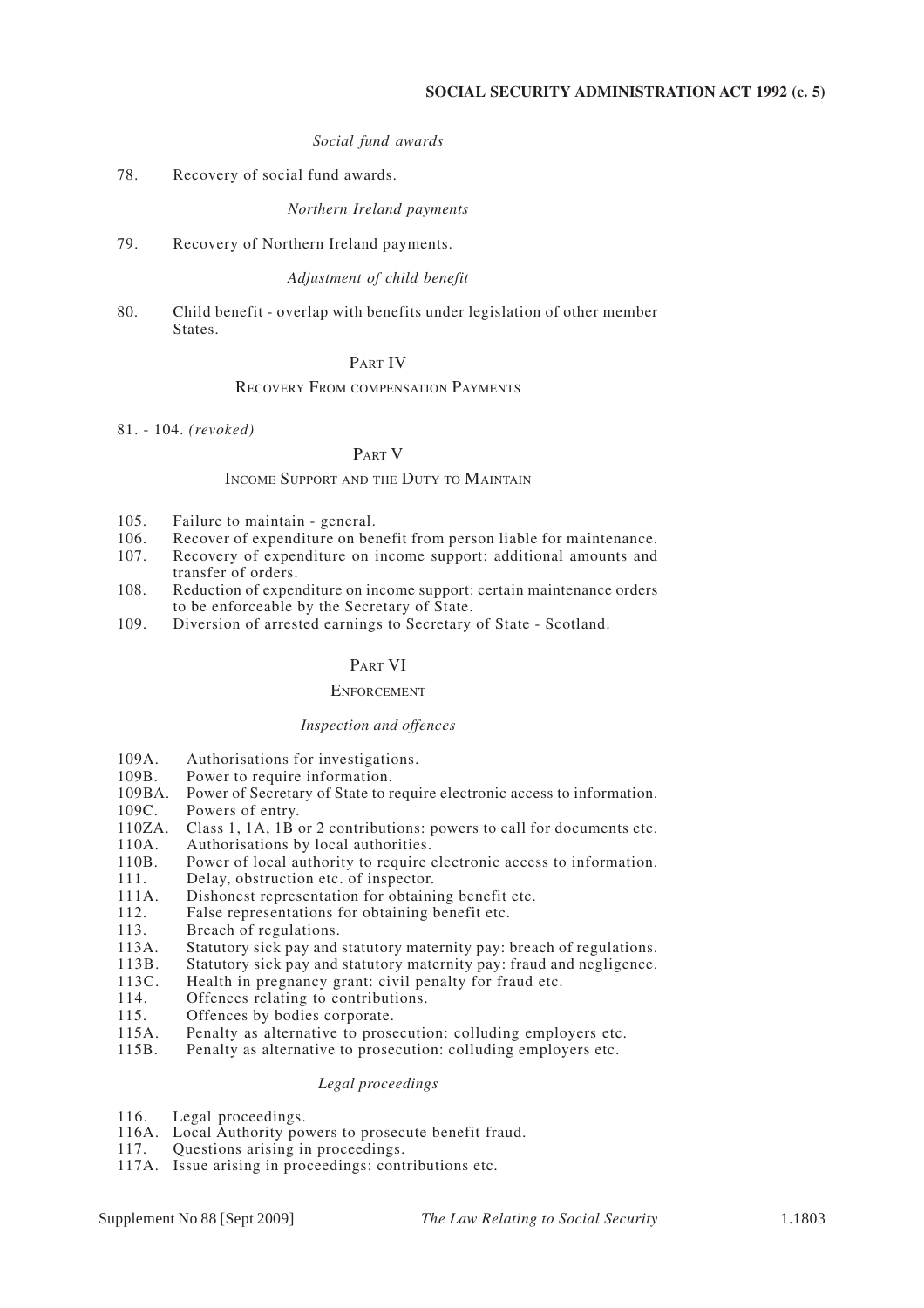#### *Unpaid contributions etc.*

- 118. Evidence of non-payment.<br>119. Recovery of unnaid contril
- 119. Recovery of unpaid contributions on prosecution.<br>120 Proof of previous offences
- 120. Proof of previous offences.<br>121. Unnaid contributions supr
- 121. Unpaid contributions supplementary.<br>121A. Recovery of contributions etc. in Engla
- 121A. Recovery of contributions etc. in England and Wales.<br>121B. Recovery of contributions etc. in Scotland.
- Recovery of contributions etc. in Scotland.
- 121C. Liability of directors etc. for company's contributions.
- 121D. Appeals in relation to personal liability notices.
- 121DA. Interpretation of Part VI.

#### PART VII

## **INFORMATION**

#### *Information relating to, or required for purposes of, contributions, statutory sick pay or statutory maternity pay*

- 121E. Supply of contributions etc. information held by Inland Revenue.<br>121F. Supply to Inland Revenue for purpose of contributions etc. of
	- Supply to Inland Revenue for purpose of contributions etc. of
	- information held by Secretary of State.

#### *Information held by tax authorities*

- 122. Supply of information held by tax authorities for fraud prevention and verification.
- 122ZA. Supply of tax information to assess certain employment or training schemes.
- 122A. Supply of information by Inland Revenue for purposes of contributions *(repealed)*
- 122AA. Disclosure of contributions etc. information by Her Majesty's Revenue and Customs.
- 122B. Supply of other government information for fraud prevention and verification.

## *Authorities administering housing benefit or council tax benefit*

- 122C. Supply of information to authorities administering benefit.
- 122D. Supply of information to authorities administering benefit.
- 122E. Supply of information between authorities administering benefit.<br>122F. Supply by rent officers of information relating to housing benefit
- Supply by rent officers of information relating to housing benefit.

#### *Persons employed or formerly employed in social security administration of adjudication*

123. Unauthorised disclosure of information relating to particular persons.

#### *The Registration Service*

- 124. Provisions relating to age, death and marriage.
- 124A. Provisions relating to civil partnership: England and Wales.
- 124B. Provisions relating to civil partnership: Scotland.
- 125. Regulations as to notification of deaths.

#### *Personal representatives - income support and supplementary benefit*

126. Personal representatives to give information about the estate of a deceased person who was in receipt of income support or supplementary benefit.

#### *Landlords and agents*

126A. Power to require information from landlords and agents.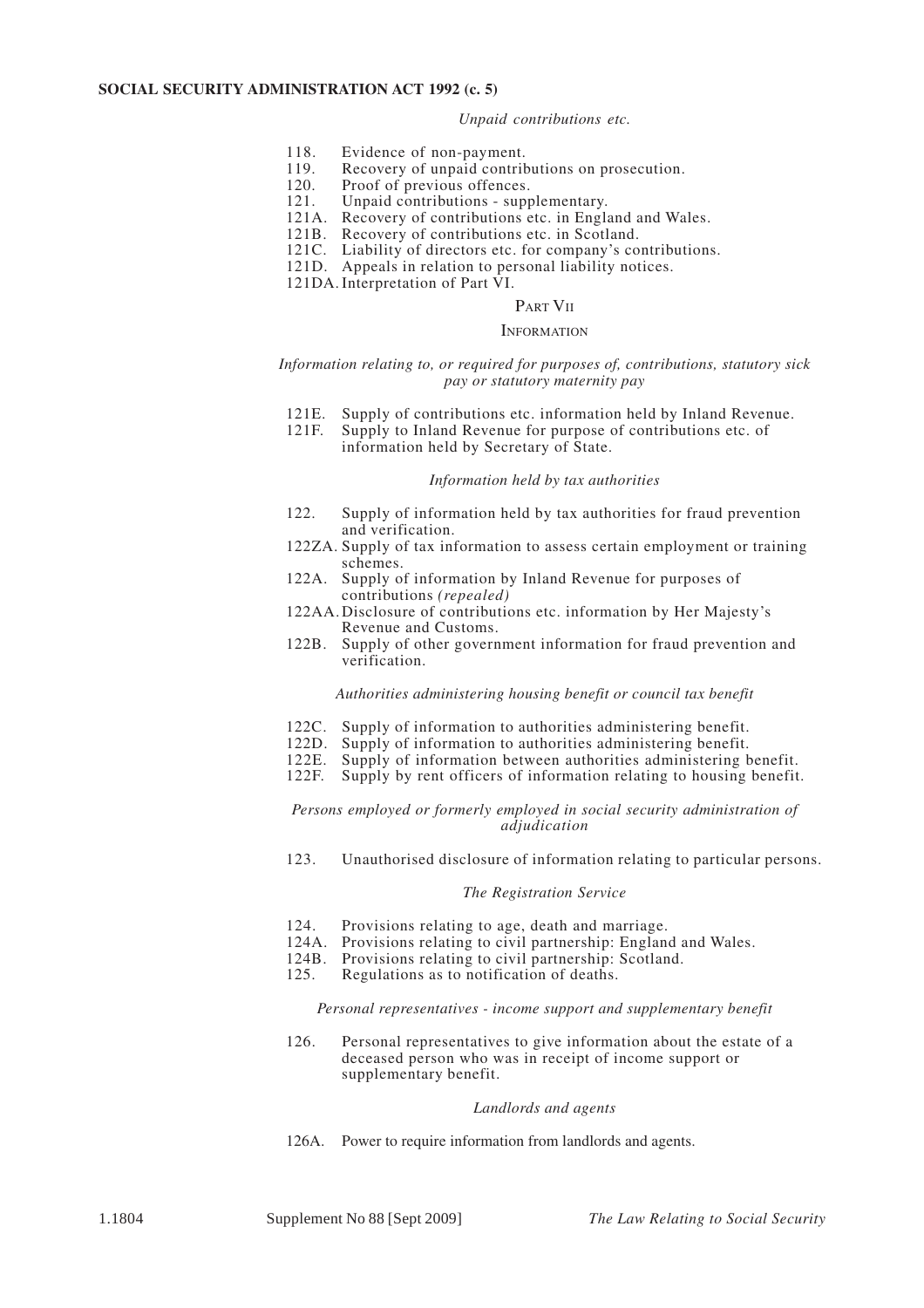#### *Housing benefit*

## 127. Information for purposes of housing benefit. *(repealed)*

#### *Community charge benefits†*

## 128. Information for purposes of community charge benefits*†*. *(repealed)*

*†Unreliable heading. (Council tax benefit replaced community charge benefits w.e.f. 1.4.93.)*

## *Expedited claims for housing and council tax benefits*

## 128A. Disclosure of information by authorities. *(repealed)*

### *Statutory sick pay and other benefits*

- 129. Disclosure by Secretary of State for purpose of determination of period of entitlement to statutory sick pay.
- 130. Duties of employers statutory sick pay and claims for other benefits.

#### *Statutory maternity pay and other benefits*

- 131. Disclosure by Secretary of State for purpose of determination of period of entitlement to statutory maternity pay.
- 132. Duties of employers statutory maternity pay and claims for other benefits.

#### *Contributions avoidance arrangements*

132A. Disclosure of contributions avoidance arrangements.

## *Maintenance proceedings*

133. Furnishing of addresses for maintenance proceedings etc.

## PART VIII

ARRANGEMENTS FOR HOUSING BENEFIT AND COMMUNITY CHARGE BENEFITS<sup>†</sup> AND RELATED SUBSIDIES

#### *Housing benefit*

- 134. Arrangements for housing benefit.<br>135. Housing benefit finance.
- 135. Housing benefit finance.<br>136. Rent allowance subsidy
- 136. Rent allowance subsidy and determinations of rent officers.<br>137. Claims.
- Claims.

## *Community charge benefits†*

- 138. Nature of benefits.<br>139. Arrangements for
- Arrangements for community charge benefits†.

## *Reports*

- 139A. Persons to report on administration.
- 139B. Powers of investigation.
- 139C. Reports.

#### *Directions by Secretary of State*

- 139D. Directions.
- 139DA. Directions: variation and revocation.
- 139E. Information about attainment of standards.<br>139F. Enforcement notices.
- Enforcement notices.
- 139G. Enforcement determinations.
- 139H. Enforcement determinations: supplementary.<br>140. Community charge benefit finance  $\dot{r}$ .
- 140. Community charge benefit finance*†*.

*†Unreliable heading. (Council tax benefit replaced community charge benefits w.e.f. 1.4.93.)*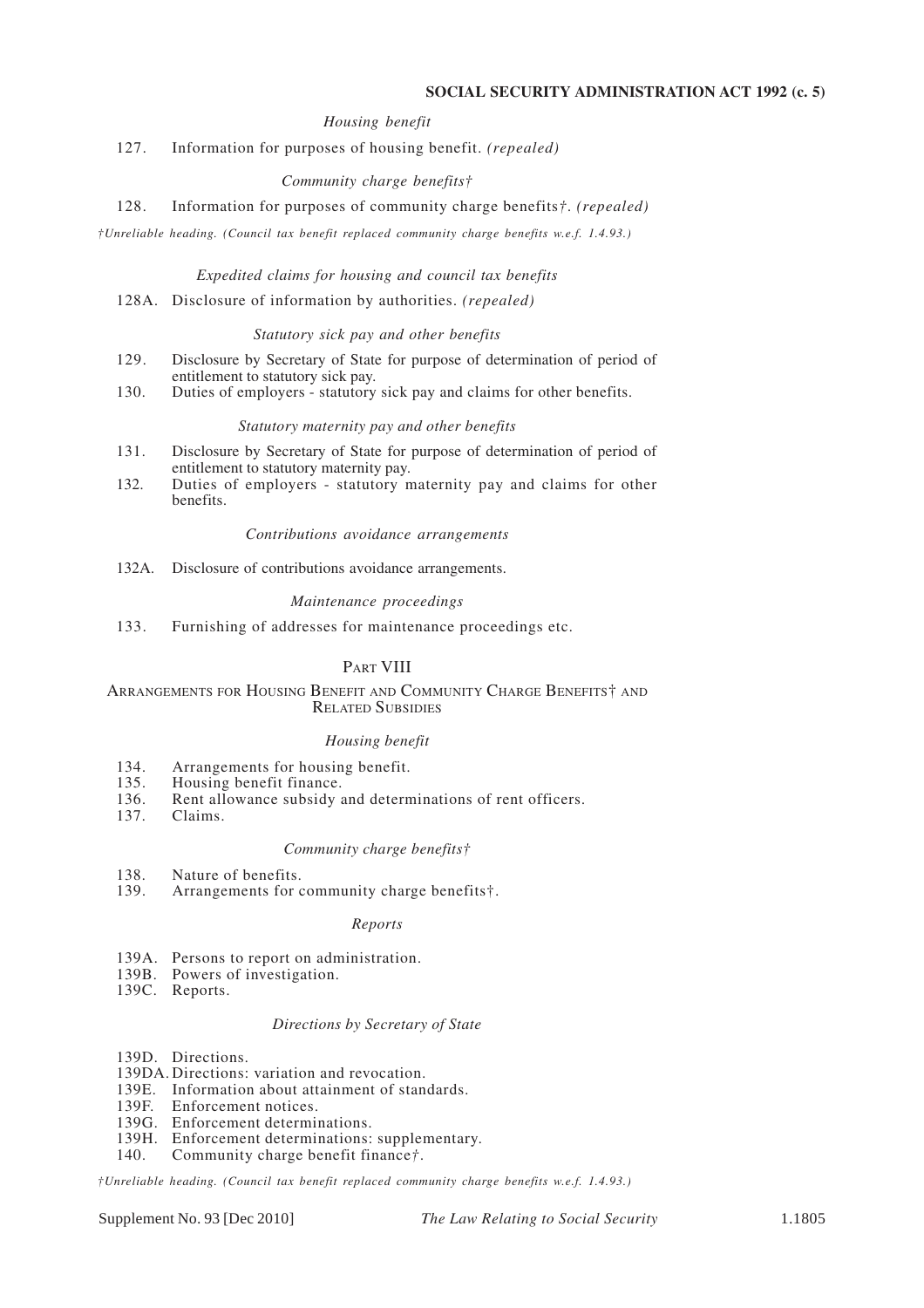#### *Subsidy*

- 140A. Subsidy.
- 140B. Calculation of amount of subsidy.
- 140C. Payment of subsidy.
- 140D. Rent rebate subsidy: accounting provisions.

#### *Supplementary provisions*

- 140E. Financing of joint arrangements.
- 140EE. Financing of other expenditure.
- 140F. No requirement for annual orders.
- 140G. Interpretation: Part VIII.

## PART IX

#### ALTERATION OF CONTRIBUTIONS ETC.

- 141. Annual review of contributions.<br>142. Orders under s. 141 supplemer
- 142. Orders under s. 141 supplementary.<br>143. Power to alter contributions with a vi
- Power to alter contributions with a view to adjusting level of National Insurance Fund.
- 
- 144. Orders under s. 143 supplementary.<br>145. Power to alter primary and secondary
- 145. Power to alter primary and secondary contributions.<br>146. Power to alter number of secondary earnings bracke 146. Power to alter number of secondary earnings brackets. *(deleted)* 147. Orders under ss. 145 and 146 - supplementary.
- 147. Orders under ss. 145 and 146 supplementary.<br>148. Revaluation of earnings factors.
- Revaluation of earnings factors.
- 148A. Revaluation of low earnings threshold.
- 148AA. Revaluation of the flat rate accrual amount.<br>149. Statutory sick pay power to alter limit for
- Statutory sick pay power to alter limit for small employers' relief. *(deleted)*

## PART X

#### REVIEW AND ALTERATION OF BENEFITS

- 150. Annual up-rating of benefits.<br>150A. Annual up-rating of basic per
- Annual up-rating of basic pension etc. and standard minimum guarantee.
- 151. Up-rating supplementary.<br>152. Rectification of mistakes in
- 152. Rectification of mistakes in orders under section 150.<br>153. Annual review of child benefit
- 153. Annual review of child benefit.<br>154. Social security benefits in respe
- Social security benefits in respect of children.

## PART XI

#### COMPUTATION OF BENEFITS

- 155. Effect of alteration of rates of benefit under Parts II to V of Contributions and Benefits Act.
- 155A. Power to anticipate pensions up-rating order.
- Up-rating under section  $150$  above of pensions increased under section  $52(3)$  of the Contributions and Benefits Act.
- 157. Effect of alteration of rates of child benefit.
- 158. Treatment of excess benefit as paid on account of child benefit.
- 159. Effect of alteration in the component rates of income support.
- 159A. Effect of alteration of rates of a jobseeker's allowance.
- 159B. Effect of alterations affecting state pension credit.
- 159C. Effect of alteration of rates of an employment and support allowance.

1.1806 (–1.1816) Supplement No. 93 [Dec 2010]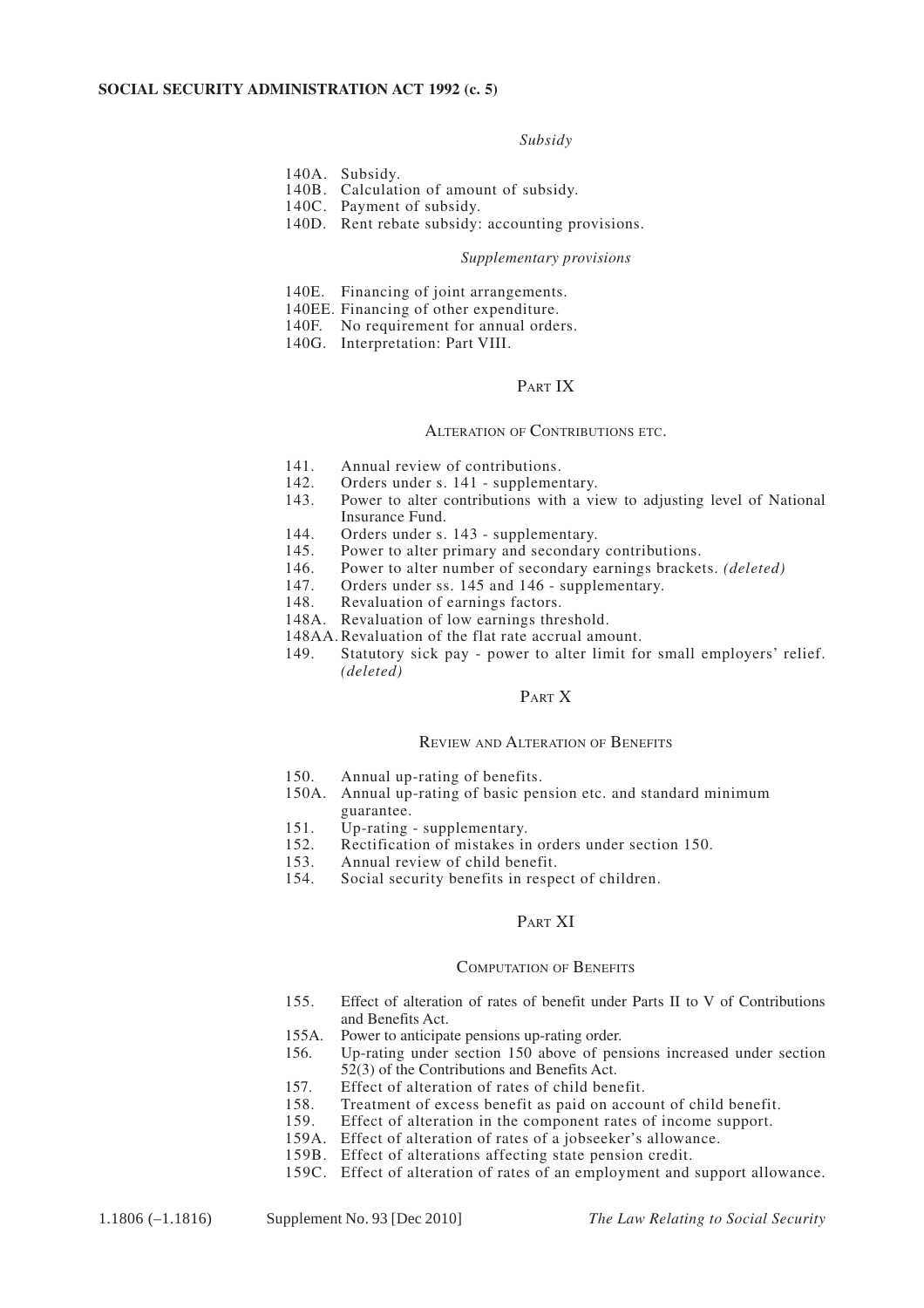- 160. Implementation of increases in income support due to attainment of particular ages.
- 160A. Implementation of increases in income-based jobseeker's allowance due to attainment of particular ages.
- 160B. Implementation of increases in employment and support allowance due to attainment of particular ages.

## PART XII

## **FINANCE**

- 161. National Insurance Fund.<br>162. Destination of contribution
- 162. Destination of contributions.<br>163. General financial arrangement
- 163. General financial arrangements.<br>164. Destination of repayments etc.
- Destination of repayments etc.
- 165. Adjustments between National Insurance Fund and Consolidated Fund.
- 166. Financial review and report.<br>167. The social fund.
- 167. The social fund.<br>168. Allocations from
- 168. Allocations from social fund.<br>169. Adjustments between social f
- Adjustments between social fund and other sources of finance.

## PART XIII

## ADVISORY BODIES AND CONSULTATION

#### *The Social Security Advisory Committee and the Industrial Injuries Advisory Council*

- 170. The Social Security Advisory Committee.<br>171. The Industrial Iniuries Advisory Council.
- 171. The Industrial Injuries Advisory Council.<br>172. Functions of Committee and Council in re
- Functions of Committee and Council in relation to regulations.
- 173. Cases in which consultation is not required.
- 174. Committee's report on regulations and Secretary of State's duties.

## *The Disability Living Allowance Advisory Board*

175. Disability Living Allowance Advisory Board.

## *Housing Benefit and community charge benefits†*

176. Consultation with representative organisations. *†Unreliable heading. (Council tax benefit replaced community charge benefits w.e.f. (1.4.93.)*

## PART XIV

## SOCIAL SECURITY SYSTEMS OUTSIDE GREAT BRITAIN

## *Co-ordination*

177. Co-ordination with Northern Ireland. *(repealed)*

## *Reciprocity*

- 178. Reciprocal arrangements with Northern Ireland income-related benefits and child benefit. *(repealed)*
- 179. Reciprocal agreements with countries outside the United Kingdom.
- 179A. Exchange of information with overseas authorities.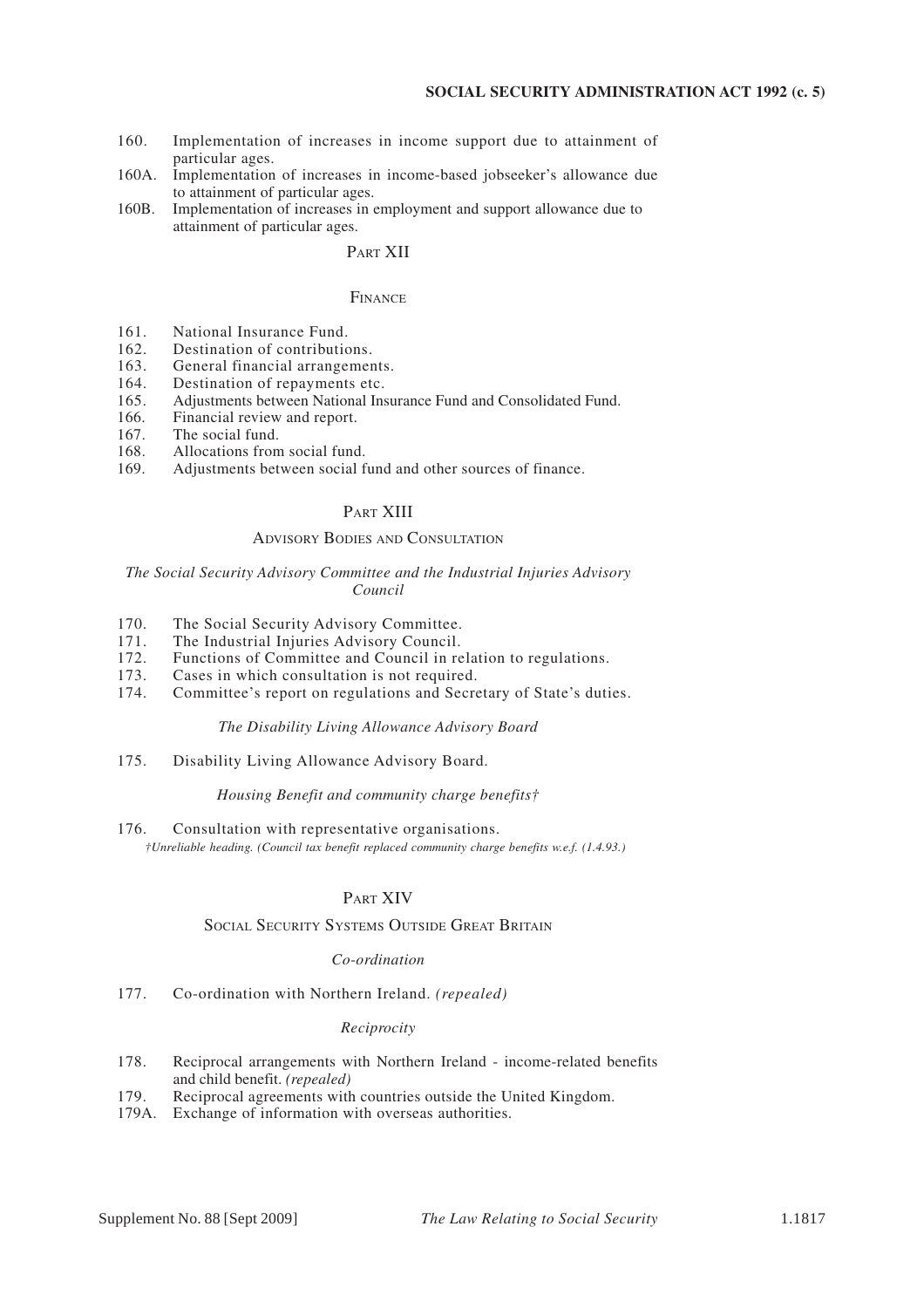## PART XV

## **MISCELLANEOUS**

#### *Travelling expenses*

- 180. Payment of travelling expenses by Secretary of State.
- 180A. Payments of travelling expenses by the Commissioners of Inland Revenue.

## *Offences*

- 181. Impersonation of officers.
- 182. Illegal possession of documents.

#### *Redirection of post*

- 182A. Return of social security post.
- 182B. Requirement to supply information about redirection of post.

## *National insurance numbers*

182C. Requirement to apply for a national insurance number.

## *Industrial injuries and diseases*

- 183. Research on industrial injuries etc.
- 184. Control of pneumoconiosis.

#### *Workmen's compensation etc.*

185. Administration of workmen's compensation etc.

## *Supplementary benefit etc.*

186. Application of provisions of Act to supplementary benefit etc.

#### *Miscellaneous*

- 187. Certain benefit to be inalienable.
- 188. Exemption from stamp duty.

## PART XVI

## GENERAL

#### *Subordinate legislation*

- 189. Regulations and orders general.<br>190. Parliamentary control of orders and
- Parliamentary control of orders and regulations.

## *Supplementary*

- 191. Interpretation general.<br>192. Short title, commencement
- Short title, commencement and extent.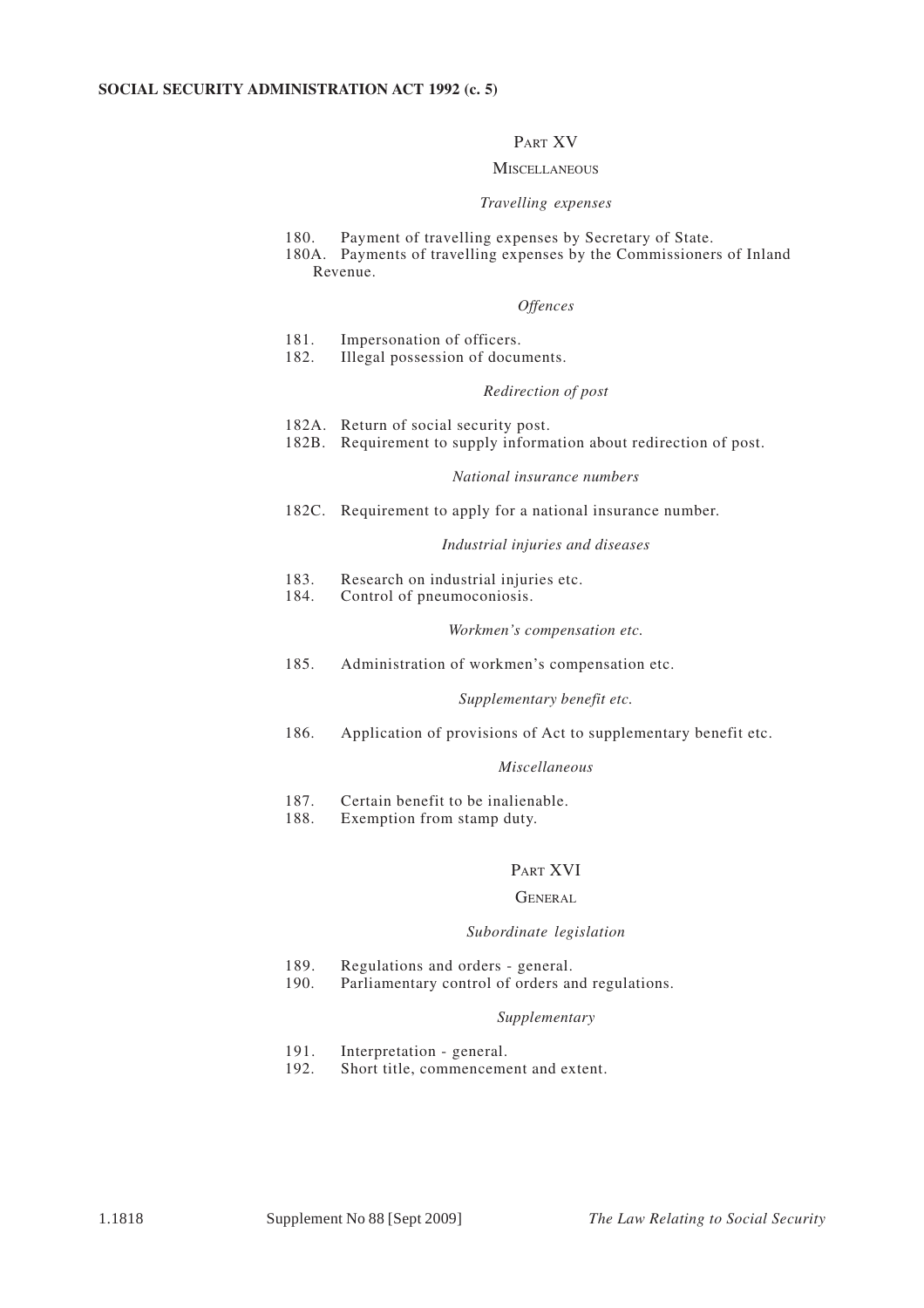**S. 1**

| <b>SCHEDULES:</b>         |                                                                          |
|---------------------------|--------------------------------------------------------------------------|
|                           | Schedule $1 -$ Claims for benefit made or treated as made before 1st     |
|                           | October 1990.                                                            |
|                           | Schedule $2$ — Commissioners, tribunals etc. - supplementary provisions. |
|                           | Schedule $3$ — Regulations as to procedure.                              |
|                           | Schedule 3A — Health in pregnancy grant: civil penalty for fraud, etc.   |
|                           | Schedule 4 - Persons employed in social security administration or       |
|                           | adjudication.                                                            |
|                           | Part $I$ — The specified persons.                                        |
|                           | Part $II$ - Construction of references to government departments         |
|                           | etc.                                                                     |
|                           | Schedule 5 — Social Security Advisory Committee.                         |
|                           | Schedule 6 — Industrial Injuries Advisory Council.                       |
|                           | Schedule $7 -$ Regulations not requiring prior submission.               |
|                           | Part I — Social Security Advisory Committee.                             |
|                           | Part II — Industrial Injuries Advisory Council.                          |
| Schedule $8 - (repeated)$ |                                                                          |
|                           | Schedule $9 -$ Old Cases payments administration.                        |
|                           | Schedule $10$ — Supplementary benefit etc.                               |
|                           |                                                                          |

An Act to consolidate certain enactments relating to the administration of social security and related matters with amendments to give effect to recommendations of the Law Commission and the Scottish Law Commission. [13th February 1992]

# PART I

## CLAIMS FOR AND PAYMENTS AND GENERAL ADMINISTRATION OF BENEFIT

### *Necessity of Claim*

**1.**—(1) Except in such cases as may be prescribed, and subject to the following Entitlement to benefit provisions of this section and to section 3 below, no person shall be entitled to any benefit unless, in addition to any other conditions relating to that benefit being satisfied–

- (a) he makes a claim for it in the manner, and within the time, prescribed in relation to that benefit by regulations under this Part of this Act; or
- (b) he is treated by virtue of such regulations as making a claim for it.

[ 1 (1A) No person whose entitlement to any benefit depends on his making a claim shall be entitled to the benefit unless subsection (1B) below is satisfied in relation both to the person making the claim and to any other person in respect of whom he is claiming benefit.

- (1B) This subsection is satisfied in relation to a person if–
	- (a) the claim is accompanied by–
		- (i) a statement of the person's national insurance number and information or evidence establishing that that number has been allocated to the person; or
		- (ii) information or evidence enabling the national insurance number that has been allocated to the person to be ascertained; or
	- (b) the person makes an application for a national insurance number to be allocated to him which is accompanied by information or evidence enabling such a number to be so allocated.

(1C) Regulations may make provision disapplying subsection (1A) above in the case of–

- (a) prescribed benefits;
- (b) prescribed descriptions of persons making claims; or

dependent on claim.

Sub-paras.  $(1A)$ - $(1C)$  inserted  $(7.11.97$  for the purposes of authorising the making of regs. For all other purposes is 1.12.97) by s. 19 to Social Security Administration (Fraud) Act 1997 (c. 47).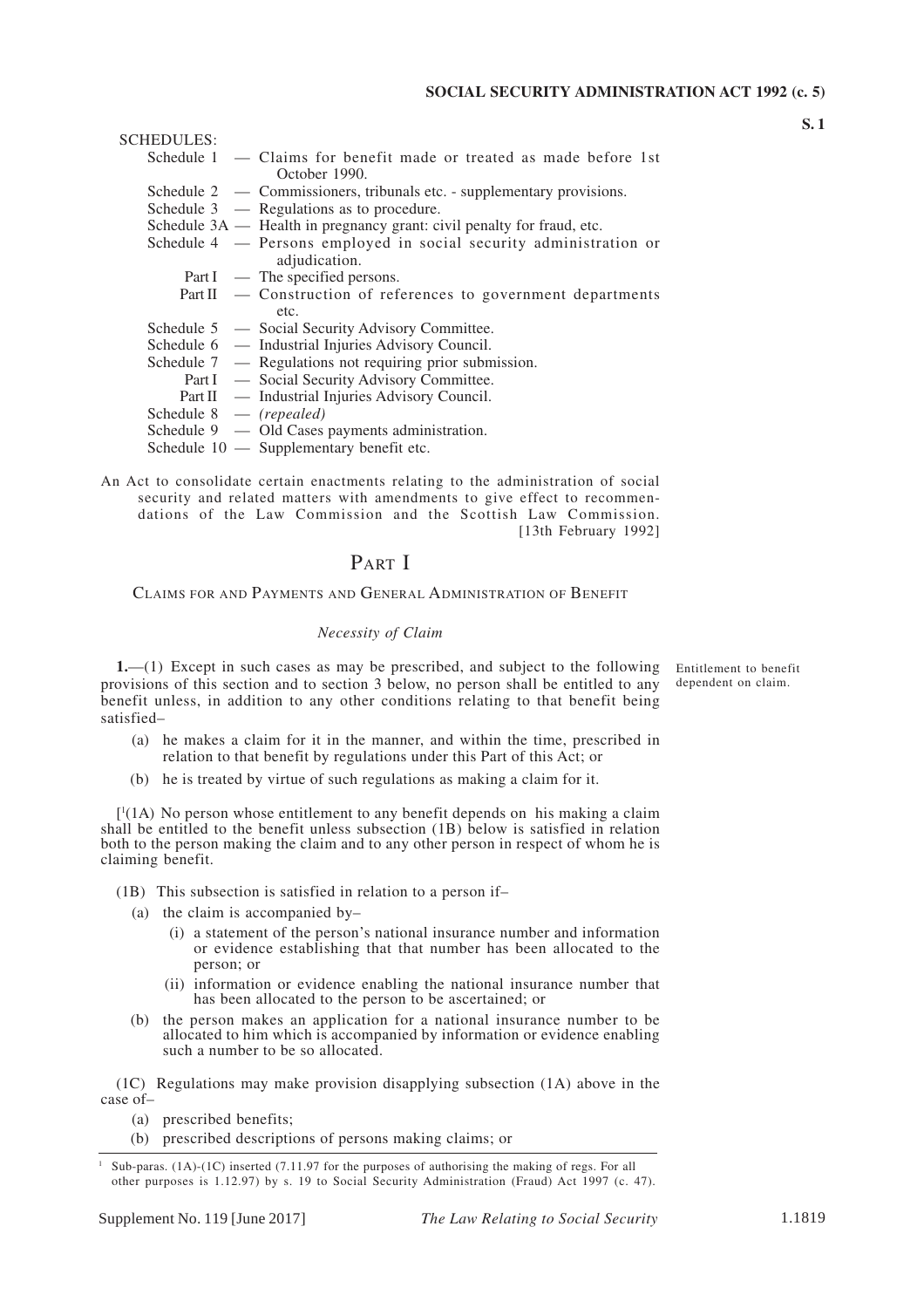**S. 1**

(c) prescribed descriptions of persons in respect of whom benefit is claimed, or in other prescribed circumstances.]

 $[1(2)$  Where under subsection (1) a person is required to make a claim or to be treated as making a claim for a benefit in order to be entitled to it, the person is not entitled to it in respect of any period more than 12 months before the date on which the claim is made or treated as made.

- (2A) But subsection (2) above not apply–
	- (a) to disablement benefit or reduced earnings allowance, or
	- (b) in a case where a claim for the benefit is made or treated as made by virtue of section 3(2).]

*S. 1(2) reproduced as maintained in force in certain situations. See arts. 4 & 5 of S.I. 2017/297.*

(2) Where under subsection (1) above a person is required to make a claim or to be treated as making a claim for a benefit in order to be entitled to it–

- (a) if the benefit is a [2bereavement payment, the person] shall not be entitled to it in respect of a death occurring more than 12 months before the date on which the claim is made or treated as made; and
- (b) if the benefit is any other benefit except disablement benefit or reduced earnings allowance, the person shall not be entitled to it in respect of any period more than 12 months before that date,

except as provided by section 3 below.

(3) Where a person purports to make a claim on behalf of another–

- [3 (za) for personal independence payment by virtue of section 82 of the Welfare Reform Act 2012; or]
	- (a) for an attendance allowance by virtue of section  $66(1)$  of the Contributions and Benefits Act; […3 ]

that other shall be regarded for the purposes of this section as making the claim, notwithstanding that it is made without his knowledge or authority.

(4) In this section and section 2 below "benefit" means–

[4 (za) universal credit;]

- (a) benefit as defined in section 122 of the Contributions and Benefits Act;
- $[5(zb)$  state pension or a lump sum under Part 1 of the Pensions Act 2014;
- [ 1 (zc) bereavement support payment under section 30 of the Pensions Act 2014;]
- [<sup>6</sup>(aa) a jobseeker's allowance;] and
- [7(ab) state pension credit;]
- [ 8 (ac) an employment and support allowance;]
- [<sup>3</sup>(ad) personal independence payment;]
	- (b) any income-related benefit.

<sup>&</sup>lt;sup>1</sup> S. 1(2) & (2A) substituted for s. 1(2) & sub-para. 1(4)(zc) inserted (6.4.17) by s. 31 & Sch. 16, para. 21 to the Pensions Act 2014 (c. 19).

<sup>2</sup> Words substituted (24.4.00 for reg. making purposes, 9.4.01 for all other purposes) in s.

<sup>1(2)(</sup>a) by s. 70 of and Sch. 8 to the Welfare Reform and Pensions Act 1999 (c. 30). <sup>3</sup> S. 1(3)(za), para. (4)(ad) inserted and para. (3)(b) repealed (8.4.13) by the Welfare Reform

Act 2012 (c. 5), Sch. 9, para. 8(2) & (3).

<sup>4</sup> S. 1(4)(za) inserted (25.2.13 for reg. making purposes) by the Welfare Reform Act 2012 (c. 5), Sch. 2, para. 4.

<sup>&</sup>lt;sup>5</sup> S.  $1(4)(zb)$  inserted (6.4.16) by Sch. 12 of the Pensions Act 2014 (c. 19).

 $6$  Para. (aa) inserted (22.4.96) into defn. of "benefit" in s. 1(4) by para. 38 of Sch. 2 to Jobseekers Act 1995 (c. 18).

Subsection (4)(ab) inserted in s. 1 (2.7.02) for the purposes of exercising power to make regulations or orders and (7.4.03) for all other purposes by the State Pension Credit Act 2002 (c. 16), Sch. 1, para. 2.

<sup>&</sup>lt;sup>8</sup> Subsection (4)(ac) inserted in s. 1 (27.10.08) by the Welfare Reform Act 2007 (c. 5), para. 10(2) of Sch. 3.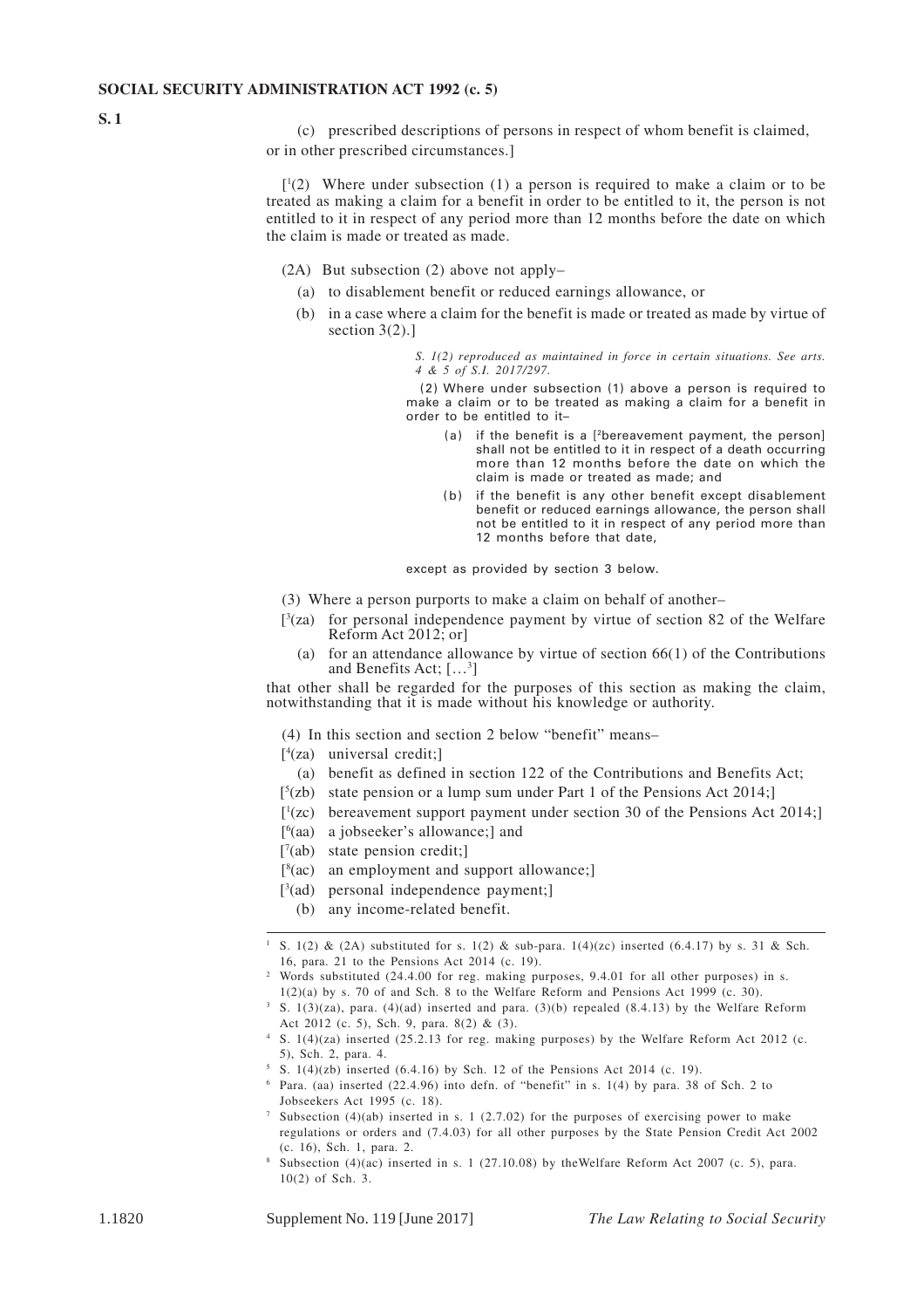(5) This section (which corresponds to section 165A of the 1975 Act, as it had effect immediately before this Act came into force) applies to claims made on or after 1st October 1990 or treated by virtue of regulations under that section or this section as having been made on or after that date.

(6) Schedule 1 to this Act shall have effect in relation to other claims.

**2.**—(1) This section applies where a claim for benefit is made or treated as made at any time on or after 2nd September 1985 (the date on which section 165A of the 1975 Act (general provision as to necessity of claim for entitlement to benefit), as originally enacted, came into force) in respect of a period the whole or any part of which falls on or after that date.

(2) Where this section applies, any question arising as to–

- (a) whether the claimant is or was at any time (whether before, on or after 2nd September 1985) entitled to the benefit in question, or to any other benefit on which his entitlement to that benefit depends; or
- (b) in a case where the claimant's entitlement to the benefit depends on the entitlement of another person to a benefit, whether that other person is or was so entitled.

shall be determined as if the relevant claim enactment and any regulations made under or referred to in that enactment had also been in force, with any necessary modifications, at all times relevant for the purpose of determining the entitlement of the claimant, and, where applicable, of the other person, to the benefit or benefits in question (including the entitlement of any person to any benefit on which that entitlement depends, and so on).

(3) In this section "the relevant claim enactment" means section 1 above as it has effect in relation to the claim referred to in subsection (1) above.

- (4) In any case where–
	- (a) a claim for benefit was made or treated as made (whether before, on or after 2nd September 1985, and whether by the same claimant as the claim referred to in subsection (1) above or not), and benefit was awarded on that claim, in respect of a period falling wholly or partly before that date; but
	- (b) that award would not have been made had the current requirements applied in relation to claims for benefit, whenever made, in respect of periods before that date; and
	- (c) entitlement to the benefit claimed as mentioned in subsection (1) above depends on whether the claimant or some other person was previously entitled or treated as entitled to that or some other benefit,

then, in determining whether the conditions of entitlement to the benefit so claimed, are satisfied, the person to whom benefit was awarded as mentioned in paragraphs (a) and (b) above shall be taken to have been entitled to the benefit so awarded, notwithstanding anything in subsection (2) above.

(5) In subsection (4) above "the current requirements" means–

- (a) the relevant claim enactment, and any regulations made or treated as made under that enactment, or referred to in it, as in force at the time of the claim referred to in subsection (1) above, with any necessary modifications; and
- (b) subsection (1) (with the omission of the words following "at any time") and subsections (2) and (3) above.

## *[1 Work-focused interviews [2 and work-related activity]*

**2A**.—(1) Regulations may make provision for or in connection with–

(a) imposing, as a condition falling to be satisfied by a person who– (i) makes a claim for a benefit to which this section applies, and Claim or full entitlement to certain benefits conditional on workfocused interview.

Retrospective effect of provisions making entitlement to benefit dependent on claim.

<sup>1</sup> Ss. 2A-2C inserted (11.11.99) by Welfare Reform and Pensions Act 1999 (c. 30) Ss. 57 & 58.

Words inserted in heading to  $2A$  (12.11.09) by the Welfare Reform Act 2009 (c. 24), s. 2(3).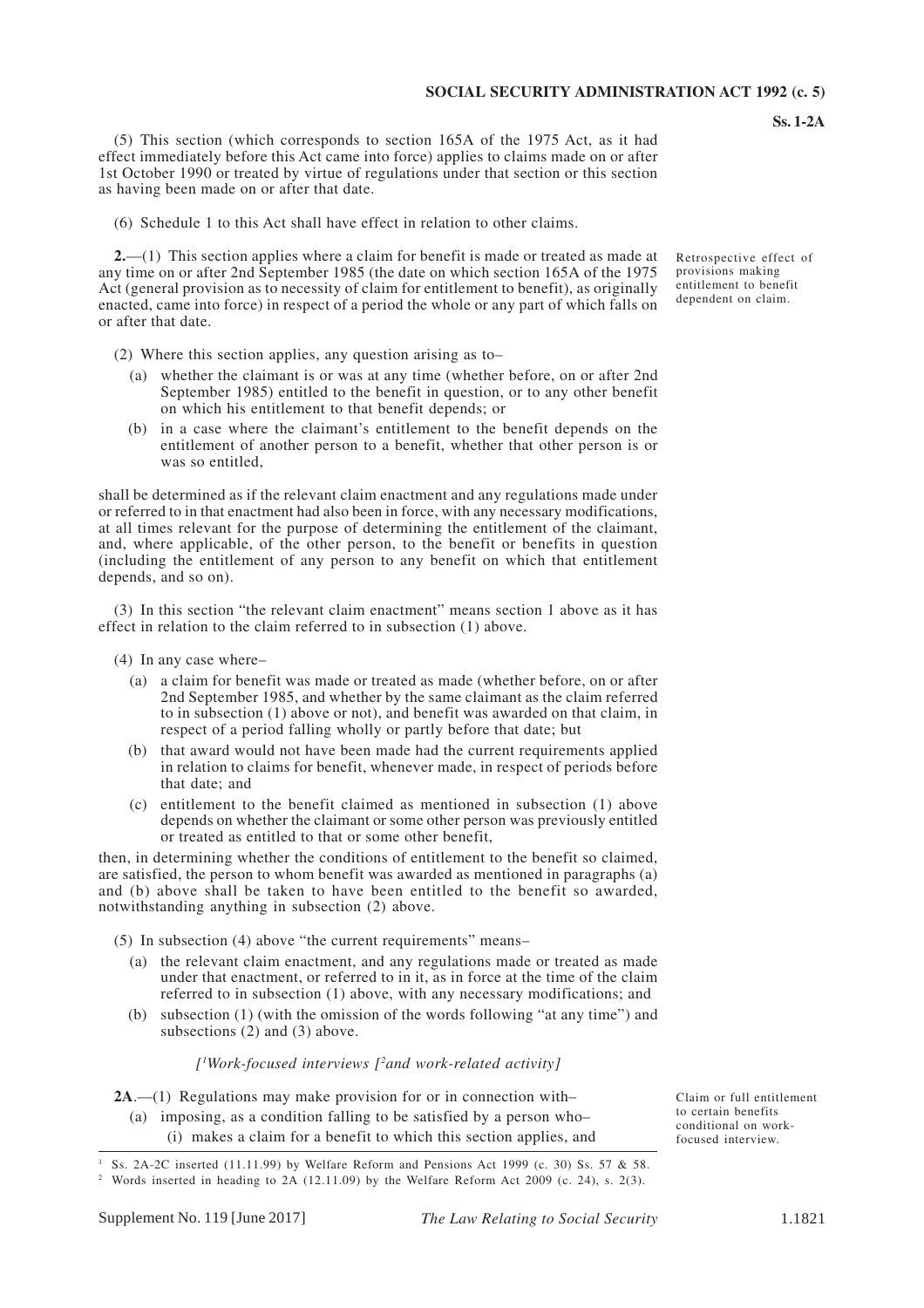**S. 2A**

[1 (ii) has not attained pensionable age at the time of making the claim (but see subsection  $(1A)$ ),

a requirement to take part in a [<sup>1</sup>one or more work-focused interviews];

- (b) imposing, at a time when–
	- (i) a person [1 has not attained pensionable age and is] entitled to such a benefit, and
	- (ii) any prescribed circumstances exist,

a requirement to take part in [<sup>1</sup>one or more work-focused interviews] as a condition of that person continuing to be entitled to the full amount which is payable to him in respect of the benefit apart from the regulations.

 $[1(1A)$  For the purposes of subsection (1) a man born before  $[26$  December 1953] is treated as attaining pensionable age when a woman born on the same day as the man would attain pensionable age.]

- (2) The benefits to which this section applies are–
	- (a) income support;
	- (b) housing benefit;
	- (c) council tax benefit;
	- (d) widow's and bereavement benefits falling within section  $20(1)(e)$  and (ea) of the Contributions and Benefits Act  $[\dots^3]$ ;

*S. 2A(2)(d) in maintained in force in certain situations. See arts. 4 & 5 of S.I. 2017/297.*

- (d) widow's and bereavement benefits falling within section 20(1)(e) and (ea) of the Contributions and Benefits Act other than a bereavement payment;
- (e) incapacity benefit;
- (f) severe disablement allowance; and
- (g) [4 carer's allowance].

[ <sup>5</sup>(2A)No requirement may be imposed by virtue of this section on a person who–

- (a) is not a member of a couple, and
- (b) is responsible for, and a member of the same household as, a child under the age of one.

(2B)For the purposes of subsection (2A)(b) regulations may make provision–

- (a) as to circumstances in which one person is to be treated as responsible or not responsible for another;
- (b) as to circumstances in which persons are to be treated as being or not being members of the same household.]

(3) Regulations under this section may, in particular, make provision–

- (a) for securing, where a person would otherwise be required to take part in interviews relating to two or more benefits–
- (i) that he is only required to take part in one interview, and
- (ii) that any such interview is capable of counting for the purposes of all those benefits;
- (b) for determining the persons by whom interviews are to be conducted;
- (c) conferring power on such persons or the designated authority to determine when and where interviews are to take place (including power in prescribed circumstances to determine that they are to take place in the homes of those being interviewed);

<sup>5</sup> S. 2A(2A)-(2B) inserted (31.10.11) by S. 3(2)(a) of the Welfare Reform Act 2009 (c. 24).

S. 2A(1)(a)(ii) & words in s. 2A(1)(a)-(b) substituted & s. 2A(1A) inserted (10.2.10) by the Welfare Reform Act 2009 (c. 24), s. 35(2)(a)-(c) & (4).

<sup>2</sup> Words in s. 2A(1A) substituted (3.1.12) by the Pensions Act 2011. Sch. 1, para. 3.

<sup>&</sup>lt;sup>3</sup> Words in s.  $2A(2)(d)$  omitted (6.4.17) by s. 31 & Sch. 16, para. 22 to the Pensions Act 2014 (c. 19).

<sup>&</sup>lt;sup>4</sup> Words substituted in s.  $2A(2)(g)$  (1.9.02 for the purposes of exercising powers to make subordinate legislation, 1.4.03 for all other purposes) by S.I. 2002/1457, Sch. para. 3(a).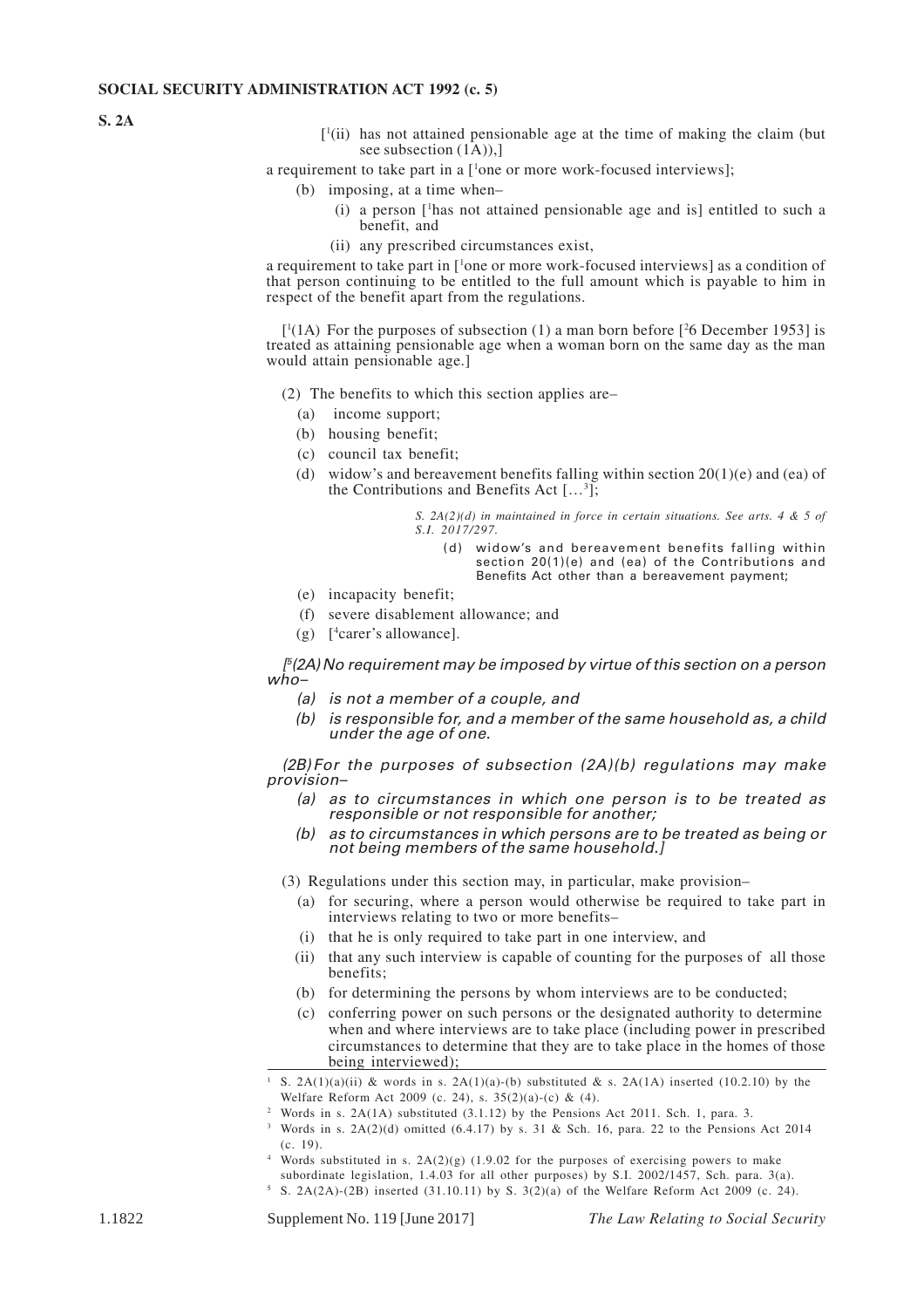- (d) prescribing the circumstances in which persons attending interviews are to be regarded as having or not having taken part in them;
- (e) for securing that the appropriate consequences mentioned in subsection (4)(a) or (b) below ensue if a person who has been notified that he is required to take part in an interview–
	- (i) fails to take part in the interview, and
	- (ii) does not show, within the prescribed period, that he had good cause for that failure;
- (f) prescribing–
	- (i) matters which are or are not to be taken into account in determining whether a person does or does not have good cause for any failure to comply with the regulations, or
	- (ii) circumstances in which a person is or is not to be regarded as having or not having good cause for any such failure.

(4) For the purposes of subsection  $(3)(e)$  above the appropriate consequences of a failure falling within that provision are–

- (a) where the requirement to take part in an interview applied by virtue of subsection  $(1)(a)$  above, that as regards any relevant benefit either–
	- (i) the person in question is to be regarded as not having made a claim for the benefit, or
	- (ii) if (in the case of an interview postponed in accordance with subsection (7)) that person has already been awarded the benefit, his entitlement to the benefit is to terminate immediately;
- (b) where the requirement to take part in an interview applied by virtue of subsection  $(1)(b)$  above, that the amount payable to the person in question in respect of any relevant benefit is to be reduced by the specified amount until the specified time.
- (5) Regulations under this section may, in relation to any such reduction, provide–
	- (a) for the amount of the reduction to be calculated in the first instance by reference to such amount as may be prescribed;
	- (b) for the amount as so calculated to be restricted, in prescribed circumstances, to the prescribed extent;
	- (c) where the person in question is entitled to two or more relevant benefits, for determining the extent, and the order, in which those benefits are to be reduced in order to give effect to the reduction required in his case.

(6) Regulations under this section may provide that any requirement to take part in an interview that would otherwise apply to a person by virtue of such regulations–

- (a) is, in any prescribed circumstances, either not to apply or not to apply until such time as is specified;
- (b) is not to apply if the designated authority determines that an interview-
	- (i) would not be of assistance to that person, or
	- (ii) would not be appropriate in the circumstances;
- (c) is not to apply until such time as the designated authority determines, if that authority determines that an interview–
	- (i) would not be of assistance to that person, or
	- (ii) would not be appropriate in the circumstances,
		- until that time;

and the regulations may make provision for treating a person in relation to whom any such requirement does not apply, or does not apply until a particular time, as having complied with that requirement to such extent and for such purposes as are specified.

- (7) Where–
	- (a) a person is required to take part in an interview by virtue of subsection  $(1)(a)$ , and

**S. 2A**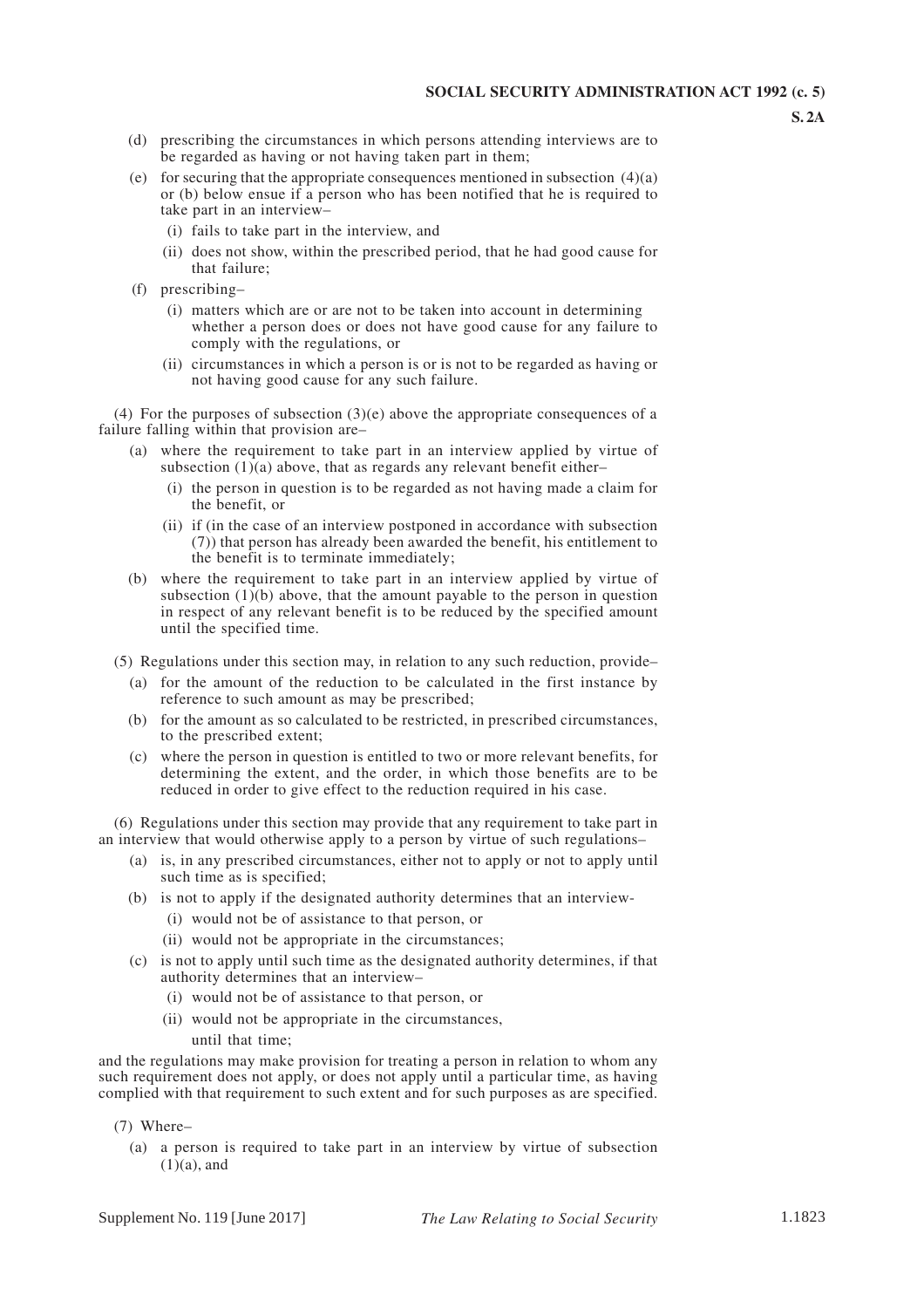**Ss. 2A-2AA**

(b) the interview is postponed by or under regulations made in pursuance of subsection  $(6)(a)$  or  $(c)$ ,

the time to which it is so postponed may be a time falling after an award of the relevant benefit to that person.

[ 1 (7A) Information supplied in pursuance of regulations under this section shall be taken for all purposes to be information relating to social security.]

(8) In this section–

"the designated authority" means such of the following as may be specified, namely-

- (a) the Secretary of State,
- (b) a person providing services to the Secretary of State,
- (c) a local authority,
- (d) a person providing services to, or authorised to exercise any function of, any such authority;

"interview" (in subsections  $(3)$  to  $(7)$ ) means a work-focused interview;

"relevant benefit", in relation to any person required to take part in a work-focused interview, means any benefit in relation to which that requirement applied by virtue of subsection  $(1)(a)$  or  $(b)$  above;

"specified" means prescribed by or determined in accordance with regulations;

"work-focused interview", in relation to a person, means an interview conducted for such purposes connected with employment or training in the case of that person as may be specified;

and the purposes which may be so specified include purposes connected with a person's existing or future employment or training prospects or needs, and (in particular) assisting or encouraging a person to enhance his employment prospects.

[2 **2AA.**—(1) Regulations may make provision for or in connection with imposing, at a time when–

(a) a person ("the claimant") who–

- $[3(i)$  has not attained pensionable age (but see subsection (1A)), and
- (ii) has a partner who has also not attained pensionable age,]

is entitled to a benefit to which this section applies at a higher rate referable to his partner, and

(b) prescribed circumstances exist,

a requirement for the partner to take part in [<sup>3</sup>one or more work-focused interviews] as a condition of the benefit continuing to be payable to the claimant at that rate.

 $[3(1A)$  For the purposes of subsection (1) a man born before  $[46$  December 1953] is treated as attaining pensionable age when a woman born on the same day as the man would attain pensionable age.]

(2) The benefits to which this section applies are–

- (a) income support;
- (b) an income-based jobseeker's allowance other than a joint-claim jobseeker's allowance;
- (c) incapacity benefit;
- (d) severe disablement allowance; and
- $[5(e)$  carer's allowance]  $[6]$ ; and

Full entitlement to certain benefits conditional on workfocused interview for partner.

<sup>1</sup> S. 2A(7A) inserted (12.1.10) by the Welfare Reform Act 2009 (c. 24), s. 34(1).

<sup>&</sup>lt;sup>2</sup> S. 2AA inserted  $(5.7.03)$  by the Employment Act 2002 (c. 22), s. 49.

<sup>&</sup>lt;sup>3</sup> Words in ss. 2AA(1) & 2AA(1)(a)(i) & (ii) substituted & s. 2AA(1A) inserted (10.2.10) by the Welfare Reform Act 2009 (c. 24), s. 35(3) & (4).

<sup>4</sup> Words in s. 2AA(1A) substituted (3.1.12) by the Pensions Act 2011, Sch. 1, para. 4.

<sup>&</sup>lt;sup>5</sup> S. 2AA(2)(e) substituted (3.7.07) by the Welfare Reform Act 2007 (c. 5), Sch. 7, para. 3(2).

<sup>&</sup>lt;sup>6</sup> Subsection (2)(f) inserted (27.10.03) by the Welfare Reform Act 2007 (c. 5), para. 10(3) of Sch. 3.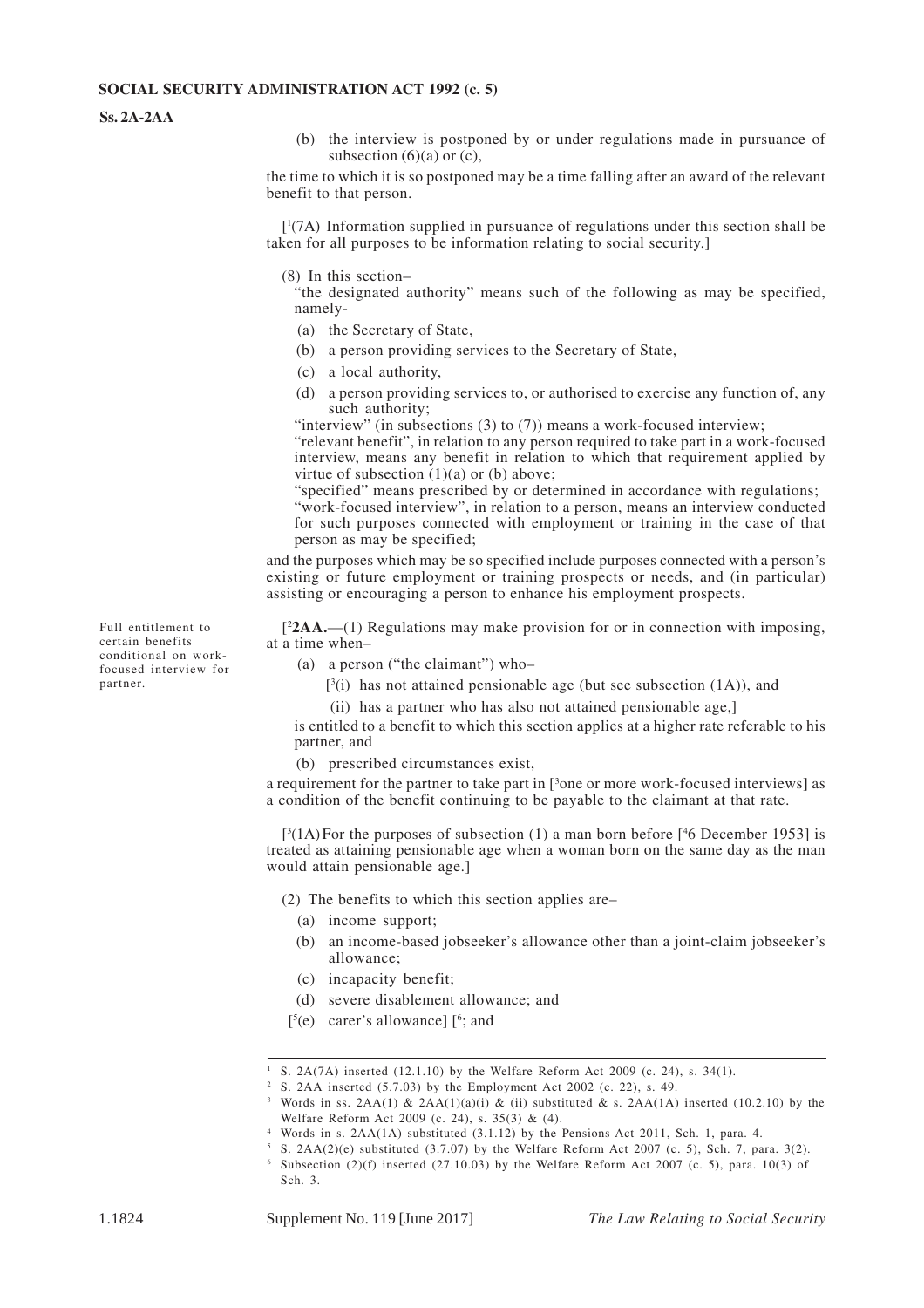(f) an employment and support allowance.]

(3) For the purposes of this section a benefit is payable to a person at a higher rate referable to his partner if the amount that is payable in his case–

- (a) is more than it would be if the person concerned was not a member of a couple; or
- (b) includes an increase of benefit for his partner as an adult dependant of his.

(4) Regulations under this section may, in particular, make provision–

- (a) for securing, where the partner of the claimant would otherwise be required to take part in work-focused interviews relating to two or more benefits–
	- (i) that the partner is required instead to take part in only one such interview; and
	- (ii) that the interview is capable of counting for the purposes of all those benefits;
- (b) in a case where the claimant has more than one partner, for determining which of those partners is required to take part in the work-focused interview or requiring each of them to take part in such an interview;
- (c) for determining the persons by whom work-focused interviews are to be conducted;
- (d) conferring power on such persons or the designated authority to determine when and where work-focused interviews are to take place (including power in prescribed circumstances to determine that they are to take place in the homes of those being interviewed);
- (e) prescribing the circumstances in which partners attending work-focused interviews are to be regarded as having or not having taken part in them;
- (f) for securing that if–
	- (i) a partner who has been notified of a requirement to take part in a workfocused interview fails to take part in it, and
	- (ii) it is not shown (by him or by the claimant), within the prescribed period, that he had good cause for that failure,

the amount payable to the claimant in respect of the benefit in relation to which the requirement applied is to be reduced by the specified amount until the specified time;

- (g) prescribing–
	- (i) matters which are or are not to be taken into account in determining whether a partner does or does not have good cause for any failure to comply with the regulations; or
	- (ii) circumstances in which a partner is or is not to be regarded as having or not having good cause for any such failure.

(5) Regulations under this section may, in relation to a reduction under subsection  $(4)(f)$ , provide-

- (a) for the amount of the reduction to be calculated in the first instance by reference to such amount as may be prescribed;
- (b) for the amount as so calculated to be restricted, in prescribed circumstances, to the prescribed extent;
- (c) where the claimant is entitled to two or more benefits in relation to each of which a requirement to take part in a work-focused interview applied, for determining the extent to, and the order in, which those benefits are to be reduced in order to give effect to the reduction required in his case.

(6) Regulations under this section may provide that any requirement to take part in a work-focused interview that would otherwise apply to a partner by virtue of the regulations–

(a) is, in any prescribed circumstances, either not to apply or not to apply until the specified time;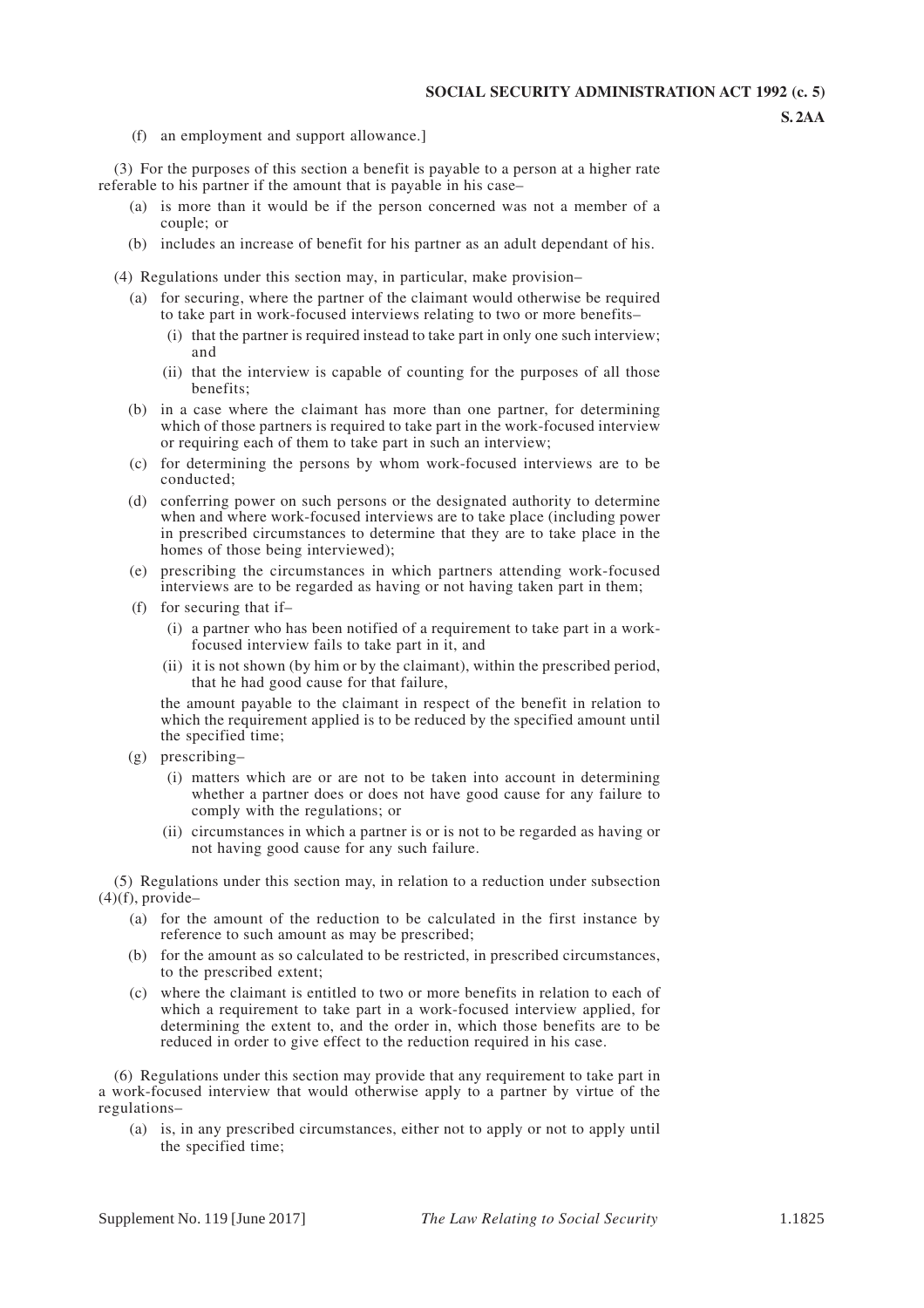**Ss. 2AA-2B**

- (b) is not to apply if the designated authority determines that such an interview would not be of assistance to him or appropriate in the circumstances;
- (c) is not to apply until such time as the designated authority determines (if that authority determines that such an interview would not be of assistance to him or appropriate in the circumstances until that time);

and the regulations may make provision for treating a partner to whom any such requirement does not apply, or does not apply until a particular time, as having complied with that requirement to such extent and for such purposes as are specified.

[ 1 (6A) Information supplied in pursuance of regulations under this section shall be taken for all purposes to be information relating to social security.]

(7) In this section–

 $[2^{\alpha}$ couple" has the meaning given by section 137(1) of the Contributions and Benefits Act;]

"designated authority" means such of the following as may be specified, namely–

- (a) the Secretary of State,
- (b) a person providing services to the Secretary of State,
- (c) a local authority, and
- (d) a person providing services to, or authorised to exercise any function of, a local authority;

"partner" means a person who is a member of the same couple as the claimant; "specified" means prescribed by or determined in accordance with regulations; and

"work-focused interview" has the same meaning as in section 2A above.]

Supplementary provisions relating to work-focused interviews.

**2B.**—(1) Chapter II of Part I of the Social Security Act 1998 (social security decisions and appeals) shall have effect in relation to relevant decisions [3 made under regulations under section 2A or 2AA] subject to and in accordance with subsections  $(3)$  to  $(8)$ below (and in those subsections "the 1998 Act" means that Act).

(2) For the purposes of this section a "relevant decision" [4 , in relation to regulations under section 2A above, is a decision] that a person–

- (a) has failed to comply with a requirement to take part in an interview which applied to him by virtue of the regulations, or
- (b) has not shown, within the prescribed period mentioned in section  $2A(3)(e)(ii)$ above, that he had good cause for such a failure.

[<sup>5</sup>(2A) For the purposes of this section a "relevant decision", in relation to regulations under section 2AA above, is a decision that–

- (a) the partner of a person entitled to a benefit has failed to comply with a requirement to take part in an interview which applied to the partner by virtue of the regulations, or
- (b) it has not been shown, within the prescribed period mentioned in section  $2AA(4)(f)(ii)$  above, that the partner had good cause for such a failure.

(3) Section 8(1)(c) of the 1998 Act (decisions falling to be made under or by virtue of certain enactments are to be made by the Secretary of State) shall have effect subject to any provisions of regulations under section 2A [<sup>6</sup>or 2AA] above by virtue of which relevant decisions fall to be made otherwise than by the Secretary of State.

Words inserted in s.  $2B(1)$  (5.7.03) by the Employment Act 2002 (c. 22), Sch. 7, para. 9(2).

<sup>1</sup> S. 2AA(6A) inserted (12.1.10) by the Welfare Reform Act 2009 (c. 24), s. 34(2).

<sup>2</sup> Defn. of "couple" substituted (5.12.05) by the Civil Partnership Act 2004 (c. 33), Sch. 24, para. 55.

<sup>4</sup> Words substituted in s. 2B(2) (5.7.03) by the Employment Act 2002 (c. 22), Sch. 7, para.  $9(3)$ .

<sup>5</sup> Subsection (2A) inserted in s. 2B (5.7.03) by the Employment Act 2002 (c. 22), Sch. 7, para.  $9(4)$ .

<sup>&</sup>lt;sup>6</sup> Words inserted in subsections (3), (5)(a) of s. 2B (5.7.03) by the Employment Act 2002 (c. 22), Sch. 7, para. 9(5) & 10(b).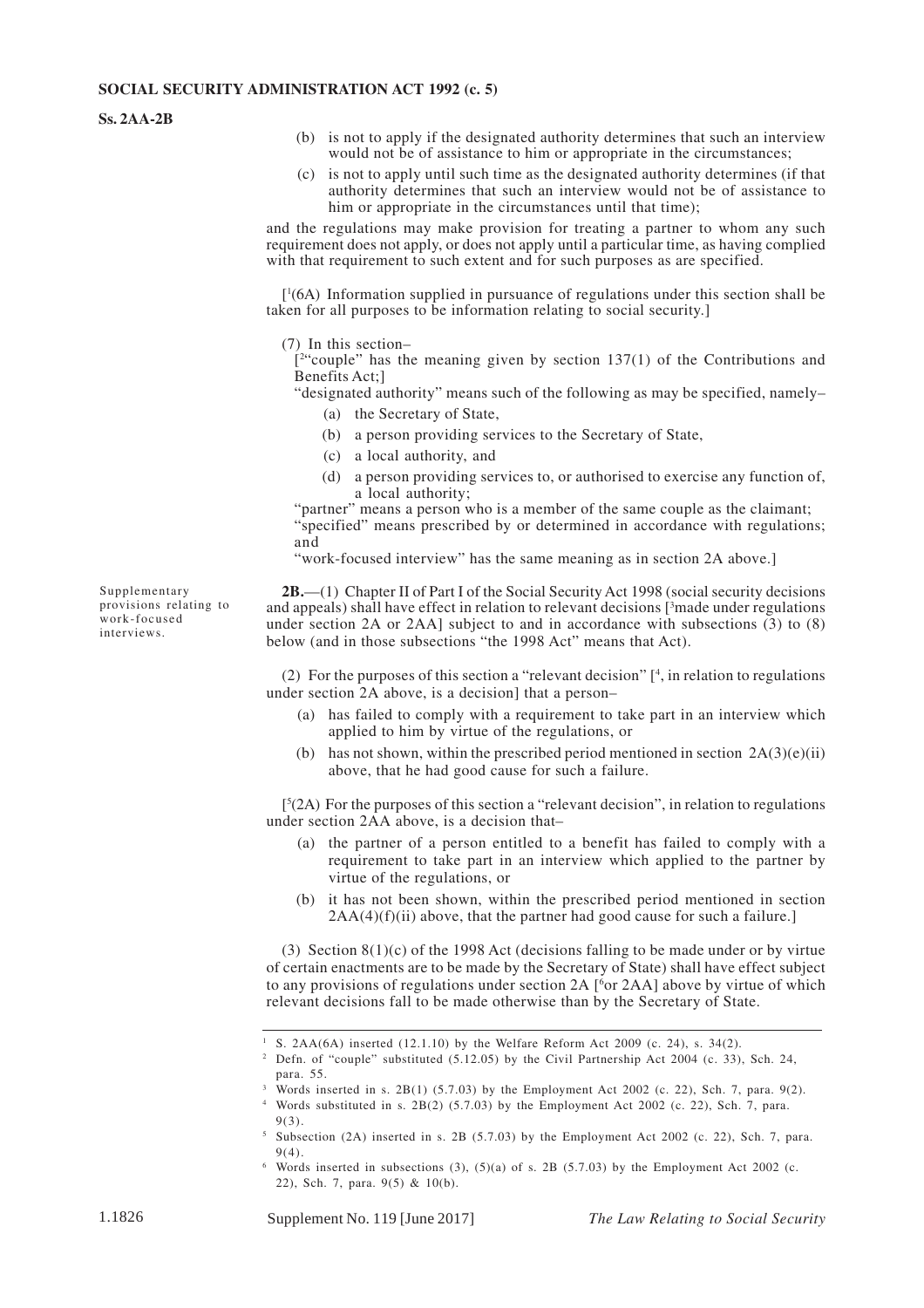**Ss. 2B-2C**

(4) For the purposes of each of sections 9 and 10 of the 1998 Act (revision and supersession of decisions of Secretary of State) any relevant decision made otherwise than by the Secretary of State shall be treated as if it were such a decision made by the Secretary of State (and accordingly may be revised by him under section 9 or superseded by a decision made by him under section 10).

(5) Subject to any provisions of regulations under either section 9 or 10 of the 1998 Act, any relevant decision made, or (by virtue of subsection (4) above) treated as made, by the Secretary of State may be–

- (a) revised under section 9 by a person or authority exercising functions under regulations under section 2A [<sup>1</sup>or 2AA] above other than the Secretary of State, or
- (b) superseded under section 10 by a decision made by such a person or authority,

as if that person or authority were the Secretary of State.

(6) Regulations shall make provision for conferring (except in any prescribed circumstances) a right of appeal under section 12 of the 1998 Act (appeal to [2 First-tier Tribunal]) against–

- (a) any relevant decision, and
- (b) any decision under section 10 of that Act superseding any such decision, whether made by the Secretary of State or otherwise.

(7) Subsections (4) to (6) above apply whether–

- (a) the relevant decision, or
- (b) (in the case of subsection  $(6)(b)$ ) the decision under section 10 of the 1998 Act,

is as originally made or has been revised (by the Secretary of State or otherwise) under section 9 of that Act; and regulations under subsection (6) above may make provision for treating, for the purposes of section 12 of that Act, any decision made or revised otherwise than by the Secretary of State as if it were a decision made or revised by him.

(8) Section 12 of the 1998 Act shall not apply to any decision falling within subsection (6) above except in accordance with regulations under that subsection.

- $(9)$  In  $[...^3]$ 
	- (b) section 72(6) of the Welfare Reform and Pensions Act 1999 (supply of information),

any reference to information relating to social security includes any information supplied by a person for the purposes of an interview which he is required to take part in by virtue of section 2A [4 or 2AA] above.

(10) In this section "interview" means a work-focused interview within the meaning of section 2A above.

**2C.**—(1) Regulations may make provision for conferring on local authorities functions in connection with conducting work-focused interviews in cases where such interviews are requested or consented to by persons to whom this section applies.

Optional work-focused interviews.

Words inserted in subsections (3),  $(5)(a)$  of s. 2B (5.7.03) by the Employment Act 2002 (c. 22), Sch. 7, para. 9(5) & 10(b).

<sup>2</sup> Words substituted in s. 2B(6) (3.11.08) by S.I. 2008/2833, art. 102.

<sup>&</sup>lt;sup>3</sup> In s. 2B(9) words & subsection (a) repealed  $(24.11.02)$  by the Employment Act 2002 (c. 22), Sch. 8.

Words inserted in subsection (9) of s. 2B (5.7.03) by the Employment Act 2002 (c. 22), Sch. 7, para. 9(5).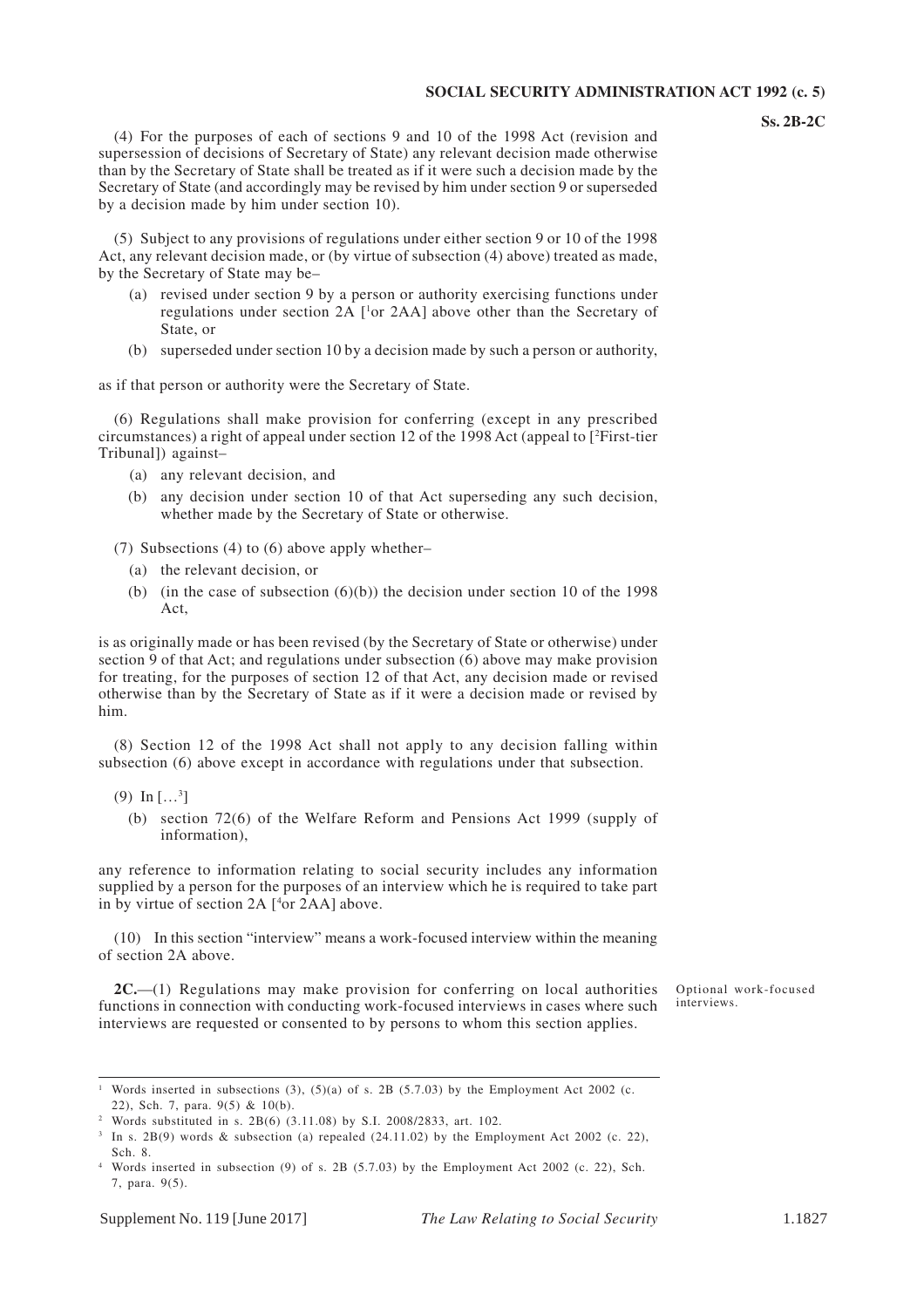#### **Ss. 2C-2D**

- (2) This section applies to  $[1]$ 
	- (a) persons making claims for or entitled to any of the benefits listed in section 2A(2) above or any prescribed benefit; and
	- (b) partners of persons entitled to any of the benefits listed in section 2AA(2) above or any prescribed benefit;]

and it so applies regardless of whether such persons have, in accordance with regulations under section 2A [<sup>2</sup>or 2AA] above, already taken part in interviews conducted under such regulations.

(3) The functions which may be conferred on a local authority by regulations under this section include functions relating to–

- (a) the obtaining and receiving of information for the purposes of work-focused interviews conducted under the regulations;
- (b) the recording and forwarding of information supplied at, or for the purposes of, such interviews;
- (c) the taking of steps to identify potential employment or training opportunities for persons taking part in such interviews.

(4) Regulations under this section may make different provision for different areas or different authorities.

(5) In this section "work-focused interview", in relation to a person to whom this section applies, means an interview conducted for such purposes connected with employment or training in the case of such a person as may be prescribed; and the purposes which may be so prescribed include–

- (a) purposes connected with the existing or future employment or training prospects or needs of such a person, and
- (b) (in particular) assisting or encouraging such a person to enhance his employment prospects.]

[3 **2D.**—(1) Regulations may make provision for or in connection with imposing on a person who–

- (a) is entitled to income support, and
- (b) is not a lone parent of a child under the age of 3,

a requirement to undertake work-related activity in accordance with regulations as a condition of continuing to be entitled to the full amount of income support payable apart from the regulations.

(2) Regulations may make provision for or in connection with imposing on a person  $("P")$  who–

- (a) is under pensionable age, and
- (b) is a member of a couple the other member of which ("C") is entitled to a benefit to which subsection (3) applies at a higher rate referable to P,

a requirement to undertake work-related activity in accordance with regulations as a condition of the benefit continuing to be payable to C at that rate.

- (3) The benefits to which this subsection applies are–
	- (a) income support;
	- (b) an income-based jobseeker's allowance other than a joint-claim jobseeker's allowance; and

Work-related activity

Subsection (2)(a) & (b) of s. 2C substituted (5.7.03) by the Employment Act 2002 (c. 22), Sch. 7, para. 10(a).

<sup>&</sup>lt;sup>2</sup> Words inserted in subsection  $2C(2)$  of s. 2B (5.7.03) by the Employment Act 2002 (c. 22), Sch. 7, para. 9(5) & 10(b).

<sup>&</sup>lt;sup>3</sup> Ss. 2D-2H inserted (12.11.09) by the Welfare Reform Act 2009 (c. 24), s. 2(2).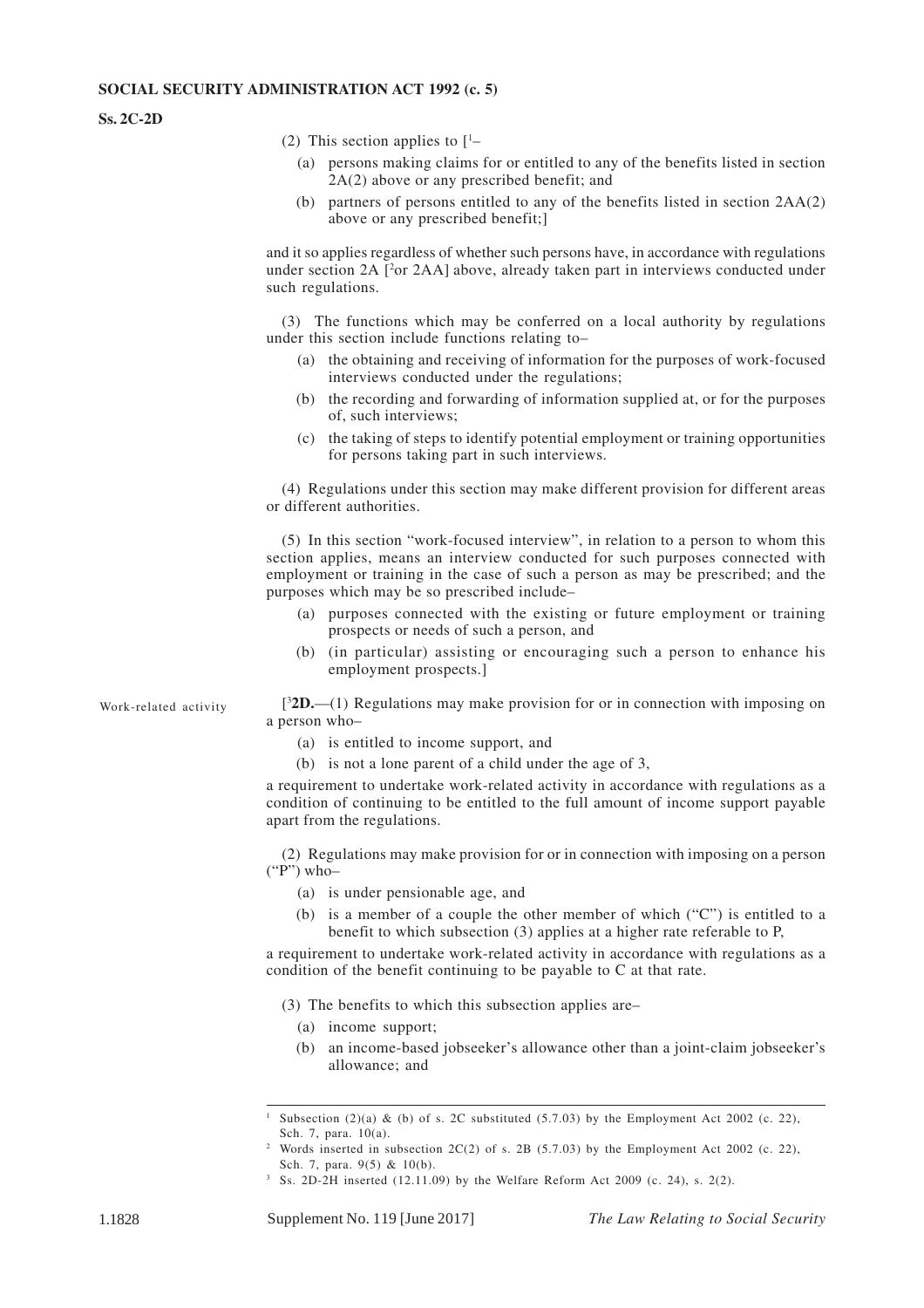(c) an income-related employment and support allowance.

(4) Regulations under this section may, in particular, make provision–

- (a) prescribing circumstances in which a person is to be subject to any requirement imposed by the regulations (a "relevant requirement");
- (b) for notifying a person of a relevant requirement;
- (c) prescribing the time or times at which a person who is subject to a relevant requirement is required to undertake work-related activity and the amount of work-related activity the person is required at any time to undertake;
- (d) prescribing circumstances in which a person who is subject to a relevant requirement is, or is not, to be regarded as undertaking work-related activity;
- (e) in a case where C is a member of more than one couple, for determining which of the members of the couples is to be subject to a relevant requirement or requiring each of them to be subject to a relevant requirement;
- (f) for securing that the appropriate consequence follows if–
	- (i) a person who is subject to a relevant requirement has failed to comply with the requirement, and
	- (ii) it is not shown, within a prescribed period, that the person had good cause for that failure;
- (g) prescribing the evidence which a person who is subject to a relevant requirement needs to provide in order to show compliance with the requirement;
- (h) prescribing matters which are, or are not, to be taken into account in determining whether a person had good cause for any failure to comply with a relevant requirement;
- (i) prescribing circumstances in which a person is, or is not, to be regarded as having good cause for any such failure.

(5) For the purposes of subsection (4)(f) the appropriate consequence is that the amount of the benefit payable is to be reduced by the prescribed amount until the prescribed time.

- (6) Regulations under subsection (5) may, in relation to any such reduction, provide–
	- (a) for the amount of the reduction to be calculated in the first instance by reference to such amount as may be prescribed;
	- (b) for the amount as so calculated to be restricted, in prescribed circumstances, to the prescribed extent.

(7) Regulations under this section may include provision that in such circumstances as the regulations may provide a person's obligation under the regulations to undertake work-related activity at a particular time is not to apply, or is to be treated as not having applied.

(8) Regulations under this section must include provision for securing that lone parents are entitled (subject to meeting any prescribed conditions) to restrict the times at which they are required to undertake work-related activity.

- (9) For the purposes of this section and sections 2E and 2F–
	- (a) "couple" has the meaning given by section 137(1) of the Contributions and Benefits Act;
	- (b) "lone parent" means a person who–
		- (i) is not a member of a couple, and
		- (ii) is responsible for, and a member of the same household as, a child;
	- (c) "prescribed" means specified in, or determined in accordance with, regulations;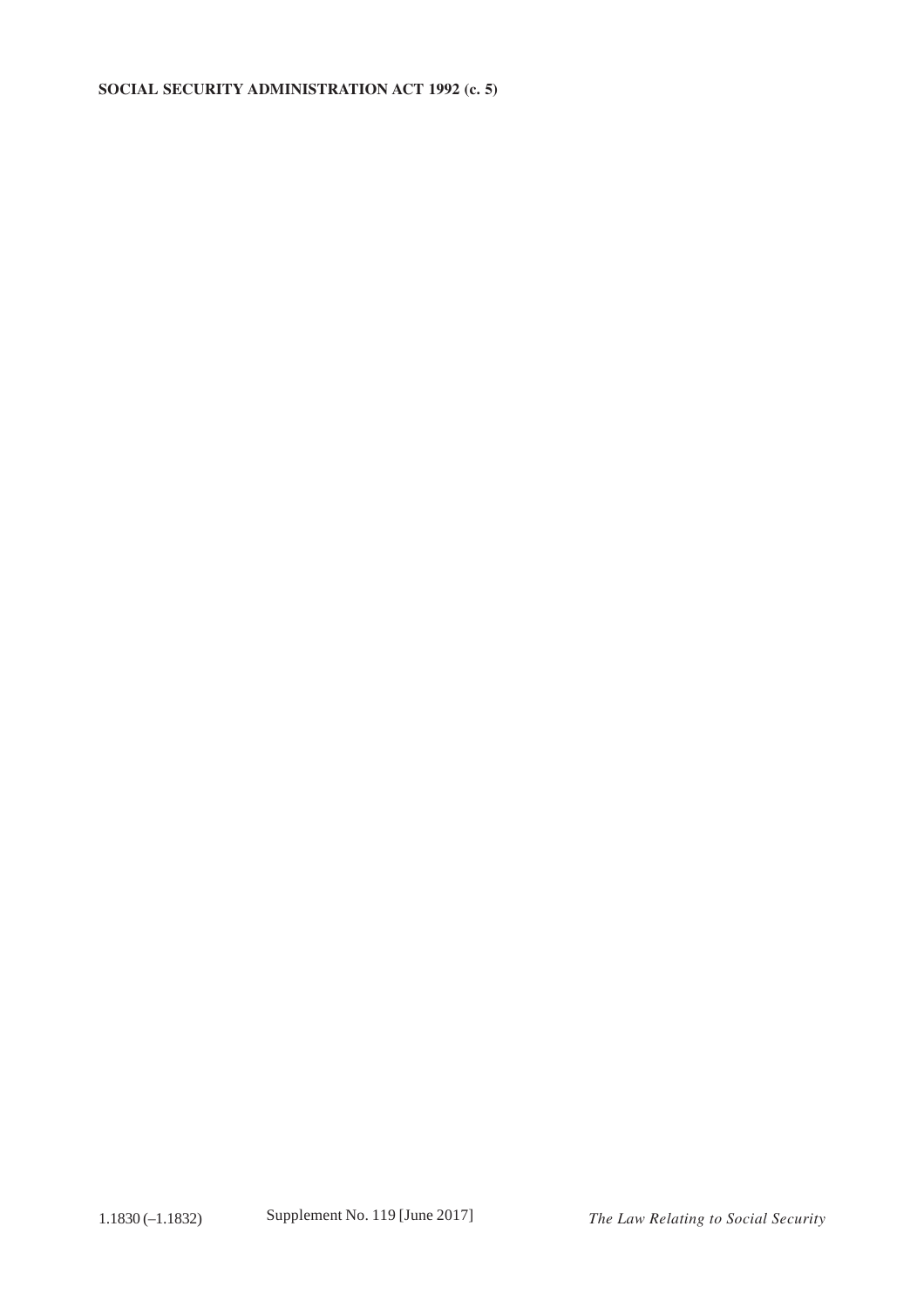- (d) "work-related activity", in relation to a person, means activity which makes it more likely that the person will obtain or remain in work or be able to do so;
- (e) any reference to a person attaining pensionable age is, in the case of a man born before [1 6 December 1953], a reference to the time when a woman born on the same day as the man would attain pensionable age;
- (f) any reference to a benefit payable to C at a higher rate referable to P is a reference to any case where the amount payable is more than it would be if C and P were not members of the same couple.

(10) For the purposes of this section regulations may make provision–

- (a) as to circumstances in which one person is to be treated as responsible or not responsible for another;
- (b) as to circumstances in which persons are to be treated as being or not being members of the same household.

(11) Information supplied in pursuance of regulations under this section is to be taken for all purposes to be information relating to social security.

**2E.**—(1) The Secretary of State must in prescribed circumstances provide a document (referred to in this section as an "action plan") prepared for such purposes as may be prescribed to a person who is subject to a requirement imposed under section 2A or 2AA in relation to any of the following benefits.

(2) The benefits are–

- (a) income support;
- (b) an income-based jobseeker's allowance other than a joint-claim jobseeker's allowance; and
- (c) an income-related employment and support allowance.

(3) Regulations may make provision about–

- (a) the form of action plans;
- (b) the content of action plans;
- (c) the review and updating of action plans.

(4) Regulations under this section may, in particular, make provision for action plans which are provided to a person who is subject under section 2D to a requirement to undertake work-related activity to contain particulars of activity which, if undertaken, would enable the requirement to be met.

(5) Regulations may make provision for reconsideration of an action plan at the request of the person to whom it is provided and may, in particular, make provision about–

- (a) the circumstances in which reconsideration may be requested;
- (b) the period within which any reconsideration must take place;
- (c) the matters to which regard must be had when deciding on reconsideration whether the plan should be changed;
- (d) notification of the decision on reconsideration;
- (e) the giving of directions for the purpose of giving effect to the decision on reconsideration.

(6) In preparing any action plan, the Secretary of State must have regard (so far as practicable) to its impact on the well-being of any person under the age of 16 who may be affected by it.

**2F.**—(1) In prescribed circumstances, the Secretary of State may by direction given to a person subject to a requirement imposed under section 2D provide that the activity specified in the direction is–

<sup>1</sup>Words substituted in s.  $2D(9)(e)$  (3.1.12) by the Pensions Act 2011, Sch. 1, para. 5.

Directions about workrelated activity

Action plans in connection with workfocused interviews.

**Ss. 2D-2F**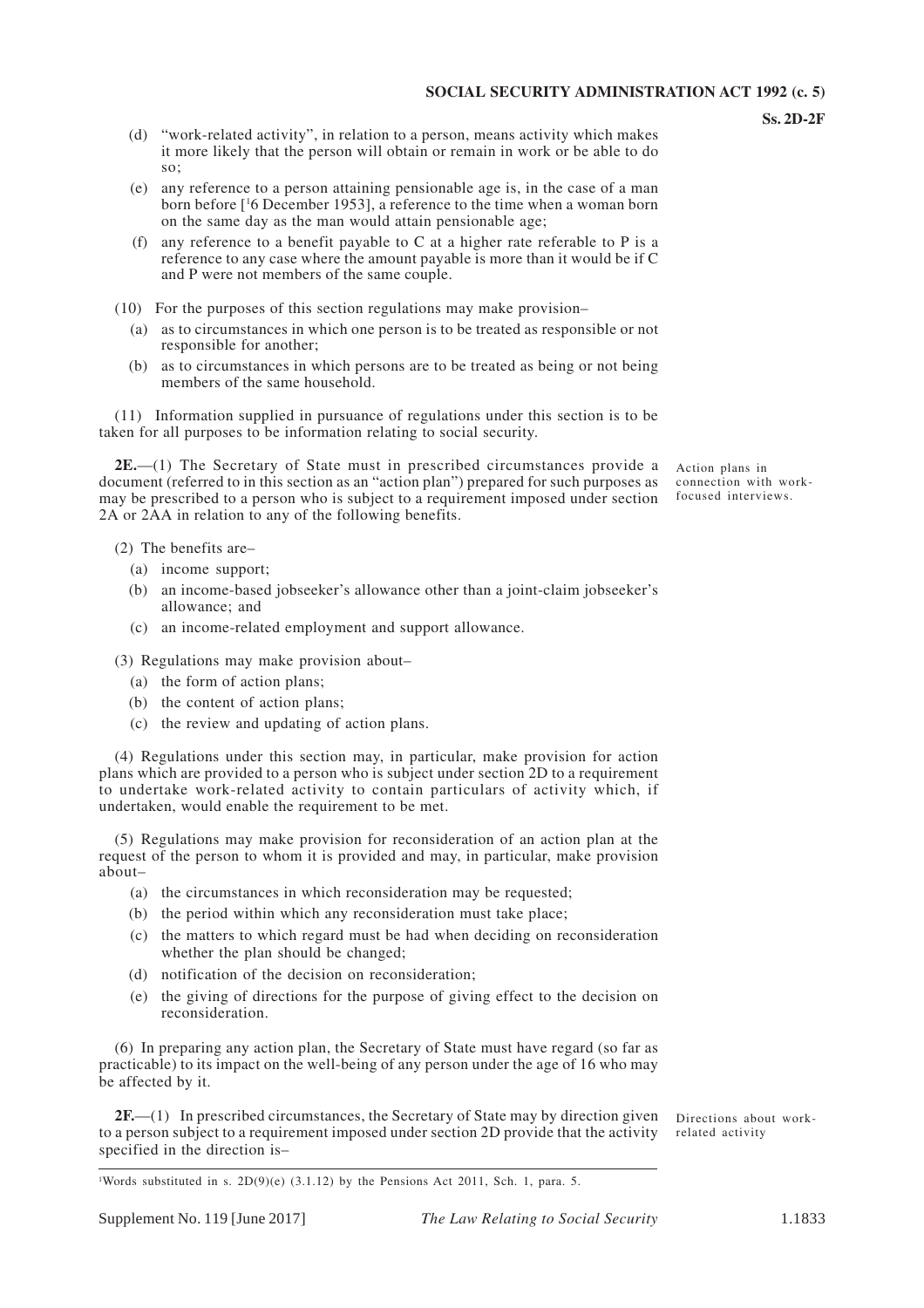**Ss. 2F-2G**

Contracting-out.

- (a) to be the only activity which, in the person's case, is to be regarded as being work-related activity; or
- (b) to be regarded, in the person's case, as not being work-related activity.

(2) But a direction under subsection (1) may not specify medical or surgical treatment as the only activity which, in any person's case, is to be regarded as being work-related activity.

- (3) A direction under subsection (1) given to any person–
	- (a) must be reasonable, having regard to the person's circumstances;
	- (b) must be given to the person by being included in an action plan provided to the person under section 2E; and
	- (c) may be varied or revoked by a subsequent direction under subsection (1).

(4) Where a direction under subsection (1) varies or revokes a previous direction, it may provide for the variation or revocation to have effect from a time before the giving of the direction.

**2G.**—(1) The following functions of the Secretary of State may be exercised by, or by employees of, such person (if any) as the Secretary of State may authorise for the purpose, namely–

- (a) conducting interviews under section 2A or 2AA;
- (b) providing documents under section 2E;
- (c) giving, varying or revoking directions under section 2F.

(2) Regulations may provide for any of the following functions of the Secretary of State to be exercisable by, or by employees of, such person (if any) as the Secretary of State may authorise for the purpose–

- (a) any function under regulations under any of sections 2A to 2F, except the making of an excluded decision (see subsection (3));
- (b) the function under section  $9(1)$  of the 1998 Act (revision of decisions) so far as relating to decisions (other than excluded decisions) that relate to any matter arising under regulations under any of sections 2A to 2F;
- (c) the function under section 10(1) of the 1998 Act (superseding of decisions) so far as relating to decisions (other than excluded decisions) of the Secretary of State that relate to any matter arising under regulations under any of sections 2A to 2F;
- (d) any function under Chapter 2 of Part 1 of the 1998 Act (social security decisions), except section 25(2) and (3) (decisions involving issues arising on appeal in other cases), which relates to the exercise of any of the functions within paragraphs (a) to (c).

(3) Each of the following is an "excluded decision" for the purposes of subsection  $(2)$ –

- (a) a decision about whether a person has failed to comply with a requirement imposed by regulations under section 2A, 2AA or 2D;
- (b) a decision about whether a person had good cause for failure to comply with such a requirement;
- (c) a decision about the reduction of a benefit in consequence of a failure to comply with such a requirement.

(4) Regulations under subsection (2) may provide that a function to which that subsection applies may be exercised–

- (a) either wholly or to such extent as the regulations may provide,
- (b) either generally or in such cases as the regulations may provide, and
- (c) either unconditionally or subject to the fulfilment of such conditions as the regulations may provide.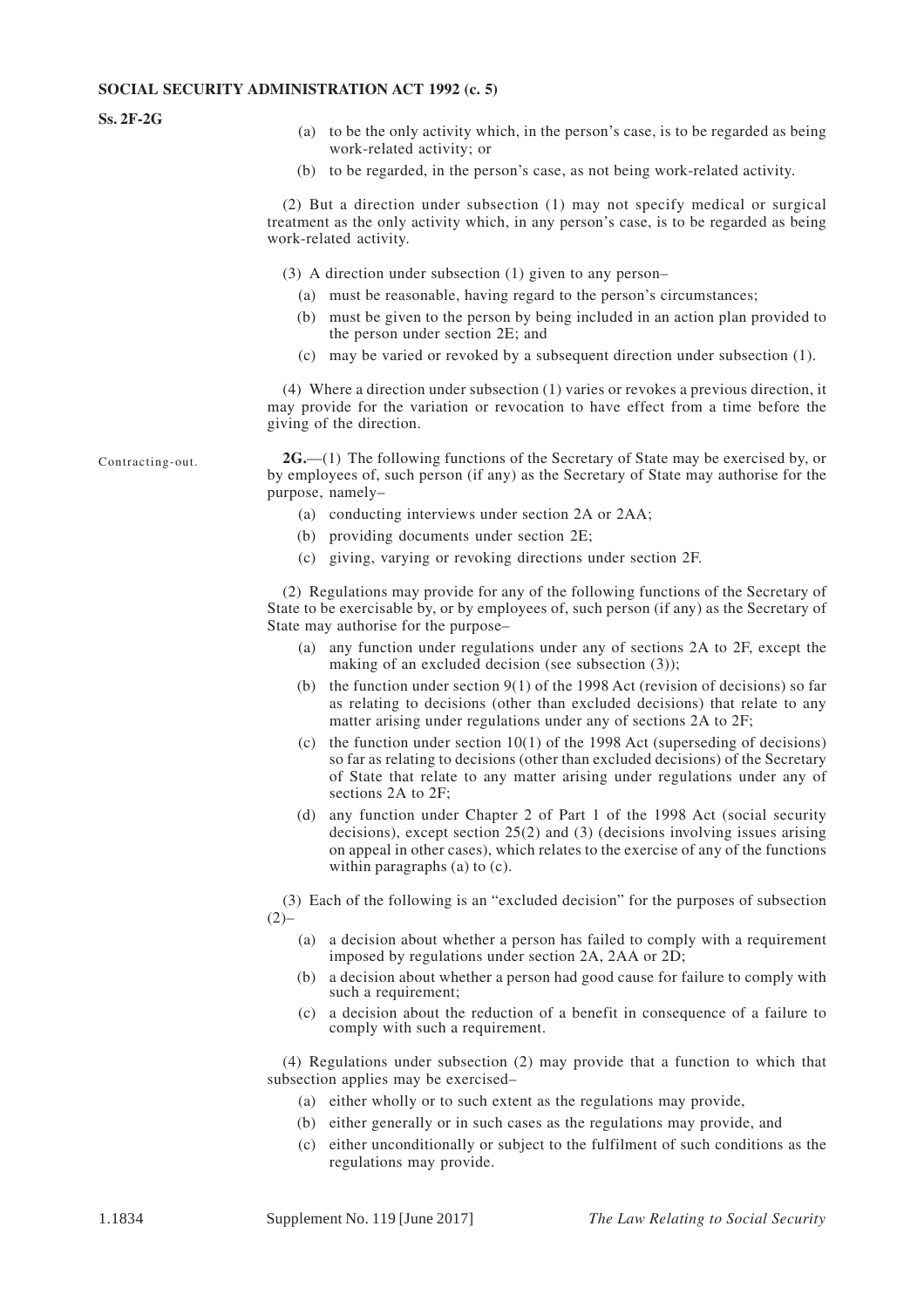**Ss. 2G-2H**

(5) An authorisation given by virtue of any provision made by or under this section may authorise the exercise of the function concerned–

- (a) either wholly or to such extent as may be specified in the authorisation,
- (b) either generally or in such cases as may be so specified, and
- (c) either unconditionally or subject to the fulfilment of such conditions as may be so specified;

but, in the case of an authorisation given by virtue of regulations under subsection (2), this subsection is subject to the regulations.

(6) An authorisation given by virtue of any provision made by or under this section–

- (a) may specify its duration,
- (b) may be revoked at any time by the Secretary of State, and
- (c) does not prevent the Secretary of State or any other person from exercising the function to which the authorisation relates.

(7) Anything done or omitted to be done by or in relation to an authorised person (or an employee of that person) in, or in connection with, the exercise or purported exercise of the function concerned is to be treated for all purposes as done or omitted to be done by or in relation to the Secretary of State.

(8) But subsection (7) does not apply–

- (a) for the purposes of so much of any contract made between the authorised person and the Secretary of State as relates to the exercise of the function, or
- (b) for the purposes of any criminal proceedings brought in respect of anything done by the authorised person (or an employee of that person).

(9) Any decision which an authorised person makes in exercise of the function concerned has effect as a decision of the Secretary of State under section 8 of the 1998 Act.

(10) Where–

- (a) the authorisation of an authorised person is revoked at any time, and
- (b) at the time of the revocation so much of any contract made between the authorised person and the Secretary of State as relates to the exercise of the function is subsisting,

the authorised person is entitled to treat the contract as repudiated by the Secretary of State (and not as frustrated by reason of the revocation).

- (11) In this section–
	- (a) "the 1998 Act" means the Social Security Act 1998;
	- (b) "authorised person" means a person authorised to exercise any function by virtue of any provision made by or under this section;
	- (c) references to functions of the Secretary of State under any enactment (including one comprised in regulations) include functions which the Secretary of State has by virtue of the application of section  $8(1)(c)$  of the 1998 Act in relation to the enactment.

**2H.**—(1) This section applies to any regulations made under section 2A, 2AA or 2D that prescribe matters to be taken into account in determining whether a person has good cause for any failure to comply with the regulations.

(2) The provision made by the regulations prescribing those matters must include provision relating to–

- (a) the person's physical or mental health or condition;
- (b) the availability of childcare.]

Good cause for failure to comply with regulations.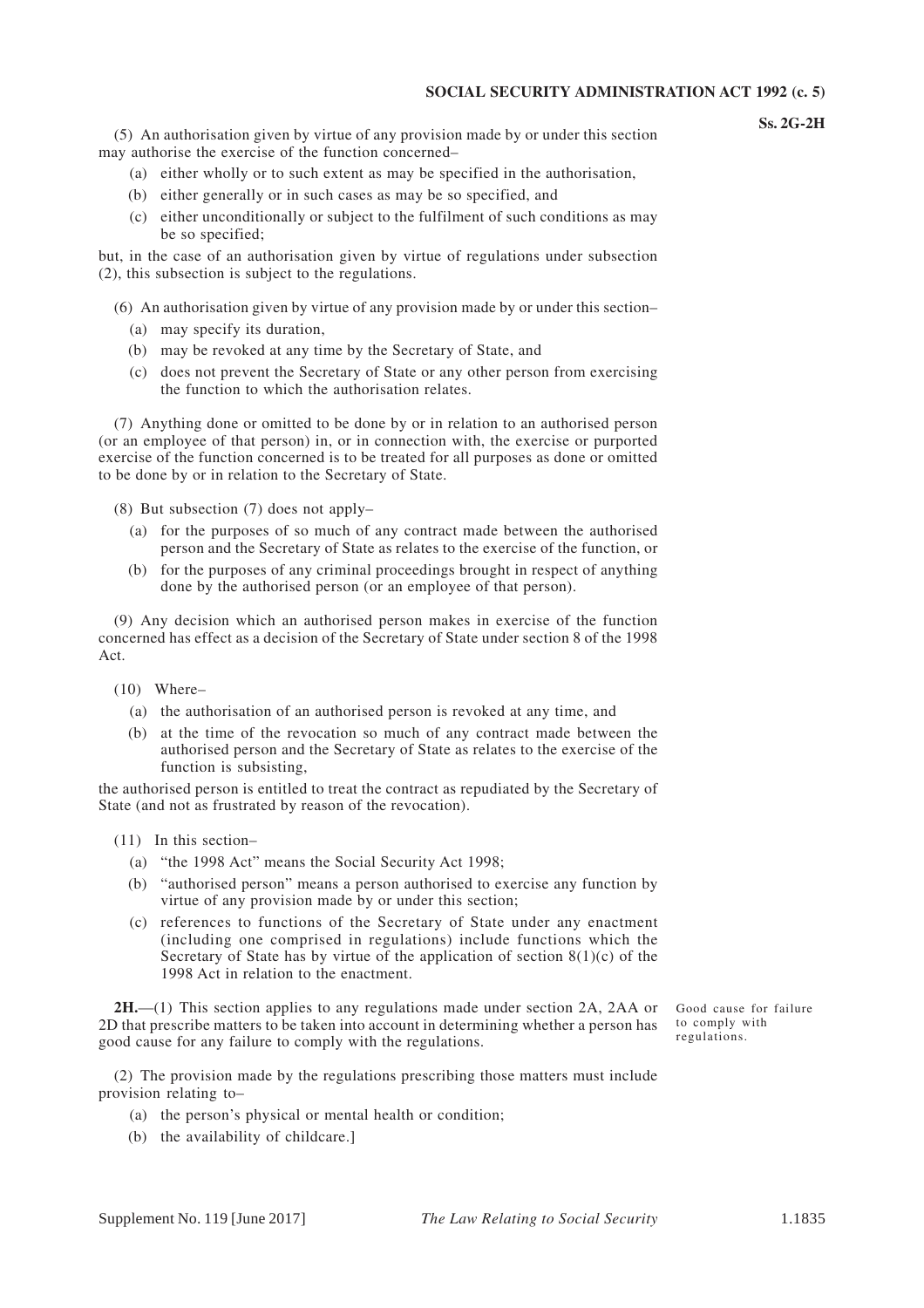#### **Ss. 3-4**

Late claims for bereavement benefit where death is difficult to establish.

#### *[1 Bereavement benefits*

**3.**—(1) This section applies where a person's spouse [<sup>2</sup>or civil partner] has died or may be presumed to have died on or after the appointed day and the circumstances are such that–

(a) more than 12 months have elapsed since the date of death; and

- (i) the spouse's [2 or civil partner's] body has not been discovered or identified or, if it has been discovered and identified, the surviving spouse [<sup>2</sup>or civil partner] does not know that fact; or
- $(i)$  less than 12 months have elapsed since the surviving spouse  $[2\text{ or civil}]$ partner] first knew of the discovery and identification of the body.

(2) Where this section applies, notwithstanding that any time prescribed for making a claim for a bereavement benefit in respect of the death has elapsed, then–

- (a) in any case falling within paragraph (b) (i) of subsection (1) above where it has been decided under section 8 of the Social Security Act 1998 that the spouse [<sup>2</sup>or civil partner] has died or is presumed to have died; or
- (b) in any case falling within paragraph (b) (ii) of subsection (1) above where the identification was made not more than 12 months before the surviving spouse [<sup>2</sup>or civil partner] first knew of the discovery and identification of the body,

such a claim may be made or treated as made at any time before the expiration of the period of 12 months beginning with the date on which that decision was made or, as the case may be, the date on which the surviving spouse  $[2$  or civil partner] first knew of the discovery and identification.

 $\left[ ...\right. ^{3}]$ 

*S. 3(3) maintained in force in certain situations. See arts. 4 & 5 of S.I. 2017/297.*

(3) If, in a case where a claim for a bereavement benefit is made or treated as made by virtue of this section, the claimant would apart from subsection (2) of section 1 above, be entitled to–

- (a) a bereavement payment in respect of the spouse's [<sup>2</sup>or civil partner's] death more than 12 months before the date on which the claim is made or treated as made; or
- (b) any other bereavement benefit in respect of his or her death for a period more than 12 months before that date,

then, notwithstanding anything in that section, the surviving spouse [<sup>2</sup>or civil partner] shall be entitled to that payment or, as the case may be, to that other benefit […4].

(4) In subsection (1) above "the appointed day" means the day appointed for the coming into force of sections 54 to 56 of the Welfare Reform and Pensions Act 1999.]

- $[5(5)$  In subsection (2) "bereavement benefit" means-
	- (a) bereavement support payment, or
	- (b) widowed parent;s allowance.]

**4.** In any case where–

Treatment of payments of benefit to certain widows.

<sup>(</sup>b) either

<sup>1</sup> S. 3 substituted (24.4.00 for reg. making purposes, 9.4.01 for all other purposes) by s. 70 of and Part I of Sch. 8 to the Welfare Reform and Pensions Act 1999 (c. 30).

<sup>2</sup> Words inserted in s. 3 (5.12.05) by the Civil Partnership Act 2004, Sch. 24, para. 56.

<sup>&</sup>lt;sup>3</sup> S. 3(3) omitted  $(6.4.17)$  by s. 31 & Sch. 16, para. 23(2) to the Pensions Act 2014 (c. 19).

<sup>4</sup> Words in s. 3(3) revoked (6.4.03) by Sch. 6 of the Tax Credits Act 2002 (c. 21). *See* S.I. 2003/938 at page 3.731 for details of savings and transitional provisions.

<sup>&</sup>lt;sup>5</sup> S. 3(5) inserted (6.4.17) by s. 31 & Sch. 16, para. 23(3) to the Pensions Act 2014 (c. 19).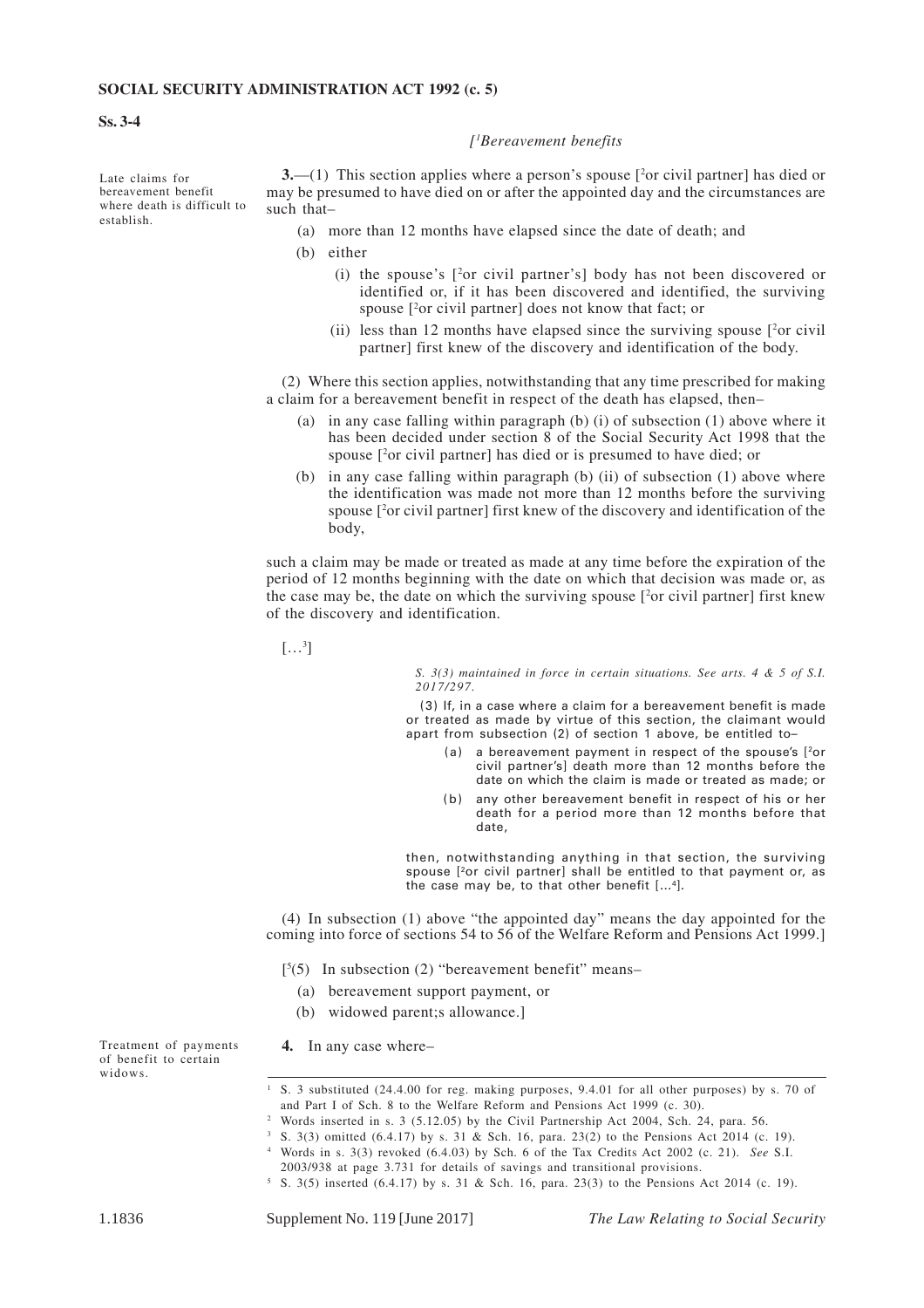- (a) a claim for a window's pension or a widowed mother's allowance is made, or treated as made, before 13th July 1990 (the date of the passing of the Social Security Act 1990); and
- (b) the Secretary of State has made a payment to or for the claimant on the ground that if the claim had been received immediately after the passing of that Act she would have been entitled to that pension or allowance, or entitled to it at a higher rate, for the period in respect of which the payment is made,

the payment so made shall be treated as a payment of that pension or allowance; and, if and to the extent that an award of the pension or allowance, or an award at a higher rate, is made for the period in respect of which the payment was made, the payment shall be treated as made in accordance with that award.

#### *Claims and payments regulations*

**5.**—(1) Regulations may provide–

- (a) for requiring a claim for a benefit to which this section applies to be made by such person, in such manner and within such time as may be prescribed;
- (b) for treating such a claim made in such circumstances as may be prescribed as having been made at such date earlier or later than that at which it is made as may be prescribed;
- (c) for permitting such a claim to be made, or treated as if made, for a period wholly or partly after the date on which it is made;
- (d) for permitting an award on such a claim to be made for such a period subject to $[$ <sup>1</sup> $-$ 
	- (i) the condition that the requirements for entitlement are satisfied at a prescribed time after the making of the award, or
	- (ii) other prescribed conditions;]
- [ 2 (e) for any such award to be revised under section 9 of the Social Security Act 1998, or superseded under section 10 of that Act, if any of  $[{}^1$ the conditions referred to in paragraph (d)] are found not to have been satisfied;
- (f) for the disallowance on any ground of a person's claim for a benefit to which this section applies to be treated as a disallowance of any further claim by that person for that benefit until the grounds of the original disallowance have ceased to exist;
- (g) for enabling one person to act for another in relation to a claim for a benefit to which this section applies ['(including in particular, in the case of a benefit to be claimed by persons jointly, enabling one person to claim for such persons jointly)]and for enabling such a claim to be made and proceeded with in the name of a person who has died;

 $(h)$ - $(hh)$   $[...^3]$ 

- (i) for the person to whom, time when and manner in which a benefit to which this section applies is to be paid and for the information and evidence to be furnished in connection with the payment of such a benefit;
- (j) for notice to be given of any change of circumstances affecting the continuance of entitlement to such a benefit or payment of such a benefit [<sup>3</sup>or of any other change of circumstance of a prescribed description];
- (k) for the day on which entitlement to such a benefit is to begin or end;
- (l) for calculating the amounts of such a benefit according to a prescribed scale or otherwise adjusting them so as to avoid fractional amounts or facilitate computation;
- (m) for extinguishing the right to payment of such a benefit if payment is not obtained within such period, not being less than 12 months, as may be prescribed from the date on which the right is treated under the regulations as having arisen;

1990 c. 27.

**Ss. 4-5**

Regulations about claims for and payments of benefit.

Words substituted in s. 5(1)(d) & (e) and inserted in para. (1)(g) (25.2.13) by the Welfare Reform Act 2012 (c. 5), s. 98(2)-(4).

<sup>&</sup>lt;sup>2</sup> Para. (e) substituted by S.S. Act 1998 (c. 14), Sch. 7, para. 79.

<sup>&</sup>lt;sup>3</sup> S. 5(1)(h) & (hh) repealed and words inserted in s. 5(1)(j) (25.2.13) by the Welfare Reform Act 2012 (c. 5), s. 99(2) & (5).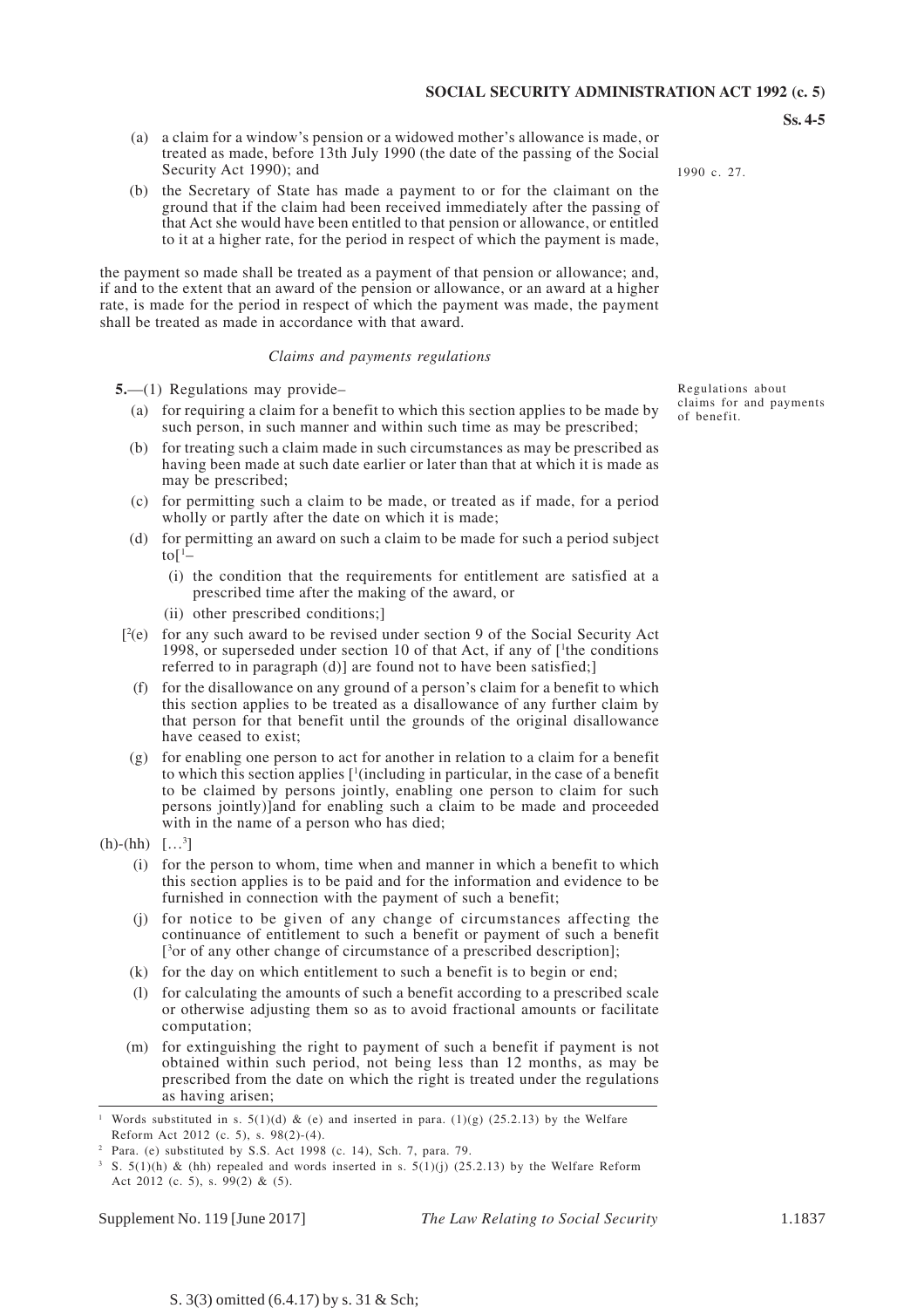**S. 5**

- $(n)$   $[...^1]$
- $(0)$   $[...^1]$
- (p) for the circumstances and manner in which payments of such a benefit may be made to another person on behalf of the beneficiary for any purpose, which may be to discharge, in whole or in part, an obligation of the beneficiary or any other person;
- (q) for the payment or distribution of such a benefit to or among persons claiming to be entitled on the death of any person and for dispensing with strict proof of their title;
- $[2(r)$  for the making of a payment on account of such a benefit-
	- (i) in cases where it is impracticable for a claim to be made or determined immediately, or for an award to be determined or paid in full immediately;
	- (ii) in cases of need, or;
	- (iii) in cases where the Secretary of State considers in accordance with prescribed criteria that the payment can reasonably be expected to be recovered].

[3 (1A)Regulations may make provision for requiring a person of a prescribed description to supply any information or evidence which is, or could be, relevant to–

- (a) a claim or award relating to a benefit to which this section applies, or
- (b) potential claims or awards relating to such a benefit.]

(2) This section applies to the following benefits–

- [ 2 (za) universal credit;]
- (a) benefits as defined in section 122 of the Contributions and Benefits Act;
- [4 (zb) state pension or a lump sum under Part 1 of the Pensions Act 2014;]
- $[5$ (zc) bereavement support payment under section 30 of the Pensions Act 2014;]
- [<sup>6</sup>(aa) a jobseeker's allowance;]
- [7(ab) state pension credit]
- [ 8 (ac) an employment and support allowance,]
- [2 (ad) personal independence payment;]
- (b) income support;
- $(c)$   $[...^9]$
- (d)  $[...^9]$
- (e) housing benefit;
- (f) any social fund payments such as are mentioned in section  $138(1)(a)$  or (2) of the Contributions and Benefits Act;
- [<sup>10</sup>(fa) health in pregnancy grant;]
	- (g) child benefit; and
	- (h) Christmas bonus.

- <sup>5</sup> S,  $5(2)(zc)$  inserted(6.4.17) by s. 31 & Sch. 16, para. 24 to the Pensions Act 2017 (c. 19).
- $6$  S. 5(2)(aa) inserted (22.4.96) by para. 39 of Sch. 2 to Jobseekers Act 1995 (c. 18).

<sup>10</sup> S. 5(2)(fa) inserted (1.1.09) by the Health & Social Care Act 2008 (c. 14), s. 132(1).

<sup>&</sup>lt;sup>1</sup> Paras. (n) & (o) cease to have effect  $(2.7.01)$  by the Social Security Act 1998 (c. 14), Sch. 7, para. 79.

<sup>&</sup>lt;sup>2</sup> S. 5(1)(r) & (2)(za) & (ad) inserted (25.2.13 for reg. making purposes) by the Welfare Reform Act 2012 (c. 5), s. 101(1) & Sch. 2, para. 5(a) & Sch. 9, para. 9.

Subsec (1A) added (25.2.13) by the Welfare Reform Act 2012 (c. 5), s. 99(3).

<sup>4</sup> S.  $5(2)(zb)$  inserted  $(6.4.16)$  by Sch. 12 of the Pensions Act 2014 (c. 19).

<sup>7</sup> Subsection (2)(ab) inserted in s. 5 (2.7.02) for the purposes of exercising power to make regulations or orders and (7.4.03) for all other purposes by the State Pension Credits Act 2002 (c. 16), Sch. 1, para. 3.

<sup>&</sup>lt;sup>8</sup> Subsection 5(2)(ac) inserted (27.10.08) by the Welfare Reform Act 2007 (c. 5), para. 10(4) of Sch. 3.

S.  $5(2)(c)$  & (d) repealed (8.4.03) by the Tax Credits Act 2002 (c. 21), Sch. 6.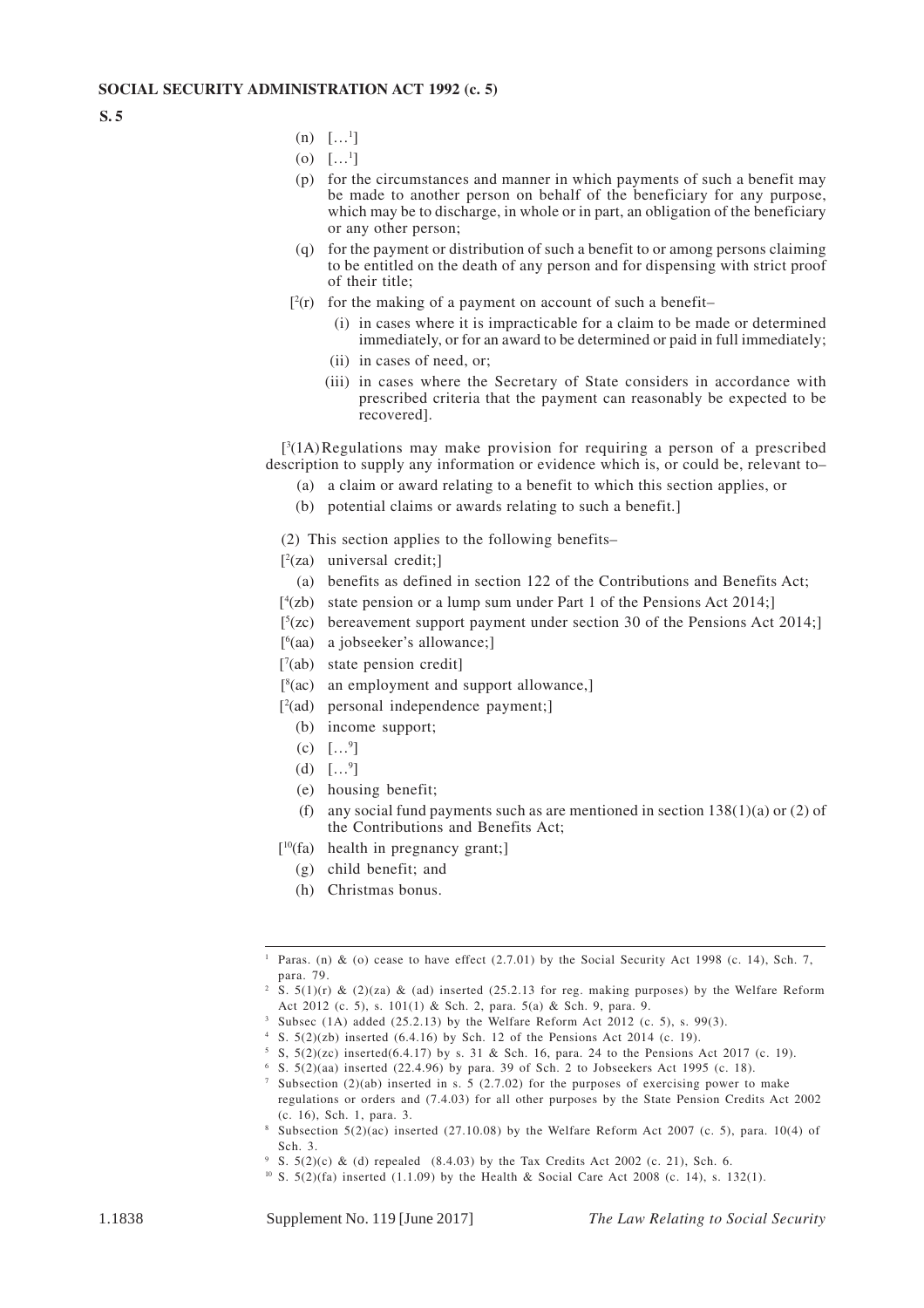**Ss. 5-6**

[ 1 (2A)The regulations may also require such persons as are prescribed to provide a rent office with information or evidence of such description as is prescribed.

(2B) For the purposes of subsection (2A), the Secretary of State may prescribe any description of information or evidence which he thinks is necessary or expedient to enable rent offices to carry out their functions under section 122 of the Housing Act 1996.

(2C) Information or evidence required to be provided by virtue of subsection (2A) may relate to an individual claim or award or to any description of claims or awards.]

 $(3)$   $[...^2]$ 

(3A) […3 ]

 $[3(3B)$ The power in subsection  $(1)(i)$  above to make provision for the person to whom a benefit is to be paid includes, in the case of a benefit awarded to persons jointly, power to make provision for the Secretary of State to determine to which of them all or any part of a payment should be made, and in particular for the Secretary of State–

- (a) to determine that payment should be made to whichever of those persons they themselves nominate, or
- (b) to determine that payment should be made to one of them irrespective of any nomination by them.]

 $(4)$   $[...^4]$ 

(5) Subsection  $(1)(g)$ ,  $(i)$ ,  $(1)(p)$  and  $(q)$  above shall have effect as if statutory sick pay [<sup>5</sup>, statutory maternity pay, [<sup>6</sup>statutory paternity pay], statutory adoption pay] [<sup>7</sup> and statutory shared parental pay] were benefits to which this section applies.

 $[8(6)$  As it has effect in relation to [<sup>9</sup>universal credit or] housing benefit subsection  $(1)(p)$  above authorises provision requiring the making of payments of benefit to another person, on behalf of the beneficiary, in such circumstances as may be prescribed.]

*Community charge benefits etc.†*

*†Unreliable heading.*

**6.** […10]

*S. 6 has been repealed by Sch. 14 of the Welfare Reform Act 2012 (C. 5), but kept in force for transitional purposes. See art. 9 of S.I. 2013/358 for details of when to apply.*

**6.**  $-$ (1) Regulations may provide as follows as regards [<sup>11</sup>council] tax benefit]–

(a) for requiring a claim for a benefit to be made by such person, in such manner and within such time as may be prescribed;

<sup>1</sup> S. 5(2A)-(2C) inserted (1.10.07 for reg. making purposes and 7.4.08 for all other purposes) by the Welfare Reform Act 2007, s. 35(2).

- <sup>3</sup> S. 5(3A) repealed & (3B) inserted (25.2.13) by the Welfare Reform Act 2012 (c. 5), s. 99(4) & 100.
- 4 S. 4 shall cease to have effect  $(2.7.01)$  by S.S. Act 1998 (c. 14), Sch 7, para. 79(b).
- <sup>5</sup> Words in s. 5(5) substituted  $(8.12.02)$  by the Employment Act 2002 (c. 22), Sch. 7, para. 11.  $6$  Words in s. 5(5) substituted (5.4.15) by the Children and Families Act 2014 (c. 6), Sch. 7,
- para. 24 (with art. 16 of S.I. 2014/1640).
- Words in s. 5(5) inserted (30.6.14) by the Children and Families Act 2014 (c. 6), Sch. 7, para.  $24(h)$ .
- <sup>8</sup> S. 5(6) inserted (with unlimited retrospection) by s. 120 of Housing Act 1996 (c. 52).
- <sup>9</sup> Words in s. 5(6) inserted (25.2.13 for reg. making purposes) by the Welfare Reform Act 2012 (c. 5).
- $10\,$  S. 6 repealed (1.4.13) by the Welfare Reform Act 2012 (c. 5), Sch. 14.
- <sup>11</sup> Words in s. 6(1) substituted (6.3.92) by L.G.F. Act 1992 (c. 14), Sch. 9, para. 12(1)(a), for purposes of council tax and council tax benefit from 1.4.93.

Regulations about community charge benefits administration.†

<sup>&</sup>lt;sup>2</sup> S. 5(3) ceases to have effect  $(7.4.08)$  by the Welfare Reform Act 2007 (c. 5), s. 35(3).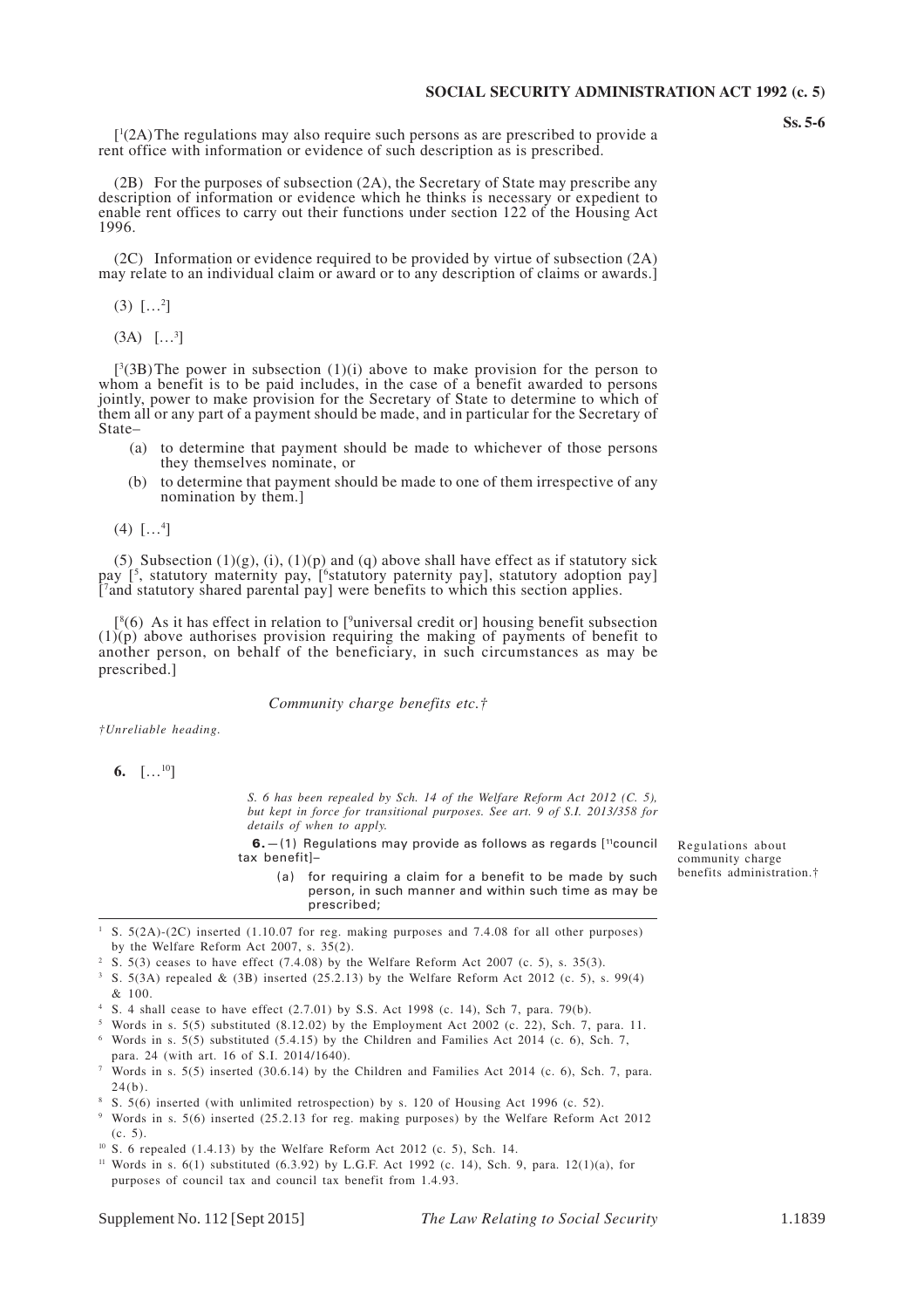**S. 6**

- (b) for treating a claim made in such circumstances as may be prescribed as having been made at such date earlier or later than that at which it is made as may be prescribed;
- (c) for permitting a claim to be made, or treated as if made, for a period wholly or partly after the date on which it is made;
- (d) for permitting an award on a claim to be made for such a period subject to the condition that the claimant satisfies the requirements for entitlement when benefit becomes payable, or any right to a reduction […1] becomes available, under the award;
- (e) for a review of any award if those requirements are found not to have been satisfied;
- (f) for the disallowance on any ground of a person's claim for a benefit to be treated as a disallowance of any further claim by that person for that benefit until the grounds of the original disallowance have ceased to exist;
- (g) for enabling one person to act for another in relation to a claim for a benefit and for enabling such a claim to be made and proceeded with in the name of a person who has died;
- (h) for requiring any information or evidence needed for the determination of a claim or of any question arising in connection with a claim to be furnished by such person as may be prescribed in accordance with the requlations;
- [2(hh) for requiring such person as may be prescribed in accordance with the regulations to furnish any information or evidence needed for a determination whether a decision on an award of a benefit–
	- (i) should be revised under paragraph 3 of Schedule 7 to the Child Support, Pensions and Social Security Act 2000; or
	- (ii) should be superseded under paragraph 4 of that Schedule;]
	- (i) for the time when the manner in which any benefit (or part) which takes the form of a payment is to be paid, and for the information and evidence to be furnished in connection with the payment;
	- (j) for the time when the right to make a reduction  $[...]$ may be exercised;
	- (k) for notice to be given of any change of circumstances affecting the continuance of entitlement to a benefit.
	- (l) for the day on which entitlement to a benefit is to begin or end;
	- (m) for calculating the amount of a benefit according to a prescribed scale or otherwise adjusting it so as to avoid fractional amounts or facilitate computation;
	- $(n)$  [...<sup>4</sup>]
	- (o) […4];
	- (p) in the case of any benefit (or part) which takes form of a payment, for payment or distribution to or among persons claiming to be entitled on the death of any person, and for dispensing with strict proof of their title;
- (q) in the case of any benefit (or part) which takes the form of a payment, for the circumstances and manner in which payment may be made to one person on behalf of another for any purpose, which may be to discharge. in whole or in part, an obligation of the person entitled to the benefit or any other person

Words in s. 6(1) repealed by L.G.F. Act 1992 (c. 14), Sch. 9, para. 12(1)(b), and Sch. 14, for purposes of council tax and council tax benefit from 1.4.93.

 $2 \text{ Para. (hh) inserted } (1.11.00)$  in s. 6(1) by the Child Support, Pensions and Social Security Act 2000 (c. 19), Sch. 7, para. 21(2).

Words in s. 6(1) repealed by L.G.F. Act 1992 (c. 14), Sch. 9, para. 12(1)(b), and Sch. 14, for purposes of council tax and council tax benefit from 1.4.93.

<sup>4</sup> Paras. (n) & (o) shall cease to have effect (2.7.01) by S.S. Act 1998 (c. 14), Sch. 7, para. 50.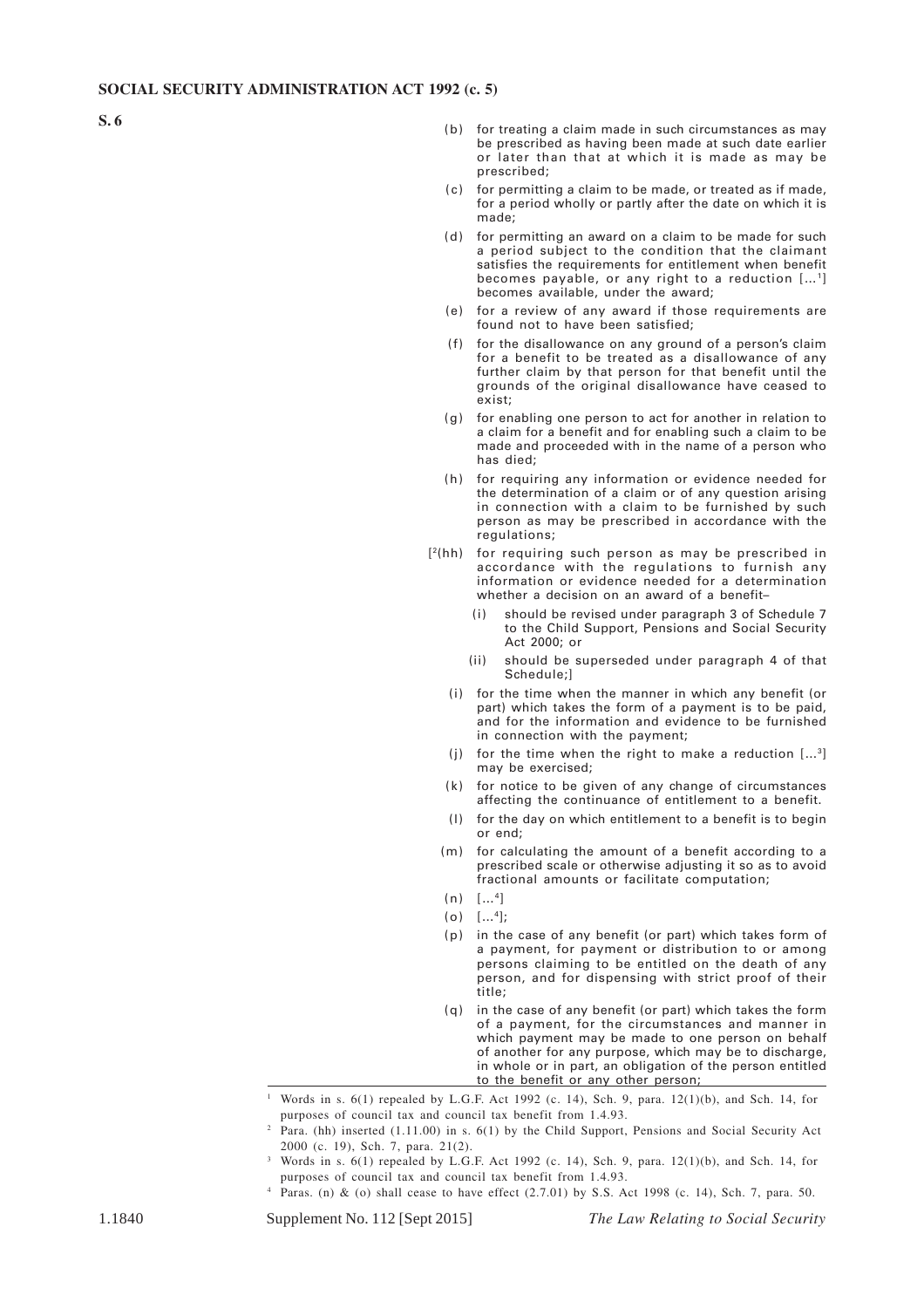- (r) for making a payment on account of a benefit, or conferring a right to make a reduction […1] on account, where no claim has been made and it is impractical for one to be made immediately;
- (s) for making a payment on account of a benefit, or conferring a right to make a reduction [...<sup>1</sup>] on account, where a claim has been made but it is impracticable for the claim or an appeal, reference, review or application relating to it to be determined immediately;
- (t) for making a payment on account of a benefit, or conferring a right to make a reduction […1] on account, where an award has been made but it is impracticable to institute the benefit immediately;
- (u) generally as to administration.

(2) Regulations under this section may include [2provision in relation to council tax benefits that prescribed provisions shall apply instead of prescribed provisions of Part I or II of the Local Government Finance Act 1992, or that prescribed provisions of either of those Parts shall not apply] or shall apply subject to prescribed amendments or adaptions.

 $[3(3)$  References in subsection (2) above to either of the Acts there mentioned include references to regulations made under the Part concerned.]

*†Unreliable marginal note.*

**7.**—(1) Regulations may provide for a claim for one relevant benefit to be treated, either in the alternative or in addition, as a claim for any other relevant benefit that may be prescribed.

 $(2)$   $[...^4]$ 

*S. 7(2), (3)(b) and words in heading has been repealed by Sch. 14 of the Welfare Reform Act 2012 (C. 5), but kept in force for transitional purposes. See art. 9 of S.I. 2013/358 for details of when to apply.*

(2) Regulations may provide for treating a payment made or right conferred by virtue of regulations–

- (a) under section 5(1)(r) above; or
- (b) under section 6(1)(r) to (t) above,

as made or conferred on account of any relevant benefit that is subsequently awarded or paid.

(3) For the purposes of  $[5$ subsection (1)] above relevant benefits are-

(a) any benefit to which section 5 above applies; […4 ]

and

(b) [<sup>6</sup>council tax benefit].

*†Unreliable marginal note.*

*[7 Sharing of functions as regards certain claims and information*

**7A.**—(1) Regulations may, for the purpose of supplementing the persons or bodies to whom claims for relevant benefits may be made, make provision–

Words in s. 6(1) repealed by L.G.F. Act 1992 (c. 14), Sch. 9, para. 12(1)(b), and Sch. 14, for purposes of council tax and council tax benefit from 1.4.93.

- <sup>3</sup> S. 6(3) substituted (6.3.92) by L.G.F. Act 1992 (c. 14), Sch. 9, para. 12(3), for purposes of council tax and council tax benefit from 1.4.93.
- <sup>4</sup> S. 7(2), (3)(a) and heading repealed (1.4.13) by the Welfare Reform Act 2012 (c. 5), Sch. 14, Pt. 11.
- <sup>5</sup> Words in s. 7(3) substituted (1.4.13) by the Welfare Reform Act 2012 (c. 5), Sch. 3, para. 5.

<sup>6</sup> Words in s. 7(3)(b) substituted  $(6.3.92)$  by L.G.F. Act 1992 (c. 14), Sch. 9, para. 13, for purposes of council tax and council tax benefit from 1.4.93.

1992 c. 14.

Relationship between benefits.† Relationship between community charge benefits and other benefits.†

**Ss. 6-7A**

Sharing of functions as regards certain claims and information.

<sup>&</sup>lt;sup>2</sup> Words substituted (6.3.92) in s. 6(2) by L.G.F. Act 1992 (c. 14), Sch. 9, para. 12(2), for purposes of council tax and council tax benefit from 1.4.93.

 $\frac{7}{10}$  S. 7A inserted (11.11.99) by the Welfare Reform and Pensions Act 1999 (c. 30), Sch. 71.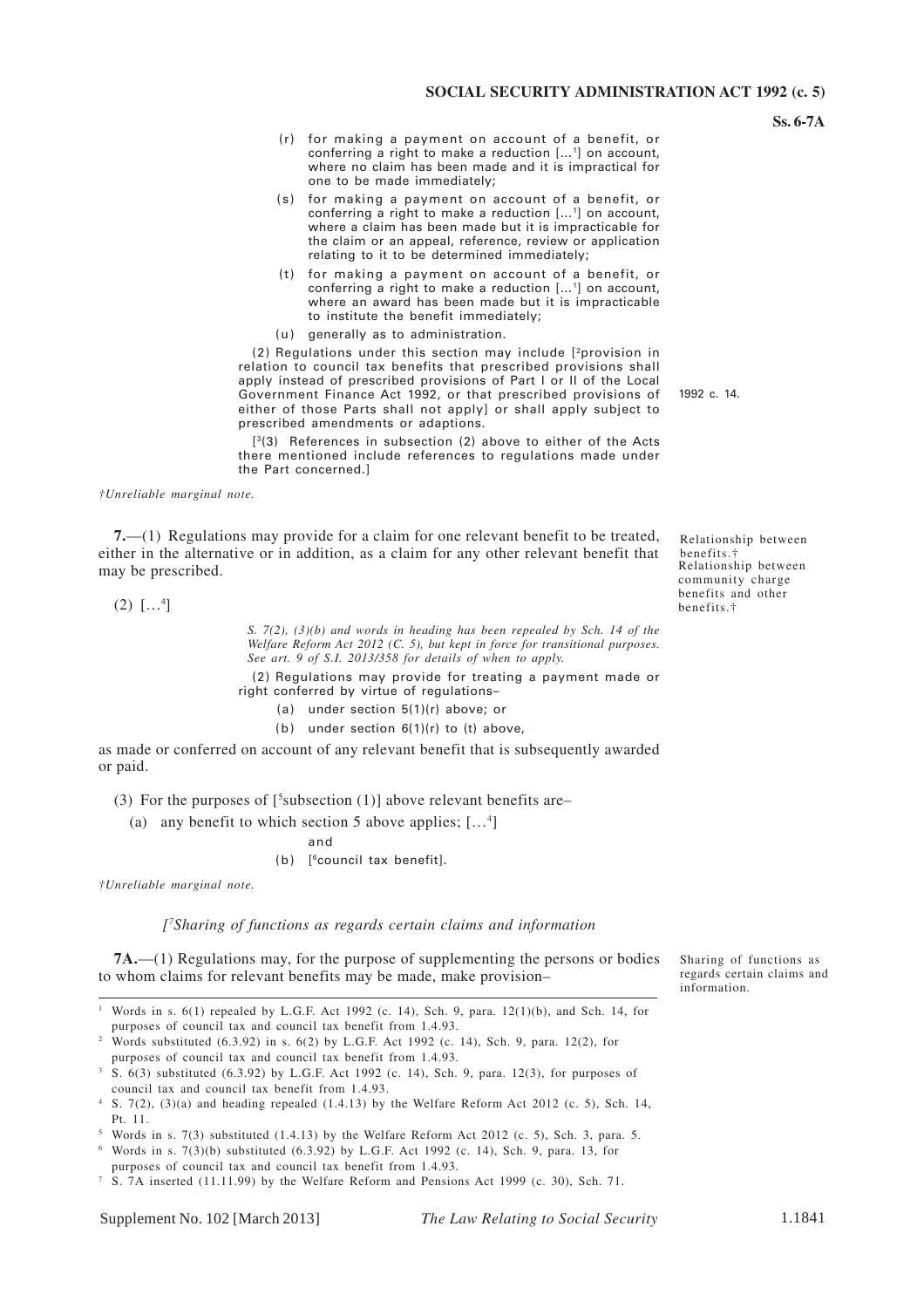**S. 7A**

- (a) as regards housing benefit or council tax benefit, for claims for that benefit to be made to–
	- (i) a Minister of the Crown, or
	- (ii) a person providing services to a Minister of the Crown;
- (b) as regards any other relevant benefit, for claims for that benefit to be made  $t_0$ –
	- (i) a local authority,
	- (ii) a person providing services to a local authority, or
	- (iii) a person authorised to exercise any function of a local authority relating to housing benefit or council tax benefit.
- $[{}^{1}(c)$  as regards any relevant benefit, for claims for that benefit to be made to-
	- (i) a county council in England,
	- (ii) a person providing services to a county council in England, or
	- (iii) a person authorised to exercise any function a county council in England has under this section.]
- (2) Regulations may make provision for or in connection with–
	- (a) the forwarding by a relevant authority of–
		- (i) claims received by virtue of any provision authorised by subsection (1) above, and
		- (ii) information or evidence supplied in connection with making such claims (whether supplied by persons making the claims or by other persons);
	- (b) the receiving and forwarding by a relevant authority of information or evidence relating to social security  $[2$  or work] matters supplied by, or the obtaining by a relevant authority of such information or evidence from–
		- (i) persons making, or who have made, claims for a relevant benefit, or
		- (ii) other persons in connection with such claims,

including information or evidence not relating to the claims or benefit in question;

- (c) the recording by a relevant authority of information or evidence relating to social security [<sup>3</sup>or work] matters supplied to, or obtained by, the authority and the holding by the authority of such information or evidence (whether as supplied or obtained or as recorded);
- (d) the giving of information or advice with respect to social security  $[3\text{or work}]$ matters by a relevant authority to persons making, or who have made, claims for a relevant benefit.
- [4 (e) the verification by a relevant authority of information or evidence supplied to or obtained by the authority in connection with a claim for or an award of a relevant benefit.]
- (3) In paragraphs (b)  $[4,(d)$  and (e)] of subsection (2) above–
	- (a) references to claims for a relevant benefit are to such claims whether made as mentioned in subsection  $[4(1)(a), (b)$  or  $(c)$ ] above or not; and
	- (b) references to persons who have made such claims include persons to whom awards of benefit have been made on the claims.
- (4) Regulations under this section may make different provision for different areas.

<sup>&</sup>lt;sup>1</sup> S. 7A(1)(c) inserted (3.7.07) by the Welfare Reform Act 2007 (c. 5), s. 41(2).

<sup>&</sup>lt;sup>2</sup> Words inserted in s.  $7A(2)(b)$  (24.11.02) by the Employment Act 2002 (c. 22), Sch. 7, para. 12(a).

<sup>&</sup>lt;sup>3</sup> Words inserted in s.  $7A(2)(c)$  & (d) by the Employment Act 2002 (c. 22), Sch. 7, para. 12(a)  $\&$  (b).

<sup>4</sup> In s. 7A, para. 2(e) inserted, words substituted in (3) & (3)(a) by the Welfare Reform Act 2007 (c. 5), s. 41.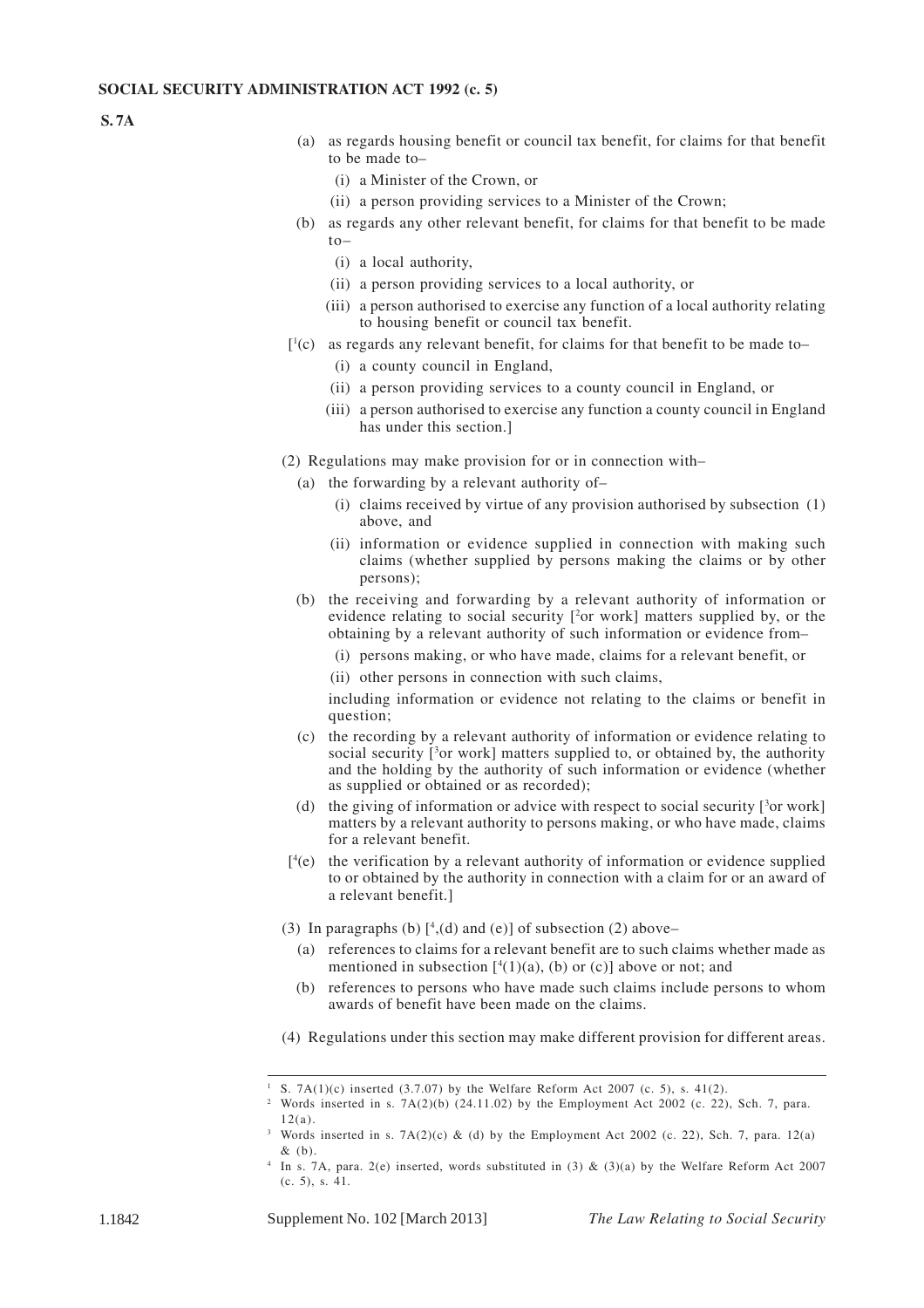**Ss. 7A-7B**

(5) Regulations under any other enactment may make such different provision for different areas as appears to the Secretary of State expedient in connection with any exercise by regulations under this section of the power conferred by subsection (4) above.

(6) In this section–

- (a) "benefit" includes child support or a war pension (any reference to a claim being read, in relation to child support, as a reference to an application under the Child Support Act 1991 for a maintenance assessment);
- (b) "local authority" means an authority administering housing benefit or council tax benefit;
- [1 (c) "relevant authority" means–
	- (i) a Minister of the Crown;
	- (ii) a local authority;
	- (iii) a county council in England;
	- (iv) a person providing services to a person mentioned in sub-paragraphs (i) to (iii);
	- (v) a person authorised to exercise any function of a local authority relating to housing benefit or council tax benefit;
	- (vi) a person authorised to exercise any function a county council in England has under this section;
- (d) "relevant benefit" means housing benefit, council tax benefit or any other benefit prescribed for the purposes of this section;
- $[2(e)$  "social security or work matters" means matters relating to-
	- (i) social security, child support or war pensions, or
	- (ii) employment or training;]

and in this subsection "war pension" means a war pension within the meaning of section 25 of the Social Security Act 1989 (establishment and functions of war pensions committees).]

[ 3 **7B.**—(1) A relevant authority may use for a relevant purpose any social security information which it holds.

Use of social security information.

(2) Regulations may make provision as to the procedure to be followed by a relevant authority for the purposes of any function it has relating to the administration of a specified benefit if the authority holds social security information which–

- (a) is relevant for the purposes of anything which may or must be done by the authority in connection with a claim for or an award of the benefit, and
- (b) was used by another relevant authority in connection with a claim for or an award of a different specified benefit or was verified by that other authority in accordance with regulations under section 7A(2)(e) above.

(3) A relevant purpose is anything which is done in relation to a claim which is made or which could be made for a specified benefit if it is done for the purpose of–

- (a) identifying persons who may be entitled to such a benefit;
- (b) encouraging or assisting a person to make such a claim;
- (c) advising a person in relation to such a claim.

(4) Social security information means–

- (a) information relating to social security, child support or war pensions;
- (b) evidence obtained in connection with a claim for or an award of a specified benefit.

<sup>&</sup>lt;sup>1</sup> S. 7A(6)(c) substituted (3.7.07) by the Welfare Reform Act 2007 (c. 5), s. 41.

<sup>&</sup>lt;sup>2</sup> Para. (e) substituted in subsection (6) (24.11.02) by the Employment Act 2002 (c. 22), Sch. 7, para. 12(a) & (b).

<sup>&</sup>lt;sup>3</sup> S. 7B inserted (1.10.07) by the Welfare Reform Act 2007 (c. 5), s. 41(1).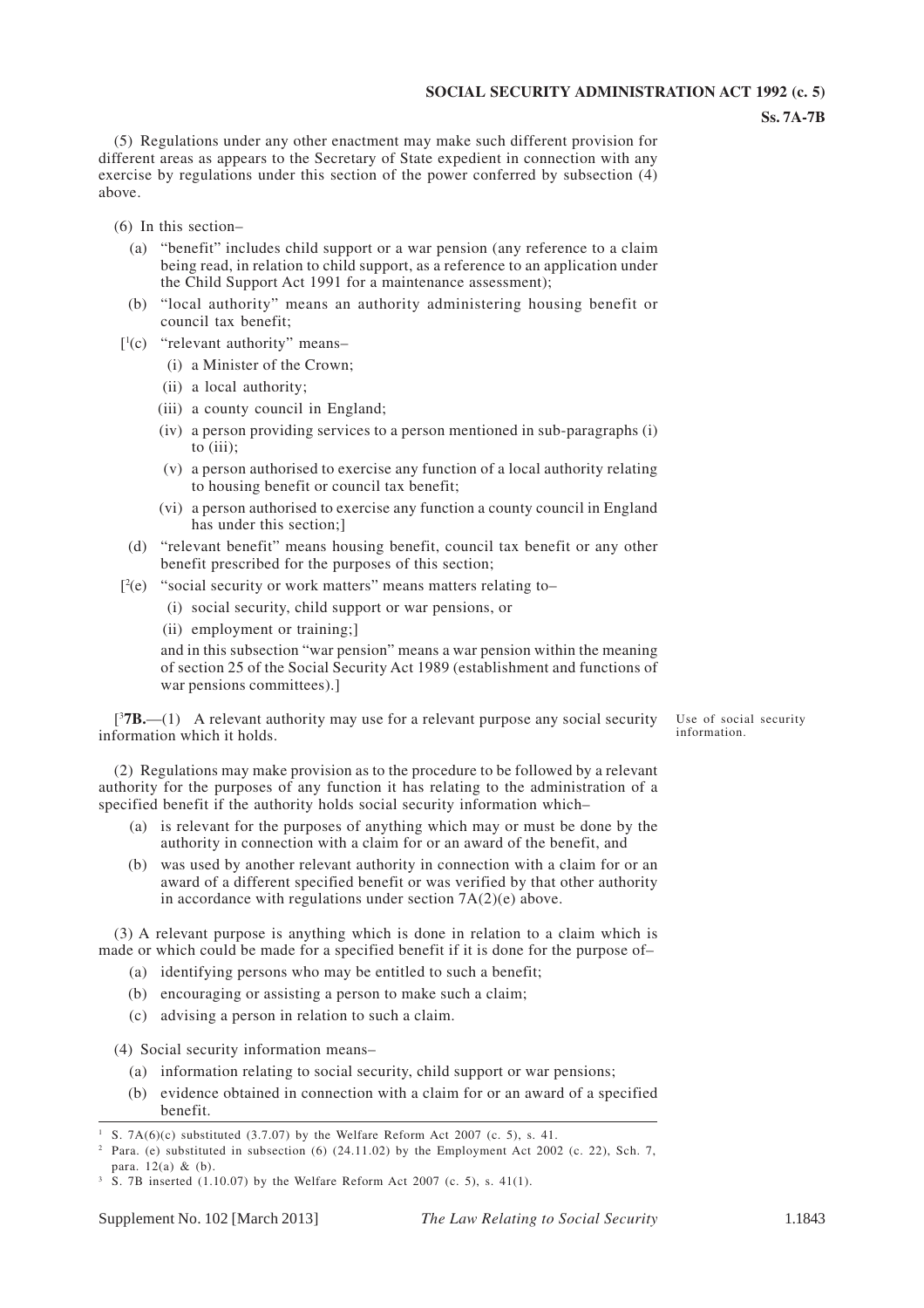#### **Ss. 7B-10**

(5) A specified benefit is a benefit which is specified in regulations for the purposes of this section.

(6) Expressions used in this section and in section 7A have the same meaning in this section as in that section.

(7) This section does not affect any power which exists apart from this section to use for one purpose social security information obtained in connection with another purpose

#### *Industrial injuries benefit*

Notification of accidents, etc.

- **8.** Regulations may provide–
	- (a) for requiring the prescribed notice of an accident in respect of which industrial injuries benefit may be payable to be given within the prescribed time by the employed earner to the earner's employer or other prescribed persons;
	- (b) for requiring employers–
		- (i) to make reports, to such person and on such form and within such time as may be prescribed, of accidents in respect of which industrial injuries benefit may be payable;
		- (ii) to furnish to the prescribed person any information required for the determination of claims, or of questions arising in connection with claims or awards;
		- (iii) to take such other steps as may be prescribed to facilitate the giving notice of accidents, the making of claims and the determination of claims and of questions so arising.

**9.**—(1) Regulations may provide for requiring claimants for disablement benefit–

- (a) to submit themselves from time to time to medical examination for the purpose of determining the effect of the relevant accident, or the treatment appropriate to the relevant injury or loss of faculty;
- (b) to submit themselves from time to time to appropriate medical treatment for the injury or loss of faculty.

(2) Regulations under subsection (1) above requiring persons to submit themselves to a medical examination or treatment may–

- (a) require those persons to attend at such places and at such times as may be required; and
- (b) with the consent of the Treasury provide for the payment by the Secretary of State to those persons of travelling and other allowances (including compensation for loss of remunerative time).

**10.**—(1) Subject to subsection (3) below, regulations may provide for disqualifying a claimant for the receipt of industrial injuries benefit–

- (a) for failure without good cause to comply with any requirement of regulations to which this subsection applies (including in the case of a claim for industrial death benefit, a failure on the part of some other person to give the prescribed notice of the relevant accident);
- (b) for wilful obstruction of, or other misconduct in connection with, any examination or treatment to which he is required under regulations to which this subsection applies to submit himself, or in proceedings under this Act for the determination of his right to benefit or to its receipt,

or for suspending proceedings on the claim or payment of benefit as the case may be, in the case of any such failure, obstruction or misconduct.

(2) The regulations to which subsection (1) above applies are–

(a) any regulations made by virtue of section  $5(1)(h)$ , (i) or (1) above, so far as relating to industrial injuries benefit; and

Medical examination and treatment of claimants.

Obligations of claimants.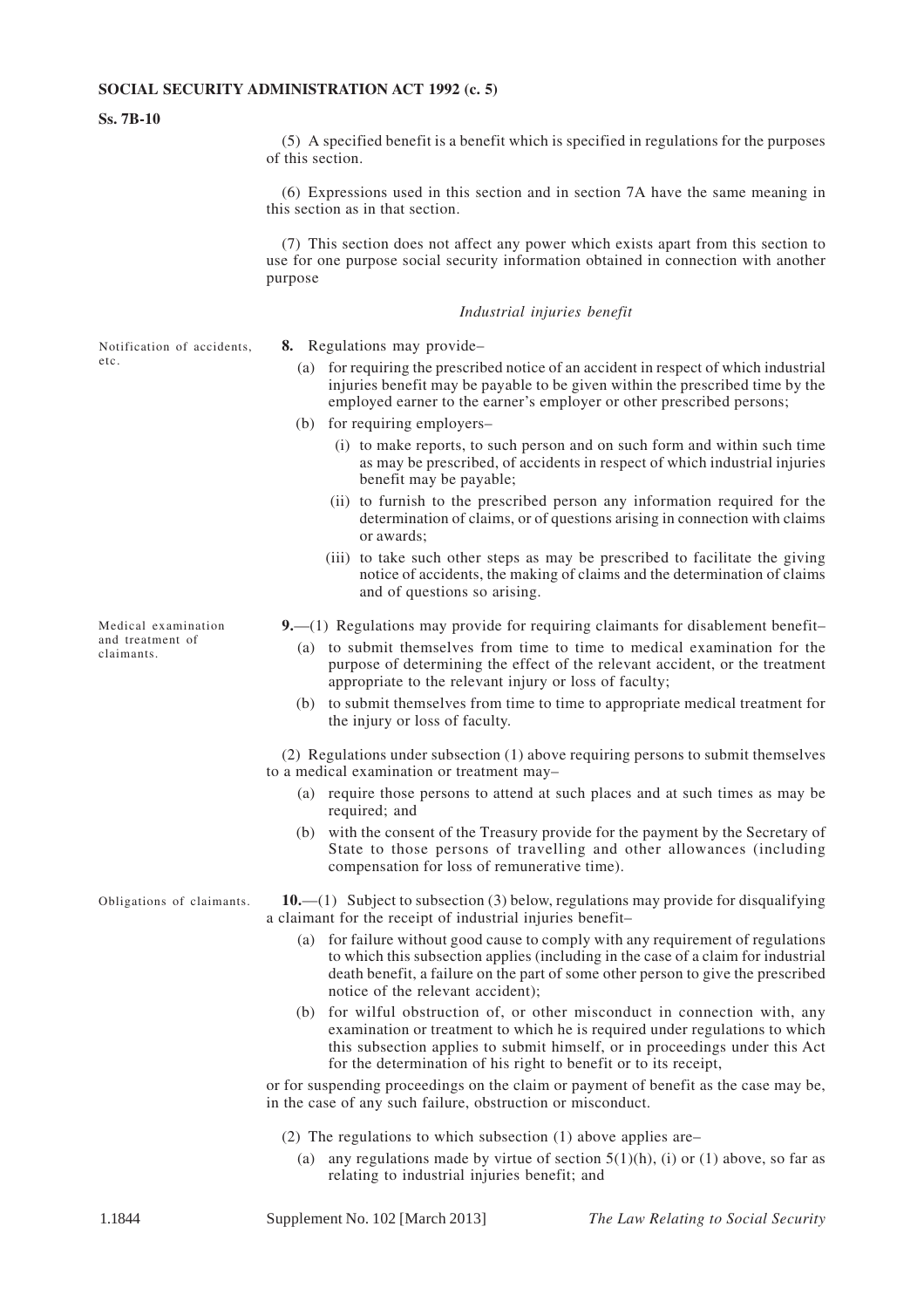#### **Ss. 10-12A**

(b) regulations made by virtue of section 8 or 9 above.

(3) Regulations under subsection (1) above providing for disqualification for the receipt of benefit for any of the following matters, that is to say–

- (a) for failure to comply with the requirements of regulations under section  $9(1)$ or (2) above;
- (b) for obstruction of, or misconduct in connection with, medical examination or treatment,

shall not be made so as to disentitle a claimant to a benefit for a period exceeding 6 weeks on any disqualification.

**11.** […1 ]

**12.**  $[...^2]$ 

*[2Section 12 repealed (1.4.13) by reg. 2(1)(d)(ii) of S.I. 2012/3090 (c. 123) but is reproduced here due to savings provision reg. 3(1) & (2)(b) of that S.I. See page. 14.3148 of the Law Relating to Social Security.*

#### The social fund

**12.**—(1) A social fund payment such as is mentioned in section 138(1)(b) of the Contributions and Benefits Act may be awarded to a person only if an application for such a payment has been made by him or on his behalf in such form and manner as may be prescribed.

- (2) The Secretary of State may by regulations–
	- (a) make provision with respect to the time at which an application for such a social fund payment is to be treated as made;
	- (b) prescribe conditions that must be satisfied before any determination in connection with such an application may be made or any award of such a payment may be paid;
	- (c) prescribe circumstances in which such an award becomes extinguished.]

#### *[3 Health in pregnancy grant*

**12A.**—(1) No person is entitled to health in pregnancy grant unless she claims it in the manner, and within the time, prescribed in relation to health in pregnancy grant by regulations under section 5.

(2) No person is entitled to health in pregnancy grant unless subsection (3) or (4) is satisfied in relation to her.

(3) This subsection is satisfied in relation to a person if her claim for health in pregnancy grant is accompanied by–

- (a) a statement of her national insurance number and information or evidence establishing that that number has been allocated to her; or
- (b) information or evidence enabling the national insurance number that has been allocated to her to be ascertained.

(4) This subsection is satisfied in relation to a person if she makes an application for a national insurance number to be allocated to her which is accompanied by information or evidence enabling a national insurance number to be allocated to her.

(5) The Commissioners for Her Majesty's Revenue and Customs may by regulations make provision disapplying subsection (2) in the case of prescribed descriptions of persons making a claim.]

Necessity of application for certain payments.

Necessity of application for health in pregnancy grant.

<sup>&</sup>lt;sup>1</sup> S. 11 repealed  $(8.4.03)$  by the Tax Credits Act 2002, Sch. 6.

<sup>&</sup>lt;sup>2</sup> S. 12 repealed (1.4.13) by reg. 2(1)(d)(ii) of S.I. 2012/3090 (c. 123).

<sup>&</sup>lt;sup>3</sup> S. 12A inserted  $(1.1.09)$  the Health & Social Care Act 2008 (c. 14), s. 132(3).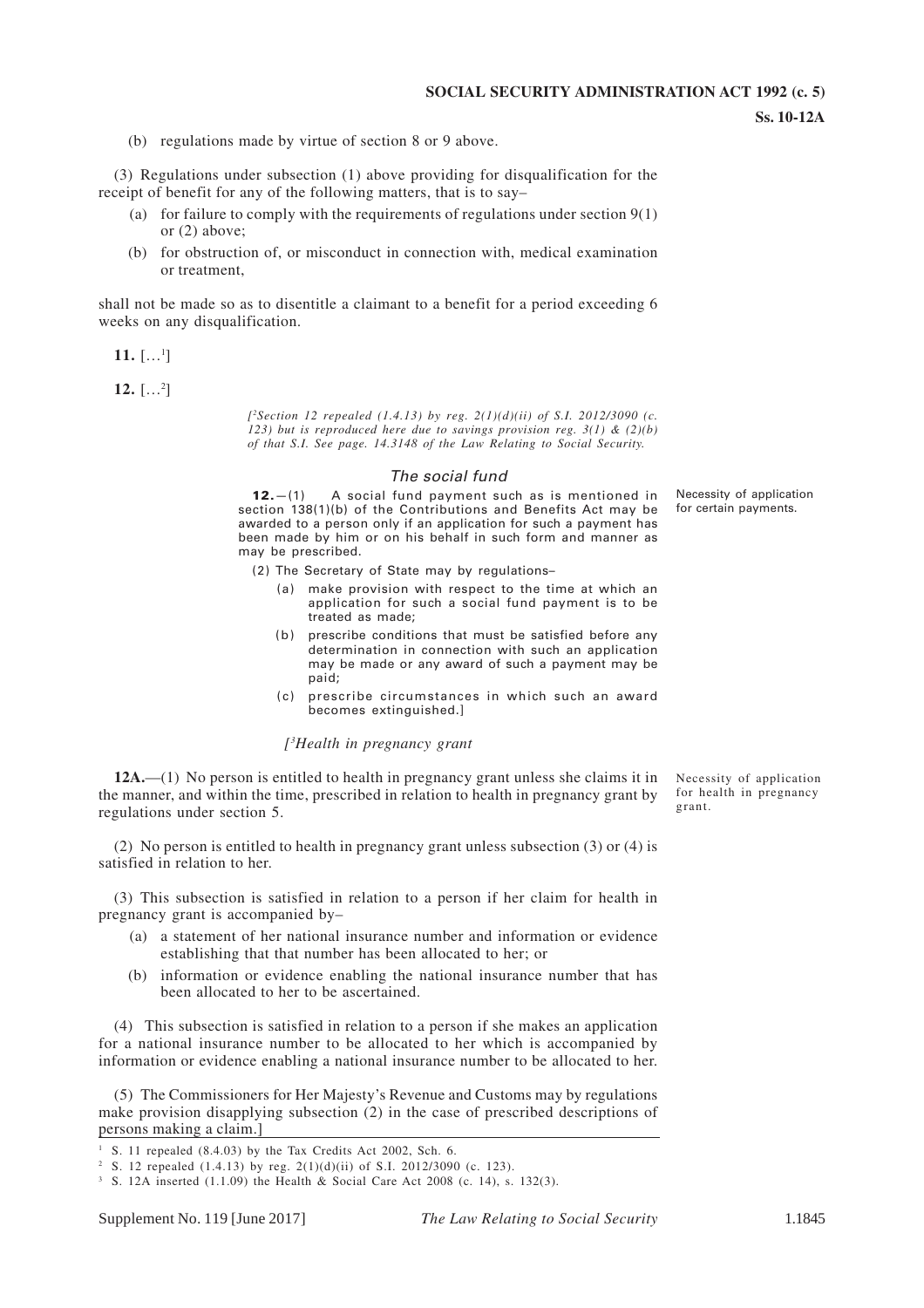## **Ss. 13-13A**

## *Child benefit*

Necessity of application for child benefit.

**13**.—(1) Subject to the provisions of this Act, no person shall be entitled to child benefit unless he claims it in the manner, and within the time, prescribed in relation to child benefit by regulations under section 5 above.

[ 1 (1A) No person shall be entitled to child benefit unless subsection (1B) below is satisfied in relation to him.

- (1B) This subsection is satisfied in relation to a person if–
	- (a) his claim for child benefit is accompanied by–
		- (i) a statement of his national insurance number and information or evidence establishing that that number has been allocated to him; or
		- (ii) information or evidence enabling the national insurance number that has been allocated to him to be ascertained; or
	- (b) he makes an application for a national insurance number to be allocated to him which is accompained by information or evidence enabling such a number to be so allocated.

(1C) Regulations may make provision disapplying subsection (1A) above in the case of–

- (a) prescribed descriptions of persons making claims; or
- (b) prescribed descriptions of children  $[2$  or qualifying young persons] in respect of whom child benefit is claimed,

or in other prescribed circumstances.]

(2) Except where regulations otherwise provide, no person shall be entitled to child benefit for any week on a claim made by him after that week if child benefit in respect of the same child [<sup>2</sup>or qualifying young person] has already been paid for that week to another person, whether or not that other person was entitled to it.

#### *[3 election not to receive child benefit*

13A.—(1) A person ("P") who is entitled to child benefit in respect of one or more children may elect for all payments of the benefit to which P is entitled not to be made.

(2) An election may be made only if P reasonably expects that, in the absence of the election, P or another person would be liable to a high income child benefit charge in respect of the payments to which the election relates made for weeks in the first tax year.

(3) An election has effect in relation to payments made for weeks beginning after the election is made.

(4) But where entitlement to child benefit is backdated, an election may have effect in relation to payments for weeks beginning in the period of three months ending immediately before the claim for the benefit was made.

(5) An election may be revoked.

(6) a revocation has effect in relation to payments made for weeks beginning after the revocation is made.

<sup>&</sup>lt;sup>1</sup> Ss. 13(1A) to (1C) inserted (17.4.00 for reg. making purposes, 15.5.00 for all other purposes) by s. 69 of Welfare Reform and Pensions Act 1999 (c. 30).

<sup>&</sup>lt;sup>2</sup> Words inserted in s. 13(1C) & (2) (10.4.05) by the Child Benefit Act 2005, Sch. 1, para 20.

<sup>3</sup> S. 13A inserted (17.7.12 (for tax years from 2012/13)) by Finance Act 2012 (c. 14), s. 8, Sch. 1, para. 3 & 7.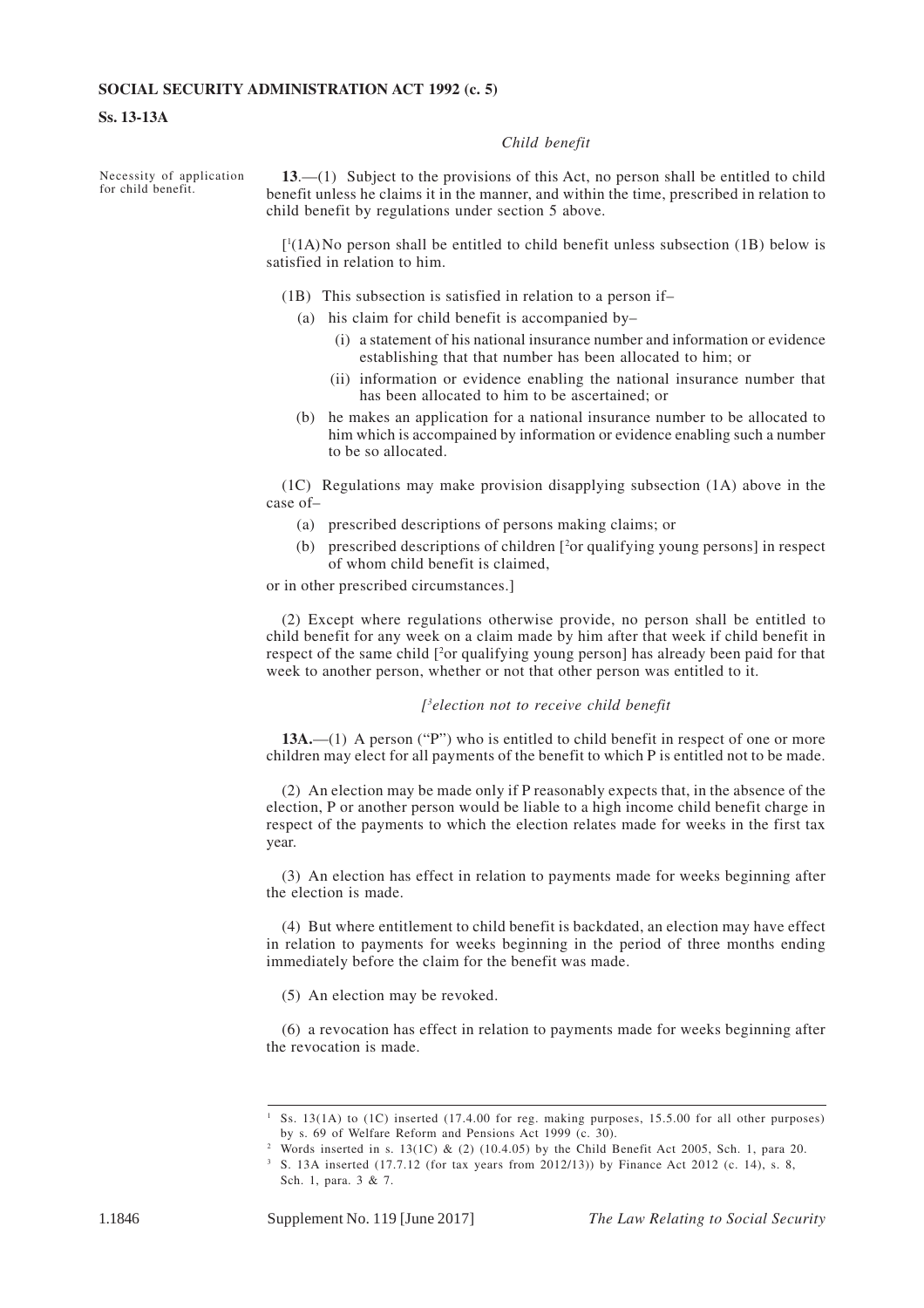(7) But if

- (a) P makes an election which results in all payments, in respect of child benefit, to which P is entitled for one more weeks in a tax year not being paid, and
- (b) had no election been made, neither P nor any other person would have been liable to a high income child benefit charge in relation to the payments,

P may, no later than two years after the end of the tax year, revoke the election so far as it relates to the payments.

(8) Subsections (2) to (7) are subject to directions under subsection (9).

(9) The Commissioners for Her Majesty's Revenue and Customs may give directions as to–

- (a) the form of elections and revocations under this section, the manner in which they are to be made and the time at which they are to be treated as made, and
- (b) the circumstances in which, if child benefit is not being paid to a person at the full rate or the Commissioners are satisfied that there are doubts as to a person's entitlement to child benefit for a child, an election or revocation is not to have effect or its effect is to be postponed.
- (10) For the purposes of this section–

"child" includes a qualifying young person

"first tax year", in relation to an election, means the tax year in which the first week beginning after the election is made falls;

"week" means a period of 7 days beginning with a Monday; and a week is in a tax year if (and only if) the Monday with which it begins is in the tax year.]

## *Statutory Sick pay*

**14.**—(1) Any employee who claims to be entitled to statutory sick pay from his employer shall, if so required by his employer, provide such information as may reasonably be required for the purpose of determining the duration of the period of entitlement in question or whether a period of entitlement exists as between them.

Duties of employees etc. in relation to statutory sick pay.

**Ss. 13A-14**

(2) The Secretary of State may by regulations [1 made with the concurrence of the Inland Revenue] direct–

- (a) that medical information required under subsection (1) above shall, in such cases as may be prescribed, be provided in a prescribed form;
- (b) that an employee shall not be required under subsection (1) above to provide medical information in respect of such days as may be prescribed in a period of incapacity for work.

(3) Where an employee asks an employer of his to provide him with a written statement, in respect of a period before the request is made, of one or more of the following–

- (a) the days within that period which the employer regards as days in respect of which he is liable to pay statutory sick pay to that employee;
- (b) the reasons why the employer does not so regard the other days in that period;

Words inserted into s. 14(2) (1.4.99) by S.S. Contributions (Transfer of Functions, etc.) Act 1999 (c. 2), Sch. 3, para. 42.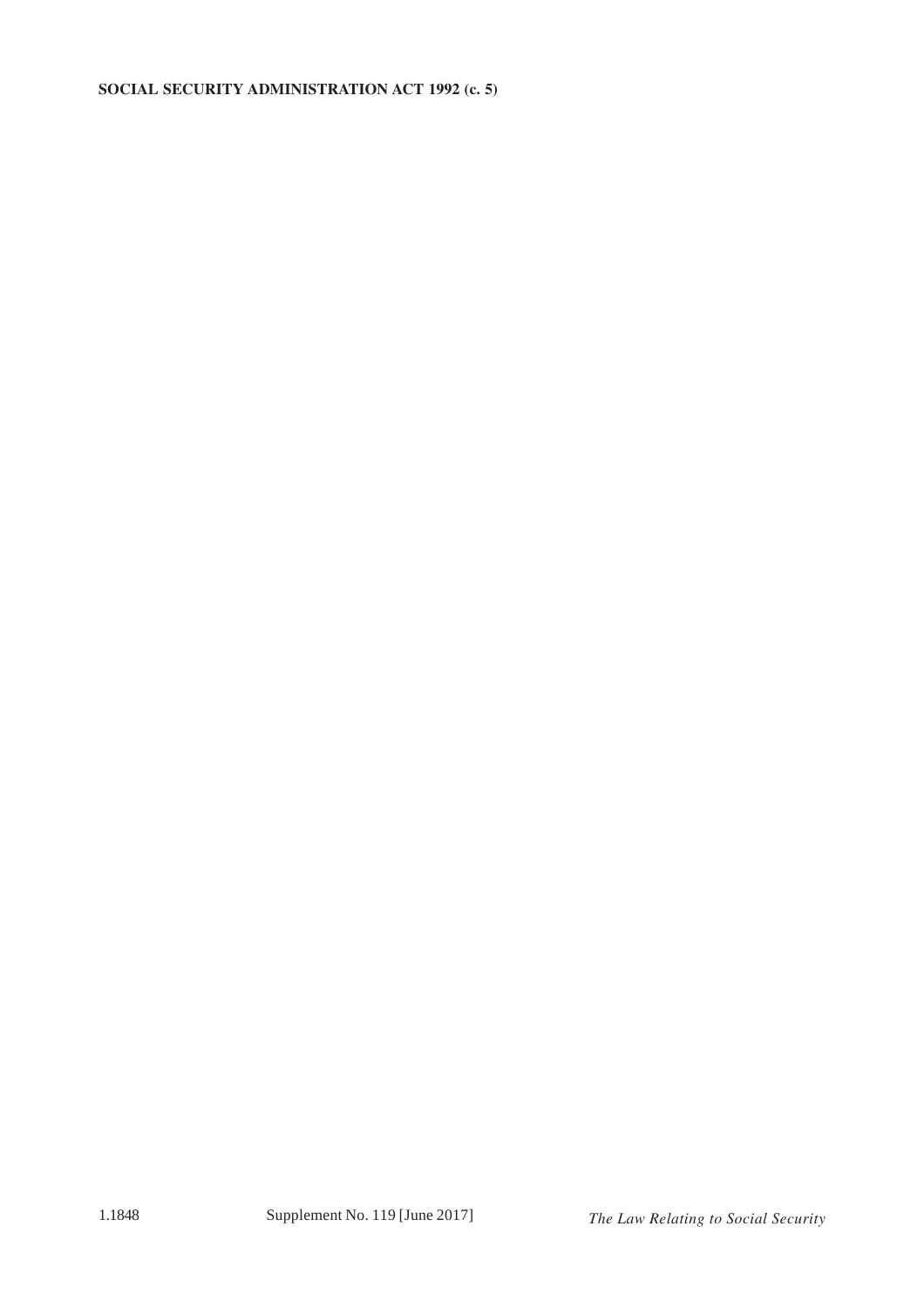(c) the employer's opinion as to the amount of statutory sick pay to which the employee is entitled in respect of each of those days,

the employer shall, to the extent to which the request was reasonable, comply with it within a reasonable time.

### *Statutory maternity pay*

**15.**—(1) A woman shall provide the person who is liable to pay her statutory maternity pay–

- (a) with evidence as to her pregnancy and the expected date of confinement in such form and at such time as may be prescribed; and
- (b) where she commences work after her confinement but within the maternity pay period, with such additional information as may be prescribed.

 $[1(1A)$  Any regulations for the purposes of subsection (1) above must be made with the concurrence of the Inland Revenue]

(2) Where a woman asks an employer or former employer of hers to provide her with a written statement, in respect of a period before the request is made, of one or more of the following–

- (a) the weeks within that period which he regards as weeks in respect of which he is liable to pay statutory maternity pay to the women;
- (b) the reasons why he does not so regard the other weeks in that period; and
- (c) his opinion as to the amount of statutory maternity pay to which the woman is entitled in respect of each of the weeks in respect of which he regards himself as liable to make a payment,

the employer or former employer shall, to the extent to which the request was reasonable, comply with it within a reasonable time.

## *Payments in respect of mortgage interest etc.*

[ 2 **15A.**—(1) This section applies in relation to cases where–

- (a) mortgage interest is payable to a qualifying lender by a person ("the borrower") who is entitled, or whose partner, former partner or qualifying associate is entitled, to  $[3$ universal credit,] income support $[4]$ , an incomebased jobseeker's allowance or an income-related employment and support allowance]; and
- (b) a sum in respect of that mortgage interest is or was brought into account in determining [<sup>3</sup>the maximum amount for the purposes of universal credit or]the applicable amount for the purposes of income support [4 , an income-based jobseeker's allowance or an income-related employment and support allowance] in the case of the borrower or the partner, former partner or qualifying associate;

and any reference in this section to "the relevant beneficiary" is a reference to the person whose [3 maximum amount for the purposes of universal credit or] applicable amount for the purposes of income support[4 , an income-based jobseeker's allowance or an income-related employment and support allowance] is or was determined as mentioned in paragraph (b) above.

Duties of women etc. in relation to statutory maternity pay.

**Ss. 14-15A**

Payment out of benefit of sums in respect of mortgage interest etc.

<sup>&</sup>lt;sup>1</sup> S. 15(1A) inserted (1.4.99) by S.S. Contributions (Transfer of Functions, etc.) Act 1999 (c. 2), Sch. 3, para. 43.

<sup>&</sup>lt;sup>2</sup> S.15A inserted w.e.f. 1.7.92, by Sch. to S.S. (Mortgage Interest Payments) Act 1992 (c. 33).

<sup>&</sup>lt;sup>3</sup> Words inserted in s. 15A(a) & (b) (25.2.13 for reg. making purposes) by the Welfare Reform Act 2012 (c. 5), Sch. 2, para.  $6(2)(a)-(c)$ .

<sup>4</sup> Words in s. 15A(1) substituted (27.10.08) by the Welfare Reform Act 2007 (c. 5), para. 10(5) of Sch. 3.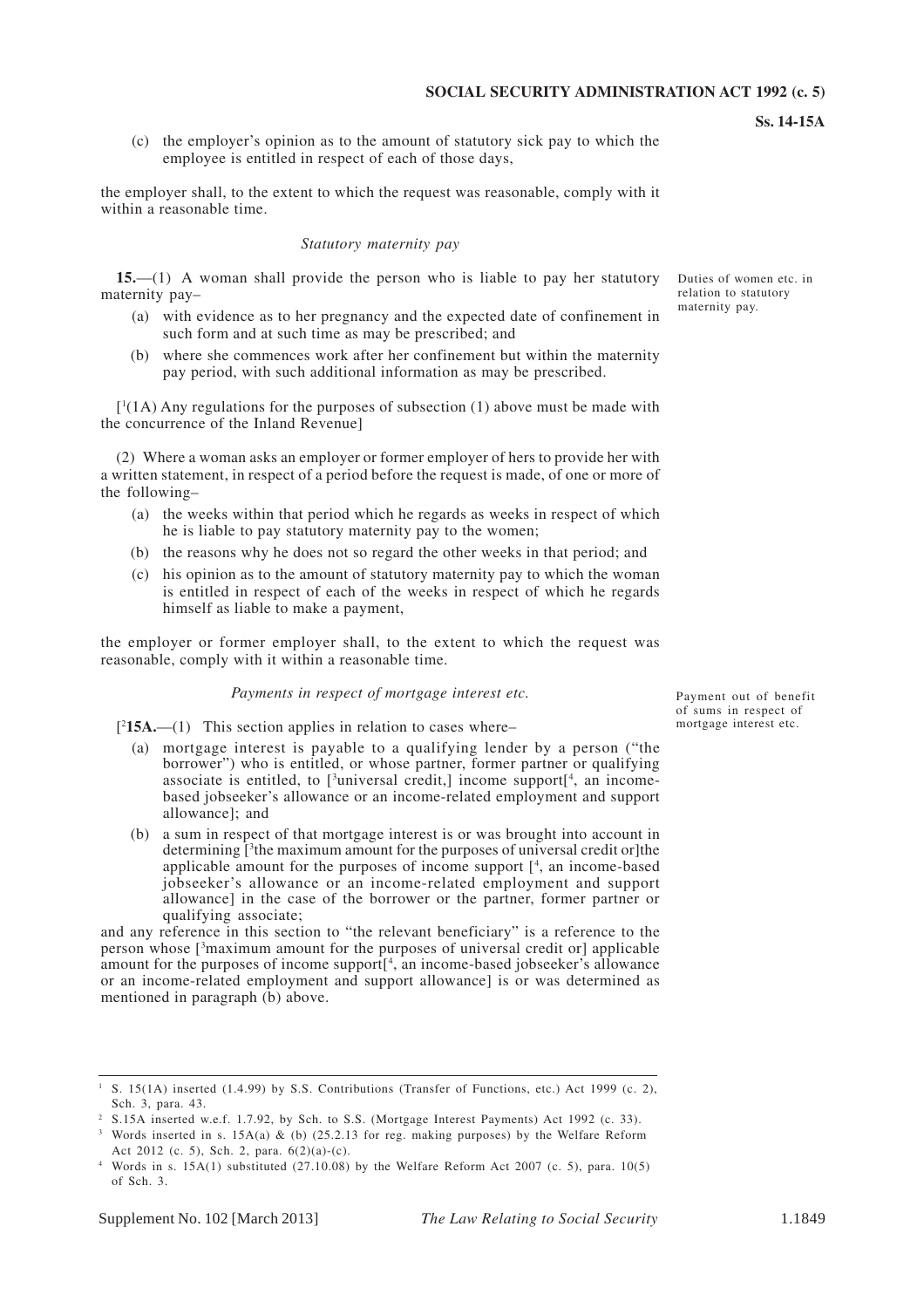**S. 15A**

- $[1(1A)$  This section also applies in relation to cases where–
	- (a) mortgage interest is payable to a qualifying lender by a person (also referred to as "the borrower") who is, or whose partner, or former partner or qualifying associate is, entitled to state pension credit; and
	- (b) a sum in respect of that mortgage interest is or was brought into account in determining the appropriate minimum guarantee for the purposes of state pension credit in the case of the borrower or the partner, former partner or qualifying associate;

and any reference in this section to "the relevant beneficiary" includes a reference to the person whose appropriate minimum guarantee for the purposes of state pension credit is or was determined as mentioned in paragraph (b) above.]

(2) Without prejudice to paragraphs (i) and (p) of section  $5(1)$  above, regulations may, in relation to cases where this section applies, make pro-vision–

- (a) requiring that, in prescribed circumstances, a prescribed part of any relevant benefits [<sup>1</sup>(other than state pension credit)] to which the relevant beneficiary is entitled shall be paid by the Secretary of State directly to the qualifying lender and applied by that lender towards the discharge of the liability in respect of the mortgage interest;
- $[$ authorising or requiring that, in prescribed circumstances, a prescribed part of any state pension credit to which the relevant beneficiary is entitled may (or, as the case may be, shall) be paid by the Secretary of State directly to the qualifying lender and shall be applied by that lender towards the discharge of the liability in respect of the mortgage interest;]
	- (b) for the expenses of the Secretary of State in administering the making of payments under the regulations to be defrayed, in whole or in part, at the expense of qualifying lenders, whether by requiring them to pay prescribed fees or by deducting and retaining a prescribed part of the payments that would otherwise be made to them under the regulations or by such other method as may be prescribed;
	- (c) for requiring a qualifying lender, in a case where by virtue of paragraph (b) above the amount of the payment made to him under the regulations is less than it would otherwise have been, to credit against the liability in respect of the mortgage interest (in addition to the payment actually made) an amount equal to the difference between–
		- (i) the payment that would have been so made, apart from paragraph (b) above; and
		- (ii) the payment actually made;

and, in any such case, for treating the amount so credited as properly paid on account of benefit due to the relevant beneficiary;

- (d) for enabling a body which, or person who, would otherwise be a qualifying lender to elect not to be regarded as such for the purposes of this section, other than this paragraph;
- (e) for the recovery from any body or person–
	- (i) of any sums paid to that body or person by way of payment under the regulations that ought not to have been so paid; or
	- (ii) of any fees or other sums due from that body or person by virtue of paragraph (b) above;
- (f) for cases where the same person is the borrower in relation to mortgage interest payable in respect of two or more different loans; and
- (g) for any person of a prescribed class or description who would otherwise be regarded for the purposes of this section as the borrower in relation to any mortgage interest not to be so regarded, except for the purposes of this paragraph;

Subsection (1A) inserted in s. 15A and words inserted in s.  $15A(2)(a)$  & (aa) inserted (2.7.02) for the purposes of exercising power to make regulations or orders by the State Pension Credit Act 2002 (c. 16), Sch. 2, para. 9(2)-(4).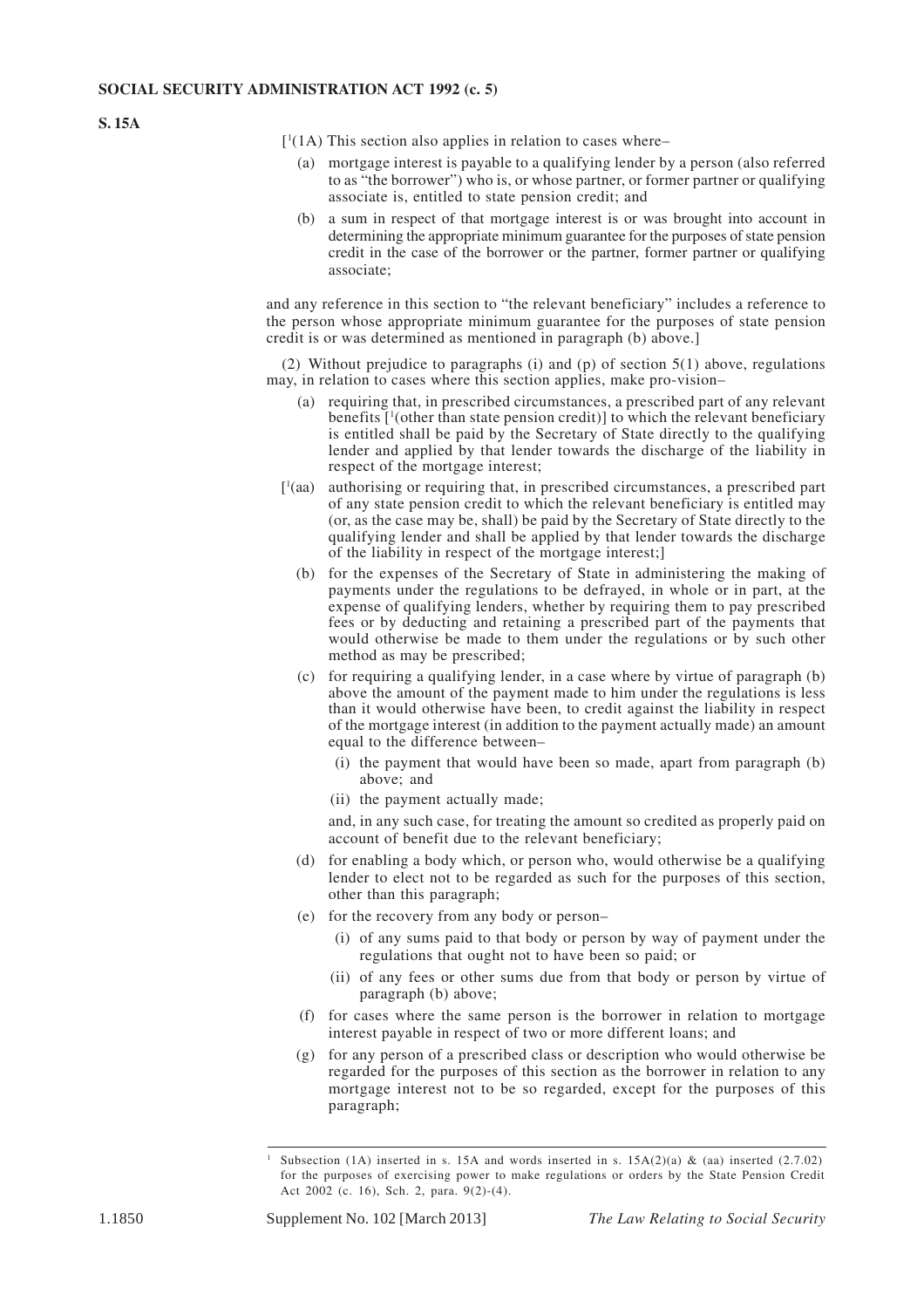but the Secretary of State shall not make any regulations under paragraph (b) above unless he has consulted with such organisations representing qualifying lenders likely to be affected by the regulations as he considers appropriate.

(3) The bodies and persons who are "qualifying lenders" for the purposes of this section are–

[ 1 (a) a deposit taker,

- (b)  $[...]$
- (c) an insurer],
- (d) any county council, district council […2 ] or London Borough Council,
- (e) the Common Council of the City of London,
- [ 3 (ee) any council constituted under section 2 of the Local Government etc. (Scotland) Act 1994],
	- (f) the Council of the Isles of Scilly,
	- (g) any new town corporation,

and such bodies or persons not falling within the above paragraphs as may be prescribed.

(4) In this section–

[4 "appropriate minimum guarantee" has the meaning given by section 2(3) of the State Pension Credit Act 2002;]

[5 "deposit taker" means–

- (a) a person who has permission under Part 4 of the Financial Services and Markets Act 2000 to accept deposits, or
- (b) an EEA firm of the kind mentioned in paragraph 5(b) of Schedule 3 to that Act which has permission under paragraph 15 of that Schedule (as a result of qualifying for authorisation under paragraph 12 of that Schedule) to accept deposits;

"insurer" means–

- (a) a person who has permission under Part 4 of the Financial Services and Markets Act 2000 to effect and carry out contracts of insurance, or
- (b) an EEA firm of the kind mentioned in paragraph  $5[6(d)]$  of Schedule 3 to that Act which has permission under paragraph 15 of that Schedule (as a result of qualifying for authorisation under paragraph 12 of that Schedule) to effect and carry out contracts of insurance;]

"mortgage interest" means interest on a loan which is secured by a mortgage of or charge over land, or (in Scotland) by a heritable security, and which has been taken out to defray money applied for any of the following purposes, that is to say–

- (a) acquiring any residential land which was intended, at the time of the acquisition, for occupation by the borrower as his home;
- (b) carrying out repairs or improvements to any residential land which was intended, at the time of taking out the loan, for occupation by the borrower as his home
- (c) paying off another loan; or

(d) any prescribed purpose not falling within paragraphs (a) to (c) above; but interest shall be regarded as mortgage interest by virtue of paragraph (c) above only to the extent that interest on that other loan would have been regarded

<sup>2</sup> Words in s.  $15A(3)(d)$  deleted  $(1.4.96)$  by para.  $175(2)(a)$  of Sch. 13 to, and by Sch. 14 to, Local Government etc. (Scotland) Act 1994 (c. 39).

1994 c. 39.

**S. 15A**

<sup>&</sup>lt;sup>1</sup> Ss. 15A(3)(a) & (c) substituted & (b) repealed (1.12.01) by art. 330 of S.I. 2001/3649.

<sup>3</sup> S. 15A(3)(ee) inserted (1.4.96) by para. 175(2)(b) of Sch. 13 to Local Government etc. (Scotland) Act 1994 (c. 39).

<sup>4</sup> Defn. of "appropriate minimum guarantee" inserted (2.7.02) for the purposes of exercising power to make regulations or orders by the State Pension Credit Act 2002 (c. 16), Sch. 2, para.  $9(5)(a)$  and (b).

<sup>5</sup> Defn. of "deposit taker" & "insurer" inserted by art. 330 of S.I. 2001/3649.

 $6$  Ref. substituted in defn. of "insurer"  $(3.7.02)$  by art. 17 of S.I. 2002/1555.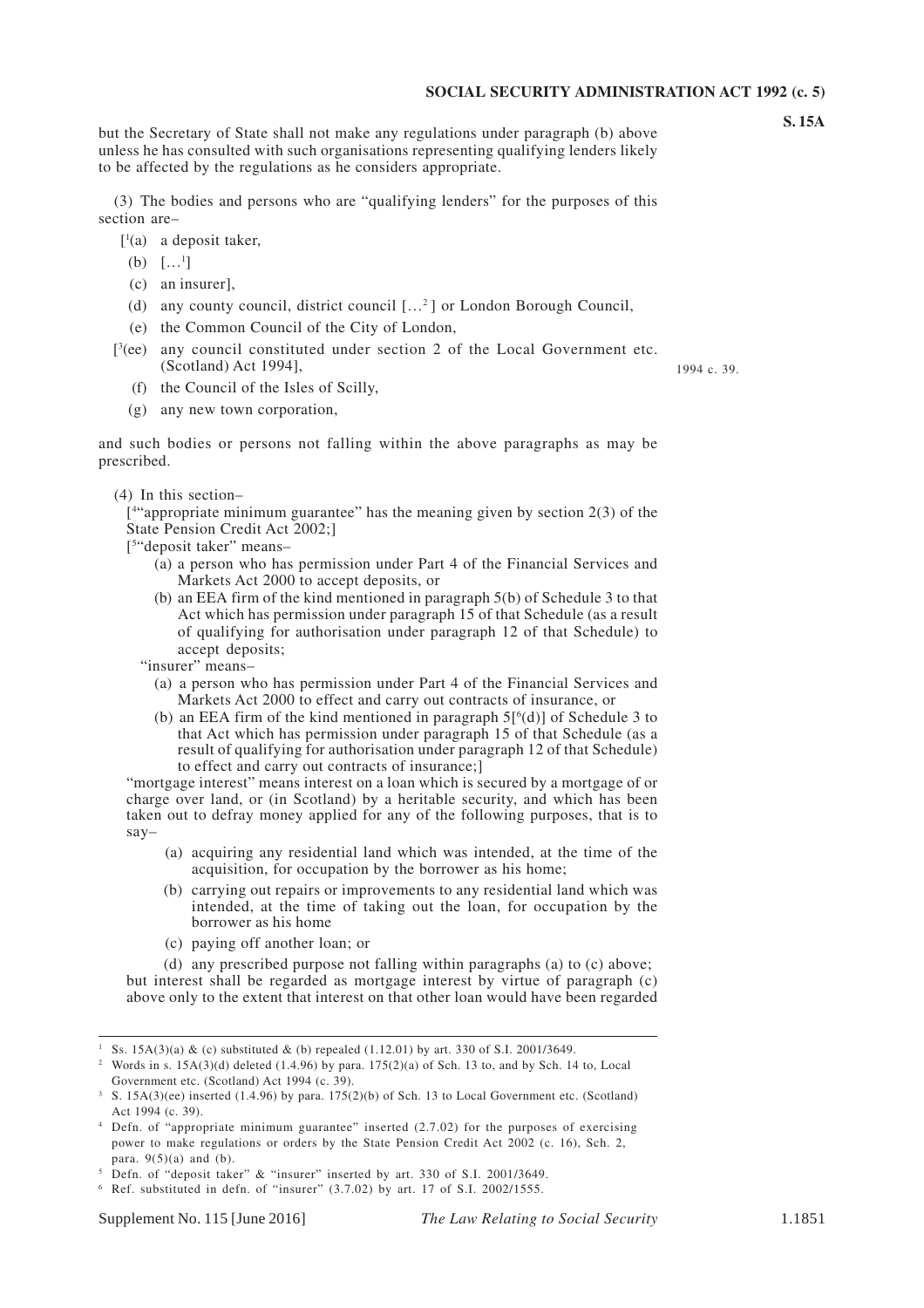**S. 15A**

as mortgage interest for the purposes of this section had the loan not been paid off;

"partner" means–

- (a) any person [<sup>1</sup>who is married to, or a civil partner of, the borrower] and who is a member of the same household as the borrower; or
- (b) any person [lwho is neither married to, nor a civil partner of, the borrower but who lives together with the borrower as husband and wife or as if they were civil partners], otherwise than in prescribed circumstances;

and "former partner" means a person who has at some time been, but no longer is, the borrowers's partner;

"qualifying associate", in relation to the borrower, means a person who, for the purposes of income support<sup>[2</sup>, an income-based jobseeker's allowance<sup>[3</sup>, state pension credit or an income-related employment and support allowance] [4or universal credit] falls to be treated by regulations under Part VII of the Contributions and Benefits Act  $[5$  or (as the case may be) under the Jobseekers Act 1995<sup>[3</sup>, State Pension Credit Act 2002 or Part 1 of the Welfare Reform Act 2007] [4 or Part 1 of the Welfare Reform Act 2012] as responsible for so much of the expenditure which relates to housing costs (within the meaning of those regulations) as consists of any of the mortgage interest payable by the borrower, and who falls to be so treated because–

- (a) the borrower is not meeting those costs, so that the person has to meet them if he is to continue to live in the dwelling occupied as his home; and
- (b) the person is one whom it is reasonable, in the circumstances, to treat as liable to meet those costs;

"relevant benefits" means such of the following benefits as may be prescribed, namely–

- [4 (za) universal credit;]
	- (a) benefits, as defined in section 122 of the Contributions and Benefits Act;
- [<sup>6</sup>(aa) a jobseeker's allowance;]
	- (b) income support;
- [7 (c) state pension credit;]
- [<sup>3</sup>(d) an employment and support allowance;]

"residential land" means any land which consists of or includes a dwelling.

 $[8(4A)$  The definitions of "deposit taker" and "insurer" in subsection (4) must be read with–

- (a) section 22 of the Financial Services and Markets Act 2000;
- (b) any relevant order under that section; and
- (c) Schedule 2 to that Act.

<sup>&</sup>lt;sup>1</sup> Words inserted in defn. of "partner" (5.12.05) by the Civil Partnership Act 2004, Sch. 24, para. 57.

<sup>&</sup>lt;sup>2</sup> Words substituted and inserted in defn. of "qualifying associate" (2.7.02) for the purposes of exercising power to make regulations or orders by the State Pension Credit Act 2002 (c. 16), Sch. 2, para. 9(5)(a) and (b).

<sup>&</sup>lt;sup>3</sup> Words substituted in defn. of "qualifying associate" & para. (d) inserted in defn. of "relevant benefits" (27.10.08) by the Welfare Reform Act 2007 (c. 5), para. 10(5) of Sch. 3.

<sup>4</sup> Words inserted in defn. of "qualifying associate" and para. (za) added to defn. of "relevant benefits" (25.2.13 for reg. making purposes) by the Welfare Reform Act 2012 (c. 5), Sch. 2, para. 6(3)(a) & (b).

<sup>5</sup> Words inserted (22.4.96) in defn. of "qualifying associate" in s. 15A(4) by para. 40(3) of Sch. 2 to Jobseekers Act 1995 (c. 18).

<sup>6</sup> Para. (aa) inserted (22.4.96) in defn. of "relevant benefits" in s. 15A(4) by para. 40(4) of Sch. 2 to Jobseeker's Act 1995 (c. 18).

<sup>&</sup>lt;sup>7</sup> Para. (c) inserted in s.  $15A(4)$  (2.7.02) for the purposes of exercising power to make

regulations or orders by the State Pension Credit Act 2002 (c. 16), Sch. 2, para. 9(5)(c).

<sup>8</sup> S. 15A(4A) inserted (1.12.01) by reg. 330 of S.I. 2001/3649.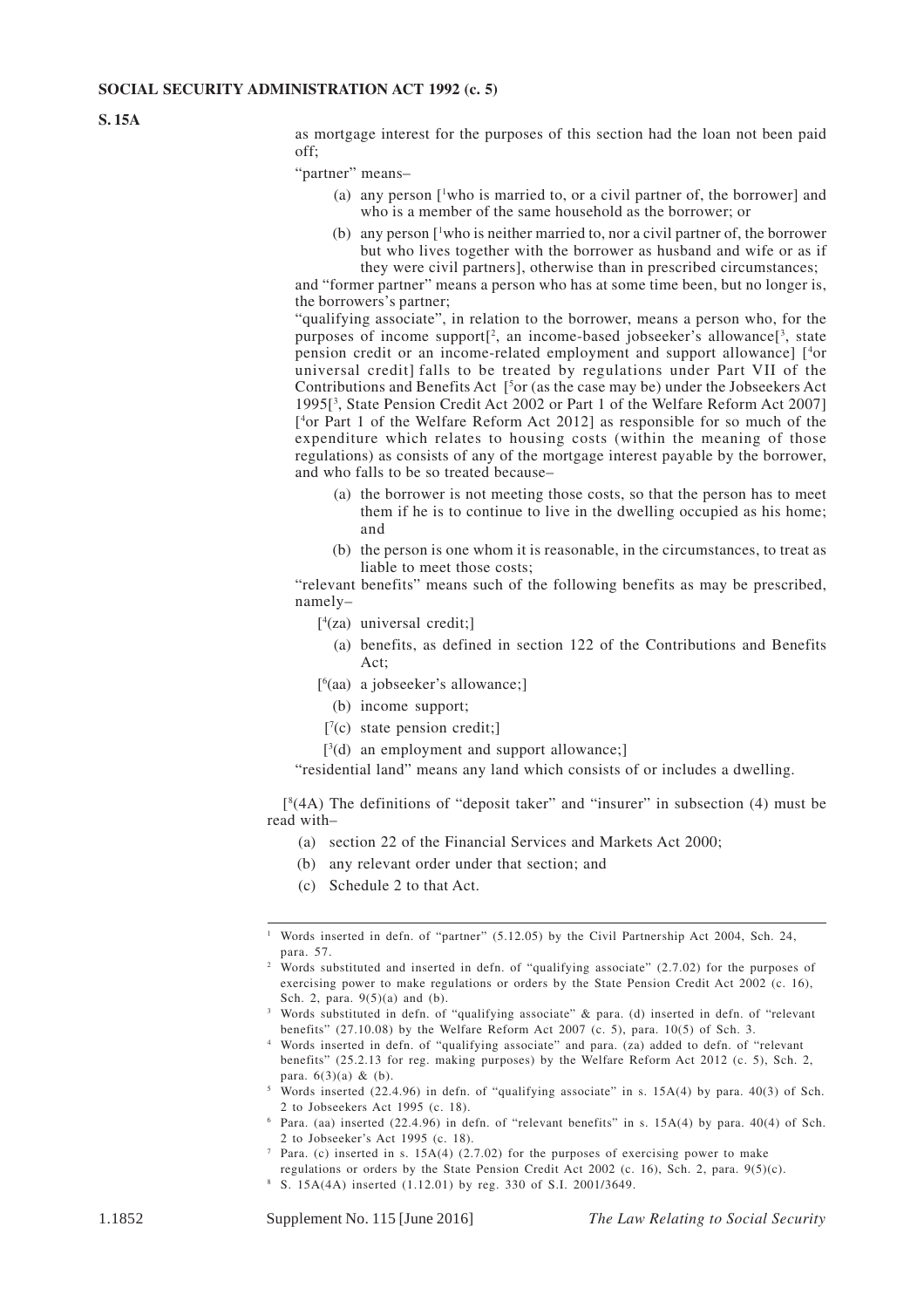[1 (4B) For the purposes of this section, two people of the same sex are to be regarded as living together as if they were civil partners if, but only if, they would be regarded as living together as husband and wife were they instead two people of the opposite sex.]

(5) For the purposes of this section, regulations may make provision–

- (a) as to circumstances in which residential land is or is not to be treated as intended for occupation by the borrower as his home; or
- (b) as to circumstances in which persons are to be treated as being or not being members of the same household.

*[2 Expenses of paying sums in respect of vehicle hire etc.*

**15B.**—(1) This section applies where–

- (a) a relevant benefit component is payable in respect of a person ("the beneficiary");
- (b) an agreement has been entered into by or on behalf of the beneficiary with a relevant provider for the lease or hire purchase of a motor vehicle, and
- (c) by virtue of regulations under section 5(1), the Secretary of State pays all or part of the relevant benefit component to the relevant provider for the purpose of discharging, in whole or in part, an obligation of the beneficiary under the agreement.

(2) Regulations may make provision–

- (a) for the expenses of the Secretary of State in administering the making of payments to relevant providers to be defrayed, in whole or in part, at the expense of relevant providers, whether by requiring them to pay prescribed fees or by deducting and retaining a prescribed part of the payments that would otherwise be made to them or by such other method as may be prescribed.
- (b) for the recovery from a relevant provider of any fees or other sums due from that provider under paragraph (a).

(3) In this section–

"relevant benefit component" means–

- (a) the mobility component of disability living allowance, if it is payable at the higher rate (see section 73(11)(a) of the Contributions and Benefits Act), or
- (b) the mobility component of personal independence payment, if it is payable at the enhanced rate (see section 79(2) of the Welfare Reform Act 2012);

"relevant provider" means a person whose business consists of or includes the supply by way of lease or hire purchase of motor vehicles to persons in respect of whom a relevant benefit component is payable.]

#### *Emergency payments*

16.—(1) The Secretary of State may make arrangements–

(a) with a local authority to which this section applies; or

(b) with any other body,

for the making on his behalf by members of the staff of any such authority or body of payments on account of benefits to which section 5 above applies in circumstances corresponding to those in which the Secretary of State himself has the power to make such payments under subsection  $(1)(r)$  of that section; and a local authority to which this section applies shall have power to enter into any such arrangements.

Expenses in respect of vehicle hire etc.

**Ss. 15A-16**

Emergency payments by local authorities and other bodies.

<sup>1</sup> 15A(4B) inserted (5.12.05) by the Civil Partnership Act 2004, Sch. 24, para. 57.

<sup>2</sup> S. 15B inserted (30.5.16) by the Welfare Reform and Work Act 2016, (c. 7), art. 22.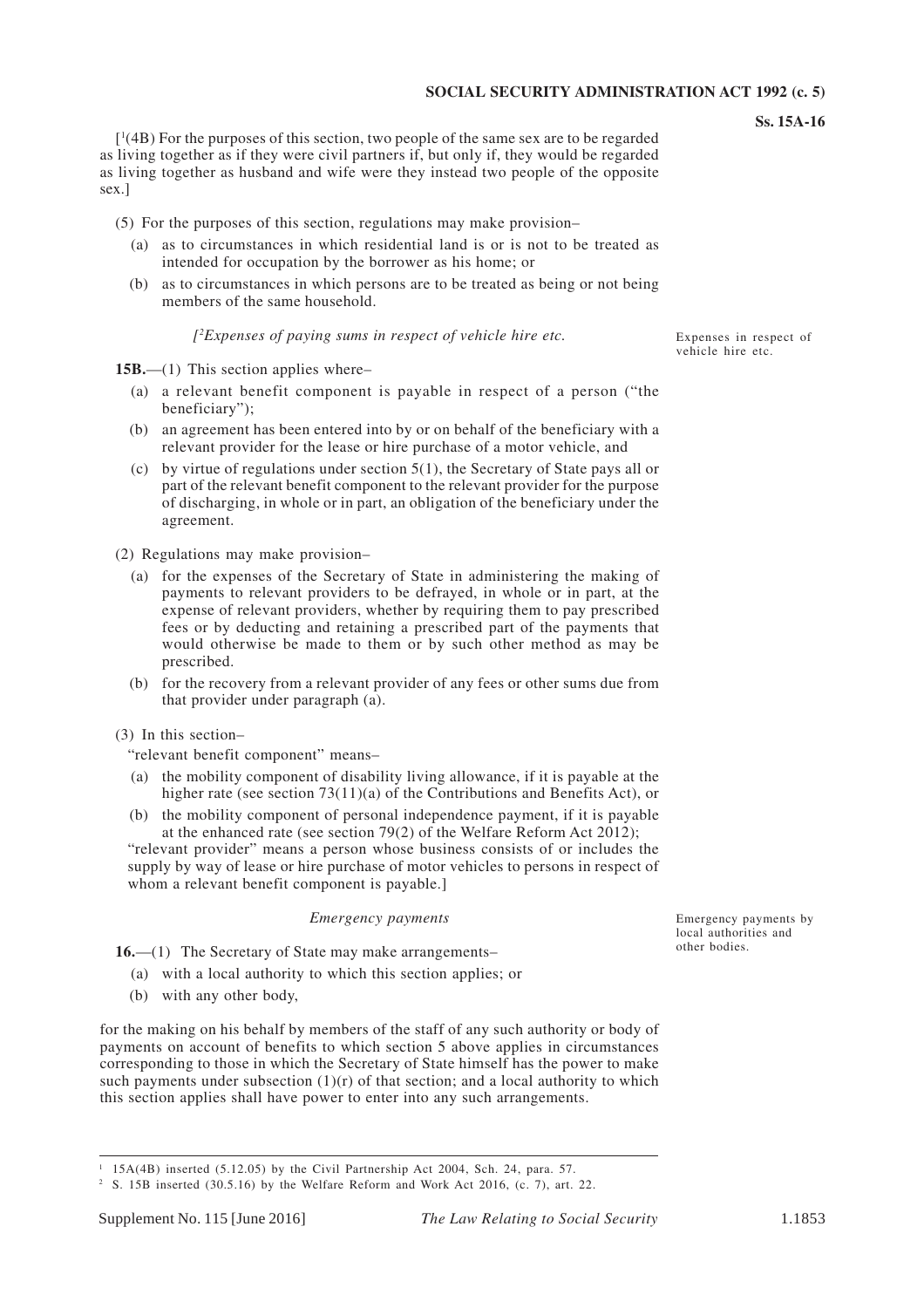**Ss. 16-71**

(2) A payment under any such arrangements shall be treated for the purposes of any Act of Parliament or instrument made under an Act of Parliament as if it had been made by the Secretary of State.

(3) The Secretary of State shall repay a local authority or other body such amount as he determines to be the reasonable administrative expenses incurred by the authority or body in making payments in accordance with arrangements under this section.

- (4) The local authorities to which this section applies are–
	- (a) a local authority as defined by section 270(1) of the Local Government Act 1972, other than a parish or community council;
	- (b) the Common Council of the City of London; and
	- (c) a local authority as defined in section 235(1) of the Local Government (Scotland) Act 1973.

# PART II

**17.** - **70.** […1 ]

# PART III

### OVERPAYMENTS AND ADJUSTMENTS OF BENEFIT

#### *Misrepresentation etc.*

**71.**—(1) Where it is determined that, whether fraudulently or otherwise, any person has misrepresented, or failed to disclose, any material fact and in consequence of the misrepresentation or failure–

- (a) a payment has been made in respect of a benefit to which this section applies; or
- (b) any sum recoverable by or on behalf of the Secretary of State in connection with any such payment has not been recovered,

the Secretary of State shall be entitled to recover the amount of any payment which he would not have made or any sum which he would have received but for the misrepresentation or failure to disclose.

 $[2(2)$  Where any such determination as is referred to in subsection (1) above is made, the person making the determination shall [<sup>3</sup>in the case of the Secretary of State or [<sup>4</sup>the First- tier Tribunal], and may in the case of [<sup>4</sup>the Upper Tribunal] or a court]-

- (a) determine whether any, and if so what, amount is recoverable under that subsection by the Secretary of State, and
- (b) specify the period during which that amount was paid to the person concerned.]

*S.71(2) as in force before being replaced in consequence of s.1(2) of the Social Security (Overpayments) Act 1996 (c. 51) is reproduced as follows:-*

(2) Where any such determination as is referred to in subsection (1) above is made on an appeal or review, there shall also be determined in the course of the appeal or review the question whether any, and if so what, amount is recoverable under that subsection by the Secretary of State.

<sup>3</sup> Words in s. 71(2) substituted  $(5.7.99)$  by S.S. Act 1998 (c. 14), Sch 7, para. 81.

1973 c. 65.

1972 c. 70.

Overpayments - general.

<sup>&</sup>lt;sup>1</sup> Part II, ss 17-70 repealed (29.11.99) by the Social Security Act 1998, Sch. 8.

<sup>2</sup> S. 71(2) substituted (for determinations under s.71(1) made after 24.7.96) by s. 1(2) of Social Security (Overpayments) Act 1996 (c. 51).

<sup>4</sup> Words substituted in s. 71(2) (3.11.08) by S.I. 2008/2833, art. 103.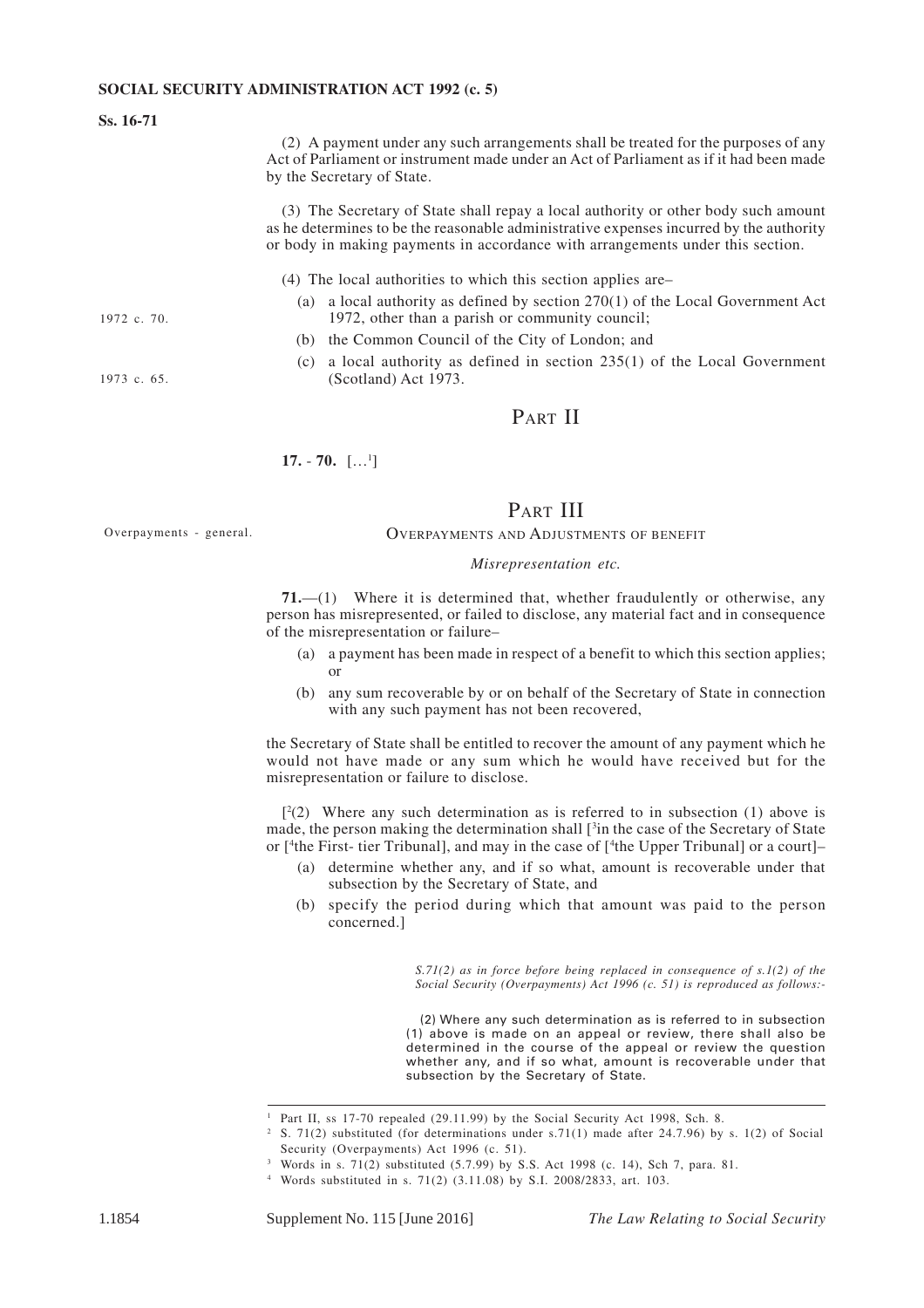**S. 71**

(3) An amount recoverable under subsection (1) above is in all cases recoverable from the person who misrepresented the fact or failed to disclose it.

(4) In relation to cases where payments of benefit to which this section applies have been credited to a bank account or other account under arrangements made with the agreement of the beneficiary or a person acting for him, circumstances may be prescribed in which the Secretary of State is to be entitled to recover any amount paid in excess of entitlement; but any such regulations shall not apply in relation to any payment unless before he agreed to the arrangements such notice of the effect of the regulations as may be prescribed was given in such manner as may be prescribed to the beneficiary or to a person acting for him.

 $(5)$   $[...^1]$ 

[ 2 (5A) Except where regulations otherwise provide, an amount shall not be recoverable [<sup>3</sup>under subsection (1) or under regulations under subsection (4)] unless the determination in pursuance of which it was paid has been reversed or varied on an appeal or [4 has been revised under section 9 or superseded under section 10 of the Social Security Act 1998].]

 $1$  71(5) repealed (3.7.07) by the Welfare Reform Act 2007, Sch. 8.

<sup>&</sup>lt;sup>2</sup> S. 71(5A) inserted (for determinations under s. 71(1) made after 24.7.96) by s. 1(4) of Social Security (Overpayments) Act 1996 (c. 51).

<sup>&</sup>lt;sup>3</sup> Words substituted in s. 71(5A) (3.7.07) by the Welfare Reform Act 2007, (c. 5), s. 44.

<sup>4</sup> Words in s. 71(5A) substituted (5.7.99) by S.S Act 1998 (c. 14), Sch. 7, para. 81.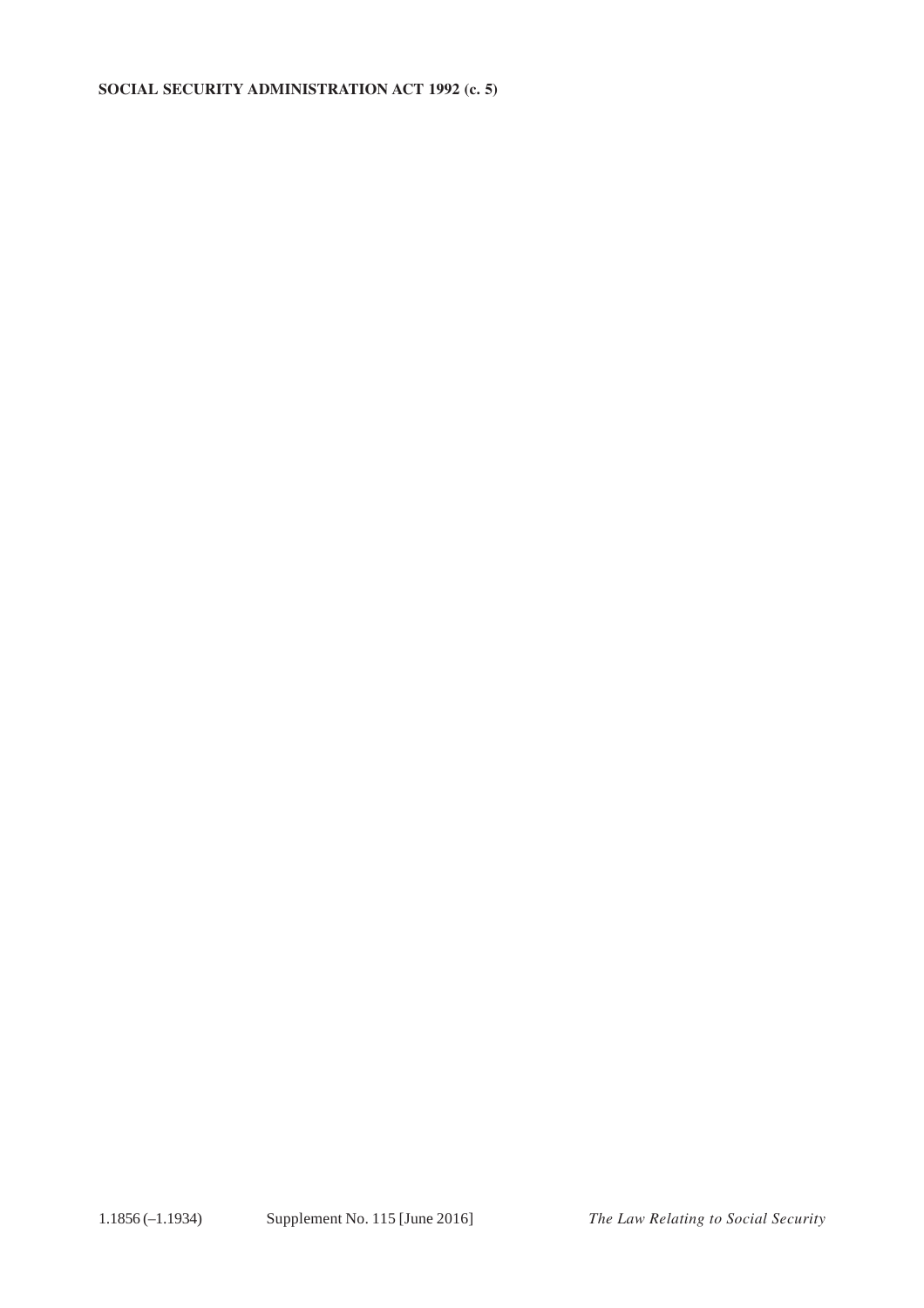(6) Regulations may provide–

- (a) that amounts recoverable under subsection (1) above or regulations under subsection (4) above shall be calculated or estimated in such manner and on such basis as may be prescribed;
- (b) for treating any amount paid to any person under an award which it is subsequently determined was not payable–
	- (i) as properly paid; or
	- (ii) as paid on account of a payment which it is determined should be or should have been made,

and for reducing or withholding any arrears payable by virtue of the subsequent determination;

- (c) for treating any amount paid to one person in respect of another as properly paid for any period for which it is not payable in cases where in consequence of a subsequent determination–
	- (i) the other person is himself entitled to a payment for that period; or
	- (ii) a third person is entitled in priority to the payee to a payment for that period in respect of the other person,

and for reducing or withholding any arrears payable for that period by virtue of the subsequent determination.

#### $(7)$   $[...^1]$

(8) Where any amount paid  $[...]$  is recoverable under-

- (a) subsection (1) above;
- (b) regulations under subsection  $(4)$  [...<sup>1</sup>] above; or
- (c) section 74 below,

it may, without prejudice to any other method of recovery, be recovered by deduction from prescribed benefits.

(9) Where any amount paid in respect of a  $[3$ couple] is recoverable as mentioned in subsection (8) above, it may, without prejudice to any other method of recovery, be recovered, in such circumstances as may be prescribed, by deduction from prescribed benefits payable to either of them.

[ 4 (9A)Regulations may provide for amounts recoverable under the provisions mentioned in subsection  $(8)$  above to be recovered by deductions from earnings.

- (9B) In subsection (9A) above "earnings" has such meaning as may be prescribed.
- (9C) Regulations under subsection (9A) above may include provision–
	- (a) requiring the person from whom an amount is recoverable ("the beneficiary") to disclose details of their employer, and any change of employer, to the Secretary of State.
	- (b) requiring the employer, on being served with a notice by the Secretary of State, to make deductions from the earnings of the beneficiary and to pay corresponding amounts to the Secretary of State;
	- (c) as to the matters to be contained in such a notice and the period for which a notice is to have effect;
	- (d) as to how payment is to be made to the Secretary of State;
	- (e) as to a level of earnings below which earnings must not be reduced.
	- (f) allowing the employer, where the employer makes deductions, to deduct a prescribed sum from the beneficiary's earnings in respect of the employer's administrative costs;
	- (g) requiring the employer to keep records of deductions;
	- (h) requiring the employer to notify the Secretary of State if the beneficiary is not, or ceases to be, employed by the employer;

**S. 71**

<sup>5. 71(7) &</sup>amp; words in subsec. (8)(b) repealed (1.4.13) by the Welfare Reform Act 2012 (c. 5), Sch. 14, Pt. 11.

Words in s. 71(8) repealed  $(8.5.12)$  by the Welfare Reform Act 2009 (c. 24), s. 107.

<sup>&</sup>lt;sup>3</sup> Words substituted in s. 71(9) (5.12.05) by the Civil Partnership Act 2004, Sch. 24, para. 58.

<sup>&</sup>lt;sup>4</sup> Ss. 71(9A), (9B) and (9C) inserted (1.7.12) by the Welfare Reform Act 2012 (c. 5), s. 106.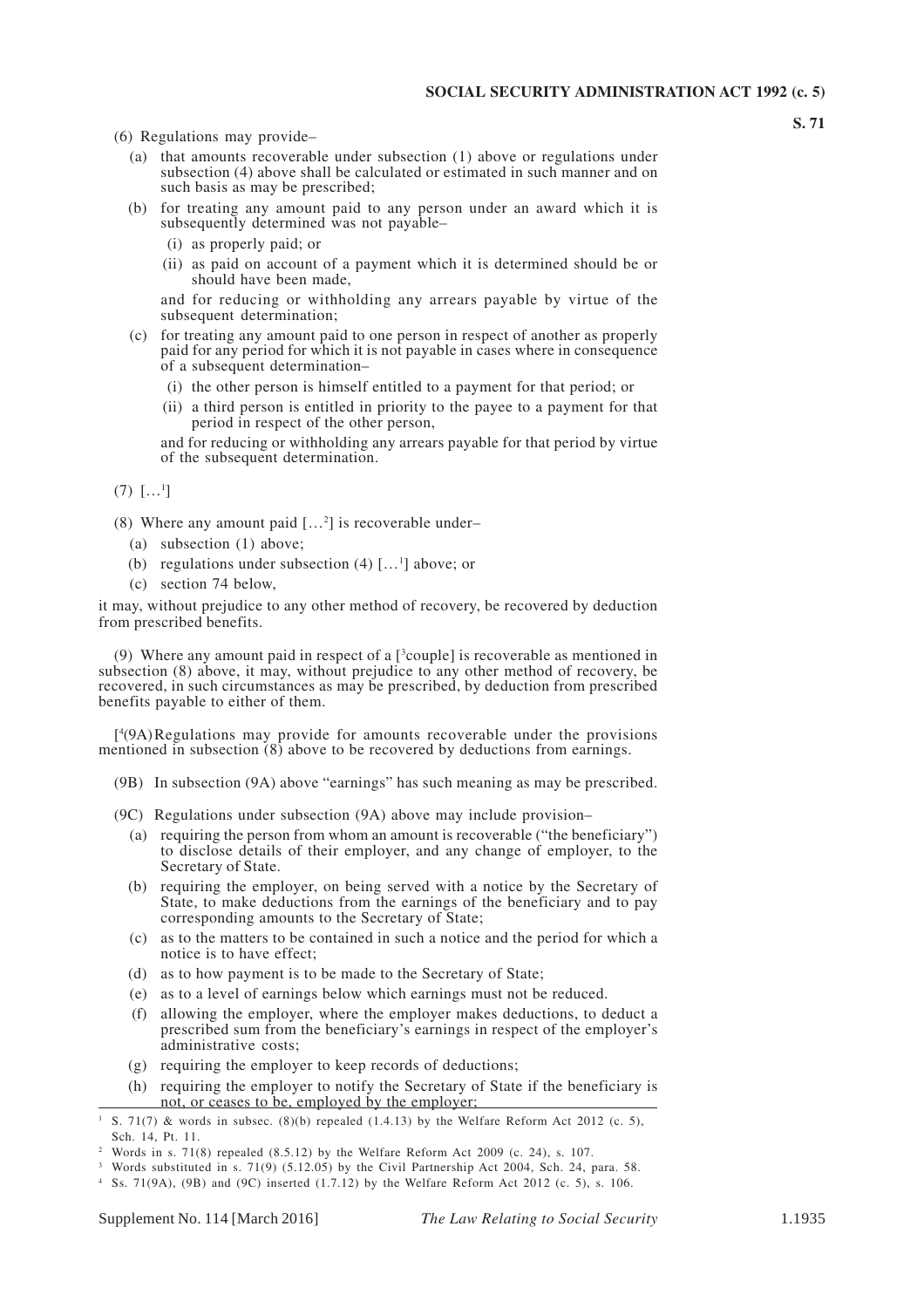**S. 71**

|                          | standard scale;                        | (i) creating a criminal offence for non-compliance with the regulations,<br>punishable on summary conviction by a fine not exceeding level 3 on the                                                                                              |
|--------------------------|----------------------------------------|--------------------------------------------------------------------------------------------------------------------------------------------------------------------------------------------------------------------------------------------------|
|                          | under this section and-                | (j) with respect to the priority as between a requirement to deduct from earnings                                                                                                                                                                |
|                          | (i) any other such requirement;        |                                                                                                                                                                                                                                                  |
|                          |                                        | (ii) an order under any other enactment relating to England and Wales which<br>requires deduction from the beneficiary's earnings;                                                                                                               |
|                          | (iii) any diligence against earnings.] |                                                                                                                                                                                                                                                  |
| $above-$                 |                                        | (10) Any amount recoverable under the provisions mentioned in subsection (8)                                                                                                                                                                     |
|                          | and                                    | (a) if the person from whom it is recoverable resides in England and Wales and<br>the county court so orders, shall be recoverable by execution issued from the<br>county court or otherwise as if it were payable under an order of that court; |
|                          | court of any sheriffdom in Scotland.   | (b) if he resides in Scotland, shall be enforced in like manner as an extract<br>registered decree arbitral bearing a warrant for execution issued by the sheriff                                                                                |
| $(10A)$ [ <sup>1</sup> ] |                                        |                                                                                                                                                                                                                                                  |
|                          |                                        | S. 71 (10A) & (10B) has been repealed by Part 11 of Sch. 14 to the<br>Welfare Reform Act 2012 (c. 5), but kept in force for transitional purposes.<br>See art. 5 of S.I. 2013/358 for details of when to apply.                                  |
|                          |                                        | $[2(10A)$ Where-                                                                                                                                                                                                                                 |
|                          | (a)                                    | a jobseeker's allowance is payable to a person from<br>whom any amount is recoverable as mentioned in<br>subsection (8) above; and                                                                                                               |
|                          |                                        | (b) that person is subject to a bankruptcy order,                                                                                                                                                                                                |
|                          | 1986.                                  | a sum deducted from that benefit under that subsection shall not<br>be treated as income of his for the purposes of the Insolvency Act                                                                                                           |
|                          | (10B) Where-                           |                                                                                                                                                                                                                                                  |
|                          |                                        | (a) a jobseeker's allowance is payable to a person from<br>whom any amount is recoverable as mentioned in<br>subsection (8) above; and                                                                                                           |
|                          |                                        | (b) the estate of that person is sequestrated,                                                                                                                                                                                                   |
|                          |                                        | a sum deducted from that benefit under that subsection shall not<br>be treated as income of his for the purposes of the Bankruptcy<br>(Scotland) Act 1985.]                                                                                      |
| (11)                     |                                        | This section applies to the following benefits-                                                                                                                                                                                                  |
| $\int^3 (z)$             |                                        | state pension or a lump sum under Part 1 of the Pensions Act 2014;                                                                                                                                                                               |
| (a)                      |                                        | benefits as defined in section 122 of the Contributions and Benefits Act;                                                                                                                                                                        |
|                          | $\left[ \ldots \right]$                |                                                                                                                                                                                                                                                  |
|                          | [4(aa)]                                | subject to section 71A below, a jobseeker's allowance;]                                                                                                                                                                                          |
|                          |                                        |                                                                                                                                                                                                                                                  |
| $\int^5(ab)$             | state pension credit]                  |                                                                                                                                                                                                                                                  |
|                          | $\left[ \ldots \right]$                |                                                                                                                                                                                                                                                  |
|                          | [6(a)                                  | an employment and support allowance;]                                                                                                                                                                                                            |

regulations or orders by the State Pension Credit Act 2002 (c. 16), Sch. 2, para. 10.

1986 c. 45.

1985 c. 66.

<sup>2</sup> Ss. 71(10A) & (10B) inserted (7.10.96) by s. 32(1) of Jobseekers Act 1995, (c. 18).

<sup>&</sup>lt;sup>3</sup> S. 71(11)(za) inserted (6.4.16) by Sch. 12 of the Pensions Act 2014 (c. 19).

<sup>4</sup> S. 71(11)(aa) inserted (7.10.96) by para. 48 of Sch. 2 to Jobseekers Act 1995 (c. 18).  $5$  Para. (ab) inserted in s. 71A(11) (2.7.02) for the purposes of exercising power to make

<sup>6</sup> S. 71(11)(ac) inserted (27.10.08) by the Welfare Reform Act 2007 (c. 5), para. 10(6) of Sch. 3. <sup>7</sup> S. 71(11)(ad) inserted  $(8.4.13)$  by the Welfare Reform Act 2012 (c. 5), Sch. 9, para. 10.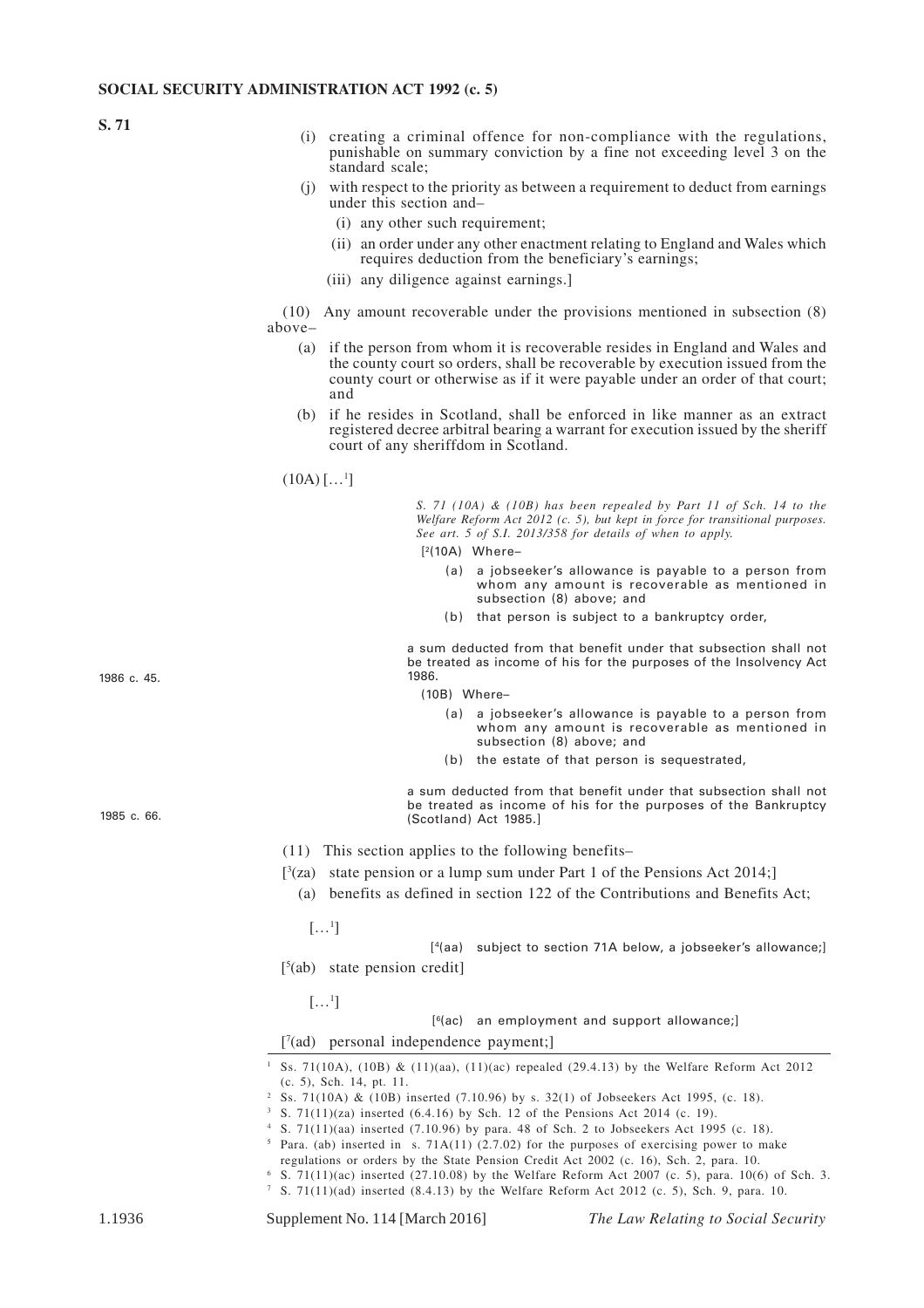- [1 (ae) bereavement support payment under section 30 of the Pensions Act 2014;]
	- (b) […2 ], income support;
	- $(c)$   $[...^3]$
	- (d)  $[...]$
	- (e) any social fund payments such as are mentioned in section  $138(1)(a)$  or (2) of the Contributions and Benefits Act; and
- [ 4 (ea) health in pregnancy grant; and]
	- (f) child benefit.

 $[5(12)$  In this section, "couple" has the meaning given by section 137(1) of the Contributions and Benefits Act.]

[6 **71ZA.**—(1) Subject to subsection (2) below, section 71 above shall apply in relation to social fund payments to which this section applies as it applies in relation to payments made in respect of benefits to which that section applies.

- (2) Section 71 above as it so applies shall have effect as if–
	- (a) in […7 ] subsection (5A), for the words "reversed or varied on an appeal or has been revised under section 9 or superseded under section 10" there were substituted the words "revised on a review under section 38";
	- (b)  $[...]$
	- (c) subsections (7), (10A) and (10B) were omitted.

 $[{}^8(2A)$  Subsection (9A) of section 71 above as it so applies shall have effect as if the reference to amounts recoverable under the provisions mentioned in subsection (8) of that section were to amounts recoverable under subsection (1) and (4) of that section by virtue of subsection (1) above.]

(3) This section applies to social fund payments such as are mentioned in section 138(1)(b) of the Contributions and Benefits Act.]

#### *[9 Recovery of benefit payments*

**71ZB.**—(1) The Secretary of State may recover any amount of the following paid in excess of entitlement–

- (a) universal credit,
- (b) jobseeker's allowance,
- (c) employment and support allowance.

(2) An amount recoverable under this section is recoverable from–

- (a) the person to whom it was paid, or
- (b) such other person (in addition to or instead of the person to whom it was paid) as may be prescribed.

(3) An amount paid in pursuance of a determination is not recoverable under this section unless the determination has been–

- (a) reversed or varied on an appeal, or
- (b) revised or superseded under section 9 or section 10 of the Social Security Act 1998,

Overpayments out of social fund.

**Ss. 71-71ZB**

Recovery of overpayments of certain benefits.

<sup>1</sup> S. 71(11)(ae) inserted (6.4.17) by s. 31 & Sch. 16, para. 25 to the Pensions Act 2014 (c. 19).

<sup>&</sup>lt;sup>2</sup> Words deleted  $(7.10.96)$  from s.  $71(11)(b)$  by Sch. 3 to Jobseekers Act 1995 (c. 18).

<sup>&</sup>lt;sup>3</sup> S. 71(11)(c) & (d) repealed (8.4.03) by the Tax Credits Act 2002 (c. 21), Sch. 6.

<sup>4</sup> S. 71(11)(ea) inserted (1.1.09) by the Health and Social Care Act 2008 (c. 14), s. 132(4).

 $5$  S. 71(12) inserted (5.12.05) by the Civil Partnership Act 2004 (c. 33), Sch. 24, para. 58.

 $6$  S. 71ZA inserted (5.10.98) by the Social Security Act 1998 (c. 14), s. 75.

<sup>&</sup>lt;sup>7</sup> In s. 71ZA words in sub-para. (2)(a) & sub-para. 2(b) repealed (3.7.07) by the Welfare Reform Act 2007 (c. 5), Sch. 8.

<sup>&</sup>lt;sup>8</sup> S. 71ZA(2A) inserted (1.7.12) by the Welfare Reform Act 2012 (c. 5), s. 106(2).

<sup>9</sup> S. 71ZB-71ZC inserted (29.4.13) by the Welfare Reform Act 2012 (c. 5), s. 105(1).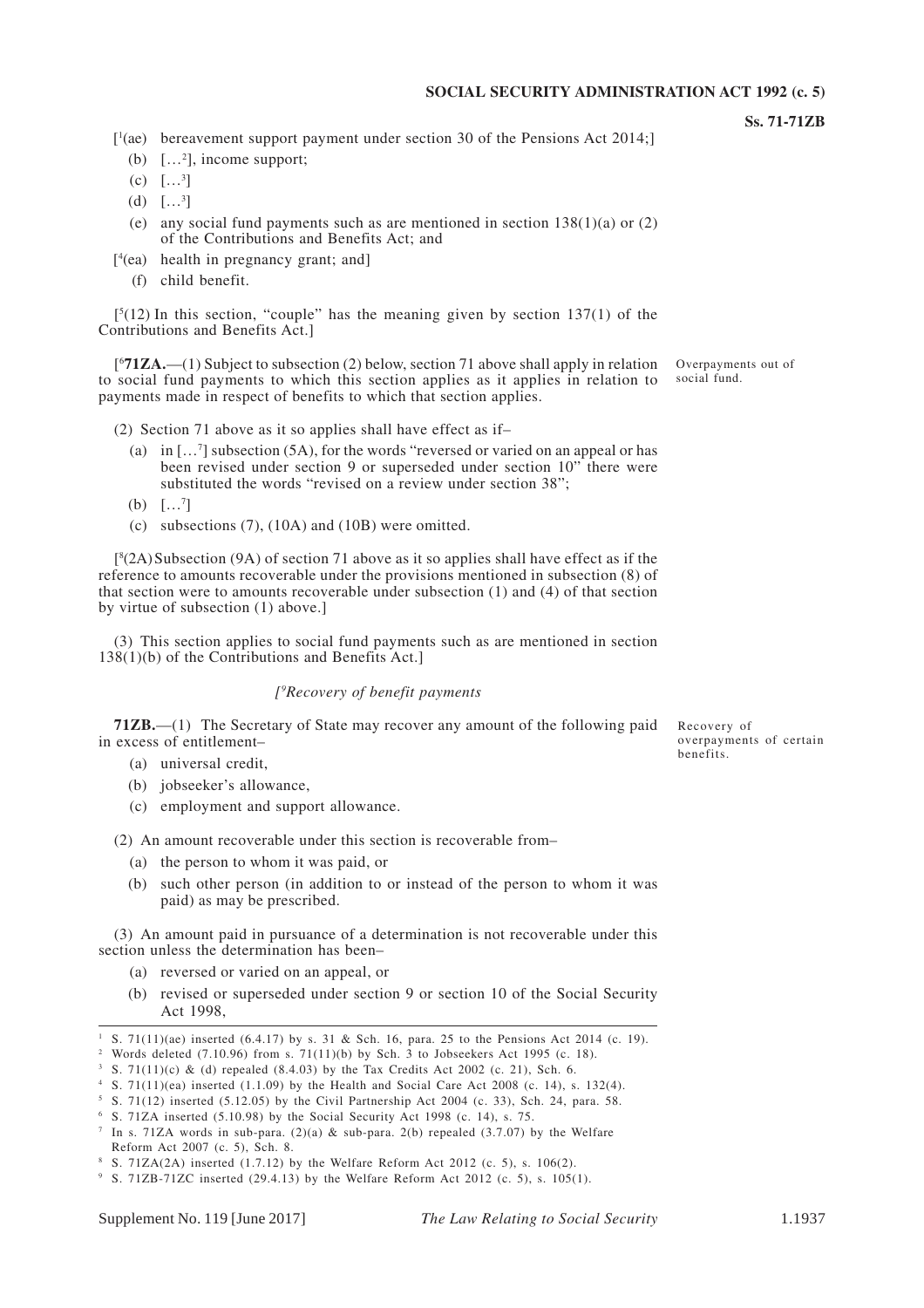#### **Ss. 71ZB-71ZE**

except where regulations otherwise provide.

(4) Regulations may provide that amounts recoverable under this section are to be calculated or estimated in a prescribed manner.

(5) Where an amount of universal credit is paid for the sole reason that a payment by way of prescribed income is made after the date which is the prescribed date for payment of that income, that amount is for the purposes of this section paid in excess of entitlement.

(6) In the case of a benefit referred to in subsection (1) which is awarded to persons jointly, an amount paid to one of those persons may for the purposes of this section be regarded as paid to the other.

(7) An amount recoverable under this section may (without prejudice to any other means of recovery) be recovered–

- (a) by deduction from benefit (section 71ZC);
- (b) by deduction from earnings (section 71ZD);
- (c) through the courts etc (section 71ZE);
- (d) by adjustment of benefit (section 71ZF).

**71ZC.**—(1) An amount recoverable from a person under section 71ZB may be recovered by deducting the amount from payments of prescribed benefit. Deduction from benefit.

> (2) Where an amount recoverable from a person under section 71ZB was paid to the person on behalf of another, subsection (1) authorises its recovery from the person by deduction–

- (a) from prescribed benefits to which the person is entitled,
- (b) from prescribed benefits paid to the person to discharge (in whole or in part) an obligation owed to that person by the person on whose behalf the recoverable amount was paid, or
- (c) from prescribed benefits paid to the person to discharge (in whole or in part) an obligation owed to that person by any other person.

(3) Where an amount is recovered as mentioned in paragraph (b) of subsection (2), the obligation specified in that paragraph shall in prescribed circumstances be taken to be discharged by the amount of the deduction.

(4) Where an amount is recovered as mentioned in paragraph (c) of subsection (2), the obligation specified in that paragraph shall in all cases be taken to be so discharged]

['71ZE.—(1) Where an amount is recoverable under section 71ZB from a person residing in England and Wales, the amount is, if a county court so orders, recoverable–

- (a) under section 85 of the County Courts Act 1984, or
- (b) otherwise as if it were payable under an order of the court.

(2) Where an amount is recoverable under section 71ZB from a person residing in Scotland, the amount recoverable may be enforced as if it were payable under an extract registered decree arbitral bearing a warrant for execution issued by the sheriff court of any sheriffdom in Scotland.

(3) Any costs of the Secretary of State in recovering an amount of benefit under this section may be recovered by him as if they were amounts recoverable under section 71ZB.

(4) In any period after the coming into force of this section and before the coming into force of section 62 of the Tribunals, Courts and Enforcement Act 2007, subsection  $(1)(a)$  has effect as if it read "by execution issued from the county court".

Court action etc.

<sup>&</sup>lt;sup>1</sup> S. 71ZE inserted (14.10.12) by the Welfare Reform Act 2012 (c. 5), s. 105(1).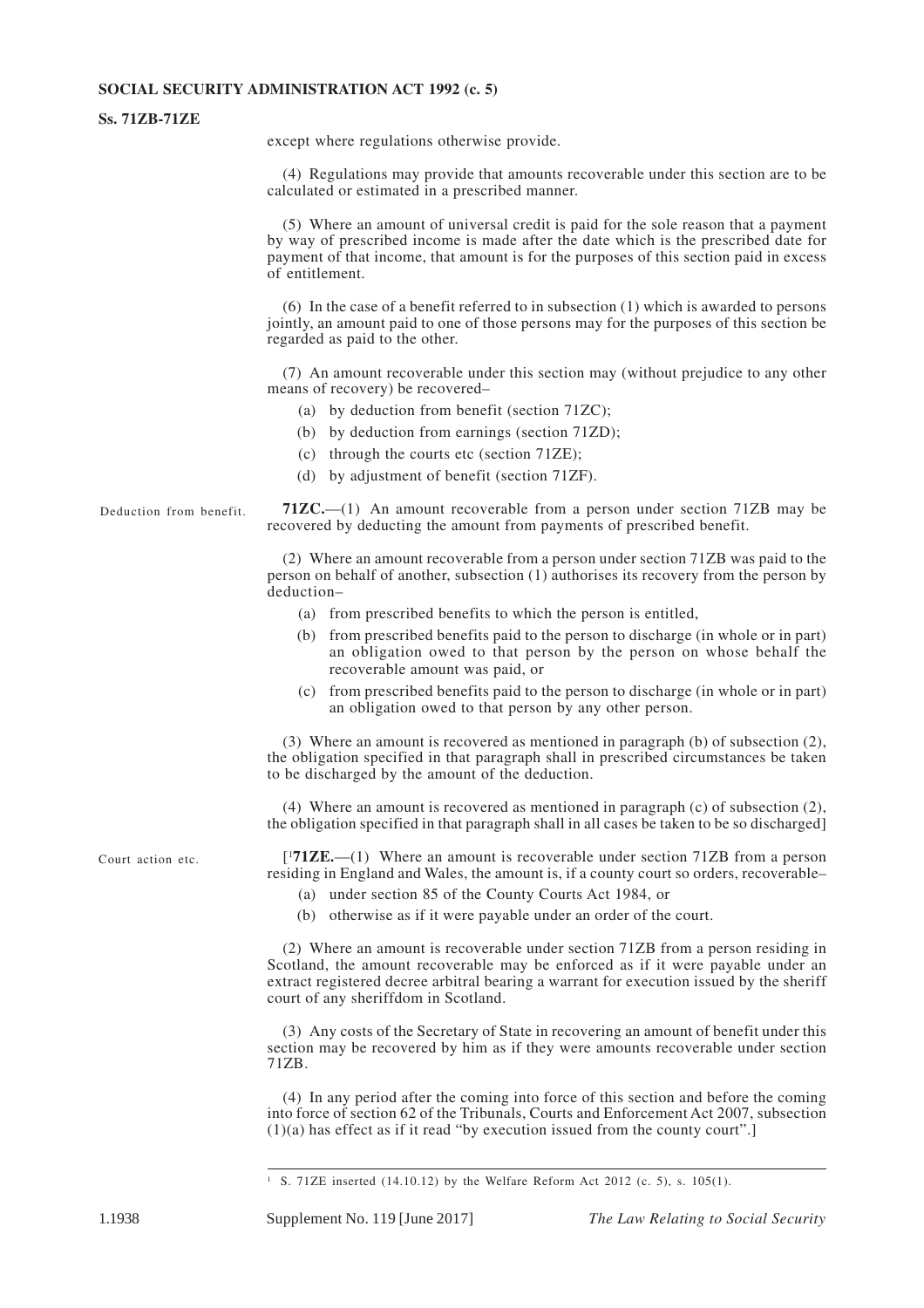# **Ss. 71ZF-71ZH**

Adjustment of benefit

['71ZF. Regulations may for the purpose of the recovery of amounts recoverable under section 71ZB make provision–

- (a) for treating any amount paid to a person under an award which it is subsequently determined was not payable–
	- (i) as properly paid, or
	- (ii) as paid on account of a payment which it is determined should be or should have been made,

and for reducing or withholding arrears payable by virtue of the subsequent determination;

- (b) for treating any amount paid to one person in respect of another as properly paid for any period for which it is not payable in cases where in consequence of a subsequent determination–
	- (i) the other person is entitled to a payment for that period, or
	- (ii) a third person is entitled in priority to the payee to a payment for that period in respect of the other person,

and by reducing or withholding any arrears payable for that period by virtue of the subsequent determination.

**71ZG.**—(1) The Secretary of State may recover any amount paid under section  $5(1)(r)$  (payments on account).

(2) An amount recoverable under this section is recoverable from–

- (a) the person to whom it was paid, or
- (b) such other person (in addition to or instead of the person to whom it was paid) as may be prescribed.

(3) Regulations may provide that amounts recoverable under this section are to be calculated or estimated in a prescribed manner.

(4) In the case of a payment on account of a benefit which is awarded to persons jointly, an amount paid to one of those persons may for the purposes of this section be regarded as paid to the other.

(5) Sections 71ZC, 71ZD and 71ZE apply in relation to amounts recoverable under this section as to amounts recoverable under section 71ZB.

**71ZH.**—(1) The Secretary of State may recover any amount paid by way of–

- (a) a payment under section 28 of the Welfare Reform Act 2012 (universal credit hardship payments) which is recoverable under that section,
- (b)  $[...]$

*S. 71ZH(b) is maintained in force in certain situations, See art. 7(e) of S.I. 2013/983 at page 14.3231*

- (b) payment under section 19C of the Jobseekers Act 1995 (jobseeker's allowance hardship payments) which is recoverable under that section,
- (c) a payment of a jobseeker's allowance under paragraph 8 or 8A of Schedule 1 to that Act (exemptions), where the allowance is payable at a prescribed rate under paragraph 9 of that Schedule and is recoverable under that paragraph,
- (d) a payment of a jobseeker's allowance under paragraph 10 of that Schedule (claims yet to be determined etc) which is recoverable under that paragraph, or
- (e) a payment which is recoverable under section  $6B(5A)(d)$  or  $(7)(d)$ ,  $7(2A)(d)$ or  $(4)(d)$ ,  $8(3)(aa)$ ,  $(4)(d)$  or  $9(2A)(d)$  or  $(4)(d)$  of the Social Security Fraud Act 2001.

Recovery of payments on account

Recovery of hardship payments etc

S. 71ZF-71ZH inserted (29.4.13) by the Welfare Reform Act 2012 (c. 5), s. 105(1).

<sup>&</sup>lt;sup>2</sup> S. 71ZH(b) repealed (29.4.13) (for universal credit claims) by art. 7(e) of S.I. 2013/983. (Ibid).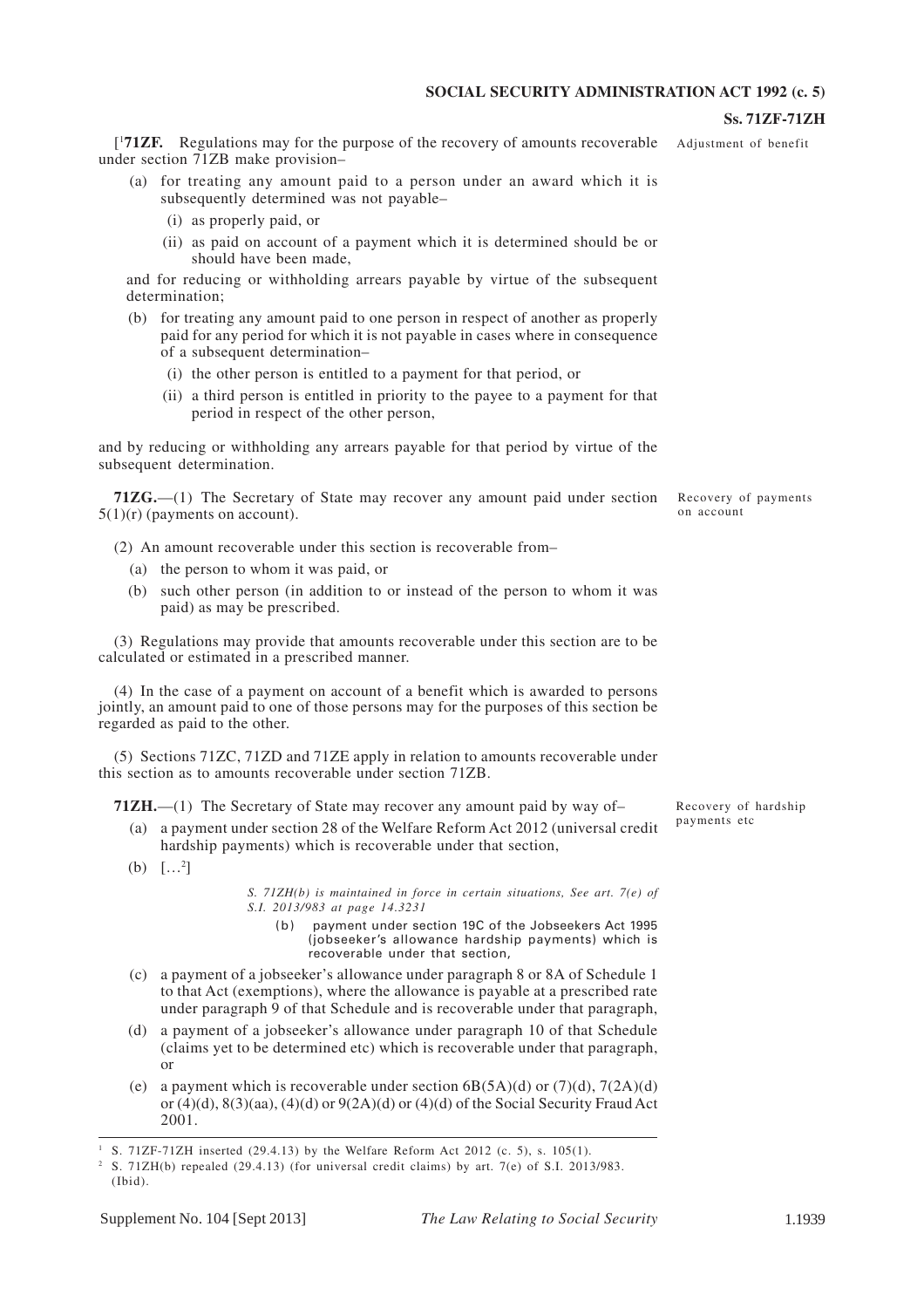#### **Ss. 71ZH-71A**

- (2) An amount recoverable under this section is recoverable from–
	- (a) the person to whom it was paid, or
	- (b) such other person (in addition to or instead of the person to whom it was paid) as may be prescribed.

(3) Regulations may provide that amounts recoverable under this section are to be calculated or estimated in a prescribed manner.

(4) Where universal credit or a jobseeker's allowance is claimed by persons jointly, an amount paid to one claimant may for the purposes of this section be regarded as paid to the other.

(5) Sections 71ZC to 71ZF apply in relation to amounts recoverable under this section as to amounts recoverable under section 71ZB.]

## *[*1 *Jobseeker's allowance*

**71A.**—(1) Where–

- (a) a severe hardship direction is revoked; and
- (b) it is determined by  $[{}^{2}$ the Secretary of State] that-
	- (i) whether fraudulently or otherwise, any person has misrepresented, or failed to disclose, any material fact; and
	- (ii) in consequence of the failure or misrepresentation, payment of a jobseeker's allowance has been made during the relevant period to the person to whom the direction related,

[<sup>2</sup>the Secretary of State] may determine that [<sup>2</sup>he] is entitled to recover the amount of the payment.

- (2) In this section–
	- "severe hardship direction" means a direction given under section 16 of the Jobseekers Act 1995; and

"the relevant period" means–

- (a) if the revocation is under section  $16(3)(a)$  of that Act, the period beginning with the date of the change of circumstances and ending with the date of the revocation; and
- (b) if the revocation is under section  $16(3)(b)$  or (c) of that Act, the period during which the direction was in force.

(3) Where a severe hardship direction is revoked, the Secretary of State may certify whether there has been misrepresentation of a material fact or failure to disclose a material fact.

(4) If the Secretary of State certifies that there has been such misrepresentation or failure to disclose, he may certify–

- (a) who made the misrepresentation or failed to make the disclosure; and
- (b) whether or not a payment of jobseeker's allowance has been made in consequence of the misrepresentation or failure.

(5) If the Secretary of State certifies that a payment has been made, he may certify the period during which a jobseeker's allowance would not have been paid but for the misrepresentation or failure to disclose.

(6) A certificate under this section shall be conclusive as to any matter certified.

(7) Subsections (3) and (6) to (10) of section 71 above apply to a jobseeker's allowance recoverable under subsection (1) above as they apply to a jobseeker's allowance recoverable under section 71(1) above.

(8) The other provisions of section 71 above do not apply to a jobseeker's allowance recoverable under subsection (1) above.]

Recovery of jobseeker's allowance: severe hardship cases.

S. 71A inserted (7.10.96) by s. 18 of Jobseekers Act 1995 (c. 18).

<sup>2</sup> Words substituted in s. 71A(1) (18.10.99) by S.S. Act 1998 (c. 75), Sch. 7, para. 82.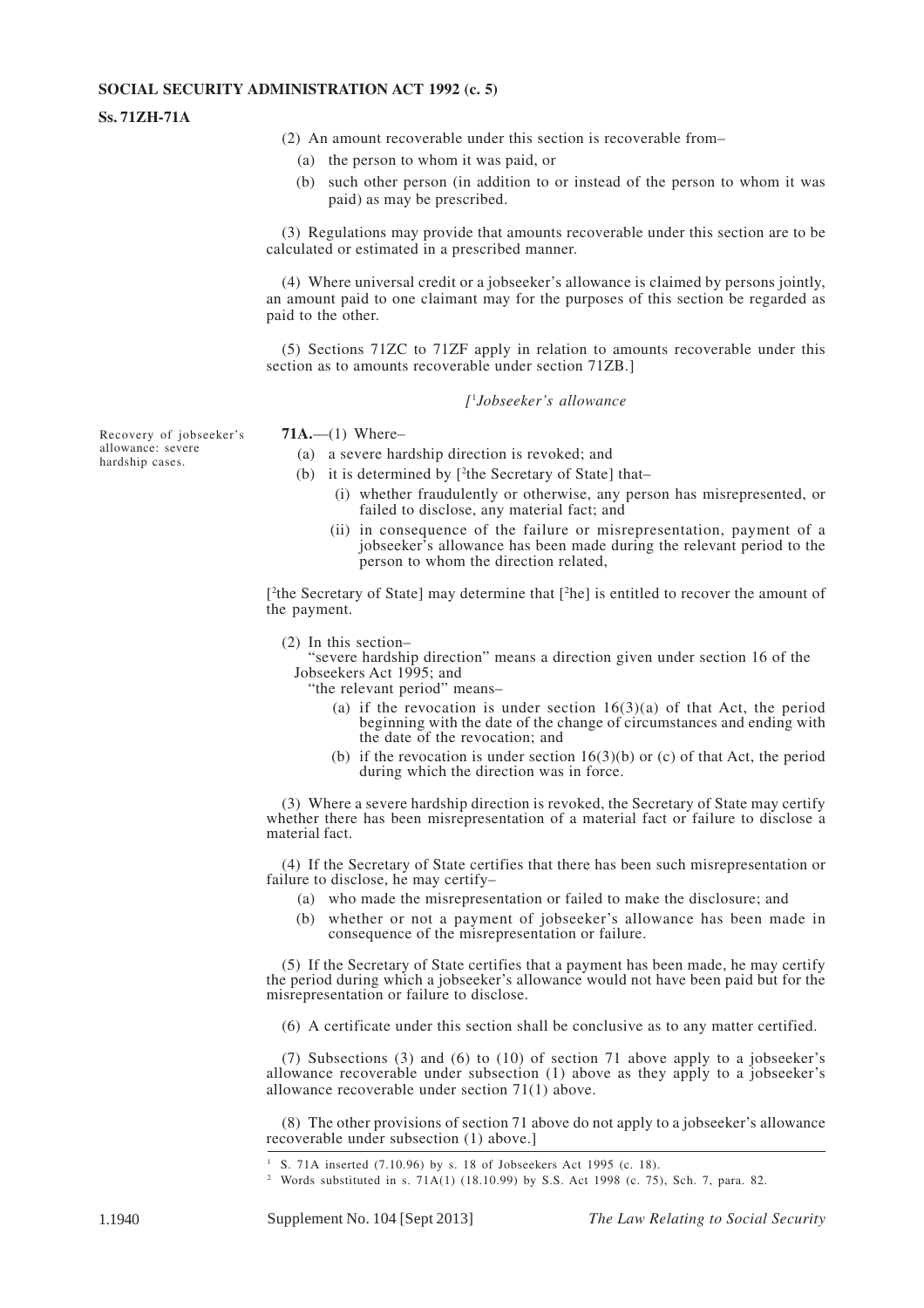**72.** […1 ]

## *Adjustments of benefits*

**73.**—(1) Regulations may provide for adjusting [<sup>2</sup> state pension under Part 1 of the Pensions Act 2014 or] benefit as defined in section 122 of the Contributions and Benefits Act<sup>[3</sup>, or a contribution-based jobseeker's allowance,] [<sup>4</sup>or a contributory employment and support allowance] which is payable to or in respect of any person, or the conditions for [<sup>5</sup>receipt of that benefit], where-

- (a) there is payable in his case any such pension or allowance as is described in subsection (2) below; or
- (b) the person is, or is treated under the regulations as, undergoing medical or other treatment as an in-patient in a hospital or similar institution.

(2) Subsection (1)(a) above applies to any pension, allowance or benefit payable out of public funds (including any other benefit as so defined, whether it is of the same or a different description) which is payable to or in respect of–

- (a) the person referred to in subsection (1);
- (b) that person's [<sup>6</sup>wife, husband or civil partner];
- (c) any […7 ] dependant of that person; or
- (d) the  $[6$ wife, husband or civil partner] of any adult dependant of that person.

(3) Where but for regulations made by virtue of subsection (1)(a) above two persons would both be entitled to an increase of benefit in respect of a third person, regulations may make provision as to their priority.

- $[{}^8(4)$ Regulations may provide for adjusting-
- $[2$ (za) state pension under Part 1 of the Pensions Act 2014;
	- (a) benefit as defined in section 122 of the Contributions and Benefits Act; or
	- (b) a contribution-based jobseeker's allowance,
- [4 (c) a contributory employment and support allowance,]

payable to or in respect of any person where there is payable in his case any such benefit as is described in subsection (5) below.]

(5) Subsection (4) above applies to any benefit payable under the legislation of any member State other than the United Kingdom which is payable to or in respect of–

- (a) the person referred to in that subsection;
- (b) that person's [<sup>6</sup>wife, husband or civil partner];
- (c) any […7 ] dependant of that person; or
- (d) the  $[5$ wife, husband or civil partner] of any adult dependant of that person.

 $[°(6)$  Personal independence payment is to be treated for the purposes of this section as if it were benefit as defined in section 122 of the Contributions and Benefits Act.]

**74.**—(1) Where–

Income support and other payments.

- <sup>4</sup> Words in s. 73(1) & (4)(c) inserted (27.10.08) by the Welfare Reform Act 2007 (c. 5) para. 10(7) of Sch. 3.
- <sup>5</sup> Words substituted in s. 73(1) (11.6.96) for "its receipt" by para. 49(2)(b) of Sch. 2 to Jobseekers Act 1995 (c. 18).
- <sup>6</sup> Words inserted in s. 73 (5.12.05) by the Civil Partnership Act 2004 (c. 33), Sch. 24, para. 59.

<sup>7</sup> Words repealed in s. 73(2)(c) & (5)(c) (10.4.05) by the Child Benefit Act 2005, Sch. 1, para. 21.

Overlapping benefits general.

**Ss. 72-74**

<sup>&</sup>lt;sup>1</sup> S. 72 revoked  $(7.10.96)$  by the Jobseekers Act 1995 (c. 18), Sch. 3.

<sup>&</sup>lt;sup>2</sup> Words in S. 73(1) & (4) inserted (6.4.16) by Sch. 12 of the Pensions Act 2014 (c. 19).

<sup>&</sup>lt;sup>3</sup> Words inserted  $(11.6.96)$  in s. 73(1) by para. 49(2)(a) of Sch. 2 to Jobseekers Act 1995 (c. 18).

<sup>&</sup>lt;sup>8</sup> S. 73(4) substituted (11.6.96) (effectively inserting s. 73(4)(b)) by para. 49(3) of Sch. 2 to Jobseekers Act 1995 (c. 18).

<sup>&</sup>lt;sup>9</sup> S. 73(6) inserted  $(8.4.13)$  by the Welfare Reform Act 2012 (c. 5), Sch. 9, para. 11.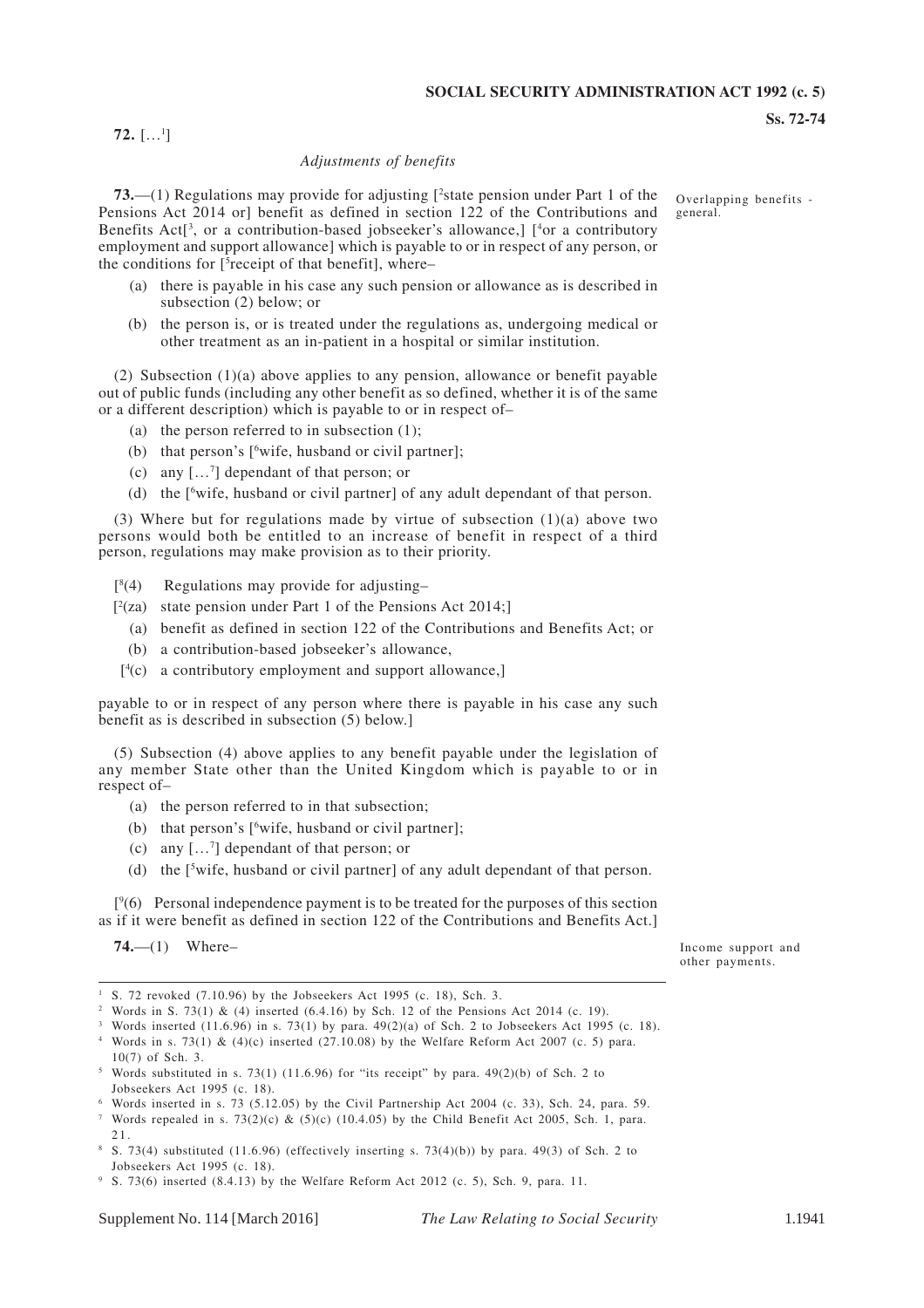**S. 74**

- (a) a payment by way of prescribed income is made after the date which is the prescribed date in relation to the payment; and
- (b) it is determined that an amount which has been paid by way of income support<sup>[1</sup>, an income-based jobseeker's allowance<sup>[2</sup>, state pension credit or an income-related employment and support allowance,]] would not have been paid if the payment had been made on the prescribed date,

the Secretary of State shall be entitled to recover that amount from the person to whom it was paid.

- (2) Where–
	- (a) a prescribed payment which apart from this subsection falls to be made from public funds in the United Kingdom or under the law of any other member State is not made on or before the date which is the prescribed date in relation to the payment; and
	- (b) it is determined that an amount ("the relevant amount") has been paid by way of [3universal credit] income support[1, an income-based jobseeker's allowance[2 , state pension credit or an income-related employment and support allowance,]] that would not have been paid if the payment mentioned in paragraph (a) above had been made on the prescribed date,

#### then–

- (i) in the case of a payment from public funds in the United Kingdom, the authority responsible for making it may abate it by the relevant amount; and
- (ii) in the case of any other payment, the Secretary of State shall be entitled to receive the relevant amount out of the payment.
- (3) Where–
	- (a) a person (in this subsection referred to as A) is entitled to any prescribed benefit for any period in respect of another person (in this subsection referred to as B); and
	- (b) either–
		- (i) B has received income support[4 , an income-based jobseeker's allowance or an income-related employment and support allowance] for that period; or
		- (ii) B was, during that period, a member of the same family as some person other than A who received income support[2 , an income-based jobseeker's allowance or an income-related employment and support allowance] for that period; and
	- $(c)$  the amount of the income support $[4]$ , an income-based jobseeker's allowance or an income-related employment and support allowance] has been determined on the basis that A has not made payments for the maintenance of B at a rate equal to or exceeding the amount of the prescribed benefit,

the amount of the prescribed benefit may, at the discretion of the authority administering it, be abated by the amount by which the amounts paid by way of income support $[4]$ , an income-based jobseeker's allowance or an income-related employment and support allowance] exceed what it is determined that they would have been had A, at the time the amount of income support[4 , an income-based jobseeker's allowance or an incomerelated employment and support allowance] was determined, been making payments for the maintenance of B at a rate equal to the amount of the prescribed benefit.

(4) Where an amount could have been recovered by abatement by virtue of subsection (2) or (3) above but has not been so recovered, the Secretary of State may recover it otherwise than by way of abatement–

Words substituted in s. 74(1)(b) & (2)(b) (2.7.02) for the purposes of exercising power to make regulations or orders by the State Pension Credit Act 2002 (c. 16), Sch. 2, para. 11.

Words in s. 74(1)(b), (2)(b) & (3)(b)(ii) substituted (27.10.08) by the Welfare Reform Act 2007 (c. 5), para. 10(8), Sch. 3.

<sup>&</sup>lt;sup>3</sup> Words inserted in s. 74(2)(b) by the Welfare Reform Act 2012 (c. 5), Sch. 2, para. 7.

<sup>4</sup> Words substituted (27.10.08) in s. 74(3) by S.I. 2008/2428, reg. 23.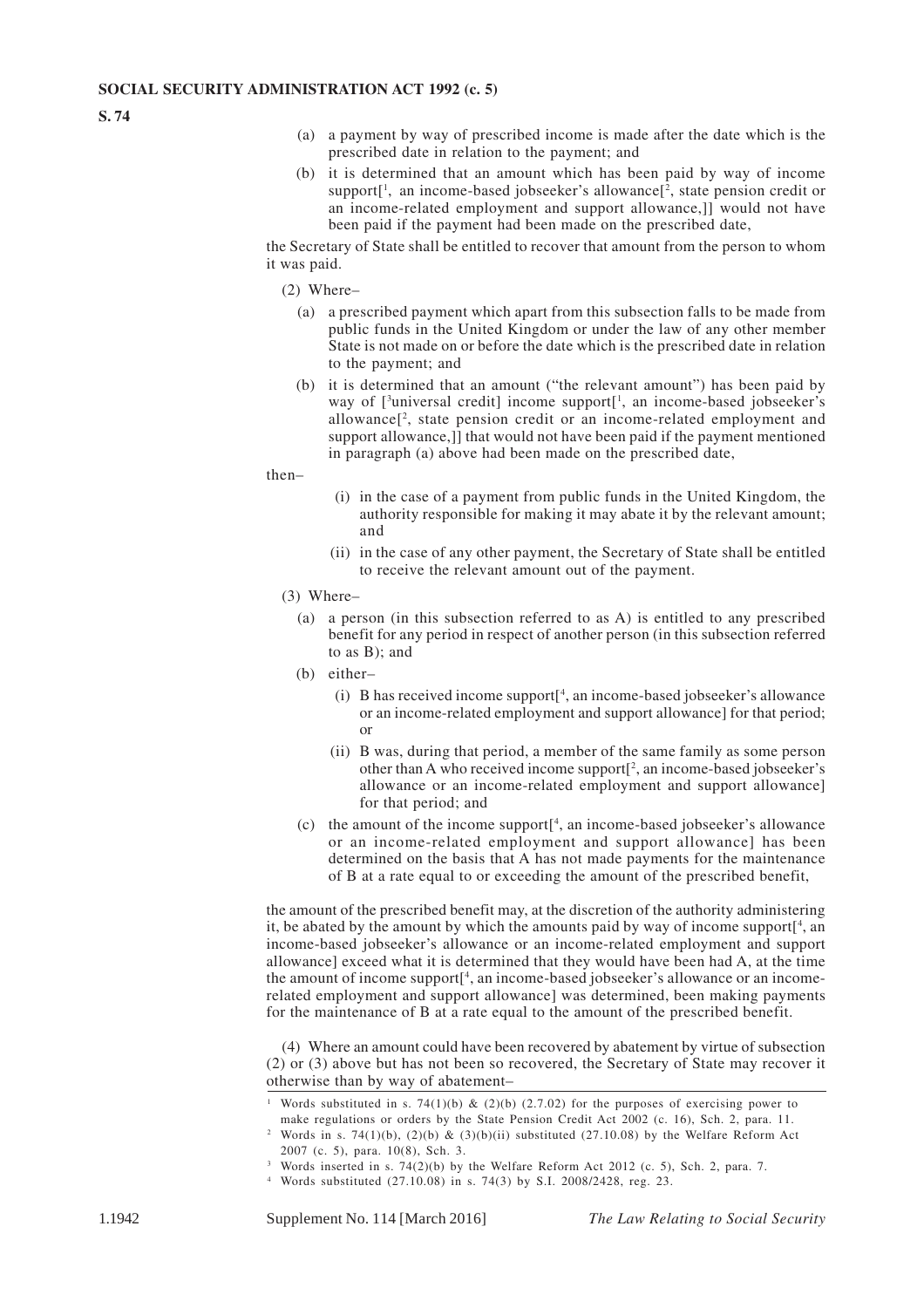- (a) in the case of an amount which could have been recovered by virtue of subsection (2) above, from the person to whom it was paid; and
- (b) in the case of an amount which could have been recovered by virtue of subsection (3) above, from the person to whom the prescribed benefit in question was paid.

(5) Where a payment is made in a currency other than sterling, its value in sterling shall be determined for the purposes of this section in accordance with regulations.

[1 **74A.**—(1) This section applies where–

- (a) a person ("the claimant") is entitled to a benefit to which this section applies;
- (b) the Secretary of State is collecting periodical payments of child or spouse maintenance made in respect of the claimant or a member of the claimant's family; and

Payment of benefit where maintenance payments collected by Secretary of State.

<sup>&</sup>lt;sup>1</sup> S. 74A inserted  $(1.10.95)$  by s. 25 of Child Support Act 1995 (c. 34). See S.I. 1996/940 (vol. 6) for exercise of reg. making powers in s. 74A(5) and (6).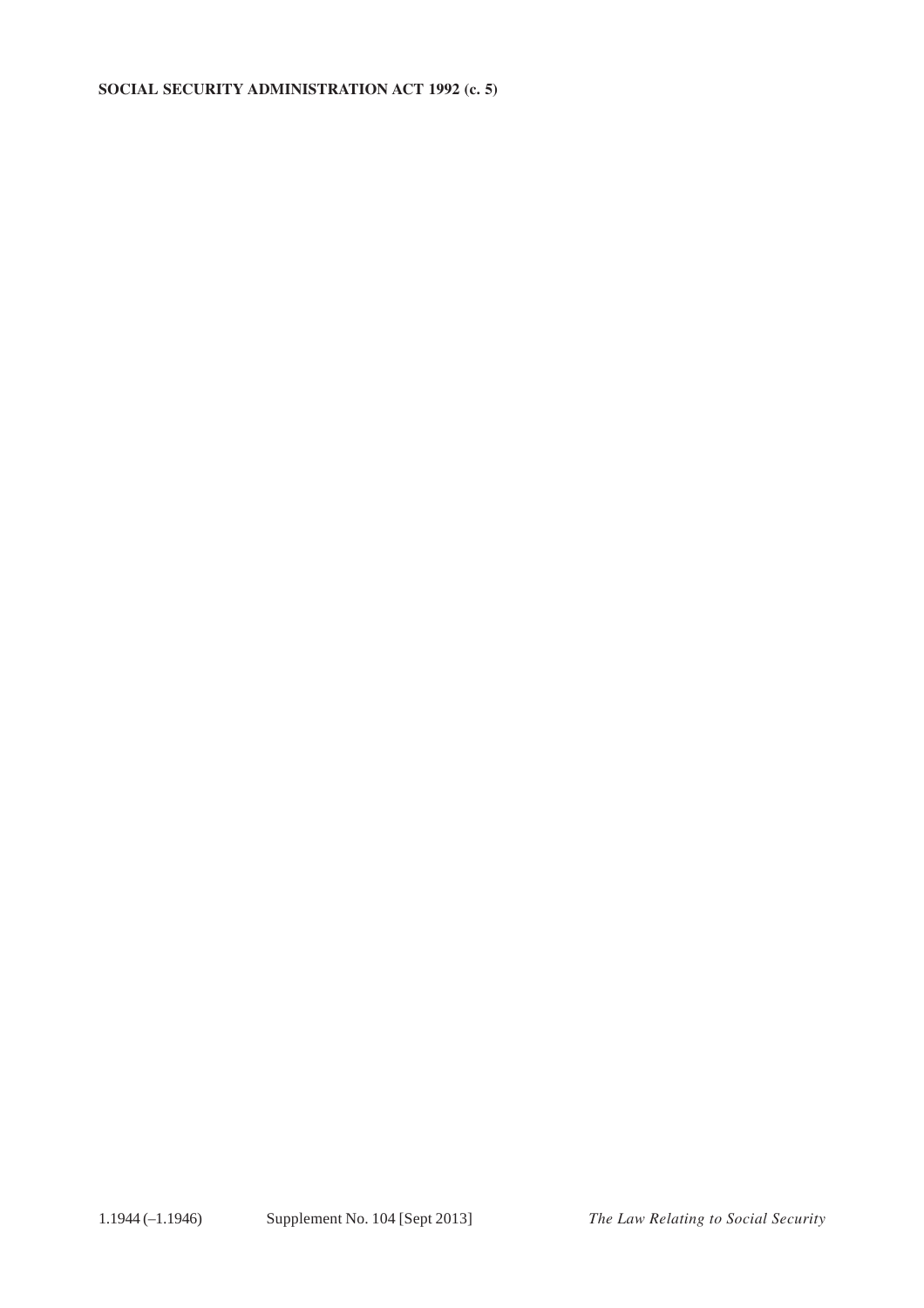(c) the inclusion of any such periodical payment in the claimant's relevant income would, apart from this section, have the effect of reducing the amount of the benefit to which the claimant is entitled.

**Ss. 74A-75**

(2) The Secretary of State may, to such extent as he considers appropriate, treat any such periodical payments as not being relevant income for the purposes of calculating the amount of benefit to which the claimant is entitled.

(3) The Secretary of State may, to the extent that any periodical payment collected by him is treated as not being relevant income for those purposes retain the whole or any part of that payment.

(4) Any sum retained by the Secretary of State under subsection (3) shall be paid by him into the Consolidated Fund.

(5) In this section–

"child" means a person under the age of 16;

"child maintenance", "spouse maintenance" and "relevant income" have such meaning as may be prescribed;

[1 "couple has the meaning given by section 137(1) of the Contributions and Benefits Act;]

"family" means–

- (a) a  $[{}^{1} \text{couple}]$ ;
- (b) a  $[{}^{1}$ couple] and a member of the same household for whom one of them is, or both are, responsible and who is a child or a person of a prescribed description;
- (c) except in prescribed circumstances, a person who is not a member of a [<sup>1</sup>couple] and a member of the same household for whom that person is responsible and who is a child or a person of a prescribed description;

 $[\dots^1]$ 

(6) For the purposes of this section, the Secretary of State may by regulations make provision as to the circumstances in which–

- (a) persons are to be treated as being or not being members of the same household;
- (b) one person is to be treated as responsible or not responsible for another.

(7) The benefits to which this section applies are  $[2$ universal credit, income support, an income-based jobseeker's allowance  $[3]$ , an income-related employment and support allowance] and such other benefits (if any) as may be prescribed.]

#### *Housing benefit*

**75.**—(1) Except where regulations otherwise provide, any amount of housing benefit [<sup>4</sup>determined in accordance with regulations to have been] paid in excess of

Overpayments of housing benefit.

<sup>&</sup>lt;sup>1</sup> Defn. of "couple" inserted, words substituted in defn. of "family" & defns. of "married couple" & "unmarried couple" omitted (5.12.05) by the Civil Partnership Act 2004 (c. 33), Sch. 24, para. 60.

<sup>&</sup>lt;sup>2</sup> Words inserted in s. 74A(7) (29.4.13) by the Welfare Reform Act 2012 (c. 5), para. 8 of Sch.  $\mathcal{L}$ 

<sup>&</sup>lt;sup>3</sup> Words inserted in s. 74A(7) (27.10.08) by the Welfare Reform Act 2007 (c. 5), para. 10(9) of Sch. 3.

Words substituted in s. 75(1) (1.7.97) by Sch. 1, para 3 to Social Security Administration (Fraud) Act 1997 (c. 47).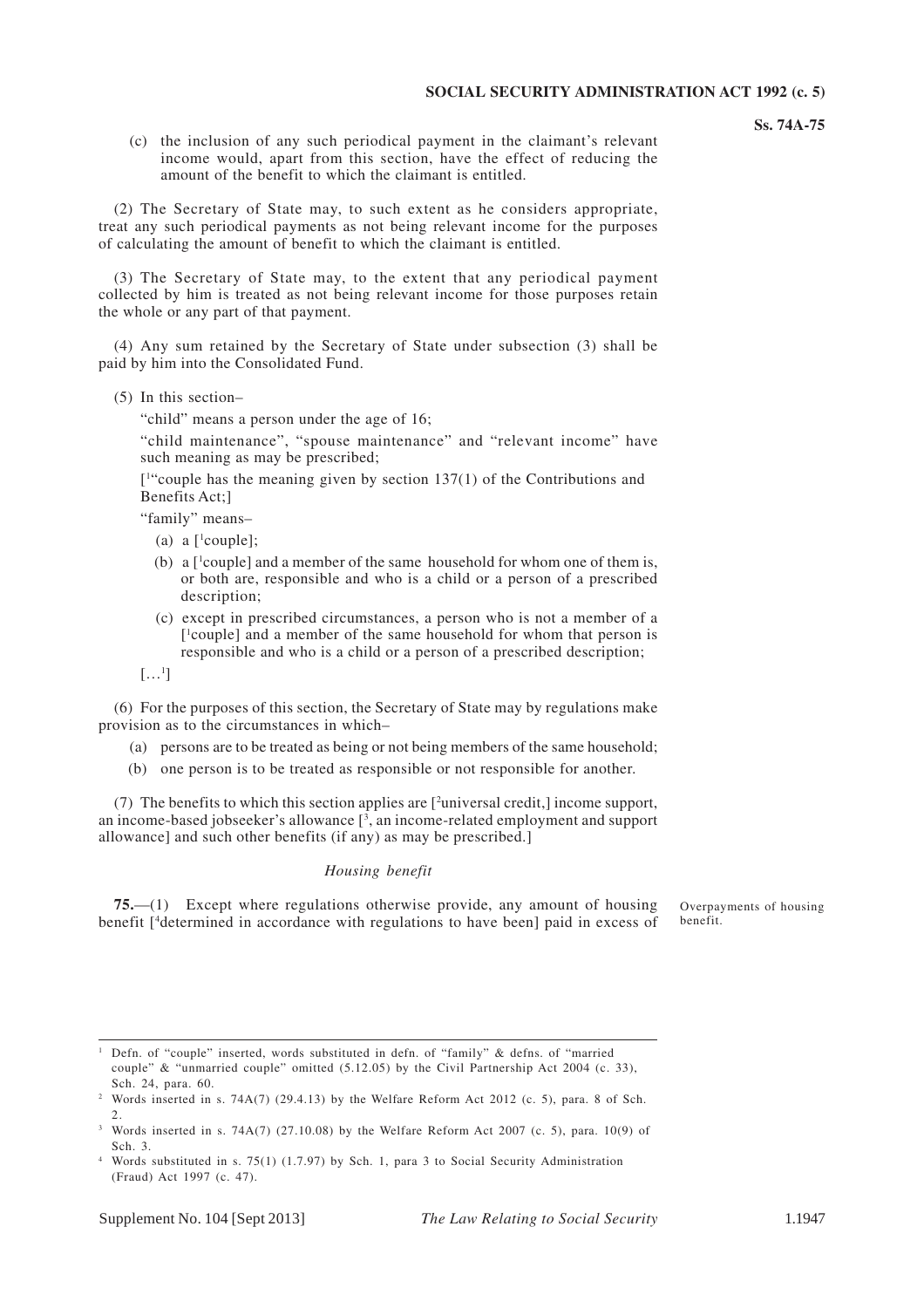**S. 75**

entitlement may be recovered [...<sup>1</sup>] either by the Secretary of State or by the authority which paid the benefit.

(2) Regulations may require such an authority to recover such an amount in such circumstances as may be prescribed.

- $[2(3)$  An amount recoverable under this section shall be recoverable-
	- (a) except in such circumstances as may be prescribed, from the person to whom it was paid; and
	- (b) where regulations so provide, from such other person (as well as, or instead of, the person to whom it was paid) as may be prescribed.]

(4) Any amount recoverable under this section may, without prejudice to any other method of recovery, be recovered by deduction from prescribed benefits.

 $[3(5)$  Where an amount paid to a person on behalf of another person is recoverable under this section, subsections (3) and (4) above authorise its recovery from the person to whom it was paid by deduction–

- (a) from prescribed benefits to which he is entitled;
- (b) from prescribed benefits paid to him to discharge (in whole or in part) an obligation owed to him by the person on whose behalf the recoverable amount was paid; or
- (c) from prescribed benefits paid to him to discharge (in whole or in part) an obligation owed to him by any other person.

(6) Where an amount is recovered as mentioned in paragraph (b) of subsection (5) above, the obligation specified in that paragraph shall in prescribed circumstances be taken to be discharged by the amount of the deduction; and where an amount is recovered as mentioned in paragraph (c) of that subsection, the obligation specified in that paragraph shall in all cases be taken to be so discharged.

(7) Where any amount recovered under this section is to be recovered otherwise than by deduction from prescribed benefits–

- (a) if the person from whom it is recoverable resides in England and Wales and the county court so orders, it is recoverable by execution issued from the county court or otherwise as if it were payable under an order of that court; and
- (b) if he resides in Scotland, it may be enforced in the same manner as an extract registered decree arbitral bearing a warrant for execution issued by the sheriff court of any sheriffdom in Scotland.]

[4 (8) Regulations may provide for amounts recoverable under this section to be recovered by deductions from earnings.

- (9) In subsection (8) above "earnings" has such meaning as may be prescribed.
- (10) Regulations under subsection (8) above may include provision–
	- (a) requiring the person from whom an amount is recoverable ("the beneficiary") to disclose details of their employer, and any change of employer, to the Secretary of State or the authority which paid the benefit;

<sup>&</sup>lt;sup>1</sup> Words repealed (1.7.97) in s. 75(1) by Sch. 2 to Social Security Administration (Fraud) Act 1997 (c. 47).

<sup>2</sup> Subsection (3) inserted in s. 75 (1.11.00 for reg. making purposes, 1.10.01 for all other purposes) by the Child Support, Pensions and Social Security Act 2000 (c. 19), s. 71.

<sup>3</sup> Sub-para. (5) added (8.10.97 for the purposes of authorising the regs. for all other purposes 3.11.97) to s. 75 by s. 16 of Social Security Administration (Fraud) Act 1997 (c. 47).

<sup>4</sup> S. 75(8) inserted (1.7.12) by the Welfare Reform Act 2012 (c. 5), s. 106(3).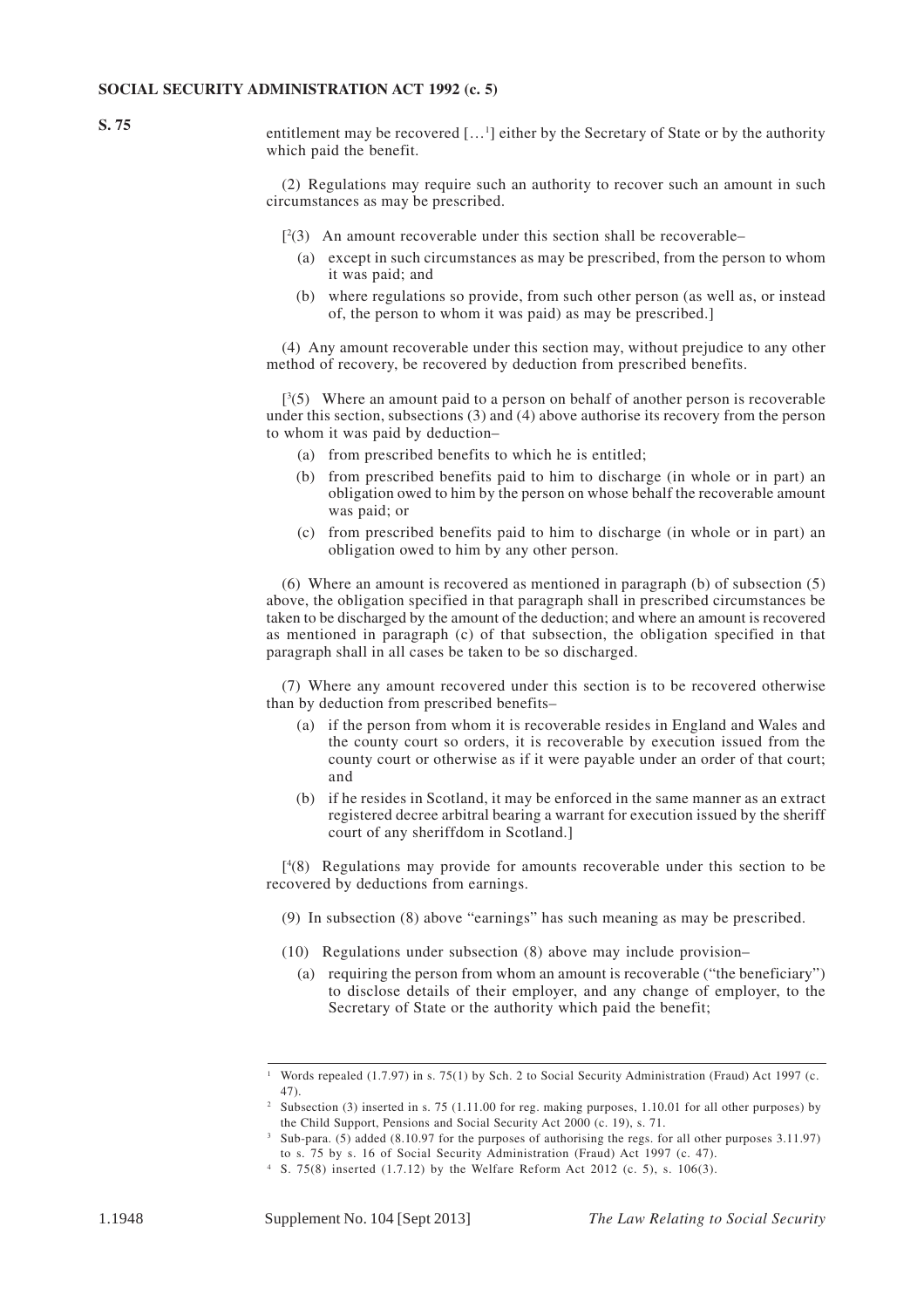**Ss. 75-76**

- (b) requiring the employer, on being served with a notice by the Secretary of State or the authority which paid the benefit, to make deductions from the earnings of the beneficiary and to pay corresponding amounts to the Secretary of State or that authority;
- (c) as to the matters to be contained in such a notice and the period for which a notice is to have effect;
- (d) as to how payment is to be made to the Secretary of State or the authority which paid the benefit;
- (e) as to a level of earnings below which earnings must not be reduced.
- (f) allowing the employer, where the employer makes deductions, to deduct a prescribed sum from the beneficiary's earnings in respect of the employer's administrative costs;
- (g) requiring the employer to keep records of deductions;
- (h) requiring the employer to notify the Secretary of State or the authority which paid the benefit if the beneficiary is not, or ceases to be, employed by the employer;
- (i) creating a criminal offence for non-compliance with the regulations, punishable on summary conviction by a fine not exceeding level 3 on the standard scale;
- (j) with respect to the priority as between a requirement to deduct from earnings under this section and–
	- (i) any other such requirement;
	- (ii) an order under any other enactment relating to England and Wales which requires deduction from the beneficiary's earnings;
	- (iii) any diligence against earnings.]

*Community charge benefits†*

*†Unreliable heading*

**76.**—(1) Regulations may make provision as to any case where a [<sup>1</sup>billing authority] Excess benefits. or a [<sup>2</sup>local authority in Scotland] has allowed [<sup>1</sup>council tax benefit] to a person and the amount allowed exceeds the amount to which he is entitled in respect of the benefit.

 $(2)$  ...<sup>3</sup> the regulations may provide that-

- (a) a sum equal to the excess shall be due from the person concerned to the authority (whatever the form the benefit takes);
- (b) any liability under any provision included under paragraph (a) above shall be met by such method mentioned in subsection (3) below as is prescribed as regards the case concerned, or by such combination of two or all three of the methods as is prescribed as regards the case concerned.

(3) The methods are–

- (a) payment by the person concerned;
- (b) addition to any amount payable in respect of [<sup>4</sup>council tax];
- (c) deduction from prescribed benefits.

Words in s. 76(1) substituted (6.3.92) by L.G.F. Act 1992 (c. 14), Sch. 9, para. 15(1), for purposes of council tax and council tax benefit from 1.4.93.

Words substituted  $(1.4.96)$  in s. 76(1) by para. 175(3) of Sch. 13 to Local Government etc. (Scotland) Act 1994 (c. 39).

Words in s. 76(2) repealed by L.G.F. Act 1992 (c. 14), Sch. 9, para 15(2) and Sch. 14, for purposes of council tax and council tax benefit from 1.4.93.

Words in s. 76(3)(b) substituted (6.3.92) by L.G.F. Act 1992 (c. 14), Sch. 9, para 15(3), for purposes of council tax and council tax benefit from 1.4.93.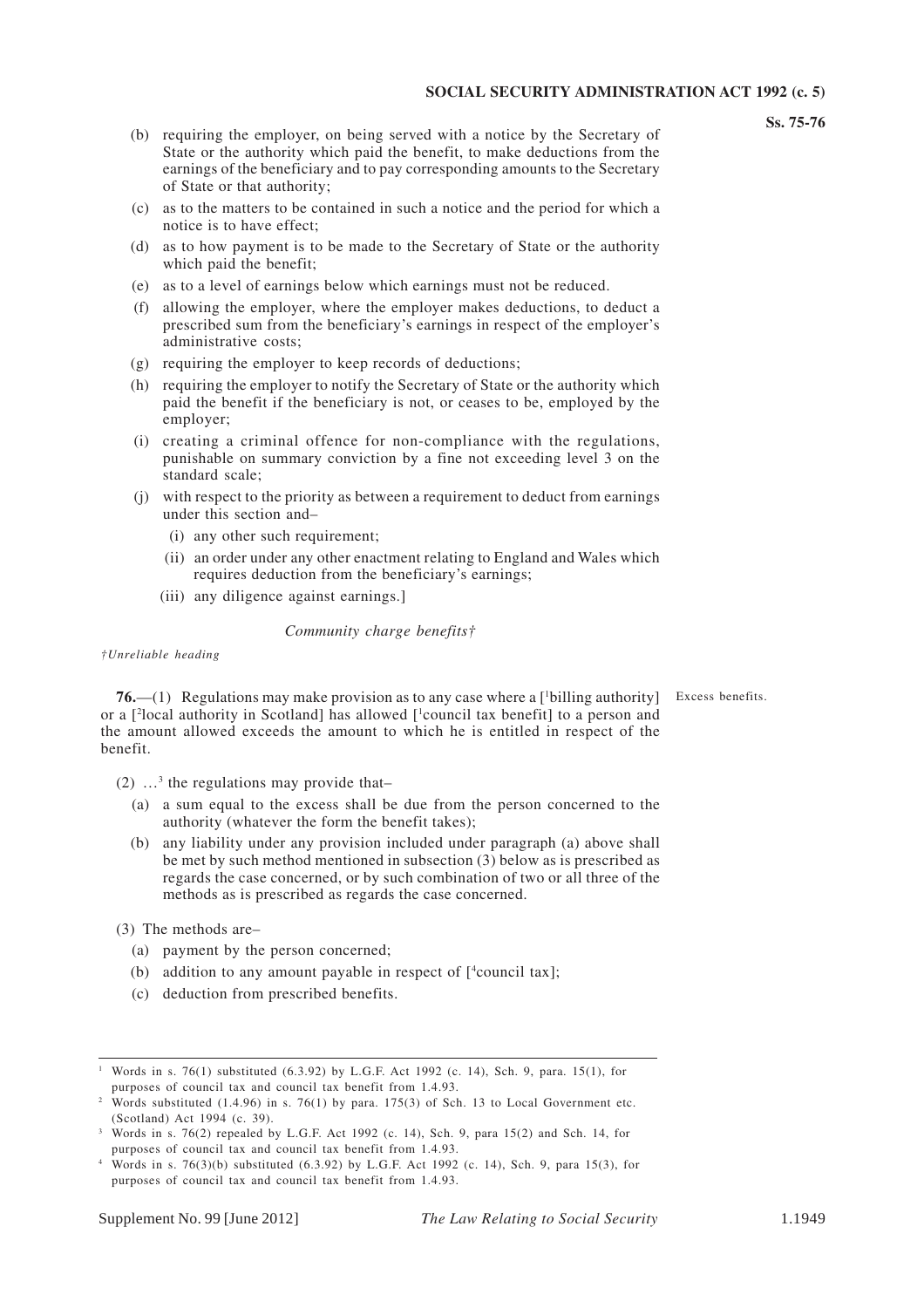#### **Ss. 76-78**

 $(4)$ – $(5)$  [...<sup>1</sup>].

(6) In a case where the regulations provide that a sum or part of a sum is to be paid, and the sum or part is not paid on or before such day as may be prescribed, the regulations may provide that the sum or part shall be recoverable in a court of competent jurisdiction.

 $(7)$   $[...]$ .

(8) The regulations may provide that they are not to apply as regards any case falling within a prescribed category.

Shortfall in benefits.

**77.**—(1) Regulations may make provision as to any case where a [<sup>2</sup>billing authority] or a [<sup>3</sup>local authority in Scotland] has allowed [<sup>6</sup>council tax benefit] to a person and the amount allowed is less than the amount to which he is entitled in respect of the benefit.

 $(2)$ – $(3)$  […<sup>4</sup>].

*Social fund awards*

Recovery of social fund awards.

**78**.—(1) A social fund award which is repayable shall be recoverable by the Secretary of State.

(2) Without prejudice to any other method of recovery, the Secretary of State may recover an award by deduction from prescribed benefits.

- (3) The Secretary of State may recover an award–
	- (a) from the person to or for the benefit of whom it was made;
	- (b) where that person is a member of a  $[5\text{couple}]$ , from the other member of the couple;
	- (c) from a person who is liable to maintain the person by or on behalf of whom the application for the award was made or any person in relation to whose needs the award was made.

 $[6(3A)$  Where–

- (a) a jobseeker's allowance is payable to a person from whom an award is recoverable under subsection (3) above; and
- (b) that person is subject to a bankruptcy order,

a sum deducted from that benefit under subsection (2) above shall not be treated as income of his for the purposes of the Insolvency Act 1986.

(3B) Where–

- (a) a jobseeker's allowance is payable to a person from whom an award is recoverable under subsection (3) above; and
- (b) the estate of that person is sequestrated,

a sum deducted from that benefit under subsection (2) above shall not be treated as income of his for the purposes of the Bankruptcy (Scotland) Act 1985.]

1986 c. 45

Subsections (4), (5) and (7) of s. 76 repealed by L.G.F. Act 1992 (c. 14), Sch. 9, para.  $15(4)$ and Sch. 14, for purposes of council tax and council tax benefit from 1.4.93.

<sup>&</sup>lt;sup>2</sup> Words in s. 77(1) substituted (6.3.92) by L.G.F. Act 1992 (c. 14), Sch. 9, para. 16(1), for purposes of council tax and council tax benefit from 1.4.93.

Words substituted  $(1.4.96)$  in s. 77(1) by para. 175(3) of Sch. 13 to Local Government etc. (Scotland) Act 1994 (c. 39).

<sup>4</sup> Subsections (2) and (3) of s. 77 repealed by L.G.F. Act 1992 (c. 14), Sch. 9, para. 16(2) and Sch. 14, for purposes of council tax and council tax benefit from 1.4.93.

 $5$  In s. 78 words substituted in (3)(b) (5.12.05) by the Civil Partnership Act 2004 (c. 33), Sch. 24, para. 61.

<sup>6</sup> S. 78(3A) & (3B) inserted (7.10.96) by s. 32(2) of Jobseekers Act 1995, (c. 18).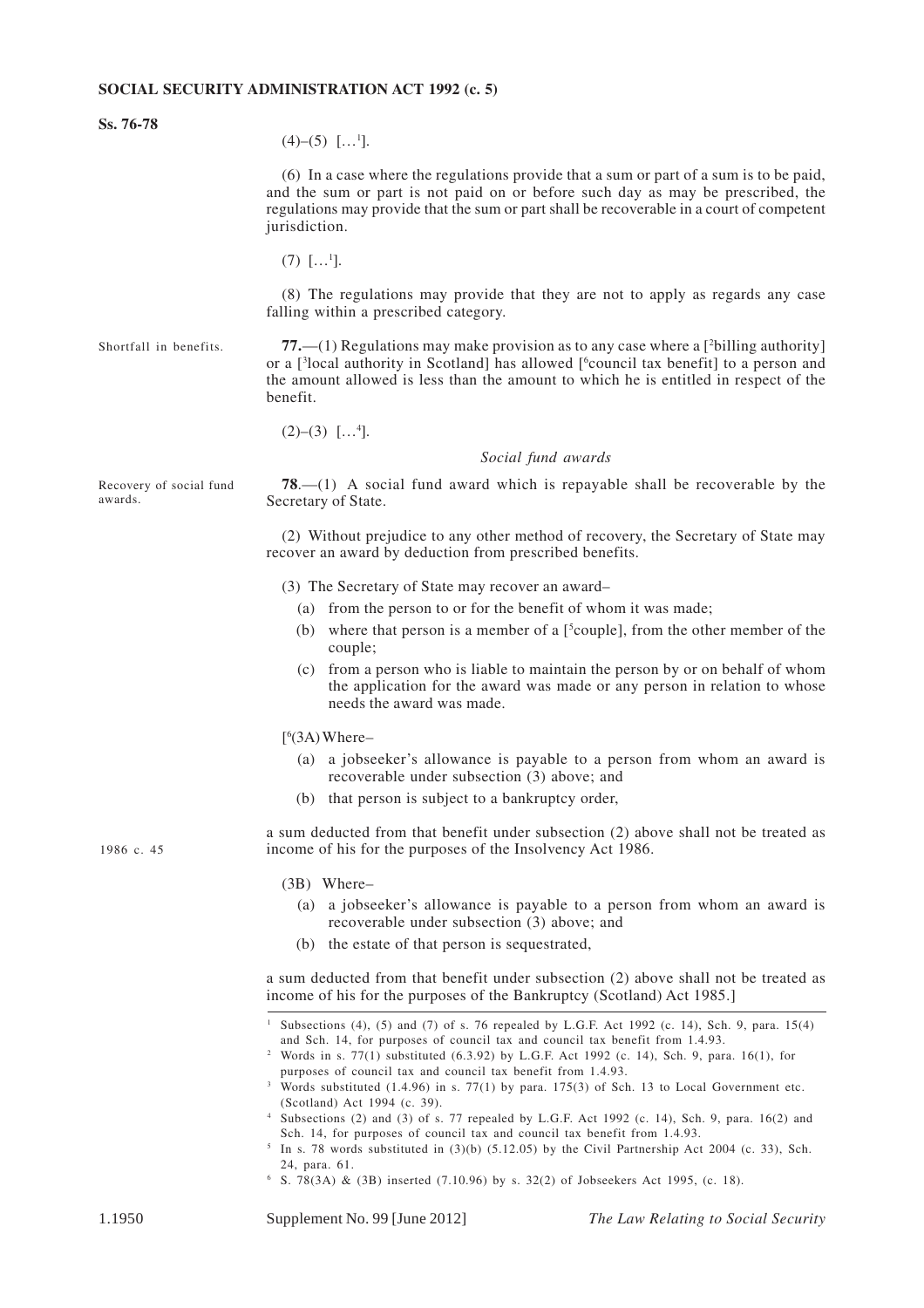[1 (3C)Regulations may provide for amounts recoverable under subsection (1) above from a person specified in subsection (3) above to be recovered by deductions from earnings.

(3D) In subsection (3C) above "earnings" has such meaning as may be prescribed.

(3E) Regulations under subsection (3C) above may include provision referred to in section 71(9C) above."]

(4) Payments to meet funeral expenses may in all cases be recovered, as if they were funeral expenses, out of the estate of the deceased, and (subject to section 71 above) by no other means.

 $[2(5)$  In this section "couple" has the meaning given by section 137(1) of the Contributions and Benefits Act.]

(6) For the purposes of this section–

- (a) a man shall be liable to maintain his wife  $[2$  or civil partner] and any children of whom he is the father;
- (b) a woman shall be liable to maintain her husband  $[2$ or civil partner] and any children of whom she is the mother;
- (c) a person shall be liable to maintain another person throughout any period in respect of which the first-mentioned person has, on or after 23rd May 1980 (the date of the passing of the Social Security Act 1980) and either alone or jointly with a further person, given an undertaking in writing in pursuance of immigration rules within the meaning of the Immigration Act 1971 to be responsible for the maintenance and accommodation of the other person; and
- (d) "child" includes a person who has attained the age of 16 but not the age of 19 and in respect of whom either parent, or some person acting in the place of either parent, is receiving [3universal credit] income support [4or an incomebased jobseeker's allowance].

(7) Any reference in subsection (6) above to children of whom the man or the woman is the father or the mother shall be construed in accordance with section 1 of the Family Law Reform Act 1987.

(8) Subsection (7) above does not apply in Scotland, and in the application of subsection (6) above to Scotland any reference to children of whom the man or the woman is the father or the mother shall be construed as a reference to any such children whether or not their parents have ever been married to one another.

(9) A document bearing a certificate which–

- (a) is signed by a person authorised in that behalf by the Secretary of State; and
- (b) states that the document apart from the certificate is, or is a copy of such an undertaking as is mentioned in subsection  $(6)(c)$  above,

shall be conclusive of the undertaking in question for the purposes of this section; and a certificate purporting to be so signed shall be deemed to be so signed until the contrary is proved.

1987 c. 42.

1980 c. 30.

1971 c. 77.

**S. 78**

<sup>&</sup>lt;sup>1</sup> S. 78(3C), (3D) & (3E) inserted (1.7.12) by the Welfare Reform Act 2012 (c. 5), s. 106(4).

<sup>&</sup>lt;sup>2</sup> S. 78(5) substituted & words inserted in (6)(a) & (6)(b) (5.12.05) by the Civil Partnership Act 2004 (c. 33), Sch. 24, para. 61.

<sup>&</sup>lt;sup>3</sup> Words inserted in s. 78(6)(d) (29.4.13) by the Welfare Reform Act 2012 (c. 5), Sch. 2, para. 9.

<sup>&</sup>lt;sup>4</sup> Words inserted (11.6.96) in s. 78(6)(d) by para. 51 of Sch. 2 to Jobseekers Act 1995 (c. 18).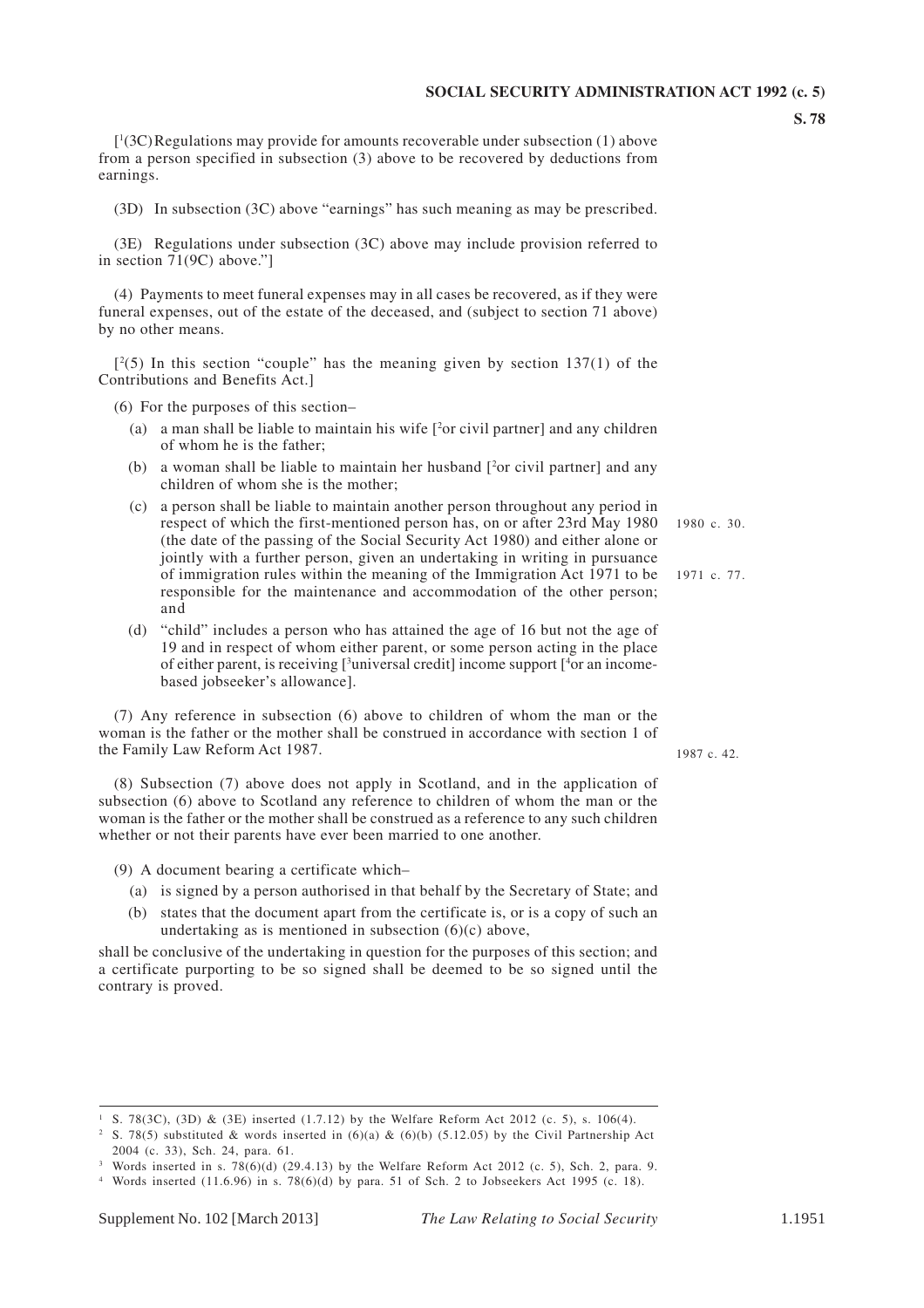**Ss. 79-104**

Recovery of Northern Ireland payments.

#### *Northern Ireland payments*

- **79.** Without prejudice to any other method of recovery–
	- (a) amounts recoverable under any enactment or instrument having effect in Northern Ireland and corresponding to an enactment or instrument mentioned in section 71(8) above shall be recoverable by deduction from benefits prescribed under that subsection;
	- (b) amounts recoverable under any enactment having effect in Northern Ireland and corresponding to section 75 above shall be recoverable by deduction from benefits prescribed under subsection (4) of that section; and
	- (c) awards recoverable under Part III of the Northern Ireland Administration Act shall be recoverable by deduction from benefits prescribed under subsection (2) of section 78 above and subsection  $(3)$  of that section shall have effect in relation to such awards as it has effect in relation to awards out of the social fund under this Act.

## *Adjustment of child benefit*

Child benefit - overlap with benefits under legislation of other member States.

**80.** Regulations may provide for adjusting child benefit payable in respect of any child [1 or qualifying young person] in respect of whom any benefit is payable under the legislation of any member State other than the United Kingdom.

**81.-104.** […2 ]

Words inserted in s. 80 (10.4.05) by the Child Benefit Act 2005, Sch. 1, para. 22.

<sup>2</sup> Part IV (Ss. 81-104) revoked (6.10.97) by Sch. 4 to SS. (Recovery of Benefits) Act 1997 (c. 27).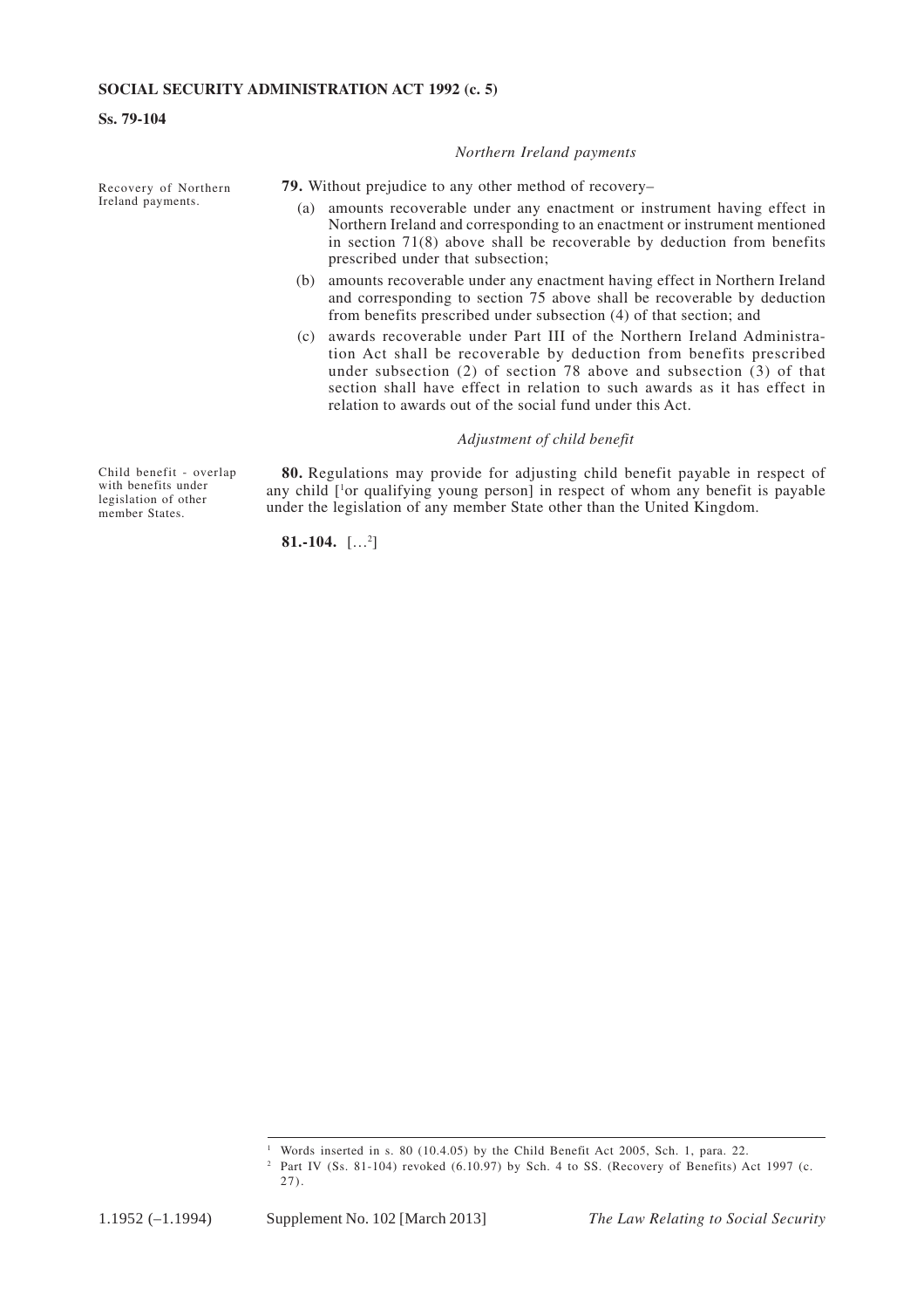**Ss. 105-106**

# PART V INCOME SUPPORT AND THE DUTY TO MAINTAIN

**105.**—(1) If–

- (a) any person persistently refuses or neglects to maintain himself or any person whom he is liable to maintain; and
- (b) in consequence of his refusal or neglect [ $1$ univeral credit,] income support  $[2, 1]$ an income-based jobseeker's allowance or an income-related employment and support allowance] is paid to or in respect of him or such a person,

he shall be guilty of an offence and liable on summary conviction to imprisonment for a term not exceeding 3 months or to a fine of an amount not exceeding level 4 on the standard scale or to both.

(2) For the purposes of subsection (1) above a person shall not be taken to refuse or neglect to maintain himself or any other person by reason only of anything done or omitted in furtherance of a trade dispute.

(3) [<sup>3</sup>Subject to subsection (4) below,] subsections (6) to (9) of section 78 above shall have effect for the purposes of this Part of this Act as they have effect for the purposes of that section.

[4 (4) For the purposes of this section, in its application to an income based jobseeker's allowance [<sup>1</sup>or an income-related employment and support allowance], a person is liable to maintain another if that other person is his or her spouse [<sup>5</sup> or civil partner].]

106. $-$ (1) Subject to the following provisions of this section, if income support  $[$ <sup>1</sup>or universal credit] is claimed by or in respect of a person whom another person is liable to maintain or paid to or in respect of such a person, the Secretary of State may make a complaint against the liable person to a magistrates' court for an order under this section.

- <sup>3</sup> Words inserted (11.6.96) in s. 105(3) by para. 53(3) of Sch. 2 to Jobseekers Act 1995 (c. 18).
- $4\,$  S.105(4) inserted (11.6.96) by para. 53(4) of Sch. 2 to Jobseekers Act 1995 (c. 18).

Failure to maintain general.

Recovery of expenditure on benefit from person liable for maintenance.

Words inserted in s. 105(1)(a) & 106(1) (29.4.13) by para. 10 & 11 of Sch. 2 to the Welfare Reform Act 2012 (c. 5).

<sup>&</sup>lt;sup>2</sup> Words in s. 105(1)(b) & (4) substituted (27.10.08) by the Welfare Reform Act 2007 (c. 5), para. 10(10) of Sch. 3.

Words inserted in s.  $105(4)$  (5.12.06) by the Civil Partnership Act 2004 (c. 33), Sch. 24, para. 62.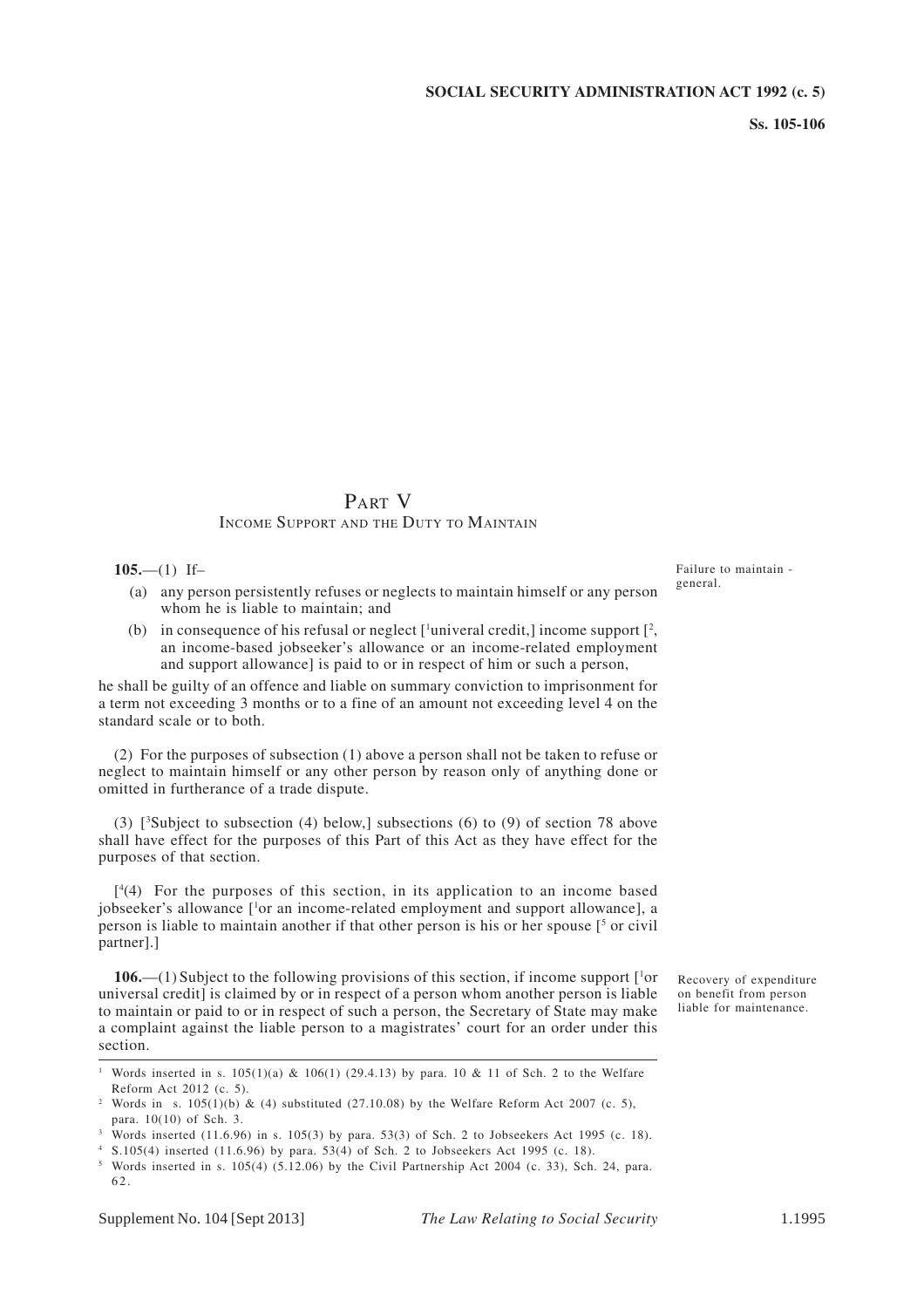#### **Ss. 106-107**

(2) On the hearing of a complaint under this section the court shall have regard to all the circumstances and, in particular, to the income of the liable person, and may order him to pay such sum, weekly or otherwise, as it may consider appropriate, except that in a case falling within section  $78(6)(c)$  above that sum shall not include any amount which is not attributable to income support [<sup>1</sup>or universal credit] (whether paid before or after the making of the order).

(3) In determining whether to order any payments to be made in respect of income support [<sup>1</sup>or universal credit] for any period before the complaint was made, or the amount of any such payments, the court shall disregard any amount by which the liable person's income exceeds the income which was his during that period.

- (4) Any payments ordered to be made under this section shall be made–
	- (a) to the Secretary of State in so far as they are attributable to any income support [<sup>1</sup>or universal credit] (whether paid before or after the making of the order);
	- (b) to the person claiming income support [1 or universal credit] or (if different) the dependant; or
	- (c) to such other person as appears to the court expedient in the interests of the dependant.

(5) An order under this section shall be enforceable as a magistrates' court maintenance order within the meaning of section 150(1) of the Magistrates' Courts Act 1980.

(6) In the application of this section to Scotland, subsection (5) above shall be omitted and for the references to a complaint and to a magistrates' court there shall be substituted respectively references to an application and to the sheriff.

(7) On an application under subsection (1) above a court in Scotland may make finding as to the parentage of a child for the purpose of establishing whether a person is, for the purposes of section 105 above and this section, liable to maintain him.

**107.**—(1) In any case where–

- (a) the claim for income support referred to in section  $106(1)$  above is or was made by the parent of one or more children in respect of both himself and those children; and
- (b) the other parent is liable to maintain those children but, by virtue of not being the claimant's husband or wife [<sup>1</sup>or civil partner], is not liable to maintain the claimant,

the sum which the court may order that other parent to pay under subsection (2) of that section may include an amount, determined in accordance with regulations, in respect of any income support paid to or for the claimant by virtue of such provisions as may be prescribed.

(2) Where the sum which a court orders a person to pay under section 106 above includes by virtue of subsection (1) above an amount (in this section referred to as a "personal allowance element") in respect of income support by virtue of paragraph 1(2) of Schedule 2 to the Income Support (General) Regulations 1987 (personal allowance for lone parent) the order shall separately identify the amount of the personal allowance element.

(3) In any case where–

(a) there is in force an order under subsection (2) of section 106 above made against a person ("the liable parent") who is the parent of one or more children, in respect of the other parent or the children; and

Words inserted in Ss. 106(2)-(4) (29.4.13) by para. 11 of Sch. 2 to the Welfare Reform Act  $2012$  (c. 5).

1980 c. 43.

Recovery of expenditure on income support: additional amounts and transfer of orders.

S.I. 1987/1967.

Words inserted in s.  $107(1)(b)$  (5.12.06) by the Civil Partnership Act 2006 (c. 33), Sch. 24, para. 63.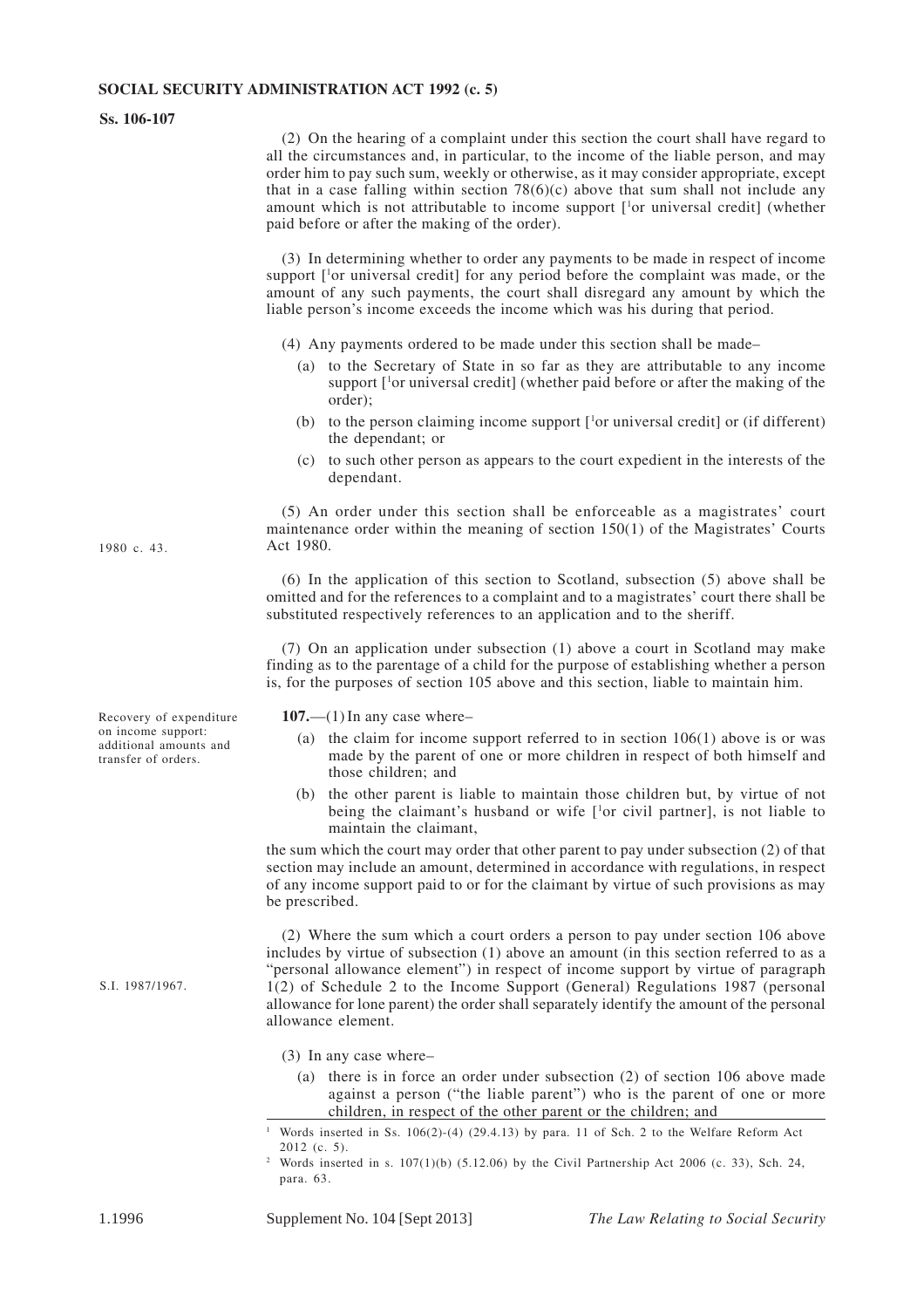- (b) payments under the order fall to be made to the Secretary of State by virtue of subsection (4)(a) of that section; and
- (c) that other parent ("the dependent parent") ceases to claim income support,

the Secretary of State may, by giving notice in writing to the court which made the order and to the liable parent and the dependent parent, transfer to the dependent parent the right to receive the payments under the order, exclusive of any personal allowance element, and to exercise the relevant rights in relation to the order, except so far as relating to that element.

(4) Notice under subsection (3) above shall not be given (and if purportedly given, shall be of no effect) at a time when there is in force a maintenance order made against the liable parent–

- (a) in favour of the dependent parent or one or more of the children; or
- (b) in favour of some other person for the benefit of the dependent parent or one or more of the children;

and if such a maintenance order is made at any time after notice under that subsection has been given, the order under section 106(2) above shall cease to have effect.

- [ <sup>1</sup>(5) In any case where–
	- (a) notice is given to a magistrates' court under subsection (3) above,
	- (b) payments under the order are required to be made by any method of payment falling within section 59(6) of the Magistrates' Courts Act 1980 (standing order, etc.), and
	- (c) the clerk to the justices for the petty sessions area for which the court is acting decides that payment by that method is no longer possible,

the clerk shall amend the order to provide that payments under the order shall be made by the liable parent to the clerk.]

(6) Except as provided by subsections (8) and (12) below, where the Secretary of State gives notice under subsection (3) above, he shall cease to be entitled–

- (a) to receive any payment under the order in respect of any personal allowance element; or
- (b) to exercise the relevant rights, so far as relating to any such element,

notwithstanding that the dependent parent does not become entitled to receive any payment in respect of that element or to exercise the relevant rights so far as so relating.

(7) If, in a case where the Secretary of State gives notice under subsection (3) above, a payment under the order is or has been made to him wholly or partly in respect of the whole or any part of the period beginning with the day on which the transfer takes effect and ending with the day on which the notice under subsection (3) above is given to the liable parent, the Secretary of State shall–

- (a) repay to or for the liable parent so much of the payment as is referable to any personal allowance element in respect of that period or, as the case may be, the part of it in question; and
- (b) pay to or for the dependent parent so much of any remaining balance of the payment as is referable to that period or part;

and a payment under paragraph (b) above shall be taken to discharge, to that extent, the liability of the liable parent to the dependent parent under the order in respect of that period or part.

(8) If, in a case where the Secretary of State has given notice under subsection (3) above, the dependent parent makes a further claim for income support, then–

(a) the Secretary of State may, by giving a further notice in writing to the court which made the order and to the liable parent and the dependent parent, transfer back from the dependent parent to himself the right to receive the payments and to exercise the relevant rights; and

**S. 107**

1980 c. 43.

<sup>&</sup>lt;sup>1</sup> S. 107(5) as enacted but, in consequence of para. 14 of Sch. 4 to S.S. (C.P) Act 1992 (c. 6), not due to come into force until a day is appointed under para. 1(3) ibid.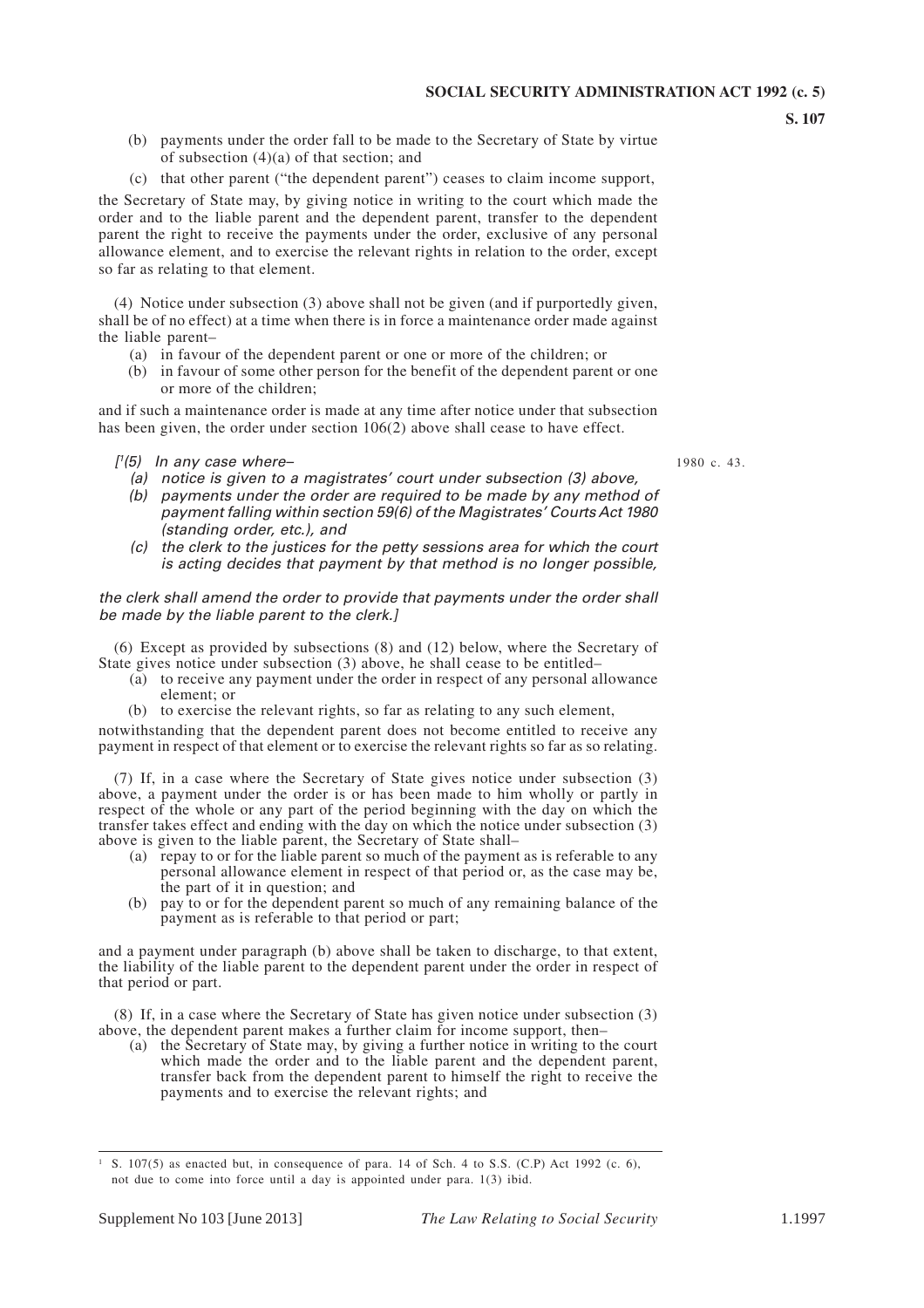- (b) that transfer shall revive the Secretary of State's right to receive payment under the order in respect of any personal allowance element and to exercise the relevant rights so far as relating to any such element.
- ( <sup>1</sup>(9) Subject to subsections (10) and (11) below, in any case where–
- (a) notice is given to a magistrates' court under subsection (8) above, and
- (b) the method of payment under the order which subsists immediately before the day on which the transfer under subsection (8) above takes effect differs from the method of payment which subsisted immediately before the day on which the transfer under subsection (3) above (or, if there has been more than one such transfer, the last such transfer) took effect,

the clerk to the justices for the petty sessions area for which the court is acting shall amend the order by reinstating the method of payment under the order which subsisted immediately before the day on which the transfer under subsection (3) above (or, as the case may be, the last such transfer) took effect.

(10)The clerk shall not amend the order under subsection (9) above if the Secretary of State gives notice in writing to the clerk, on or before the day on which the notice under subsection (8) above is given, that the method of payment under the order which subsists immediately before the day on which the transfer under subsection (8) above takes effect is to continue.

- (11) In any case where–
	- (a) notice is given to a magistrates' court under subsection (8) above,
	- (b) the method of payment under the order which subsisted immediately before the day on which the transfer under subsection (3) above (or, if there has been more than one such transfer, the last such transfer) took effect was any method of payment falling within section 59(6) of the Magistrates' Courts Act 1980 (standing order, etc.), and

(c) the clerk decides that payment by that method is not longer possible, the clerk shall amend the order to provide that payments under the order shall be made by the liable parent to the clerk.)

(12) A transfer under subsection (3) or (8) above does not transfer or otherwise affect the right of any person–

- (a) to receive a payment which fell due to him at a time before the transfer took effect; or
- (b) to exercise the relevant rights in relation to any such payment;

and, where notice is given under subsection (3), subsection (6) above does not deprive the Secretary of State of his right to receive such a payment in respect of any personal allowance element or to exercise the relevant rights in relation to such a payment.

(13) For the purposes of this section–

- (a) a transfer under subsection (3) above takes effect on the day on which the dependent parent ceases to be in receipt of income suppor in consequence of the cessation referred to in paragraph (c) of that subsection, and
- (b) a transfer under subsection (8) above takes effect on–
	- (i) the first day in respect of which the dependent parent receives income support after the transfer under subsection (3) above took effect, or
	- (ii) such later day as may be specified for the purposes in the notice under subsection (8),

irrespective of the day on which notice under the subsection in question is given.

(14) Any notice required to be given to the liable parent under subsection (3) or (8) above shall be taken to have been given if it has been sent to his last known address.

(15) In this section–

"child" means a person under the age of 16, notwithstanding section  $78(6)(d)$ above;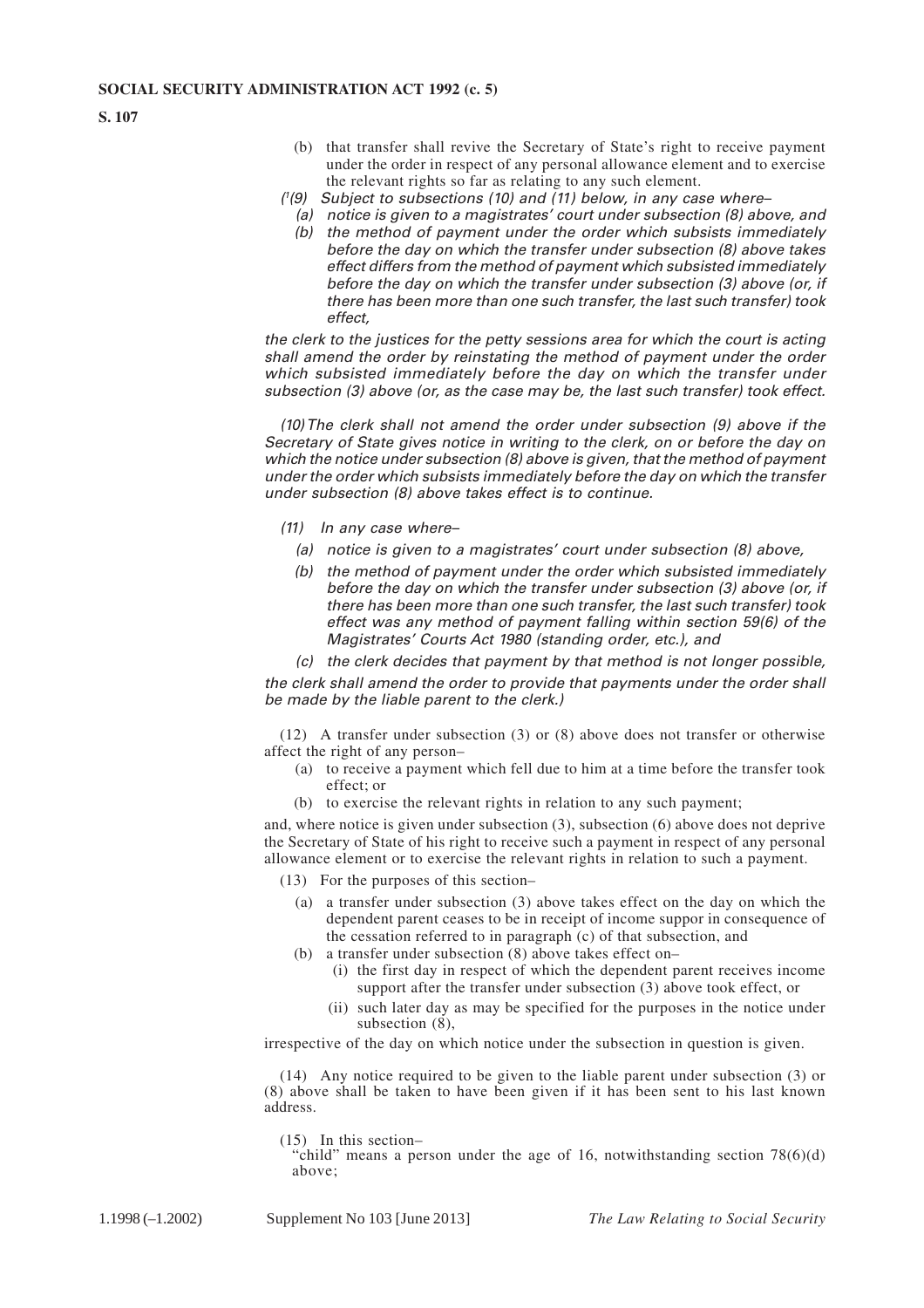"court" shall be construed in accordance with section 106 above; "maintenance order"–

- (a) in England and Wales, means–
	- (i) any order for the making of periodical payments or for the payment of a lump sum which is, or has at any time been a maintenance order within the meaning of the Attachment Earnings Act 1971;
	- (ii) any order under Part III of the Matrimonial and Family Proceedings Act 1984 (overseas divorce) for the making of periodical payments or for the payment of a lump sum;
	- [<sup>1</sup>(iii) any order under Schedule 7 to the Civil Partnership Act 2004 for the making of periodical payments or for the payment of a lump sum;]
- (b) in Scotland, has the meaning assigned by section 106 of the Debtors (Scotland) Act 1987, but disregarding paragraph (h) (alimentary bond of agreement);

"the relevant rights", in relation to an order under section 106(2) above, means the right to bring any proceedings, take any steps or do any other thing under or in relation to the order which the Secretary of State could have brought, taken or done apart from any transfer under this section.

**108.**—(1) This section applies where–

- (a) a person ("the claimant") who is the parent of one or more children is in receipt of income support [<sup>2</sup>or universal credit] either in respect of those children or in respect of both himself and those children; and
- (b) there is in force a maintenance order made against the other parent ("the liable person")–
	- (i) in favour of the claimant or one or more of the children, or
	- (ii) in favour of some other person for the benefit of the claimant or one or more of the children;

and in this section "the primary recipient" means the person in whose favour that maintenance order was made.

(2) If, in a case where this section applies, the liable person fails to comply with any of the terms of the maintenance order–

- (a) the Secretary of State may bring any proceedings or take any other steps to enforce the order that could have been brought or taken by or on behalf of the primary recipient; and
- (b) any court before which proceedings are brought by the Secretary of State by virtue of paragraph (a) above shall have the same powers in connection with those proceedings as it would have had if they had been brought by the primary recipient.

(3) The Secretary of State's powers under this section are exercisable at his discretion and whether or not the primary recipient or any other person consents to their exercise; but any sums recovered by virtue of this section shall be payable to or for the primary recipient, as if the proceedings or steps in question had been brought or taken by him or on his behalf.

(4) The powers conferred on the Secretary of State by subsection (2)(a) above include power–

- (a) to apply for the registration of the maintenance order under–
	- (i) section 17 of the Maintenance Orders Act 1950; (ii) section 2 of the Maintenance Orders Act 1958; or 1950 c. 37. 1958 c. 39. 1982 c. 27.
	- (iii) the Civil Jurisdiction and Judgments Act 1982; and

Sub para. (a)(iii) inserted in defn. of "maintenance order"  $(5.12.05)$  by the Civil Partnership Act 2004 (c. 33), Sch. 24, para. 63.

1971 c. 32.

**Ss. 107-108**

1984 c. 42.

1987 c. 18.

Reduction of expenditure on income support: certain maintenance orders to be enforcemable by the Secretary of State.

<sup>&</sup>lt;sup>2</sup> Words inserted in s.  $108(1)(a)$  (29.4.13) by para. 12 of Sch. 2 to the Welfare Reform Act 2012 (c. 5).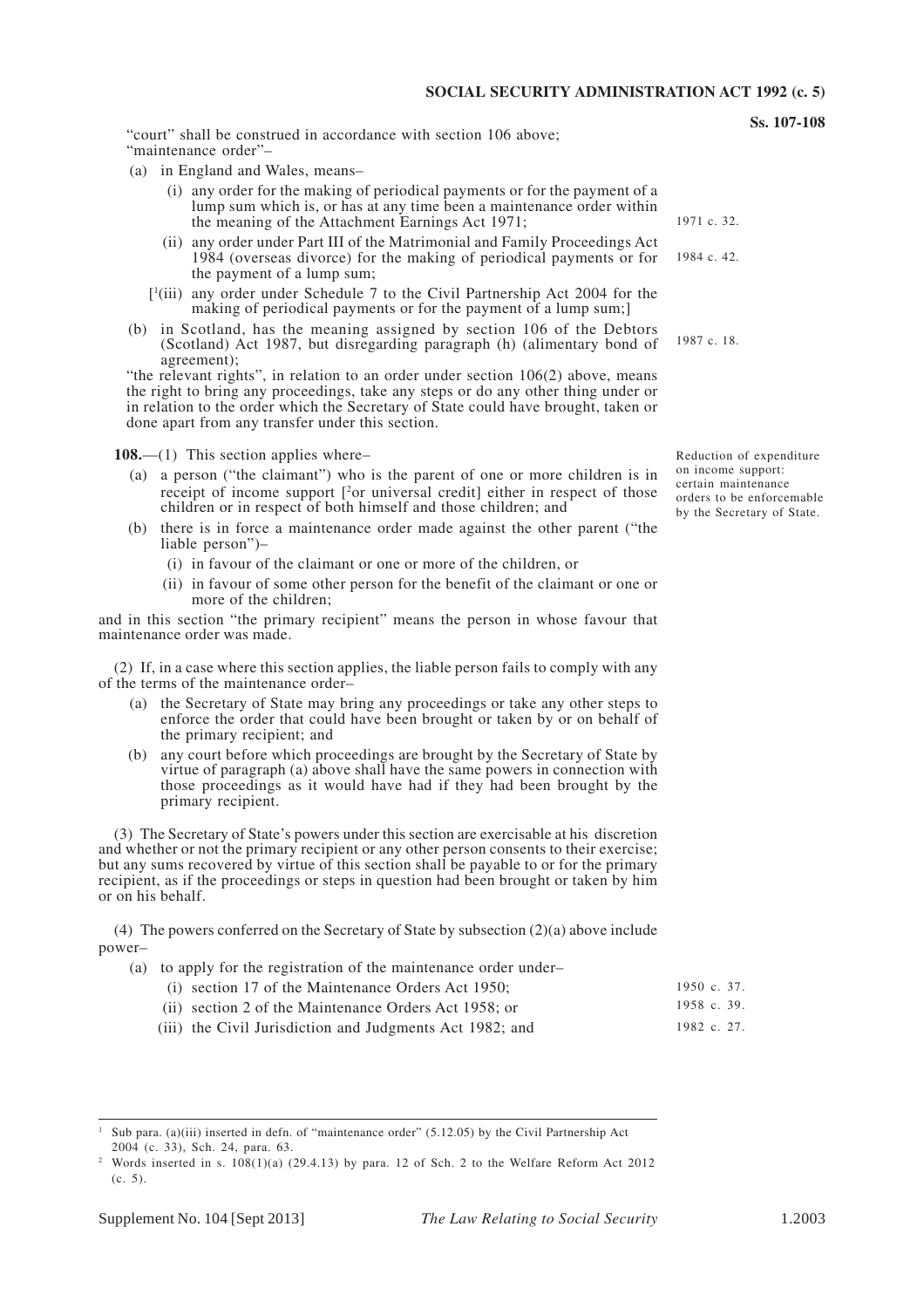**Ss. 108-109**

1972 c. 18.

1974 c. 4.

1988 c. 34.

- $[$ (aa) to apply for recognition and enforcement of the maintenance order under the Maintenance Regulation, to the extent permitted by Article 64 of that Regulation;] [...<sup>2</sup>]
- [2 (ab) to apply for recognition and enforcement of the maintenance order under the Convention on the International Recovery of Child Support and other forms of Family Maintenance done at The Hague on 23rd November 2007, to the extent permitted by Article 36 of that convention; and]
	- (b) to make an application under section 2 of the Maintenance Orders (Reciprocal Enforcement) Act 1972 (application for enforcement in reciprocating country).

(5) Where this section applies, the prescribed person shall in prescribed circumstances give the Secretary of State notice of any application–

- (a) to alter, vary, suspend, discharge, revoke, revive or enforce the maintenance order in question; or
- (b) to remit arrears under that maintenance order;

and the Secretary of State shall be entitled to appear and be heard on the application.

(6) Where, by virtue of this section, the Secretary of State commences any proceedings to enforce a maintenance order, he shall, in relation to those proceedings, be treated for the purposes of any enactment or instrument relating to maintenance orders as if he were a person entitled to payment under the maintenance order in question (but shall not thereby become entitled to any such payment).

(7) Where, in any proceedings under this section in England and Wales, the court makes an order for the whole or any part of the arrears due under the maintenance order in question to be paid as a lump sum, the Secretary of State shall inform the Legal Aid Board of the amount of that lump sum if he knows–

- (a) that the primary recipient either–
	- (i) received legal aid under the Legal Aid Act 1974 in connection with the proceedings in which the maintenance order was made, or
	- (ii) was an assisted party, within the meaning of the Legal Aid Act 1988, in those proceedings; and
- (b) that a sum remains unpaid on account of the contribution required of the primary recipient–
	- (i) under section 9 of the Legal Aid Act 1974 in respect of those proceedings, or
- (ii) under section 16 of the Legal Aid Act 1988 in respect of the costs of his being represented under Part IV of that Act in those proceedings, as the case may be.

(8) In this section "maintenance order" has the same meaning as it has in section 107 above but does not include any such order for the payment of a lump sum.

[1 (9) In this section "the maintenance Regulation" means Council Regulation (EC) No. 4/2009 including as applied in relation to Denmark by virtue of the Agreement made on 19th October 2005 between the European Community and the Kingdom of Denmark.]

**109.**—(1) Where in Scotland a creditor who is enforcing a maintenance order or alimentary bond or agreement by a current maintenance arrestment or a conjoined arrestment order is in receipt of  $[3$ universal credit,] income support  $[4$ or an incomerelated employment and support allowance], the creditor may in writing authorise the Secretary of State to receive any sums payable under the arrestment or order until the creditor ceases to be in receipt of [<sup>3</sup>universal credit,] income support [<sup>4</sup>or an income-

Diversion of arrested earnings to Secretary of State- Scotland.

Sub-section 4(aa) and para. (9) inserted  $(18.6.11)$  by the Civil Jurisdiction and Judgments (Maintenance) Regulations 2011 (S.I. 2011/1484), regulation 14.

<sup>&</sup>lt;sup>2</sup> Word "and" repealed from s.  $108(4)(aa)$  and s.  $108(4)(ab)$  inserted  $(1.4.13)$  by reg. 6 of S.I. 2012/2814.

<sup>&</sup>lt;sup>3</sup> Words inserted in s. 109(1) (29.4.13) by para. 13 of Sch. 2 to the Welfare Reform Act 2012  $(c, 5)$ .

Words inserted in s. 109(1) (27.10.08) by the Welfare Reform Act 2007 (c. 5), para.  $10(11)$  of Sch. 3.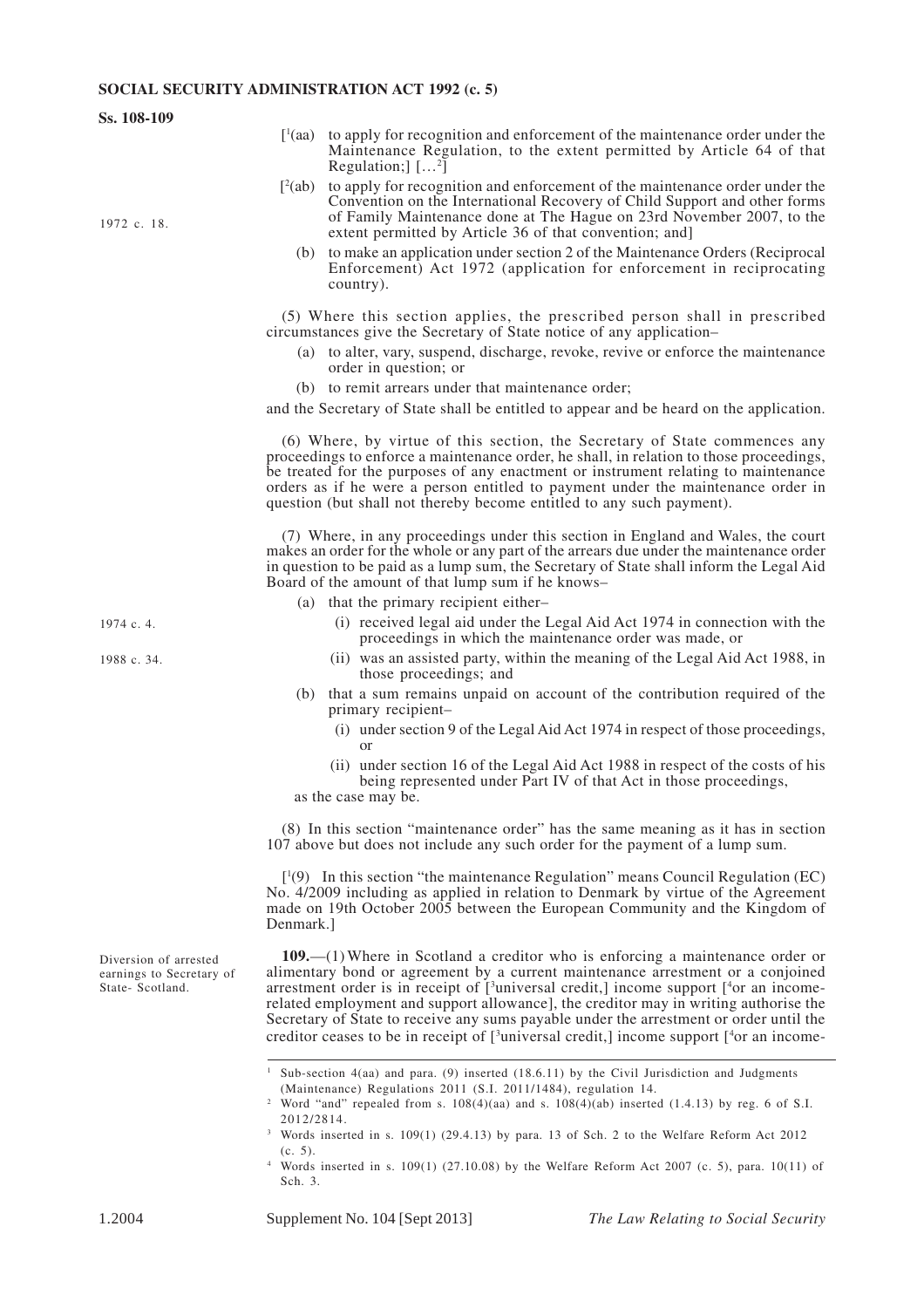related employment and support allowance] or in writing withdraws the authorisation, whichever occurs first.

(2) On intimation by the Secretary of State–

- (a) to the employer operating the current maintenance arrestment; or
- (b) to the sheriff clerk operating the conjoined arrestment order;

of an authorisation under subsection (1) above, the employer or sheriff clerk shall, until notified by the Secretary of State that the authorisation has ceased to have effect, pay to the Secretary of State any sums which would otherwise be payable under the arrestment or order to the creditor.

# PART VI

### **ENFORCEMENT**

#### *Inspection and offences*

[1 **109A.**—(1) An individual who for the time being has the Secretary of State's authorisation for the purposes of this Part shall be entitled, for any one or more of the purposes mentioned in subsection (2) below, to exercise any of the powers which are conferred on an authorised officer by sections 109B and 109C below.

(2) Those purposes are–

- (a) ascertaining in relation to any case whether a benefit is or was payable in that case in accordance with any provision of the relevant social security legislation;
- (b) investigating the circumstances in which any accident, injury or disease which has given rise, or may give rise, to a claim for-
	- (i) industrial injuries benefit, or
	- (ii) any benefit under any provision of the relevant social security legislation, occurred or may have occurred, or was or may have been received or contracted;
- (c) ascertaining whether provisions of the relevant social security legislation are being, have been or are likely to be contravened (whether by particular persons or more generally);
- (d) preventing, detecting and securing evidence of the commission (whether by particular persons or more generally) of benefit offences.

(3) An individual has the Secretary of State's authorisation for the purposes of this Part if, and only if, the Secretary of State has granted him an authorisation for those purposes and he is–

- (a) an official of a Government department;
- (b) an individual employed by an authority administering housing benefit or council tax benefit;
- (c) an individual employed by an authority or joint committee that carries out functions relating to housing benefit or council tax benefit on behalf of the authority administering that benefit; or
- (d) an individual employed by a person authorised by or on behalf of any such authority or joint committee as is mentioned in paragraph (b) or (c) above to carry out functions relating to housing benefit or council tax benefit for that authority or committee.

(4) An authorisation granted for the purposes of this Part to an individual of any of the descriptions mentioned in subsection  $(3)$  above–

- (a) must be contained in a certificate provided to that individual as evidence of his entitlement to exercise powers conferred by this Part;
- (b) may contain provision as to the period for which the authorisation is to have effect; and

Authorisations for investigators.

**Ss. 109-109A**

<sup>(</sup>c) may restrict the powers exercisable by virtue of the authorisation so as to

Ss. 109A, 109B & 109C substituted (2.4.01) for s. 110, by s. 67 of the Child Support, Pensions and Social Security Act 2000 (c. 19).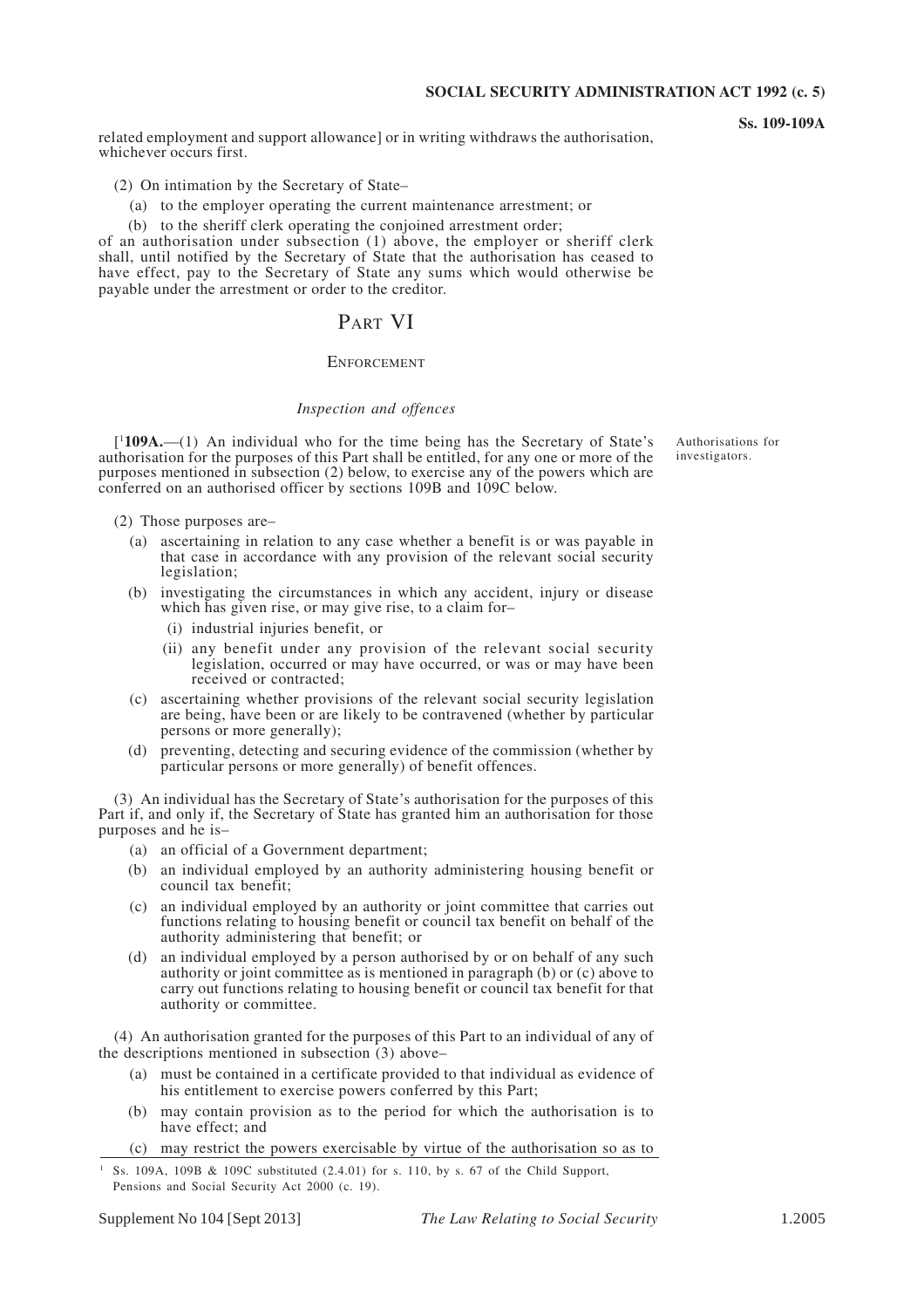#### **Ss.109A-109B**

prohibit their exercise except for particular purposes, in particular circumstances or in relation to particular benefits or particular provisions of the relevant social security legislation.

(5) An authorisation granted under this section may be withdrawn at any time by the Secretary of State.

(6) Where the Secretary of State grants an authorisation for the purposes of this Part to an individual employed by a local authority, or to an individual employed by a person who carries out functions relating to housing benefit or council tax benefit on behalf of a local authority–

- (a) the Secretary of State and the local authority shall enter into such arrangements (if any) as they consider appropriate with respect to the carrying out of functions conferred on that individual by or in connection with the authorisation granted to him; and
- (b) the Secretary of State may make to the local authority such payments (if any) as he thinks fit in respect of the carrying out by that individual of any such functions.

(7) The matters on which a person may be authorised to consider and report to the Secretary of State under section 139A below shall be taken to include the carrying out by any such individual as is mentioned in subsection  $(3)(b)$  to  $(d)$  above of any functions conferred on that individual by virtue of any grant by the Secretary of State of an authorisation for the purposes of this Part.

(8) The powers conferred by sections 109B and 109C below shall be exercisable in relation to persons holding office under the Crown and persons in the service of the Crown, and in relation to premises owned or occupied by the Crown, as they are exercisable in relation to other persons and premises.

- [1 (9) This section and sections 109B to 109C below apply as if–
	- (a) the Tax Credits Act 2002 were relevant social security legislation, and
	- (b) accordingly, child tax credit and working tax credit were relevant social security benefits for the purposes of the definition of "benefit offence."]

**109B.**—(1) An authorised officer who has reasonable grounds for suspecting that a person–

- (a) is a person falling within subsection (2)  $[2 \text{ or } (2A)]$  below, and
- (b) has or may have possession of or access to any information about any matter that is relevant for any one or more of the purposes mentioned in section 109A(2) above,

may, by written notice, require that person to provide all such information described in the notice as is information of which he has possession, or to which he has access, and which it is reasonable for the authorised officer to require for a purpose so mentioned.

(2) The persons who fall within this subsection are–

- (a) any person who is or has been an employer or employee within the meaning of any provision made by or under the Contributions and Benefits Act;
- (b) any person who is or has been a self-employed earner within the meaning of any such provision;
- (c) any person who by virtue of any provision made by or under that Act falls, or has fallen, to be treated for the purposes of any such provision as a person within paragraph (a) or (b) above;
- (d) any person who is carrying on, or has carried on, any business involving the supply of goods for sale to the ultimate consumers by individuals not carrying on retail businesses from retail premises;
- (e) any person who is carrying on, or has carried on, any business involving the supply of goods or services by the use of work done or services performed by persons other than employees of his;

<sup>2</sup> Words in s. 109B(1) inserted (30.4.02) by the Social Security Fraud Act 2001, (c. 11), s. 1(2).

Power to require information.

<sup>&</sup>lt;sup>1</sup> S. 109A(9) inserted (6.6.12) by the Welfare Reform Act 2012 (c. 5), S. 122(2).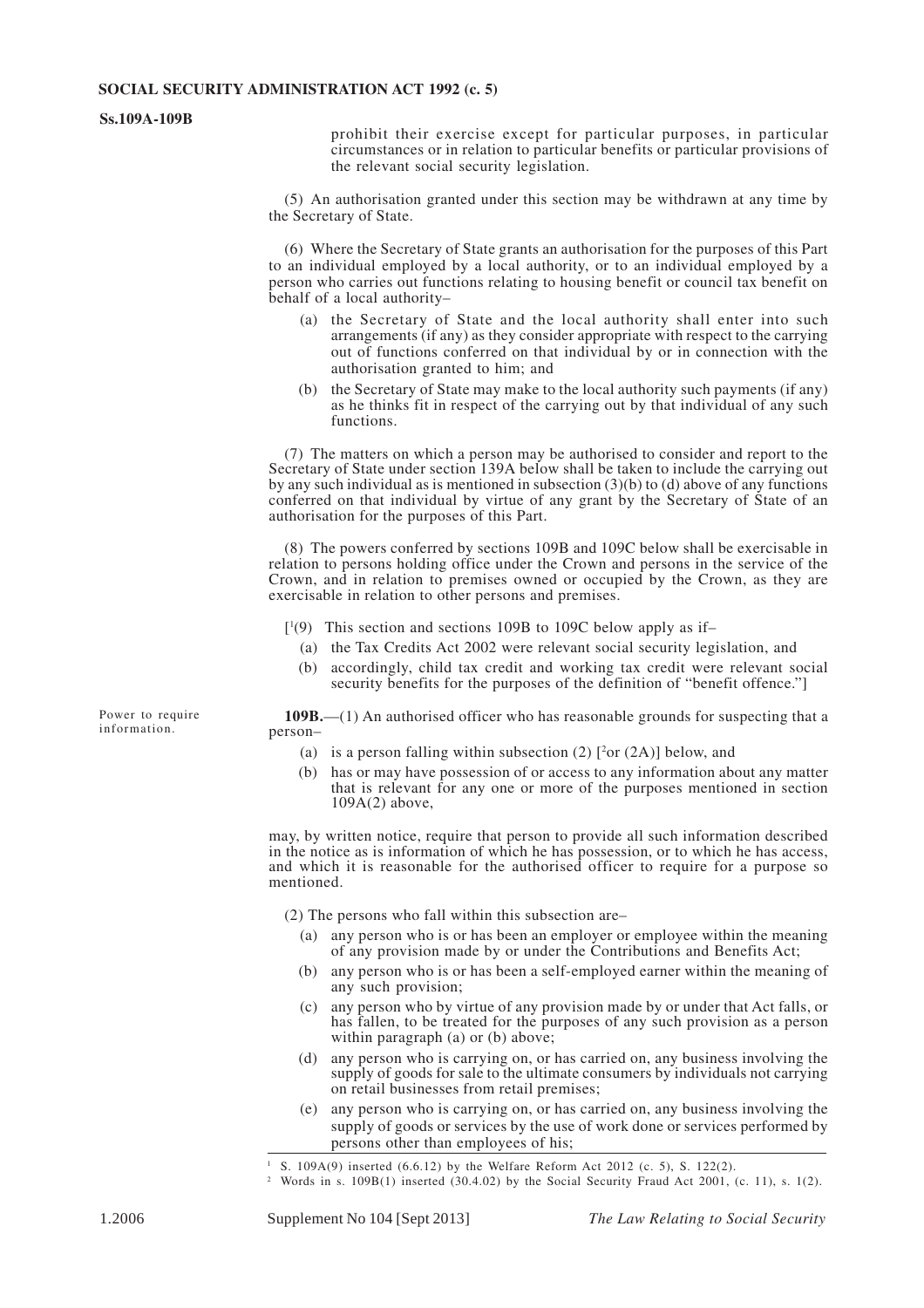#### **S. 109B**

- (f) any person who is carrying on, or has carried on, an agency or other business for the introduction or supply, to persons requiring them, of persons available to do work or to perform services;
- (g) any local authority acting in their capacity as an authority responsible for the granting of any licence;
- (h) any person who is or has been a trustee or manager of a personal or occupational pension scheme;
- (i) any person who is or has been liable to make a compensation payment or a payment to the Secretary of State under section 6 of the Social Security (Recovery of Benefits) Act 1997 (payments in respect of recoverable benefits); and
- (j) the servants and agents of any such person as is specified in any of paragraphs (a) to (i) above.
- $[{}^{1}(2A)$  The persons who fall within this subsection are-

(a) any bank;

- [ 2 (aa) the director of the National Savings;]
	- (b) any person carrying on a business the whole or a significant part of which consists in the provision of credit (whether secured or unsecured) to members of the public;
- $[{}^{3}(c)$  any insurer;]
- (d) any credit reference agency (within the meaning given by section 145(8) of the Consumer Credit Act 1974 (c. 39));
- (e) any body the principal activity of which is to facilitate the exchange of information for the purpose of preventing or detecting fraud;
- (f) any person carrying on a business the whole or a significant part of which consists in the provision to members of the public of a service for transferring money from place to place;
- (g) any water undertaker or sewerage undertaker, any water and sewerage authority constituted under section 62 of the Local Government etc. (Scotland) Act 1994 (c. 39) or any authority which is a collecting authority for the purposes of section 79 of that Act;
- $[3(h)$  any person who
	- (i) who is the holder of a licence under section 7 of the Gas Act 1986 (c. 44) to convey gas through pipes. or
	- (ii) is the holder of a licence under section  $7A(1)$  of that Act to supply gas through pipes;]
- [3 (i) any person who (within the meaning of the Electricity Act 1989 (c. 29)) supplies electricity;]
- (j) any person who provides a telecommunications service;
- (k) any person conducting any educational establishment or institution;
- (l) any body the principal activity of which is to provide services in connection with admissions to educational establishments or institutions;
- (m) the Student Loans Company;
- (n) any servant or agent of any person mentioned in any of the preceding paragraphs.

(2B) Subject to the following provisions of this section, the powers conferred by this section on an authorised officer to require information from any person by virtue of his falling within subsection (2A) above shall be exercisable for the purpose only of obtaining information relating to a particular person identified (by name or description) by the officer.

<sup>&</sup>lt;sup>1</sup> Ss. (2A)-(2F) inserted (30.4.02) in s. 109B by the Social Security Fraud Act 2001, (c. 11), s. 1(2).

<sup>&</sup>lt;sup>2</sup> Para. (aa) inserted in s. 109B(2A) (1.4.02) by S.I. 2002/817, art. 2(a).

<sup>&</sup>lt;sup>3</sup> Paras. (c), (h) & (i) of s. 109B(2A) substituted (1.4.02) by S.I. 2002/817, art. 2(b)-(d).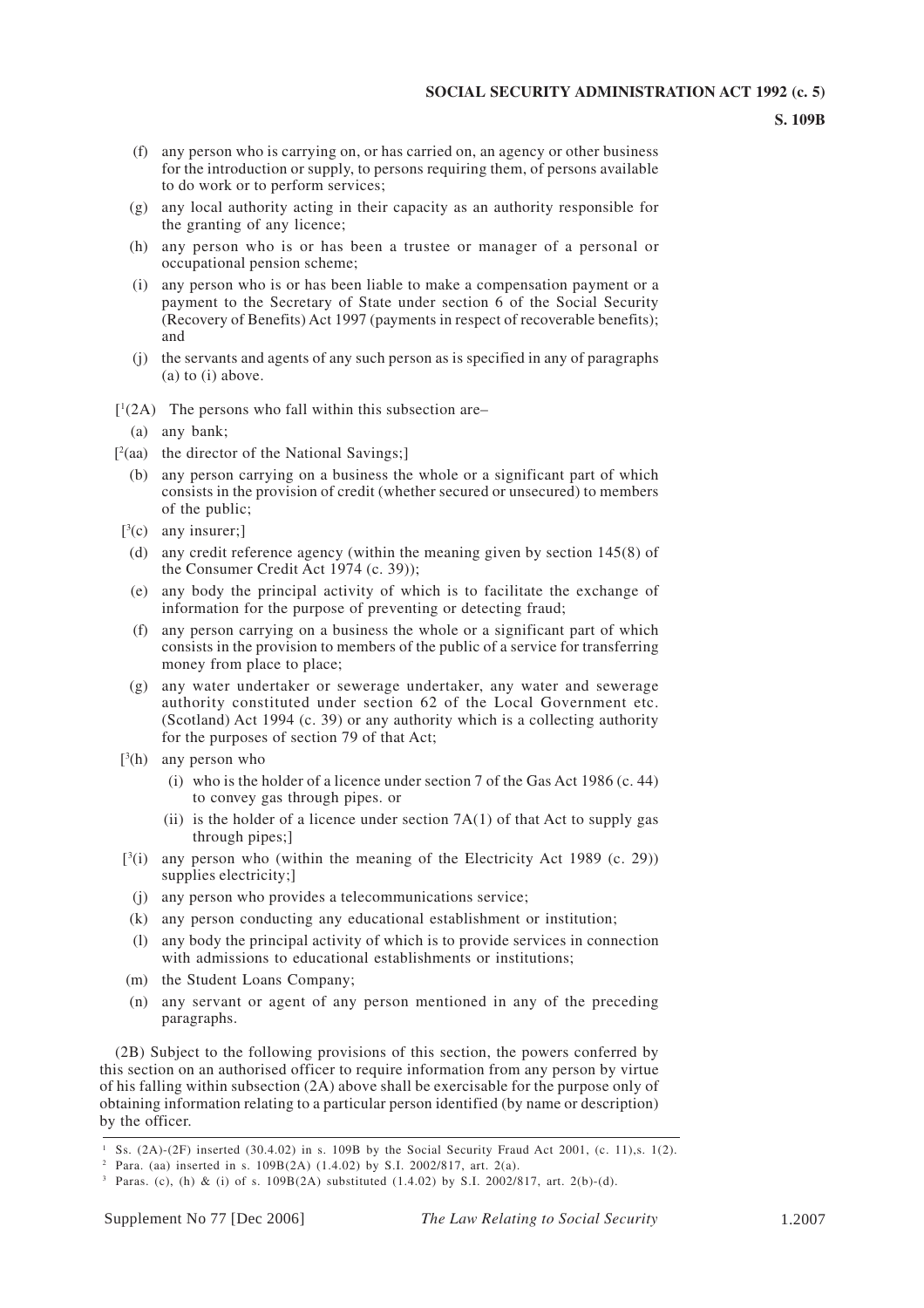**S.s 109B**

(2C) An authorised officer shall not, in exercise of those powers, require any information from any person by virtue of his falling within subsection (2A) above unless it appears to that officer that there are reasonable grounds for believing that the identified person to whom it relates is–

- (a) a person who has committed, is committing or intends to commit a benefit offence; or
- (b) a person who (within the meaning of Part 7 of the Contributions and Benefits Act) is a member of the family of a person falling within paragraph (a) above.

(2D) Nothing in subsection (2B) or (2C) above shall prevent an authorised officer who is an official of a Government department and whose authorisation states that his authorisation applies for the purposes of this subsection from exercising the powers conferred by this section for obtaining from–

- (a) a water undertaker or any water and sewerage authority constituted under section 62 of the Local Government etc. (Scotland) Act 1994,
- (b) any person who (within the meaning the Gas Act 1986) supplies gas conveyed through pipes,
- (c) any person who (within the meaning of the Electricity Act 1989) supplies electricity conveyed by distribution systems, or
- (d) any servant or agent of a person mentioned in any of the preceding paragraphs,

any information which relates exclusively to whether and in what quantities water, gas or electricity are being or have been supplied to residential premises specified or described in the notice by which the information is required.

(2E) The powers conferred by this section shall not be exercisable for obtaining from any person providing a telecommunications service any information other than information which (within the meaning of section 21 of the Regulation of Investigatory Powers Act 2000 (c. 23)) is communications data but not traffic data.

(2F) Nothing in subsection (2B) or (2C) above shall prevent an authorised officer from exercising the powers conferred by this section for requiring information, from a person who provides a telecommunications service, about the identity and postal address of a person identified by the authorised officer solely by reference to a telephone number or electronic address used in connection with the provision of such a service.]

(3) The obligation of a person to provide information in accordance with a notice under this section shall be discharged only by the provision of that information, at such reasonable time and in such form as may be specified in the notice, to the authorised officer who–

- (a) is identified by or in accordance with the terms of the notice; or
- (b) has been identified, since the giving of the notice, by a further written notice given by the authorised officer who imposed the original requirement or another authorised officer.

(4) The power of an authorised officer under this section to require the provision of information shall include a power to require the production and delivery up and (if necessary) creation of, or of copies of or extracts from, any such documents containing the information as may be specified or described in the notice imposing the requirement.

- $[1(5)$  No one shall be required under this section to provide–
	- (a) any information that tends to incriminate either himself or, in the case of a person who is [2 married or is a civil partner, his spouse or civil partner]; or
	- (b) any information in respect of which a claim to legal professional privilege or, in Scotland, confidentiality as between client and professional legal adviser, would be successful in any proceedings;

64.

Subsection 109B(5) substituted  $(30.4.02)$  by the Social Security Fraud Act 2001 (c. 11), s. 1(3).

<sup>2</sup> Words substituted in s. 109B(5)(a) (5.12.05) by the Civil Partnership Act 2004 (c. 33), Sch. 24, para.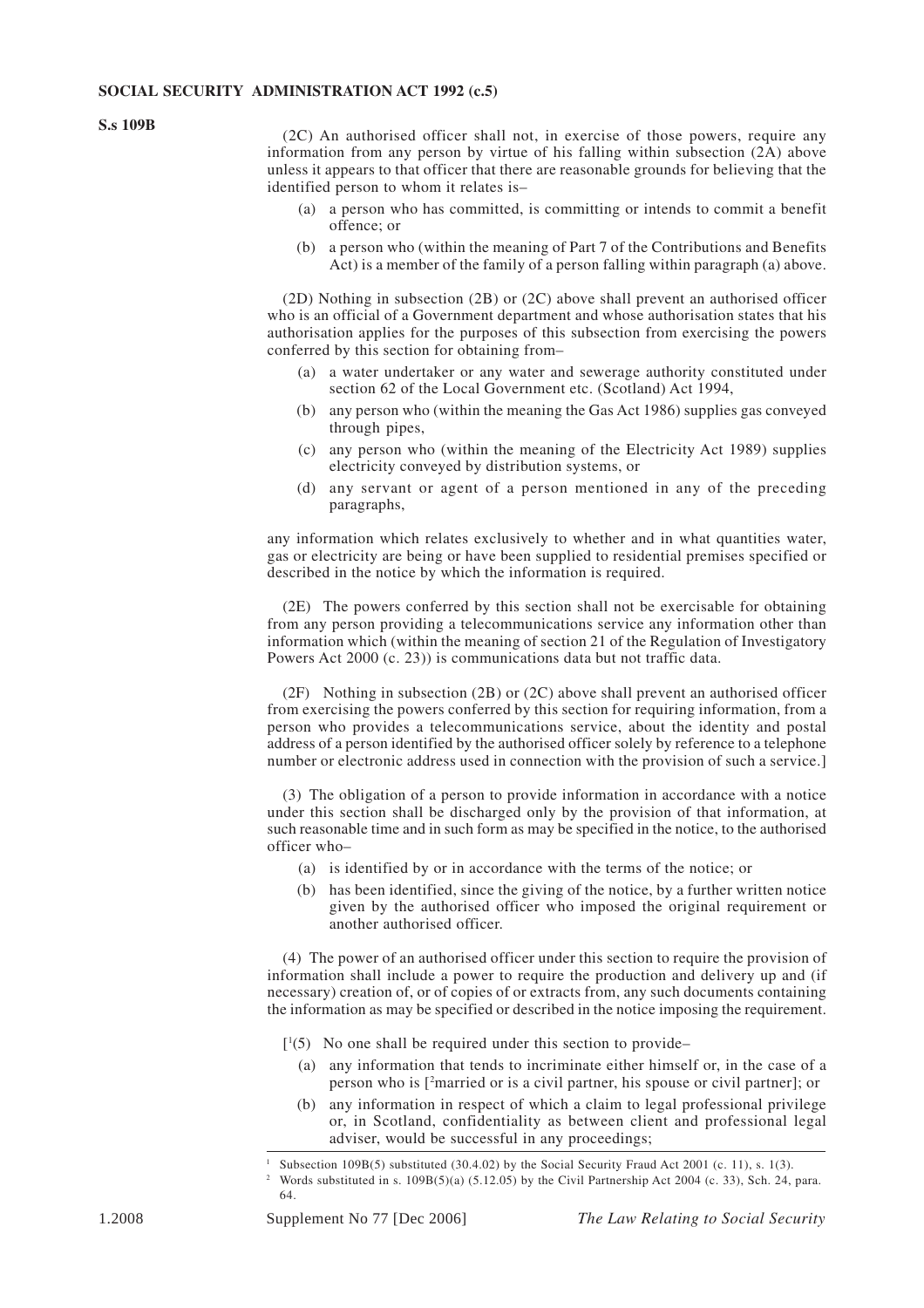and for the purposes of this subsection it is immaterial whether the information is in documentary form or not.]

## **S. 109B-109BA**

- $[1(6)$  Provision may be made by order-
	- (a) adding any person to the list of persons falling within subsection  $(2A)$  above;
	- (b) removing any person from the list of persons falling within that subsection;
	- (c) modifying that subsection for the purpose of taking account of any change to the name of any person for the time being falling within that subsection.

(7) In this section–

[2 "bank" means–

- (a) a person who has permission under Part IV of the Financial Services and Markets Act 2000 (c. 8) to accept deposits;
- (b) an EEA firm of the kind mentioned in paragraph 5(b) of Schedule 3 to that Act which has permission under pararaph 15 of that Schedule (as a result of qualifying for authorisation under pararaph 12 of that Schedule) to accept deposits or other repayable funds from the public; or
- (c) a person who does not require permission under that Act to accept deposits, in the course of his business in the United Kingdom;]

"credit" includes a cash loan or any form of financial accommodation, including the cashing of a cheque;

- [<sup>3</sup>"insurer" means-
- (a) a person who has permission under Part IV of the Financial Services and Markets Act 2000 to effect of carry out contracts of insurance; or
- (b) an EEA firm of the kind mentioned in paragraph 5(d) of Schedule 3 to that Act, which has permission under paragraph 15 of that Schedule (as a result of qualifying for authorisation under paragraph 12 of that Schedule) to effect or carry out contacts of insurance;]

"residential premises", in relation to a supply of water, gas or electricity, means any premises which–

- (a) at the time of the supply were premises occupied wholly or partly for residential purposes, or
- (b) are premises to which that supply was provided as if they were so occupied; and

"telecommunications service" has the same meaning as in the Regulation of Investigatory Powers Act 2000 (c. 23).]

[<sup>3</sup>7A) The definitions of "bank" and "insurer" in subsection (7) must be read with-

- (a) section 22 of the Financial Services and Markets Act 2000;
- (b) any relevant order under that section; and
- (c) Schedule 2 to that Act.]

[4 **109BA**(1) Subject to subsection (2) below, where it appears to the Secretary of State–

- (a) that a person falling within section 109B(2A) keeps any electronic records,
- (b) that the records contain or are likely, from time to time, to contain information about any matter that is relevant for any one or more of the purposes mentioned in section 109A(2) above, and
- (c) that facilities exist under which electronic access to those records is being provided, or is capable of being provided, by that person to other persons,

the Secretary of State may require that person to enter into arrangements under which authorised officers are allowed such access to those records.

Power of Secretary of State to require electronic access to information

<sup>&</sup>lt;sup>1</sup> Subsection (6) & (7) inserted (26.2.02) by the Social Securiy Fraud Act 2001 (c. 11), s. 1(4).

<sup>&</sup>lt;sup>2</sup> Defn. "bank" substituted  $(1.4.02)$  by S.I. 2002/817, art. 3(a)(i).

Defn. of "insurer" & ss. (7A) inserted (1.4.02) in s. 109B by S.I. 2002/817, art. 3(a)(ii) & (b).

<sup>4</sup> S. 109BA inserted (30.4.02) by the SS Fraud Act 2001, (c. 11), s. 2.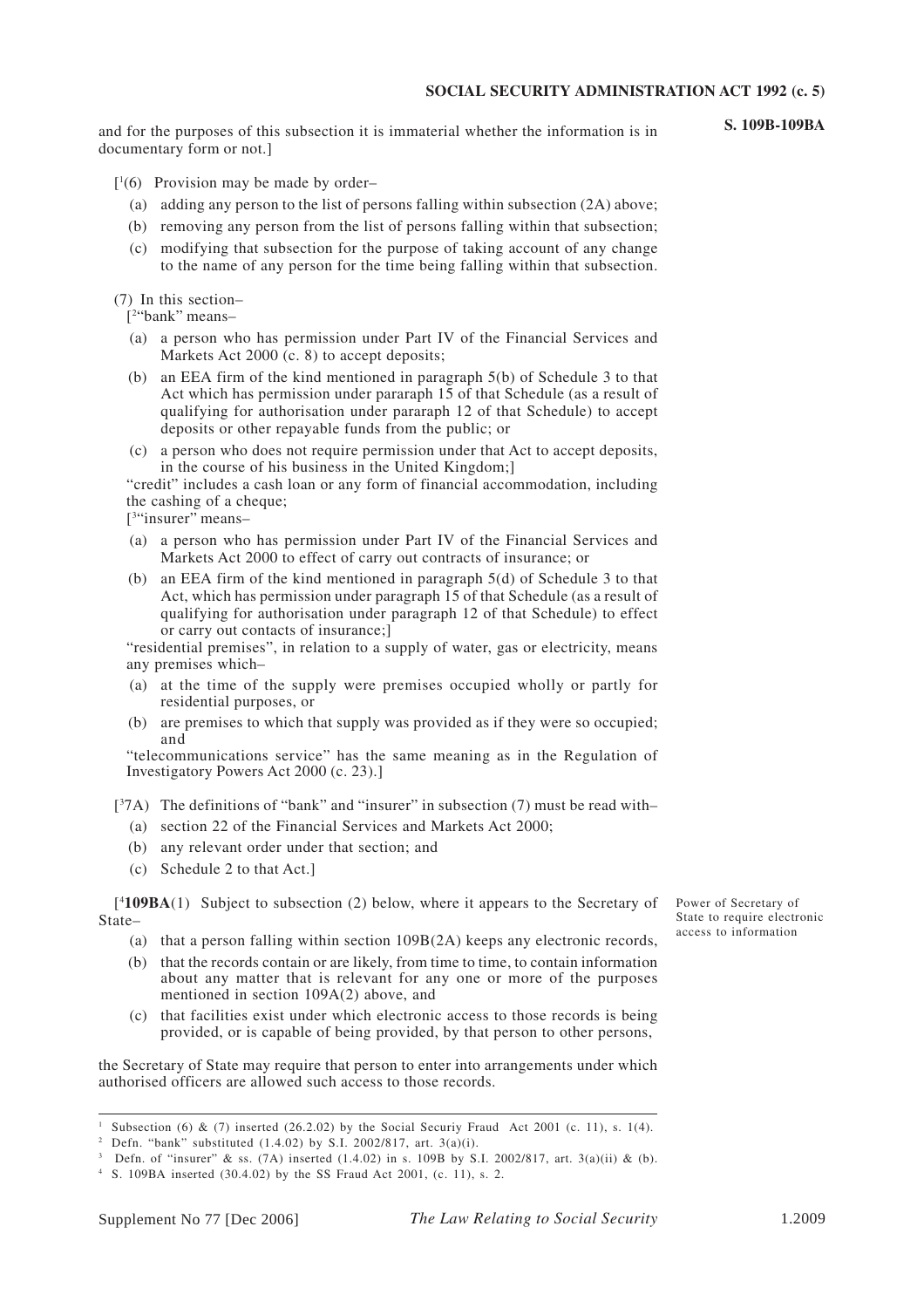#### **Ss. 109BA-109C**

Powers of entry.

(2) An authorised officer–

- (a) shall be entitled to obtain information in accordance with arrangements entered into under subsection (1) above only if his authorisation states that his authorisation applies for the purposes of that subsection; and
- (b) shall not seek to obtain any information in accordance with any such arrangements other than information which relates to a particular person and could be the subject of a requirement under section 109B above.

(3) The matters that may be included in the arrangements that a person is required to enter into under subsection (1) above may include-

- (a) requirements as to the electronic access to records that is to be made available to authorised officers;
- (b) requirements as to the keeping of records of the use that is made of the arrangements;
- (c) requirements restricting the disclosure of information about the use that is made of the arrangements; and
- (d) such other incidental requirements as the Secretary of State considers appropriate in connection with allowing access to records to authorised officers.

(4) An authorised officer who is allowed access in accordance with any arrangements entered into under subsection (1) above shall be entitled to make copies of, and to take extracts from, any records containing information which he is entitled to require under section 109B.]

**109C.**—(1) An authorised officer shall be entitled, at any reasonable time and either alone or accompanied by such other persons as he thinks fit, to enter any premises which–

- (a) are liable to inspection under this section; and
- (b) are premises to which it is reasonable for him to require entry in order to exercise the powers conferred by this section.

(2) An authorised officer who has entered any premises liable to inspection under this section may–

- (a) make such an examination of those premises, and
- (b) conduct any such inquiry there,

as appears to him appropriate for any one or more of the purposes mentioned in section 109A(2) above.

(3) An authorised officer who has entered any premises liable to inspection under this section may–

- (a) question any person whom he finds there;
- (b) require any person whom he finds there to do any one or more of the following–
	- (i) to provide him with such information,
	- (ii) to produce and deliver up and (if necessary) create such documents or such copies of, or extracts from, documents,

as he may reasonably require for any one or more of the purposes mentioned in section 109A(2) above; and

(c) take possession of and either remove or make his own copies of any such documents as appear to him to contain information that is relevant for any of those purposes.

(4) The premises liable to inspection under this section are any premises (including premises consisting in the whole or a part of a dwelling house) which an authorised officer has reasonable grounds for suspecting are–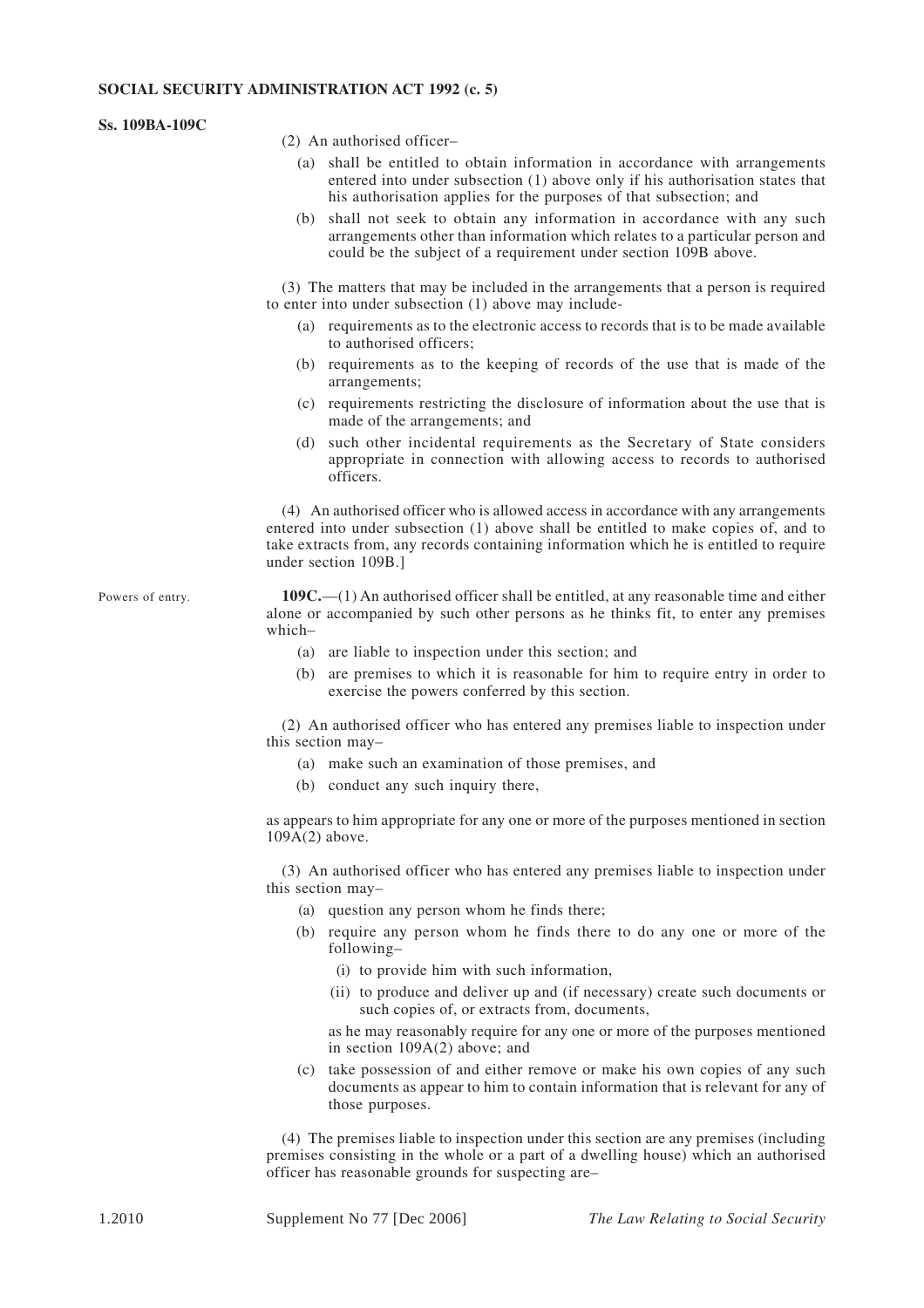# **Ss. 109C-110ZA**

- (a) premises which are a person's place of employment;
- (b) premises from which a trade or business is being carried on or where documents relating to a trade or business are kept by the person carrying it on or by another person on his behalf;
- (c) premises from which a personal or occupational pension scheme is being administered or where documents relating to the administration of such a scheme are kept by the person administering the scheme or by another person on his behalf;
- (d) premises where a person who is the compensator in relation to any such accident, injury or disease as is referred to in section  $109A(2)(b)$  above is to be found;
- (e) premises where a person on whose behalf any such compensator has made, may have made or may make a compensation payment is to be found.

(5) An authorised officer applying for admission to any premises in accordance with this section shall, if required to do so, produce the certificate containing his authorisation for the purposes of this Part.

(6) Subsection (5) of section 109B applies for the purposes of this section as it applies for the purposes of that section.]

[1 **110ZA—[2** (1) Schedule 36 to the Finance Act 2008 (information and inspection powers) applies for the purpose of checking a person's position as regards relevant contributions as it applies for the purpose of checking a person's tax position, subject to the modifications in subsection  $(2)$ .

(2) That Schedule applies as if–

- (a) references to any provision of the Taxes Acts were to any provision of this Act or the Contributions and Benefits Act [<sup>3</sup>or the National Insurance Contributions Act 2014] relating to relevant contributions,
- (b) references to prejudice to the assessment or collection of tax were to prejudice to the assessment of liability for, and payment of, relevant contributions,
- (c) the reference to information relating to the conduct of a pending appeal relating to tax were a reference to information relating to the conduct of a pending appeal relating to relevant contributions, and
- (d) paragraphs  $21, 35(4)(b)$ ,  $36$  and  $37(2)$  of that Schedule (restrictions on giving taxpayer notice where taxpayer has made tax return) were omitted.]

[ 4 (2A)Part 3 of Schedule 38 to the Finance Act 2012 (power to obtain tax agent's files etc) applies in relation to relevant contributions as in relation to tax and, accordingly–

- (a) the cases described in paragraph 7 of that Schedule (case A and case B) include cases involving conduct or an offence relating to relevant contributions.
- (b) (whether the case involves conduct or an offence relating to tax or relevant contributions) the papers and other documents that may be sought under that Part include ones relating to relevant contributions, and
- (c) the other Parts of that Schedule apply so far as necessary to give effect to the application of Part 3 by virtue of this subsection.]

 $Class 1, 1A, 1B, or 2$ contributions: powers to call for documents etc

<sup>1</sup> S. 110ZA substituted (6.5.05) by the National Insurance and Statutory Payments Act 2004 (c. 3), s. 7.

<sup>&</sup>lt;sup>2</sup> S. 110ZA(1) & (2) substituted (1.4.09) by the Finance Act 2008 (c. 9), s. 113, Sch. 36, para. 84 (with S.I. 2009/404 (c. 25), art. 9).

<sup>&</sup>lt;sup>3</sup> Words in s. 110ZA(2)(a) inserted (6.4.14) by the National Insurance Contributions Act 2014 (c. 7), art. 7(5).

<sup>4</sup> S. 110ZA(2A) inserted (1.4.13) by Finance Act 2012 (c. 14), s. 223, Sch. 38, para. 56.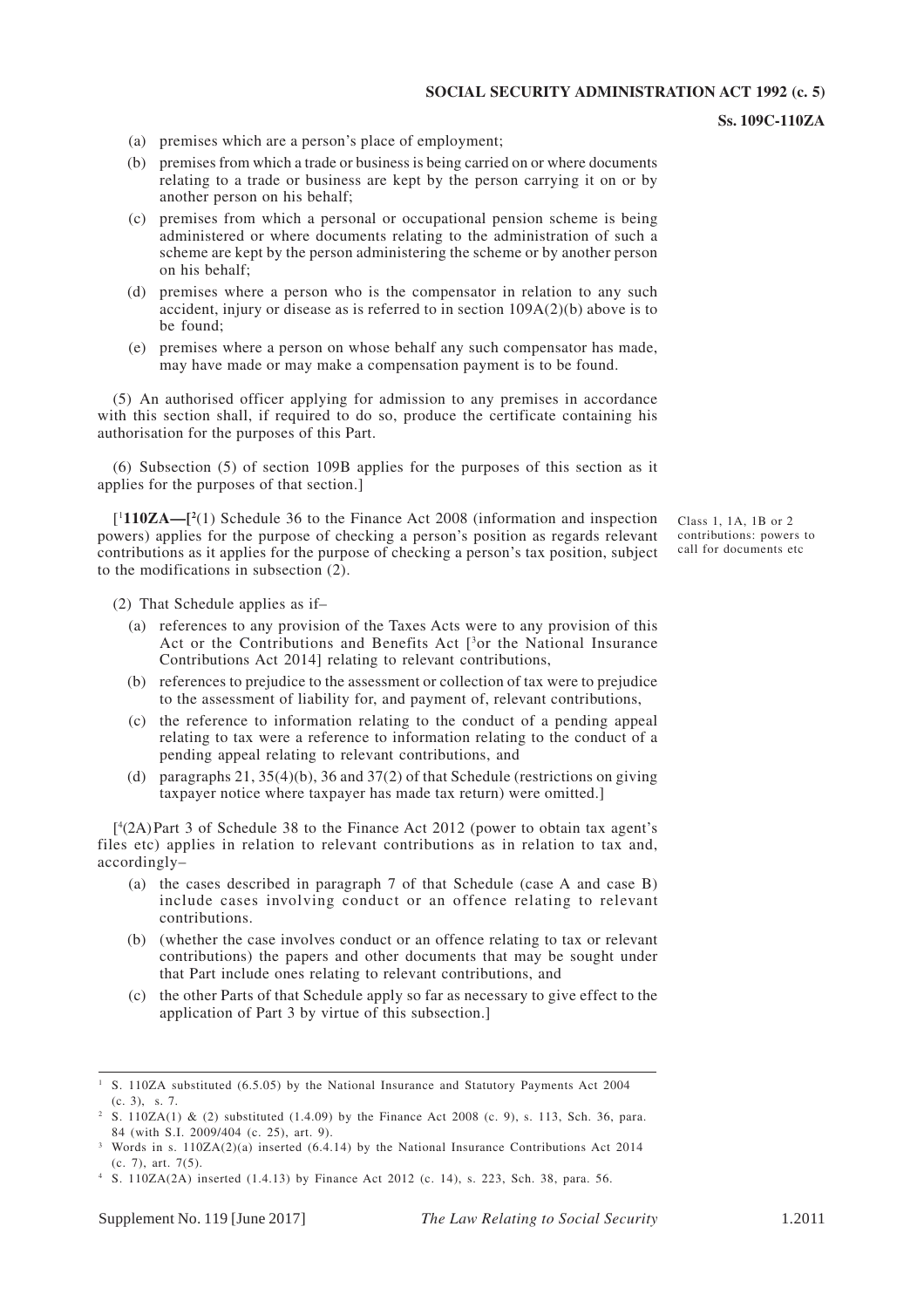**S. 110A**

(3) In this section "relevant contributions" means Class 1, Class 1A, Class 1B or Class 2 contributions.]

## **110A.** […1 ]

*S. 110A has been repealed by Sch. 14 of the Welfare Reform Act 2012 (C. 5), but kept in force for transitional purposes. See art. 9 of S.I. 2013/358 for details of when to apply.*

[2**110A.**—(1) An individual who for the time being has the authorisation for the purposes of this Part of an authority administering housing benefit or council tax benefit ("a local authority authorisation") shall be entitled, for  $[3a$  relevant purpose] to exercise any of the powers which, subject to subsection (8) below, are conferred on an authorised officer by sections 109B and 109C above.

 $[3(1A)$  Each of the following is a relevant purpose-

- (a) a purpose mentioned in subsection (2) below;
- (b) a purpose mentioned in section 109A(2)(a), (c) or (d).

(1B) If the Secretary of State prescribes conditions for the purposes of this section, an authority must not proceed under this section for a purpose mentioned in section 109A(2)(a), (c) or (d) unless any such condition is satisfied.

(1C) An authorisation made for a purpose mentioned in section 109A(2)(a), (c) or (d)–

- (a) is subject to such restrictions as may be prescribed;
- (b) is not valid in such circumstances as may be prescribed.]
- (2) [1The purposes in this subsection] are–
	- (a) ascertaining in relation to any case whether housing benefit or council tax benefit is or was payable in that case;
	- (b) ascertaining whether provisions of the relevant social security legislation that relate to housing benefit or council tax benefit are being, have been or are likely to be contravened (whether by particular persons or more generally);
	- (c) preventing, detecting and securing evidence of the commission (whether by particular persons or more generally) of benefit offences relating to housing benefit or council tax benefit.

(3) An individual has the authorisation for the purposes of this Part of an authority administering housing benefit or council tax benefit if, and only if, that authority have granted him an authorisation for those purposes and he is–

- (a) an individual employed by that authority;
- (b) an individual employed by another authority or joint committee that carries out functions relating to housing benefit or council tax benefit on behalf of that authority;
- (c) an individual employed by a person authorised by or on behalf of–
	- (i) the authority in question,
	- (ii) any such authority or joint committee as is mentioned in paragraph (b) above,

to carry out functions relating to housing benefit or council tax benefit for that authority or committee;

(d) an official of a Government department.

(4) Subsection (4) of section 109A above shall apply in relation to a local authority authorisation as it applies in relation to an authorisation under that section.

<sup>4</sup> In S. 110A words substituted in (2) (19.02.08 for reg. making purposes and 7.4.08 for all purposes) by the Welfare Reform Act 2007 (c. 5), s. 46(2).

Authorisations by local authorities.

<sup>&</sup>lt;sup>1</sup> S. 110A repealed  $(1.4.13)$  by the Welfare Reform Act 2012 (c. 5), Sch. 14.

<sup>2</sup> Ss. 110A substituted (2.4.01) for s. 110A and 110B, by s. 67 of the Child Support, Pensions and Social Security Act 2000 (c. 19).

<sup>&</sup>lt;sup>3</sup> In S. 110A words substituted in (1) & (1A) to (1C) inserted (19.2.08 for reg. making purposes and 7.4.08 for all purposes) by the Welfare Reform Act 2007 (c. 5), s.  $46(2)-(4)$ .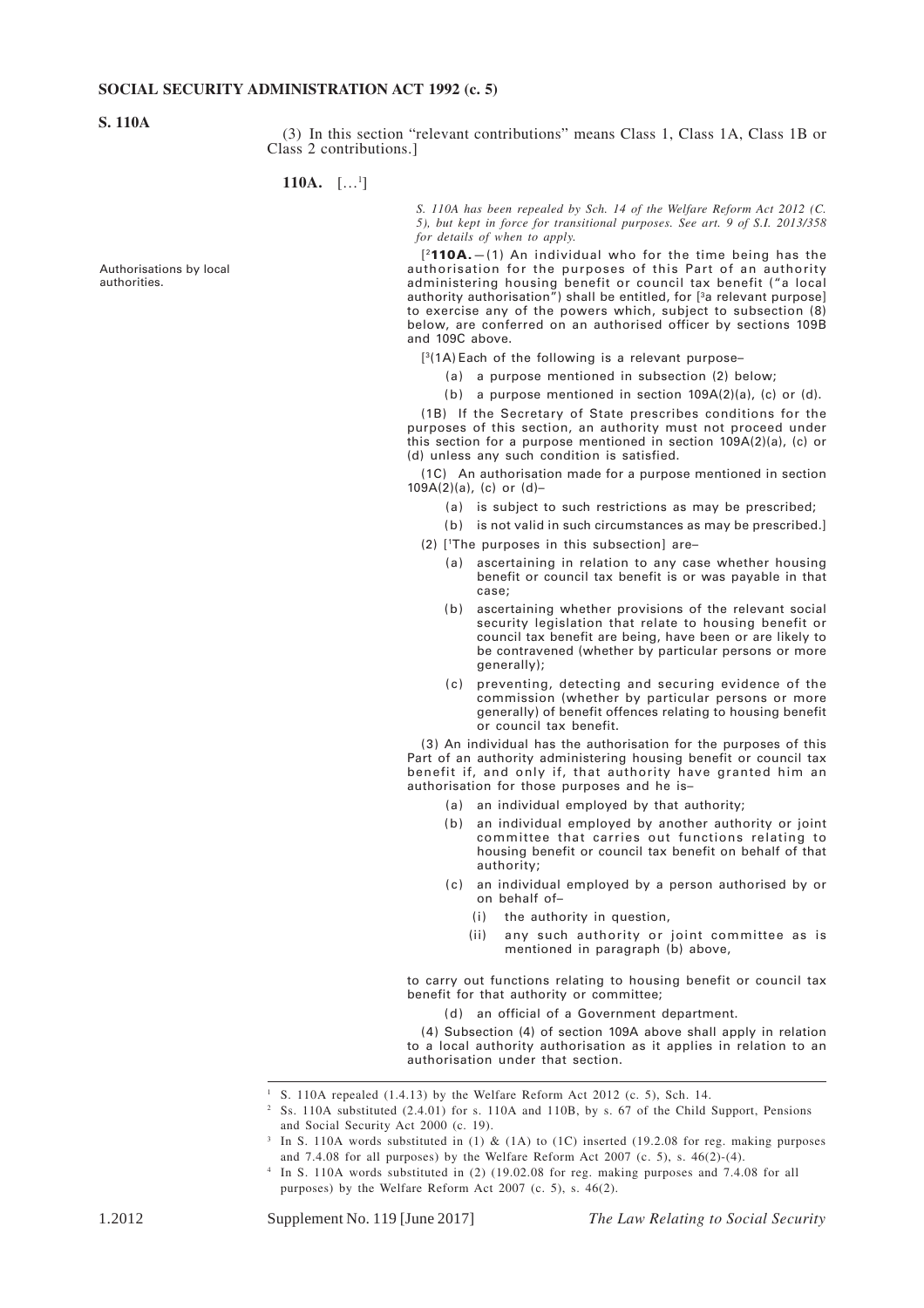(5) A local authority authorisation may be withdrawn at any time by the authority that granted it or by the Secretary of State.

(6) The certificate or other instrument containing the grant or withdrawal by any local authority of any local authority authorisation must be issued under the hand of either–

- (a) the officer designated under section 4 of the Local Government and Housing Act 1989 as the head of the authority's paid service; or
- (b) the officer who is the authority's chief finance officer (within the meaning of section 5 of that Act).

(7) It shall be the duty of any authority with power to grant local authority authorisations to comply with any directions of the Secretary of State as to–

- (a) whether or not such authorisations are to be granted by that authority;
- (b) the period for which authorisations granted by that authority are to have effect;
- (c) the number of persons who may be granted authorisations by that authority at any one time; and
- (d) the restrictions to be contained by virtue of subsection (4) above in the authorisations granted by that authority for those purposes.

(8) The powers conferred by sections 109B and 109C above shall have effect in the case of an individual who is an authorised officer by virtue of this section as if those sections had effect–

- (a) with the substitution for every reference to the purposes mentioned in section 109A(2) above of a reference to the purposes mentioned in subsection (2) above; and
- (b) with the substitution for every reference to the relevant social security legislation of a reference to so much of it as relates to housing benefit or council tax benefit. [1 ; and
- (c) with the omission of section 109B(2D).]

[2 but paragraphs (a) and (b) above do not apply in any case where the relevant purpose is as mentioned in subsection (1A)(b) above.]

(9) Nothing in this section conferring any power on an authorised officer in relation to housing benefit or council tax benefit shall require that power to be exercised only in relation to cases in which the authority administering the benefit is the authority by whom that officer's authorisation was granted.]

<sup>&</sup>lt;sup>1</sup> Words & s.  $110A(8)(c)$  inserted (30.4.02) by the Social Security Fraud Act 2001 (c. 11), s. 1(5).

<sup>2</sup> Words inserted in s. 110A(8) (19.2.08 for reg. making purposes & 7.4.08 for all other purposes) by the Welfare Reform Act 2007 (c. 5), s. 46(5).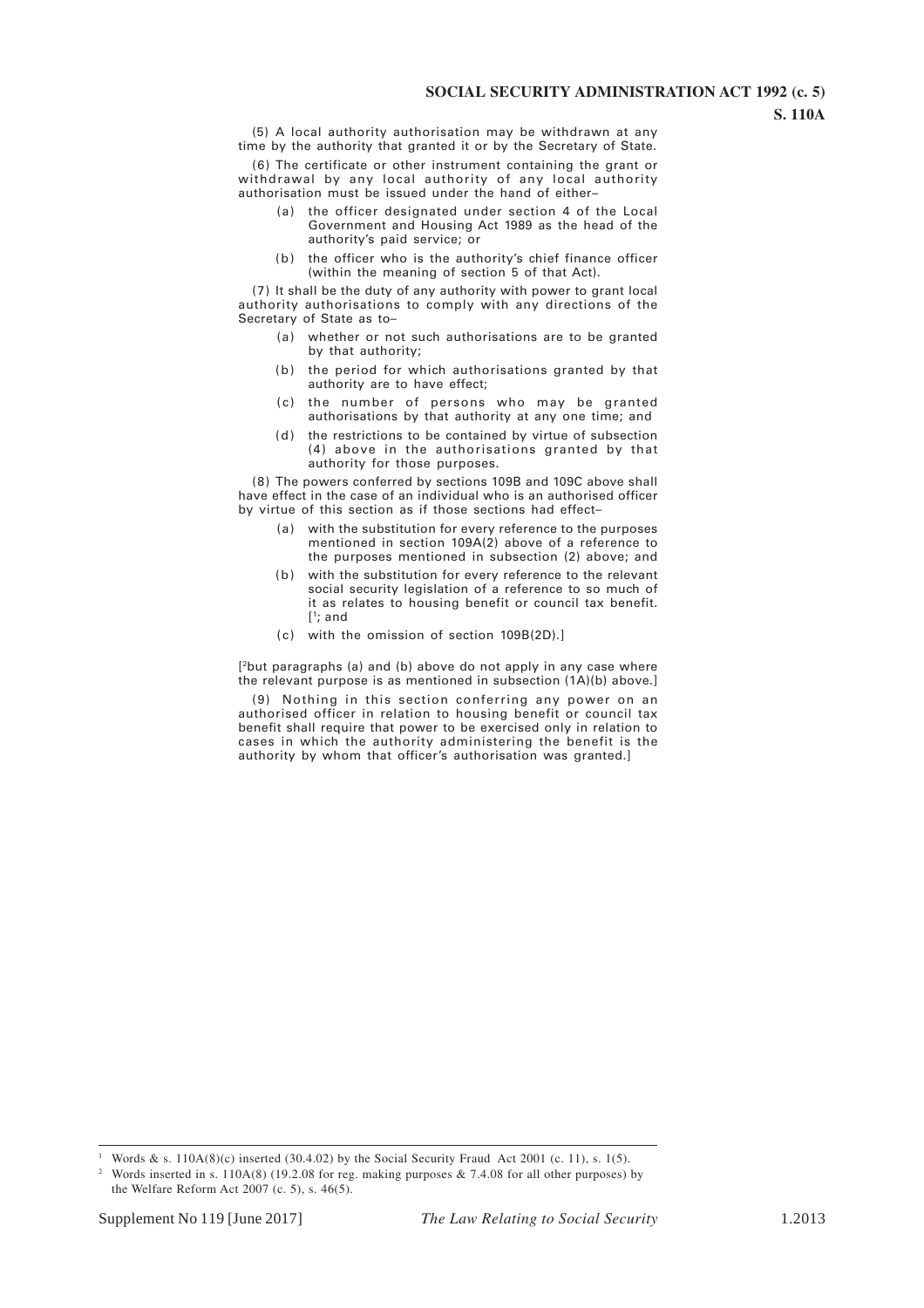## **S. 110B**

Power of local authority to require electronic access to information

[1 **110B—**(1) Subject to subsection (2) below, where it appears to an authority administering housing benefit or council tax benefit–

- (a) that a person falling within section 109B(2A) keeps any electronic records,
- (b) that the records contain or are likely, from time to time, to contain information about any matter that is relevant for any xone or more of the purposes mentioned in section 110A(2) above, and
- (c) that facilities exist under which electronic access to those records is being provided, or is capable of being provided, by that person to other persons,

that authority may require that person to enter into arrangements under which authorised officers are allowed such access to those records.

- (2) An authorised officer–
	- (a) shall be entitled to obtain information in accordance with arrangements entered into under subsection (1) above only if his authorisation states that his authorisation applies for the purposes of that subsection; and
	- (b) shall not seek to obtain any information in accordance with any such arrangements other than information which–
		- (i) relates to a particular person; and
		- (ii) could be the subject of any such requirement under section 109B above as may be imposed in exercise of the powers conferred by section 110A(8) above.

(3) The matters that may be included in the arrangements that a person is required to enter into under subsection (1) above may include–

- (a) requirements as to the electronic access to records that is to be made available to authorised officers;
- (b) requirements as to the keeping of records of the use that is made of the arrangements;
- (c) requirements restricting the disclosure of information about the use that is made of the arrangements; and
- (d) such other incidental requirements as the authority in question considers appropriate in connection with allowing access to records to authorised officers.

(4) An authorised officer who is allowed access in accordance with any arrangements entered into under subsection (1) above shall be entitled to make copies of, and to take extracts from, any records containing information which he is entitled to make the subject of a requirement such as is mentioned in subsection (2)(b) above.

- (5) An authority administering housing benefit or council tax benefit shall not–
	- (a) require any person to enter into arrangements for allowing authorised officers to have electronic access to any records; or
	- (b) otherwise than in pursuance of a requirement under this section, enter into any arrangements with a person specified in section 109B(2A) above for allowing anyone acting on behalf of the authority for purposes connected with any benefit to have electronic access to any private information contained in any records,

except with the consent of the Secretary of State and subject to any conditions imposed by the Secretary of State by the provisions of the consent.

(6) A consent for the purposes of subsection (5) may be given in relation to a particular case, or in relation to any case that falls within a particular description of cases.

(7) In this section "private information", in relation to an authority administering housing benefit or council tax benefit, means any information held by a person who is not entitled to disclose it to that authority except in compliance with a requirement imposed by the authority in exercise of their statutory powers.]

<sup>&</sup>lt;sup>1</sup> Para. 110B inserted (30.4.02) by the Social Security Fraud Act 2001 (c. 11), s. 2(2).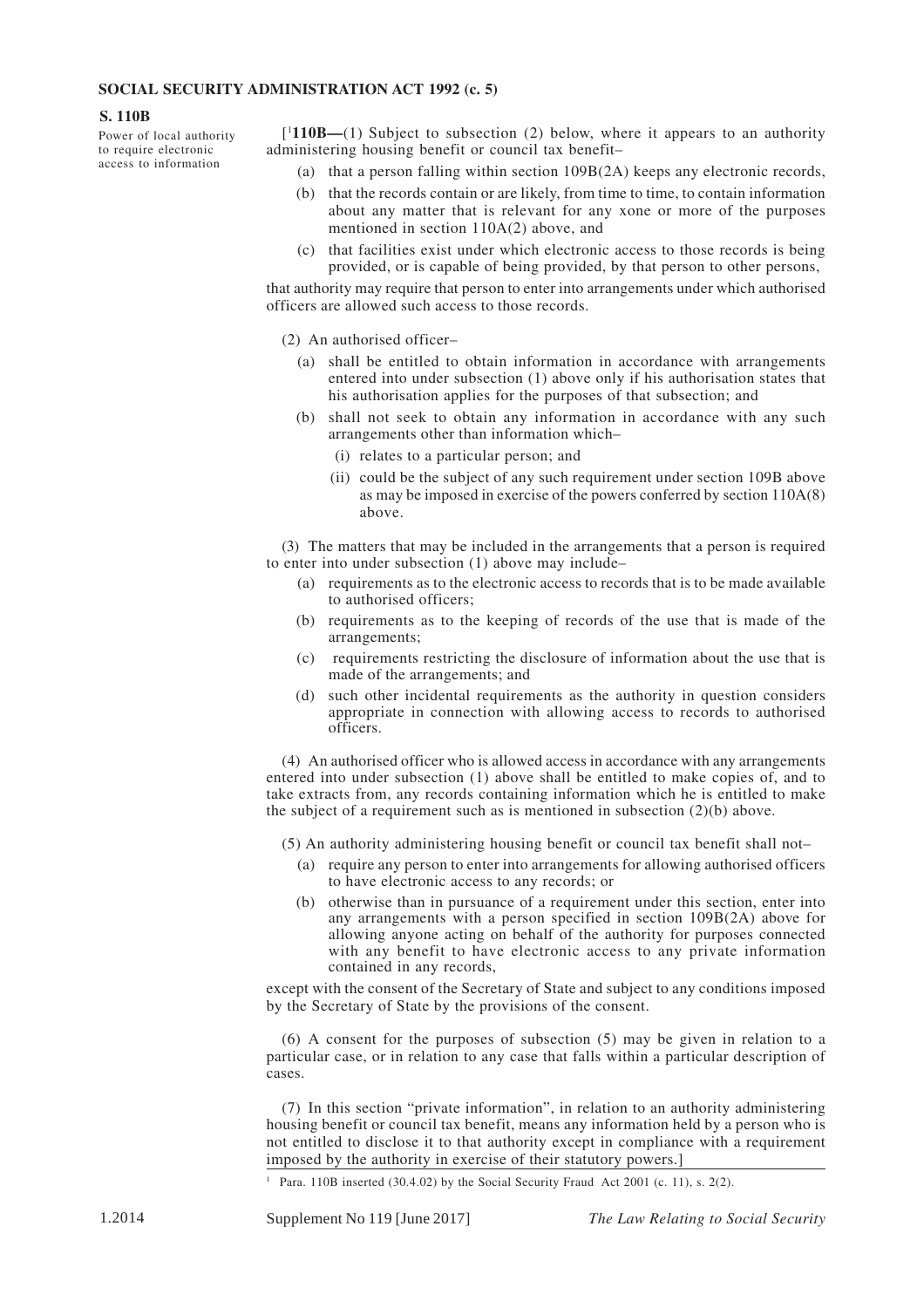**111.**—(1) If a person–

- (a) intentionally delays or obstructs an [1 authorised officer] in the exercise of any power under this Act [<sup>2</sup>other than an Inland Revenue Power];
- [<sup>3</sup>(ab) refuses or neglects to comply with any requirement under section109BA [...<sup>4</sup>] or with the requirements of any arrangements entered into in accordance with subsection  $(1)$  of that section, or

*S. 111(1)(ab) & (3) has been repealed by Sch. 14 of the Welfare Reform Act 2012 (C. 5), but kept in force for transitional purposes. See art. 9 of S.I. 2013/358 for details of when to apply.*

- [3(ab) refuses or neglects to comply with any requirement under section109BA or 110AA or with the requirements of any arrangements entered into in accordance with subsection (1) of that section, or]
- (b) refuses or neglects to answer any question or to furnish any information or to produce any document when required to do so under this Act, [<sup>2</sup>otherwise than in the exercise of an Inland Revenue Power]

he shall be guilty of an offence and liable on rummary conviction to a fine not exceeding level 3 on the standard scale.

(2) Where a person is convicted of an offence under  $[3$ subsection  $(1)(ab)$  or  $(b)$ ] above and the refusal or neglect is continued by him after his conviction, he shall be guilty of a further offence and liable on summary conviction to a fine not exceeding £40 for each day on which it is continued.

[2 (3) In subsection (1) "Inland Revenue power" means any power conferred on an officer of the Inland Revenue [<sup>5</sup>virtue of] by section 110ZA above or by virtue of [ $6$ an authorisation granted under section 109A [...<sup>4</sup>]].

> [2(3) In subsection (1) "Inland Revenue power" means any power conferred on an officer of the Inland Revenue [<sup>4</sup>virtue of] by section 110ZA above or by virtue of [<sup>5</sup>an authorisation granted under section 109A or 110A].

 $(4)$   $[...^5]$ ]

 $[7111A, -(1)$  If a person dishonestly-

- (a) makes a false statement or representation;  $[6\text{or}]$
- (b) produces or furnishes, or causes or allows to be produced or furnished, any document or information which is false in a material particular;
- $[\dots^8]$

with the view to obtaining any benefit or other payment or advantage under the [<sup>6</sup>relevant] social security legislation (whether for himself or for some other person), he shall be guilty of an offence.

 $[{}^8(1A)$  A person shall be guilty of an offence if-

(a) there has been a change of circumstances affecting any entitlement of his to any benefit or other payment or advantage under any provision of the relevant social security legislation;

Delay, obstruction etc. of inspector.

**Ss. 111-111A**

Dishonest representation for obtaining benefit etc.

Words in s.  $11(1)(a)$  substituted (30.4.02) by the Social Security Fraud Act 2001 (c. 11), s. 1(6).

<sup>2</sup> Words inserted in S. 111(1) and s. 111(3) and (4) inserted (1.4.99) by Transfer of Functions Act 1999 (c. 11), Sch. 5, para. 4.

<sup>3</sup> Sub-para (1)(ab) inserted in s. 111 & words substituted in s. 111(2) (30.4.02) by the Social Security Fraud Act 2001 (c. 11), s. 2(3).

<sup>&</sup>lt;sup>4</sup> Words in s.  $111(1)(ab)$  & (3) repealed (1.4.13) by the Welfare Reform Act 2012 (c. 5), Sch. 14.

Words inserted in s. 111(3)  $\&$  s. 111(4) repealed (6.4.05) by the National Insurance and Statutory Payments Act 2004 (c. 3), Schs. 1 & 2.

<sup>6</sup> Words substituted in s. 111 and inserted in s. 111A(1) (2.4.01), by s. 67 of the Child Support, Pensions and Social Security Act 2000 (c. 19).

<sup>7</sup> S. 111A inserted (1.7.97) by s. 13 of Social Security Administration (Fraud) Act 1997 (c. 47). Words in s. 111A(1)(a) inserted, paras. (c) & (d) omitted and subsections (1A)-(1G) inserted (26.9.01 for reg. making purposes, 18.10.01 for all other purposes) by SS Fraud Act 2001 (c. 11), s. 16.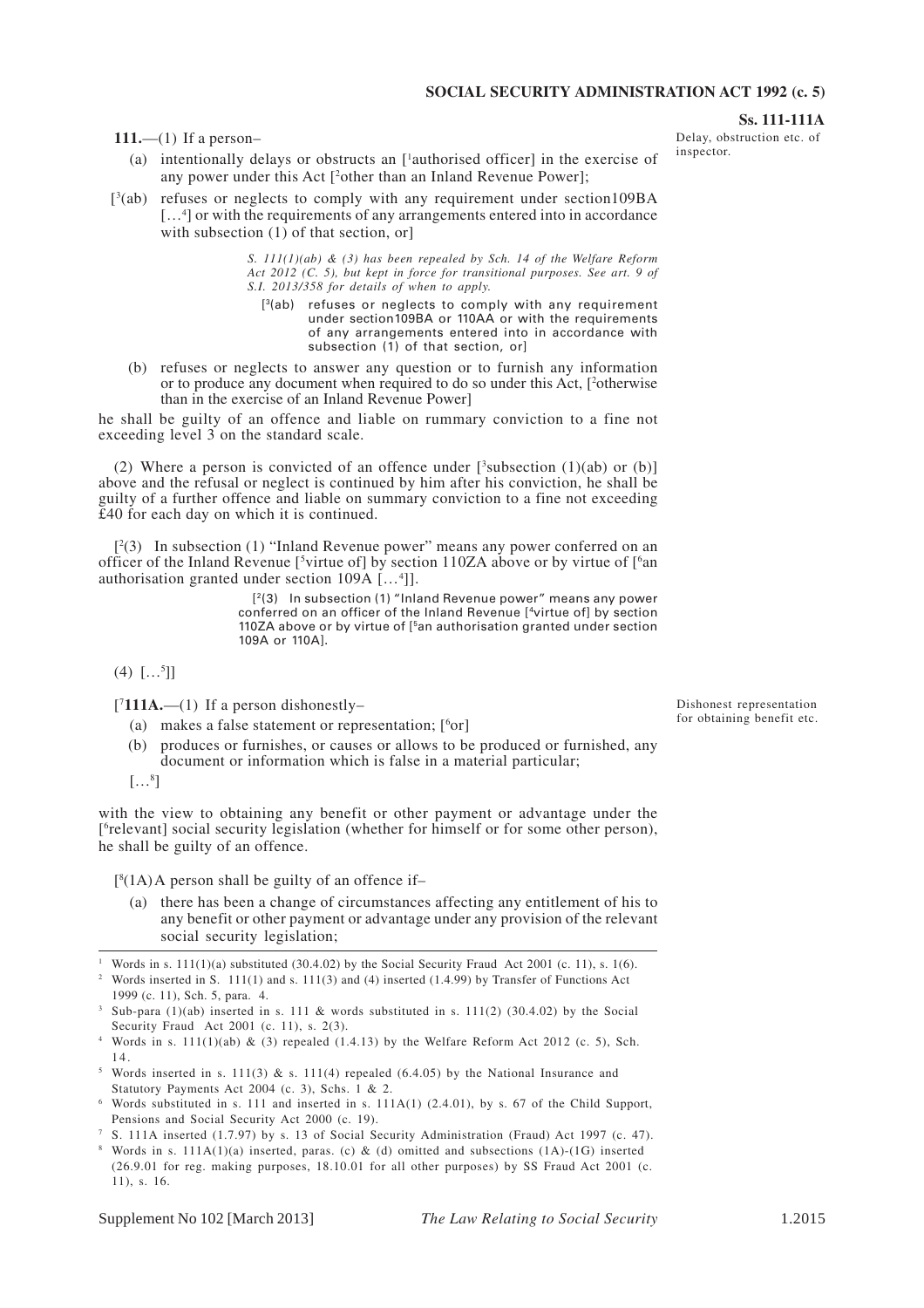**S. 111A**

- (b) the change is not a change that is excluded by regulations from the changes that are required to be notified;
- (c) he knows that the change affects an entitlement of his to such a benefit or other payment or advantage; and
- (d) he dishonestly fails to give a prompt notification of that change in the prescribed manner to the prescribed person.
- (1B) A person shall be guilty of an offence if–
	- (a) there has been a change of circumstances affecting any entitlement of another person to any benefit or other payment or advantage under any provision of the relevant social security legislation;
	- (b) the change is not a change that is excluded by regulations from the changes that are required to be notified;
	- (c) he knows that the change affects an entitlement of that other person to such a benefit or other payment or advantage; and
	- (d) he dishonestly causes or allows that other person to fail to give a prompt notification of that change in the prescribed manner to the prescribed person.
- (1C) This subsection applies where–
	- (a) there has been a change of circumstances affecting any entitlement of a person ('the claimant') to any benefit or other payment or advantage under any provision of the relevant social security legislation;
	- (b) the benefit, payment or advantage is one in respect of which there is another person ('the recipient') who for the time being has a right to receive payments to which the claimant has, or (but for the arrangements under which they are payable to the recipient) would have, an entitlement; and
	- (c) the change is not a change that is excluded by regulations from the changes that are required to be notified.

(1D) In a case where subsection (1C) above applies, the recipient is guilty of an offence if–

- (a) he knows that the change affects an entitlement of the claimant to a benefit or other payment or advantage under a provision of the relevant social security legislation;
- (b) the entitlement is one in respect of which he has a right to receive payments to which the claimant has, or (but for the arrangements under which they are payable to the recipient) would have, an entitlement; and
- (c) he dishonestly fails to give a prompt notification of that change in the prescribed manner to the prescribed person.

(1E) In a case where that subsection applies, a person other than the recipient is guilty of an offence if–

- (a) he knows that the change affects an entitlement of the claimant to a benefit or other payment or advantage under a provision of the relevant social security legislation;
- (b) the entitlement is one in respect of which the recipient has a right to receive payments to which the claimant has, or (but for the arrangements under which they are payable to the recipient) would have, an entitlement; and
- (c) he dishonestly causes or allows the recipient to fail to give a prompt notification of that change in the prescribed manner to the prescribed person.

(1F) In any case where subsection (1C) above applies but the right of the recipient is confined to a right, by reason of his being a person to whom the claimant is required to make payments in respect of a dwelling, to receive payments of housing benefit–

- (a) a person shall not be guilty of an offence under subsection (1D) or (1E) above unless the change is one relating to one or both of the following–
	- (i) the claimant's occupation of that dwelling;
	- (ii) the claimant's liability to make payments in respect of that dwelling; but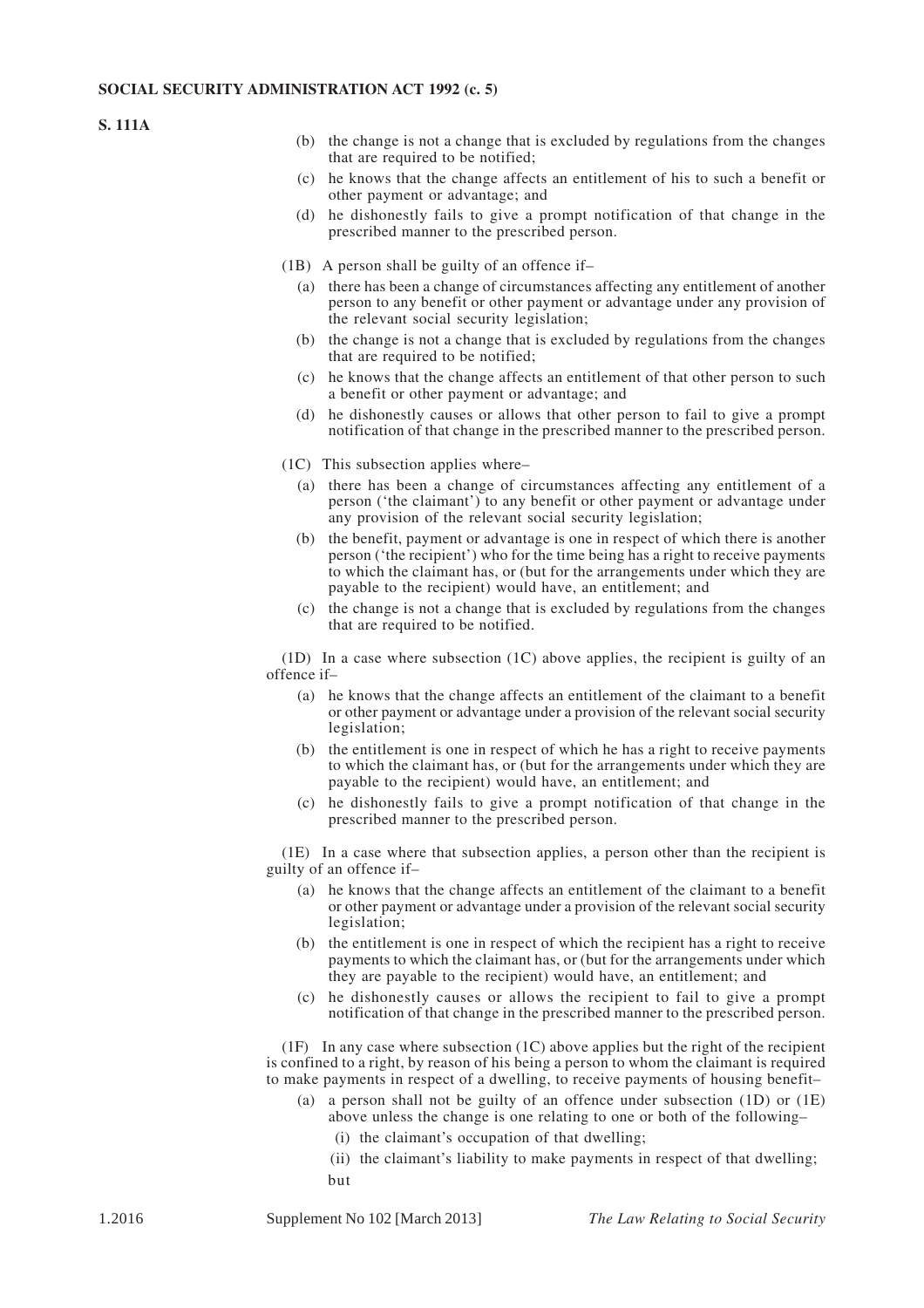## **S. 111A-112**

(b) subsections  $(1D)(a)$  and  $(1E)(a)$  above shall each have effect as if after "knows" there were inserted "or could reasonably be expected to know".

(1G) For the purposes of subsections  $(1A)$  to  $(1E)$  above a notification of a change is prompt if, and only if, it is given as soon as reasonably practicable after the change occurs.]

 $[...]$ 

(3) A person guilty of an offence under this section shall be liable–

- (a) on summary conviction, to imprisonment for a term not exceeding six months, or to a fine not exceeding the statutory maximum, or to both; or
- (b) on conviction on indictment, to imprisonment for a term not exceeding seven years, or to a fine, or to both.

(4) In the application of this section to Scotland in  $[}$ subsections (1) to (1E)] for "dishonestly" substitute "knowingly".]

**112.**—(1) If a person for the purpose of obtaining any benefit or other payment under the [<sup>3</sup>relevant] [<sup>4</sup>social security legislation] whether for himself or some other person, or for any other purpose connected with that legislation–

- (a) makes a statement or representation which he knows to be false; or
- (b) produces or furnishes or knowingly causes or knowingly allows to be produced or furnished, any document or information which he knows to be false in a material particular,

he shall be guilty of an offence.

 $[5(1A)$  A person shall be guilty of an offence if-

- (a) there has been a change of circumstances affecting any entitlement of his to any benefit or other payment or advantage under any provision of the relevant social security legislation;
- (b) the change is not a change that is excluded by regulations from the changes that are required to be notified;
- (c) he knows that the change affects an entitlement of his to such a benefit or other payment or advantage; and
- (d) he fails to give a prompt notification of that change in the prescribed manner to the prescribed person.

(1B) A person is guilty of an offence under this section if–

- (a) there has been a change of circumstances affecting any entitlement of another person to any benefit or other payment or advantage under any provision of the relevant social security legislation;
- (b) the change is not a change that is excluded by regulations from the changes that are required to be notified;
- (c) he knows that the change affects an entitlement of that other person to such a benefit or other payment or advantage; and
- (d) he causes or allows that other person to fail to give a prompt nothfication of that change in the prescribed manner to the prescribed person.

False representations for obtaining benefit etc.

<sup>1</sup> S. 111A(2) repealed (2.4.01) by s. 85 of the Child Support, Pensions and Social Security Act 2000 (c. 19).

<sup>2</sup> Words substituted in s. 111A(4) (26.9.01 for reg. making purposes, 18.10.01 for all other purposes) by SS Fraud Act 2001 (c. 11), s. 16(1)(c).

Words inserted in s. 112(1) (2.4.01) by the Child Support, Pensions & Social Security Act 2000 (c. 19), Sch. 6, para. 6.

Words substituted in s 112(1) by Sch. 1, para. 4(2), to the Social Security Administration (Fraud) Act 1997 (c. 47).

<sup>5</sup> Subsection (1A) substituted (26.9.01 for reg. making purposes, 18.10.01 for all other purposes) by SS Fraud Act 2001 (c. 11), s. 16(3).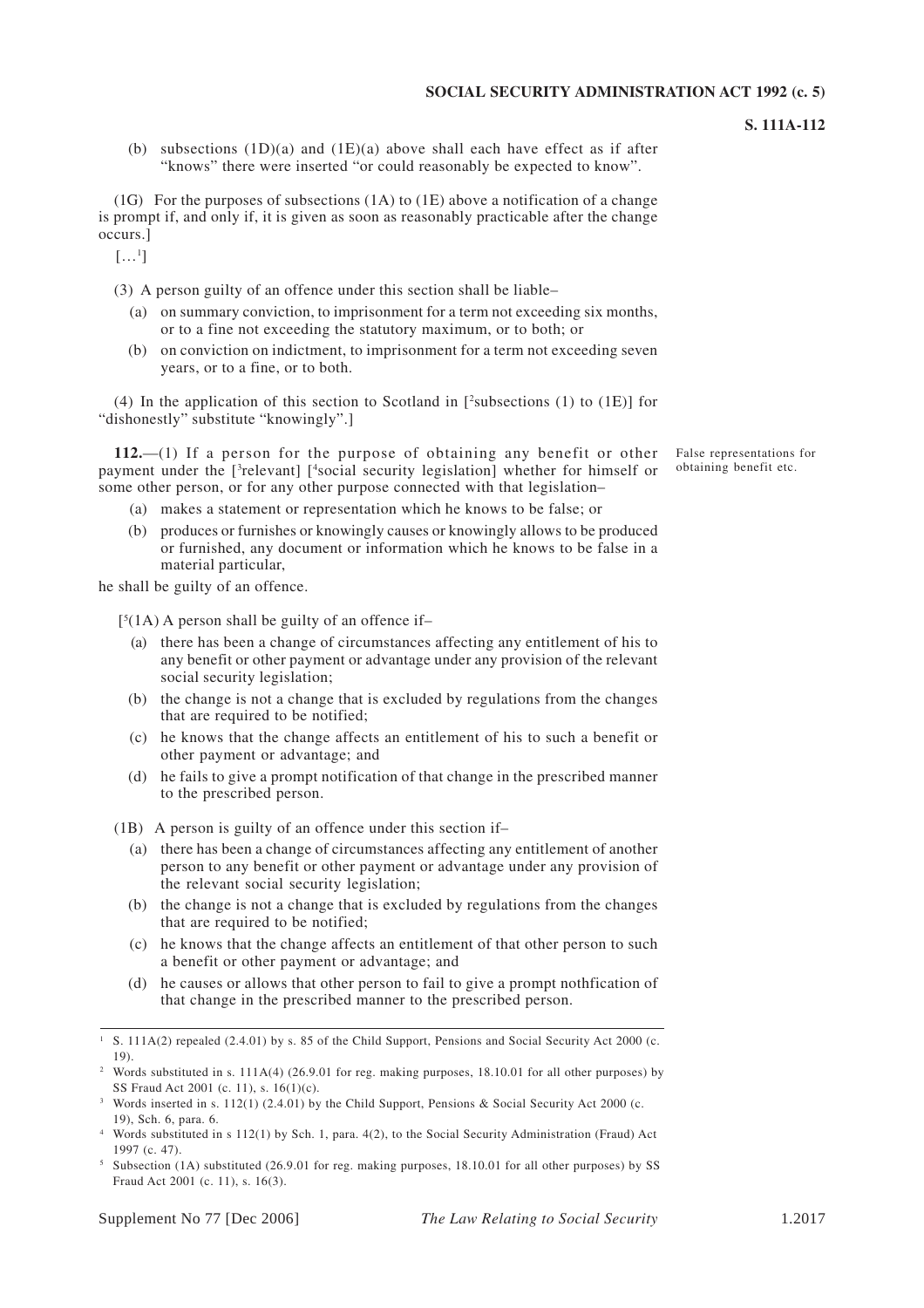## **Ss. 112-113**

- (1C) In a case where subsection (1C) of section 111A above applies, the recipient is guilty of an offence if–
	- (a) he knows that the change affects an entitlement of the claimant to a benefit or other payment or advantage under a provision of the relevant social security legislation;
	- (b) the entitlement is one in respect of which he has a right to receive payments to which the claimant has, or (but for the arrangements under which they are payable to the recipient) would have, an entitlement; and
	- (c) he fails to give a prompt notification of that change in the prescribed manner to the prescribed person.

(1D) In a case where that subsection applies, a person other than the recipient is guilty of an offence if–

- (a) he knows that the change affects an entitlement of the claimant to a benefit or other payment or advantage under a provision of the relevant social security legislation;
- (b) the entitlement is one in respect of which the recipient has a right to receive payments to which the claimant has, or (but for the arrangements under which they are payable to the recipient) would have, an entitlement; and
- (c) he causes or allows the recipient to fail to give a prompt notification of that change in the prescribed manner to the prescribed person.

(1E) Subsection (1F) of section 111A above applies in relation to subsections (1C) and (1D) above as it applies in relation to subsections (1D) and (1E) of that section.

(1F) For the purposes of subsections  $(1A)$  to  $(1D)$  above a notification of a change is prompt if, and only if, it is given as soon as reasonably practicable after the change occurs.]

(2) A person guilty of an offence under [<sup>1</sup>this section] shall be liable on summary conviction to a fine not exceeding level 5 on the standard scale, or to imprisonment for a term not exceeding 3 months, or to both.

 $\left[ \ldots^2 \right]$ 

#### Breach of regulations.

[<sup>3</sup>**113.**—(1) Regulations and schemes under any of the [<sup>4</sup>legislation to which this section applies] may provide that any person who contravenes, or fails to comply with, any provision contained in regulations made under [<sup>4</sup>that legislation]-

- (a) in the case of a provision relating to contributions, shall be liable to a penalty;
- (b) in any other case, shall be guilty of an offence under  $[4$ any enactment contained in the legislation in question].

 $[5(1A)$  The legislation to which this section applies is-

- (a) the relevant social security legislation; and
- (b) the enactments specified in section 121DA(1) so far as relating to contributions, […6 ].]

(2) Any regulations or scheme making such provision as is mentioned in subsection  $(1)(a)$  above shall-

(a) prescribe the amount or rate of penalty, or provide for how it is to be ascertained;

Words substituted in s. 112(2) by Sch. 1, para. 4(3), to the Social Security Administration (Fraud) Act 1997 (c. 47).

<sup>2</sup> S. 112(3) repealed (2.4.01) by s. 85 of the Child Support, Pensions and Social Security Act 2000 (c. 19).

<sup>3</sup> S. 113 substituted (4.3.99) by s. 60 of S.S. Act 1998 (c. 10).

<sup>4</sup> Words in s. 113(1) substituted and subsection (1A) inserted (1.11.00) by the Child Support, Pensions and Social Security Act 2000 (c. 19), s. 67.

<sup>5</sup> Words substituted in s. 113 (6.4.99) by Transfer of Functions Act 1999 (c. 11), Sch. 5, para. 5.

<sup>6</sup> Words omitted in s. 113(1A) (6.4.05) by the National Insurance and Statutory Payments Act 2004 (c. 3), s. 9.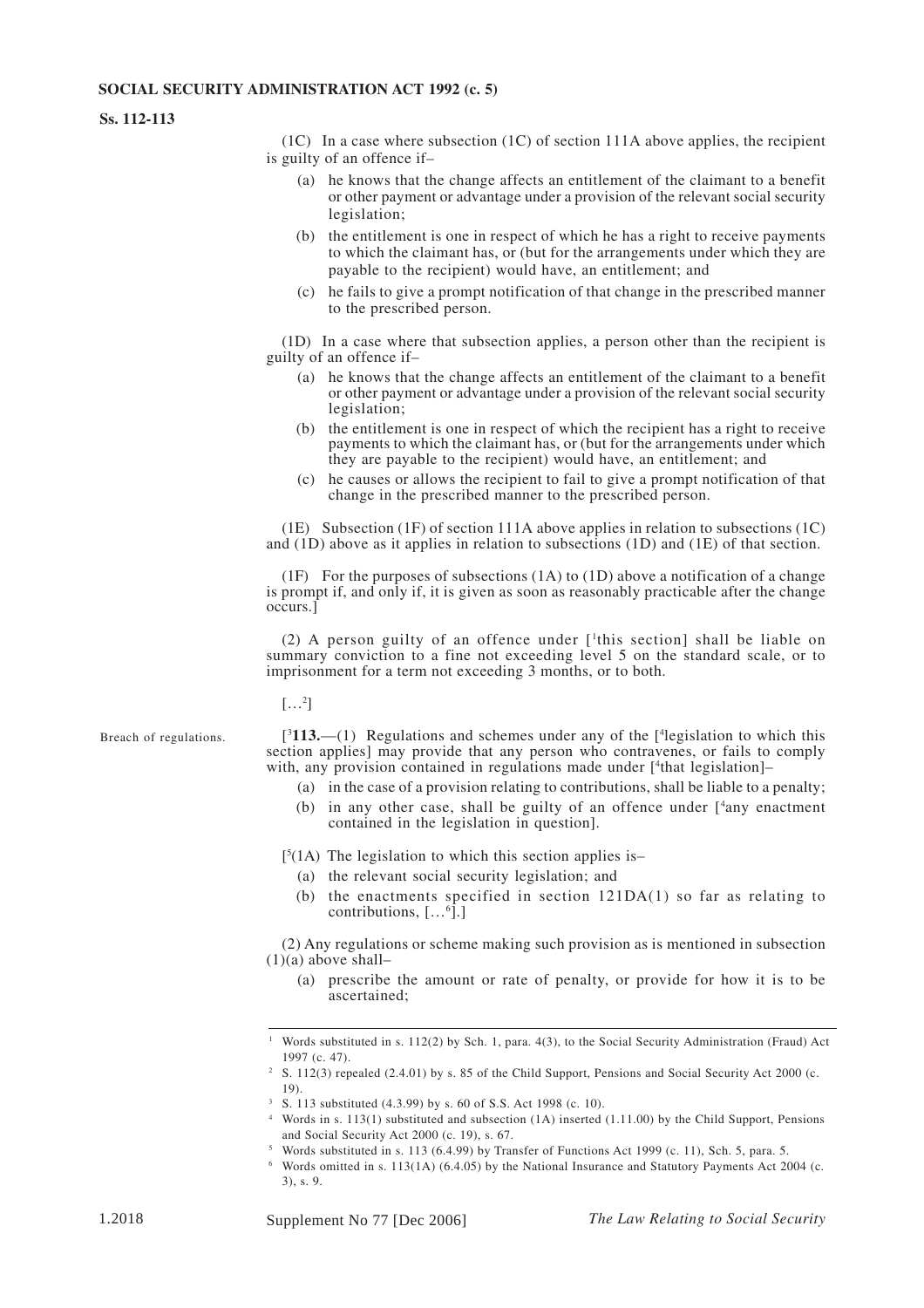- (b) provide for the penalty to be imposed by the  $[1]$ Inland Revenue]–
	- (i) within six years after the date on which the penalty is incurred; or
	- (ii) where the amount of the penalty is to be ascertained by reference to the amount of any contributions payable, at any later time within three years after the final determination of the amount of those contributions;
- (c) provide for determining the date on which, for the purposes of paragraph (b) above, the penalty is incurred;
- (d) prescribe the means by which the penalty is to be enforced; and
- (e) provide for enabling the  $[$ <sup>1</sup>Inland Revenue], in  $[$ <sup>1</sup>their] discretion, to mitigate or to remit any such penalty, or to stay or to compound any proceedings for a penalty.

(3) A person guilty of such an offence as is mentioned in subsection (1)(b) above shall be liable on summary conviction–

- (a) to a fine not exceeding level 3 on the standard scale;
- (b) in the case of an offence of continuing a contravention or failure after conviction, to a fine not exceeding £40 for each day on which it is so continued.

(4) Any provision contained in regulations which authorises statutory sick pay or statutory maternity pay to be set off against secondary Class 1 contributions is not a provision relating to contributions for the purposes of this section.]

[2 **113A**—(1) Where a person fails to produce any document or record, or provide any information, in accordance with–

- (a) regulations under section  $5(1)(i)$  and  $(5)$ , so far as relating to statutory sick pay or statutory maternity pay,
- (b) regulations under section 130 or 132, or
- (c) regulations under section  $153(5)(b)$  of the Contributions and Benefits Act,

that person is liable to the penalties mentioned in subsection (2).

(2) The penalties are–

- (a) a penalty not exceeding £300, and
- (b) if the failure continues after a penalty is imposed under paragraph (a), a further penalty or penalties not exceeding £60 for each day on which the failure continues after the day on which the penalty under that paragraph was imposed (but excluding any day for which a penalty under this paragraph has alreasdy been imposed).

(3) Where a person fails to maintain a record in accordance with regulations under section 130 or 132, he is liable to a penalty not exceeding £3,000.

(4) No penalty may be imposed under subsection (1) at any time after the failure concerned has been remedied.

(5) But subsection (4) does not apply to the imposition of a penalty under subsection (2)(a) in respect of a failure to produce any document or record in accordance with regulations under section  $130(5)$  or  $132(4)$ .

(6) Where, in the case of any employee, an employer refuses or repeatedly fails to make payments of statutory sick pay or statutory maternity pay in accordance with any regulations under section 5, the employer is liable to a penalty not exceeding £3,000.

(7) Section 118(2) of the Taxes Management Act 1970 (extra time for compliance etc) applies for the purposes of subsections  $(1)$ ,  $(3)$  and  $(6)$  as it applies for the purposes of that Act.

**Ss. 113-113A**

Statutory sick pay and statutory maternity pay: breach of regulations

<sup>1</sup> Words substituted in s. 113 (6.4.99) by S.S. Contributions (Transfer of Functions, etc) Act 1999 (c. 2), Sch. 5, para. 5.

<sup>2</sup> Ss. 113A & 113B inserted (6.4.05) by the National Insurance and Statutory Payments Act 2004 (c. 3), s. 9.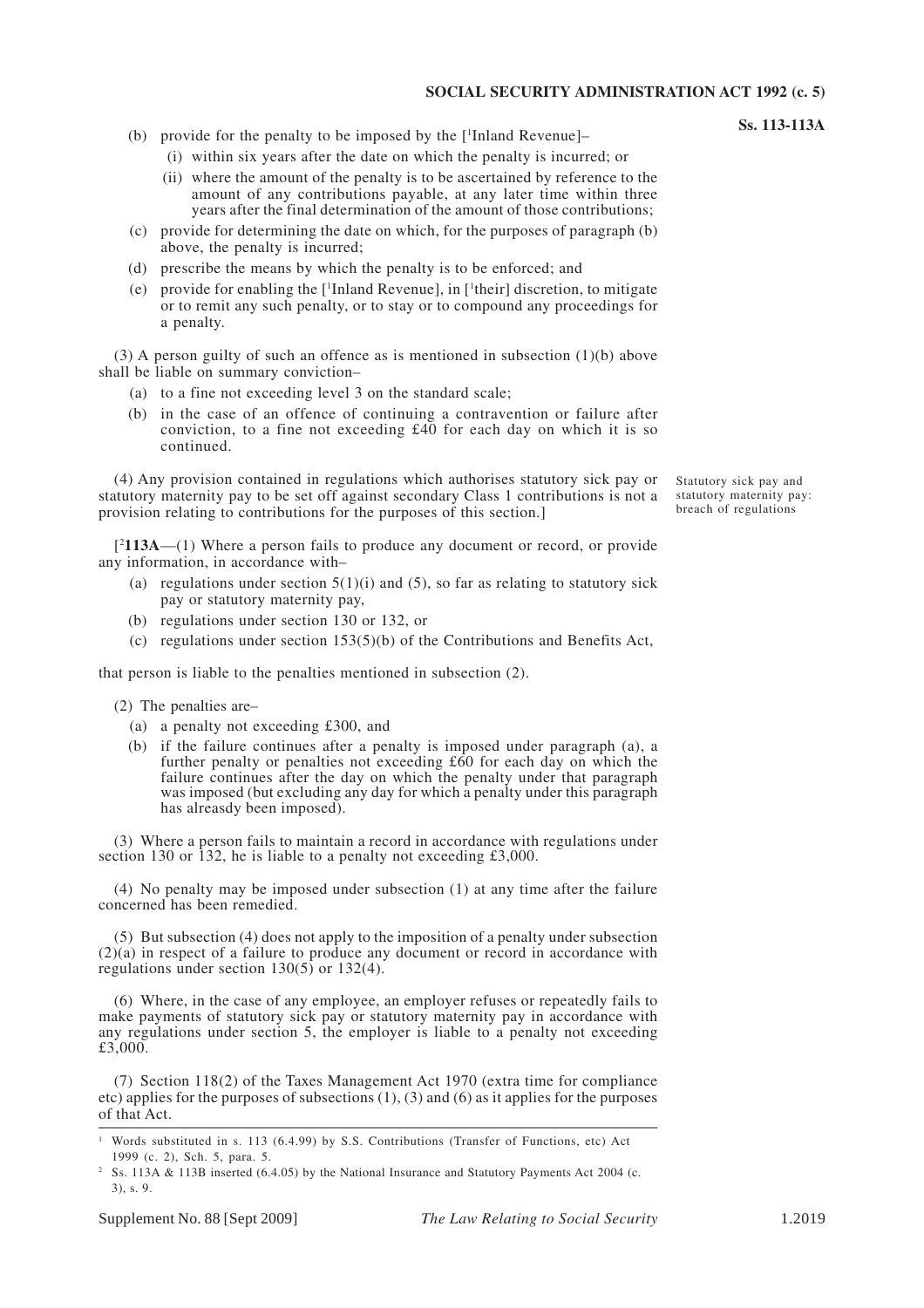#### **Ss. 113A-114**

Statutory sick pay and statutory maternity pay: fraud and negligence

(8) Schedule 1 to the Employment Act 2002 (penalties relating to statutory paternity pay and statutory adoption pay: procedures and appeals) applies in relation to penalties imposed under this section (with the modifications set out in subsection (9)).

- (9) That Schedule applies as if–
	- (a) references to a penalty under section 11 or 12 of that Act were to a penalty under this section,
	- (b) in paragraph  $1(2)$ , the reference to section  $11(2)(a)$  of that Act were to subsection (2)(a) of this section, and
	- (c) the provisions of the Taxes Management Act 1970 having effect in relation to an appeal mentioned in paragraph 3(2) of that Schedule did not include section 50(9) of that Act.

**113B**—(1)Where a person fraudulently or negligently–

- (a) makes any incorrect statement or declaration in connection with establishing entitlement to statutory sick pay or statutory maternity pay, or
- (b) produces any incorrect document or record or provides any incorrect information of a kind mentioned in–
	- (i) regulations under section  $5(1)(i)$  and  $(5)$ , so far as relating to statutory sick pay or statutory maternity pay,
	- (ii) regulations under section 130 or 132, or
	- (iii) regulations under section 153(5)(b) of the Contributions and Benefits Act,

he is liable to a penalty not exceeding £3,000.

(2) Where an employer fraudulently or negligently makes an incorrect payment of statutory sick pay or statutory maternity pay, he is liable to a penalty not exceeding £3,000.

(3) Where an employer fraudulently or negligently receives an overpayment in pursuance of regulations under section 167 of the Contributions and Benefits Act (statutory maternity pay: advance payments to employers), he is liable to a penalty not exceeding £3,000.

(4) Schedule 1 to the Employment Act 2002 (penalties relating to statutory paternity pay and statutory adoption pay: procedures and appeals) applies in relation to penalties imposed under this section (with the modifications set out in subsection (5)).

(5) That Schedule applies as if–

- (a) references to a penalty under section 11 or 12 of that Act were to a penalty under this section, and
- (b) the provisions of the Taxes Management Act 1970 having effect in relation to an appeal mentioned in paragraph 3(2) of that Schedule did not include section 50(9) of that Act.]

[1 **113C.** Schedule 3A (health in pregnancy grant civil penalty for fraud, etc.) has effect.]

[2 **114.**—(1) Any person who is knowingly concerned in the fraudulent evasion of any contributions which he or any other person is liable to pay shall be guilty of an offence.

- (2) A person guilty of an offence under this section shall be liable–
	- (a) on conviction on indictment, to imprisonment for a term not exceeding seven years or to a fine or to both;
	- (b) on summary conviction, to a fine not exceeding the statutory maximum.]

Offences relating to contributions

Health in Pregnancy Grant: Civil penalty for

fraud, etc.

<sup>&</sup>lt;sup>1</sup> S. 113C inserted (1.1.09) by the Health and Social Care Act 2008. (c. 14), s. 133(1).

<sup>2</sup> S. 114 substituted (6.4.99) by s. 61 of S.S. Act 1998 (c. 14).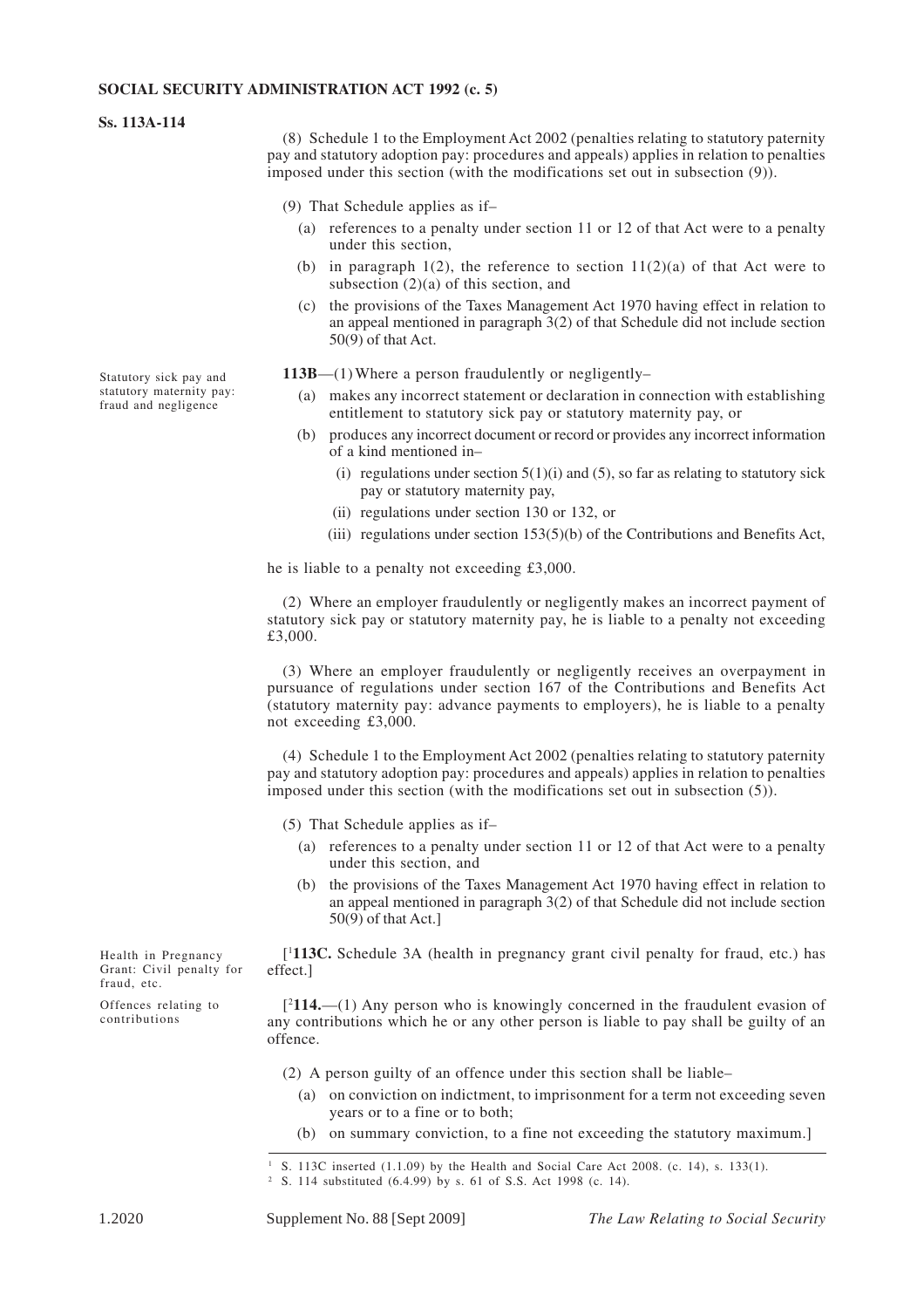## **Ss. 115-115A**

Offences by bodies corporate.

115.—(1) Where an offence under this  $Act[<sup>1</sup>]$ , or under the Jobseekers Act 1995,] which has been committed by a body corporate is proved to have been committed with the consent or connivance of, or to be attributable to any neglect on the part of, a director, manager, secretary or other similar officer of the body corporate, or any person who was purporting to act in any such capacity, he, as well as the body corporate, shall be guilty of that offence and be liable to be proceeded against accordingly.

(2) Where the affairs of a body corporate are managed by its members, subsection (1) above applies in relation to the acts and defaults of a member in connection with his functions of management as if he were a director of the body corporate.

> *Words in s. 115A(1), (1A) & (2) have been repealed by Sch. 14 of the Welfare Reform Act 2012 (C. 5), but kept in force for transitional purposes. See art. 9 of S.I. 2013/358 for details of when to apply.*

[2 **115A.**—(1) This section applies where an overpayment is recoverable from a person by, or due from a person to, the Secretary of State […3 ] under or by virtue of section  $[471ZB]$  [...<sup>3</sup>] above and it appears to the Secretary of State [...<sup>3</sup>] that-

> [2**115A.**—(1) This section applies where an overpayment is recoverable from a person by, or due from a person to, the Secretary of State or an authority under or by virtue of section 71,71A, 75 or 76 above and it appears to the Secretary of State or authority that–

- (a) the making of the overpayment was attributable to an act or omission on the part of that person; and
- (b) there are grounds for instituting against him proceedings for an offence (under this Act or any other enactment) relating to the overpayment.

 $[5(1A)$ This section also applies where–

- (a) it appears to the Secretary of State  $[...]$ <sup>3</sup>] that there are grounds for instituting proceedings against a person for an offence (under this act or any other enactment) relating to an act or omission on the part of that person in relation to any benefit, and
- (b) if an overpayment attributable to the act or omission had been made, the overpayment would have been recoverable from the person by, or due from the person to, the Secretary of State […3 ] under or by virtue of section 71, 71ZB, […3 ] above.]

(2) The Secretary of State […3 ] may give the person a written notice–

- (a) stating that he may be invited to agree to pay a penalty and that, if he does so in the manner specified by the Secretary of State  $[...]$ , no  $[^5$ proceedings referred to in subsection  $(1)$  or  $(1)$  above] will be instituted against him; and
- (b) containing such information relating to the operation of this section as may be prescribed.

[5(1A)This section also applies where–

- (a) it appears to the Secretary of State or an authority that there are grounds for instituting proceedings against a person for an offence (under this act or any other enactment) relating to an act or omission on the part of that person in relation to any benefit, and
- (b) if an overpayment attributable to the act or omission had been made, the overpayment would have been recoverable from the person by, or due from the person to, the Secretary of State or an authority under or by virtue of section 71, 71ZB, 71A or 76 above.]

Penalty as alternative to prosecution: colluding employers etc.

<sup>1</sup> Words inserted (11.6.96) in s. 115(1) by para. 55 of Sch. 2 to Jobseekers Act 1995 (c. 18).

<sup>2</sup> S. 115A inserted (18.12.97) by s. 15 of Social Security Administration (Fraud) Act 1997 (c. 47). Words in s. 115A(1),  $(1)$  &  $(2)$  repealed  $(1.4.13)$  by the Welfare Reform Act 2012 (c. 5), Sch. 14.

<sup>&</sup>lt;sup>4</sup> Words inserted in s. 115A(1) (29.4.13) by the Welfare Reform Act 2012 (c. 5), s. 105(3).

<sup>5</sup> S. 115A(1A) inserted & words in ss. (2)(a) substituted (8.5.12) by the Welfare Reform Act 2012 (c. 5), s. 113 & s. 114(1) & S. 115(2).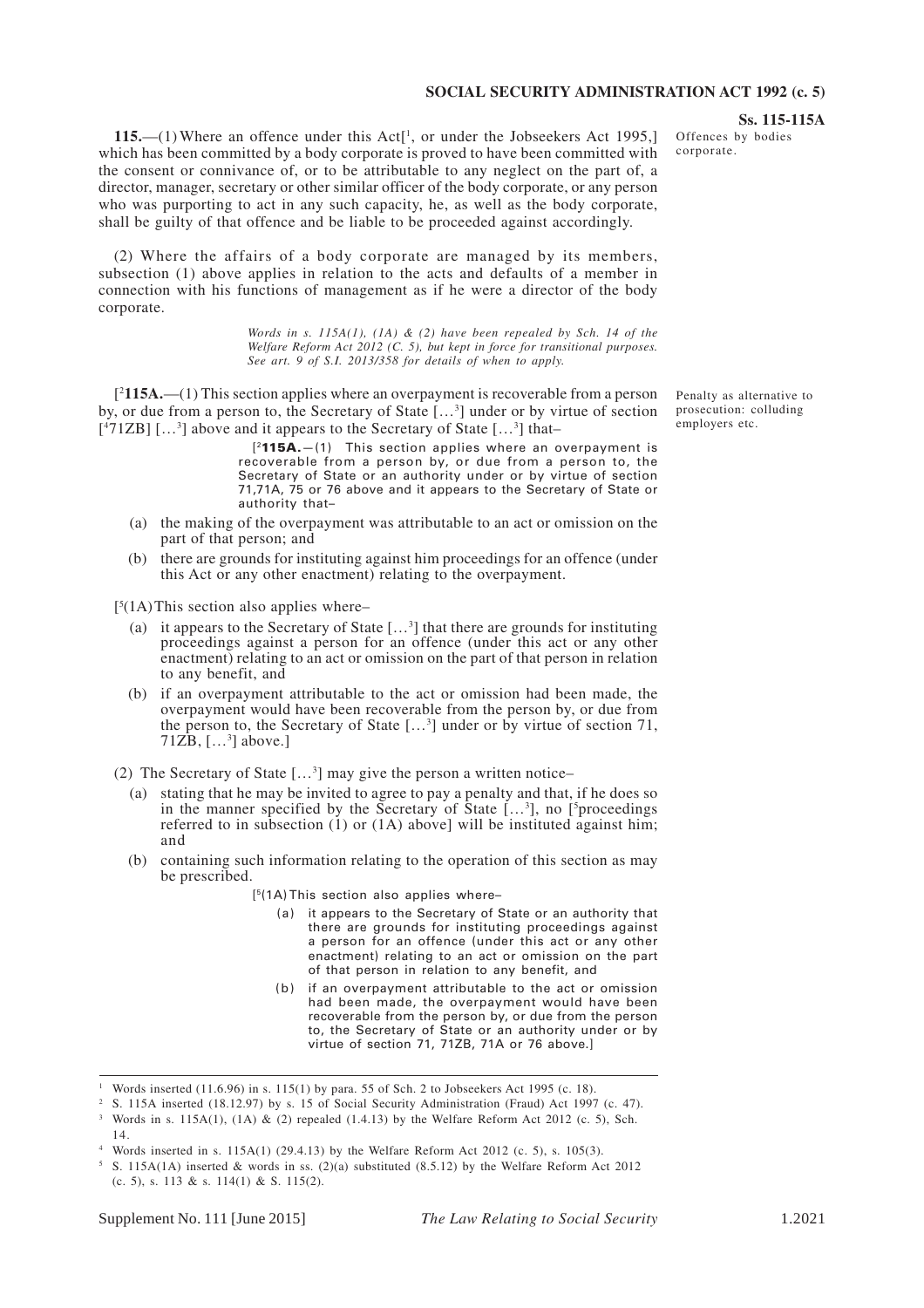(2) The Secretary of State or authority may give the person a written notice–

- (a) stating that he may be invited to agree to pay a penalty and that, if he does so in the manner specified by the Secretary of State or authority, [1no proceedings referred to in subsection (1) or (1A) above] will be instituted against him; and
- (b) containing such information relating to the operation of this section as may be prescribed.

 $[1(3)$  The amount of the penalty in a case falling within subsection (1) is 50% of the amount of the overpayment (rounded down to the nearest whole penny), subject to–

- (a) a minimum amount of £350, and
- (b) a maximum amount of  $[^{2}E5000]$ .
- (3A) The amount of the penalty in a case falling within subsection (1A) is £350.
- (3B) The Secretary of State may by order amend–
	- (a) the percentage for the time being specified in subsection (3);
	- (b) any figure for the time being specified in subsection  $(3)(a)$  or  $(b)$  or  $(3A)$ .]
- (4) If the person agrees in the specified manner to pay the penalty–
	- (a) the amount of the penalty shall be recoverable by the same methods as those by which the overpayment is [<sup>1</sup>or would have been] recoverable; and
	- (b) no proceedings will be instituted against him for an offence (under this Act or any other enactment) relating to the overpayment [<sup>3</sup>or to the act or omission referred to in subsection (1A)(a)].

*Words in s. 115A(5) have been repealed by Sch. 14 of the Welfare Reform Act 2012 (C. 5), but kept in force for transitional purposes. See art. 9 of S.I. 2013/358 for details of when to apply.*

(5) The person may withdraw his agreement to pay the penalty by notifying the Secretary of State  $[\dots^4]$  in the manner specified by the Secretary of State  $[\dots^4]$ , at any time during the period of  $[114]$  days beginning with the day on which he agrees to pay it; and if he does so–

- (a) so much of the penalty as has already been recovered shall be repaid; and
- (b) subsection (4)(b) above shall not apply.

(5) The person may withdraw his agreement to pay the penalty by notifying the Secretary of State or authority in the manner specified by the Secretary of State or authority, at any time during the period of [114] days beginning with the day on which he agrees to pay it; and if he does so–

- (a) so much of the penalty as has already been recovered shall be repaid; and
- (b) subsection (4)(b) above shall not apply.

(6)  $[3]$  In a case referred to in subsection (1A)(a)] where, after the person has agreed to pay the penalty, it is decided on a review or appeal or in accordance with regulations that the overpayment is not recoverable or due so much of the penalty as has already been recovered shall be repaid.

(7) [<sup>3</sup>In a case referred to in subsection  $(1A)(a)$ ] where, after the person has agreed to pay the penalty, the amount of the overpayment is revised on a review or appeal or in accordance with regulations–

(a) so much of the penalty as has already been recovered shall be repaid; and

(b) subsection  $(4)(b)$  above shall no longer apply by reason of the agreement;

but if a new agreement is made under this section in relation to the revised overpayment,

- <sup>2</sup> Words in s. 115A(3) substituted (1.4.15) by the Social Security (Penalty as Alternative to Prosecution (Maximum Amount) Order 2015, art. 2.
- Words in s. 115A(4)(b), (6) & (7) substituted & inserted (8.5.12) by the Welfare Reform Act 2012 (c. 5), S. 113 & S. 114(1) & S. 115(2).
- <sup>4</sup> Words in s. 115A(5) repealed (1.4.13) by the Welfare Reform Act 2012 (c. 5), Sch. 14.

<sup>&</sup>lt;sup>1</sup> S. 115A(3) & words in s. (2)(a), (4) & (5) substituted & inserted (8.5.12) by the Welfare Reform Act 2012 (c. 5), s. 113 & s. 114(1) & S. 115(2).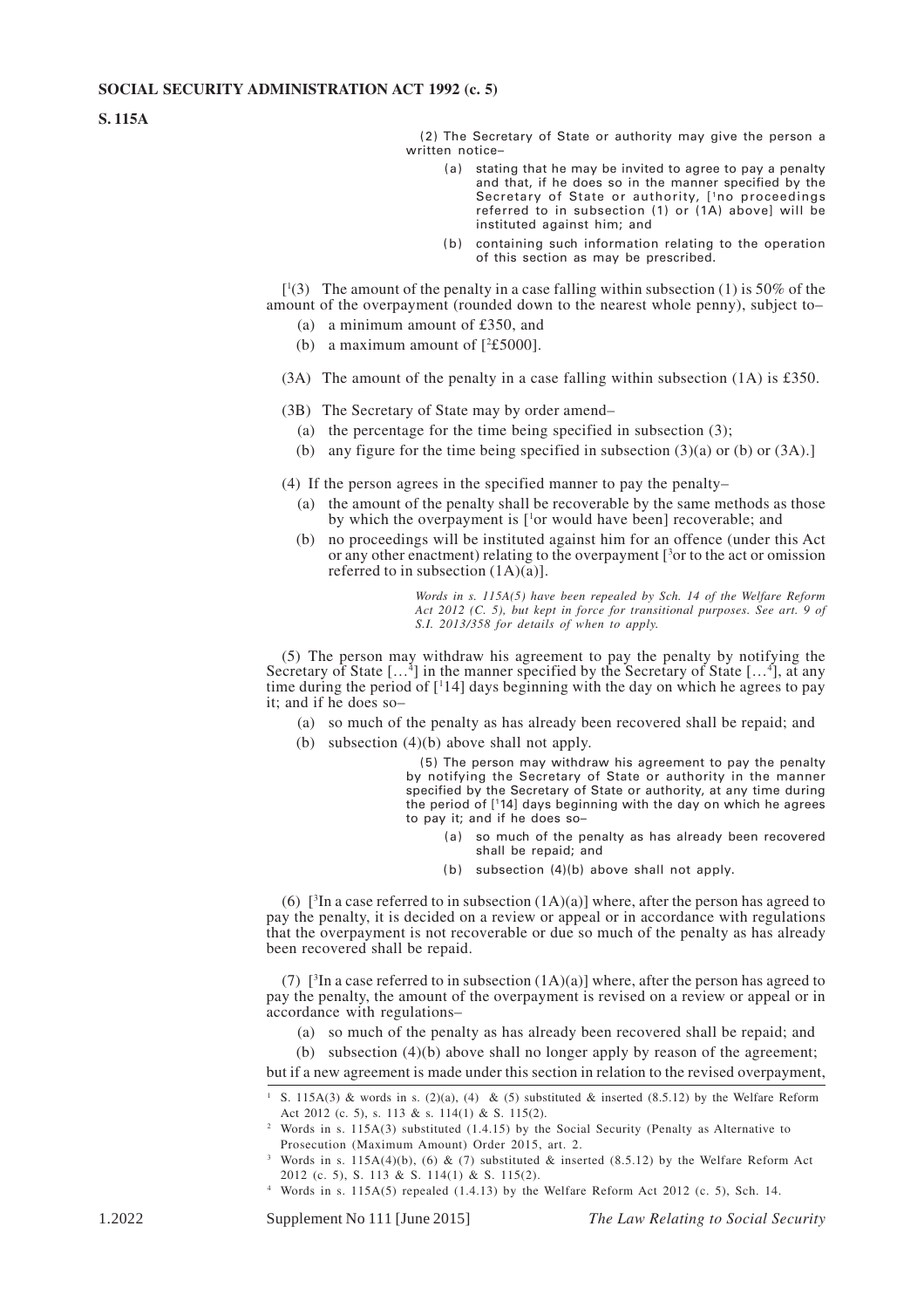## **Ss. 115A-115B**

the amount already recovered by way of penalty, to the extent that it does not exceed the amount of the new penalty, may be treated as recovered under the new agreement instead of being repaid.

(7A) […1 ]

*Words in ss. (7A) & (7B) have been repealed by Sch. 14 of the Welfare Reform Act 2012 (C. 5), but kept in force for transitional purposes. See art. 9 of S.I. 2013/358 for details of when to apply.*

[2(7A) Subject to subsection (7B) below, the Secretary of State and an authority which administers housing benefit or council tax benefit may agree that, to the extent determined by the agreement, one may carry out on the other's behalf, or may join in the carrying out of, any of the other's functions under this section.

(7B) Subsection (7A) above shall not authorise any delegation  $\overline{f}$ 

- (a) the function of the person by whom any overpayment is [3or would have been] recoverable, or to whom it is [30] The contract with the contract of determining whether or not a notice should be given under subsection (2) above in respect of that overpayment; or
- (b) the Secretary of State's power to make regulations for the purposes of paragraph (b) of that subsection.]

(8) In this section "overpayment" means–

- (a) a payment which should not have been made;
- (b) a sum which the Secretary of State should have received;
- (c) an amount of benefit paid in excess of entitlement; or
- (d) an amount equal to an excess of benefit allowed;

and the reference in subsection  $(1)(a)$   $[4$ or  $(1A)(b)]$  above to the making of the overpayment is to the making of the payment, the failure to receive the sum, the payment of benefit in excess of entitlement or the allowing of an excess of benefit.

[<sup>2</sup>**115B**—(1) This section applies where it appears to the Secretary of State [...<sup>5</sup>]–

Penalty as alternative to prosecution: colluding employers etc.

*Words in S. 115B(1) have been repealed by Sch. 14 of the Welfare Reform Act 2012 (C. 5), but kept in force for transitional purposes. See art. 9 of S.I. 2013/358 for details of when to apply.*

[2115B—(1) This section applies where it appears to the Secretary of State or an authority that administers housing benefit or council tax benefit–

- (a) that there are grounds for instituting proceedings against any person ('the responsible person') for an offence (whether or not under this Act) in respect of any conduct; and
- (b) that the conduct in respect of which there are grounds for instituting the proceedings is conduct falling within subsection (2) below.

 (2) Conduct in respect of which there appear to be grounds for instituting proceedings falls within this subsection if–

(a) those proceedings would be for an offence under this Act in connection with an inquiry relating to the employment of relevant employees or of any one or more particular relevant employees; or

<sup>&</sup>lt;sup>1</sup> Words in s. 115A(7A) & (7B) repealed (1.4.13) by the Welfare Reform Act 2012 (c. 5), Sch. 14.

<sup>2</sup> Sub-paras. (7A), (7B) inserted in s. 115A & s. 115B inserted (30.4.02) by the Social Security Fraud Act 2001 (c. 11), s. 14 & 15.

<sup>&</sup>lt;sup>3</sup> Words inserted  $(8.5.12)$  in s. 115A(7B) by the Welfare Reform Act 2012 (c. 5), S. 113(7).

<sup>4</sup> Words in s. 115A(8) inserted (8.5.12) by the Welfare Reform Act 2012 (c. 5), s. 115(2).

Words in s.  $115B(1)$  repealed  $(1.4.13)$  by the Welfare Reform Act 2012 (c. 5), Sch. 14.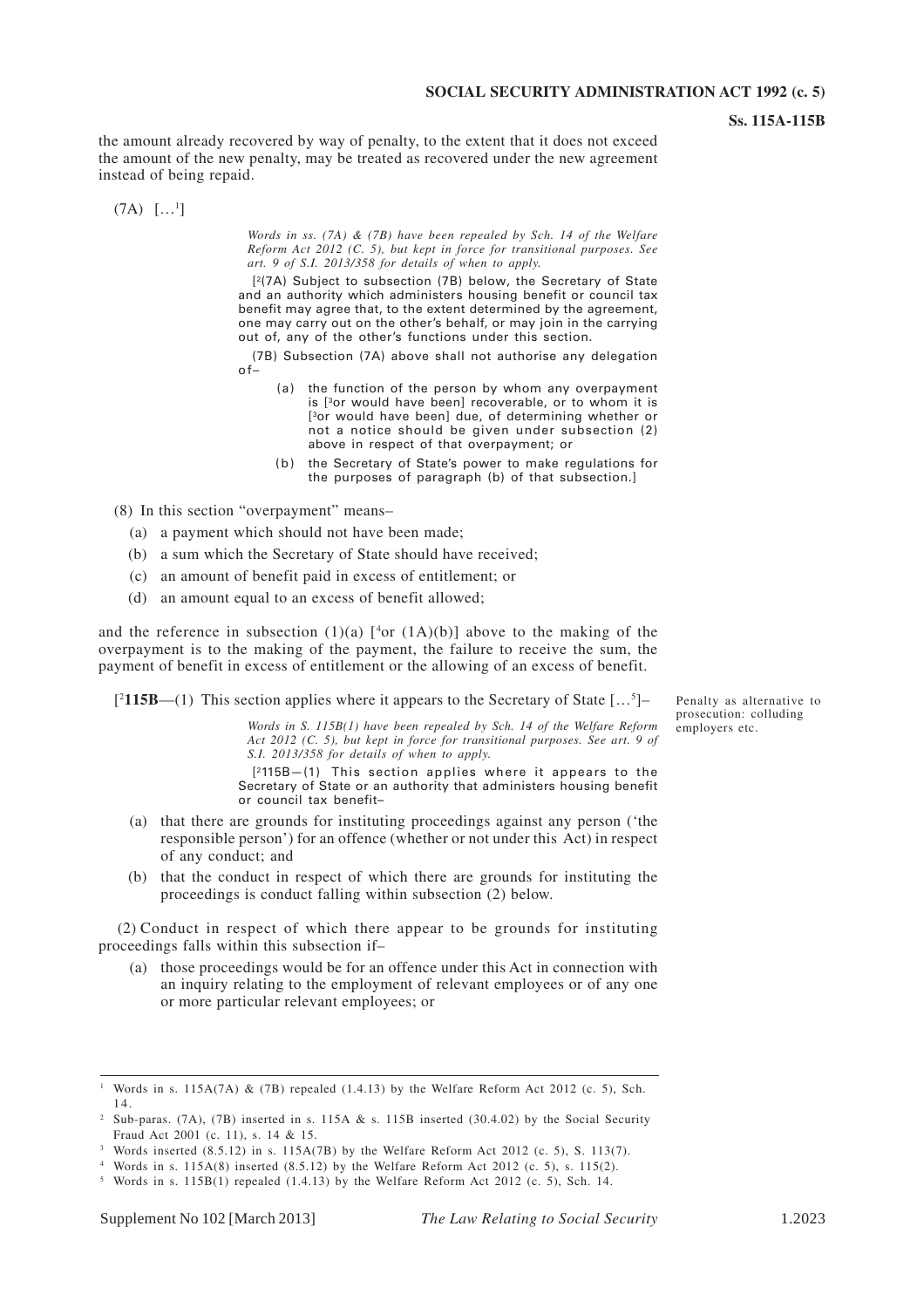**S. 115B**

(b) it is conduct which was such as to facilitate the commission of a benefit offence by a relevant employee (whether or not such an offence was in fact committed).

> *Words in s. 115B(3), (4), (4A) & (6) have been repealed by Sch. 14 of the Welfare Reform Act 2012 (C. 5), but kept in force for transitional purposes. See art. 9 of S.I. 2013/358 for details of when to apply.*

- (3) The Secretary of State  $[\dots]$  may give to the responsible person a written notice-
	- (a) specifying or describing the conduct in question;
	- (b) stating that he may be invited to agree to pay a penalty in respect of that conduct;
	- (c) stating that, if he does so in the manner specified by the Secretary of State [...<sup>1</sup>], no criminal proceedings will be instituted against him in respect of that conduct; and
	- (d) containing such information relating to the operation of this section as may be prescribed.

 $[2(4)$  If the recipient of a notice under subsection (3) above agrees, in the specified manner, to pay the penalty–

- (a) the amount of the penalty shall be recoverable from the recipient by the Secretary of State [...<sup>1</sup>]; and
- (b) no criminal proceedings shall be instituted against the recipient in respect of the conduct to which the notice relates.

(4A) Sections 71ZC, 71ZD and 71ZE above apply in relation to amounts recoverable under subsection  $(4)(a)$  above as to amounts recoverable by the Secretary of State under section 71ZB above […1 ].]

> (3) The Secretary of State or authority may give to the responsible person a written notice–

- (a) specifying or describing the conduct in question;
- (b) stating that he may be invited to agree to pay a penalty in respect of that conduct;
- (c) stating that, if he does so in the manner specified by the Secretary of State or authority, no criminal proceedings will be instituted against him in respect of that conduct; and
- (d) containing such information relating to the operation of this section as may be prescribed.

 $[1(4)$  If the recipient of a notice under subsection (3) above agrees, in the specified manner, to pay the penalty–

- (a) the amount of the penalty shall be recoverable from the recipient by the Secretary of State or authority; and
- (b) no criminal proceedings shall be instituted against the recipient in respect of the conduct to which the notice relates.

(4A) Sections 71ZC, 71ZD and 71ZE above apply in relation to amounts recoverable under subsection (4)(a) above as to amounts recoverable by the Secretary of State under section 71ZB above (and, where the notice is given by an authority administering housing benefit or council tax benefit, those sections so apply as if references to the Secretary of State were to that authority).]

(5) The amount of the penalty shall be–

- (a) in a case in which the conduct in question falls within paragraph (a) of subsection (2) above but not within paragraph (b) of that subsection, £1,000;
- (b) in a case in which that conduct falls within paragraph (b) of that subsection and the number of relevant employees by reference to whom it falls within that subsection is five or more, £5,000; and
- (c) in any other case, the amount obtained by multiplying  $\pounds1,000$  by the number of relevant employees by reference to whom that conduct falls within that subsection.

Words in s. 115B(3), (4) & (4A) repealed (1.4.13) by the Welfare Reform Act 2012 (c. 5), Sch. 14.

<sup>2</sup> S. 115B(4) substituted (1.10.12) by the Welfare Reform Act 2012 (c. 5), s. 105(4).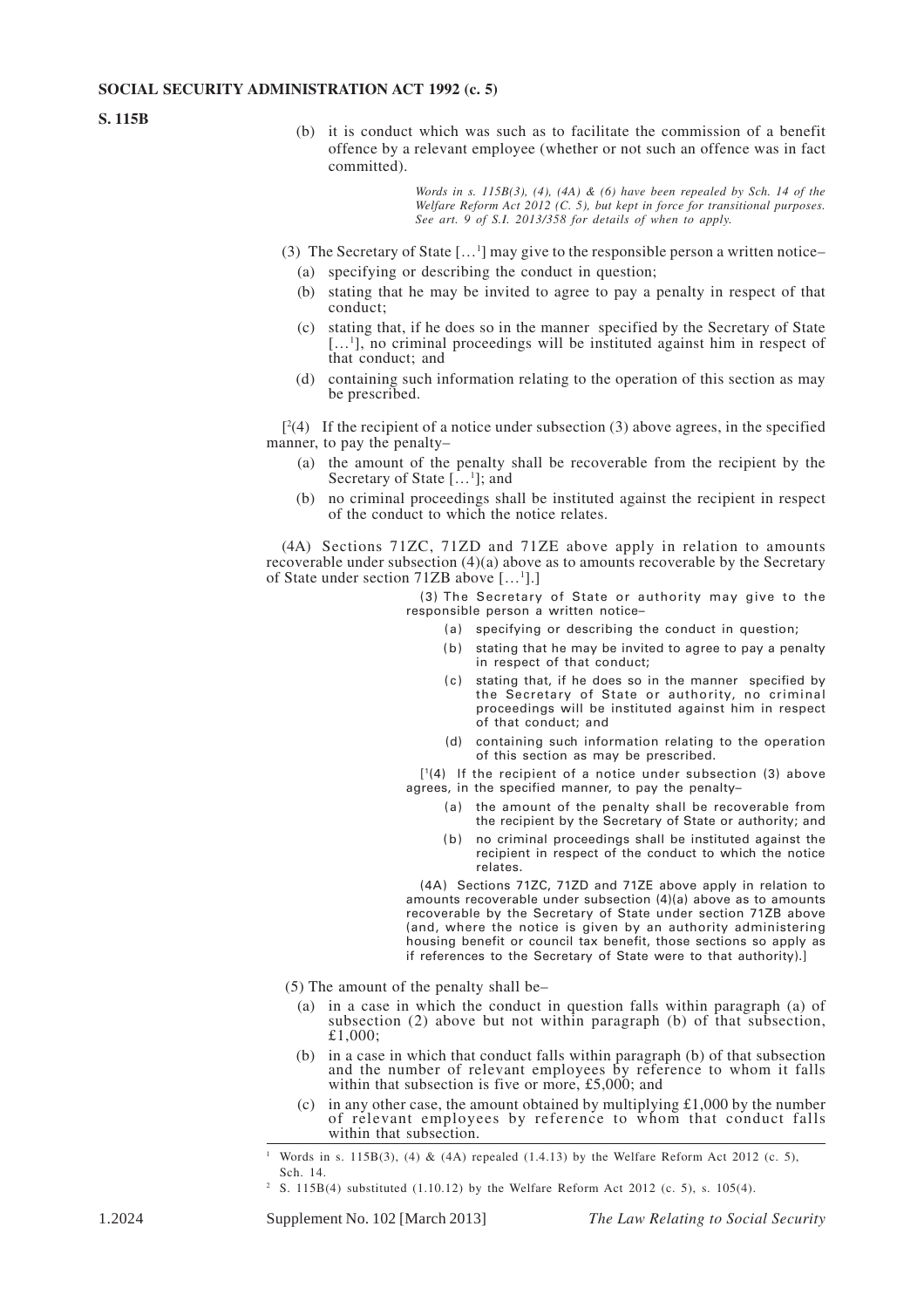## **Ss. 115B–115C**

(6) The responsible person may withdraw his agreement to pay a penalty under this section by notifying the Secretary of State  $[\dots]$ , in the manner specified by the Secretary of State  $[\dots]$ , at any time during the period of  $[214]$  days beginning with the day on which he agrees to pay it.

> *Words in s. 115B(6) have been repealed by Sch. 14 of the Welfare Reform Act 2012 (C. 5), but kept in force for transitional purposes. See art. 9 of S.I. 2013/358 for details of when to apply.*

(6) The responsible person may withdraw his agreement to pay a penalty under this section by notifying the Secretary of State or a ponarty and the manner specified by the Secretary of State or authority, at any time during the period of [114] days beginning with the day on which he agrees to pay it.

(7) Where the responsible person withdraws his agreement in accordance with subsection (6) above-

(a) so much of the penalty as has already been recovered shall be repaid; and

(b) subsection (4)(b) above shall not apply.

(8) For the purposes of this section an individual is a relevant employee in relation to any conduct of the responsible person if–

- (a) that conduct was at or in relation to a time when that individual was an employee of the responsible person;
- (b) that conduct was at or in relation to a time when that individual was an employee of a body corporate of which the responsible person is or has been a director; or
- (c) the responsible person, in engaging in that conduct, was acting or purporting to act on behalf of, in the interests of or otherwise by reason of his connection with, any person by whom that individual is or has been employed.

(9) In this section–

"conduct" includes acts, omissions and statements;

- "director"–
- (a) in relation to a company (within the meaning of the Companies Act 1985 (c. 6)), includes a shadow director;
- (b) in relation to any such company that is a subsidiary of another, includes any director orshadow director of the other company; and
- (c) in relation to a body corporate whose affairs are managed by its members, means a member of that body corporate;

"employee" means any person who–

- (a) is employed under a contract of service or apprenticeship, or in an office (including an elective office), or
- (b) carries out any work under any contract under which he has undertaken to provide his work,

and "employment" shall be construed accordingly;

"relevant benefit" means benefit prescribed for the purposes of section 71(8) above;

"shadow director" means a shadow director as defined in section 741(2) of the Companies Act 1985;

subsidiary" means a subsidiary as defined in section 736 of the Companies Act 1985."]

## *[3 Civil penalties*

**115C.**—(1) This section applies where–

- (a) a person negligently makes an incorrect statement or representation, or negligently gives incorrect information or evidence–
	- (i) in or in connection with a claim for a relevant social security benefit, or

Incorrect statements etc

Words in s.  $115B(6)$  repealed  $(1.4.13)$  by the Welfare Reform Act 2012 (c. 5), Sch. 14.

<sup>&</sup>lt;sup>2</sup> Words substituted  $(8.5.12)$  in s. 115B $(6)$  by the Welfare Reform Act 2012 (c. 5), s. 115(3).

<sup>&</sup>lt;sup>3</sup> Ss. 115C & 115D inserted (10.5.12) by the Welfare Reform Act 2012 (c. 5), S. 116(1).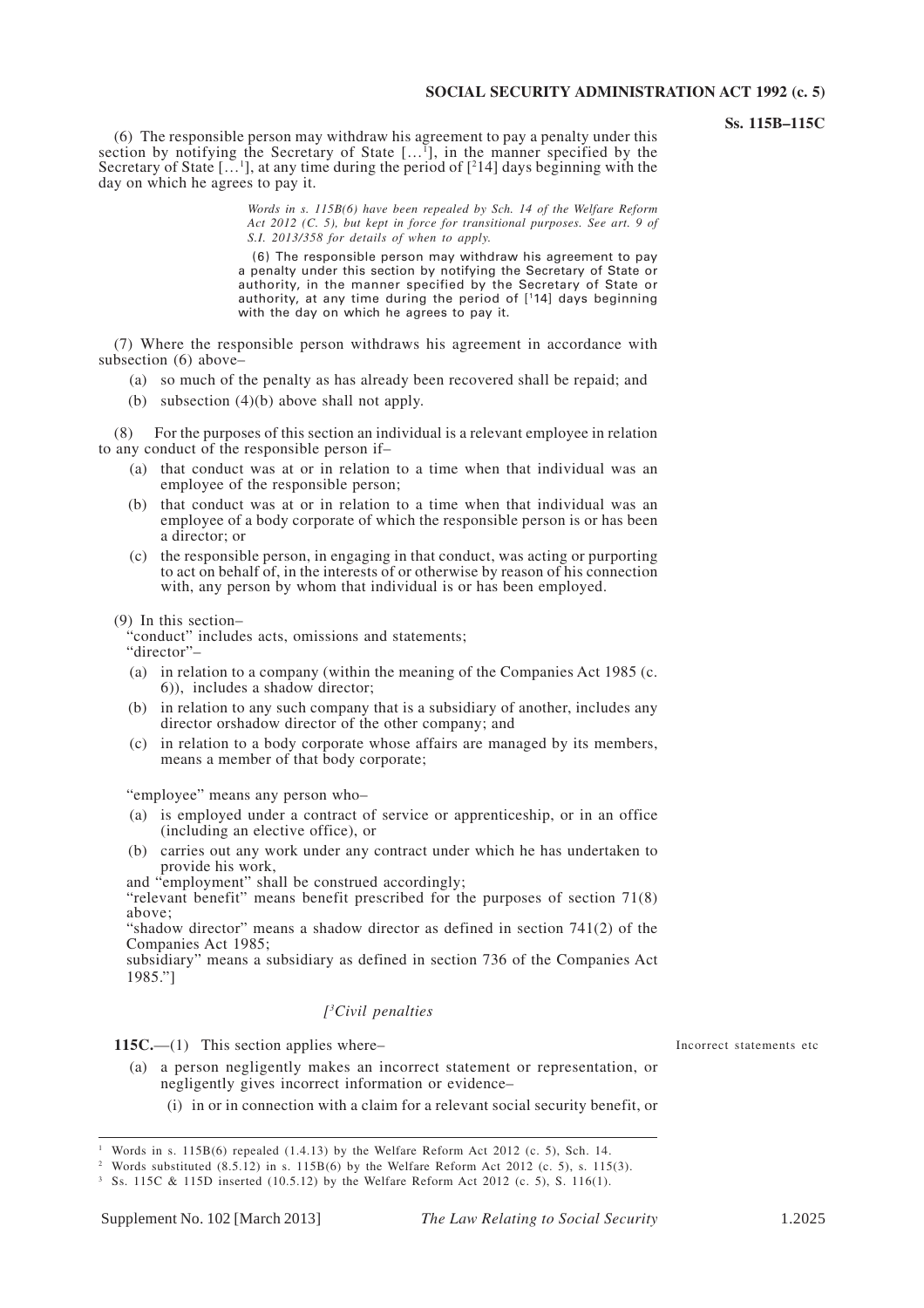## **Ss. 115C-115D**

- (ii) in connection with an award of a relevant social security benefit,
- (b) the person fails to take reasonable steps to correct the error,
- (c) the error results in the making of an overpayment, and
- (d) the person has not been charged with an offence or cautioned, or been given a notice under section 115A, in respect of the overpayment.
- (2) A penalty of a prescribed amount may be imposed by the appropriate authority–
	- (a) in any case, on the person,
	- (b) in a case where the person ("A") is making, or has made, a claim for the benefit for a period jointly with another ("B"), on B instead of A.
	- (c) The error results in the making of an overpayment, and
	- (d) the person has not been charged with an offence or cautioned, or been given a notice under section 115A, in respect of the overpayment.

(3) Subsection (2)(b) does not apply if B was not, and could not reasonably be expected to have been, aware that A had negligently made the incorrect statement or representation or given the incorrect information or evidence.

(4) A penalty imposed under subsection (2) is recoverable by the appropriate authority from the person on whom it is imposed.

(5) Sections 71ZC, 71ZD and 71ZE apply in relation to amounts recoverable by the appropriate authority under subsection (4) as to amounts recoverable by the Secretary of State under section 71ZB (and, where the appropriate authority is not the Secretary of State, those sections so apply as if references to the Secretary of State were to that authority).

- (6) In this section and section 115D–
	- "appropriate authority" means–
	- (a) the Secretary of State, or
	- (b) an authority which administers housing benefit or council tax benefit;

 "overpayment" has the meaning given in section 115A(8), and the reference to the making of an overpayment is to be construed in accordance with that provision; "relevant social security benefit" has the meaning given in section 121DA(7).

**115D.**—(1) A penalty of a prescribed amount may be imposed on a person by the appropriate authority where–

- (a) the person, without reasonable excuse, fails to provide information or evidence in accordance with requirements imposed on the person by the appropriate authority in connection with a claim for, or an award of, a relevant social security benefit,
- (b) the failure results in the making of an overpayment, and
- (c) the person has not been charged with an offence or cautioned, or been given a notice under section 115A, in respect of the overpayment.

(2) A penalty of a prescribed amount may be imposed on a person by the approriate authority where–

- (a) the person, without reasonable excuse, fails to notify the appropriate authority of a relevant change of circumstances in accordance with requirements imposed on the person under relevant social ssecurity legislation,
- (b) the failure results in the making of an overpayment, and

(3) Where a person is making, or has made, a claim for a benefit for a period jointly with another, and both of them fail as mentioned in subsection  $(1)$  or  $(2)$ , only one penalty may be imposed in respect of the same overpayment.

Failure to disclose information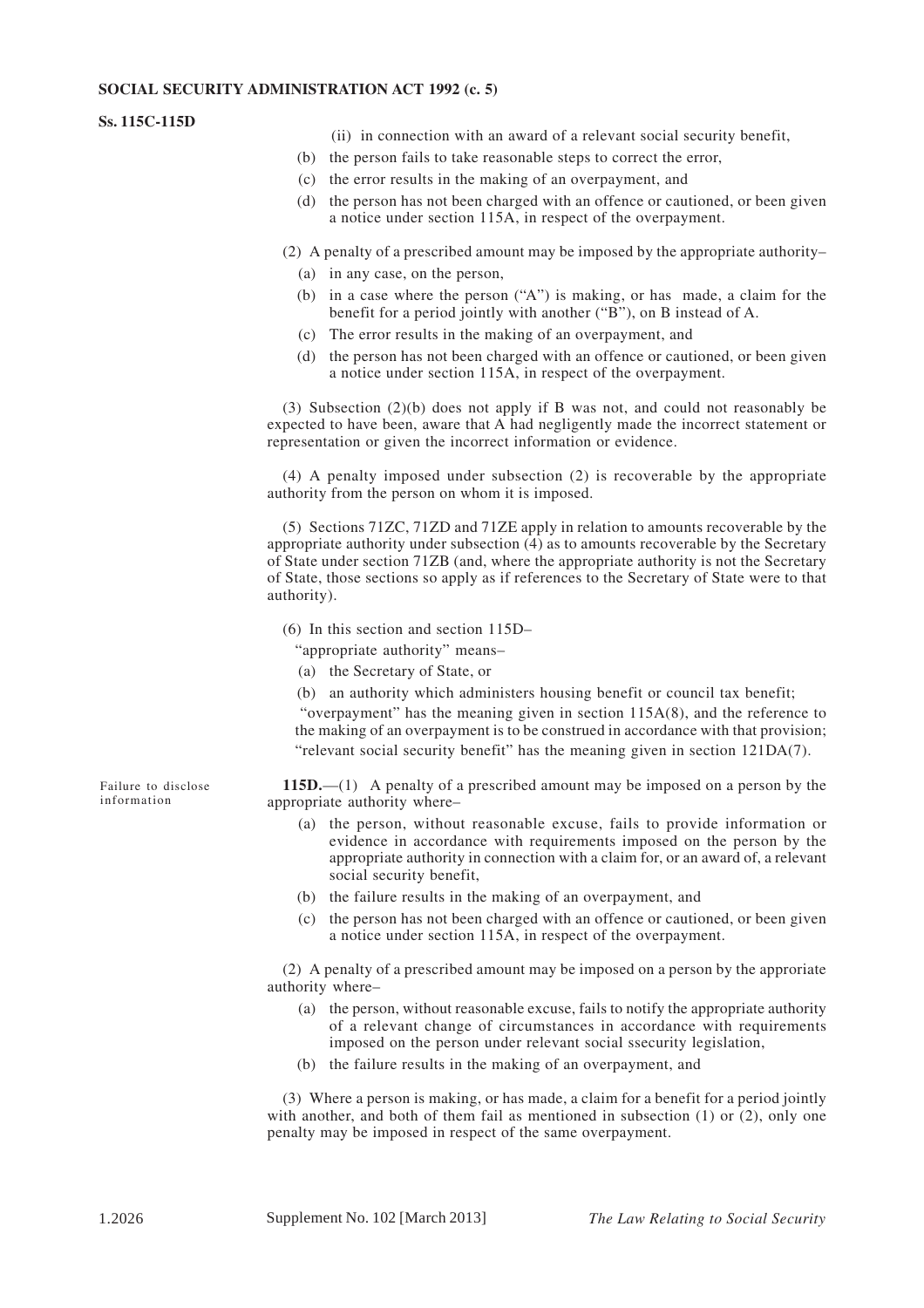(4) A penalty imposed under subsection (1) or (2) is recoverable by the appropriate authority from the person on whom it is imposed.

(5) Sections 71ZC, 71ZD and 71ZE apply in relation to amounts recoverable by the appropriate authority under subsection (4) as to amounts recoverable by the Secretary of State under section 71ZB (and, where the appropriate authority is not the Secretary of State, those sections so apply as if references to the Secretary of State were to that authority).

(6) In this section "relevant change of circumstances, in relation to a person, means a change of circumstances which affects any entitlement of the person to any benefit or other payment or advantage under any provision of the relevant social security legislation.]

## *Legal proceedings*

**116.**—(1) Any person authorised by the Secretary of State in that behalf may conduct Legal proceedings.any proceedings [lunder any provision of this Act other than section 114 or under any provision of] the Jobseekers Act 1995 before a magistrates' court although not a barrister or solicitor.

> *Words in s. 116(2)(a), (b), (3)(b), (4) & (5) have been repealed by Sch. 14 of the Welfare Reform Act 2012 (C. 5), but kept in force for transitional purposes. See art. 9 of S.I. 2013/358 for details of when to appl;y.*

(2) Notwithstanding anything in any Act–

- (a) proceedings for an offence under this Act  $[^{2}[\ldots^{3}]]$   $[^{4}$ , or for an offence under the Jobseekers Act 1995,] may be begun at any time within the period of 3 months from the date on which evidence, sufficient in the opinion of the Secretary of State to justify a prosecution for the offence, comes to his knowledge or within a period of 12 months from the commission of the offence, whichever period last expires; […3 ]
	- (2) Notwithstanding anything in any Act–
		- (a) proceedings for an offence under this Act [2(other than proceedings to which paragraph (b) applies)] [4, or for an offence under the Jobseekers Act 1995,] may be begun at any time within the period of 3 months from the date on which evidence, sufficient in the opinion of the Secretary of State to justify a prosecution for the offence, comes to his knowledge or within a period of 12 months from the commission of the offence, whichever period last expires; and
		- (b) proceedings [<sup>5</sup>brought by the appropriate authority] for an offence under this Act relating to housing benefit or  $[2$ council tax benefit] may be begun at any time within the period of 3 months from the date on which evidence, sufficient in the opinion of the appropriate authority to justify a prosecution for the offence, comes to the authority's knowledge or within a period of 12 months from the commission of the offence, whichever period last expires.

[6 (2A) Subsection (2) above shall not be taken to impose any restriction on the time when proceedings may be begun for an offence under section 111A above.

**Ss. 115D-116**

<sup>1</sup> Words substituted in s. 116(1) (1.4.99) by S.S. Contributions (Transfer of Functions, etc) Act 1999 (c. 2), Sch. 1, para. 21(2).

<sup>&</sup>lt;sup>2</sup> Words substituted & inserted (8.5.12) in s. 116(2)(a) & (b) by the Welfare Reform Act 2012 (c. 5), S. 111.

<sup>&</sup>lt;sup>3</sup> Words in s.  $116(2)(a)$ , (b) repealed  $(1.4.13)$  by the Welfare Reform Act 2012 (c. 5), Sch. 14.

<sup>&</sup>lt;sup>4</sup> Words inserted  $(11.6.96)$  in s.  $116(2)(a)$  by para.  $56(3)$  of Sch. 2 to Jobseekers Act 1995 (c. 18).

<sup>&</sup>lt;sup>5</sup> Words in s. 116(2) substituted  $(6.3.92)$  by L.G.F. Act 1992 (c. 14), Sch. 9, para. 17(1), for

purposes of council tax and council tax benefit from 1.4.93.

Sub-para. (2A) inserted (1.7.97) by Sch. 1, para. 5, to Social Security Administration (Fraud) Act 1997 (c. 47).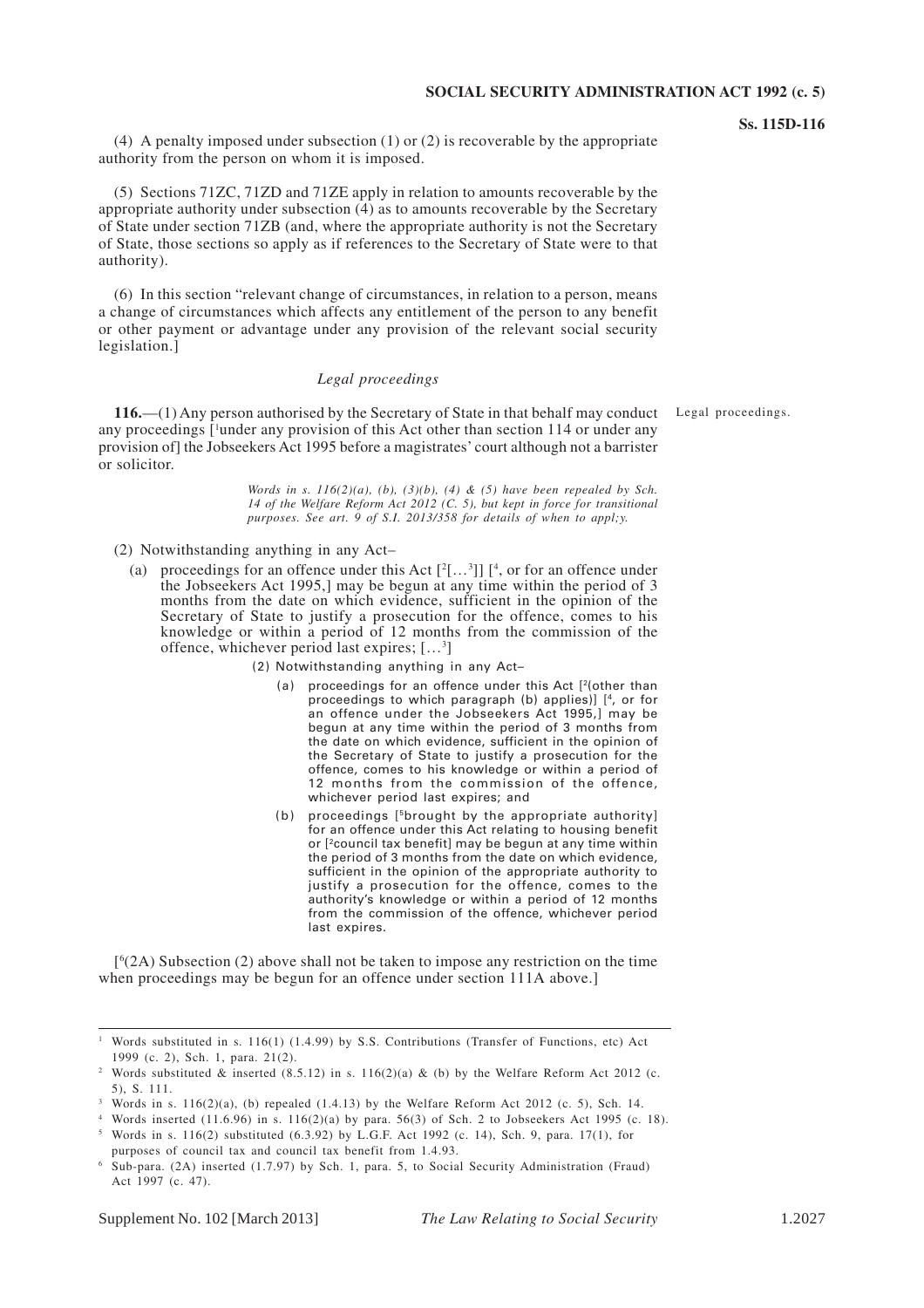**S. 116**

- (3) For the purposes of subsection (2) above–
	- (a) a certificate purporting to be signed by or on behalf of the Secretary of State as to the date on which such evidence as is mentioned in paragraph (a) of that subsection came to his knowledge shall be conclusive evidence of that date;  $[\ldots^1]$ .

*Words in s. 115B(3), (4), (4A) & (6) have been repealed by Sch. 14 of the Welfare Reform Act 2012 (C. 5), but kept in force for transitional purposes. See art. 9 of S.I. 2013/358 for details of when to apply.*

- (3) For the purposes of subsection (2) above–
	- (a) a certificate purporting to be signed by or on behalf of the Secretary of State as to the date on which such evidence as is mentioned in paragraph (a) of that subsection came to his knowledge shall be conclusive evidence of that date; and
	- (b) a certificate of the appropriate authority as to the date on which such evidence as is mentioned in paragraph (b) of that subsection came to the authority's knowledge shall be conclusive evidence of that date.

(4) In subsections (2) and (3) above "the appropriate authority" means, in relation to an offence which relates to housing benefit and concerns any dwelling

- $(a) [...^6]$
- (b) if it relates to a rent rebate, the authority who are the appropriate housing authority by virtue of [<sup>6</sup>section 134] below;] and
- (c) if it relates to rent allowance, the authority who are the appropriate local authority by virtue of [<sup>6</sup>that section].

(5) In subsection (2) and (3) above "the appropriate authority" means, in relation to an offence relating to <sup>[1</sup>council tax benefit], such authority as is prescribed in relation to the offence.

 $[4(5A)$  [<sup>5</sup>In relation to proceedings for an offence under section 114 above] the references in subsections  $(2)(a)$  and  $(3)(a)$  to the Secretary of State shall have effect as *references to the Inland Revenue*.]

 $(6)$   $[...^6]$ 

(7) In the application of this section to Scotland, the following provisions shall have effect in substitution for subsections (1) [ $7$  to 5A] above-

(a) proceedings for an offence under this Act [<sup>8</sup>or the Jobseekers Act 1995] may, notwithstanding anything in [9 section 136 of the Criminal Procedure (Scotland) Act 1995], be commenced at any time within the period of 3 months from the date of which evidence, sufficient in the opinion of the Lord Advocate to justify proceedings, comes to his knowledge, or within the period of 12 months from the commission of the offence, whichever period last expires;

<sup>&</sup>lt;sup>1</sup> Words in s.  $116(2)(a)(b)$ ,  $(3)(b)$ ,  $(4)$  &  $(5)$  repealed  $(1.4.13)$  by the Welfare Reform Act 2012 (c. 5), Sch. 14.

<sup>&</sup>lt;sup>2</sup> S. 116(4) amended (1.4.97) by Sch. 13, para. 3(3)(a), (b) & (c), to Housing Act 1996 (c. 52).

<sup>3</sup> Words in s. 116(5) substituted (6.3.92) by L.G.F. Act 1992 (c. 14), Sch. 9, para. 17(2), for purposes of council tax and council tax benefit from 1.4.93.

<sup>4</sup> S. 116(5A) inserted (1.4.99) by the S.S. Contributions (Transfer of Functions, etc.) Act 1999 (c. 2), Sch. 1, para. 21(3).

<sup>5</sup> Words substituted (11.11.99) by the Welfare Reform and Pensions Act 1999 (c. 30), Sch. 11, para. 5.

<sup>6</sup> S. 116(6) repealed (29.11.99) by S.S. Act 1998 (c. 14), Sch. 7, para. 83 and Sch. 8.

<sup>7</sup> Words amended in s. 116(7) by the S.S. Contributions (Transfer of Functions, etc.) Act 1999 (c. 2), Sch. 1, para. 21(4).

<sup>&</sup>lt;sup>8</sup> Words inserted  $(11.6.96)$  in s.  $116(7)(a)$  by para. 56(4) of Sch. 2 to Jobseekers Act 1995 (c. 18).

<sup>9</sup> Words in s. 116(7) substituted (1.4.96) by Criminal Procedure (Consequential Provisions) (Scotland) Act 1995 (c. 40), Sch. 4, para. 82.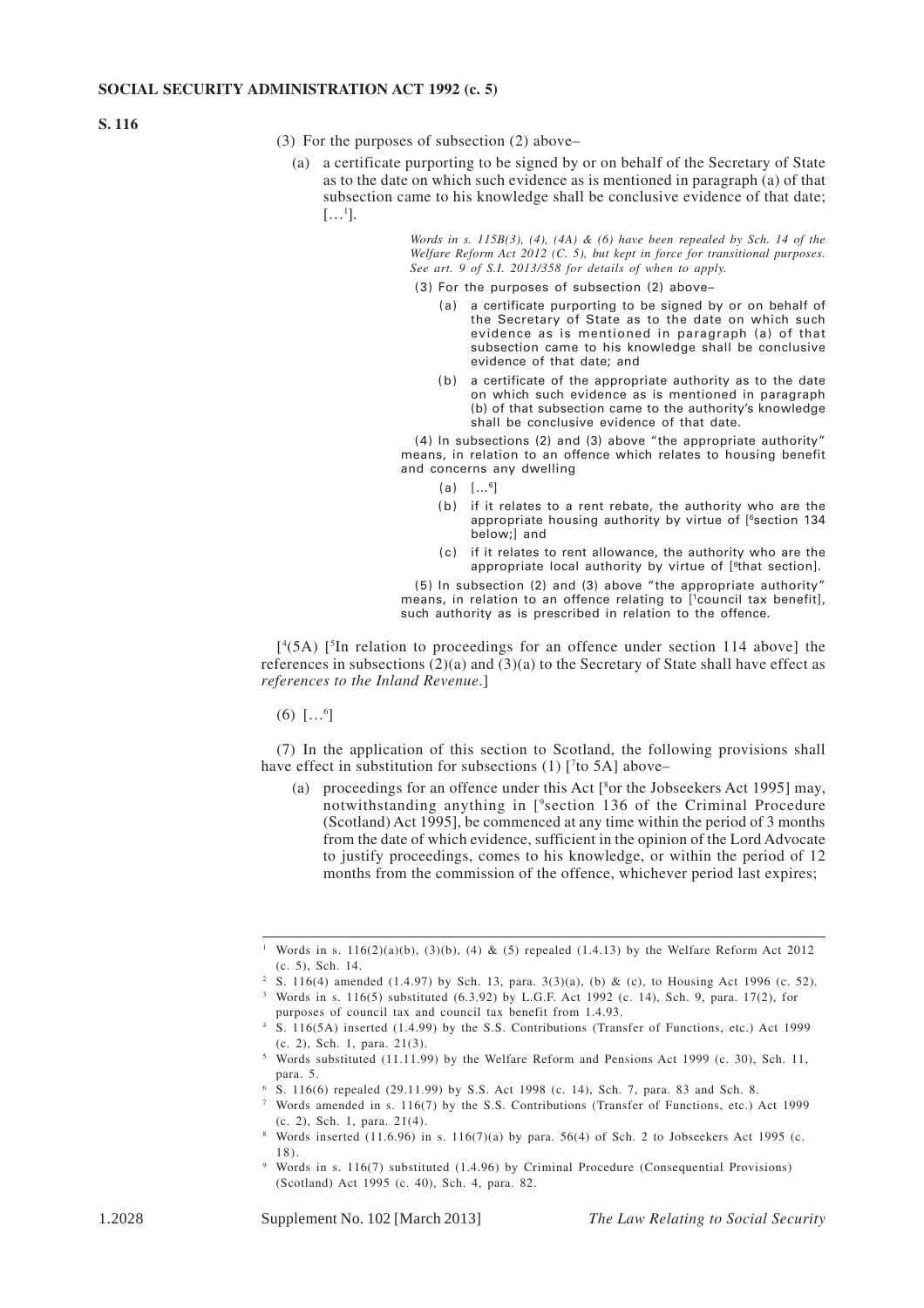- **Ss. 116-116A**
- $[1(aa)$  this subsection shall not be taken to impose any restriction on the time when proceedings may be commenced for an offence under section 111A above;]
	- (b) for the purposes of this subsection–
		- (i) a certificate purporting to be signed by or on behalf of the Lord Advocate as to the date on which such evidence as is mentioned above came to his knowledge shall be conclusive evidence of that date; and
		- (ii) subsection (3) of  $[^2$ section 136 of the said Act of 1995] (date of commencement of proceedings) shall have effect as it has effect for the purposes of that section.

*\*Reference to this Act in s. 116 extended by s. 167(2) of Pension Schemes Act 1993 (c. 48) to the provisions referred to in s. 164(1)(b) ibid.*

**116A.**  $[...]$ 

*S. 116A has been repealed by Sch. 14 of the Welfare Reform Act 2012 (C. 5), but kept in force for transitional purposes. See art. 9 of S.I. 2013/358 for details fo when to apply.*

[4**116A.**—(1) This section applies if an authority administering housing benefit or council tax benefit has power to bring proceedings for a benefit offence relating to that benefit.

(2) The authority may bring proceedings for a benefit offence relating to any other relevant social security benefit [<sup>5</sup>only if]-

- (a) the proceedings relate to any benefit or circumstances or any description of benefit or circumstances which the Secretary of State prescribes for the purposes of this paragraph, or
- (b) the Secretary of State has directed that the authority [<sup>5</sup>may] bring the proceedings,

and a direction under paragraph (b) may relate to a particular authority or description of authority or to particular proceedings or any description of proceedings.

(3) If the Secretary of State prescribes conditions for the purposes of this section, an authority must not bring proceedings under this section unless any such condition is satisfied.

(4) The Secretary of State may continue proceedings which have been brought by an authority under this section as if the proceedings had been brought in his name or he may discontinue the proceedings if–

- (a) he makes provision under subsection (2)(a), such that the authority would no longer be entitled to bring the proceedings under this section,
- (b) he [6withdraws] a direction under subsection (2)(b) in relation to the proceedings, or
- (c) a condition prescribed under subsection (3) ceases to be satisfied in relation to the proceedings.

(5) In the exercise of its power under subsection (2), a local authority must have regard to the Code for Crown Prosecutors issued by the Director of Public Prosecutions under section 10 of the Prosecution of Offences Act 1985–

Local authority powers to prosecute [5other] benefit fraud.

<sup>&</sup>lt;sup>1</sup> Sub-para. 116(7)(aa) inserted (30.4.02) by the Social Security Fraud Act 2001, s. 17.

<sup>2</sup> Words in s. 116(7) substituted (1.4.96) by Criminal Procedure (Consequential Provisions) (Scotland) Act 1995 (c. 40), Sch. 4, para. 82.

 $3\,$  S. 116A repealed (1.4.13) by the Welfare Reform Act 2012 (c. 5), Sch. 14.

<sup>4</sup> S. 116A inserted (19.2.08 for reg. making purposes & 7.4.08 for all other purposes) by the Welfare Reform Act 2007 (c. 5), s. 47.

<sup>&</sup>lt;sup>5</sup> Words inserted in heading & substituted in S. 116A(2) (10.5.12) by the Welfare Reform Act 2012, (c. 5), S. 116(1).

Words substituted in S.  $116A(4)(b)$  (10.5.12) by the Welfare Reform Act 2012, (c. 5), S. 116(6).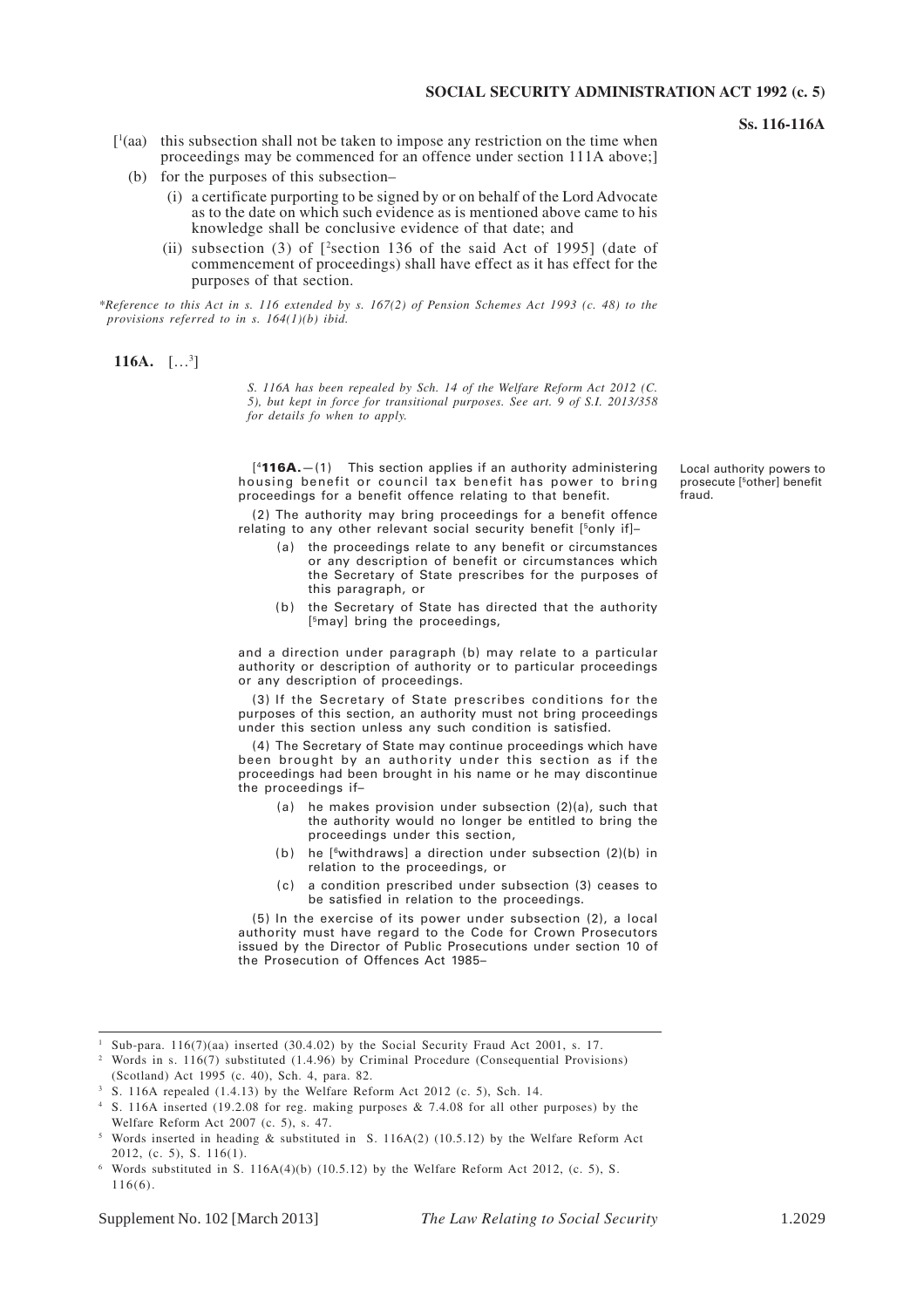## **Ss. 116A-117A**

Issues arising in proceedings.

- (a) in determining whether the proceedings should be instituted;
- (b) in determining what charges should be preferred;
- (c) in considering what representations to make to a magistrates' court about mode of trial;
- (d) in determining whether to discontinue proceedings.

(6) An authority must not bring proceedings for a benefit offence which does not relate to housing benefit or council tax benefit otherwise than in accordance with this section.

(7) In subsection (2), "relevant social security benefit" has the same meaning as in section 121DA below.

(8) This section does not apply to Scotland.]

[1 **117.**—(1) This section applies to proceedings before a court–

- (a) for an offence under this Act or the Jobseekers Act 1995; or
- (b) involving any question as to the payment of contributions (other than a Class 4 contribution recoverable by the Inland Revenue); or
- (c) for the recovery of any sums due to the Secretary of State or the National Insurance Fund,

(2) A decision of the Secretary of State which–

- (a) falls within Part II of Schedule 3 to the Social Security Act 1998 ("the 1998 Act"; and
- (b) relates to or affects an issue arising in the proceedings,

shall be conclusive for the purposes of the proceedings.

- $(3)$  If-
	- (a) any such decision is necessary for the determination of the proceedings; and
	- (b) the decision of the Secretary of State has not been obtained or an application with respect to the decision has been made under section 9 or 10 of the 1998 Act

the decision shall be referred to the Secretary of State to be made in accordance (subject to any necessary modifications) with Chapter II of Part I of that Act.

- (4) Subsection (2) above does not apply where, in relation to the decision–
	- (a) an appeal has been brought but not determined;
	- (b) an application for leave to appeal has been made but not determined;
	- (c) an appeal has not been brought (or, as the case may be, an application for leave to appeal has not been made) but the time for doing so has not yet expired; or
	- (d) an application has been made under section 9 or 10 of the 1998 Act.

(5) In a case falling within subsection (4) above the court shall adjourn the proceedings until such time as the final decision is known; and that decision shall be conclusive for the purposes of the proceedings.]

[2 **117A.**—(1) This section applies to proceedings before a court–

- (a) for an offence under this Act or the Jobseekers Act 1995; or
- (b) involving any question as to the payment of contributions (other than a Class 4 contribution recoverable in accordance with section 15 of the Contributions and Benefits Act); or
- (c) for the recovery of any sums due to the Inland Revenue or the National Insurance Fund.
- (2) A decision of an officer of the Inland Revenue which–
	- (a) falls within section 8(1) of the Social Security Contributions (Transfer of Functions, etc.) Act 1999; and

<sup>2</sup> S. 117A inserted (1.4.99) by the S.S. Contributions (Transfer of Functions, etc.) Act 1999 (c. 2), Sch. 7, para. 13.

Issues arising in proceedings: contributions, etc.

<sup>1</sup> S. 117 substituted (5.7.99) by S.S. Act 1998 (c. 14), Sch. 7, para. 84.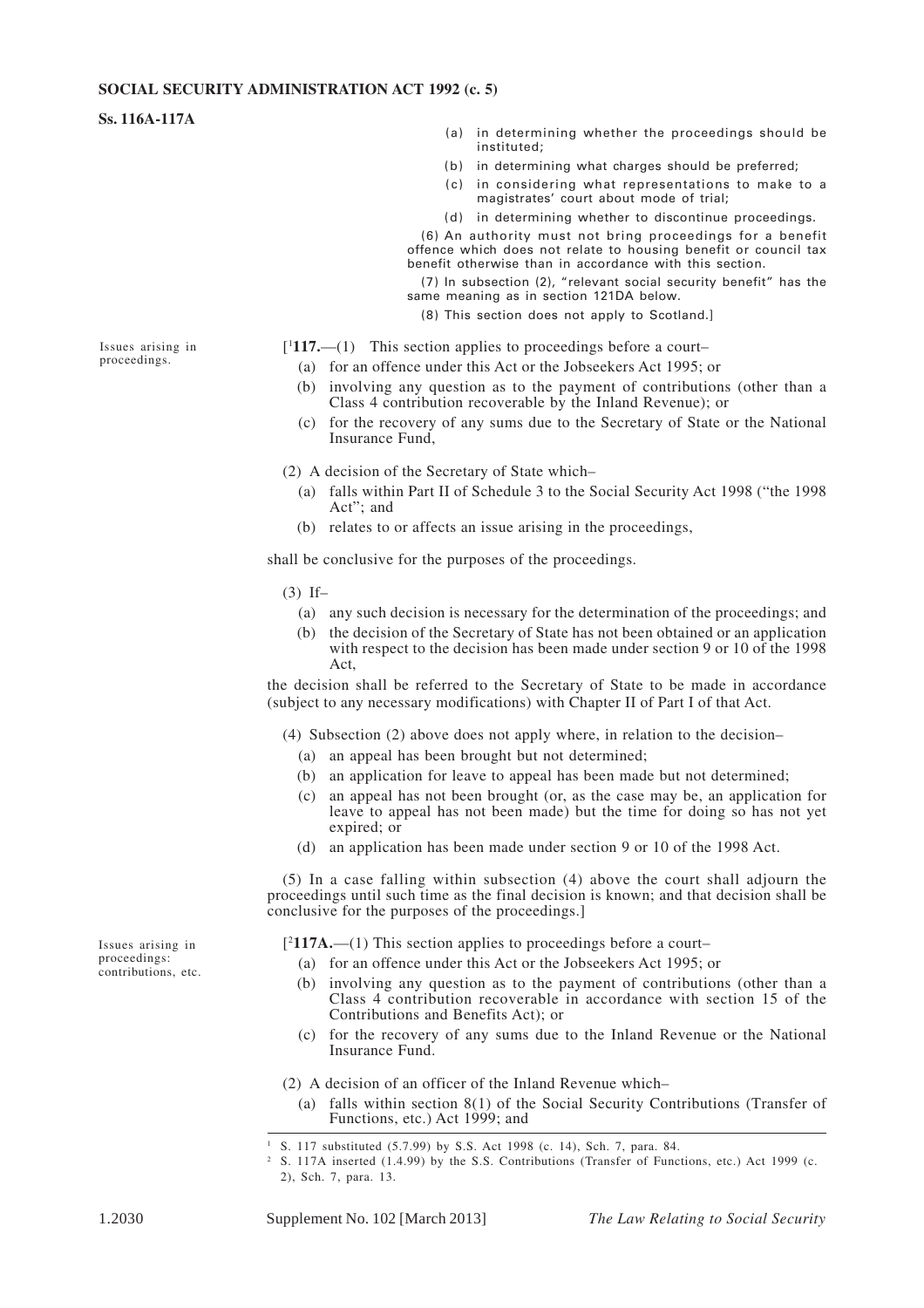(b) relates to or affects an issue arising in the proceedings, shall be conclusive for the purposes of the proceedings.

 $(3)$  If–

- (a) any such decision is necessary for the determination of the proceedings, and
- (b) the decision of an officer of the Inland Revenue has not been obtained under section 8 of the Social Security Contributions (Transfer of Functions, etc.) Act 1999,

the decision shall be referred to such an officer to be made in accordance (subject to any necessary modifications) with Part II of the Social Security Contributions (Transfer of Functions, etc.) Act 1999.

- (4) Subsection (2) above does not apply where, in relation to the decision–
	- (a) an appeal has been brought but not determined;
	- (b) an appeal has not been brought (or, as the case may be, an application for leave to appeal has not been made) but the time for doing so has not yet expired; or
	- (c) an application for variation of the decision has been made under regulations made under section 10 of the Social Security Contributions (Transfer of Functions, etc.) Act 1999.

(5) In a case falling within subsection (4) above the court shall adjourn the proceedings until such time as the final decision is known; and that decision shall be conclusive for the purposes of the proceedings.]

# *Unpaid contributions etc.*

 $118.$ — $[1(1)$  A certificate of an authorised officer that any amount by way of contributions, or by way of interest or penalty in respect of contributions, which a person is liable to pay to the [2 Inland Revenue] for any period has not been paid–

- (a) to the officer; or
- (b) to the best of his knowledge and belief, to any other person to whom it might lawfully be paid,

shall until the contrary is proved be sufficient evidence in any proceedings before any court that the sum mentioned in the certificate is unpaid and due.

 $(1A)$   $[...^3]$ ]

 $(2)$   $[...^3]$ 

(3) A document purporting to be such a certificate shall be deemed to be such a certificate until the contrary is proved.

(4) A statutory declaration by an officer of the [4 Inland Revenue] that the searches specified in the declaration […5 ] for a record of the payment of a particular contribution have been made, and that [...<sup>5</sup>] a record of the payment of the contribution in question has not been found, is admissible in any proceedings for an offence as evidence of the facts stated in the declaration.

(5) Nothing in subsection (4) above makes a statutory declaration admissible as evidence in proceedings for an offence except in a case where, and to the extent to which, oral evidence to the like effect would have been admissible in those proceedings.



**Ss. 117A-118**

<sup>&</sup>lt;sup>1</sup> S. 118(1) & (1A) substituted for (1) (6.4.99) by the S.S. Act 1998 (c. 14), s. 62(1).

<sup>&</sup>lt;sup>2</sup> Words substituted in s. 118(1) (6.4.99) by the S.S. Contributions (Transfer of Functions, etc.) Act 1999 (c. 2), Sch. 5, para. 7(2).

<sup>&</sup>lt;sup>3</sup> S. 118(1A) & (2) cease to have effect (6.4.99) by the S.S. Contributions (Transfer of Functions, etc.) Act 1999 (c. 2), Sch. 5, para. 7(3).

<sup>4</sup> Words substituted in s. 118(4) (6.4.99) by the S.S. Contributions (Transfer of Functions, etc.) Act 1999 (c. 2), Sch. 5, para. 7(5).

<sup>&</sup>lt;sup>5</sup> Words in s. 118(4) shall cease to have effect  $(6.4.99)$  by s. 62(3) of S.S. Act 1998 (c. 14).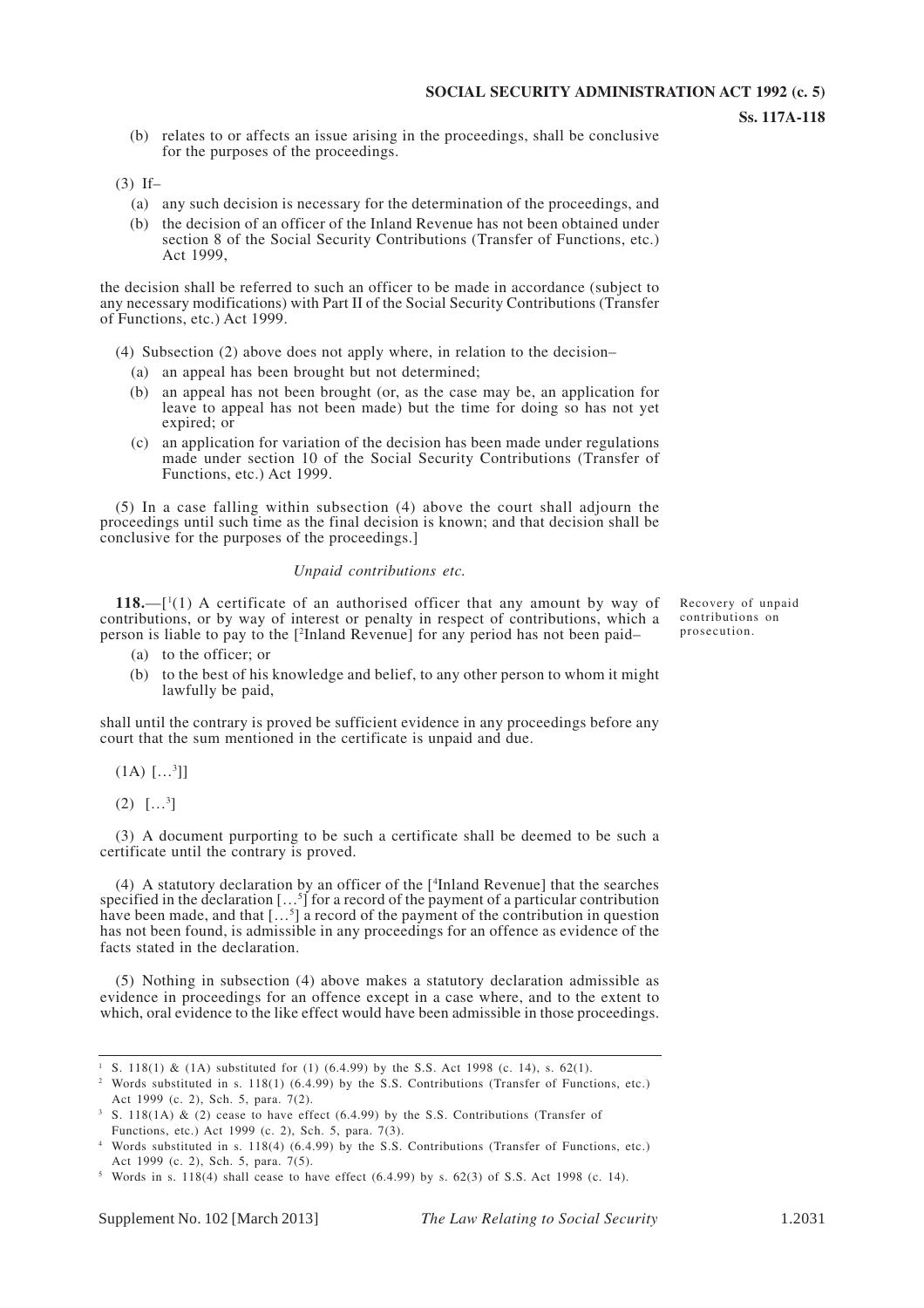**S. 118-120**

(6) Nothing in subsections (4) and (5) above makes a statutory declaration admissible as evidence in proceedings for an offence–

- (a) unless a copy of it has, not less than 7 days before the hearing or trial, been served on the person charged with the offence in any manner in which a summons or, in Scotland, a citation in a summary prosecution may be served; or
- (b) if that person, not later than 3 days before the hearing or trial or within such further time as the court may in special circumstances allow, gives notice to the prosecutor requiring the attendance at the trial of the person by whom the declaration was made.

(7) In this section "authorised officer" means any officer of the Inland Revenue authorised by them for the purposes of this section.

**119.**—(1) Where

- (a) a person has been convicted of any offence under section  $114(1)$  above of failing to pay a contribution at or within the time prescribed for the purpose; and
- (b) the contribution remains unpaid at the date of the conviction,

he shall be liable to pay to the<sup>[1</sup>Inland Revenue] a sum equal to the amount which he failed to pay.

 $(2)$   $[...^2]$ 

**120.**—(1) Subject to and in accordance with subsections (2) to (5) below, where a person is convicted of an offence mentioned in section  $119(1)$  [...<sup>3</sup>], evidence may be given of any previous failure by him to pay contributions within the time prescribed for the purpose; and in those subsections "the conviction" and "the offence" mean respectively the conviction referred to in this subsection and the offence of which the person is convicted.

(2) Such evidence may be given only if notice of intention to give it is served with the summons or warrant or, in Scotland, the complaint on which the person appeared before the court which convicted him.

(3) If the offence is one of failure to pay a Class 1 contribution, evidence may be given of failure on his part to pay (whether or not in respect of the same person) such contributions or any Class  $1A$  [<sup>4</sup>or Class  $1B$ ] contributions or [<sup>5</sup> contributions equivalent premiums] on the date of the offence, or during the [1 6 years] preceding that date.

(4) If the offence is one of failure to pay Class 1A contribution, evidence may be given of failure on his part to pay (whether or not in respect of the same person or the same [<sup>6</sup>amount]) such contributions, or any Class 1 [<sup>4</sup>or Class 1B] contributions or [2 contributions equivalent premiums], on the date of the offence, or during the [1 6 years] preceding that date.

[4 (4A) If the offence is one of failure to pay a Class 1B contribution, evidence may be given of failure on his part to pay such contributions, or any Class 1 or Class 1A contributions or contributions equivalent premiums, on the date of the offence, or during the 6 years preceding that date.]

(5) If the offence–

(a) is one of failure to pay Class 2 contributions; […4 ]

evidence may be given of his failure to pay such contributions during those [<sup>4</sup>6 years.]

(6) On proof of any matter of which evidence may be given under subsection (3),  $(4)$ ,  $[4(4A)]$  or (5) above, the person convicted shall be liable to pay to the [<sup>1</sup>Inland

<sup>5</sup> Words in s. 120(3) & (4) substituted (6.4.97) by Sch. 5, para. 15(3) to Pensions Act 1995 (c. 26). <sup>6</sup> Words substituted in s. 120(4) (28.7.00) by Child Support, Pensions and Social Security Act 2000 (c. 19), s. 74(6).

Evidence of nonpayment.

Proof of previous offences.

Words substituted in s. 119(1) & 120(6) (1.4.99) by the S.S. Contributions (Transfer of Functions, etc.) Act 1999 (c. 2), Sch. 1, paras. 22 & 23.

<sup>2</sup> Ss. 119(2) shall cease to have effect (6.4.99) by Sch. 7, para. 85 of S.S. Act 1998 (c. 14).

Words in s. 120 shall cease to have effect  $(6.4.99)$  by Sch. 7, para. 86(1) of S.S. Act 1998 (c. 14).

<sup>&</sup>lt;sup>4</sup> In s. 120 words inserted & substituted in (3), (4), (5) & (6); (4A) inserted; words cease to have effect in (5) (6.4.99) by the S.S. Act 1998 (c. 14), Sch. 7, para. 86.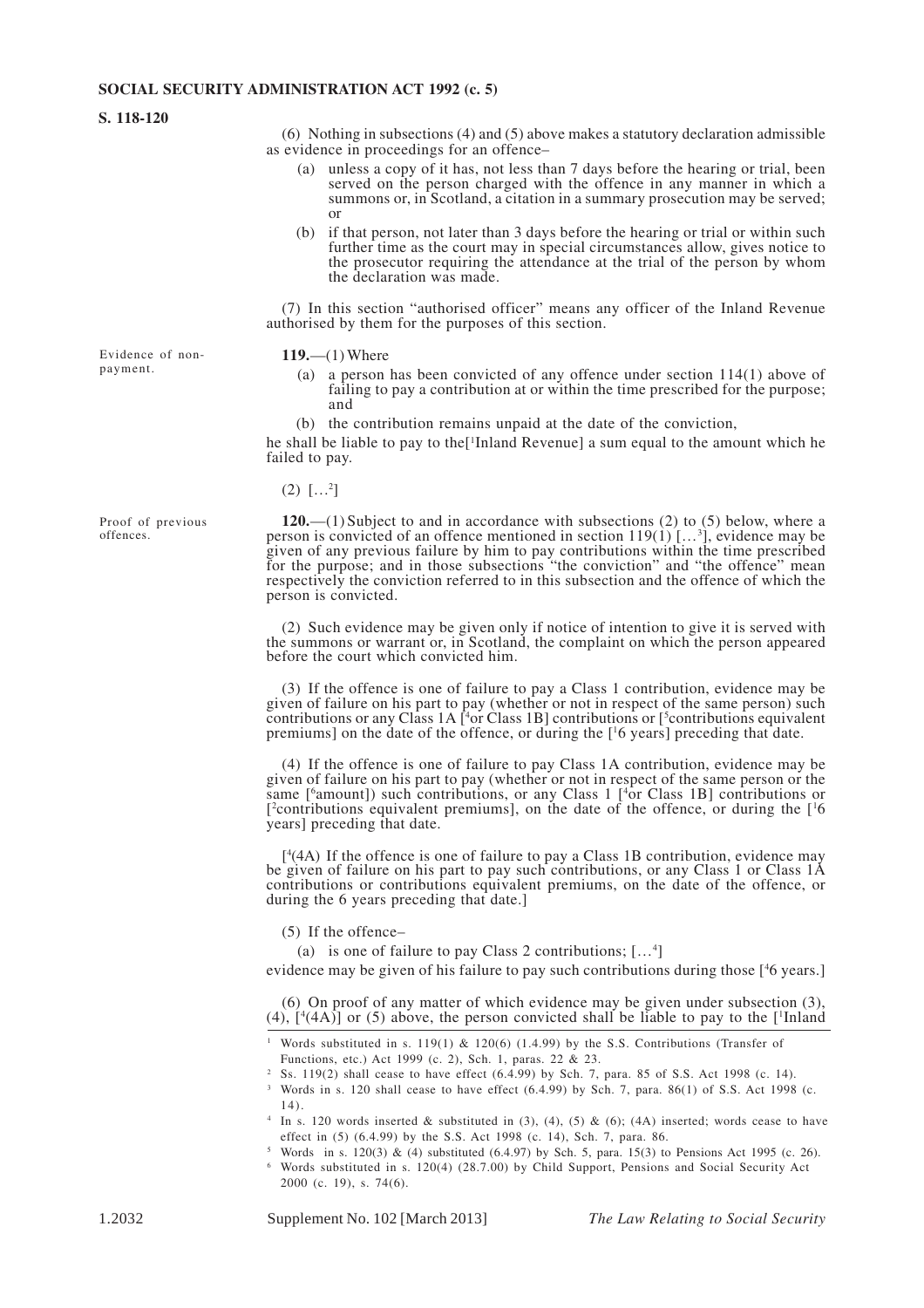Revenue] a sum equal to the total of all amounts which he is so proved to have failed to pay and which remain unpaid at the date of the conviction.

**121.**—(1) Where in England and Wales a person charged with an offence mentioned in section  $119(1)$  [...<sup>1</sup>] above is convicted of that offence in his absence under section 12(2) of the Magistrates' Courts Act 1980, then if–

- (a) it is proved to the satisfaction of the court, on oath or in the manner prescribed by rules under section 144 of that Act, that notice under section 120(2) above has been duly served specifying the other contributions in respect of which the prosecutor intends to give evidence; and
- (b) the clerk of the court has received a statement in writing purporting to be made by the accused or by a solicitor acting on his behalf to the effect that if the accused is convicted in his absence of the offence charged he desires to admit failing to pay the other contributions so specified or any of them,

section 120 above shall have effect as if the evidence had been given and the failure so admitted had been proved, and the court shall proceed accordingly.

(2) In England and Wales, where a person is convicted of an offence mentioned in section 119(1) [...<sup>1</sup>] above and an order is made under Part I of the Powers of Criminal Courts Act 1973 placing the offender on probation or discharging him absolutely or conditionally, sections 119 and 120 above, and subsection (1) above, shall apply as if it were a conviction for all purposes.

(3) In Scotland, where a person is convicted on indictment of, or is charged before a court of summary jurisdiction with, any such offence, and an order is made under Part I of the Criminal Procedure (Scotland) Act 1975 discharging him absolutely or placing him on probation, sections 119 and 120 above shall apply as if–

- (a) the conviction on indictment were a conviction for all purposes; or
- (b) (as the case may be) the making of the order by the court of summary jurisdiction were a conviction.

(4) In England and Wales, any sum which a person is liable to pay under section 119 or 120 above or under subsection (1) above shall be recoverable from him as a penalty.

(5) Sums recovered by the [2 Inland Revenue] under the provisions mentioned in subsection (4) above, so far as representing contributions of any class, are to be treated for all purposes of the Contributions and Benefits Act and this Act (including in particular the application of section 162 below) as contributions of that class received by the [2 Inland Revenue].

(6) Without prejudice to subsection (5) above, in so far as such sums represent primary Class 1 or Class 2 contributions, they are to be treated as contributions paid in respect of the person in respect of whom they were originally payable; and enactments relating to earnings factors shall apply accordingly.

**121A.** […3 ]

**121B.**[…4 ]

Unpaid contributions supplementary. 1980 c. 43.

**Ss. 120-121B**

1973 c. 62.

1975 c. 21.

<sup>&</sup>lt;sup>1</sup> Words in s. 121(1) & (2) shall cease to have effect (6.4.99) by S.S. Act 1998 (c. 14), Sch. 7, para. 87.

Words substituted in s. 121(5) (1.4.99) by the S.S. Contributions (Transfer of Functions, etc.) Act 1999 (c. 2), Sch. 1, para. 24.

<sup>&</sup>lt;sup>3</sup> S. 121A omitted  $(6.4.14)$  by the Finance Act 2008 (c. 9), s. 129, Sch. 43, para. 2.

<sup>4</sup> S. 121B omitted (23.11.09) by the Finance Act 2008 (c. 9), s. 129, Sch. 43, para. 14 (with art. 4(1)(b) of S.I. 2009/3024).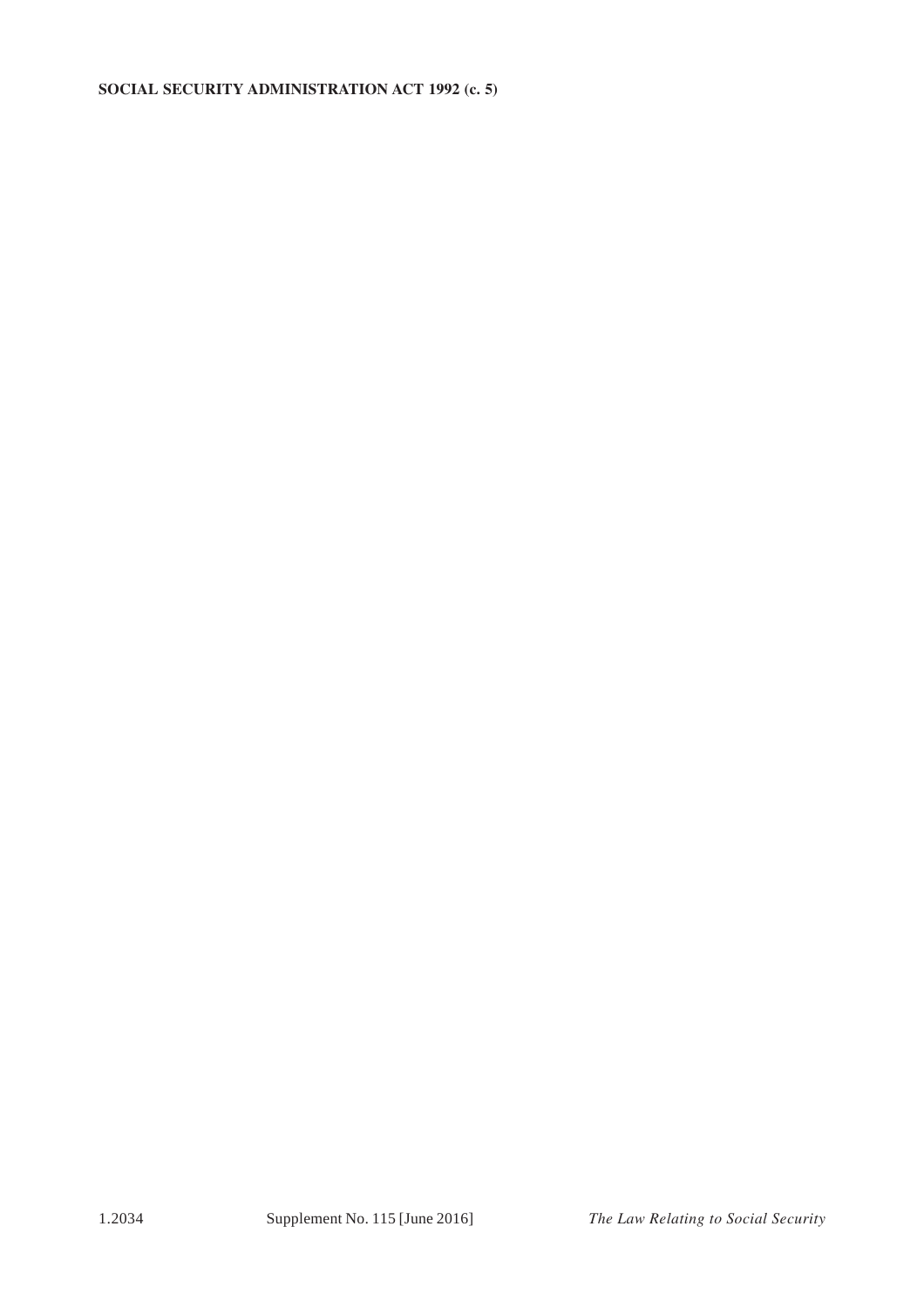**S. 121C**

[1 **121C.**—(1) This section applies to contributions which a body corporate is liable to pay, where–

- (a) the body corporate has failed to pay the contributions at or within the time prescribed for the purpose; and
- (b) the failure appears to the [2 Inland Revenue] to be attributable to fraud or neglect on the part of one or more individuals who, at the time of the fraud or neglect, were officers of the body corporate ("culpable officers").

(2) The [2 Inland Revenue] may issue and serve on any culpable officer a notice (a "personal liability notice")–

- (a) specifying the amount of the contributions to which this section applies ("the specified amount");
- (b) requiring the officer to pay to the [2 Inland Revenue]–
	- (i) a specified sum in respect of that amount; and
	- (ii) specified interest on that sum; and
- (c) where that sum is given by paragraph (b) of subsection (3) below, specifying the proportion applied by the [2 Inland Revenue] for the purposes of that paragraph.

(3) The sum specified in the personal liability notice under subsection  $(2)(b)(i)$ above shall be–

- (a) in a case where there is, in the opinion of the [2 Inland Revenue], no other culpable officer, the whole of the specified amount; and
- (b) in any other case, such proportion of the specified amount as, in the opinion of the [2 Inland Revenue], the officer's culpability for the failure to pay that amount bears to that of all the culpable officers taken together.

(4) In assessing an officer's culpability for the purposes of subsection (3)(b) above, the [2 Inland Revenue] may have regard both to the gravity of the officer's fraud or neglect and to the consequences of it.

(5) The interest specified in the personal liability notice under subsection  $(2)(b)(ii)$ above shall be at the prescribed rate and shall run from the date on which the notice is issued.

(6) An officer who is served with a personal liability notice shall be liable to pay to the [2 Inland Revenue] the sum and the interest specified in the notice under subsection  $(2)(b)$  above.

(7) Where, after the issue of one or more personal liability notices, the amount of contributions to which this section applies is reduced by a payment made by the body corporate–

- (a) the amount that each officer who has been served with such a notice is liable to pay under this section shall be reduced accordingly;
- (b) the [2 Inland Revenue] shall serve on each such officer a notice to that effect; and
- (c) where the reduced liability of any such officer is less than the amount that he has already paid under this section, the difference shall be repaid to him together with interest on it at the prescribed rate.

(8) Any amount paid under a personal liability notice shall be deducted from the liability of the body corporate in respect of the specified amount.

Liability of directors etc. for company's contributions.

<sup>&</sup>lt;sup>1</sup> S. 121C & 121D inserted  $(6.4.99)$  by s. 64 of S.S. Act 1998 (c. 14).

<sup>2</sup> Words substituted in 121C (1.4.99) by the S.S. Contributions (Transfer of Functions, etc.) Act 1999 (c. 2), Sch. 5, para. 10.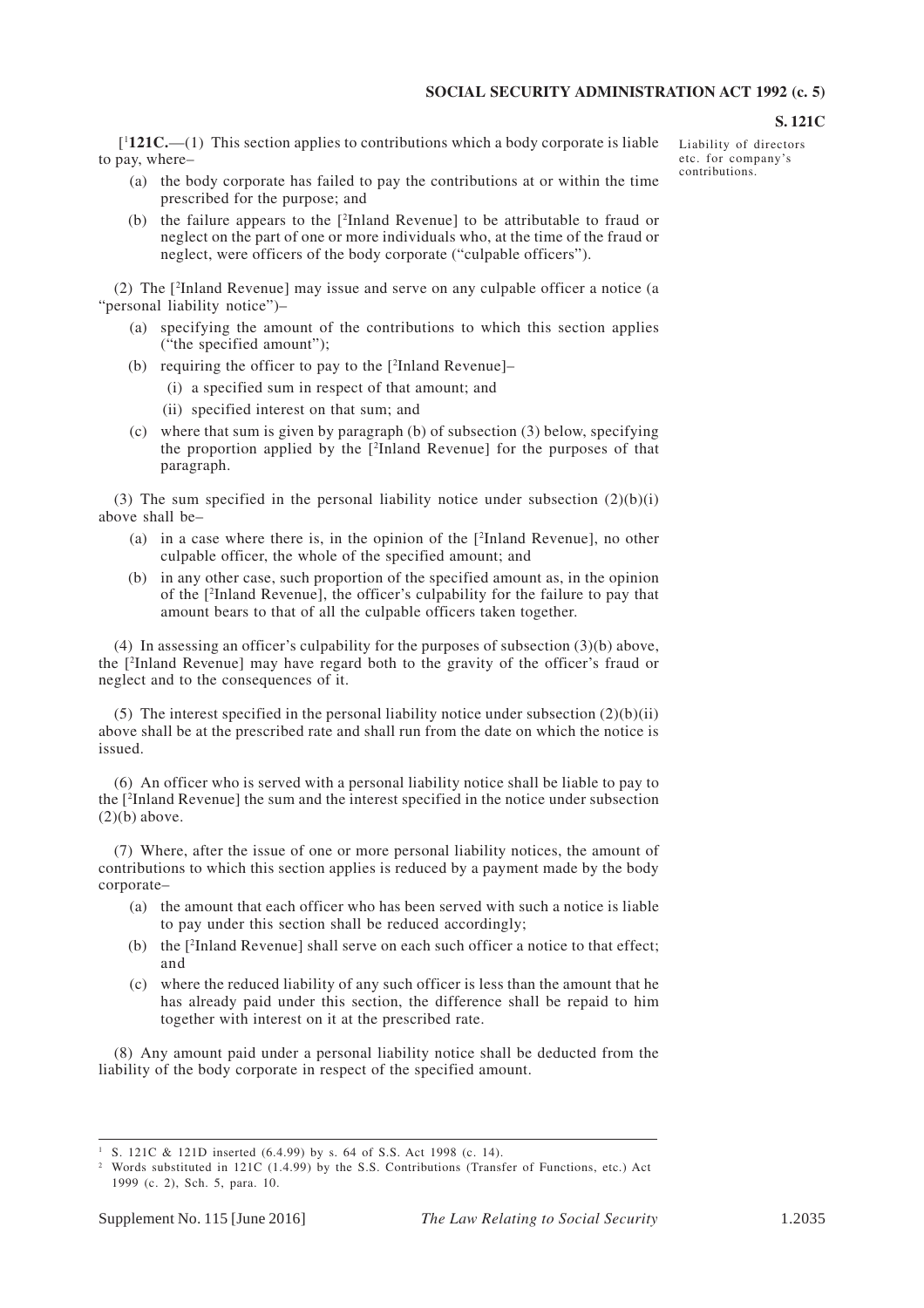## **Ss. 121C-121D**

[ 1 (8A)The amount which an officer is liable to pay under this section is to be recovered in the same manner as a Class 1 contribution to which regulations under paragraph 6 of Schedule 1 to the Contributions and Benefits Act apply and for this purpose references in those regulations to Class 1 contributions are to be construed accordingly.]

(9) In this section–

"contributions" includes any interest or penalty in respect of contributions; "officer", in relation to a body corporate, means–

- (a) any director, manager, secretary or other similar officer of the body corporate, or any person purporting to act as such; and
- (b) in a case where the affairs of the body corporate are managed by its members, any member of the body corporate exercising functions of management with respect to it or purporting to do so;

"the prescribed rate" means the rate from time to time prescribed by regulations under section 178 of the Finance Act 1989 for the purposes of the corresponding provision of Schedule 1 to the Contributions and Benefits Act, that is to say-

- (a) in relation to subsection (5) above, paragraph  $6(2)(a)$ ;
- (b) in relation to subsection (7) above, paragraph  $6(2)(b)$ .

**121D.**—(1) No appeal shall lie in relation to a personal liability notice except as provided by this section.

(2) An individual who is served with a personal liability notice may appeal […2 ] against the [3 Inland Revenue]'s decision as to the issue and content of the notice on the ground that–

- (a) the whole or part of the amount specified under subsection  $(2)(a)$  of section 121C above (or the amount so specified as reduced under subsection (7) of that section) does not represent contributions to which that section applies;
- (b) the failure to pay that amount was not attributable to any fraud or neglect on the part of the individual in question;
- (c) the individual was not an officer of the body corporate at the time of the alleged fraud or neglect; or
- (d) the opinion formed by the [ $3$ Inland Revenue] under subsection (3)(a) or (b) of that section was unreasonable.

(3) The [3 Inland Revenue] shall give a copy of any notice of an appeal under this section, within 28 days of the giving of the notice, to each other individual who has been served with a personal liability notice.

(4) On an appeal under this section, the burden of proof as to any matter raised by a ground of appeal shall be on the [3Inland Revenue].

(5) Where an appeal under this section–

- (a) is brought on the basis of evidence not considered by the [3Inland Revenue], or on the ground mentioned in subsection (2)(d) above; and
- (b) is not allowed on some other basis or ground,

[<sup>2</sup> and is notified to the tribunal, the tribunal shall] [<sup>3</sup> either dismiss the appeal or remit the case to the Inland Revenue, with any recommendations the [<sup>2</sup>tribunal sees] fit to make, for the Inland Revenue to consider whether to vary their] decision as to the issue and content of the personal liability notice.

Appeals in relation to personal liability notices.

<sup>1</sup> Sub-section (8A) inserted in s. 121C (1.9.04) by National Insurance Contribution & Statutory Payments Act 2004 (c. 3), s. 5(3).

Words omitted and substituted in s.  $121D(2) \& (5)$  (1.4.09) by S.I. 2009/56, Sch. 1, para. 171(2) & (3).

<sup>&</sup>lt;sup>3</sup> Words substituted, inserted & omitted in s. 121D (1.4.99) by the S.S. Contributions (Transfer of Functions, etc.) Act 1999 (c. 2), Sch. 5, para. 11(2)-(4).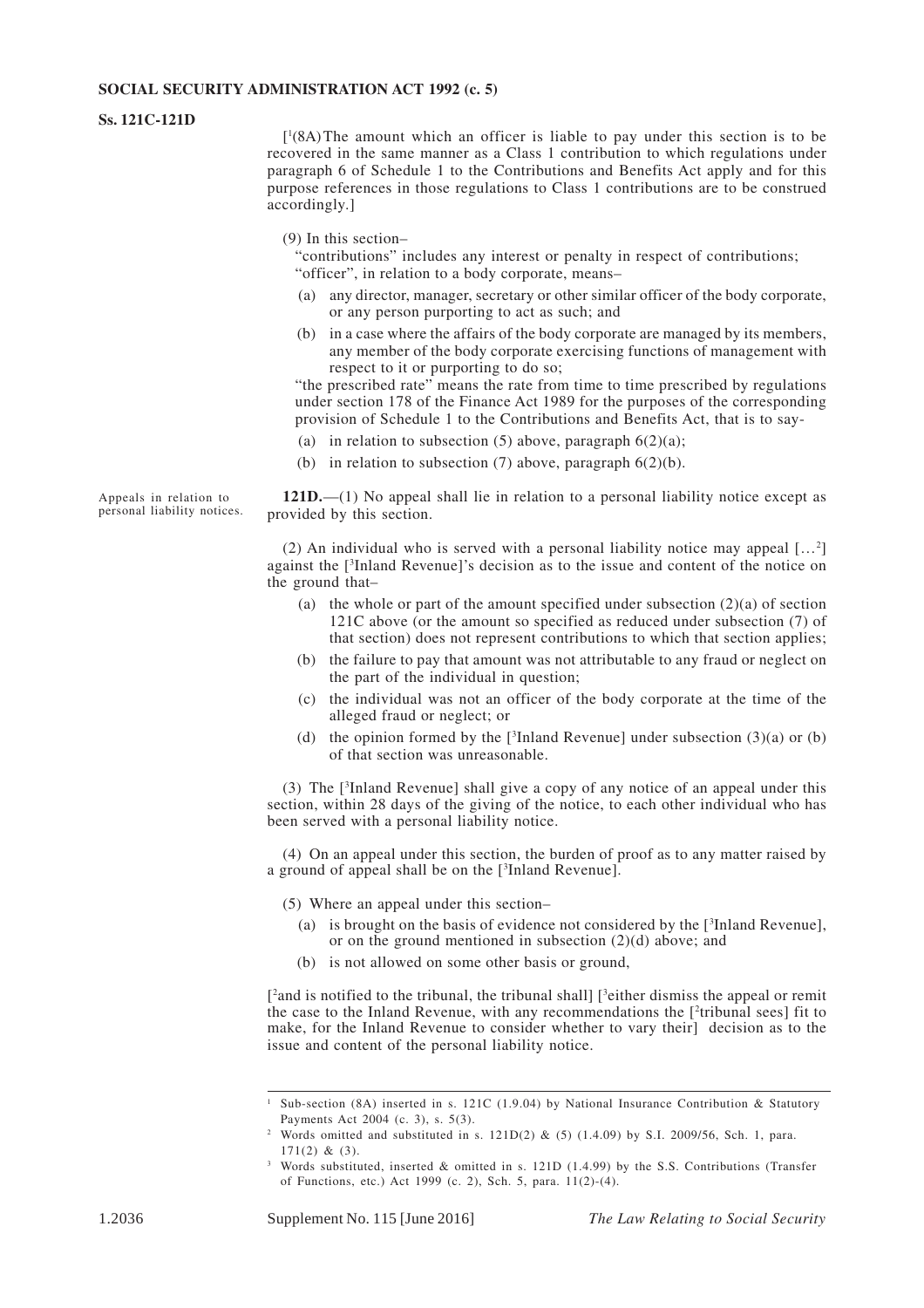## (6) In this section–

 $[\dots^1]$ 

"officer", in relation to a body corporate, has the same meaning as in section 121C above;

"personal liability notice" has the meaning given by subsection (2) of that section;  $[\dots^1]$ 

[<sup>2</sup>"tribunal" means the First-tier Tribunal or, where determined under Tribunal Procedure Rules, the Upper Tribunal;]

"vary" means vary under regulations made under section 10 of the Social Security Contributions (Transfer of Functions, etc.) Act 1999.]

[3 **121DA.**—(1) In this Part "the relevant social security legislation" means the provisions of any of the following, except so far as relating to contributions, [...<sup>4</sup>] statutory sick pay or statutory maternity pay, that is to say–

Interpretation of Part VI.

**Ss. 121D-121DA**

- (a) the Contributions and Benefits Act;
- (b) this Act;
- (c) the Pensions Act, except Part III;
- (d) section 4 of the Social Security (Incapacity for Work) Act 1994;
- (e) the Jobseekers Act 1995;
- (f) the Social Security (Recovery of Benefits) Act 1997;
- (g) Parts I and IV of the Social Security Act 1998;
- (h) Part V of the Welfare Reform and Pensions Act 1999;
- [<sup>5</sup>(hh) the State Pension Credit Act 2002;]
- [6 (hi) Part 1 of the Welfare Reform Act 2007;]
- [7 (hj) Part 1 of the Welfare Reform Act 2012;]
- $[8(hk)$  Part 4 of that Act;]
- [9 (hl) Part 1 of the Pensions Act 2014;]
- [ 10(hm) Part 5 of the Pensions Act 2014;]
	- (i) the Social Security Pensions Act 1975;
	- (j) the Social Security Act 1973;
	- (k) any subordinate legislation made, or having effect as if made, under any enactment specified in paragraphs (a) to (j) above.

(2) In this Part "authorised officer" means a person acting in accordance with any authorisation for the purposes of this Part which is for the time being in force in relation to him.

(3) For the purposes of this Part–

- (a) references to a document include references to anything in which information is recorded in electronic or any other form;
- (b) the requirement that a notice given by an authorised officer be in writing shall be taken to be satisfied in any case where the contents of the notice–
	- (i) are transmitted to the recipient of the notice by electronic means; and
	- (ii) are received by him in a form that is legible and capable of being recorded for future reference.

- <sup>4</sup> Words repealed in s. 121DA(1) (8.4.03) by the Tax Credits Act 2002 (c. 21), Sch. 6.
- $5$  Para. (hh) inserted in s. 121DA(1) (2.7.02) for the purposes of exercising power to make regulations or orders by the State Pension Credit Act 2002 (c. 16), Sch. 2, para. 12.
- $6$  S. 121DA(1)(hi) inserted (27.10.08) by the Welfare Reform Act 2007 (c. 5), para. 10(12) of Sch. 3.
- <sup>7</sup> Sub-para. (hj) inserted in s. 121DA (29.4.13) by the Welfare Reform Act 2012 (c. 5).
- <sup>8</sup> S. 121DA(hk) inserted (8.4.13) by the Welfare Reform Act 2012 (c. 5), Sch. 9, para. 12.
- $9 \text{ S. } 121\text{DA(hl)}$  inserted  $(6.4.16)$  by Sch. 12 of the Pensions Act 2014 (c. 19).
- <sup>10</sup> S. 121DA(1)(hm) inserted (6.4.17) by s. 31 & Sch. 16, para. 25 to the Pensions Act 2014 (c. 19).

Words omitted in s. 121D(6) (1.4.99) by the S.S. Contributions (Transfer of Functions, etc.) Act 1999 (c. 2), Sch. 5, para. 11(5).

<sup>&</sup>lt;sup>2</sup> Words substituted in s.  $121D(6)$  (1.4.09) by S.I. 2009/56, Sch. 1, para. 171(3) & (4).

<sup>&</sup>lt;sup>3</sup> S. 121DA inserted (2.4.01) by the Child Support, Pensions and Social Security Act 2000 (c. 19), s. 67.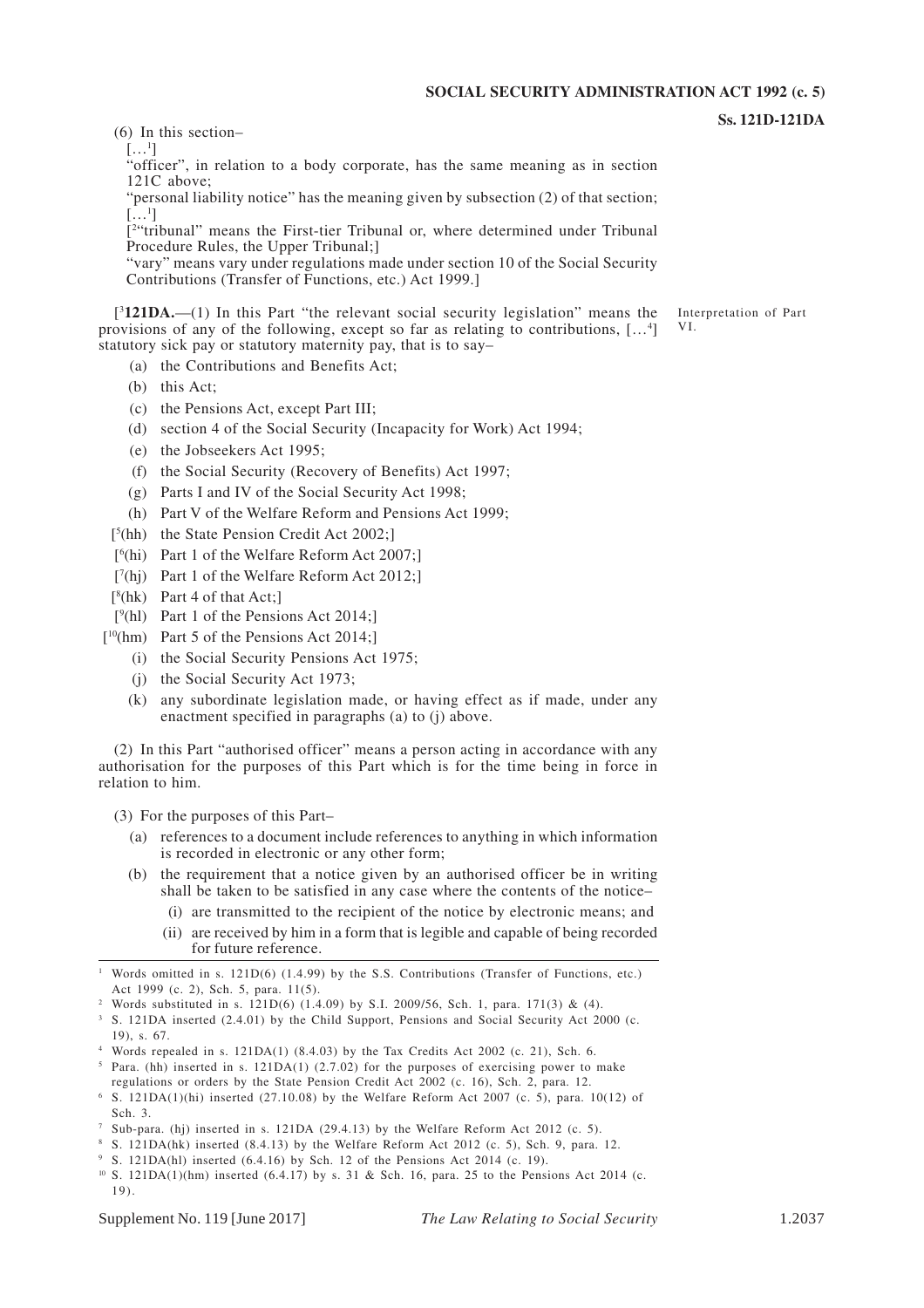## **Ss. 121DA-121E**

(4) In this Part "premises" includes–

- (a) moveable structures and vehicles, vessels, aircraft and hovercraft;
- (b) installations that are offshore installations for the purposes of the Mineral Workings (Offshore Installations) Act 1971; and
- (c) places of all other descriptions whether or not occupied as land or otherwise;

and references in this Part to the occupier of any premises shall be construed, in relation to premises that are not occupied as land, as references to any person for the time being present at the place in question.

(5) In this Part–

"benefit" includes any allowance, payment, credit or loan;

[1 "benefit offence" means–

- (a) any criminal offence in connection with a claim for a relevant social security benefit;
- (b) any criminal offence in connection with the receipt or payment of any amount by way of such a benefit;
- (c) any criminal offence committed for the purpose of facilitating the commission (whether or not by the same person) of a benefit offence;

(d) any attempt or conspiracy to commit a benefit offence;] and

"compensation payment" has the same meaning as in the Social Security (Recovery of Benefits) Act 1997.

> *S. 121DA(6) has been repealed by Sch. 14 of the Welfare Reform Act 2012 (C. 5), but kept in force for transitional purposes. See art. 9 of S.I. 2013/358 for details of when to apply.*

 $(6)$   $[...^2]$ 

- (6) In this Part–
	- (a) any reference to a person authorised to carry out any function relating to housing benefit or council tax benefit shall include a reference to a person providing services relating to the benefit directly or indirectly to an authority administering it; and
	- (b) any reference to the carrying out of a function relating to such a benefit shall include a reference to the provision of any services relating to it.

(7) In this section [3 "relevant social security benefit" means a benefit under any provision of the relevant social security legislation; and] "subordinate legislation" has the same meaning as in the Interpretation Act 1978.

# PART VII

# INFORMATION

*[4 Information relating to, or required for purposes of, contributions, statutory sick pay or statutory maternity pay*

**121E.**—(1) This section applies to information which is held for the purposes of functions relating to contributions, [<sup>5</sup>health in pregnancy grant,] statutory sick pay or statutory maternity pay [<sup>6</sup>or functions under Part III of the Pensions Act]–

- (a) by the Inland Revenue, or
- (b) by a person providing services to them, in connection with the provision of those services.

- <sup>5</sup> Words in s.  $121E(1)$  inserted (1.1.09) by the Health and Social Care Act 2008 (c. 14), s. 132(6).
- <sup>6</sup> Words in s. 121E(1) inserted (11.11.99) by the Welfare Reform and Pensions Act 1999 (c. 30), Sch. 11, para. 7.

Supply of contributions etc. information held by Inland Revenue.

<sup>&</sup>lt;sup>1</sup> Words in s. 121DA(5) substituted (30.4.02) by the Social Security Fraud Act 2001, s. 1(7).

<sup>&</sup>lt;sup>2</sup> S. 121DA(6) repealed  $(1.4.13)$  by the Welfare Reform Act 2012 (c. 5), Sch. 14.

<sup>&</sup>lt;sup>3</sup> Words in s. 121DA(7) inserted (30.4.02) by the Social Security Fraud Act 2001 (c. 11), s. 1(8).

<sup>4</sup> S. 121E & 121F inserted (1.4.99) by the S.S. Contributions (Transfer of Functions, etc.) Act 1999 (c. 2), Sch. 6, para. (1).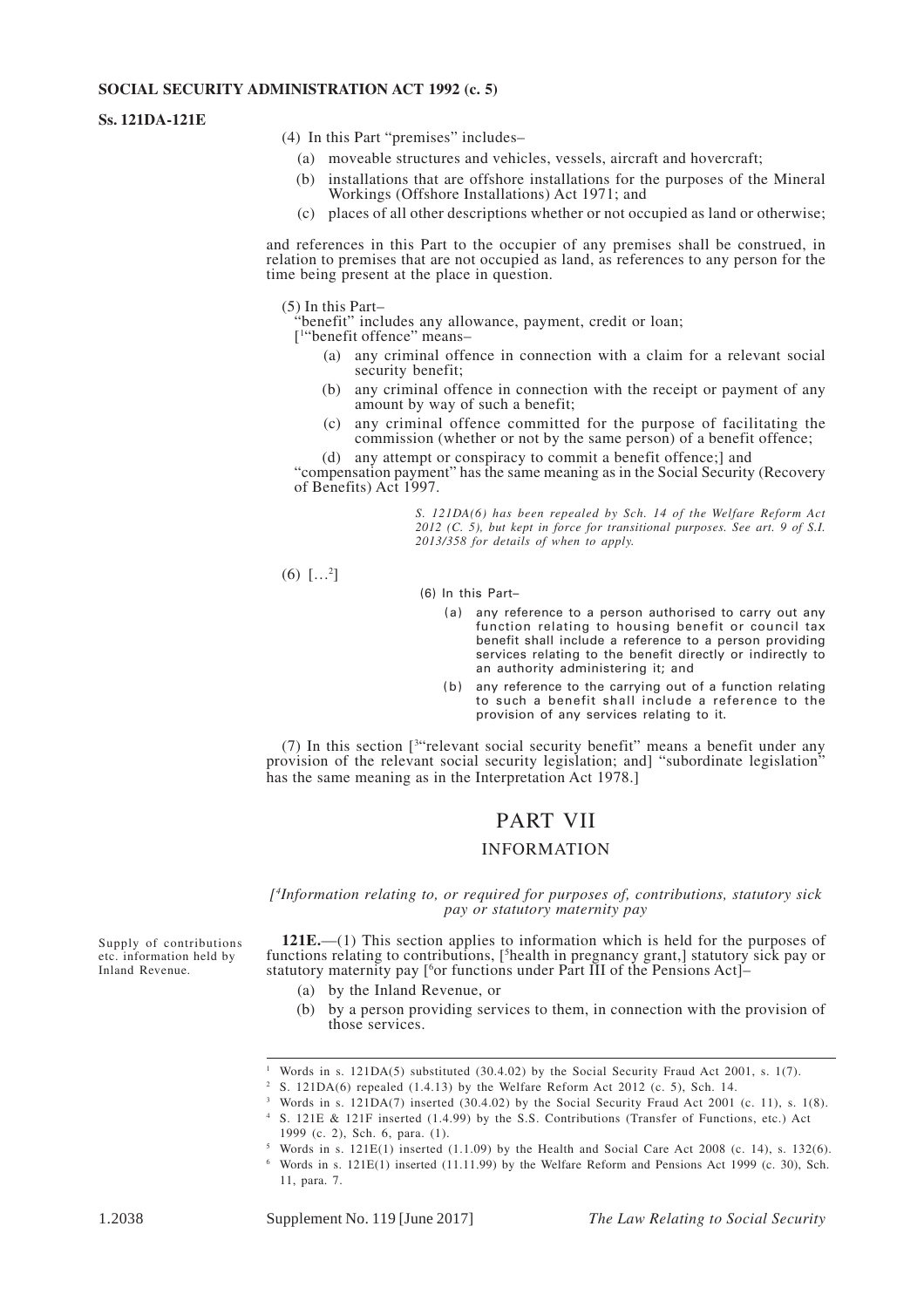**Ss. 121E-122AA**

(2) Information to which this section applies may, and […1 ] must if an authorised officer so requires, be supplied–

- (a) to the Secretary of State or the Northern Ireland Department, or
- (b) to a person providing services to the Secretary of State or the Northern Ireland Department.

for use for the purposes of functions relating to […2 ], child support or war pensions  $\left[ \ldots^2 \right]$ .

 $(2A)$   $[...^2]$ 

(3) In [3this section] "authorised officer" means an officer of the Secretary of State or the Northern Ireland Department authorised for the purposes of this section by the Secretary of State or the Northern Ireland Department.

**121F.**—(1) This section applies to information which is held for the purposes of functions relating to  $[...]$ , child support or war pensions  $[...]$ 

- (a) by the Secretary of State or the Northern Ireland Department, or
- (b) by a person providing services to the Secretary of State or the Northern Ireland Department, in connection with the provision of those services.

(2) Information to which this section applies may, and […2 ] must if an officer of the Inland Revenue authorised by the Inland Revenue for the purposes of this section so requires, be supplied–

(a) to the Inland Revenue, or

(b) to a person providing services to the Inland Revenue,

for use for the purposes of functions relating to contributions, [3health in pregnancy grant,] [...<sup>2</sup>] statutory sick pay or statutory maternity pay [<sup>3</sup>or functions under Part III of the Pensions Act.]

 $(2A)$   $[...^2]$ 

*Information held by tax authorities*

**122.**—[…4 ]

**122ZA.** —[…4 ]

**122A.**—[…5 ]

[<sup>6</sup>122AA.—(1) No obligation as to secrecy imposed by statute or otherwise on ['Revenue and Customs officials (within the meaning of section 18 of the Commissioners for Revenue and Customs Act 2005 (confidentiality))] shall prevent information held for the purposes of the functions of [7 Her Majesty's Revenue and Customs] in relation to contributions, statutory sick pay[<sup>8</sup>, statutory maternity pay, [<sup>9</sup>statutory paternity pay,] statutory adoption pay] [<sup>10</sup>or statutory shared parental pay] from being disclosed–

- Functions, etc.) Act 1999 (c. 2), Sch. 6, paras. 3 & 4.
- <sup>6</sup> S. 122AA inserted by the S.S. Contributions (Transfer of Functions, etc.) Act 1999 (c. 2), Sch. 6, para. 3.

<sup>8</sup> Words in s.  $122AA(1)$  substituted (8.12.02) by the Employment Act 2002 (c. 22), Sch. 7, para. 13.

<sup>10</sup> Words in s. 122AA(1) inserted (1.12.14) by the Children and Families Act 2014 (c. 6), Sch. 7, para. 25(b).

Supply to Inland Revenue for purposes of contributions etc. of information held by Secretary of State.

Supply of information held by tax authorities for fraud prevention and verification. Disclosure of purposes of contributions contributions etc. information by [<sup>1</sup>Her Majesty's Revenue and Customs] Supply of information by Inland Revenue for

<sup>&</sup>lt;sup>1</sup> Words in S. 121E(2) repealed (8.5.12) by the Welfare Reform Act 2012 (c. 5), Sch. 14, part 13. <sup>2</sup> Words in Ss. 121E & 121F repealed  $(8.5.12)$  by the Welfare Reform Act 2012 (c. 5), Sch. 14,

part. 13.

<sup>&</sup>lt;sup>3</sup> Words in s. 121F(2) inserted (1.1.09) by the Health and Social Care Act 2008 (c. 14), s. 132(7).

<sup>4</sup> Words in Ss. 122 and 122ZA repealed (8.5.12) by the Welfare Reform Act 2012 (c. 5), Sch. 14. <sup>5</sup> S. 122A shall cease to have effect (1.4.99) by the Social Security Contributions (Transfer of

<sup>7</sup> Words substituted in s. 122AA (18.4.05) by the Commissioners for Revenue and Customs Act 2005 (c. 11), Sch. 4, para. 45.

Words in s. 122AA(1) substituted (5.4.15) by the Children and Families Act 2014 (c. 6), Sch. 7, para. 25(a) (with art. 16 of S.I. 2014/1640).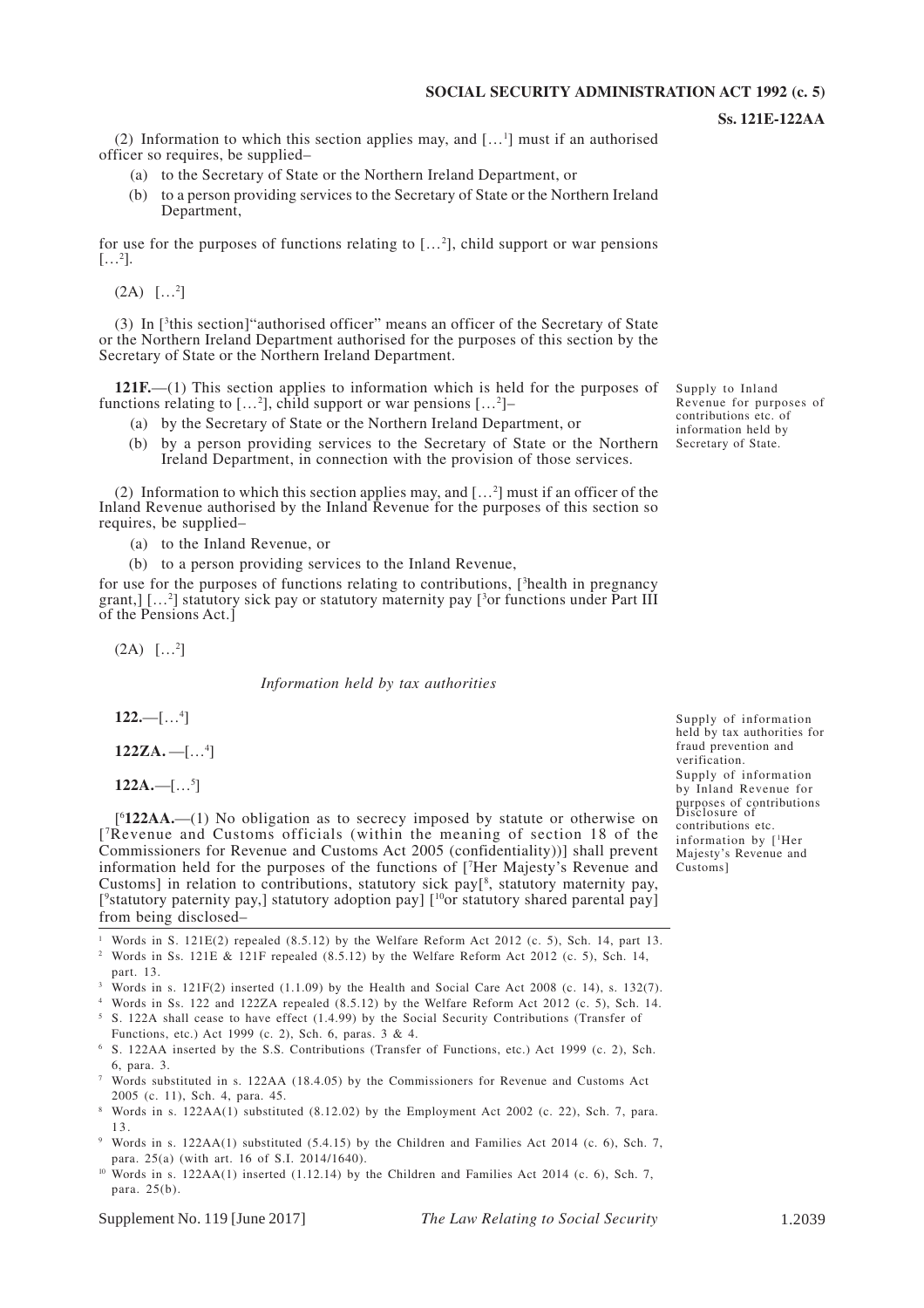## **S. 122AA-122B**

- (a) to any of the authorities to which this paragraph applies, or any person authorised to exercise any function of that authority, for the purposes of the functions of that authority, or
- (b) in a case where the disclosure is necessary for the purpose of giving effect to any agreement to which an order under section  $179(1)$  below relates.
- (2) The authorities to which subsection  $(1)(a)$  above applies are–
	- (a) the Health and Safety Executive,
	- (b) the Government Actuary's Department,
	- (c) the Office for National Statistics, and
	- (d) the [1 Pensions Regulator.]

#### *[2 Other government information*

**122B.**—(1) This section applies to information which is held by, or by a person providing services to, a Minister of the Crown or a government department (including a Northern Ireland Department) and which relates to–

- (a) passports, immigration and emigration, nationality or prisoners; or
- (b) any other matter which is prescribed.

(2) Information to which this section applies may be supplied to, or to a person providing services to, the Secretary of State or the Northern Ireland Department–

- (a) for use in the prevention, detection, investigation or prosecution of offences relating to social security  $[3$ or tax credits]; or
- (b) for use in checking the accuracy of information relating to benefits, […4 ] or national insurance numbers or to any other matter relating to social security and (where appropriate) amending or supplementing such information.

(3) Information supplied under subsection (2) above shall not be supplied by the recipient to any other person or body unless–

- (a) it could be supplied to that person or body under that subsection
- (b) it is supplied for the purposes of any civil or criminal proceedings relating to the Contributions and Benefits Act 1995, the Jobseekers Act 1995<sup>[3</sup>, the Tax Credits Act 2002]<sup>[5</sup>, Part 1 of the Welfare Reform Act 2007]<sup>[6</sup>, Part 1 of the Welfare Reform Act 2012]<sup>[7</sup>, Part 4 of that Act]<sup>[8</sup>, Part 1 of the Pensions Act 2014]<sup>[9</sup>, section 30 of that Act] or this Act or to any provision of Northern Ireland legislation corresponding to any of them;  $[\dots]$ <sup>3</sup>
- $(c)$  it is supplied under section 122C below  $[3\text{or}$
- (d) it is supplied under section 127 of the Welfare Reform Act 2012].

(4) But where information supplied under subsection (2) above has been used (in accordance with paragraph (b) of that subsection) in amending or supplementing other information, it is lawful for it to be–

- (a) supplied to any person or body to whom that other information could be supplied; or
- (b) used for any purpose for which that other information could be used.

(5) This section does not limit the circumstances in which information may be supplied apart from this section.]

- <sup>1</sup> In s.  $122AA(2)(d)$  words substituted  $(6.4.05)$  by the Pensions Act 2004 (c. 35), Sch. 12, para. 7.
- <sup>2</sup> S. 122B inserted (1.7.97) by s. 2 of Social Security Administration (Fraud) Act 1997 (c. 47).
- <sup>3</sup> Words in S. 122B(2)(a), (3)(b)(c) & (d) inserted & repealed (6.6.12) by the Welfare Reform Act 2012, (c. 5), S. 123.
- Words omitted in s.  $122B(2)(b)$  (1.4.99) by the Social Security Contributions (Transfer of Functions, etc.) Act 1999 (c. 2), Sch. 6, para. 5.
- Words inserted in s.  $122B(3)(b)$  (27.10.08) by the Welfare Reform Act 2007 (c. 5), para. 14 of Sch. 3.

<sup>6</sup> Words inserted in s.  $122B(3)(b)$  (29.4.13) by para. 15 of Sch. 2 to the Welfare Reform Act 2012, (c. 5).

- <sup>7</sup> Words inserted in s. 122B(3)(b) (8.4.13) by the Welfare Reform Act 2012 (c. 5), Sch. 9, para. 13.
- $8$  Words in S. 122B(3)(b) inserted (6.4.16) by Sch. 12 of the Pensions Act 2014 (c. 19).

Words in s.  $122B(3)(b)$  inserted (6.4.17) by s. 31 & Sch. 16, para. 27 to the Pensions Act 2014 (c. 19).

Supply of other government information for fraud prevention and verification.

1995 c. 18.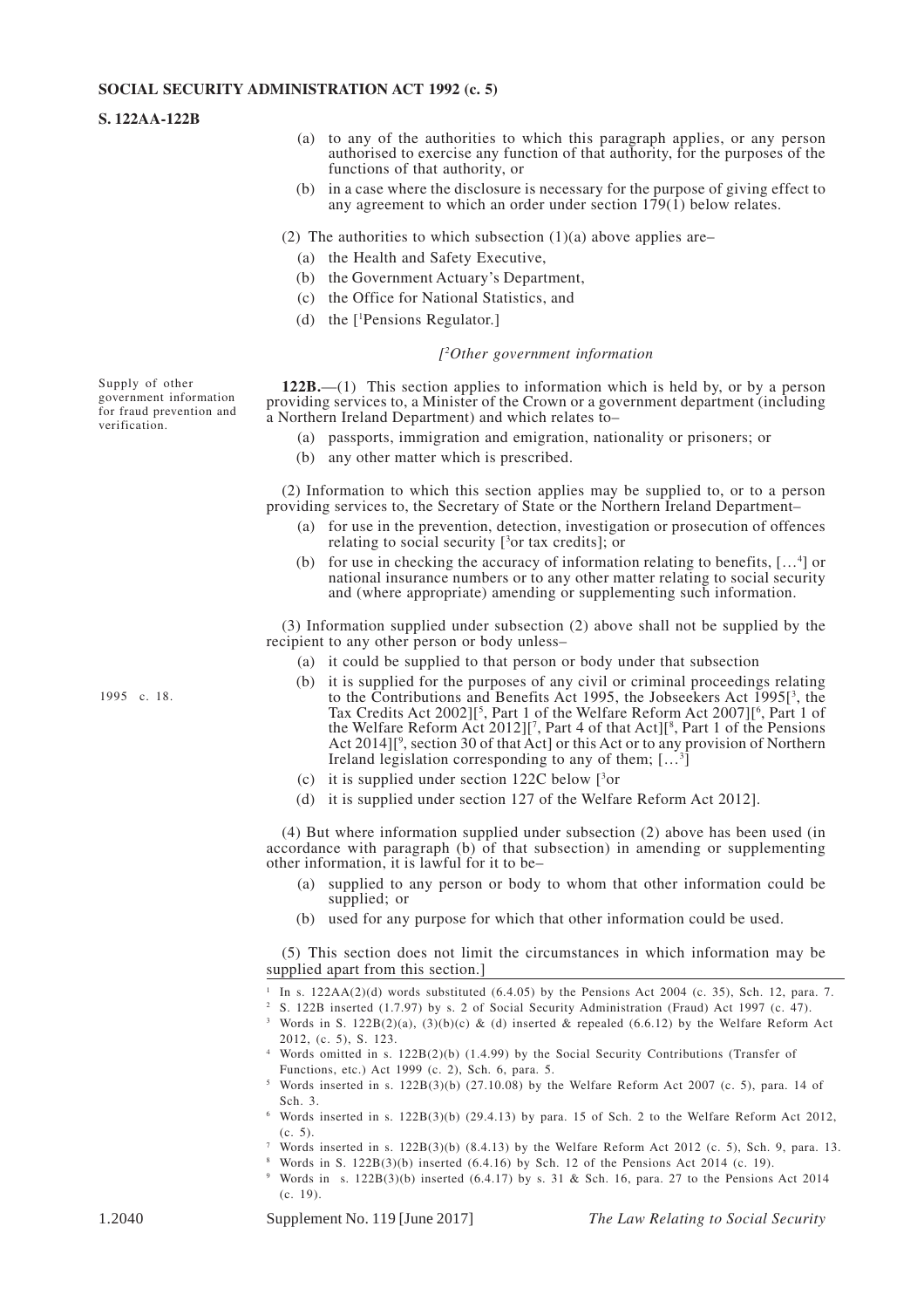Supply of information to authorities administering

benefit.

*S. 122C-122E has been repealed by Sch. 14 of the Welfare Reform Act 2012 (C. 5), but kept in force for transitional purposes. See art. 9 of S.I. 2013/358 for details of when to apply.*

#### [ <sup>2</sup>Authorities administering housing benefit or council tax benefit

**122C.\***—(1) This section applies to information relating to social security [<sup>3</sup>, child support or war pensions, or employment or training,] which is held–

- (a) by the Secretary of State or the Northern Ireland Department; or a
- (b) by a person providing services to the Secretary of State or the Northern Ireland Department in connection with the provision of those services.

(2) Information to which this section applies may be supplied  $\overline{10}$ 

- (a) an authority administering housing benefit or council tax benefit; or
- (b) a person authorised to exercise any function of such an authority relating to such a benefit,

for use in the administration of such a benefit <sup>[4</sup>or for the purposes of anything the authority is permitted to do in relation to any other benefit by virtue of section 110A or 116A above].

(3) But where information to which this section applies has been supplied to the Secretary of State, the Northern Ireland Department or the person providing services under section 122 or 122B above, it may only be supplied under subsection (2) above–

- (a) for use in prevention, detection, investigation or prosecution of [4benefit offences (within the meaning of Part 6 above)]; or
- (b) for the use of checking the accuracy of information relating to housing benefit or to council tax benefit and (where appropriate) amending or supplementing such information.
- (4) The Secretary of State or the Northern Ireland Department–
	- (a) may impose conditions on the use of information supplied under subsection (2) above; and
	- (b) may charge a reasonable fee in respect of the cost of supplying information under that subsection.

(5) Where information is supplied to an authority or other person under subsection (2) above, the authority or other person shall have regard to it in the exercise of any function relating to housing benefit or council tax benefit.

(6) Information supplied under subsection (2) above shall not be supplied by the recipient to any other person or body unless–

- (a) it is supplied–
	- by an authority to a person authorised to exercise any function of the authority relating to housing benefit or council tax benefit; or
	- (ii) by a person authorised to exercise any function of an authority relating to such a benefit to the authority;
- (b) it is supplied for the purposes of any civil or criminal proceedings relating to the Contributions and Benefits Act, the Jobseekers Act 1995 [<sup>5</sup>, Part 1 of the Welfare

<sup>&</sup>lt;sup>1</sup> S. 122C-122E repealed  $(1.4.13)$  by the Welfare Reform Act 2012 (c. 5), Sch. 4.

<sup>2</sup> Ss. 122C-122E inserted (1.7.97) by s. 3 of Social Security Administration (Fraud) Act 1997 (c. 47).

<sup>&</sup>lt;sup>3</sup> Words in s.  $122C(1)$  added  $(9.9.02)$  by the Employment Act 2002 (c. 22), Sch. 6, para. 2.

<sup>&</sup>lt;sup>4</sup> Words inserted in s. 122C(2)(a) & (3)(a) (2.7.09) by s. 48(1)(b) of the Welfare Reform Act 2007 (c. 5).

Words in s.  $122C(6)(b)$  inserted (27.10.08) by the Welfare Reform Act 2007 (c. 5), para. 10(15) of Sch. 3.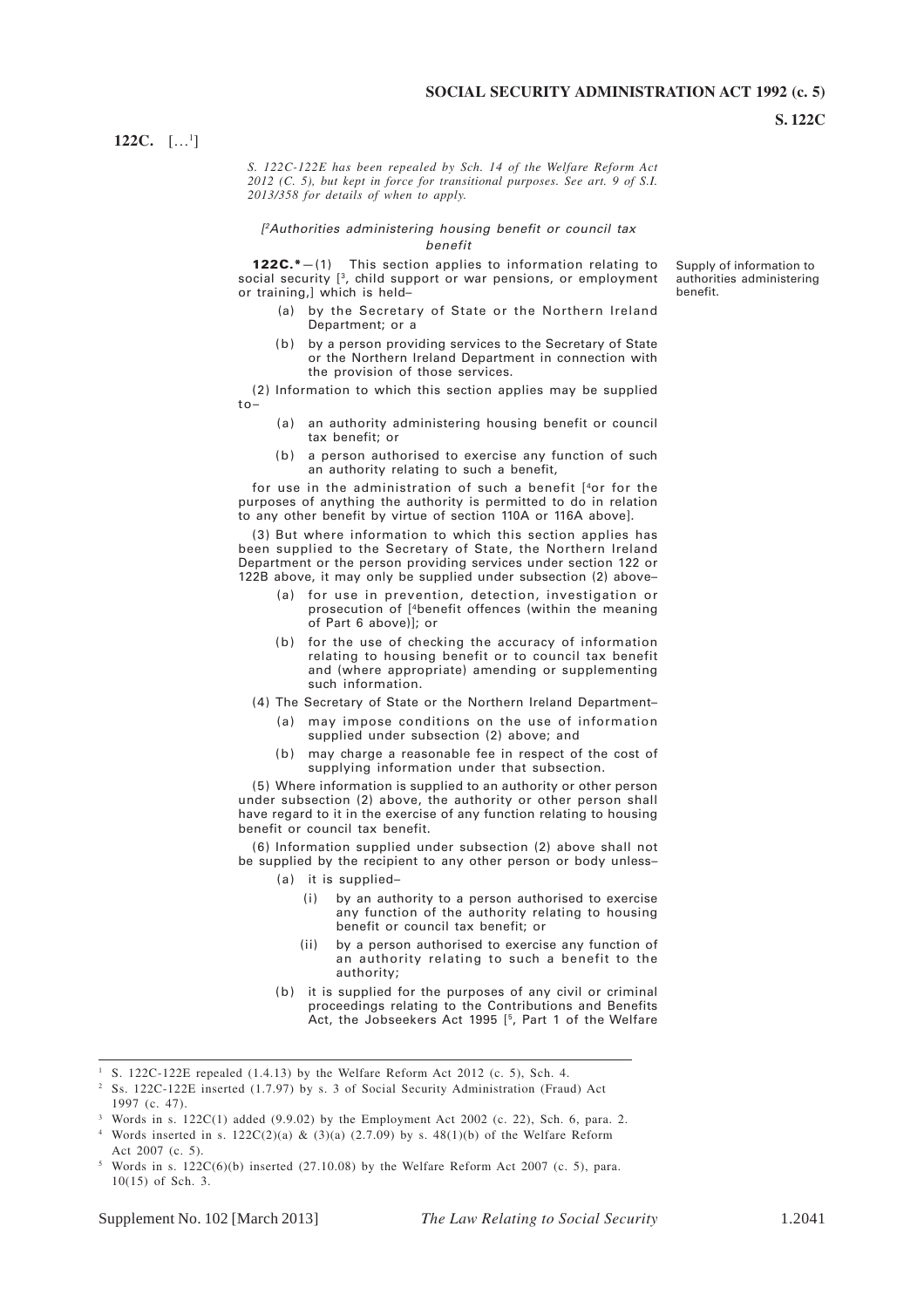**Ss. 122C-122D**

Supply of information to authorities administering benefit.

Reform Act 2007] [1, Part 4 of the Welfare Reform Act 2012] or this Act or to any provision of Northern Ireland legislation corresponding to any of them; or

(c) it is supplied under section 122D or 122E below.

(7) This section does not limit the circumstances in which information may be supplied apart from this section (in particular by reason of section  $122(4)$  or  $122B(4)$  above).

 $[2(8)$  In this section and section 122D below "war pension" has the same meaning as in section 25 of the Social Security Act 1989.]

*\*See paragraph 34 of Schedule 8 to the Welfare Reform and Pensions Act 1999 in Volume 2 of this publication for details of modifications of this section.*

**122D.\***—(1) The Secretary of State or the Northern Ireland Department may require–

- (a) an authority administering housing benefit or council tax benefit; or
- (b) a person authorised to exercise any function of such an authority relating to such a benefit,

to supply [3relevant benefit information] held by the authority or other person to, or to a person providing services to, the Secretary of State or the Northern Ireland Department for use for any purpose relating to social security [4, child support or war pensions,] [5employment or training, private pensions policy or retirement planning].

(2) The Secretary of State or the Northern Ireland Department may require–

- (a) an authority administering housing benefit or council tax benefit; or
- (b) a person authorised to exercise any function of such an authority relating to such a benefit,

to supply benefit policy information held by the authority or other person to, or to a person providing services to, the Secretary of State or the Northern Ireland Department.

[<sup>5</sup>(2A) Information supplied under subsection (2) [<sup>3</sup>, in addition to any other purpose for which the information may be used,] may be used for any purpose relating to private pensions policy or retirement planning].

(3) Information shall be supplied under subsection (1) or (2) above in such a manner and form, and in accordance with such requirements, as may be [<sup>6</sup>specified in directions given by the Secretary of State or, as the case may be, the Northern Ireland Department].

[3(4) In subsection (1) "relevant benefit information", in relation to an authority or other person, means any information which is relevant to the exercise of any function relating to a relevant social security benefit by the authority or other person.]

(5) In subsection (2) above "benefit policy information" means any information which may be relevant to the Secretary of State or the Northern Ireland Department–

- (a) in preparing estimates of likely future expenditure on [3any relevant social security benefit]; or
- (b) in developing policy relating to [6any relevant social security benefit].

Words inserted in s.  $122(6)(b)$   $(8.4.13)$  by the Welfare Reform Act 2012  $(c. 5)$ , Sch. 9, para. 14.

<sup>2</sup> S.s. 122C(8) inserted (9.9.02) by the Employment Act 2002 (c. 22), Sch. 6, para. 2.

<sup>&</sup>lt;sup>3</sup> Words in s. 122D(1), (5)(a)-(b) & s. 122D(4) substituted and words inserted in s. 122D(2A)  $(2.7.09)$  by s.  $48(2)(a)-(d)$  of the Welfare Reform Act 2007 (c. 5).

<sup>4</sup> Words inserted in s. 122D(1) (9.9.02) by the Employment Act 2002 (c. 22), Sch. 6, para. 3.  $5$  In s. 122D, words substituted in subsection (1) and subsections (2A) inserted (18.11.04) by

the Pensions Act 2004 (c. 35), Sch. 10. para. 3.

<sup>6</sup> Words in s. 122D(3) substituted (30.4.02) by the Social Security Fraud Act 2001 (c. 11), s. 6.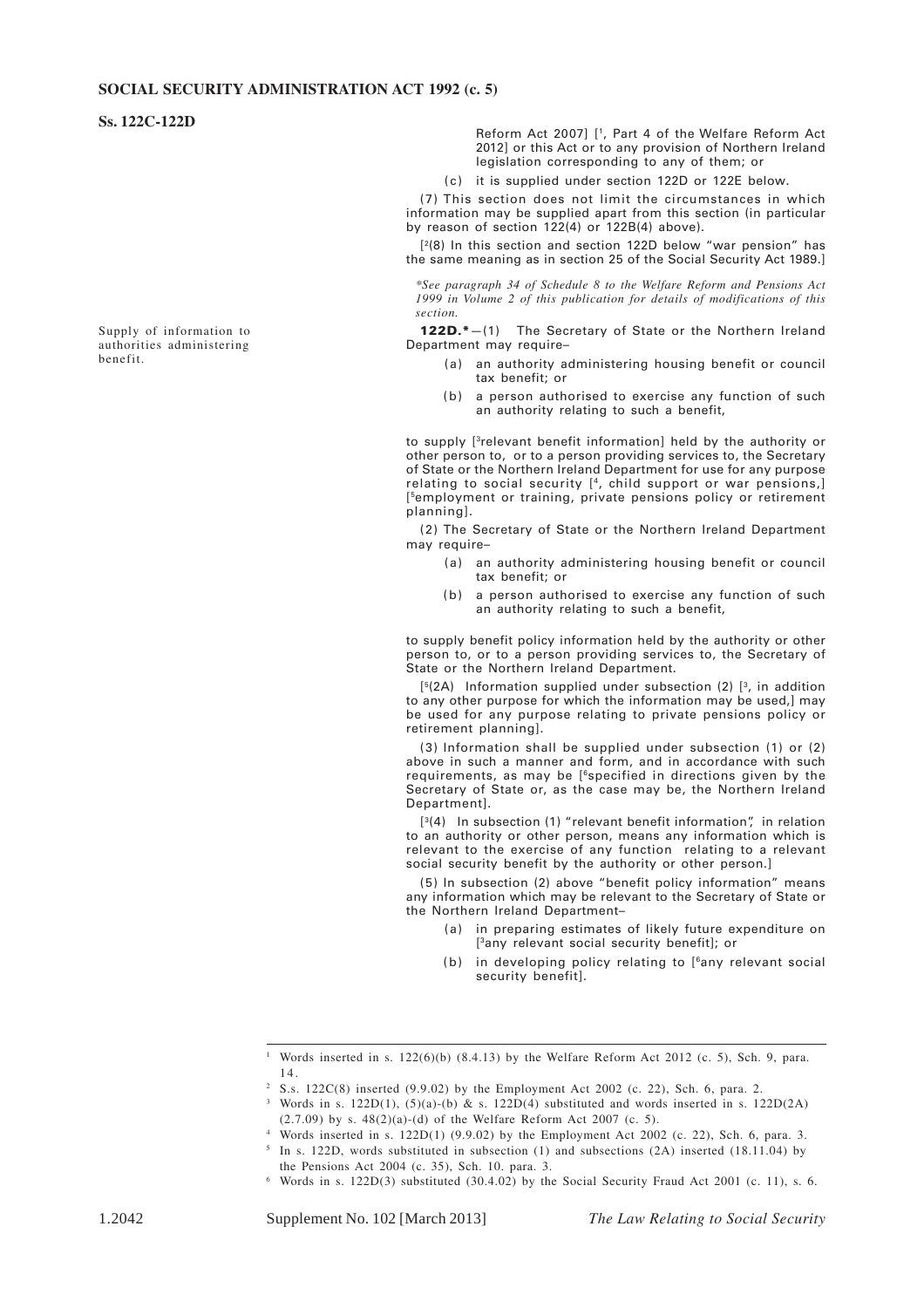#### **Ss. 122D-122F**

 $[1(6)$  In this section-

"private pensions policy" means policy relating to occupational pension schemes or personal pension scheme (within the meaning given by section 1 of the Pension Schemes Act 1993);

[<sup>2</sup>" relevant social security benefit" has the same meaning as in section 121DA above;]

"retirement planning" means promoting financial planning for retirement].

*\*See paragraph 34 of Schedule 8 of the Welfare Reform and Pensions Act 1999 in Volume 2 of this publicaiton for details of modifications of this section.*

**122E\*.** - (1) This section applies to [<sup>2</sup>relevant benefit information] which is held by–

- Supply of information between authorities administering benefit.
- (a) an authority administering housing benefit or council tax benefit; or
- (b) a person authorised to exercise any function of such an authority relating to such a benefit.

(2) Information to which this section applies may be supplied to another such authority or person–

- (a) for use in the prevention, detection, investigation or prosecution of [2benefit offences (within the meaning of Part 6 above)]; or
- (b) for use in checking the accuracy of information relating to housing benefit or to council tax benefit and (where appropriate) amending or supplementing such information.

(3) The Secretary of State or the Northern Ireland Department may require information to which this section applies and which is of a prescribed description to be supplied in prescribed circumstances to another such authority or person for use in the administration of housing benefit or council tax benefit.

(4) Information shall be supplied under subsection (3) above in such manner and form, and in accordance with such requirements, as may be [3specified in directions given by the Secretary of State or, as the case may be, the Northern Ireland Department].

(5) Where information supplied under subsection (2) or (3) above has been used in amending or supplementing other information, it is lawful for it to be–

- (a) supplied to any person or body to whom that other information could be supplied; or
- (b) used for any purpose for which that other informations could be used.

 $[2(6)$  In this section "relevant benefit information", in relation to an authority or other person, means any information which is relevant to the exercise of any function relating to a relevant social security benefit (within the meaning of section 121DA above) by the authority or other person.]

(7) This section does not limit the circumstances in which information may be supplied apart from this section.]

*\*See paragraph 34 of Schedule 8 to the Welfare Reform and Pensions Act 1999 in Volume 2 of this publication for details of modifications of this section.*

[<sup>4</sup>**122F**—(1) The Secretary of State may require a rent officer to supply [<sup>5</sup>benefit information] held by the rent officer to, or to a person providing services to, the Secretary of State for use for purposes relating to any of the following–

Supply by rent officers of  $\int^5$ benefit information].

<sup>1</sup> In s. 122D, subsection (6) inserted (18.11.04) by the Pensions Act 2004 (c. 35), Sch. 10. para. 3.

<sup>2</sup> Defn. of "relevant social security benefit" inserted in s.  $122D(6)$  (2.7.09) by s.  $48(2)(e)$  of the Welfare Reform Act 2007 (c. 5). In s. 122E, words in subsections (1) & (2)(a) and subsection (6) substituted  $(2.7.09)$  by s.  $48(3)(a)-(c)$  of the Welfare Reform Act 2007 (c. 5).

<sup>3</sup> Words in s.  $122E(4)$  substituted (30.4.02) by the Social Security Fraud Act 2001 (c. 11), s. 6.

<sup>4</sup> S. 122F inserted (27.3.09) by the Welfare Reform Act 2007 (c. 5), s. 36.

Words in heading to s. 122F  $\&$  s. 122F(1) substituted (29.4.13) by para. 16(2) of the Welfare Reform Act 2012 (c. 5).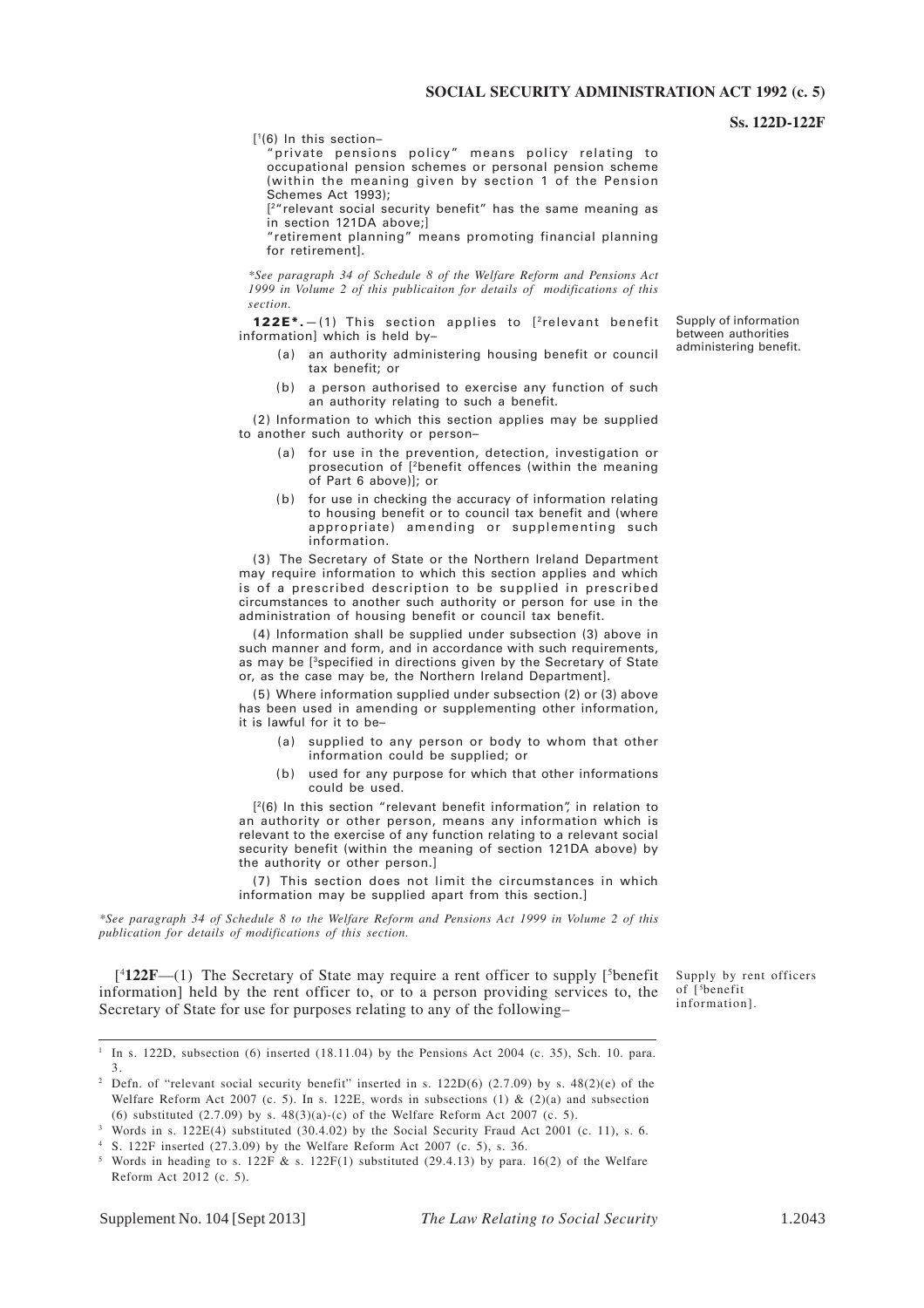**Ss. 122F-123**

- (a) social security;
- (b) child support;
- (c) war pensions;
- (d) employment or training;
- (e) private pensions policy or retirement planning.

(2) Information must be supplied under subsection (1) in such manner and form, and in accordance with such requirements, as may be specified in directions given by the Secretary of State.

(3) A person who receives information by virtue of subsection (1) must not disclose the information to any person unless the disclosure is made–

- (a) for a purpose mentioned in that subsection (including disclosure to another rent officer in connection with any function he has under section 122 of the Housing Act 1996 relating to [<sup>1</sup>universal credit] housing benefit),
- (b) in accordance with any other enactment, or
- (c) in accordance with the order of a court.

(4) [1 Benefit information] is any information which relates to the exercise by the rent officer of any function he has under section 122 of the Housing Act 1996 relating to [<sup>1</sup>universal credit] housing benefit.]

## *Persons employed or formerly employed in social security administration or adjudication*

**123.**—(1) A person who is or has been employed in social security administration or adjudication is guilty of an offence if he discloses without lawful authority any information which he acquired in the course of his employment and which relates to a particular person.

(2) A person who is or has been employed in the audit of expenditure or the investigation of complaints is guilty of an offence if he discloses without lawful authority any information–

- (a) which he acquired in the course of his employment;
- (b) which is, or is derived from, information acquired or held by or for the purposes of any of the government departments or other bodies or persons referred to in Part I of Schedule 4 to this Act or Part I of  $[^2$  Schedule  $\bar{4}]$  to the Northern Ireland Administration Act; and
- (c) which relates to a particular person.
- (3) It is not an offence under this section–
	- (a) to disclose information in the form of a summary or collection of information so framed as not to enable information relating to any particular person to be ascertained from it; or
	- (b) to disclose information which has previously been disclosed to the public with lawful authority.

(4) It is a defence for a person charged with an offence under this section to prove that at the time of the alleged offence–

- (a) he believed that he was making the disclosure in question with lawful authority and had no reasonable cause to believe otherwise; or
- (b) he believed that the information in question had previously been disclosed to the public with lawful authority and had no reasonable cause to believe otherwise.
- (5) A person guilty of an offence under this section shall be liable–
	- (a) on conviction on indictment, to imprisonment for a term not exceeding two years or a fine or both; or

Unauthorised disclosure of information relating to particular persons.

Words in s. 122F(3)(a) & (4) inserted & substituted (29.4.13) by para. 16(4) & (5) of Sch. 2 to the Welfare Reform Act 2012 (c. 5).

<sup>2</sup> Words substituted (1.7.97) by Sch. 1, para. 6, to Social Security Administration (Fraud) Act 1997 (c. 47).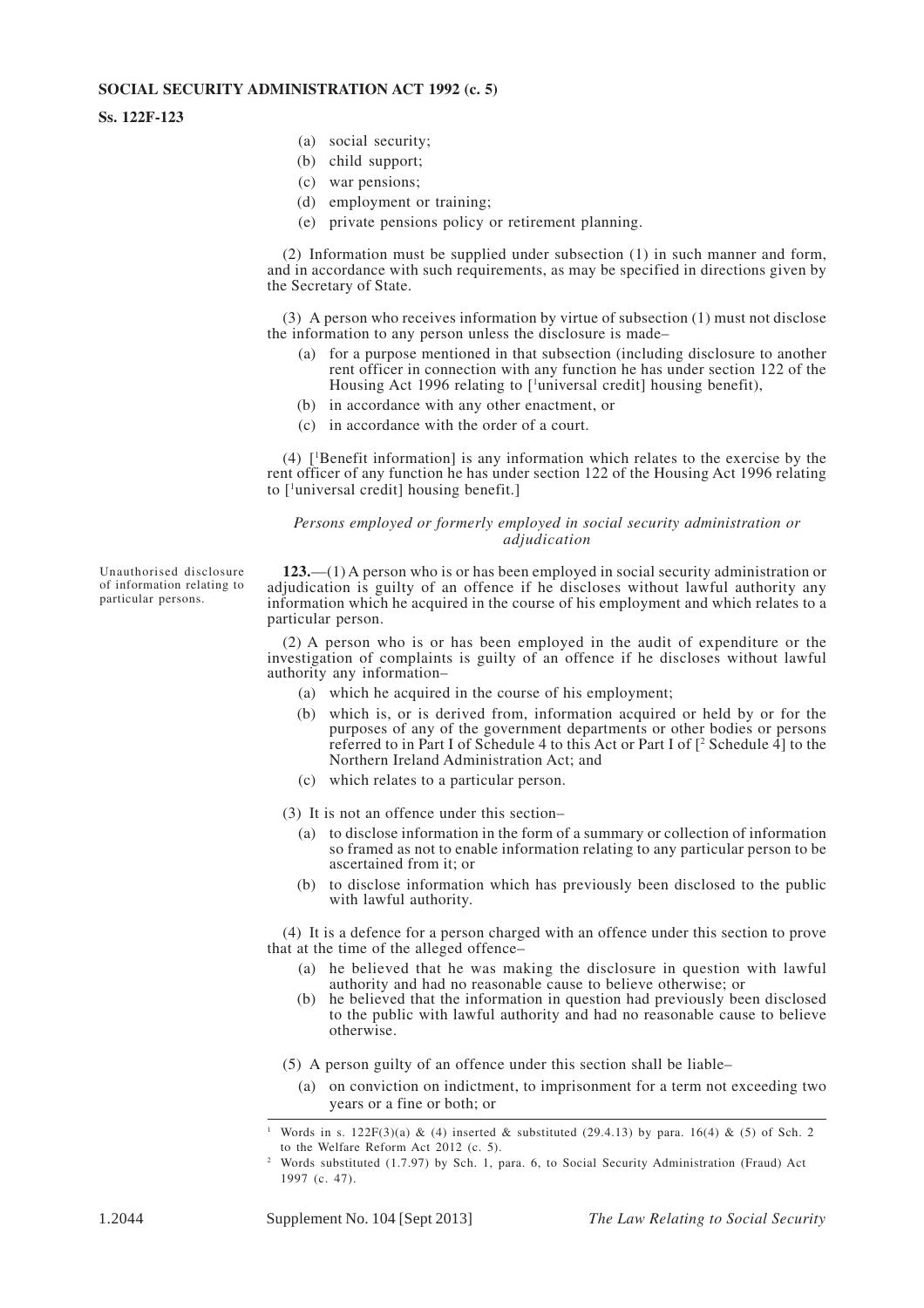(b) on summary conviction, to imprisonment for a term not exceeding six months or a fine not exceeding the statutory maximum or both.

(6) For the purposes of this section the persons who are "employed in social security administration or adjudication" are–

- (a) any person specified in Part I of Schedule 4 to this Act or in any corresponding enactment having effect in Northern Ireland;
- (b) any other person who carries out the administrative work of any of the government departments or other bodies or persons referred to in that Part of that Schedule or that corresponding enactment; and
- (c) any person who provides, or is employed in the provision of, services to any of those departments, persons or bodies;

and "employment", in relation to any such person, shall be construed accordingly.

 $[{}^{1}(6A)$  Subsection (6) above shall have effect as if any  $[{}^{2}$ health care professional] who, for the purposes of [<sup>3</sup>section 19 of the Social Security Act 1998], is provided by any person in pursuance of a contract entered into with the Secretary of State were specified in Part I of Schedule 4 to this Act.]

(7) For the purposes of subsections (2) and (6) above, any reference in Part I of Schedule 4 to this Act or any corresponding enactment having effect in Northern Ireland to a government department shall be construed in accordance with Part II of that Schedule or any corresponding enactment having effect in Northern Ireland, and for this purpose "government department" shall be taken to include–

- (a)  $[...^4]$
- (b) the Scottish Courts Administration.

(8) For the purposes of this section, the persons who are "employed in the audit of expenditure or the investigation of complaints" are–

- (a) the Comptroller and Auditor General;
- (b) the Comptroller and Auditor General for Northern Ireland;
- (c) the Parliamentary Commissioner for Administration;
- (d) the Northern Ireland Parliamentary Commissioner for Administration;
- (e) the Health Service Commissioner for England;
- (f) the Health Service Commissioner for Wales;
- (g) the Health Service Commissioner for Scotland;
- (h) the Northern Ireland Commissioner for Complaints;
- [5 (ha) a member of the Local Commission for England;
- (hb) a member of the Local Commission for Wales;
- (hc) the Commissioner for Local Administration in Scotland;]
- (i) any member of the staff of the National Audit Office or the Northern Ireland Audit Office;
- (j) any other person who carries out the administrative work of either of those Offices, or who provides, or is employed in the provision of, services to either of them; [...<sup>6</sup>]
- [ 7 (ja) a member of the Audit Commission for Local Authorities and the National Health Service in England and Wales and any auditor appointed by that Commission;
- (jb) a member of the Accounts Commission for Scotland and any auditor within the meaning of Part VII of the Local Government (Scotland) Act 1973;
- (jc) a Northern Ireland local government auditor; and]
- Subsection (6A) inserted (3.1.95) into s. 123 by Deregulation and Contracting Out Act 1994 (c. 40), Sch. 16, para. 21.

<sup>&</sup>lt;sup>2</sup> Words substituted in s.  $123(6A)$   $(3.7.07)$  by the Welfare Reform Act 2007, Sch. 7, para.  $3(3)$ .

<sup>3</sup> Words in s. 123(6A) substituted (5.7.99) by S.S. Act 1998 (c. 14), Sch. 7, para. 88.

<sup>4</sup> Ss. 123(7)(a) repealed (1.4.99) by Transfer of Functions Act 1999 (c. 11), Sch. 10.

<sup>5</sup> Sub-paras. (ha)-(hc) inserted (1.7.97) by s. 4(2) of Social Security Administration (Fraud) Act 1997 (c. 47).

<sup>6</sup> Word "and" repealed (1.7.97) by Sch. 2 to Social Security Administration (Fraud) Act 1997 (c. 47).

<sup>7</sup> Sub-paras. (ja)-(jc) inserted (1.7.97) by s. 4(2) of Social Security Administration (Fraud) Act 1997 (c. 47).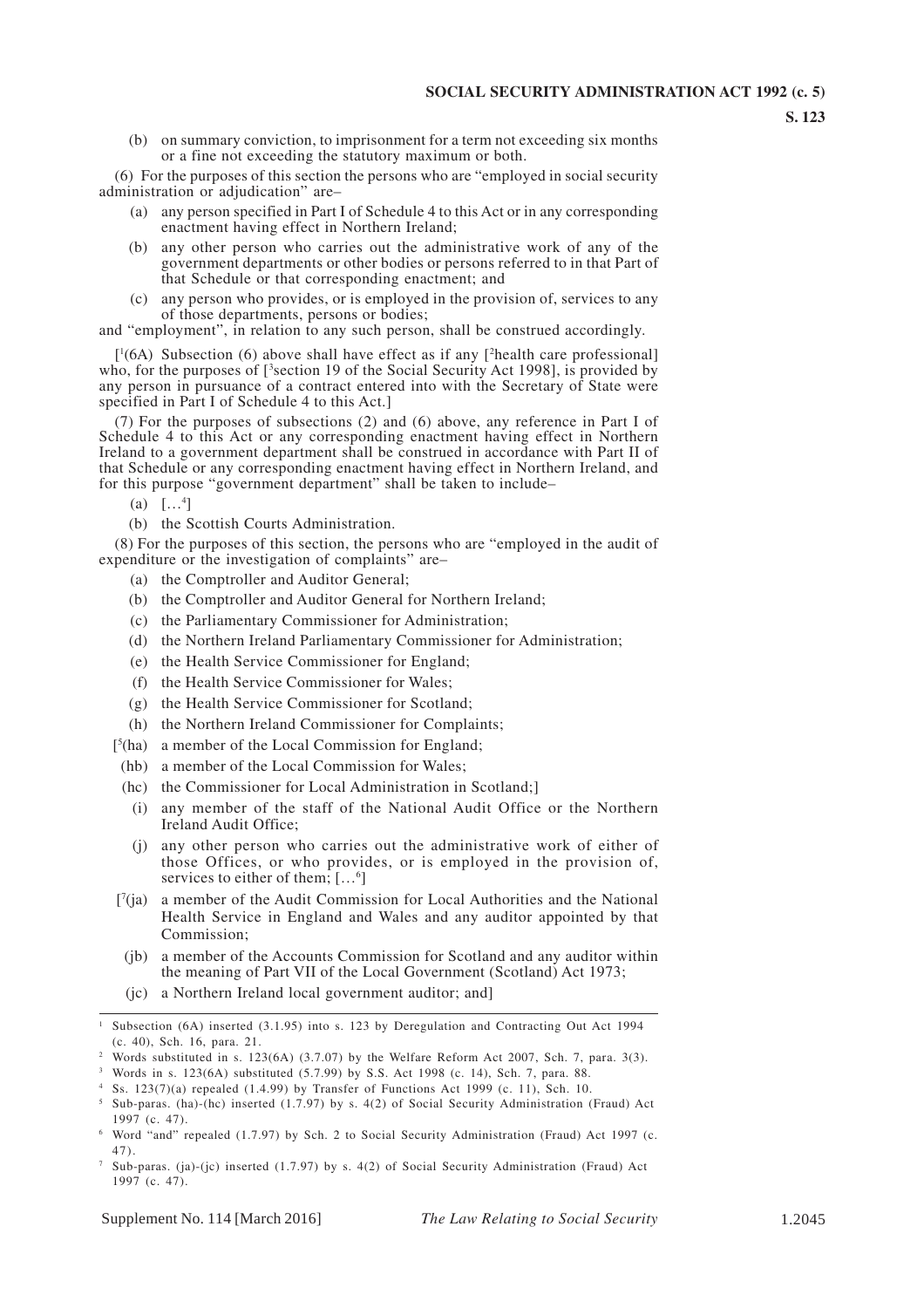**S. 123**

(k) any officer of any of the Commissioners [1 or Commissions referred to in paragraphs  $(c)$  to  $(hc)$ ,  $(ia)$  and  $(ib)$  above and any person assisting an auditor referred to in paragraph (ja), (jb) or (jc) above];

and "employment", in relation to any such person, shall be construed accordingly.

(9) For the purposes of this section a disclosure is to be regarded as made with lawful authority, if, and only if, it is made–

- (a) in accordance with his official duty–
	- (i) by a civil servant; or
	- (ii) by a person employed in the audit of expenditure or the investingaction of complaints, who does not fall within subsection (8)(j) above;
- (b) by any other person either–
	- (i) for the purposes of the function in the exercise of which he holds the information and without contravening any restriction duly imposed by the person responsible; or
	- (ii) to, or in accordance with an authorisation duly given by, the person responsible;
- (c) in accordance with any enactment or order or a court;
- (d) for the purpose of instituting, or otherwise for the purposes of, any proceedings before a court or before any tribunal or other body or person referred to in Part I of Schedule 4 to this Act or Part I of [2 Schedule 4] to the Northern Ireland Administration Act; or
- (e) with the consent of the appropriate person;

and in this subsection "the person responsible" means the Secretary of State, the Lord Chancellor or any person authorised by the Secretary of State or the Lord Chancellor for the purposes of this subsection and includes a reference to "the person responsible" within the meaning of any corresponding enactment having effect in Northern Ireland.

(10) For the purposes of subsection  $(9)(e)$  above, "the appropriate person" means the person to whom the information in question relates, except that if the affairs of that person are being dealt with–

- (a) under a power of attorney;
- (b) by […3 ] a controller appointed under Article 101 of the Mental Health (Northern Ireland) Order 1986;
- (c) by a Scottish mental health custodian, that is to say  $[4a]$  guardian or other person entitled to act on behalf of the person under the Adults with Incapacity  $(Scotland)$  Act 2000 (asp. 4)]
- (d) by a mental health appointee, that is to say–
	- (i) a person directed or authorised as mentioned in  $[...]$  sub-paragraph (a) of rule 38(1) of Order 109 of the Rules of the Supreme Court (Northern Ireland) 1980; or
	- (ii)  $[...]$  a controller ad interim appointed under sub-paragraph (b) of the said rule 38(1).

the appropriate person is the attorney, […3 ] controller, custodian or appointee, as the case may be, or, in a case falling within paragraph (a) above, the person to whom the information relates.

 $[5(11)$  where the person to whom the information relates lacks capacity (within the meaning of the Mental Capacity Act 2005) to consent to its disclosure, the appropriate person is–

- Words substituted (1.7.97) by s. 4(2) of Social Security Administration (Fraud) Act 1997 (c. 47).
- <sup>2</sup> Words substituted (1.7.97) by Sch. 1, para. 4(6), Social Security Administration (Fraud) Act 1997 (c. 47).
- <sup>3</sup> Words omitted in s. 123(10)(b) & (d) (1.10.07) by the Mental Capacity Act 2005 (c. 9), Sch. 6, para. 37.
- Words substituted in s.  $123(10)(c)$  (2.4.01 (Scotland)), (30.6.05 (England & Wales)) by the Adults with Incapacity (Scotland) Act 2000 (asp. 4) & S.I. 2005/1790 respectively.
- $5$  Para. (11) inserted (1.10.07) by the Mental Capacity Act 2005 (c. 9), Sch. 6, para. 37.

S.I. 1986/595 (N.I. 4).

S.R. (N.I.) 1980 No. 346.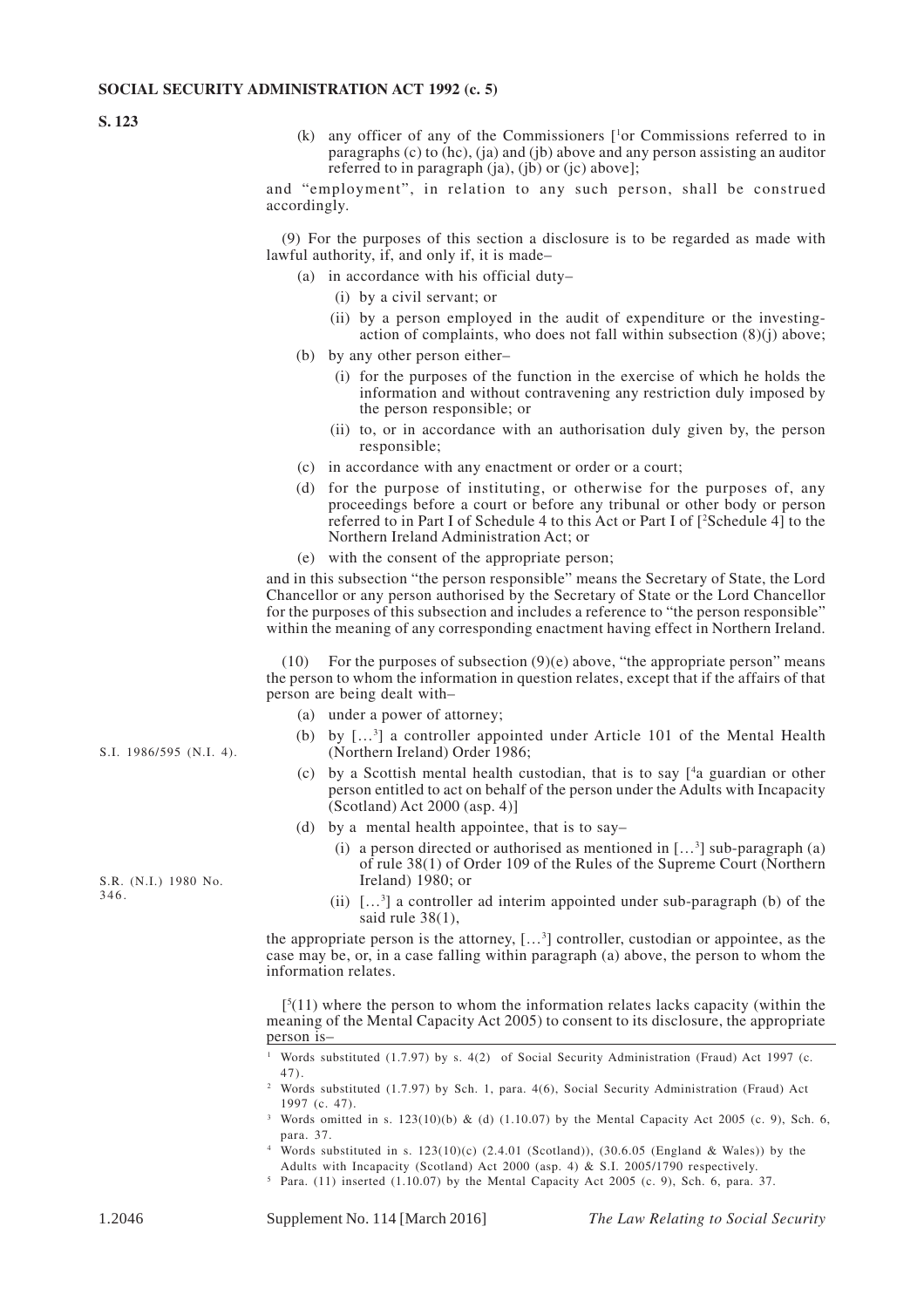- (a) a donee of the enduring power of attorney or lasting power of attorney (within the meaning of that Act), or
- (b) a deputy appointed for him, or any other person authorised, by the Court of Protection,

with power in that respect.]

### *The Registration Service*

**124.**—(1) Regulations made by the Registrar General under section 20 of the Registration Service Act 1953 or section 54 of the Registration of Births, Deaths and Marriages (Scotland) Act 1965 may provide for the furnishing by superintendent registrars and registrars, subject to the payment of such fee as may be prescribed by the regulations, of such information\* for the purposes–

- (a) of the provisions of the Contributions and Benefits Act to which this section applies;
- [<sup>1</sup>(aa) of the provisions of Parts I and II of the Jobseekers Act 1995;]
- [2 (ab) of the provisions of the State Pension Credit Act 2002;]
- $[3(\text{ac})$  of the provisions of Part 1 of the Welfare Reform Act 2007;] [...<sup>4</sup>]
- [ 4 (ad) of the provisions of Part 1 of the Welfare Reform Act 2012;]
- $[5$ (ae) of the provisions of Part 4 of that Act;]
- [<sup>6</sup>(af) of the provisions of Part 1 of the Pensions Act 2014; and]
- [7(ag) of section 30 of the Pensions Act 2014; and]
	- (b) of the provisions of this Act so far as they have effect in relation to matters arising under those provisions,

including copies of extracts from the registers in their custody, as may be so prescribed.

*\*Extended by s. 167(5) of Pension Schemes Act 1993 (c. 48) to information for the purposes of the provisions referred to in s. 164(1)(b) ibid.*

(2) This section applies to the following provisions of the Contributions and Benefits Act–

- (a) Parts I to VI except section 108;
- (b) Part VII, so far as it relates to income support […8 ]
- (c) Part VIII, so far as it relates to any social fund payment such as is mentioned in section  $138(1)(a)$  or  $(2)$ ;
- (d) Part IX;
- (e) Part XI; and
- (f) Part XII.

(3) Where the age, marriage or death of a person is required to be ascertained or proved for the purposes mentioned in subsection (1) above, any person–

- (a) on presenting to the custodian of the register under the enactments relating to the registration of births, marriages and deaths in which particulars of the birth, marriage or death (as the case may be) of the first-mentioned person are entered, a duly completed requisition in writing in that behalf; and
- (b) on payment of a fee of  $[°E2.50]$  in England and Wales and  $[°E7.00]$  in Scotland,

shall be entitled to obtain a copy, certified under the hand of the custodian, of the entry of those particulars.

- <sup>1</sup> S. 124(1)(aa) inserted (11.6.96) by para. 59 of Sch. 2 to Jobseekers Act 1995 (c. 18).
- <sup>2</sup> Para. (ab) inserted in s. 124(1) for the purposes of exercising power to make regulations or orders by the State Pension Credit Act 2002 (c. 16), Sch. 2, para. 13.
- $3$  Para. (ac) inserted in s. 124(1) (27.10.08) by the Welfare Reform Act 2007 (c. 5), para. 10(16) of Sch. 3.
- <sup>4</sup> Word repealed in s. 124(1)(ac) & sub-para. (ad) inserted (29.4.13) by para. 17(a) & (b) of Sch. 2 to the Welfare Reform Act 2012 (c. 5).
- $5$  S. 124(1)(ae) inserted (8.4.13) by the Welfare Reform Act 2012 (c. 5), Sch. 9, para. 15.
- <sup>6</sup> S. 124(1)(af) inserted (6.4.16) by Sch. 12 of the Pensions Act 2014 (c. 19).
- <sup>7</sup> S. 124(ag) inserted (6.4.17) by s. 31 & Sch. 16, para. 28 to the Pensions Act 2014 (c. 19).
- <sup>8</sup> Words repealed in s.  $124(2)(b)$   $(8.4.03)$  by the Tax Credits Act 2002 (c. 21), Sch. 6.
- <sup>9</sup> Amount £2.50 substituted (1.4.97) for £2.00 by Sch. to S.I. 1996/3152.
- <sup>10</sup> Amount £7.00 substituted (1.4.94) for £5.50 by Sch. to S.I. 1993/3151 (s. 300).

Provisions relating to age, death and marriage.

**Ss. 123-124**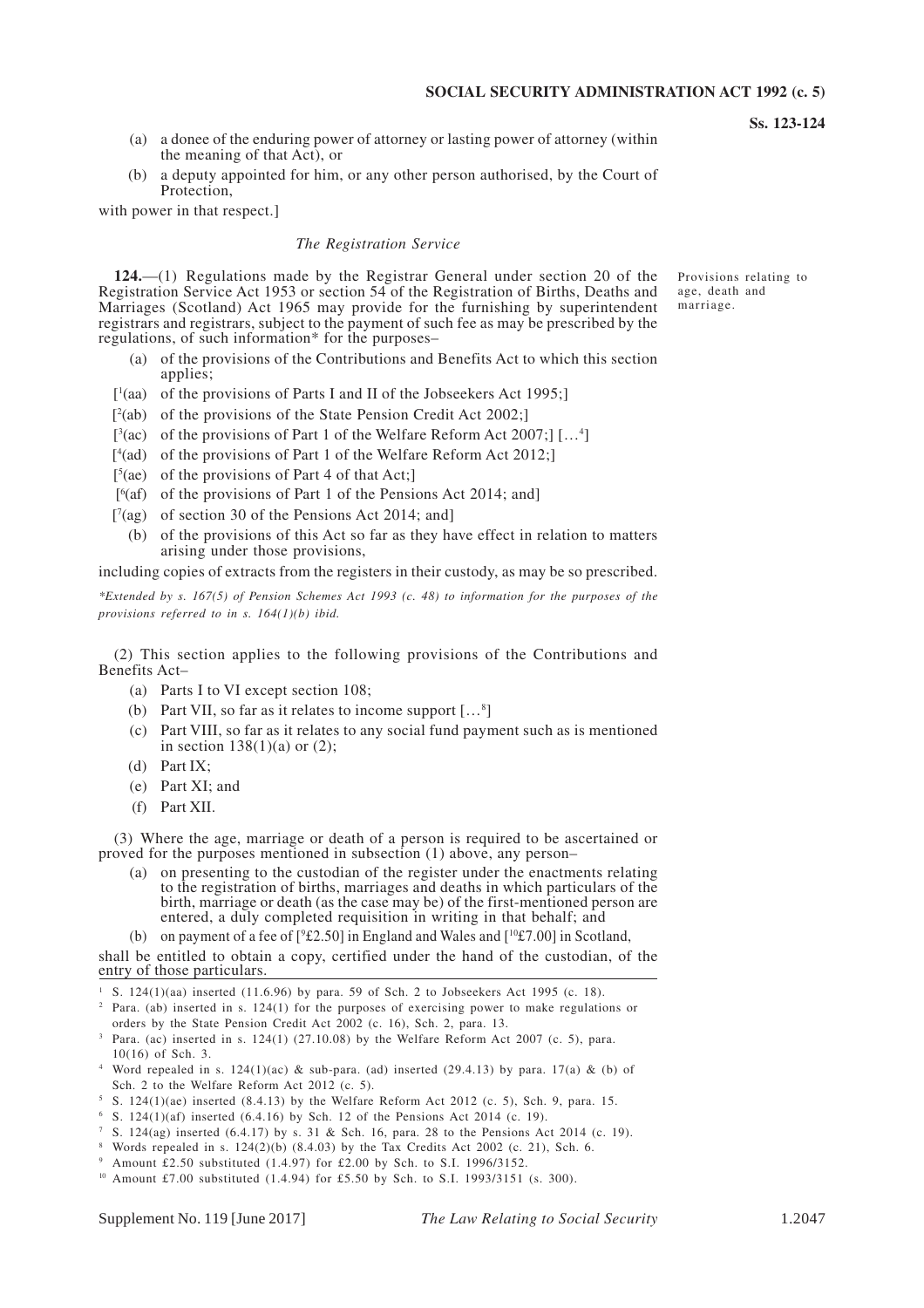### **Ss. 124-125**

Provisions relating to civil partnership: England

and Wales.

(4) Requisitions for the purposes of subsection (3) above shall be in such form and contain such particulars as may from time to time be specified by the Registrar General, and suitable forms of requisition shall, on request, be supplied without charge by superintendent registrars and registrars.

- (5) In the section–
	- (a) as it applies to England and Wales–
		- "Registrar General" means the Registrar General for England and Wales; and "superintendent registrar" and "registrar" mean a superintendent registrar or, as the case may be, registrar for the purposes of the enactments relating to the registration of births, deaths and marriages; and
	- (b) as it applies to Scotland–

"Registrar General" means the Registrar General of Births, Deaths and Marriages for Scotland;

"registrar" means a district registrar, senior registrar or assistant registrar for the purposes of the enactments relating to the registration of births, deaths and marriages.

[1 **124A**—(1) Regulations made by the Registrar General under section 36 of the Civil Partnership Act 2004 may provide for the furnishing by registration authorities, subject to the payment of the prescribed fee, of such information for the purposes mentioned in section 124(1) above as may be so prescribed.

(2) Where the civil partnership of a person is required to be ascertained or proved for those purposes, any person–

- (a) on presenting to the registration authority for the area in which the civil partnership was formed a request in the prescribed manner in that behalf, and
- (b) on payment of the prescribed fee,

shall be entitled to obtain a certified copy of such entries in the register as are prescribed by regulations made under section 36 of the 2004 Act.

(3) "The prescribed fee" means any fee prescribed under section 34(1) of the 2004 Act.

(4) "The prescribed manner" means–

- (a) in accordance with any regulations made under section 36 of the 2004 Act, and
- (b) in such form as is approved by the Registrar General for England and Wales,

and forms for making a request under subsection (2) shall, on request, be supplied without charge by registration authorities.

**124B**—(1) Where the civil partnership of a person is required to be ascertained or proved for the purposes mentioned in section 124(1) above, any person, on presenting to a district registrar a request in the approved manner in that behalf, shall be entitled to obtain a copy, certified by the registrar, of the entry in the civil partnership register of the particulars of the civil partnership.

(2) "The approved manner" means in such form and containing such particulars as may be approved by the Registrar General for Scotland.

(3) Forms for making a request under subsection (1) shall, on request, be supplied without charge by district registrars.

(4) "Civil partnership register" has the same meaning as in Part 3 of the Civil Partnership Act 2004.]

\*125.—(1) Regulations [<sup>2</sup>made with the concurrence of the Inland Revenue] may provide that it shall be the duty of any of the following persons–

- (a) the Registrar General for England and Wales;
- (b) the Registrar General of Births, Deaths and Marriages for Scotland;
- (c) each registrar of births and deaths,

<sup>2</sup> Words inserted in s. 125(1) (1.4.99) by the Social Security Contributions (Transfer of Functions, etc.) Act 1999 (c. 2), Sch. 1, para. 25(a) & (b).

Regulations as to notification of deaths.

S. 124A & 124B inserted (5.12.05) by S.I. 2005/3129, Sch. 1 para. 4.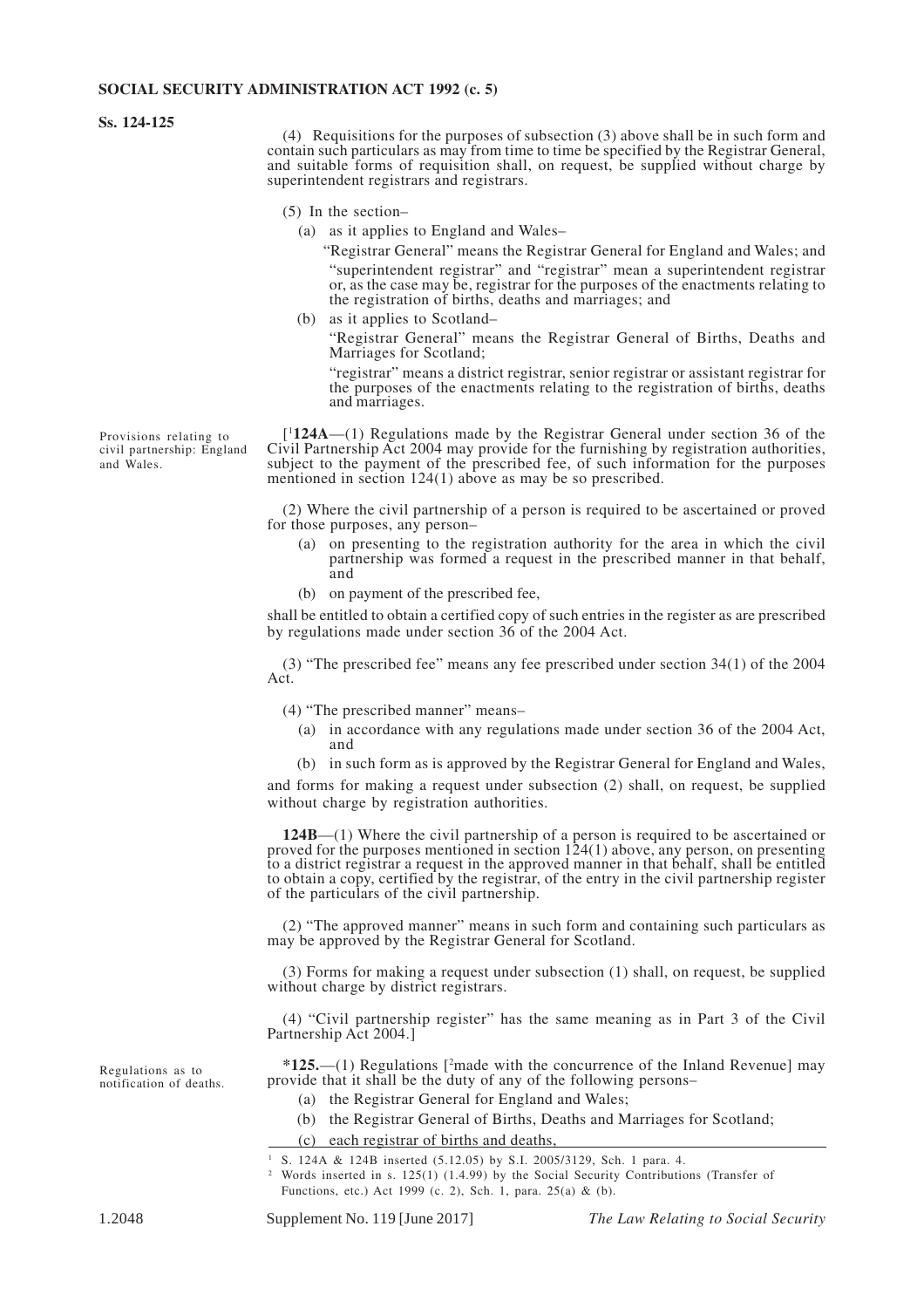**Ss. 125-126A**

to furnish the Secretary of State, [<sup>1</sup>or the Inland Revenue, for the purposes of their respective functions] under the Contributions and Benefits Act[<sup>2</sup>, the Jobseekers Act 1995],  $[3]$  the Social Security (Recovery of Benefits) Act 1997]  $[4]$  the Social Security Act 1998]<sup>[5</sup>, the State Pension Credit Act 2002]<sup>[6</sup>, Part 1 of the Welfare Reform Act 2007] [<sup>7</sup>, Part 1 of the Welfare Reform Act 2012;] [<sup>8</sup>Part 4 of that Act][<sup>9</sup>, Part 1 of the Pensions Act 2014]<sup>[10</sup>, section 30 of that Act] and this Act and the functions of the Northern Ireland Department under any Northern Ireland legislation corresponding to  $[1]$ any of those Acts], with the prescribed particulars of such deaths as may be prescribed.

(2) The regulations may make provision as to the manner in which the times at which the particulars are to be furnished.

*\*The reference to this Act in s. 125 (1) extended by s. 167(2) of Pension Schemes Act 1993 (c. 48) to the provisions referred to in s. 164(1)(b) ibid.*

### *Personal representatives - income support and supplementary benefit*

126. $-$ (1) The personal representatives of a person who was in receipt of [ $7$ universal] credit] income support[12, an income-based jobseeker's allowance][5 , state pension credit]<sup>[6</sup>, an income-related employment and support allowance] or supplementary benefit at any time before his death shall provide the Secretary of State with such information as he may require relating to the assets and liabilities of that person's estate.

(2) If the personal representatives fail to supply any information within 28 days of being required to do so under subsection (1) above, then–

- (a) the appropriate court may, on the application of the Secretary of State, make an order directing them to supply that information within such time as may be specified in the order, and
- (b) any such order may provide that all costs (or, in Scotland, expenses) of and incidental to the application shall be borne personally by any of the personal representatives.
- (3) In this section "the appropriate court" means–
	- (a) in England and Wales, a county court;
	- (b) in Scotland, the sheriff;

and any application to the sheriff under this section shall be made by summary application.

## *[13Landlords and agents*

**126A.\***—(1) Regulations shall provide that where a claim for housing benefit in respect of a dwelling is made to an authority and the circumstances are such as are prescribed–

(a) the authority; or

Personal representatives to give information about the estate of a deceased person who was in receipt of income support or supplementary benefit.

Power to require information from landlords and agents.

<sup>&</sup>lt;sup>1</sup> Words inserted in s. 125(1) (1.4.99) by the Social Security Contributions (Transfer of Functions, etc) Act 1999 (c. 2), Sch. 1, para. 25(b).

<sup>&</sup>lt;sup>2</sup> Words inserted (11.6.96) in s. 125(1) by para. 60(a) of Sch. 2 to Jobseekers Act 1995 (c. 18). <sup>3</sup> Words inserted (6.10.97) in s. 125(1) by Sch. 3, para. 5 to Social Security Administration

<sup>(</sup>Fraud) 1997 (c. 27)

<sup>4</sup> Words inserted (5.7.99) in s. 125(1) by Sch. 7, para. 89 of S.S. Act 1998 (c. 14).

<sup>&</sup>lt;sup>5</sup> Words inserted in s. 125(1) & s. 126(1) (2.7.02) for the purposes of exercising power to make regulations or orders by the State Pension Credit Act 2002 (c. 16), Sch. 2, paras. 14 & 15.

<sup>&</sup>lt;sup>6</sup> Words inserted in s. 125(1) & 126(1) (27.10.08) by the Welfare Reform Act 2007 (c. 5), para. 10(17) & (18) of Sch. 3.

<sup>&</sup>lt;sup>7</sup> Words inserted in s. 125(1) & 126(1) (29.4.13) by paras. 18 & 19 of Sch. 2 to the Welfare Reform Act 2012 (c. 5).

<sup>8</sup> Words in s. 125(1) inserted (8.4.13) by the Welfare Reform Act 2012 (c. 5), Sch. 9, para. 16.

<sup>9</sup> Words inserted in S. 125(1) (6.4.16) by the Pensions Act 2014 (c. 19), Sch. 12, para. 16.

<sup>&</sup>lt;sup>10</sup> Words in s.  $125(1)$  inserted  $(6.4.17)$  by s. 31 & Sch. 16, para. 29 to the Pensions Act (c. 19). <sup>11</sup> Words substituted (11.6.96) for either of them in s.  $125(1)$  by para. 60(b) of Sch. 2 to

Jobseekers Act 1995 (c. 18). <sup>12</sup> Words inserted (11.6.96) in s. 126(1) by para. 60(a) of Sch. 2 to Jobseekers Act 1995 (c. 18).

<sup>&</sup>lt;sup>13</sup> S. 126A inserted (8.10.97) by s. 11 of Social Security Administration (Fraud) Act 1997 (c. 47).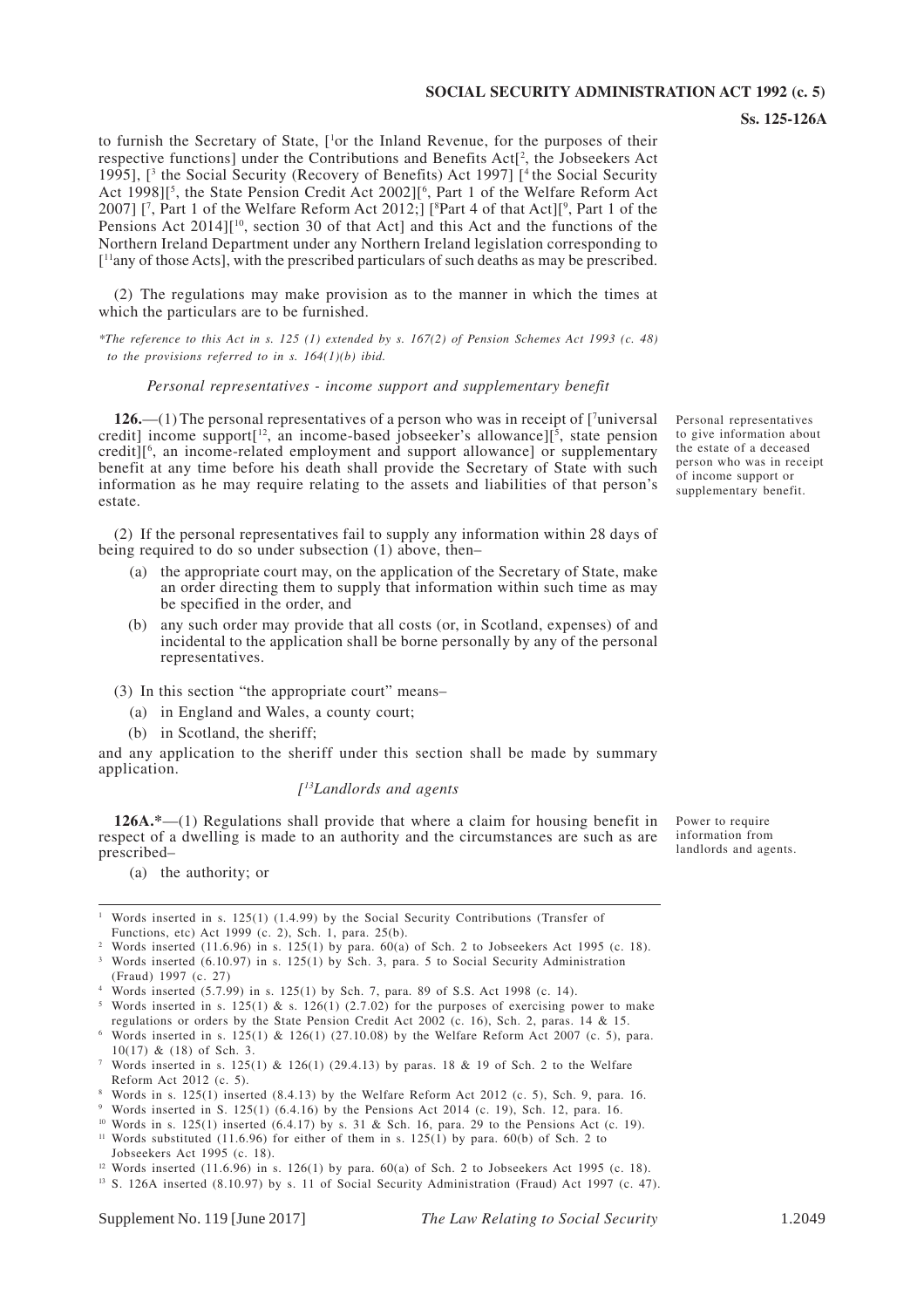**Ss. 126A-130**

(b) a person authorised to exercise any function of authority relating to housing benefit,

may require any appropriate person to supply information of a prescribed description to the authority or other person.

(2) Subject to subsection (4) below, for the purposes of subsection (1) above a person is an appropriate person in relation to a dwelling if he is–

- (a) a person to whom anyone is, or claims to be, liable to make relevant payments;
- (b) a person to whom, or at whose direction, a person within paragraph (a) above has agreed to make payments in consequence of being entitled to receive relevant payments; or
- (c) a person acting on behalf of a person within paragraph (a) or (b) above in connection with any aspect of the management of the dwelling.

(3) In subsection (2) above "relevant payments" in relation to a dwelling, means payments in respect of the dwelling which are of a described description in relation to which housing benefit may be paid.

(4) Regulations may provide that any prescribed person, or any person of a prescribed description, is not an appropriate person for the purposes of subsection (1) above.

(5) The descriptions of information which may be prescribed for the purposes of subsection (1) above include, in particular, any description of information relating to, or to any interest in or other connection with, dwellings and other property situated anywhere in the United Kingdom.

(6) Information shall be supplied under subsection (1) above in such a manner and form, and at such time and in accordance with such other requirements as may be prescribed.

(7) Information supplied to an authority or other person under subsection (1) above may be used by the authority or other person only in the exercise of any function relating to housing benefit or council tax benefit.

(8) The provisions of sections 122D and 122E above apply in relation to any information supplied under subsection (1) above which is not [<sup>1</sup>relevant benefit information] (within the meaning of those provisions) as if it were.]

*\*See paragraph 34 of Schedule 8 to the Welfare Reform and Pensions Act 1999 in Volume 2 of this publication for details of modifications of this section.*

**127.-128.** […2 ]

#### *Statutory sick pay and other benefits*

**129.** Where the Secretary of State considers that it is reasonable for information held by him to be disclosed to an employer, for the purpose of enabling that employer to determine the duration of a period of entitlement under Part XI of the Contributions and Benefits Act in respect of an employee, or whether such a period exists, he may disclose the information to that employer.

**130.**—(1) Regulations may make provision requiring an employer, in a case falling within subsection (3) below to furnish information in connection with the making, by a person who is, or has been, an employee of that employer, of a claim for–

[<sup>3</sup>(za) universal credit,]

(a) [<sup>4</sup>short term incapacity benefit];

- <sup>1</sup> Words substituted in s. 126A(8) (2.7.09) by s. 48(4) of the Welfare Reform Act 2007 (c. 5).<br><sup>2</sup> Ss. 127-128A repealed (1.7.97) by Sch. 2 to Social Security Administration (Fraud) Act 199
- <sup>2</sup> Ss. 127-128A repealed (1.7.97) by Sch. 2 to Social Security Administration (Fraud) Act 1997 (c. 47).

<sup>3</sup> Sub-para. 130(1)(za) inserted (29.4.13) by para. 20 of Sch. 2 of the Welfare Reform Act 2012 (c. 5).

<sup>4</sup> Para. (a) of s. 130(1) substituted (13.4.95) by para. 49 of Sch. 1 to S.S. (Incapacity for Work) Act 1994 (c. 18).

Duties of employers -

statutory sick pay and claims for other benefits.

Disclosure by Secretary of State for purpose of determination of period of entitlement to statutory

sick pay.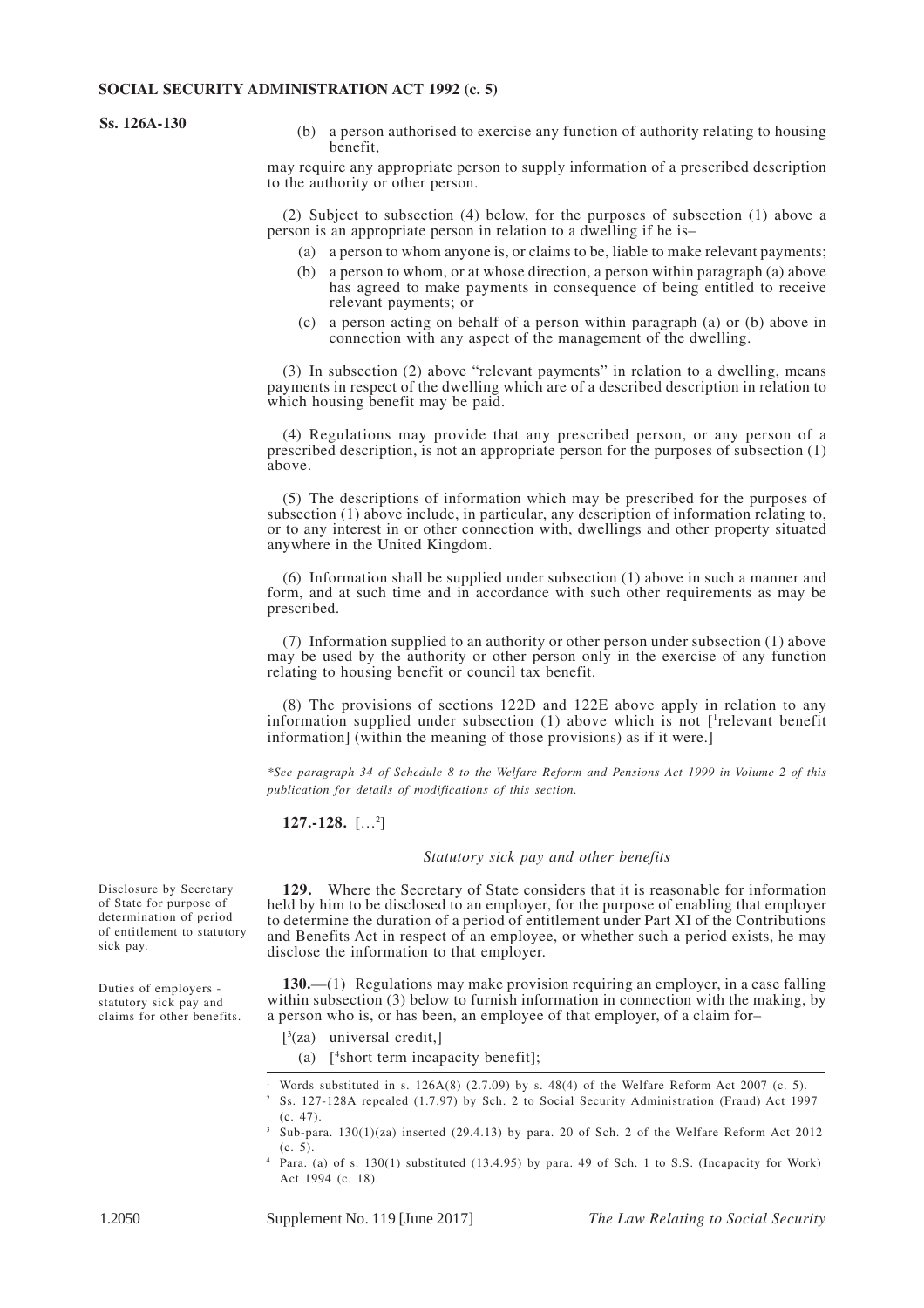**S. 130**

- (b) a maternity allowance;
- (c) [1 long-term incapacity benefit];
- (d) industrial injuries benefit;
- (e)  $[...]$
- [ 3 (f) an employment and support allowance]

(2) Regulations under this section shall prescribe–

- (a) the kind of information to be furnished in accordance with the regulations;
- (b) the person to whom information of the prescribed kind is to be furnished; and
- (c) the manner in which, and period within which, it is to be furnished.

(3) The cases are–

- (a) where, by virtue of paragraph 2 of Schedule 11 to the Contributions and Benefits Act or of regulations made under paragraph 1 of that Schedule, a period of entitlement does not arise in relation to a period of incapacity for work;
- (b) where a period of entitlement has come to an end but the period of incapacity for work which was running immediately before the period of entitlement came to an end continues; and
- (c) where a period of entitlement has not come to an end but, on the assumption that–
	- (i) the period of incapacity for work in question continues to run for a prescribed period; and
	- (ii) there is no material change in circumstances,

the period of entitlement will have ended on or before the end of the prescribed period.

(4) Regulations–[4 made with the concurrence of the Inland Revenue]

- (a) may require employers to maintain such records in connection with statutory sick pay as may be prescribed;
- (b) may provide for–
	- (i) any person claiming to be entitled to statutory sick pay; or
	- (ii) any other person who is a party to proceedings arising under Part XI of the Contributions and Benefits Act,

to furnish to the Secretary of State, [<sup>5</sup>or the Inland Revenue (as the regulations may require)] within a prescribed period, any information required for the determination of any question arising in connection therewith; and

(c) may require employers who have made payments of statutory sick pay to furnish to the Secretary of State [<sup>5</sup>or the Inland Revenue (as the regulations may require)] such documents and information, at such times, as may be prescribed.

[6 (5) Regulations made with concurrence of the Inland Revenue may require employers to produce wages sheets and other documents and records to officers of the Inland Revenue, within a prescribed period, for the purpose of enabling them to satisfy themselves that statutory sick pay has been paid, and is being paid, in accordance with regulations under section 5 above, to employees or former employees who are entitled to it.]

<sup>&</sup>lt;sup>1</sup> Paras. (a) and (c) of s.  $130(1)$  substituted (13.4.95) by para. 49 of Sch. 1 to S.S. (Incapacity for Work) Act 1994 (c. 18).

<sup>&</sup>lt;sup>2</sup> Words in s.  $130(1)(e)$  repealed  $(3.11.00$  for reg. making purposes, 6.4.01 for all other purposes) by s. 88 of the Welfare Reform and Pensions Act 1999 (c. 30).

 $3\overline{S}$ . 130(1)(f) inserted (27.10.08) by the Welfare Reform Act 2007 (c. 5), para. 10(19) of Sch. 3.

<sup>4</sup> Words in s. 130(4) substituted (1.4.99) by the Social Security Contributions (Transfer of Functions, etc.) Act 1999 (c. 2), Sch. 1, para. 26(a) & (b).

<sup>&</sup>lt;sup>5</sup> Words in s. 130(4)(b) & (c) substituted (1.4.99) by the Social Security Contributions (Transfer of Functions, etc.) Act 1999 (c. 2), Sch. 1 para. 26(a) & (b).

 $6$  Subsection 5 added in s. 130 (1.1.05) by Sch. 9(2) of the National Insurance Contributions and Statutory Payments Act 2004 (c. 3).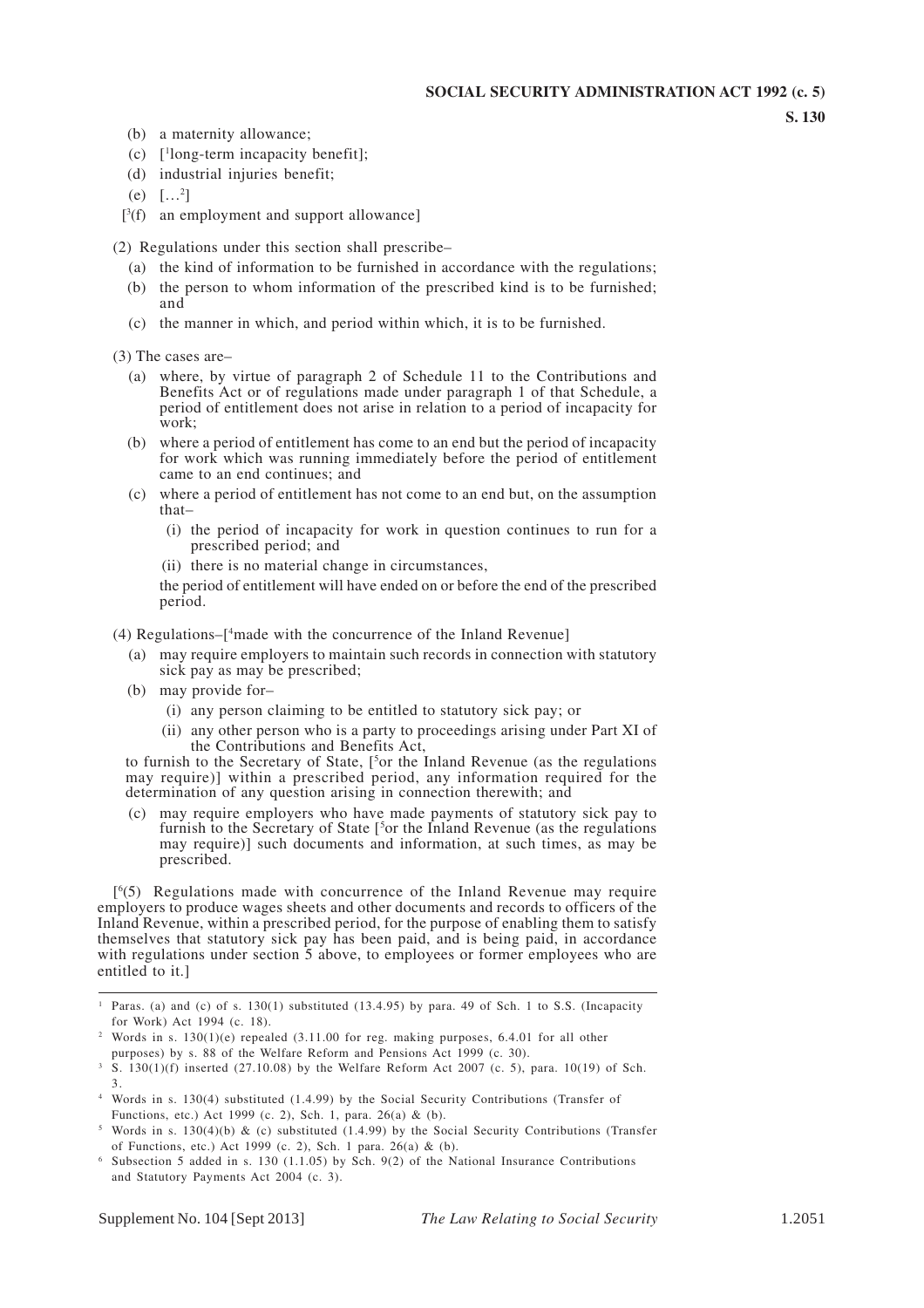### **Ss. 131-132**

Disclosure by Secretary of State for purpose of determination of period of entitlement to statutory maternity pay.

Duties of employers statutory maternity pay and claims for other benefits.

#### *Statutory maternity pay and other benefits*

**131.** Where the Secretary of State considers that it is reasonable for information held by him to be disclosed to a person liable to make payments of statutory maternity pay for the purpose of enabling that person to determine–

- (a) whether a maternity pay period exists in relation to a women who is or has been an employee of his; and
- (b) if it does, the date of its commencement and the weeks in it in respect of which he may be liable to pay statutory maternity pay,

he may disclose the information to that person.

**132.**—(1) Regulations may make provision requiring an employer in prescribed circumstances to furnish information in connection with the making of a claim by a woman who is or has been his employee for–

- [ 1 (za) universal credit]
- (a) a maternity allowance;
- [2 (aa) an employment and support allowance;]
	- (b) [<sup>3</sup>short-term incapacity benefit];
	- (c) an [3 long-term incapacity benefit under section 30A], 40 or 41 of the Contributions and benefits Act;
	- (d)  $[...^4]$

(2) Regulations under this section shall prescribe–

- (a) the kind of information to be furnished in accordance with the regulations;
- (b) the person to whom information of the prescribed kind is to be furnished; and
- (c) the manner in which, and period within which, it is to be furnished.
- (3) Regulations–[5 made with the concurrence of the Inland Revenue]
	- (a) may require employers to maintain such records in connection with statutory maternity pay as may be prescribed;
	- (b) may provide for–
		- (i) any woman claiming to be entitled to statutory maternity pay; or
		- (ii) any other person who is a party to proceedings arising under Part XII of the Contributions and Benefits Act,

to furnish to the Secretary of State [<sup>5</sup>or the Inland Revenue (as the regulations may require)], within a prescribed period, any information required for the determination of any question arising in connection therewith; and

(c) may require persons who have made payments of statutory maternity pay to furnish to the Secretary of State [<sup>5</sup>or the Inland Revenue (as the regulations may require)]such documents and information, at such time, as may be prescribed.

[ 6 (4) Regulations made with the concurrence of the Inland Revenue may require employers to produce wages sheets and other documents and records to officers of the Inland Revenue, within a prescribed period, for the purpose of enabling them to satisfy themselves that statutory maternity pay has been paid, and is being paid, in accordance

- <sup>3</sup> Words in paras. (b) and (c) of s. 132(1) substituted (13.4.95) by para. 50 of Sch. 1 to S.S. (Incapacity for Work) Act 1994 (c. 18).
- Words in s.  $132(1)(d)$  repealed  $(3.11.00$  for reg. making purposes, 6.4.01 for all other purposes) by s. 88 of the Welfare Reform and Pensions Act 1999 (c. 30).
- <sup>5</sup> Words inserted into s. 132(3)(b) & (c) (1.4.99) by the Social Security Contributions (Transfer of Functions, etc.) Act 1999 (c. 2), Sch. 1, para. 27.
- $6$  Subsection (4) added to s. 132 (1.1.05) by Sch. 9(3) of the National Insurance Contributions and Statutory Payments Act 2004 (c. 3).

Sub-para.  $132(1)(z)$  inserted (29.4.13) by para. 21 of Sch. 2 to the Welfare Reform Act 2012, (c. 5).

<sup>2</sup> S. 132(1)(aa) inserted (27.10.08) by the Welfare Reform Act 2007 (c. 5), para. 10(20) of Sch. 3.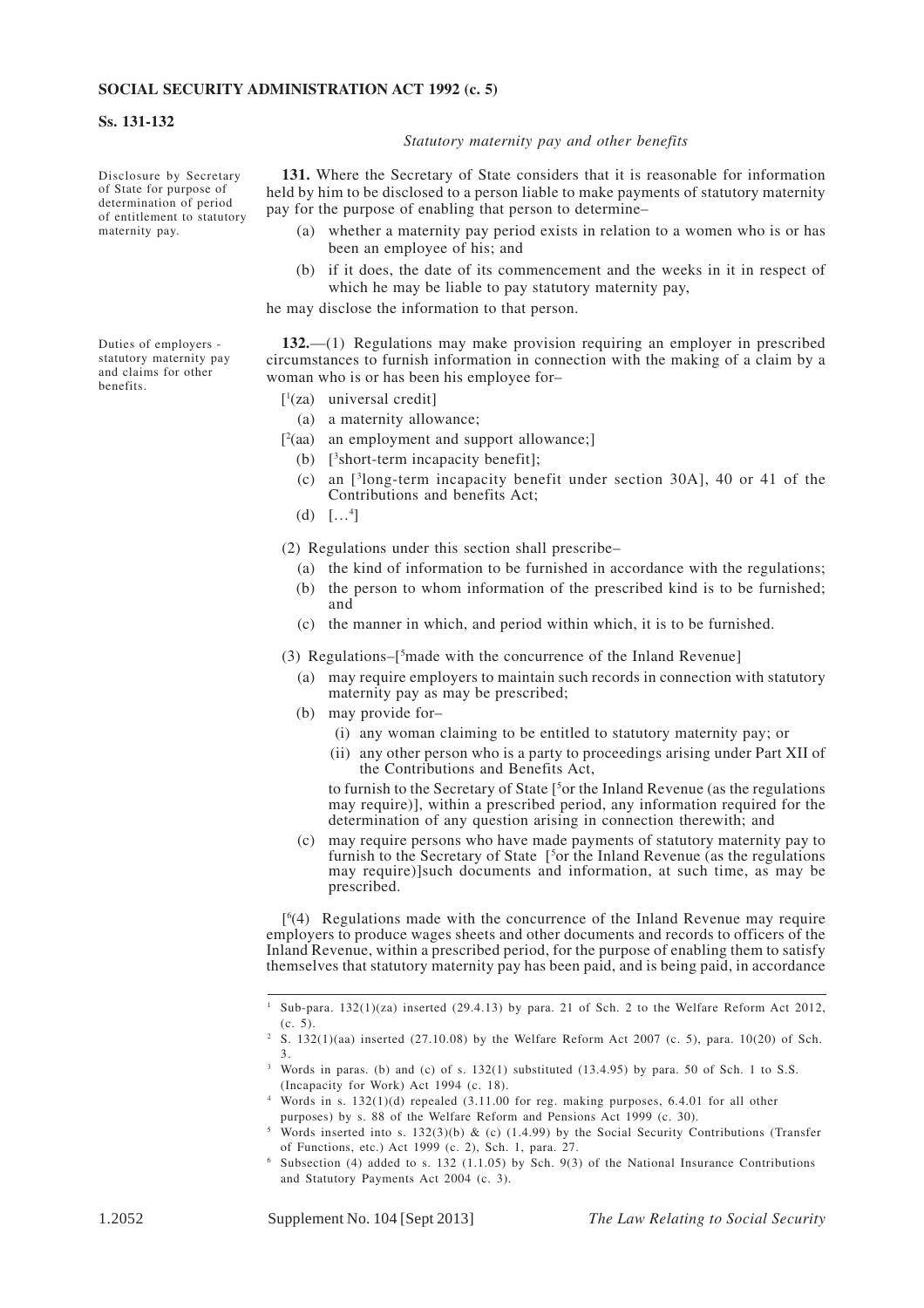with regulations under section 5 above to employees or former employees who are entitled to it.]

## *[1 Contributions avoidance arrangements*

**132A.**—(1) The Treasury may by regulations make provision requiring, or relating to, the disclosure of information in relation to any notifiable contribution arrangements or notifiable contribution proposal.

(2) The only provision which may be made under subsection (1) is provision applying (with or without modification), or corresponding to, any of the following provisions–

- (a) any provision of, or made under, Part 7 of the Finance Act 2004 (disclosure of tax avoidance schemes) so far as that provision relates to income tax;
- (b) section 98C of the Taxes Management Act 1970 (penalties for failure to comply with Part 7 of the Finance Act 2004) and any other provision of the Taxes Management Act 1970 so far as it relates to a penalty under that section;
- (c) any provision made under section 132 of the Finance Act 1999 or section 135 of the Finance Act 2002 (electronic communications);
- (d) any provision of any other enactment or instrument (including any enactment or instrument passed or made on or after the day on which the National Insurance Contributions Act 2006 was passed) which requires, or relates to, the disclosure of information in relation to tax avoidance arrangements which relate in whole or in part to income tax.

(3) For the purposes of subsection  $(1)$ –

"notifiable contribution arrangements" means any arrangements which–

- (a) enable, or might be expected to enable, any person to obtain an advantage in relation to a contribution, and
- (b) are such that the main benefit, or one of the main benefits, that might be expected to arise from the arrangements is the obtaining of that advantage;

"notifiable contribution proposal" means a proposal for arrangements which, if entered into, would be notifiable contribution arrangements (whether the proposal relates to a particular person or to any person who may seek to take advantage of it).

(4) Where, at any time after the passing of the National Insurance Contributions Act 2006, a relevant tax provision is passed or made which changes the notifiable tax matters, the Treasury may, by regulations, amend the definitions in subsection (3) so as to make an analogous change to the matters in respect of which information may be required to be disclosed by virtue of this section.

(5) In subsection (4)–

"the notifiable tax matters" means the arrangements, proposals or other matters in respect of which information is or may be required to be disclosed under a relevant tax provision;

"relevant tax provision" means a provision mentioned in subsection (2).

(6) No provision made by regulations under this section may require any person to disclose to the Commissioners for Her Majesty's Revenue and Customs, or any other person, any information with respect to which a claim to legal professional privilege, or, in Scotland, to confidentiality of communications, could be maintained in legal proceedings.

(7) In this section–

"advantage", in relation to any contribution, means–

- (a) the avoidance or reduction of a liability for that contribution, or
- (b) the deferral of the payment of that contribution;

**Ss. 132-132A**

<sup>&</sup>lt;sup>1</sup> S. 132A inserted (30.3.06) by the National Insurance Contributions Act 2006 (c. 10), s. 7(2).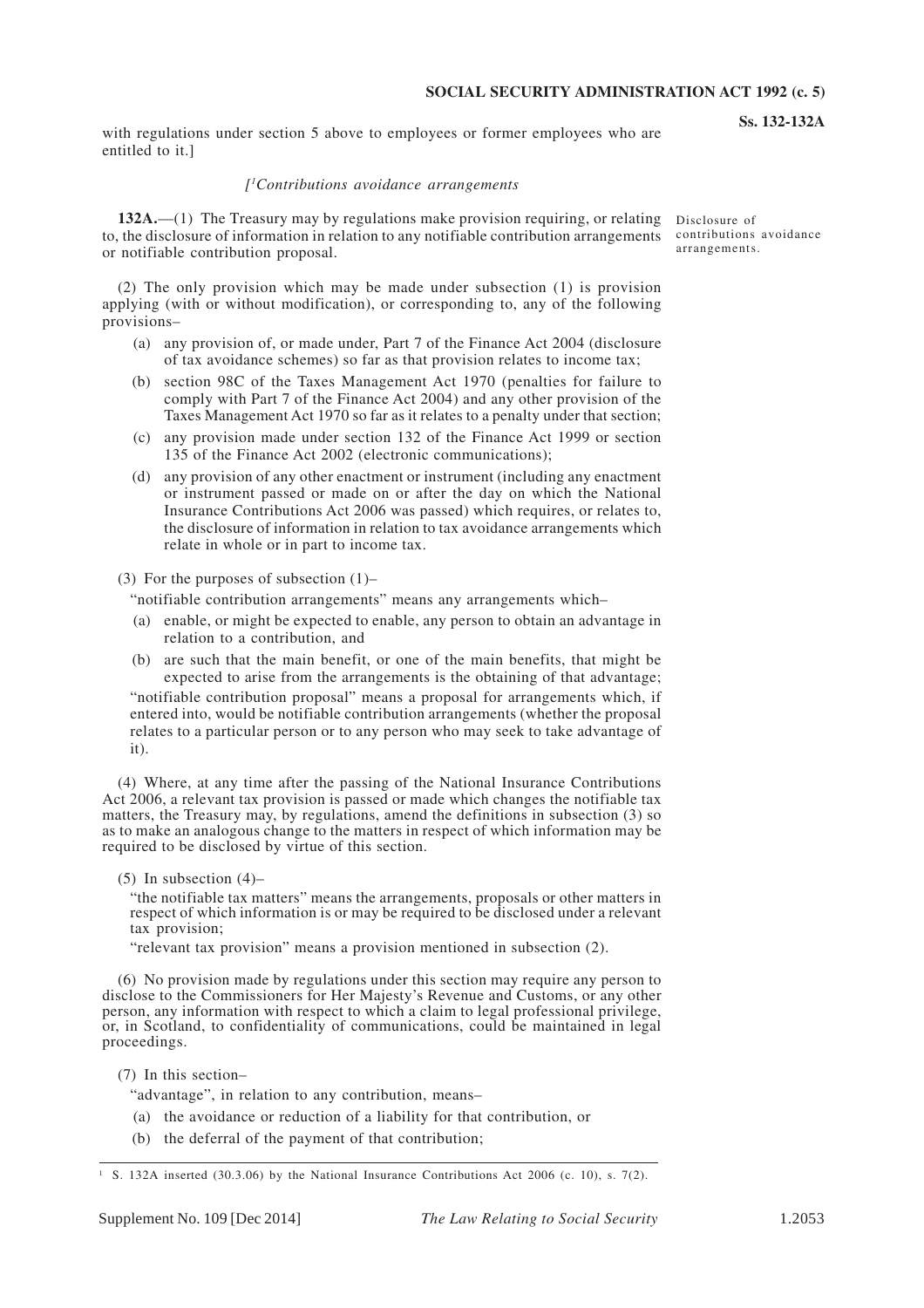### **Ss. 132A-133A**

"arrangements" includes any scheme, transaction or series of transactions; "contribution" means a contribution under–

- (a) Part 1 of the Social Security Contributions and Benefits Act 1992, or
- (b) Part 1 of the Social Security Contributions and Benefits (Northern Ireland) Act 1992;

"tax avoidance arrangements" includes arrangements which enable, or might be expected to enable, a person to obtain an advantage in relation to any tax (within the meaning of Part 7 of the Finance Act 2004).]

### *Maintenance proceedings*

Furnishing of addresses for maintenance proceedings, etc.

**133.** The Secretary of State may incur expenses for the purpose of furnishing the address at which a [<sup>1</sup>person] is recorded by him as residing, where the address is required for the purpose of taking or carrying on legal proceedings to obtain or enforce an order for the making by the man or woman of payments–

- (a) for the maintenance of the [<sup>1</sup>person's spouse, former spouse, civil partner or former civil partner]; or
- (b)  $\lbrack \text{!}(b)$  for the maintenance or education of any child of the person, or of any child of the person's spouse, former spouse, civil partner or former civil partner.]

### [2 *Universal Credit information*

**133A.**—(1) This section applies to information that is held by–

- (a) the Secretary of State; or
- (b) a person providing services to the Secretary of State, in connection with the provision of those services,

that relates to an award of universal credit.

(2) Information to which this section applies may be supplied to–

- (a) a local housing authority;
- (b) a licensing authority; or
- (c) a person authorised to exercise any function of a local housing authority or a licensing authority,

for use in connection with obtaining a rent repayment order in respect of an award of universal credit or recovering an amount payable under such an order.

(3) For the purposes of this section–

"licensing authority" means a person designated by order under section 3 of the Housing (Wales) Act 2014;

"local housing authority" has the meaning given by section 261 of the Housing Act 2004; and

"rent repayment order" means a rent repayment order as referred to in section 73 or 96 of the Housing Act 2004 or section 32 of the Housing (Wales) Act 2014.]

Supply of universal credit information

2014 anaw. 7

2004 c. 34

In s. 133, words and para. (b) substituted by para. 6 of the Schedule to S.I. 2005/2053 as from 5.12.05.

<sup>2</sup> S. 133A inserted (26.11.14) by S.I. 2014/2888, regs. 1 & 9(1)(b), (See reg. 1(2) for revised effective dates in some circumstances).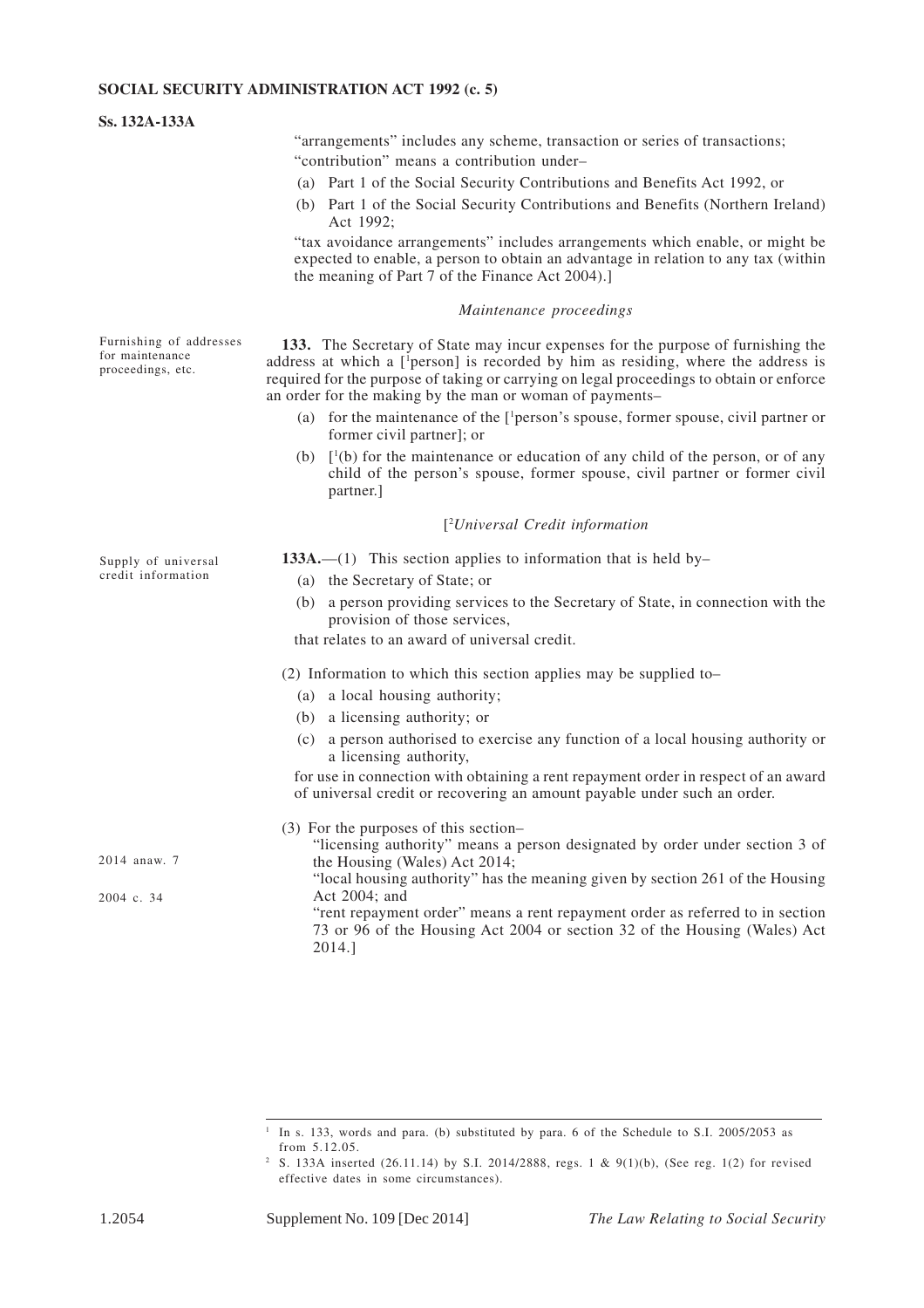### **S. 134**

# PART VIII

## ARRANGEMENTS FOR HOUSING BENEFIT AND COMMUNITY CHARGE BENEFITS† AND RELATED SUBSIDIES

*†Unreliable words in heading.*

### *Housing benefit*

 $134.$   $-[<sup>1</sup>(1)$  Housing benefit provided by virtue of a scheme under section 123 of the Social Security Contributions and Benefits Act 1992 (in this Part referred to as "the housing benefit scheme") shall be funded and administered by the appropriate housing authority or local authority.

Arrangements for housing benefit.

(1A) Housing Benefit in respect of payments which the occupier of a dwelling is liable to make to a housing authority shall take the form of a rent rebate or, in prescribed cases, a rent allowance funded and administered by that authority.

The cases that may be so prescribed do not include any where the payment is in respect of property within the authority's Housing Revenue Account.

(1B) In any other case housing benefit shall take the form of a rent allowance funded and administered by the local authority for the area in which the dwelling is situated or by such other local authority as is specified by an order made by the Secretary of State.]

(2) The rebates and allowances referred to in subsection (1) above may take any of the following forms, that is to say–

- (a) a payment or payments by the authority to the person entitled to the benefit;
- (b) a reduction in the amount of any payments which that person is liable to make to the authority by way of rent […2 ]; or
- (c) such a payment or payments and such a reduction;

and in any enactment or instrument (whenever passed or made) "pay", in relation to housing benefit, includes discharge in any of those forms.

 $(3)$   $[...^3]$ 

 $(4)$   $[...^3]$ 

- $[3(5)$  Authorities may-
	- (a) agree that one shall discharge functions relating to housing benefit on another's behalf; or
	- (b) discharge any such functions jointly or arrange for their discharge by a joint committee.

(5A) Nothing in this section shall be read as excluding the general provisions of the Local Government Act 1972 or the Local Government (Scotland) Act 1973 from applying in relation to the housing benefit functions of a local authority].

 $(6)$   $[...^3]$ 

 $(7)$   $[...^3]$ 

S. 134 amended (1.4.97) by Sch. 12, para. 1(2), to Housing Act 1996 (c. 52).

<sup>&</sup>lt;sup>2</sup> Words "or rates" deleted in s.  $134(2)(b)$  (1.4.97) by Sch. 12, para. 1(3) to Housing Act 1996 (c. 52).

Sub-paras. (3), (4), (6) & (7) deleted and (5) substituted by Sch. 12, paras.  $1(4)-(5)$  to Housing Act 1996 (c. 52).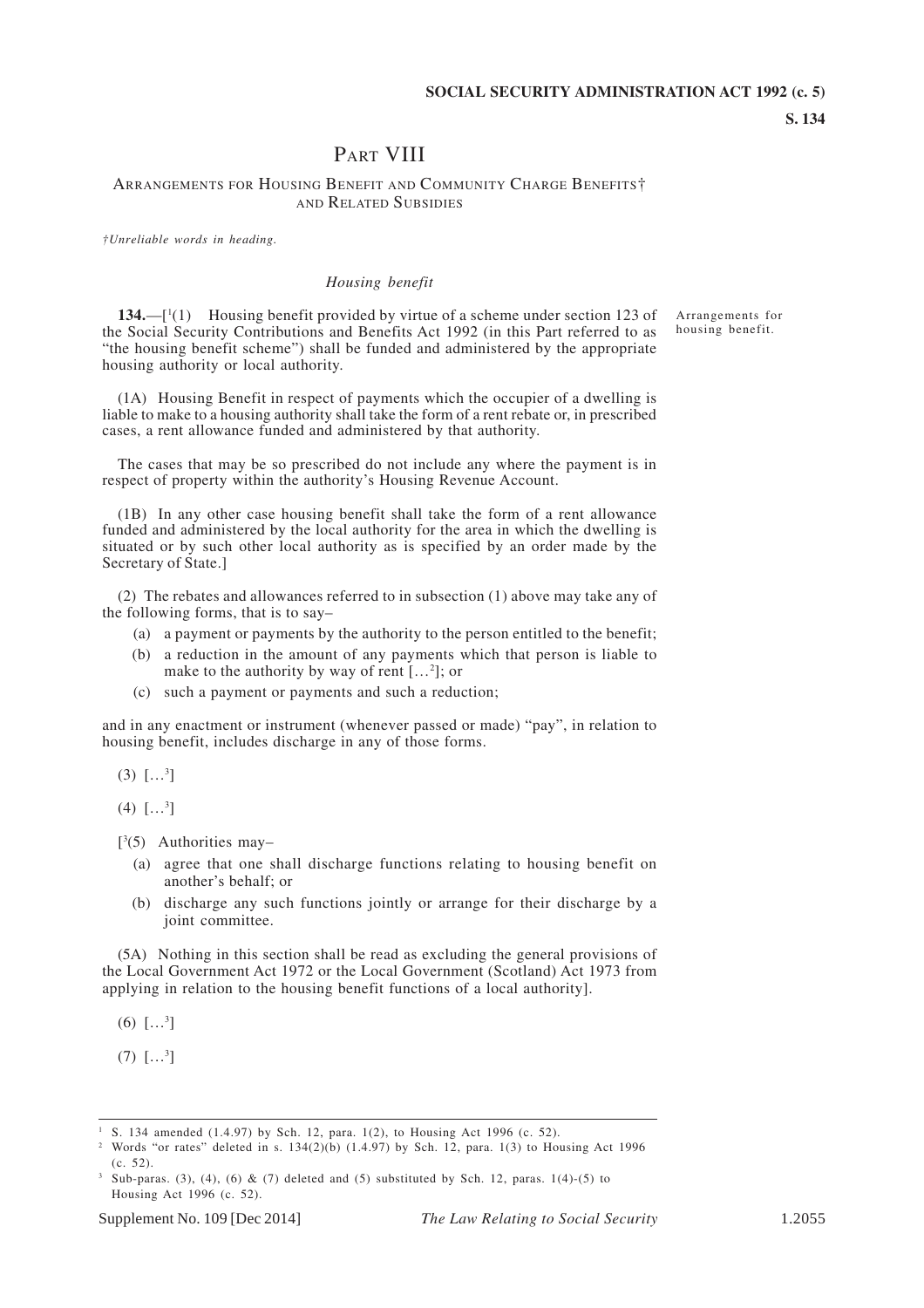### **Ss. 134-135**

- (8) An authority may modify any part of the housing benefit scheme administered by the authority–
	- (a) so as to provide for disregarding, in determining a person's income (whether he is the occupier of a dwelling or any other person whose income falls to be aggregated with that of the occupier of a dwelling), the whole or part of any [<sup>1</sup>prescribed] war disablement pension or [<sup>1</sup>prescribed] war widow's [...<sup>1</sup>] pension payable to that person;
	- (b) to such extent in other respects as may be prescribed,

and any such modifications may be adopted by resolution of an authority.

(9) Modifications other than such modification as are mentioned in subsection (8)(a) above shall be so framed as to secure that, in the estimate of the authority adopting them, the total of [<sup>2</sup>the housing benefit which will be paid by the authority in any year will not exceed the permitted total or any subsidiary limit specified by order of the Secretary of State.]

(10) An authority who have adopted modifications by resolution revoke or vary them.

(11) If the housing benefit scheme includes power for an authority to exercise a discretion in awarding housing benefit, the authority shall not exercise that discretion so that the total of [<sup>1</sup>the housing benefit paid by them during the year exceeds the permitted total or any subsidiary limit specified by order of the Secretary of State.].

*The permitted total is prescribed in the relevant Order located under "PERMITTED TOTALS" in Part I of volume 8 of this work.*

[3 (12) The Secretary of State–

- (a) shall by order specify the permitted total of housing benefit payable by any authority in any year; and
- (b) may by order specify one or more subsidiary limits on the amount of housing benefit payable by any authority in any year in respect of any matter or matters specified in the order.

The power to specify the permitted total or a subsidiary limit may be exercised by fixing an amount or by providing rules for its calculation.]

(13) In this section "modifications" includes additions, omissions and amendments, and related expressions shall be construed accordingly.

[4 (14) In this section "war widow's pension" includes any corresponding pension payable to a widower or surviving civil partner.]

*Ss. 135-137 below remain reproduced for savings provisions.*

Housing benefit finance.

- [ <sup>5</sup>**135.**—(1) For each year the Secretary of State shall pay–
	- (a) a subsidy to be known as "rate rebate subsidy" to each rating authority;
	- (b) a subsidy to be known as "rent rebate subsidy" to each housing authority; and
	- (c) a subsidy to be known as "rent allowance subsidy" to each local authority.

(2) The subsidy under subsection (1) above which is to be paid to an authority–

(a) shall be calculated, in the manner specified by an order made by the Secretary of State, by reference–

In s. 134 words inserted & omitted  $(8)(a)$   $(3.7.07)$  by the Welfare Reform Act 2007 (c. 5), Sch. 5, para. 3.

<sup>2</sup> Words in sub-para. (9) & (11) amended (1.4.97) by Sch. 12, para. 1(6) & (7) to Housing Act 1996 (c. 52).

<sup>3</sup> Sub-para. 12 substituted (1.4.97) by Sch. 12 para. 1(8) to Housing Act 1996 (c. 52).

<sup>4</sup> S. 134 (14) inserted (3.7.07) by the Welfare Reform Act 2007 (c. 5), Sch. 5, para. 3.

<sup>5</sup> Ss. 135-137 repealed (24.9.96) by Sch. 19, Part VI to Housing Act 1996 (c. 52).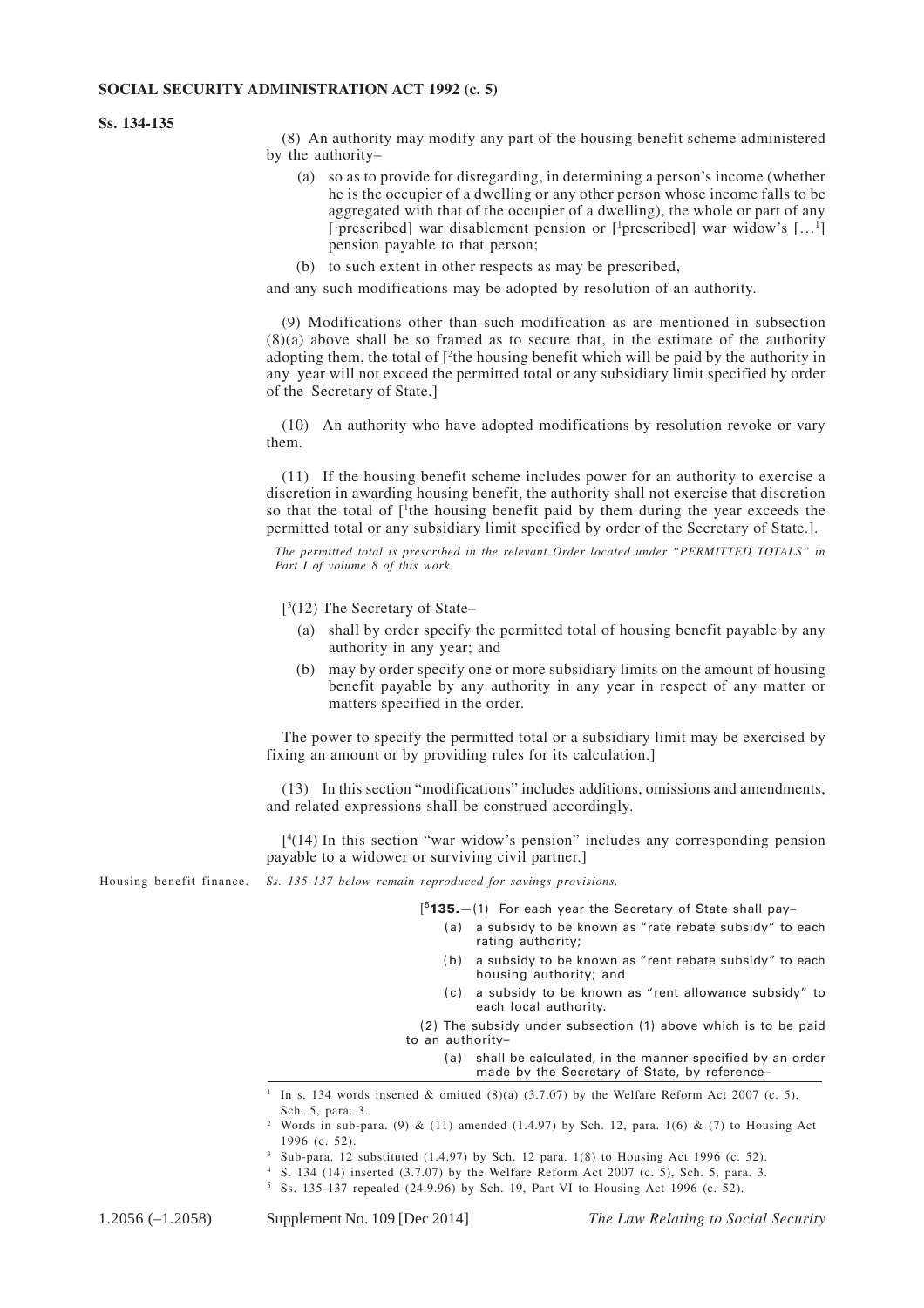- (i) in the case of an authority in England and Wales, to the relevant benefit; and
- (ii) in the case of an authority in Scotland, to the total housing benefit,

and by reference also, in the case of an authority in England and Wales or Scotland, to any rebate or allowance within the meaning of the Social Security and Housing Benefits Act 1982 granted by that authority during the year with any additions specified in the order but subject to any deductions so specified; and

(b) shall be subject to deduction of any amount which the Secretary of State considers it unreasonable to meet out of money provided by way of subsidy under subsection (1) above.

(3) In subsection (2) above "relevant benefit", in relation to an authority. means total housing benefit excluding any Housing Revenue Account rebates granted by them.

(4) Nothing in this section shall be taken to imply that any such addition or deduction as is mentioned in subsection (2)(a) or (b) above may not be determined by reference to–

- (a) an authority's expenditure in respect of any housing benefit, or in respect of any rebate or allowance within the meaning of the Social Security and Housing Benefits Act 1982, granted during any previous year; or
- (b) any subsidy under this section or that Act paid to an authority in respect of any previous year.

(5) For each year the Secretary of State may pay to an authority as part of the subsidy under subsection (1) above an additional sum calculated, in the manner specified by an order made by the Secretary of State, in respect of the costs of administering housing benefit.

(6) Rent rebate subsidy shall be payable–

- (a) in the case of a local authority in England and Wales, subject to subsection (7) below, for the credit of a revenue account of theirs which is not a Housing Revenue Account or a Housing Repairs Account;
- (b) in the case of a local authority in Scotland, for the credit of their rent rebate account;
- (c) in the case of a new town corporation in England and Wales or the Development Board for rural Wales, for the credit of their housing account; and
- (d) in the case of a new town corporation in Scotland or Scottish Homes, for the credit of the account to which rent rebates granted by them, or it, are debited.

(7) Rent rebate subsidy for a year beginning before 1st April 1990 shall be payable in the case of a local authority in England and Wales—

- (a) for the credit of their Housing Revenue Account to the extent that it is calculated by reference to Housing Revenue Account rebates and any costs administering such rebates; and
- (b) for the credit of their general rate fund to the extent that it is not so calculated.

(8) Every local housing authority in England and Wales shall for each year carry to the credit of their Housing Revenue Account from some other revenue account of theirs which is not a Housing Repairs Account an amount equal to the aggregate of—

- (a) so much of each Housing Revenue Account rebate granted by them during the year as was granted in the exercise of a discretion conferred by the housing benefit scheme or in pursuance of such modifications of that scheme as are mentioned in paragraph (b) of section 134(8) above; and
- (b) unless the authority otherwise determine, so much of each such rebate as was granted in pursuance of such modifications of that scheme as are mentioned in paragraph (a) of that subsection.

1982 c. 24.

**S. 135**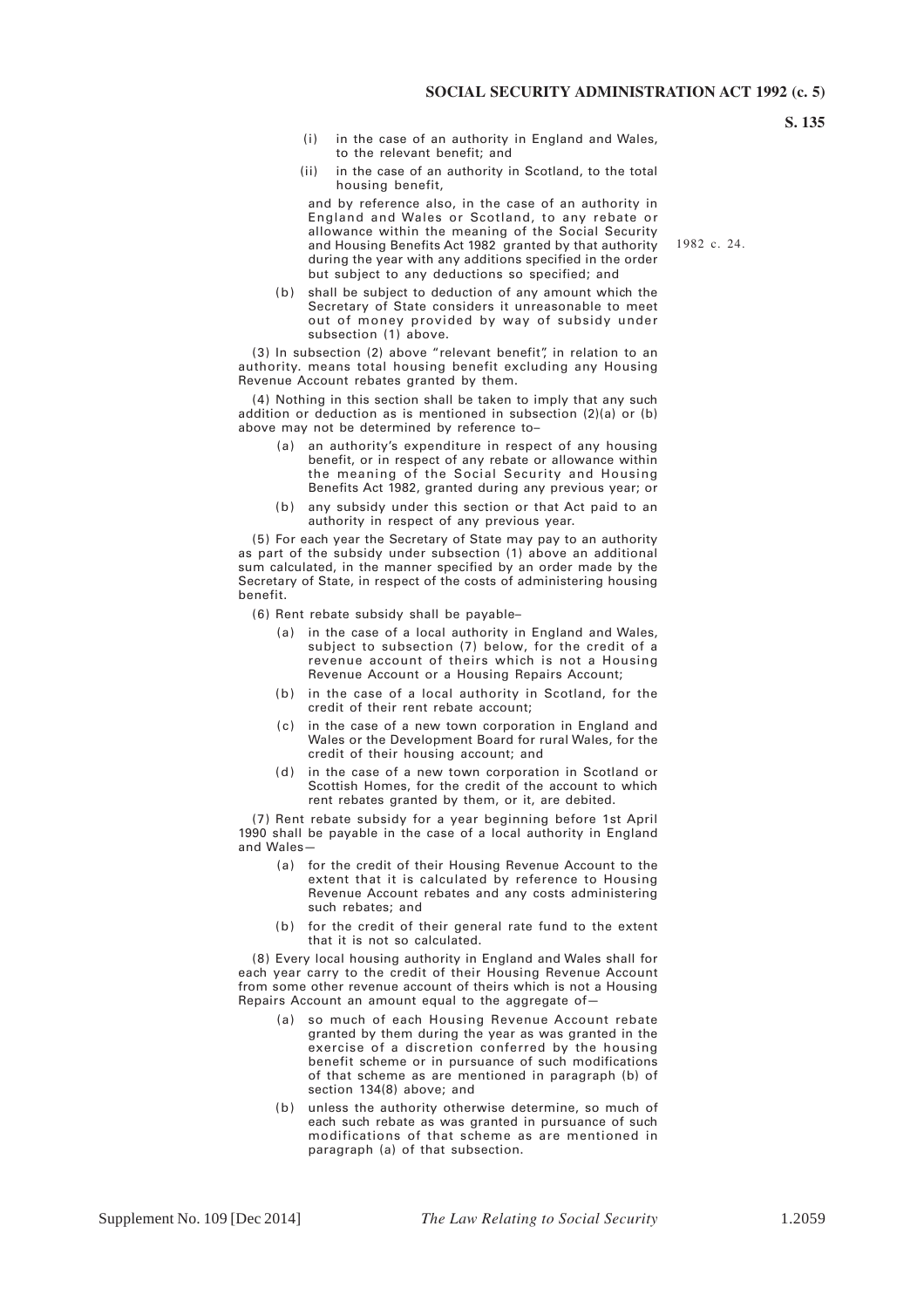**Ss. 135-137**

Rent allowance subsidy and determination of rent

officers.

1988 c. 50. 1988 c. 43.

Claims.

(9) Every local authority in Scotland shall make for each year a rate fund contribution to their Housing Revenue Account of an amount equal to the difference between—

- (a) so much of their rent rebate subsidy for the year as is credited to that Account; and
- $(h)$  the total of
	- (i) the Housing Revenue Account rebates granted by them during the year; and
	- (ii) the cost of administering such rebates.
- (10) Rent allowance subsidy shall be payable—
	- (a) in the case of a local authority in England and Wales and subsidy payable for a year beginning before 1st April 1990, for the credit of their general rate fund; and
	- (b) in the case of a local authority in Scotland, for the credit of their rent allowance account.

(11) Subsidy under this section shall be payable by the Secretary of State at such time and in such manner as the Treasury may direct.

(12) The amount of any subsidy payable to an authority shall be calculated to the nearest pound, by disregarding an odd amount of 50 pence or less and by treating an odd amount exceeding 50 pence as a whole pound.

(13) In subsection (7) above "general rate fund" means—

- (a) in relation to the Council of the Isles of Scilly, their general fund; and
- (b) in relation to the Common Council of the City of London, their general rate.

(14) In this section "modifications" includes additions, omissions and amendments and related expressions shall be construed accordingly.

**136.**—(1) In relation to rent allowance subsidy, the Secretary of State—

- (a) may provide for any calculation under paragraph (a) of section 135(2) above to be made,
- (b) may specify any such additions and deductions as are referred to in that paragraph; and
- (c) may exercise his discretion as to what is unreasonable for the purposes of paragraph (b) of that subsection,

by reference to determinations made by rent officers in exercise of functions conferred to them under section 121 of the Housing Act 1988 or section 70 of the Housing (Scotland) Act 1988 ("the Housing Act functions").

(2) The Secretary of State may by regulations require a local authority in any prescribed case to apply to a rent officer for a determination to be made in pursuance of the Housing Act functions and any such authority shall comply with prescribed requirements as to the time for making such an application.

(3) Where a local authority would have been required to apply to a rent officer for a determination under the Housing Act functions in a pre-commencement case, had the first regulations under section 30(2B) of the 1986 Act (which corresponded to subsection (2) above) come into force on 1st April 1989. regulations may make provision—

- (a) requiring the authority in prescribed circumstances to apply within a prescribed period to the rent officer for that determination to be made; and
- (b) requiring the rent officer in prescribed circumstances to make that determination on prescribed assumptions.

(4) In subsection (3) above "pre-commencement case" means any case which arose before the date on which the first regulations under section 30(2B) of the 1986 Act in fact came into force.

**137.**—(1) Subsidy under section 135 above shall not be payable to an authority until either—

(a) they have made a claim for it in such form as the Secretary of State may determine; or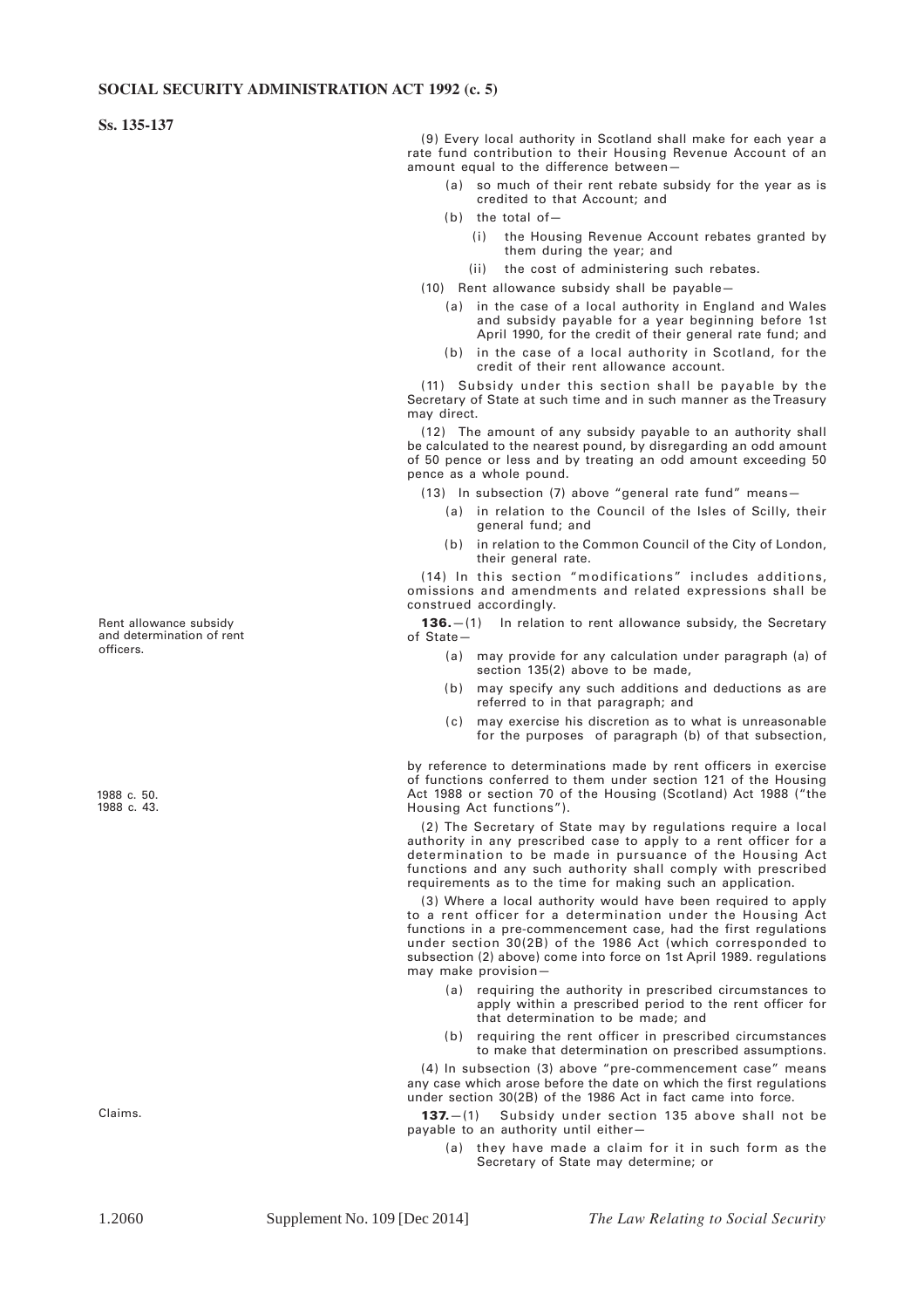(b) if they have not made such a claim, the amount of subsidy payable to them (apart from subsection (6) below) has been estimated under subsection (3) below.

(2) The Secretary of State may withhold from an authority so much of any subsidy under section 135 above as he thinks fit until either—

- (a) the authority has supplied him with prescribed particulars relating to their claim for subsidy and complied with prescribed conditions as to records, certificates, audit or otherwise; or
- (b) he is satisfied that there is a good reason for the authority's failure to supply those particulars or comply with those conditions.
- (3) If an authority has not—
	- (a) made a claim for subsidy;
	- (b) supplied the prescribed particulars referred to in paragraph (a) of subsection (2) above; or
	- (c) complied with the prescribed conditions referred to in that paragraph,

within the prescribed period, then the Secretary of State may estimate the amount of subsidy payable to them (apart from subsection (6) below) and employ for that purpose such criteria as he considers relevant.

(4) If the Secretary of State considers it reasonable to do so in any particular case, he may give the authority in question written notice extending any of the periods prescribed under subsection (3) above for the purposes of paragraph (a), (b) or (c) of that subsection, as the case may be.

(5) If an authority fails to make a claim for subsidy within such period as the Secretary of State considers reasonable, he may withhold from them such part of the subsidy as he thinks fit for so long as he thinks fit.

(6) Where the amount of subsidy paid to an authority for any year is found to be incorrect, the amount payable to them for any subsequent year may be adjusted for the purpose of rectifying that mistake in whole or part.]

**S. 137**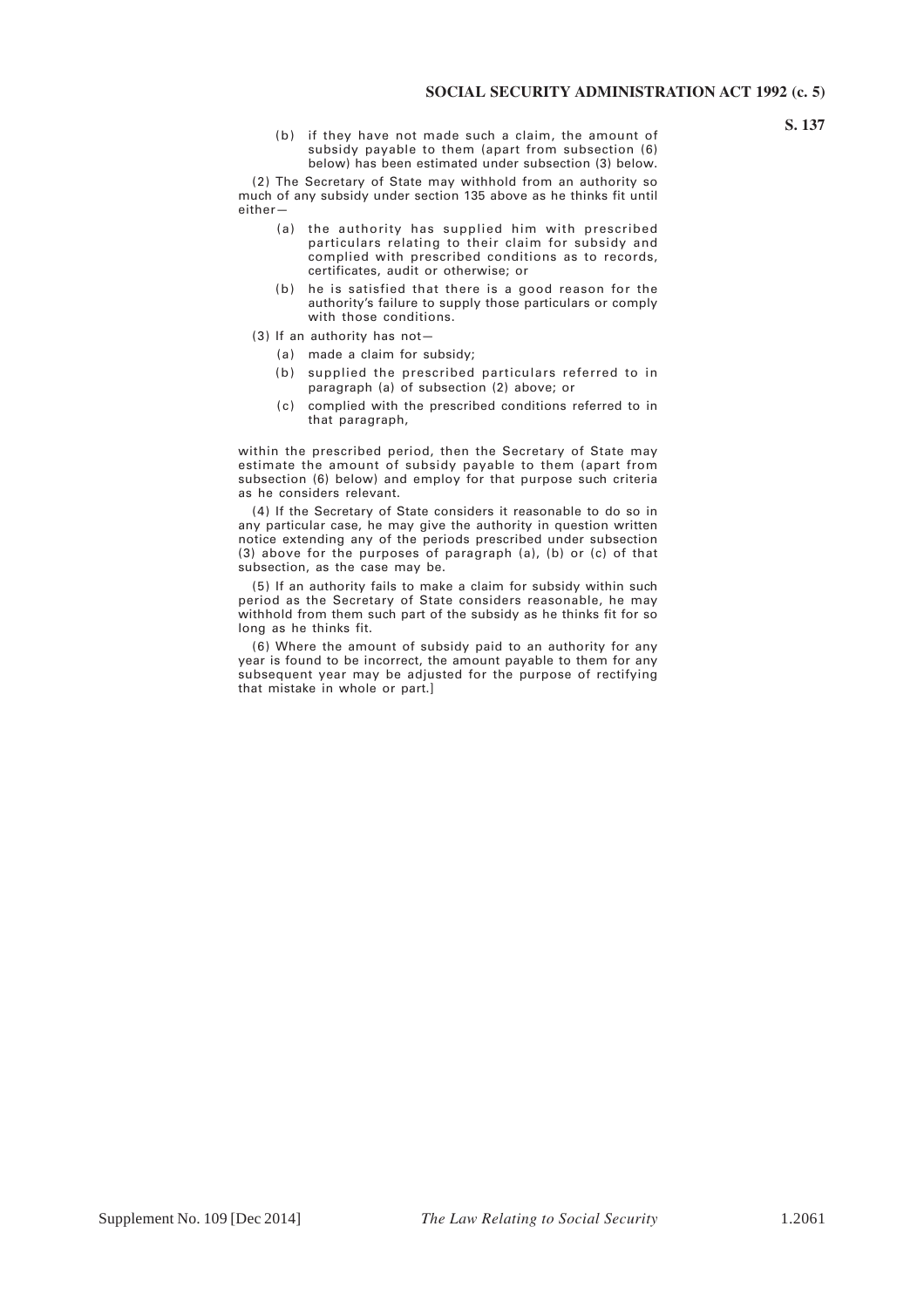**138.** […1 ]

*S. 138-140G has been repealed by Sch. 14 of the Welfare Reform Act 2012 (C. 5), but kept in force for transitional purposes. See art. 9 of S.I. 2013/358 for details of when to apply.*

### Community charge benefitst

*†Unreliable heading.*

**138.**—[2(1) Regulations shall provide that where a person is entitled to council tax benefit in respect of council tax payable to a billing authority or [3local authority in Scotland] the benefit shall take such of the following forms as is prescribed in the case of the person–

- (a) a payment or payments by the authority to the person;
- (b) a reduction in the amount the person is or becomes liable to pay to the authority in respect of the tax for the relevant or any subsequent financial year;
- (c) both such payment or payments and such reduction.]

[4References in any enactment or instrument (whenever passed or made) to payment, in relation to council tax benefit, include any of those ways of giving the benefit.].

- $(2)$   $\left[ \dots^2 \right]$
- $(3)-(4)$  [...<sup>5</sup>]

(5) For the purposes of [6subsection (1)] above the relevant [<sup>5</sup>financial year] is the [<sup>6</sup>financial year] in which the relevant day falls; and the relevant day is the day in respect of which the person concerned is entitled to the benefit.

 $(6)-(8)$  […<sup>7</sup>]

(9) Regulations under subsection (1), […8] above may include such supplementary, incidental or consequential provisions as appear to the Secretary of State to be necessary or expedient; and any such provisions may include provisions amending or adapting provision of [9Part I or II of the Local Government Finance Act 1992].

Nature of benefits.

**S. 138**

<sup>1.</sup> S. 138-140G repealed (1.4.13) by the Welfare Reform Act 2012 (c. 5), Sch. 14.

<sup>2</sup> Subsection (1) substituted (6.3.92) for subsections (1) and (2) of s. 138 L.G.F. Act 1992 (c. 14), Sch. 9, para. 19(1), for purposes of council tax and council tax benefit from 1.4.93.

<sup>3</sup> Words substituted (1.4.96) in s. 138(1) by para. 175(3) of Sch. 13 to Local Government etc. (Scotland) Act 1994 (c. 39).

<sup>4</sup> Sub-para. added (1.4.97) by Sch. 12, para. 2 to Housing Act 1996 (c. 52).

<sup>5</sup> Subsections (3) and (4) of s. 138 repealed by L.G.F. Act 1992 (c. 14), Sch. 9, para. 19(2) and Sch. 14, for purposes of council tax and council tax benefit from 1.4.93.

<sup>&</sup>lt;sup>6</sup> Words in s.  $138(5)$  substituted (6.3.92) by L.G.F. Act 1992 (c. 14), Sch. 9, para. 19(3), for purposes of council tax and council tax benefit from 1.4.93.

<sup>7</sup> Subsections (6)–(8) of s. 138 repealed by L.G.F. Act 1992 (c. 14), Sch. 9, para. 19(4) and Sch. 14, for the purposes of council tax and council tax benefit from 1.4.93.

<sup>8</sup> Words in s. 138(9) repealed by L.G.F. Act 1992 (c. 14), Sch. 9, para. 19(5) and Sch. 14, for purposes of council tax and council tax benefit from 1.4.93.

<sup>9</sup> Words in s. 138(9) substituted (6.3.92) by L.G.F. Act 1992 (c. 14), Sch. 9, para. 19(5), for purposes of council tax and council tax benefit from 1.4.93.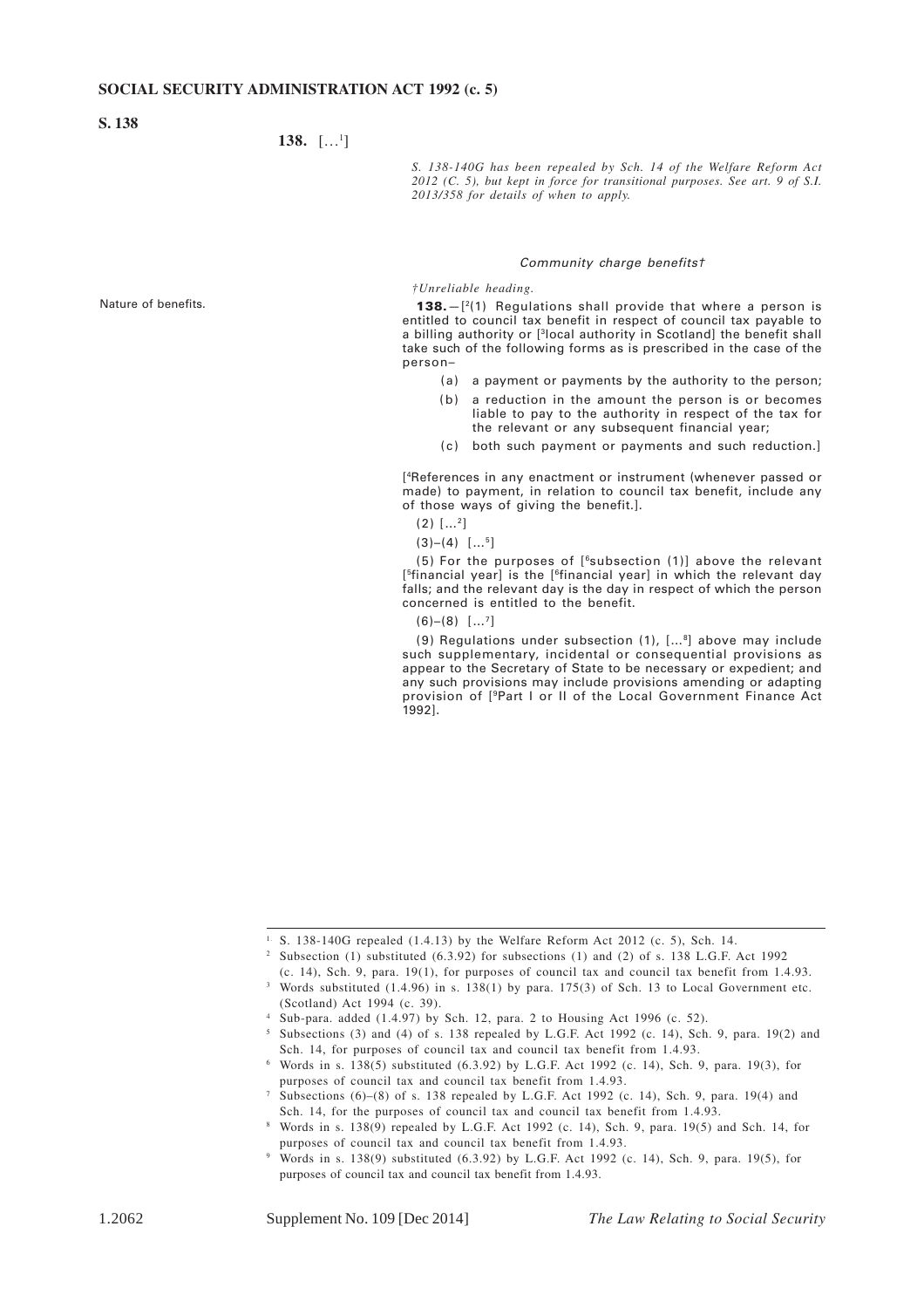**139.**—(1) [1Council tax benefit] provided for by virtue of a scheme under section 123 of the Contributions and Benefits Act (in this Act referred to as a [2council tax benefit scheme]) is to be administered by the appropriate authority.

Arrangements for community charge benefits.†

**S. 139**

 $[2(2)$  For the purposes of this section the appropriate authority is the billing authority or levying authority which levied the council tax as regards which a person is entitled to the benefit.]

(3) […2]

 $[3(4)$  Nothing in this section shall be read as excluding the general provisions of the Local Government Act 1972 or the Local Government (Scotland) Act 1973 from applying in relation to the council tax benefit functions of a local authority.]

(5) […3]

(6) A [4billing authority] or levying authority may modify any part of the [<sup>4</sup>council tax benefit scheme] administered by the authority–

(a) so as to provide for disregarding, in determining a person's income, the whole or part of any [<sup>5</sup>prescribed] war disablement pension or [5prescribed] war widow's pension payable to that person or to his partner or to a person to whom he is polygamously married;

(b) to such extent in other respects as may be prescribed, and any such modifi cations may be adopted by resolution of an authority.

(7) Modifications other than such modifications as are mentioned in subsection (6)(a) above shall be so framed as to secure that, in the estimate of the authority adopting them, the total of [6 the amount of benefit which will be paid by them in any year will not exceed the permitted total or any subsidiary limit specified by order of the Secretary of State.]

(8) An authority which has adopted modifications may by resolution revoke or vary them.

#### †*Unreliable marginal note.*

(9) If the [7council tax benefit scheme] includes power for an authority to exercise a discretion in allowing ['council tax benefit], the authority shall not exercise that discretion so that the total of  $[8$  the amount of benefit paid by them in any year exceeds the permitted total or any subsidiary limit specified by order of the Secretary of State.]

[9(10)The Secretary of State–

- (a) shall by order specify the permitted total of council tax benefit payable by any authority in any year; and
- (b) may by order specify one or more subsidiary limits on the amount of council tax benefit payable by any authority in any year in respect of any matter or matters specified in the order.

The power to specify the permitted total or a subsidiary limit may be exercised by fixing an amount or by providing rules for its calculation.]

<sup>3</sup> Sub section (4) substituted and (5) omitted (1.4.97) by Sch. 12, para. 3(2) to Housing Act 1996 (c. 52).

- <sup>5</sup> Words inserted in s. 139(6)(a) (3.7.07) by the Welfare Reform Act 2007 (c. 5), Sch. 5, para. 4.
- <sup>6</sup> Words substituted (1.4.97) by Sch. 12, para. 3(3) to Housing Act 1996 (c. 52).
- <sup>7</sup> Words in s. 139(9) substituted (6.3.92) by L.G.F. Act 1992 (c. 14), Sch. 9, para. 20(7), for purposes of council tax and council tax benefit from 1.4.93.
- Words substituted  $(1.4.97)$  by Sch. 12, para. 3(4) to Housing Act 1996 (c. 52).
- <sup>9</sup> Subsection (10) substituted (1.4.97) by Sch. 12, para. 3(5) to Housing Act 1996 (c. 52).

<sup>&</sup>lt;sup>1</sup> Words in s. 139(1) substituted (6.3.92) by L.G.F. Act 1992 (c. 14), Sch. 9, para. 20(1), for purposes of council tax and council tax benefit from 1.4.93.

<sup>2</sup> Subsection (2) substituted (6.3.92) for subsections (2) and (3) of s. 139 by L.G.F. Act 1992 (c. 14), Sch. 9, para. 20(2), for purposes of council tax and council tax benefit from 1.4.93.

<sup>4</sup> Words in s. 139(6) substituted (6.3.92) by L.G.F. Act 1992 (c. 14), Sch. 9, para. 20(5), for purposes of council tax and council tax benefit from 1.4.93.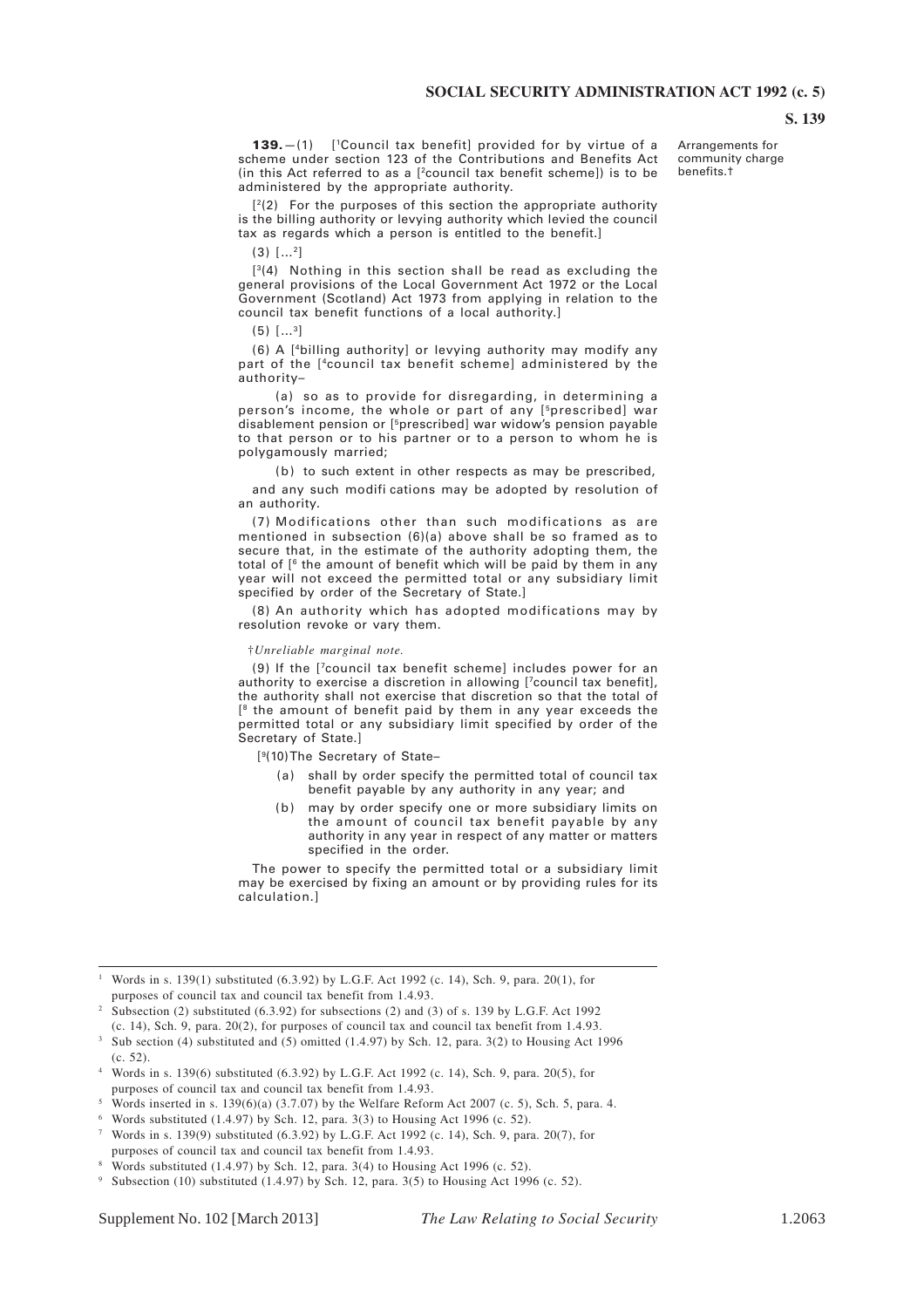### **Ss. 139-139B**

1917 c.51. 1939 c.82. 1939 c.83. 1947 c.19. 1980 c. 9.

Persons to report on administration.

Powers of investigation.

(11) In this section–

"modifications" includes additions, omissions and amendments, and related expressions shall be construed accordingly;

"partner", in relation to a person, means the other member of the couple concerned;

"war disablement pension" means–

- (a) any retired pay, pension or allowance granted in respect of disablement under powers conferred by or under the Air Force (Constitution) Act 1917, the Personal Injuries (Emergency Provisions) Act 1939, the Pensions (Navy, Army, Air Force and Mercantile Marine) Act 1939, the Polish Resettlement Act 1947 or Part VII or section 151 of the Reserve Forces Act 1980;
- (b) without prejudice to paragraph (a) of this definition, any retired pay or pension to which [1any of paragraphs (a) to (f) of section 641(1) of the Income Tax (Earnings and Pensions) Act 2003] applies; and

[2"war widow's pension"includes any corresponding pension payable to a widower or surviving civil partner.]

#### [ <sup>3</sup>Reports

**139A.** - [4(1) The Secretary of State may authorise persons to consider and report to him on the administration by authorities of housing benefit and council tax benefit.

(2) The Secretary of State may ask persons authorised under subsection (1) to consider in particular–

- (a) authorities' performance in the prevention and detection of fraud relating to housing benefit and council tax benefit;
- (b) authorities compliance with the requirements of Part I of the Local Government Act 1999 (best value).
- (2A) A person may be authorised under subsection (1)–
	- (a) on such terms and for such period as the Secretary of State thinks fit;
	- (b) to act generally or in relation to a specified authority or authorities;
	- (c) to report on administration generally or on specified matters.]
- (3) In sections 139B and 139C below–

"benefit" means housing benefit or council tax benefit; and "authority" means an authority which is administering either of those benefits.

- **139B.**—(1) A person authorised under section 139A(1) above–
	- (a) has a right of access at all reasonable times to any document relating to the administration of benefit;
	- (b) is entitled to require from any person holding or accountable for any such information and explanation as he thinks necessary; and
	- (c) is entitled, if he thinks it necessary, to require any such person to produce any such document or to attend before him in person to give such information or explanation.

(2) A person authorised under section 139A(1) above is entitled to require any officer or member of an authority or any person involved in the administration of benefit for an authority–

to give such information and explanation relating to the administration of benefit as he thinks necessary; and

<sup>&</sup>lt;sup>1</sup> In s. 139(11)(b) words substituted (6.4.03) by the Income Tax (Earnings and Pensions) Act 2003 (c. 1) Sch. 6, para. 187(2).

<sup>2</sup> Defn. of "war widow's pension" substituted (3.7.07) by the Welfare Reform Act 2007 (c. 5), Sch. 5, para. 4.

<sup>3</sup> Ss. 139A-139C inserted (1.7.97) by s. 5 of Social Security Administration (Fraud) Act 1997 (c. 47).

<sup>4</sup> S. 139A (1) & (2) substituted (27.7.99) for 139A(1) - (2A) by the Local Government Act 1999  $(c. 27)$ , s.  $14(1)$ .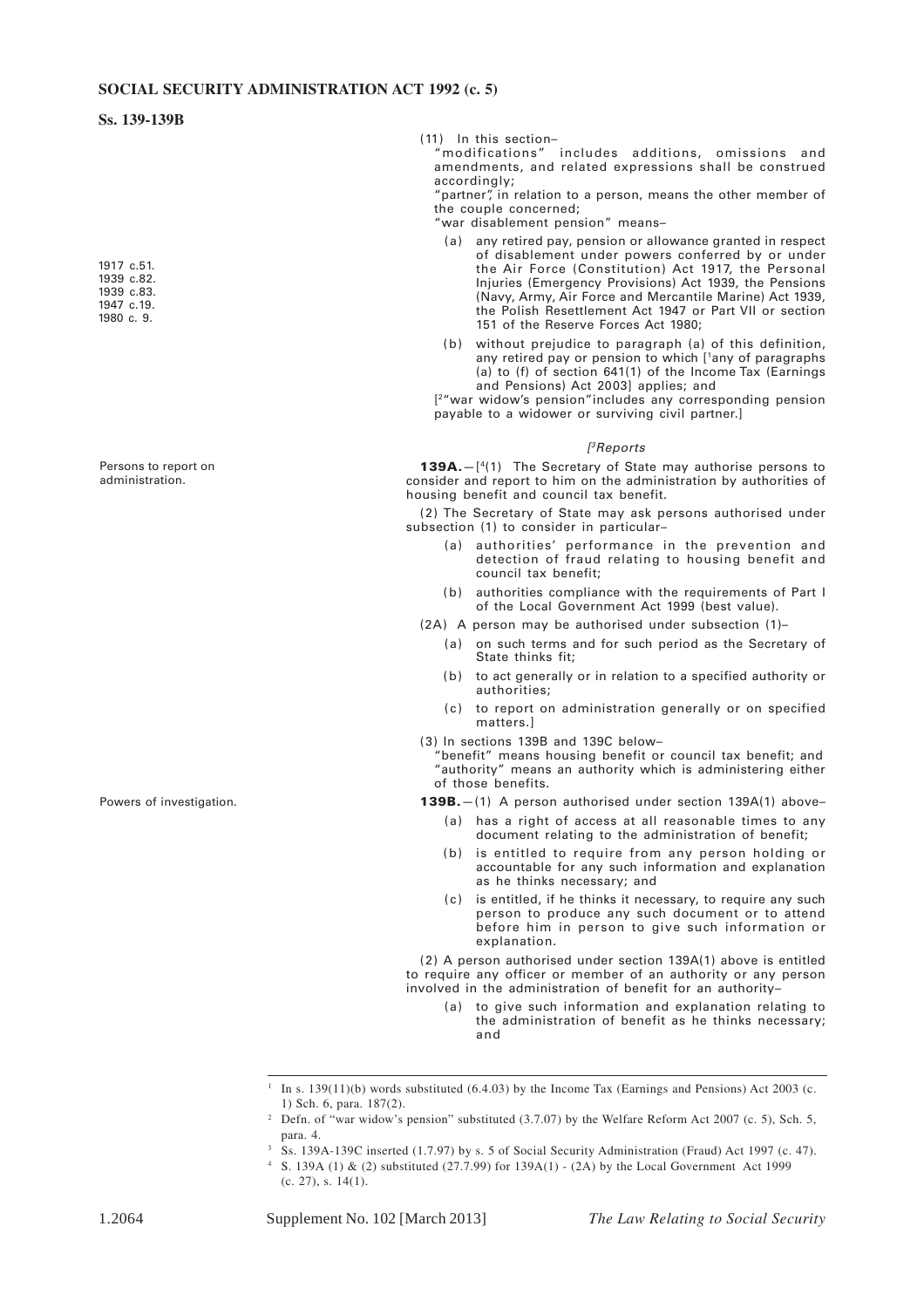**Ss. 139B -139D**

(b) if he thinks it necessary, to require any such person to attend before him in person to give the information or explanation.

(3) A person who without reasonable excuse fails to comply with a requirement under subsection (1) or (2) above is guilty of an offence and liable on summary conviction to a fine not exceeding level 3 on the standard scale.

(4) A person authorised under section 139A(1) above may–

- (a) require any document or information which is to be given to him under subsection (1) or (2) above to be given in any form reasonably specified by him; and
- (b) take copies of any document produced to him.

(5) In this section "document" means anything in which information of any description is recorded.

**139C.**—(1) A report about an authority by a person authorised under section 139A(1) above may include recommendations about improvements which could be made by that authority in its administration of benefit and , ['in particular-

- (a) in the prevention and detention of fraud relating to benefit, or
- (b) for the purposes of complying with requirements of Part I of the Local Government Act 1999 (best value).]

(2) When the Secretary of State receives a report about an authority from a person authorised under section 139A(1) above, he shall send a copy to the authority.]

#### [ <sup>2</sup>Directions by Secretary of State

139D. - (1) This section applies where-

Directions.

Reports.

- (a) a copy of a report has been sent to an authority under section 139C(2) above:
- (b) a copy of a report has been sent to an authority under [3section10(1) of the Audit Commission Act 1998] and to the Secretary of State under [3 section 39 of that Act];
- $[4(c)$  a copy of a report under section 102(1)(b) or (c) of the Local Government (Scotland) Act 1973 which to any extent relates to the administration of benefit has been sent to a local authority and the Secretary of State under section 102(2) of that Act;
- [4(ca) a copy of a report which has been sent to a local authority under section 13A(3) of the Local Government Act 1999 and to the Secretary of State under section 13A(4A) of that Act;]
	- (d) a copy of a report has been sent to an authority under [3section 38(7) of the Audit Commission Act 1998] or section 105A(7) of the Local Government (Scotland) Act 1973.

(2) The Secretary of State may [4require] the authority to consider the report and to submit proposals for–

- (a) improving its performance in relation to the prevention and detection of fraud relating to benefit or otherwise in relation to the administration of benefit; and
- (b) remedying any failings identified by the report.

<sup>&</sup>lt;sup>1</sup> Words in s. 139C(1) substituted (27.7.99) by the Local Government Act 1999 (c. 2), S. 14(2).

<sup>2</sup> S. 139D inserted (1.7.97) by s. 8 of Social Security Administration (Fraud) Act 1997 (c. 47).

<sup>3</sup> Words in s. 139D substituted by the Audit Commission Act 1998, Sch. 3, para. 23.

In s. 139D (1)(c) substituted, (1)(ca) inserted, & word substituted in (2) (1.4.08) by the Welfare Reform Act 2007 (c. 5), s. 39(2) - (4).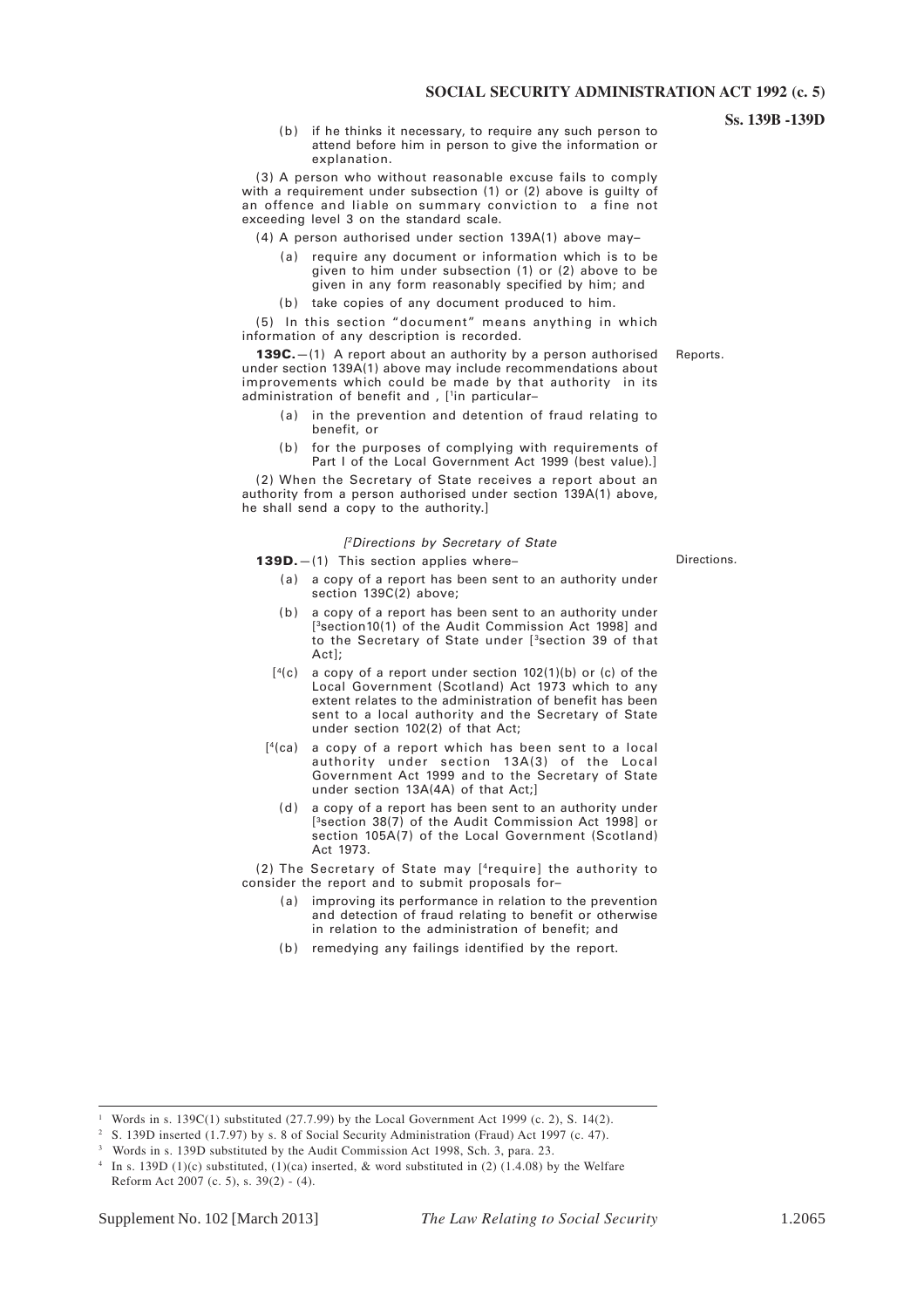**S. 139D**

- [1(2A) A requirement under subsection (2) above may specify– (a) any information or description of information to be
	- provided; (b) the form and manner in which the information is to be
	- provided.

(2B) The authority must respond to a requirement under subsection (2) above before the end of such period (not less than one month after the day on which the requirement is made) as the Secretary of State specifies in the requirement.

(2C) The Secretary of State may extend the period specified under subsection (2B) above.]

- [1(3) After considering–
	- (a) the report,
	- (b) any proposals made by the authority in response to it, and
	- (c) any other information he thinks is relevant,

the Secretary of State may give directions to the authority under subsection (3A) or (3B) or both.

(3A) Directions under this subsection are directions as to–

- (a) standards which the authority is to attain in the prevention and detection of fraud relating to benefit or otherwise in the administration of benefit;
- (b) the time within which the standards are to be attained.

(3B) Directions under this subsection are directions to take such action as the Secretary of State thinks necessary or expedient for the purpose of improving the authority's exercise of its functions–

- (a) in relation to the prevention and detection of fraud relating to benefit;
- (b) otherwise in relation to the administration of benefit.

(3C) A direction under subsection (3B) may specify the time within which anything is to be done.]

(4) When giving directions to an authority under [1subsection] 3A] above, the Secretary of State may make recommendations to the authority setting out any course of action which he thinks it might take to attain the standards which it is directed to attain.

[1(4A) If the Secretary of State proposes to give a direction under this section he must give the authority to which the direction is to be addressed an opportunity to make representations about the proposed direction.

(4B) The Secretary of State may specify a period within which representations mentioned in subsection (4A) above must be made.

(4C) The Secretary of State may extend a period specified under subsection (4B) above.

(4D) Subsections (4A) to (4C) do not apply if the Secretary of State thinks that it is necessary for a direction to be given as a matter of urgency.

(4E) If the Secretary of State acts under subsection (4D) he must give in writing to the authority to which the direction is addressed his reasons for doing so.]

(5) In this section "benefit" means housing benefit or council tax benefit.]

<sup>&</sup>lt;sup>1</sup> In s. 139D (2A), (2B) & (2C) inserted, para. (3) - (3C) substituted for (3); words substituted in (4); (4A) - (4E) inserted (1.4.08) by the Welfare Reform Act 2007 (c. 5), s. 39(5) - (8)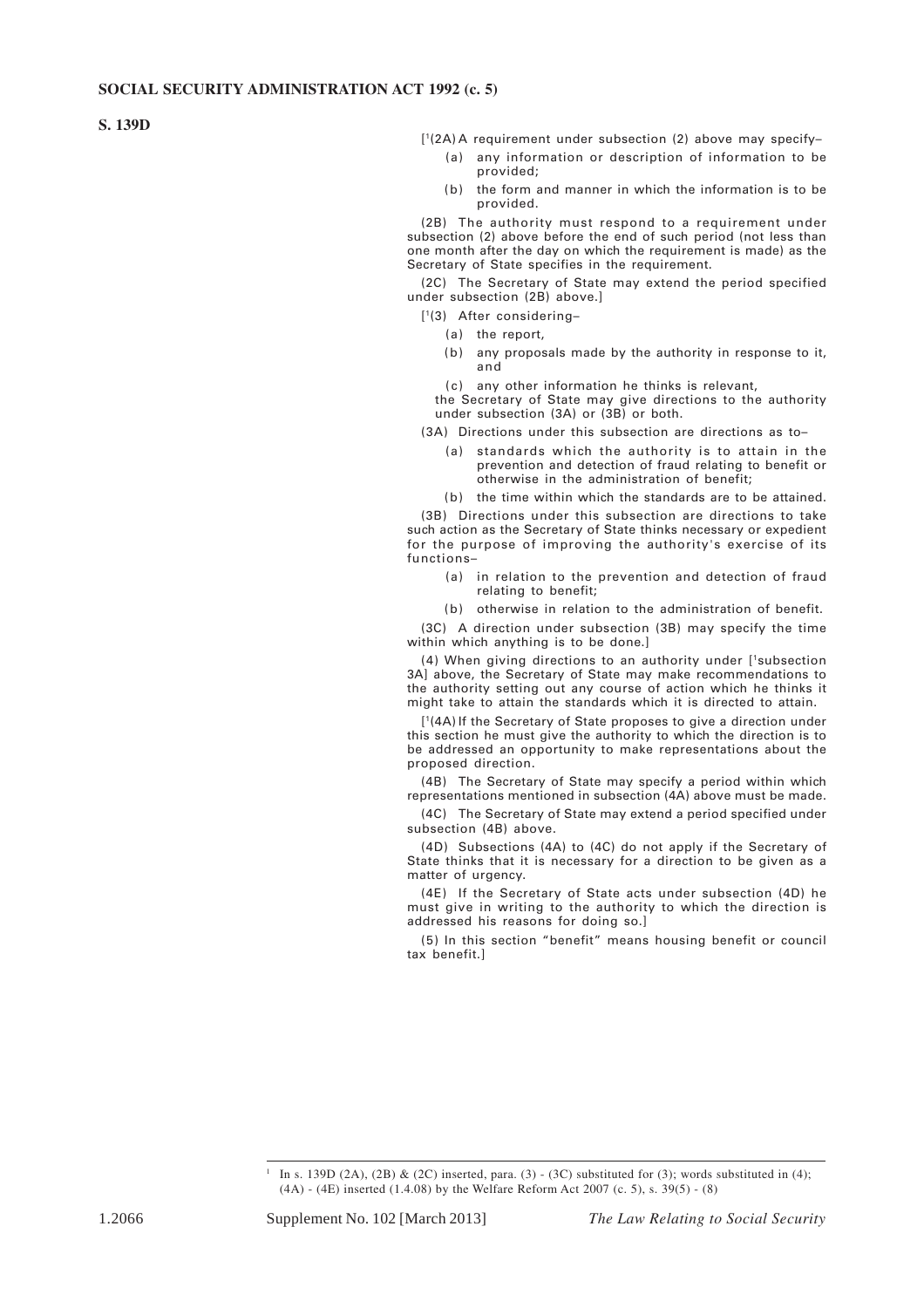# **Ss. 139DA-139F**

Directions: variation and revocation

[1 **139DA.**—(1) The Secretary of State may at any time in accordance with this section vary or revoke a direction under section 139D above.

(2) A direction may be varied or revoked only if the Secretary of State thinks it is necessary to do so–

- (a) in consequence of representations made by the authority to which the direction is addressed,
- (b) to rectify an omission or error, or
- (c) in consequence of a material change in circumstances.

(3) The Secretary of State must not vary a direction unless he first–

- (a) sends a copy of the proposed variation to the authority concerned,
- (b) gives the authority his reasons for making the variation, and
- (c) gives the authority an opportunity to make representations about the proposed variation.

(4) The Secretary of State may specify a period of not less than one month within which representations mentioned in subsection (3)(c) above must be made.

(5) The Secretary of State may extend a period specified under subsection (4) above.]

[2**139E.**—(1) Where directions have been given to an authority under [<sup>3</sup>section 139D(3A) or (3B)] above, the Secretary of State may require the authority to supply him any information which he considers may assist him in deciding–

- (a) whether the authority has attained the standards which it has been directed to attain; or
- $[3(aa)]$  whether the authority has taken the action which it has been directed totake;]
	- (b) whether the authority is likely to attain those standards [<sup>3</sup>or take that action] within the time specified in the directions.

(2) Information shall be supplied under subsection (1) above in such a manner and form as the Secretary of State may require.

**139F.**—(1) Where directions have been given to an authority under [4 section 139D(3A) or (3B)] above and the Secretary of State-

- (a) is not satisfied that the authority has attained the standards which it has been directed to attain; or
- $[4(aa)$  is not satisfied that the authority has taken the action which it has been directed to take;]
	- (b) is not satisfied that the authority is likely to attain those standards [4or take that action] within the time specified in the directions,

he may serve on the authority a written notice under this section. (2) The notice shall–

- (a) identify the directions and state why the Secretary of State is not satisfied as mentioned in paragraph (a) [4, (aa)] or (b) of subsection (1) above; and
- (b) require the authority to submit a written response to the Secretary of State within a time specified in the notice.

(3) If any person (other than the authority) carrying out work relating to the administration of benefit may be affected by any determination which may be under section 139G below, the authority shall–

(a) consult that person before submitting its response; and

Information about attainment of standards.

Enforcement notices.

<sup>1</sup> Ss. 139(DA) inserted (1.4.08) by Welfare Reform Act 2007 (c. 5), s. 39( 9).

<sup>2</sup> Ss. 139E-139H inserted (1.7.97) by s. 9 of Social Security Administration (Fraud) Act 1997 (c. 47).

 $3 \text{ In } s. 139E$  words substituted in (1), para. (1)(aa) inserted and words inserted in (1)(b) (1.4.08) by the Welfare Reform Act 2007 (c. 5), Sch. 5, para. 5.

In s. 139F words substituted in (1), para. (1)(aa) inserted and words inserted in (1)(b) & 2(a) (1.4.08) by the Welfare Reform Act 2007 (c. 5), Sch. 5, para. 6.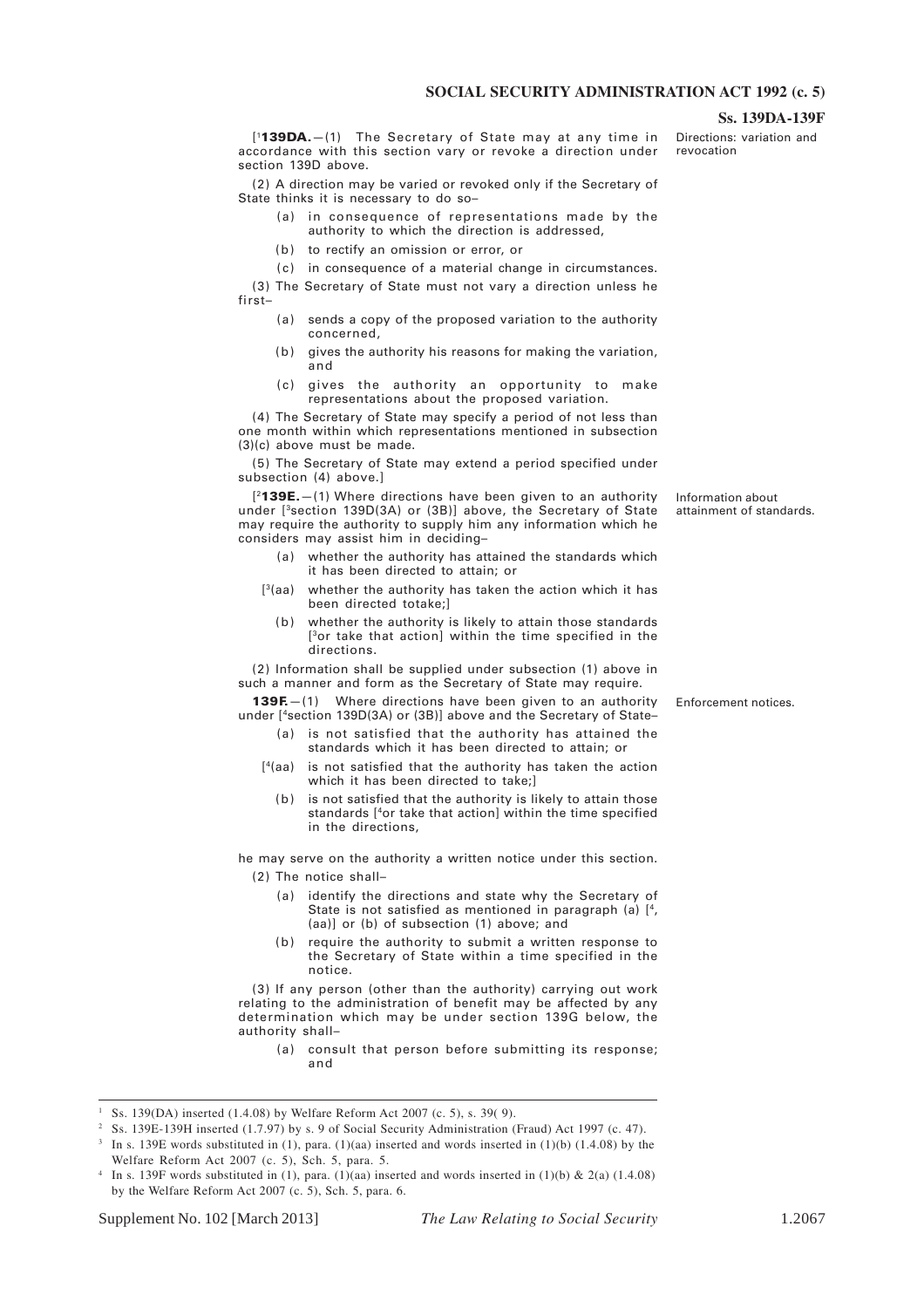### **Ss. 139F-139G**

(b) include in its response any relevant observations made by that person.

(4) [1If the notice identifies directions under section 139D(3A)], the authority's response shall either–

- (a) state that the authority has attained the standards, or is likely to attain them within the time specified in the directions, and justify that statement; or
- (b) state that the authority has not attained the standards, or is not likely to attain them within that time, and (if the authority wishes) give reasons why a determination under section 139G below should not be made or should not include any particular provision.

[1(4A) If the notice identifies directions under section139D(3B), the authority's response shall either–

- (a) state that the authority has taken the action, or is likely to take it within the time specified in the directions, and justify that statement; or
- (b) state that the authority has not taken the action, or is not likely to take it within that time, and (if the authority wishes) give reasons why a determination under section139G below should not be made or should not include any particular provision.]

(5) The notice may relate to any one or more matters covered by the directions.

(6) The serving notice under this section relating to any directions or matter does not prevent the serving of further notices under section relating to the same directions or matter.

(7) In this section "benefit" means housing benefit or council tax benefit.

**139G.**—(1) Where, after the time specified in the notice under section 139F above has expired, the Secretary of State–

- (a) is not satisfied that the authority has"attained the standards [<sup>2</sup>or taken the action] in question; or
- (b) is not satisfied that the authority is likely to attain those standards [<sup>2</sup>or taken the action] within the time specified in the directions,

he may make a determination under this section.

(2) The determination may be made whether or not that authority has responded to the notice under section 139F above.

(3) The determination shall be designed to secure the attainment of the standards [<sup>2</sup>or the taking of the action] in question and–

- (a) shall include provision such as is specified in subsection (4) below; and
- (b) may also include provision such as is specified in subsection (5) below.

(4) The provision referred to in paragraph (a) of subsection (3) above is provision that the authority must comply with specified requirements as to inviting, preparing, considering and accepting bids carried out any work which–

- (a) falls to be carried out in pursuance of the authority's functions relating to the administration of benefit; and
- (b) is of a description specified in the determination.

Enforcement determinations.

In s. 139F words inserted in (4) & (4A) inserted (1.4.08) by the Welfare Reform Act 2007 (c. 5), Sch. 5, para. 6.

Words inserted in s.  $139G(1)(a)$ ,  $(1)(b)$ , &  $(3)$   $(1.4.08)$  by the Welfare Reform Act 2007 (c. 5), Sch. 5, para. 7.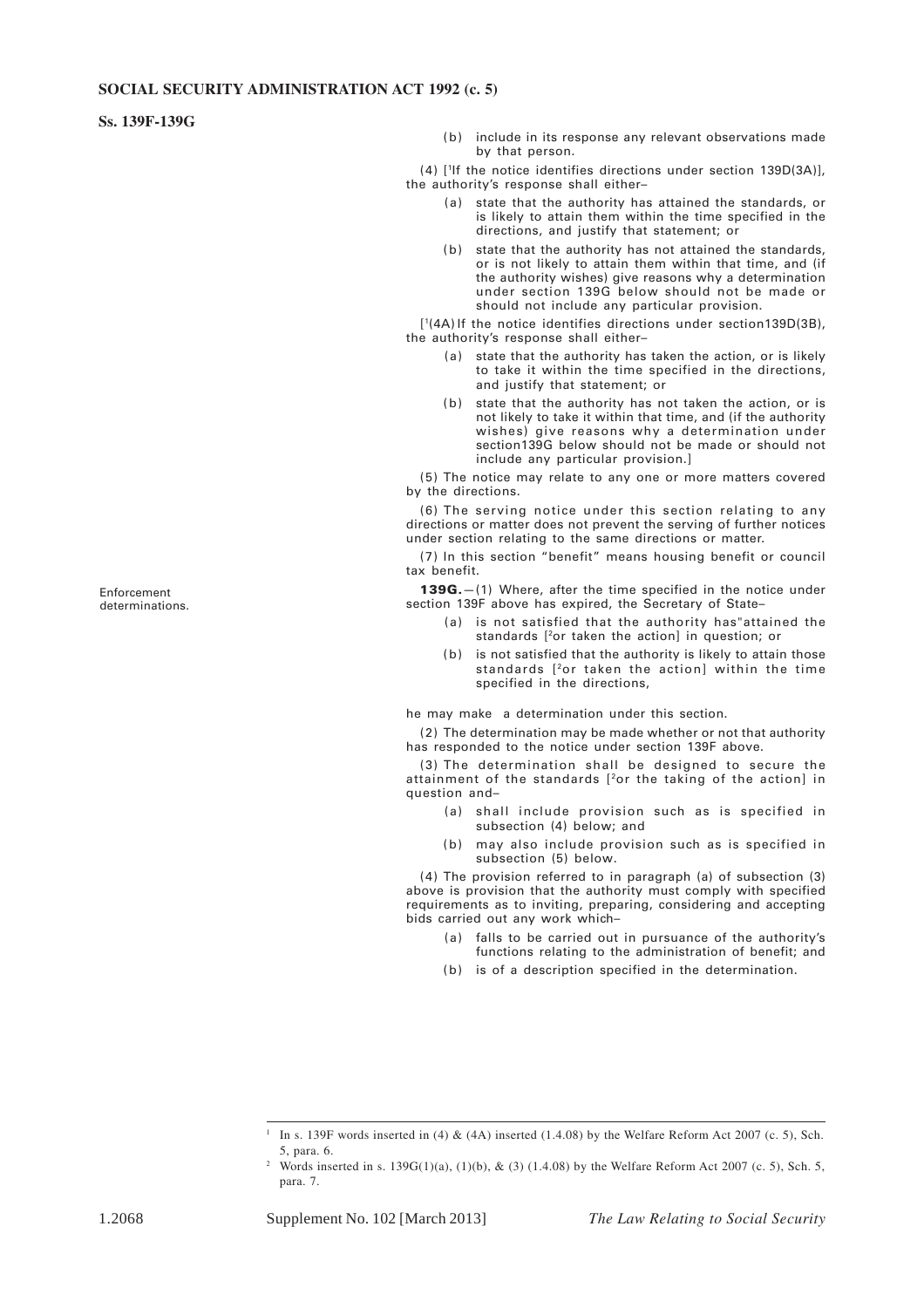(5) The provision referred to in paragraph (b) of that subsection is provision of any one or more of the following kinds relating to the work, or any specified category of the work, to which the determination relates–

- (a) provision that it may not be carried out by the authority;
- (b) provision that it may be carried out by any person (other than the authority) who has been carrying it out; and
- (c) provision that any contract made by the authority with any person for carrying it out shall include terms requiring a level of performance which will secure, or contribute to securing, the attainment of the standards ['or the taking of the action] in question.

(6) In this section "benefit" means housing benefit or council tax benefit.

**139H.**—(1) The provisions included in a determination under section 139G above shall take effect from a date specified in the determination; and different dates may be specified in relation to different provisions.

(2) The making of a determination under section 139G above in relation to any direction does not prevent the making of further determinations under that section in relation to the same directions.

(3) The provision included in a determination by virtue of section 139G(3) above may include–

- (a) requirements that the Secretary of State be satisfied as to any specified matter; and
- (b) requirements that the Secretary of State authorise or consent to any specified matter.

(4) The provision so included may also include provision as to the time at which any contract for the carrying out of work to which the determinations relates (and which is not previously discharged) is to be taken to be frustrated by the determination.

(5) A determination under section 139G above shall have effect in spite of any enactment under or by virtue of which an authority is required or authorised to carry out any work to which the determination relates.

(6) A determination under section 139G above may make provision having effect, in relation to the work to which it relates, instead of any requirement which (apart from the determination) would have effect in relation to that work under or by virtue of the Local Government Act 1988.]

[2**140.**—(1) For each year the Secretary of State shall pay a subsidy (to be known as community charge benefit subsidy) to each charging authority and to each levying authority.

(2) The amount of community charge benefit subsidy to be paid to a charging authority or a levying authority for a year shall be calculated in such manner as may be specified by an order made by the Secretary of State.

(3) Any calculation under subsection (2) above shall be made by reference to the total amount of the community charge benefits allowed by the authority during the year with any additions specified in the order but subject to any deduction so specified.

(4) The Secretary of State may deduct, from the amount which would (apart from this subsection) be payable to a charging or levying authority by way of community charge benefit subsidy for a year, such amount as he considers it unreasonable to pay by way of such subsidy.

(5) The Secretary of State may pay to an authority, as part of the amount of community charge benefit subsidy payable to the authority for a year, and additional sum in respect of the costs of administering community charge benefits; and any such additional sum shall be calculated in a manner specified by an order made by the Secretary of State.

Enforcement determinations: supplementary.

**Ss. 139G–140**

<sup>&</sup>lt;sup>1</sup> Words inserted in s. 139G(5)(c)  $(1.4.08)$  by the Welfare Reform Act 2007 (c. 5), Sch. 5, para. 7.

 $2\degree$  S. 140 as in effect for purposes of community charge and community charge benefits for any day before 1.4.93. (L.G.F. Act 1992 (c. 14), s. 118), and for purposes of community charge benefit subsidy for any year ending before 1.4.93 (S.I. 1993/232, art. 2).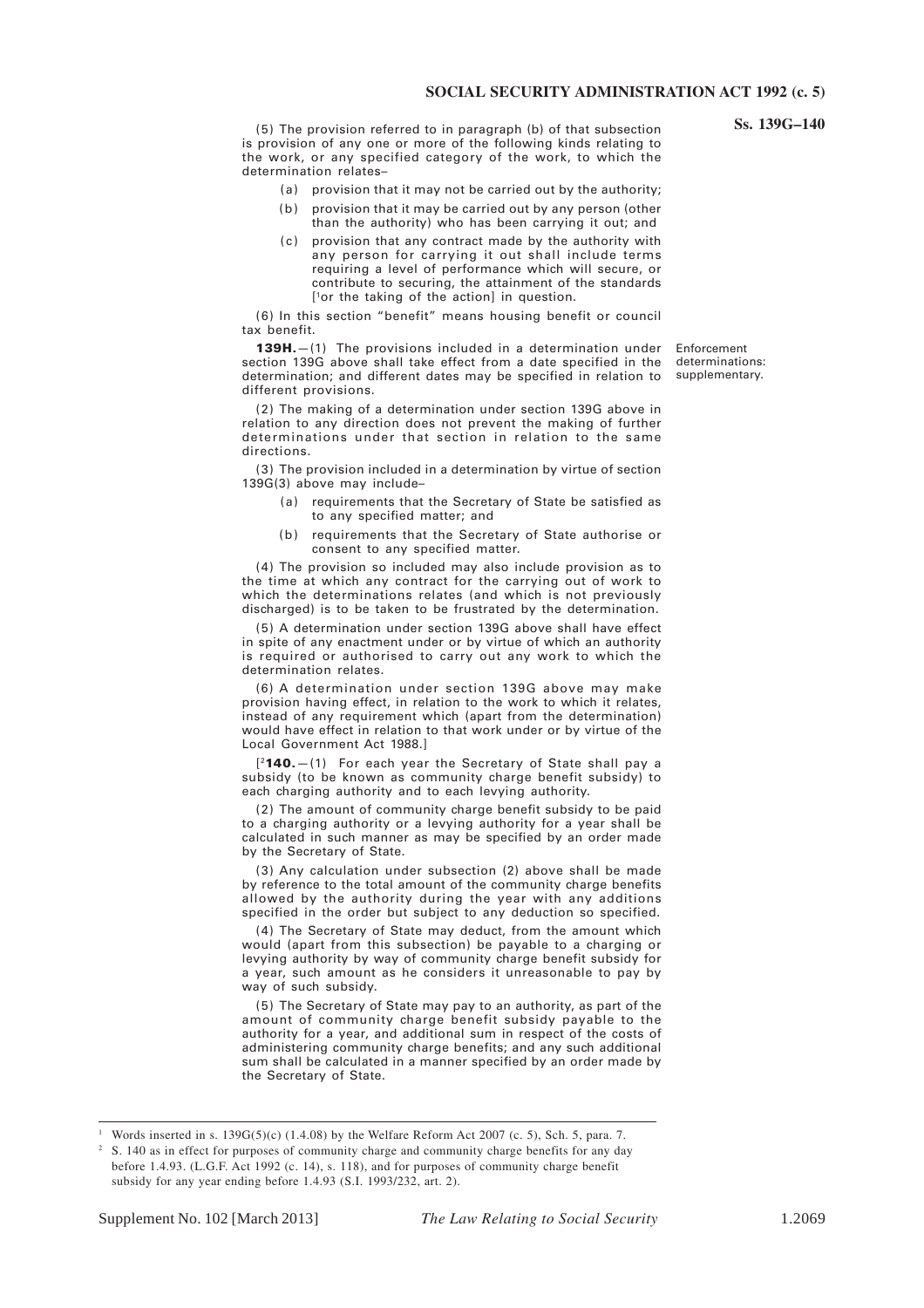**S. 140**

Community charge benefit finance.†

(6) Nothing in this section shall be taken to imply that any such addition or deduction as is mentioned in subsection (3) or (4) above may not be determined by reference to–

- an authority's expenditure in respect of community charge benefits allowed during any previous year; or
- (b) any subsidy paid under this section to an authority in respect of any previous year.

(7) Subsidy under this section shall be payable by the Secretary of State at such time and in such manner as the Treasury may direct; and section 137 above shall apply in relation to a charging authority or a levying authority and subsidy under this section as they apply in relation to a rating authority, a housing authority or local authority and subsidy under that section.

(8) The amount of any subsidy payable to an authority shall be calculated to the nearest pound by disregarding an odd amount of 50 pence or less and by treating an odd amount exceeding 50 pence as a whole pound.]

#### Community charge benefit finance †

[1**140.**—(1) For each year the Secretary of State shall pay a subsidy (to be known as [2council tax benefit subsidy]) to each [<sup>2</sup>billing authority] and to each [<sup>3</sup>local authority in Scotland].

(2) The amount of [2council tax benefit subsidy to be paid to a billing authority] or a <sup>[3</sup>local authority in Scotland] for a year shall be calculated in such manner as may be specified by an order made by the Secretary of State.

(3) Any calculation under subsection (2) above shall be made by reference to the total amount of the[2council tax benefit] allowed by the authority during the year with any additions specified in the order but subject to any deduction so specified.

(4) The Secretary of State may deduct, from the amount which would (apart from this subsection) be payable [<sup>2</sup>to a

[4billing of levying authority]

[5billing or [6local authority in Scotland]]

by way of council tax benefit subsidy] for a year, such amount as he considers it unreasonable to pay by way of such subsidy.

(5) The Secretary of State may pay to an authority, as part of the amount of [7council tax benefit subsidy] payable to the authority for a year, an additional sum in respect of the costs of administering [7council tax benefit]; and any such additional sum shall be calculated in a manner specified by an order made by the Secretary of State.

(6) Nothing in this section shall be taken to imply that any such addition or deduction as is mentioned in subsection (3) or (4) above may not be determined by reference to–

- (a) an authority's expenditure in respect of [1council tax benefit] allowed during any previous year; or
- (b) any subsidy paid under this section to an authority in respect of any previous year.

<sup>&</sup>lt;sup>1</sup> S. 140 as in effect for purposes of council tax and council tax benefit from 1.4.93.

<sup>&</sup>lt;sup>2</sup> Words in s. 140 substituted (6.3.92) by L.G.F. Act 1992 (c. 14), Sch. 9, para. 21, for purposes of council tax and council tax benefit from 1.4.93. These substitutions do not take effect for purposes of community charge benefit subsidy for any year ending before 1.4.93 by virtue of S.I. 1993/232, art. 2; but see also art. 3 ibid. (transitional provision) in relation to s. 140(6) and (7).

<sup>&</sup>lt;sup>3</sup> Words substituted (1.4.96) in s. 140 by para. 175(3) of Sch. 13 to Local Government etc. (Scotland) Act 1994 (c. 39).

<sup>4</sup> Words as continuing to apply in England and Wales.

<sup>5</sup> Words applying in Scotland.

<sup>6</sup> Words substituted (1.4.96) **in Scotland** for "levying authority" in s. 140(4) by para. 175(3) of Sch. 13 to Local Government etc. (Scotland) Act 1994 (c. 39).

<sup>7</sup> Words in s. 140 substituted (6.3.92) by L.G.F. Act 1992 (c. 14), Sch. 9, para. 21, for purposes of council tax and council tax benefit from 1.4.93. These substitutions do not take effect for purposes of community charge benefit subsidy for any year ending before 1.4.93 by virtue of S.I. 1993/232, art. 2; but see also art. 3 ibid. (transitional provision) in relation to s. 140(6) and (7).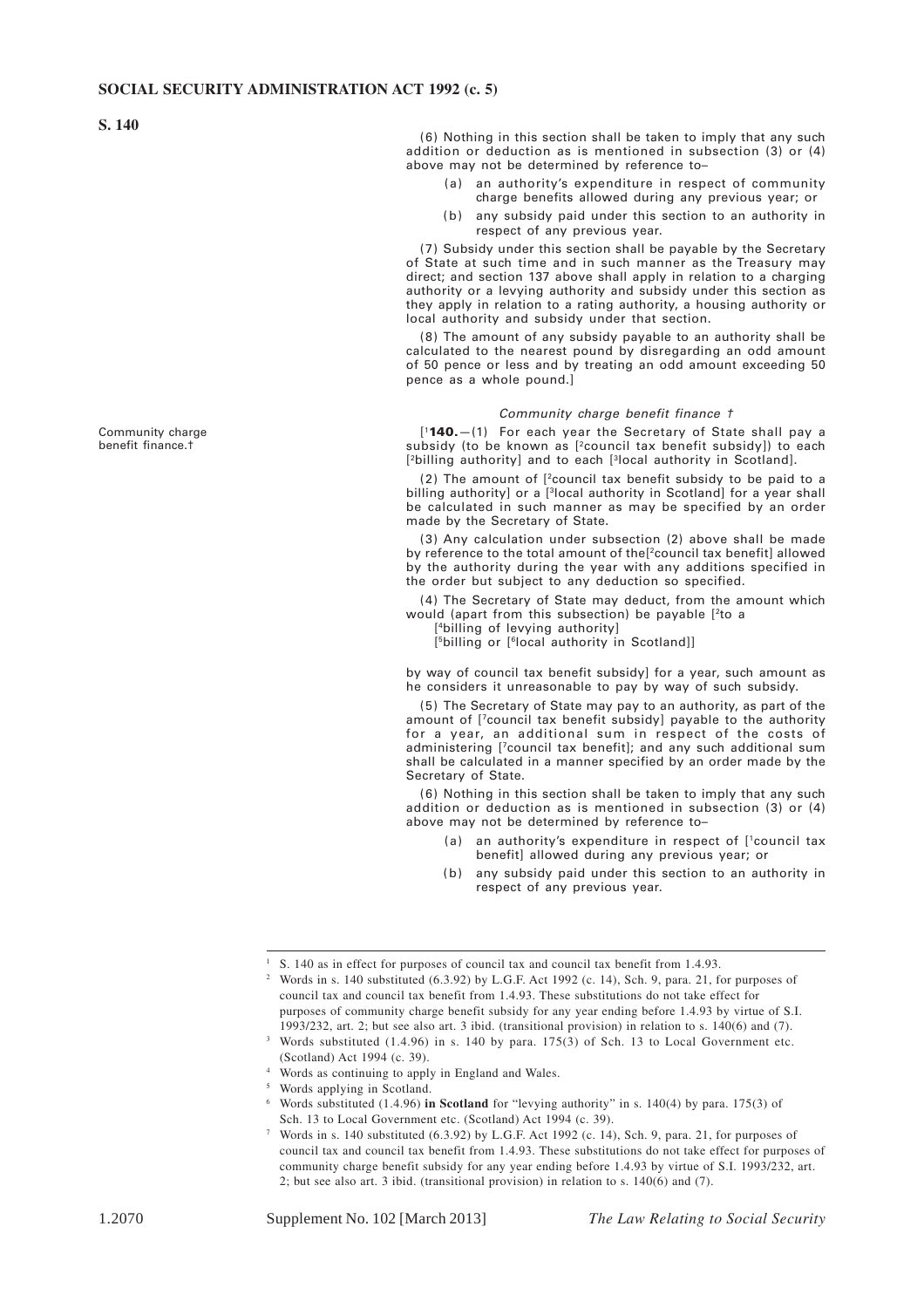**Ss. 140–140B**

(7) Subsidy under this section shall be payable by the Secretary of State at such time and in such manner as the Treasury may direct; and section 137 above shall apply in relation to a [1billing] authority] or a [<sup>2</sup>local authority in Scotland] and subsidy under this section as they apply in relation to a rating authority, a housing authority or local authority and subsidy under that section.

(8) The amount of any subsidy payable to an authority shall be calculated to the nearest pound, by disregarding an odd amount of 50 pence or less and by treating an odd amount exceeding 50 pence as a whole pound.]

†*Unreliable marginal note.*

#### [ <sup>3</sup>Subsidy]

**140A.**—(1) For each year the Secretary of State shall pay a subsidy to each authority administering housing benefit or council tax benefit. Subsidy.

(2) He shall pay–

- (a) rent rebate subsidy to each housing authority;
- (b) rent allowance subsidy to each local authority; and
- (c) council tax benefit subsidy to each authority [4and to each local authority in Scotland].

(3) In the following provisions of this Part "subsidy" without more, refers to subsidy of any of those descriptions.

**140B.**—(1) The amount of subsidy to be paid to an authority shall be [<sup>5</sup> determined in accordance with an] order made by the Secretary of State.

(2) Subject as follows, the amount of subsidy shall be calculated by reference to the amount of relevant benefit paid by the authority during the year […6].

In the case of a housing authority in England and Wales, any Housing Revenue Account rebates paid by them shall be excluded from  $15$  the amount of relevant benefitl.

(3) The order may provide that the amount of subsidy in respect of any matter shall be a fixed sum or shall be nil.

- [7(4) The Secretary of State may–
	- (a) pay as part of subsidy an additional amount specified by, or calculated in a manner specified by, the order; or
	- (b) deduct from the amount which would otherwise be payable by way of subsidy an amount specified by, or calculated in a manner specified by, the order.

(4A) The additional amounts which may be paid by virtue of subsection (4)(a) above include amounts in respect of–

- (a) the costs of a administering the relevant benefit; or
- (b) success in preventing or detecting fraud relating to the relevant benefit or action to be taken with a view to peventing or detecting such fraud.
- (5) The Secretary of State may–
	- (a) where an application is made by an authority on his invitation, pay to the authority as part of the subsidy such additional amount as he considers appropriate in respect of-

subsidy.

Calculation of amount of

Words in s. 140 substituted (6.3.92) by L.G.F. Act 1992 (c. 14), Sch. 9, para. 21, for purposes of council tax and council tax benefit from 1.4.93. These substitutions do not take effect for purposes of community charge benefit subsidy for any year ending before 1.4.93 by virtue of S.I. 1993/232, art. 2; but see also art. 3 ibid. (transitional provision) in relation to s. 140(6) and (7).

<sup>&</sup>lt;sup>2</sup> Words substituted (1.4.96) in s. 140 by para. 175(3) of Sch. 13 to Local Government etc. (Scotland) Act 1994 (c. 39).

<sup>3</sup> Ss. 140A-140G inserted (1.4.97) by Sch. 12, para. 4 to Housing Act 1996 (c. 52).

<sup>&</sup>lt;sup>4</sup> Words substituted in s.  $140A(2)(c)$  (3.5.07, to have effect from 1.4.77) by the Welfare Reform Act 2007 (c. 5), Sch. 5, para. 8.

<sup>5</sup> Words substituted (1.7.97) in s. 140B by Sch. 1, para. 7 to Social Security Administration (Fraud) Act 1997 (c. 47).

<sup>6</sup> Words repealed (1.7.97) in s. 140B(2) by Sch. 2 to Social Security Administration (Fraud) Act 1997 (c. 47).

<sup>7</sup> Subsection (4) & (5) substituted (1.7.97) by s. 10 of Social Security Administration (Fraud) Act 1997 (c. 47).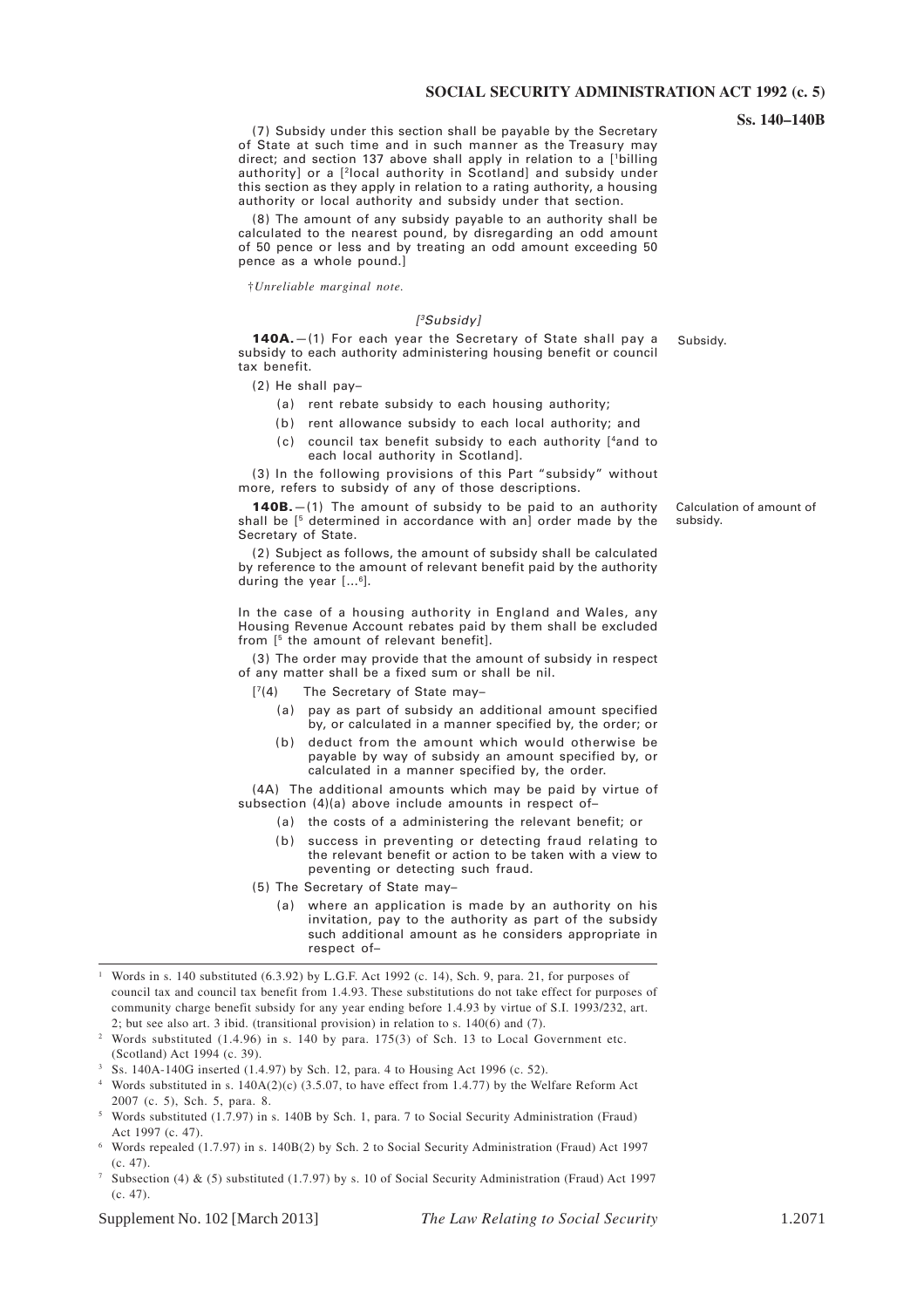### **Ss. 140B–140D**

Rent rebate subsidy: accounting provisions.

Payment of subsidy.

- (i) success in preventing or detecting fraud relating to the relevant benefit; or
- (ii) action to be taken with view to preventing or detecting such fraud; or
- (b) deduct from the subsidy which would otherwise be payable to an authority such amount as he considers it unreasonable to pay by way of subsidy.

(5A) The amounts which may be deducted by virtue of subsection (4)(b) or (5)(b) above include amounts in respect of–

- (a) a failure to comply with directions under [1section] 139D(3A) or (3B)] above; and
- (b) other failures in preventing or detecting fraud relating to the relevant benefit.]

(6) In this section "relevant benefit" means housing benefit or council tax benefit, as the case may be.

(7) Nothing in this section shall be taken to imply that any such addition or deduction as is mentioned in subsection  $[2(4)$  or  $(5)]$ above may not be determined by reference to–

- (a) the amount of relevant benefit paid by the authority during a previous year, or
- (b) the amount of subsidy paid to the authority in respect of a previous year, under this section.

(8) The amount of subsidy payable to an authority shall be calculated to the nearest pound, disregarding an odd amount of 50 pence or less and treating an odd amount exceeding 50 pence as a whole pound.

**140C.**—(1) Subsidy shall be paid by the Secretary of State in such instalments, at such times, in such manner and subject to such conditions as to claims, records, certificates, audit or otherwise as may be provided by order of the Secretary of State.

(2) The order may provide that if an authority has not, within such period as may be specified in the order, complied with the conditions so specified as to claims, records, certificate, audit or otherwise, the Secretary of State may estimate the amount of subsidy payable to the authority and employ for that purpose such criteria as he considers relevant.

(3) Where subsidy has been paid to an authority and it appears to the Secretary Of State–

- (a) that subsidy has been overpaid; or
- (b) that there has been a breach of any condition specified in an order under this section,

he may recover from the authority the whole or such part of the payment as he may determine.

Without prejudice to other methods of recovery, a sum recoverable under this subsection may be recovered by withholding or reducing subsidy.

(4) An order made by the Secretary of State under this section may be made before, during or after the end of the year or years to which it relates.

**140D.**—(1) Rent rebate subsidy is payable–

- (a) in the case of a local authority in England and Wales, for the credit of a revenue account of theirs other than their Housing Revenue Account or Housing Repairs Account;
- (b) in the case of a local authority in Scotland, for the credit of their rent rebate account;
- (c) in the case of a development corporation in England and Wales or the Development Board for Rural Wales, for the credit of their housing account; and

Words substituted in s. 140B(5A) (1.4.08) by the Welfare Reform Act 2007 (c. 5), Sch. 5, para. 9.

<sup>&</sup>lt;sup>2</sup> Words substituted (1.7.97) in s. 140B by Sch. 1, para. 7 to Social Security Administration (Fraud) Act 1997 (c. 47).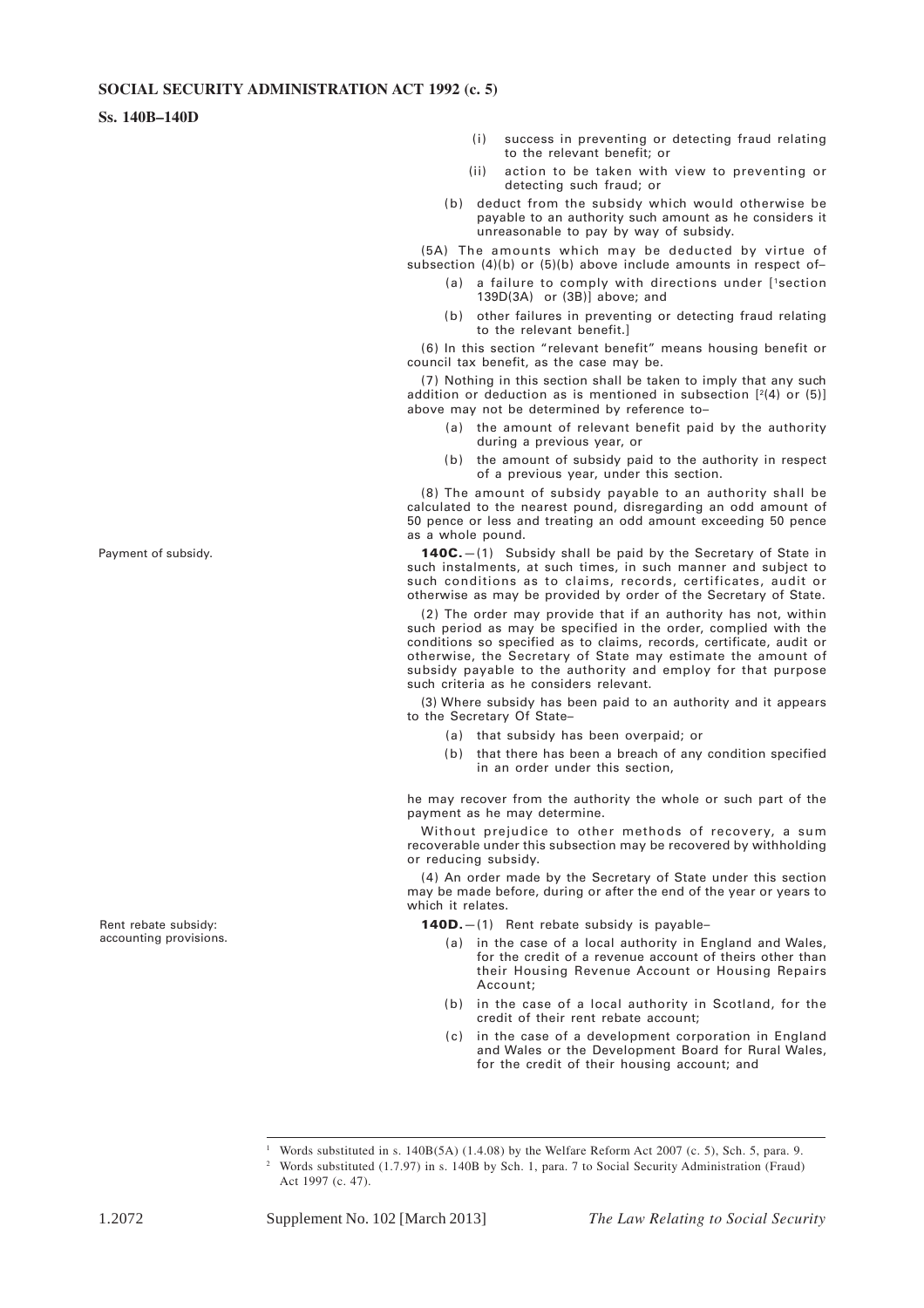### **Ss. 140D–140EE**

(d) in the case of a new town corporation in Scotland or Scottish Homes, for the credit of the account to which rent rebates granted by them, or it, are debited.

(2) Every local housing authority in England and Wales shall for each year carry to the credit of their Housing Revenue Account from some other revenue account of theirs which is not a Housing Repairs Account an amount equal to the aggregate of–

- (a) so much of each Housing Revenue Account rebate paid by them during the year as was paid–
	- (i) in the exercise of a discretion conferred by the housing benefit scheme; or
	- (ii) in pursuance of any modification of that scheme under section 134(8)(b) above; and
- (b) unless the authority otherwise determine, so much of each such rebate as was paid in pursuance of such modifications of that scheme as are mentioned in section 134(8)(a) above.

#### Supplementary provisions

**140E.**—(1) Where two or more authorities make arrangements for the discharge of any of their functions relating to housing benefit or council tax benefit–

- (a) by one authority on behalf of itself and one more other authorities; or
- (b) by a joint committee,

the Secretary of state may make such payments as he thinks fit to the authority or committee in respect of their expenses in carrying out those functions.

(2) The provisions of section 140B and 140C (subsidy; calculation and supplementary provisions) apply in relation to a payment under this section as in relation to a payment of subsidy.

(3) The Secretary of State may (without prejudice to the generality of his powers in relation to the amount of subsidy) take into account the fact that an amount has been paid under this section in respect of expenses which would otherwise have been met in whole or in part by the participating authorities.

[**1140EE.** —(1) The Secretary of State may make to a local authority such payments as he thinks fit in respect of expenses incurred by the authority in connection with the carrying out of any relevant function–

- (a) by the authority,
- (b) by any person providing services to the authority, or
- (c) by any person authorised by the authority to carry out that function.

(2) In subsection (1) "relevant function" means any function conferred by virtue of section 2A, 2C or 7A above.

(3) The following provisions, namely–

<sup>1</sup> S.140EE inserted (11.11.99) by the Welfare Reform and Pensions Act 1999 (c. 30), Sch.12, para.80.

- (a) in section 140B, subsections  $(1)$ ,  $(3)$ ,  $(4)$ ,  $(5)(b)$ ,  $(7)(b)$ and (8), and
- (b) section 140C,

apply in relation to a payment under this section as in relation to a payment of subsidy.

(4) The Secretary of State may (without prejudice to the generality of his powers in relation to the amount of subsidy) take into account the fact that an amount has been paid under this section in respect of costs falling within section 140B(4A)(a) above.]

Financing of joint arrangements.

Financing of other expenditure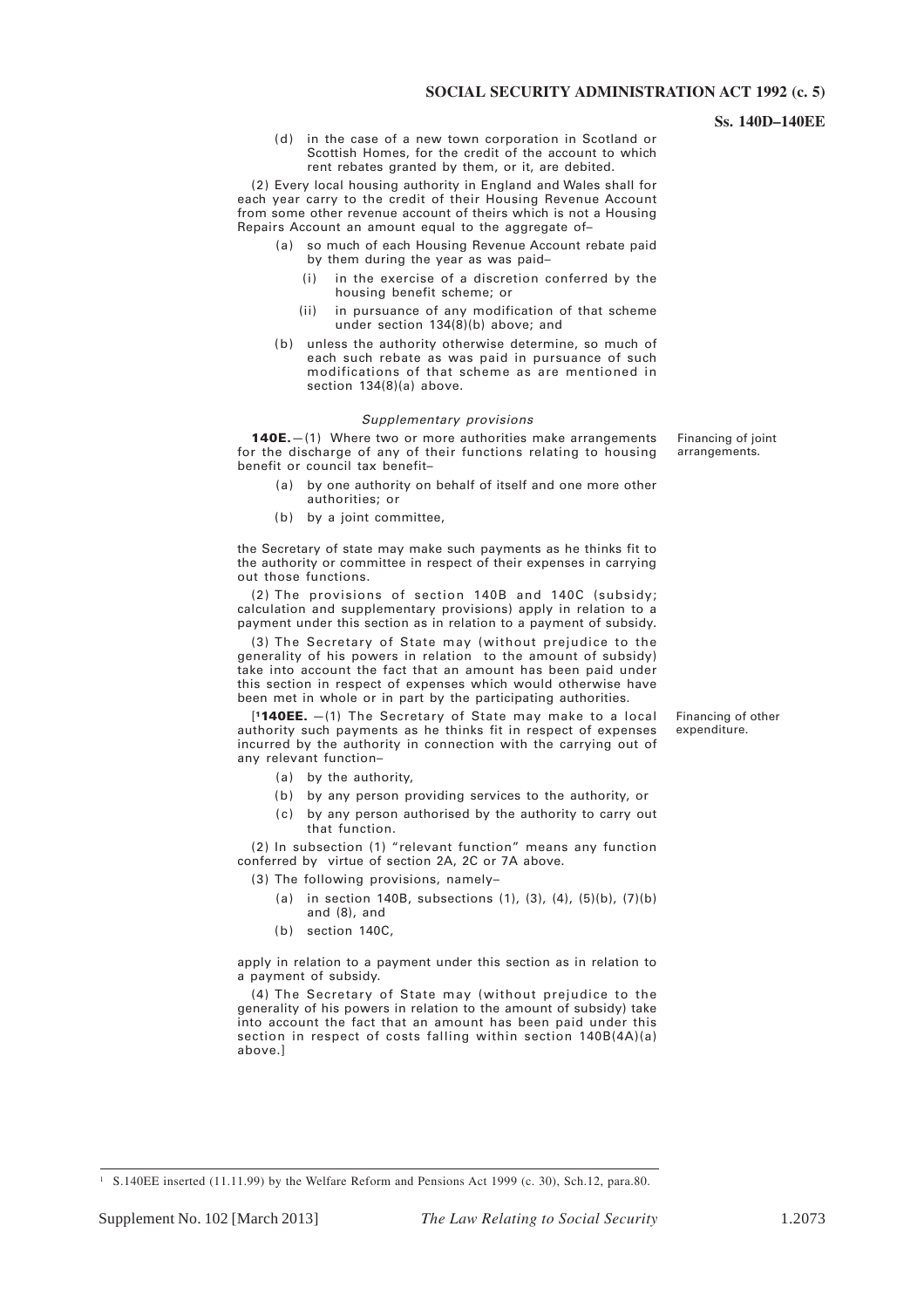### **Ss. 140F–141**

No requirement for annual orders.

Interpretation: Part VIII.

**140F.**—(1) Any power under this Part to make provision by order for or in relation to a year does not require the making of a new order each year.

(2) Any order made under the power may be revoked or varied at any time, whether before, during or after the year to which it relates.

140G. - (1) In this Part, unless the context otherwise requires-"Housing Repairs Account" means an account kept under section 747 of the Local Government and Housing Act 1989; " Housing Revenue Account" means the account kept under section 74 of the Local Government and Housing Act 1989, and–

(a) references to property within that account have the same meaning as in Part VI of that Act, and

(b) "Housing Revenue Account rebate" means a rebate debited to that account in accordance with that Part; "rent rebate subsidy" and "rent allowance subsidy" shall be construed in accordance with section 134 above;

"year" means a financial year within the meaning of the Local Government Finance Act 1992.]"

# PART IX

### ALTERATION OF CONTRIBUTIONS ETC

Annual reviews of contributions.

141.—(1) In each tax year the [<sup>1</sup>Treasury] shall carry out a review of the general level of earnings in Great Britain taking into account changes in that level which have taken place since [<sup>1</sup>their] last review under this section, with a view to determining whether, in respect of Class 2, 3 or 4 contributions, an order should be made under this section, to have effect in relation to the next following tax year.

- (2) For the purposes of any review under this section, the [1 Treasury]–
	- (a) shall estimate the general level of earnings in such manner as  $[$ <sup>1</sup>they think fit]; and
	- (b) shall take into account about other matters appearing to  $[{}<sup>1</sup>$ them] to be relevant to [<sup>1</sup>their] determination whether or not an order should be made under this section, including the current operation of the Contributions and Benefits Act.

(3) If the [1 Treasury determine] determines, as a result of a review under this section, that having regard to changes in the general level of earnings which have taken place, and to any other matters taken into account on the review, an order under this section should be made for the amendment of Part I of the Contributions and Benefits Act, he shall prepare and lay before each House of Parliament a draft of such an order framed so as to give effect to his conclusions on the review.

Words substituted in s. 141(1), (2) & (3) (1.4.99) by Transfer of Functions Act 1999 (c. 11), Sch. 3, para. 44(2)-(4).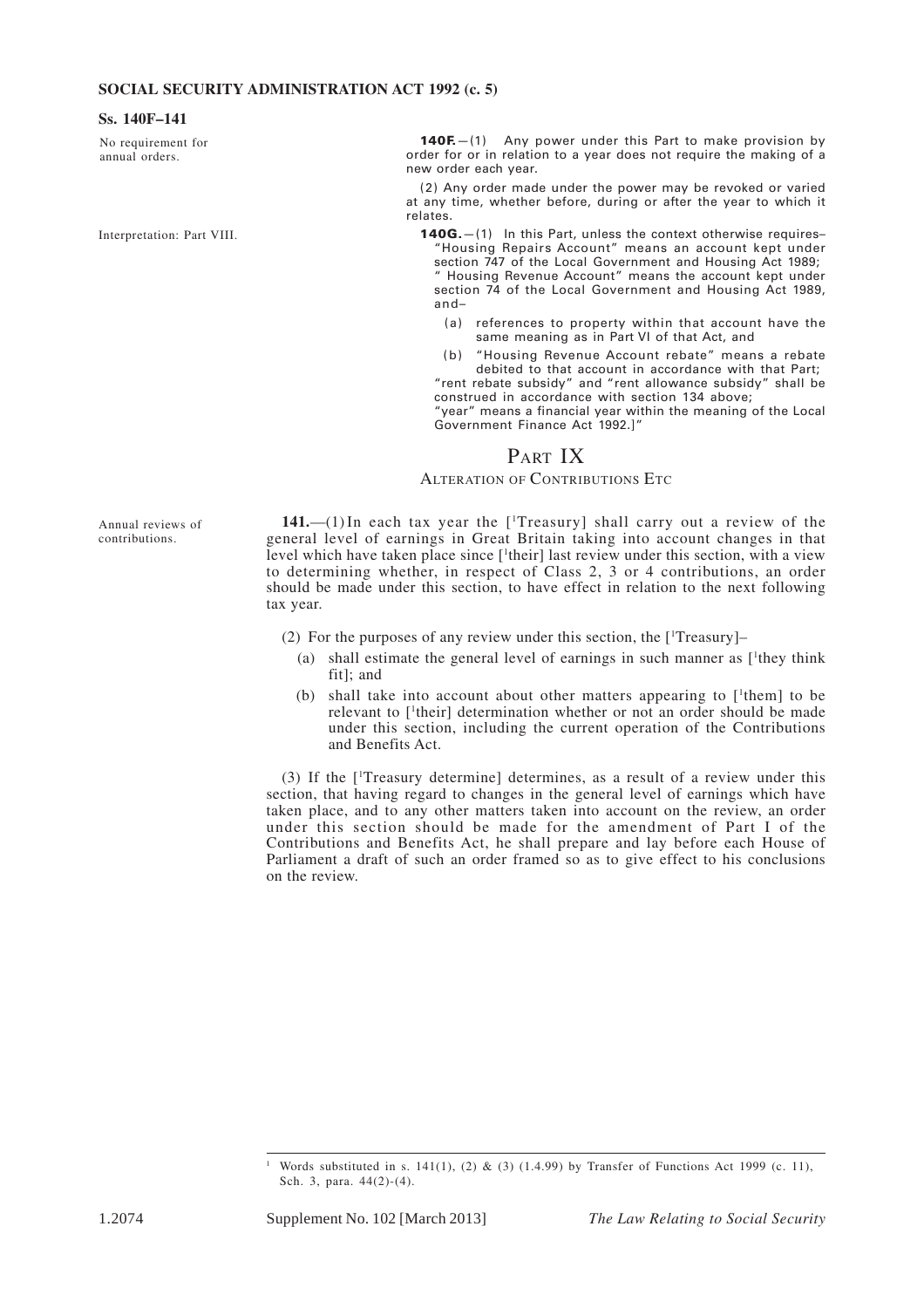(4) An order under this section may amend Part I of the Contributions and Benefits Act by altering any one or more of the following figures–

- (a) the figure specified in  $[{}<sup>1</sup>section 11(2)$  and (6)] as the weekly rate of Class 2 contributions;
- (b) the figure specified in section  $11(4)$  as the [<sup>1</sup>small profits threshold for the purposes of Class 2 contributions];
- (c) the figure specified in section  $13(1)$  as the amount of a Class 3 contribution;
- (d) the figures specified in  $[{}^1$ subsection (3) of section 15 as the upper limit of profits or gains to be taken into account for the purposes of Class 4 contributions under that section and as the lower limit of profits or gains to be taken into account for those purposes under paragraph (a) of that subsection.]

(5) If an order under this section contains an amendment altering either of the figures [2 referred to in subsection (4)(d) above], it shall make the same alteration of the corresponding figure specified in section  $[^{2}18$  of the Contributions and Benefits Act].

(6) If the [3 Treasury determine] as a result of a review under this section that, having regard to [<sup>3</sup>their] conclusions in respect of the general level of earnings and otherwise, no such amendments of Part I of the Contributions and Benefits Act are called for as can be made for the purposes of subsection (4) above, and [<sup>3</sup>determine] accordingly not to lay a draft of an order before Parliament, [3they] shall instead prepare and lay before each House of Parliament a report explaining [3their] reasons for that determination.

(7) In subsection (1) above in its application to the tax year 1992-93 the reference to the last review under this section shall be construed as a reference to the last review under section 120 of the 1975 Act.

142.—(1) Where the [<sup>3</sup>Treasury lay] before Parliament a draft of an order under section 141 above,  $[3$ they shall] lay with it a copy of a report by the Government Actuary or the Deputy Government Actuary on the effect which, in that Actuary's opinion, the making of such an order may be expected to have on the National Insurance Fund; and, where [<sup>3</sup>the Treasury determine] not to lay a draft order, [<sup>3</sup>they shall] with the report laid before Parliament under section 141(6) above lay a copy of a report by the Government Actuary or the Deputy Government Actuary on the consequences for the Fund which may, in that Actuary's opinion, follow from that determination.

(2) Where the  $[3$ Treasury]  $[3]$ lay] before Parliament a draft of an order under section 141 above, then if the draft is approved by a resolution of each House, the Secretary of State shall make an order in the form of the draft,

(3) An order under section 141 above shall be made so as to be in force from the beginning of the tax year following that in which it receives Parliamentary approval, and to have effect for that year and any subsequent tax year (subject to the effect of any subsequent order under this Part of this Act); and for this purpose the order is to be taken as receiving Parliamentary approval on the date on which the draft of it is approved by the second House to approve it.

**143.**—(1) Without prejudice to section 141 above, the [<sup>3</sup>Treasury] may at any time, if [3 they think] it expedient to do so with a view to adjusting the level at which the National Insurance Fund stands for the time being and having regard to the sums which may be expected to be paid from the Fund in any future period, make an order amending Part I of the Contributions and Benefits Act by altering any one or more of the following figures–

Orders under s. 141 supplementary.

Power to alter contributions with a view to adjusting level of National Insurance Fund.

**S. 141–143**

Words in s. 141(4)(a) & (b) substituted (12.2.15) by National Insurance Contributions Act 2015 (c. 5), Sch. 1, para. 20 & 35. (For tax years from 2015/16).

<sup>&</sup>lt;sup>2</sup> Words substituted in s. 141(4) & (5) (6.4.03) by the National Insurance Contributions Act 2002 (c. 19), Sch. 1, para. 16.

<sup>3</sup> Words substituted in ss. 141 to 143 (1.4.99) by Transfer of Functions Act 1999 (c. 11), Sch. 3, paras. 44(5), 45 & 46.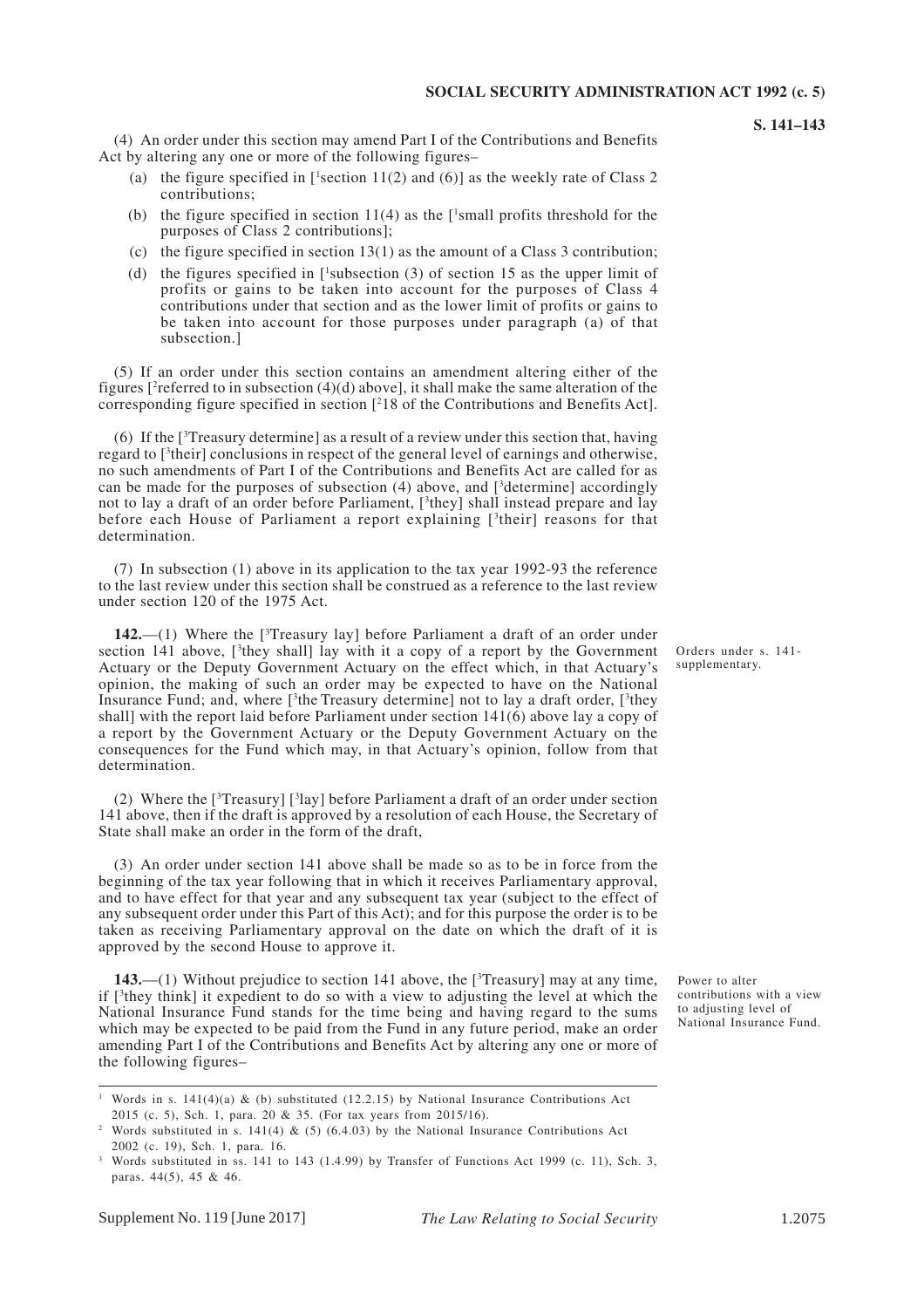### **Ss. 143–144**

- $[1(a)$  the percentage rate specified as the  $[2 \text{main primary percentage in section}]$ 8(2)(a)];
- (b) the percentage rate specified as the secondary percentage in section  $9(2)$ ,
- (c) the figure specified in  $[^3$  section 11(2) and (6)] as the weekly rate of Class 2 contributions;
- (d) the figure specified in section  $13(1)$  as the amount of a Class 3 contribution;
- (e) the percentage rate [4 specified as the main Class 4 percentage in section 15(3ZA)(a)].
- $(2)$   $[...^5]$

(3) An order under subsection (1) above may if it contains an amendment altering the figure specified in  $[3]$ section 11(2) and (6)] of the Contributions and Benefits Act as the weekly rate of Class 2 contributions and the [<sup>6</sup>Treasury think] it expedient in consequence of that amendment, amend section  $11(4)$  of that Act by altering the figure there specified as the  $[3s]$  and profits threshold for the purposes of Class 2 contributions.]

- (4) No order shall be made under this section so as–
- $[7(a)$  to increase for any tax year the  $[4$ main] primary percentage, or the secondary percentage, to a percentage rate more than 0.25 per cent higher than that applicable at the end of the preceding tax year,]
- (b) to increase the  $[5$ main Class 4 percentage] to more than  $[89.25]$  percent.

### **143A.** […9 ]

Orders under c. 143 supplementary.

144.—(1) Where (in accordance with section 190 below) the [<sup>6</sup>Treasury lay] before Parliament a draft of an order under section 143 [...<sup>9</sup>] above, [<sup>6</sup>they] shall lay with it a copy of a report by the Government Actuary or the Deputy Government Actuary on the effect which, in that Actuary's opinion, the making of such an order may be expected to have on the National Insurance Fund.

(2) An order under section 143  $\left[...\right]$  above shall be made so as to be in force from the beginning of the tax year following that in which it received Parliamentary approval, and to have effect for that year and any subsequent tax year (subject to the effect of any subsequent order under this Part of this Act); and for this purpose the order is to be taken as receiving Parliamentary approval on the date on which the draft of it is approved by the second House to approve it.

<sup>&</sup>lt;sup>1</sup> Paras.143(1)(a) & (b) substituted (6.4.99) by Sch. 7, s. 90(1) of S.S. Act 1998 (c. 14).

<sup>&</sup>lt;sup>2</sup> Words substituted in s. 143(1)(a) (6.4.03) by the National Insurance Contributions Act 2002 (c. 19), Sch. 1, para. 17.

<sup>&</sup>lt;sup>3</sup> Words in s. 143(1)(c) & (3) substituted (12.2.15) by National Insurance Contributions Act 2015 (c. 5), s. 2, Sch. 1, para. 21 & 35 (for tax years from 2015/16).

<sup>&</sup>lt;sup>4</sup> Words in s. 143(1)(e) & (4)(b) substituted & in (4)(a) inserted (6.4.03) by the National Insurance Contributions Act 2002 (c. 19), Sch. 1, para. 17.

 $5$  S. 143(2) repealed (6.4.03) by the National Insurance Contributions Act 2002 (c. 19), Sch. 2.

<sup>6</sup> Words substituted in ss. 143-144 (1.4.99) by S.S. Contributions (Transfer of Functions, etc.) Act 1999 (c. 2), Sch. 3, paras. 46(3), 47 & 48.

<sup>7</sup> Para. 143(a) substituted (6.4.99) by s. 90(2) of Sch. 7, S.S. Act 1999 (c. 8).

<sup>&</sup>lt;sup>8</sup> Amount substituted  $(6.4.11)$  in s. 143(4)(b) by the National Insurance Contributions Act 2011 (c. 3), s. 2(2).

<sup>9</sup> S.143A repealed and references to that section omitted (6.4.00) by the Welfare Reform and Pensions Act 1999 (c. 30), Sch. 13.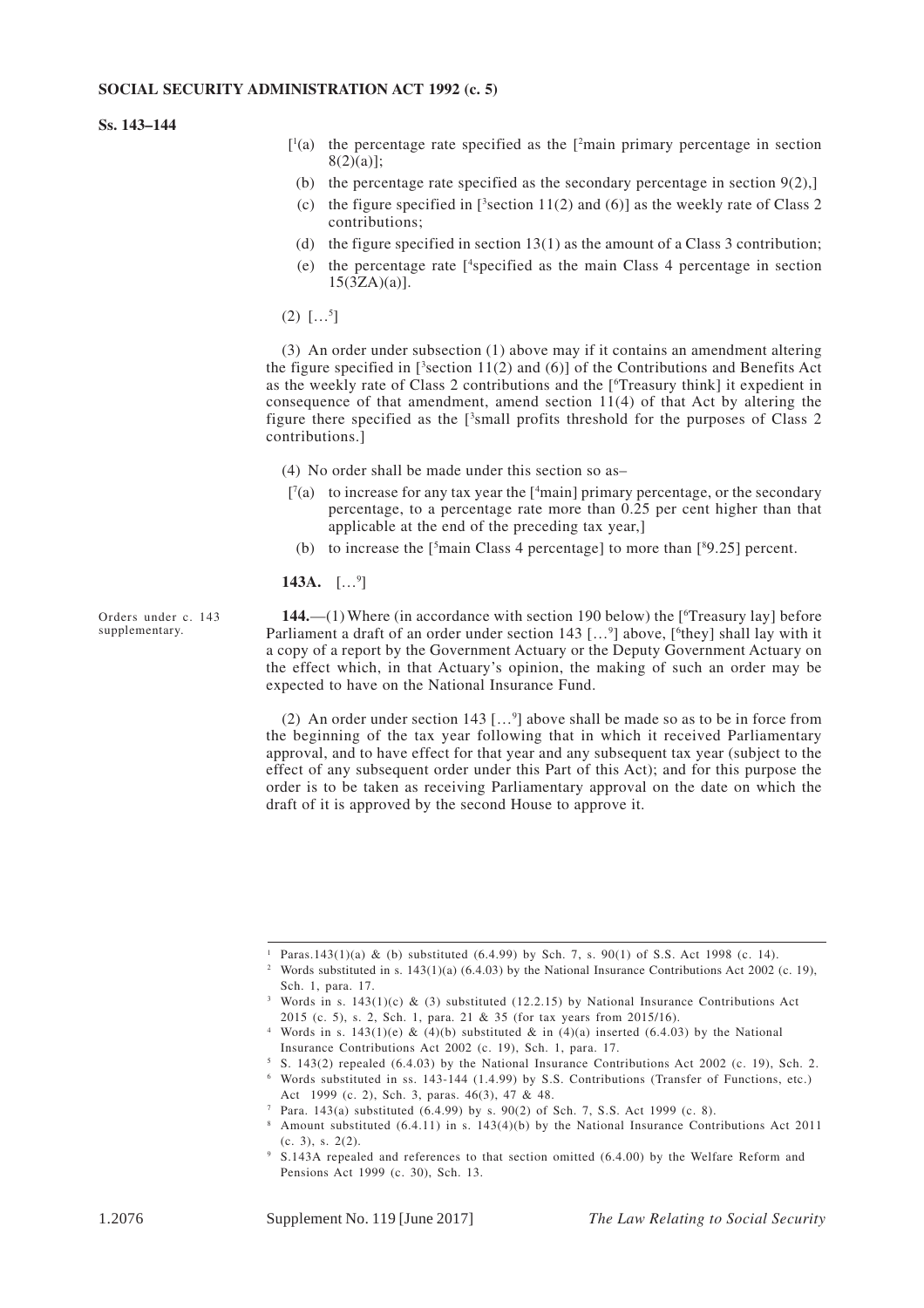$145$ — $[1(1)$  For the purpose of adjusting amounts payable by way of primary Class 1 contributions, the [2 Treasury] may at any time make an order altering the percentage rate specified as the  $[3]$ main primary percentage in section  $8(2)(a)$  of the Contributions and Benefits Act.

**Ss. 145-148** Power to alter primary and secondary contributions.

(2) For the purpose of adjusting amounts payable by way of secondary Class 1 contributions, the [2 Treasury] may at any time make an order altering the percentage rate specified as the secondary percentage in section 9(2) of the Contributions and Benefits Act.

(3) No order shall be made under this section so as to increase for any tax year the [<sup>3</sup>main] primary percentage, or the secondary percentage, to a percentage rate more than 0.25 per cent higher than that applicable at the end of the preceding tax year.]

(4) Without prejudice to section 141 or 143 above, the [<sup>2</sup>Treasury] may make such order–

- (a) amending  $[{}^4$ section 11(2) and (6)] of the Contributions and Benefits Act by altering the figure specified […4 ] as the weekly rate of Class 2 contributions;
- (b) amending section 13(1) of that Act by altering the figure specified in that subsection as the amount of a Class 3 contribution,

as [2 the Treasury think] fit in consequence of the coming into force of an order made or proposed to be made under subsection (1) above.

 $[\dots^5]$ 

147.—(1) An order under section 145 [...<sup>6</sup>] above may make such amendments of any enactment as appear to the [2 Treasury] to be necessary or expedient in consequence of any alteration made by it.

(2) Where (in accordance with section 190 below) the  $[^{2}$ Treasury]  $[^{2}$ lay] before Parliament a draft of an order under section 145 [...<sup>6</sup>] above, [<sup>2</sup>they] shall lay with it a copy of a report by the Government Actuary or the Deputy Government Actuary on the effect which, in that Actuary's opinion, the making of such an order may be expected to have on the National Insurance Fund.

- (3) An order under section  $145$  [...<sup>6</sup>] above shall be made so as to come into force–
	- (a) on a date in the tax year in which it receives Parliamentary approval; or
	- (b) on a date in the next tax year.

(4) Such an order shall have effect for the remainder of the tax year in which it comes into force and for any subsequent tax year (subject to the effect of any subsequent order under this Part of this Act).

(5) Such an order shall be taken as receiving Parliamentary approval on the date on which the draft of it is approved by the second House to approve it.

**\*148.**—(1) This section shall have effect for the purpose of securing that earnings factors which are relevant–

- (a) to the calculation–
	- (i) of the additional pension in the rate of any long-term benefit; or
	- (ii) of any guaranteed minimum pension; or
- (b) to any other calculation required under Part III of the Pensions Act (including that Part as modified by or under any other enactment),

Revaluation of earnings factors.

Orders under s. 145 and 146 supplementary.

Ss. 145(1) to (3) substituted (6.4.99) by Sch. 7, para. 92 of S.S. Act 1998 (c. 8).

<sup>&</sup>lt;sup>2</sup> Words substituted in ss. 145 & 147 (1.4.99) by Transfer of Functions Act 1999 (c. 2), Sch. 3, paras. 49 & 50.

<sup>&</sup>lt;sup>3</sup> Words substituted & inserted in s. 145(1) & (3) (6.4.03) by the National Insurance Contributions Act 2002 (c. 19), Sch. 1, para. 18.

<sup>4</sup> Words in s. 145(4) substituted & omitted (12.2.15) by National Insurance Contributions Act 2015 (c. 5), s. 2, Sch. 1, para. 22 & 35 (for tax years from 2015/16).

 $5$  S. 146 shall cease to have effect (6.4.99) by Sch. 7, para. 93 of S.S. Act 1998 (c. 8).

 $6\text{ Words}$  "or 146" in s. 147(3) shall cease to have effect (6.4.99) by Sch. 7, para. 94 of S.S. Act 1998 (c. 8).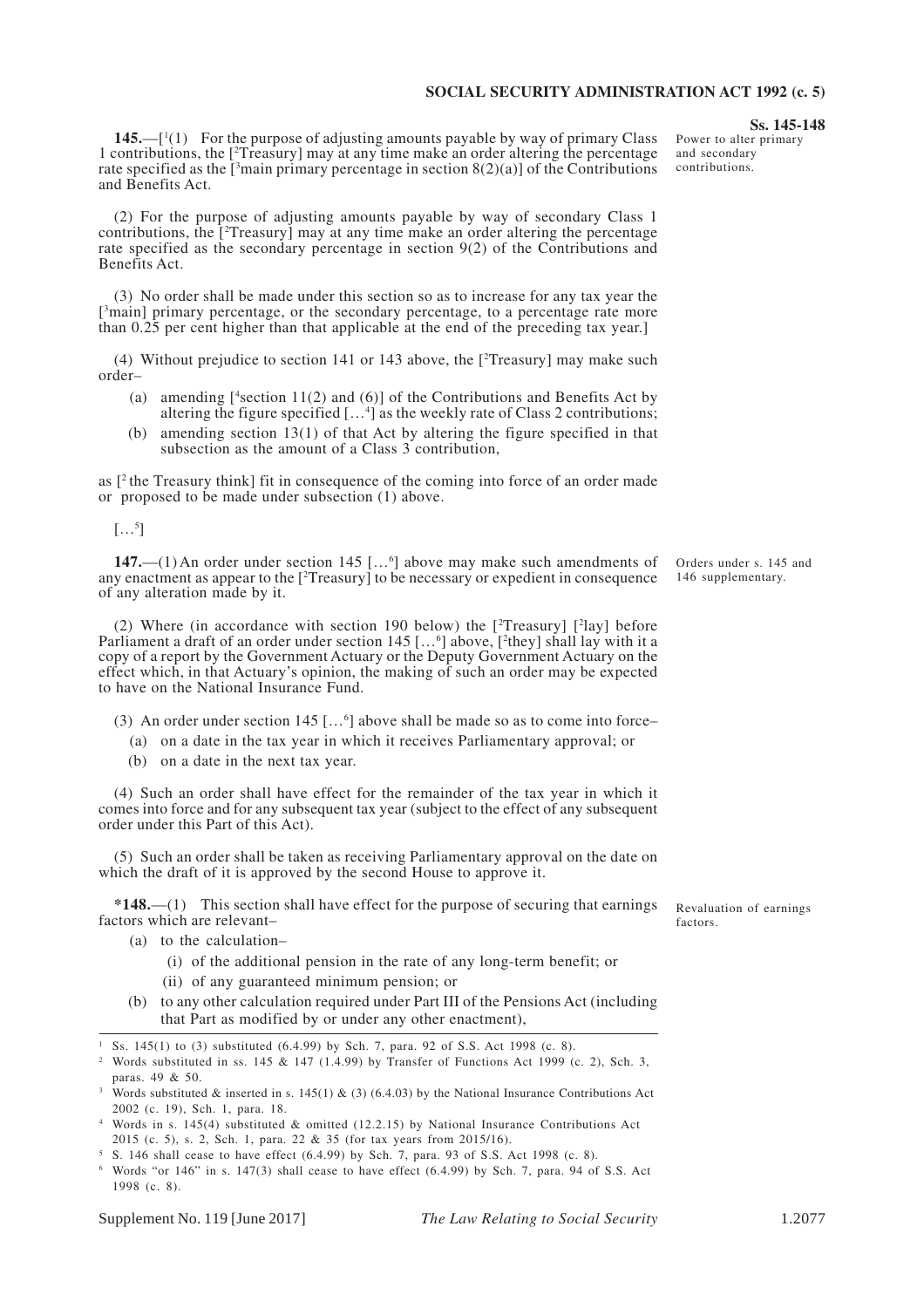#### **Ss. 148-148A**

maintain their value in relation to the general level of earnings obtaining in Great Britain.

(2) The Secretary of State shall in each tax year review the general level of earnings obtaining in Great Britain and any changes in that level which have taken [<sup>1</sup>place-

- (a) since the end of the period taken into account for the last review under this section, or
- (b) since such other date (whether earlier or later) as he may determine;

and for the purposes of any such review the Secretary of State shall estimate the general level of earnings in such manner as he thinks fit.]

(3) If on any such review the Secretary of State concludes, having regard to earlier orders under this section, that earnings factors for any previous tax year (not being earlier than 1978-79) have not, during the period taken into account for that review, maintained their value in relation to the general level of earnings, he shall make an order under this section.

(4) An order under this section shall be an order directing that, for the purposes of any such calculation as is mentioned in subsection (1) above, the earnings factor referred to in subsection (3) above shall be increased by such percentage of their amount, apart from earlier orders under this section, as the Secretary of State thinks necessary to make up that fall in their value, during the period taken into account for the review together with other falls in their value which had been made up by such earlier orders.

(5) Subsections (3) and (4) above do not require the Secretary of State to direct any increase where it appears to him that the increase would be inconsiderable.

(6) If on any such review the Secretary of State determines that he is not required to make an order under this section, he shall instead lay before each House of Parliament a report explaining his reasons for arriving at that determination.

(7) For the purposes of this section–

- (a) any review under [<sup>2</sup>section 21 of the Social Security Pensions Act 1975] (which made provision corresponding to this section) shall be treated as a review under this section; and
- (b) any order under that section shall be treated as an order under this section,

(but without prejudice to sections 16 and 17 of the Interpretation Act 1978).

*\*Under s. 128(3) of the Pensions Act 1995 (c. 26), s. 148 has effect for surpluses under s. 44(5A) of the S.S Conts. and Bens. Act 1992 (c. 4), where s. 128(4)–(6) of the Pensions Act 1995 (relevant person's pensionable age or death is after 5.4.2000, etc.) applies.*

[3 **148A.** —(1) The Secretary of State shall in the tax year preceding the first appointed year and in each subsequent tax year [<sup>4</sup>up to and including the tax year 2014-15] review the general level of earnings obtaining in Great Britain and any changes in that level which have taken place during the review period.

- (2) In this section, "the review period" means–
	- (a) in the case of the first review under this section, the period beginning with 1st October 1998 and ending on 30th September in the tax year preceding the first appointed year; and
	- (b) in the case of each subsequent review under this section, the period since–
		- (i) the end of the last period taken into account in a review under this section; or

Revaluation of low earnings threshold.

<sup>1</sup> Words in s. 148(2) substituted (1.12.00) by the Child Support, Pensions and Social Security Act 2000 (c. 19), s. 37.

<sup>2</sup> Words in s. 148(7) substituted (7.2.94) by Pension Schemes Act 1993 (c. 48), Sch. 8, para. 27.

<sup>&</sup>lt;sup>3</sup> S. 148A inserted (8.1.01 for regulation and order making purposes, 25.1.01 for certain purposes in art.  $2(c)$ (i) of S.I. 2001/153 page 1.5907, 6.4.02 for all remaining purposes) by the Child Support, Pensions and Social Security Act 2000 (c. 19), s. 33(1).

<sup>4</sup> Words in s. 148A(1) inserted by reg. 3(2) of S.I. 2016/224 as from 6.4.16.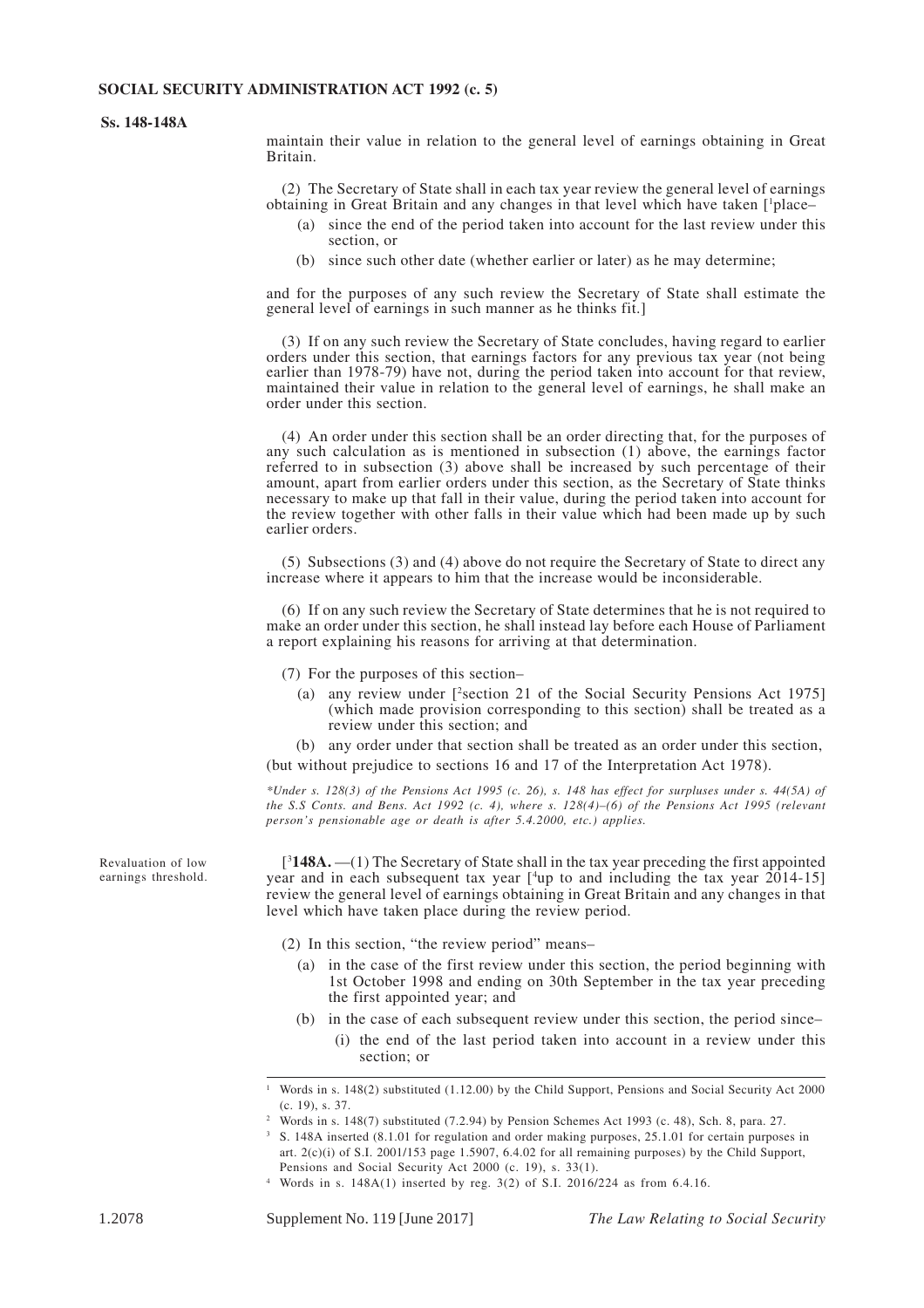(ii) such other date (whether earlier or later) as the Secretary of State may determine.

(3) If on such a review it appears to the Secretary of State that the general level of earnings has increased during the review period, he shall make an order under this section.

(4) An order under this section shall be an order directing that, for the purposes of the Contributions and Benefits Act–

- (a) there shall be a new low earnings threshold for the tax years after the tax year in which the review takes place; and
- (b) the amount of that threshold shall be the amount specified in subsection (5) below–
	- (i) increased by the percentage by which the general level of earnings increased during the review period; and
	- (ii) rounded to the nearest £100 (taking any amount of £50 as nearest to the next whole £100).

(5) The amount referred to in subsection  $(4)(b)$  above is-

- (a) in the case of the first review under this section, £9,500; and
- (b) in the case of each subsequent review, the low earnings threshold for the year in which the review takes place.

(6) This section does not require the Secretary of State to direct any increase where it appears to him that the increase would be inconsiderable.

(7) If on any review under subsection (1) above the Secretary of State determines that he is not required to make an order under this section, he shall instead lay before each House of Parliament a report explaining his reasons for arriving at that determination.

 (8) For the purposes of any review under subsection (1) above the Secretary of State shall estimate the general level of earnings in such manner as he thinks fit.

[1 **148AA.**—(1) The Secretary of State must in the tax year preceding the flat rate introduction year and in each subsequent tax year  $[$ <sup>2</sup>up to and including the tax year 2014-15] review the general level of earnings obtaining in Great Britain and any changes in that level which have taken place during the review period.

(2) In this section "the review period" means–

- (a) in the case of the first review under this section, the period beginning with 1st October 2004 and ending with 30th September in the tax year preceding the flat rate introduction year; and
- (b) in the case of each subsequent review under this section, the period since–
	- (i) the end of the last period taken into account in a review under this section, or
	- (ii) such other date (whether earlier or later) as the Secretary of State may determine.

(3) If on such a review it appears to the Secretary of State that the general level of earnings has increased during the review period, he must make an order under this section.

(4) An order under this section is an order directing that for the purposes of Schedule 4B to the Contributions and Benefits Act–

(a) there is to be a new FRAA for the tax years after the tax year in which the review takes place, and

Revaluation of flat rate accrual amount

**Ss. 148A-148AA**

<sup>&</sup>lt;sup>1</sup> S. 148AA inserted (27.9.07) by the Pensions Act 2007 (c. 22), Sch. 2, para. 2.

<sup>&</sup>lt;sup>2</sup> Words in s.  $148AA(1)$  inserted by reg. 3(3) of S.I. 2016/224 as from 6.4.16.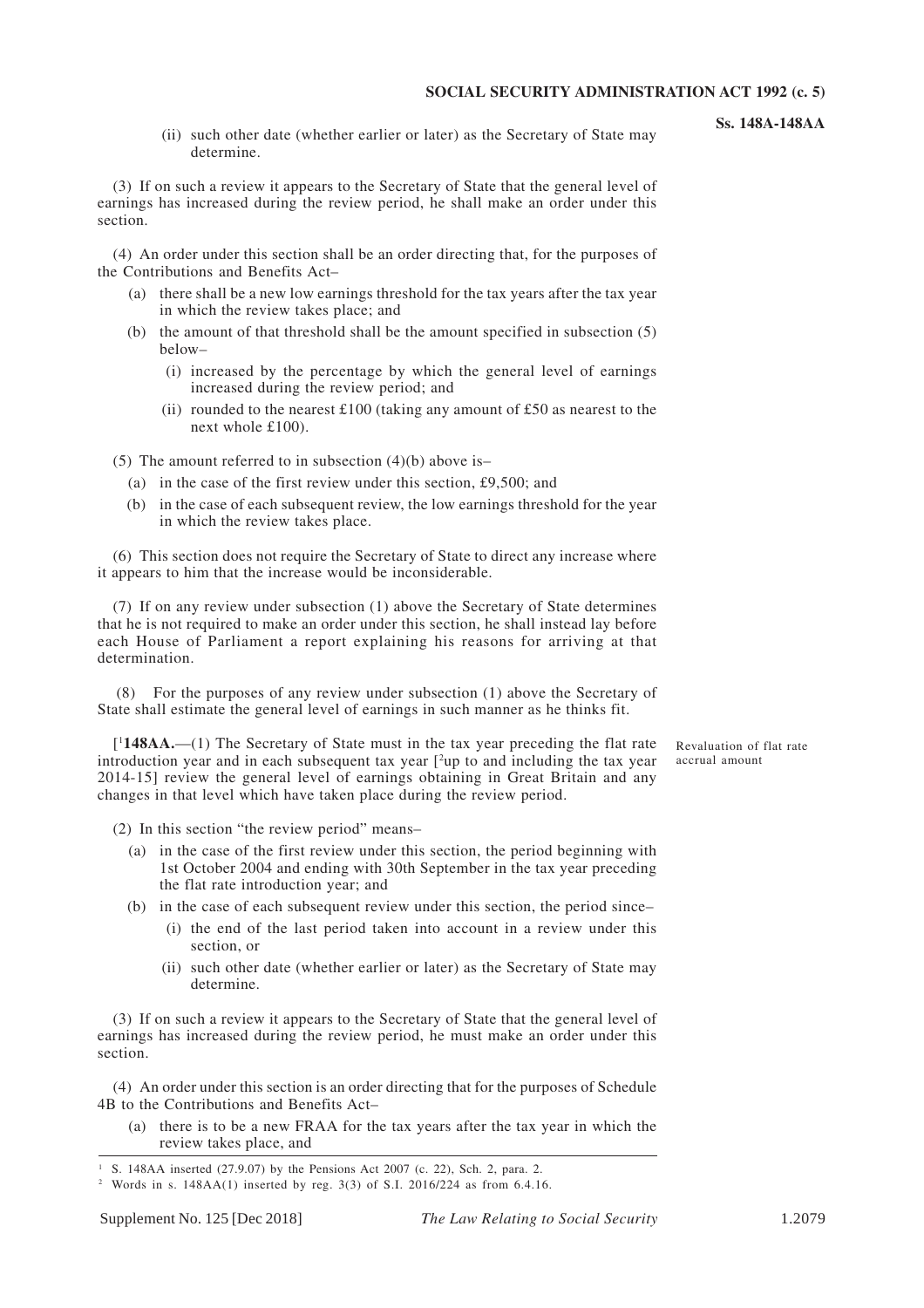**Ss. 148AA-148AC**

- (b) the amount of that FRAA is to be the amount specified in subsection (5) below, increased by not less than the percentage by which the general level of earnings increased during the review period.
- (5) The amount referred to in subsection  $(4)(b)$  is–
	- (a) in the case of the first review under this section, £72.80, and
	- (b) in the case of each subsequent review, the FRAA for the year in which the review takes place.

(6) The Secretary of State may, for the purposes of any provision of subsections (4) and (5), adjust any amount by rounding it up or down to such extent as he thinks appropriate.

(7) This section does not require the Secretary of State to direct any increase where it appears to him that the increase would be inconsiderable.

(8) If on any review under this section the Secretary of State determines that he is not required to make an order under this section, he must instead lay before each House of Parliament a report explaining his reasons for arriving at that determination.

(9) For the purposes of any review under this section the Secretary of State may estimate the general level of earnings in such manner as he thinks fit.

(10) In this section–

"the flat rate introduction year" has the meaning given by section 122 of the Contributions and Benefits Act (interpretation of Parts 1 to 6 etc.);

"the FRAA" means the flat rate accrual amount (see paragraph 13 of Schedule 4B to the Contributions and Benefits Act (additional pension: simplified accrual rates for purposes of section  $45(2)(d))$ .]

[1 **148AB.** . . . . . . . . . . . . . . . . . . . . . . . . . . . . . . . . . . . . . . . . . . . . . . . . . . . . . . . . . . . . ]

### [2 **148AC. Revaluation for transitional pensions under Pensions Act 2014**

(1) The Secretary of State must, in each tax year, review the general level of prices in Great Britain and any changes which have taken place during the review period.

(2) In this section, "the review period" means the period since the beginning of 6 April 2016.

(3) If on a review it appears to the Secretary of State that the general level of prices has increased during the review period, the Secretary of State must make an order specifying the percentage of the increase.

(4) The percentage specified in the order is the "revaluing percentage" for the purposes of paragraph  $6(5)$  of Schedule 1 to the Pensions Act 2014.

(5) Subsection (3) does not require the Secretary of State to make an order if it appears to the Secretary of State that the effect of the order on amounts calculated in accordance with paragraph 6 of Schedule 1 to the Pensions Act 2014 would be inconsiderable.

(6) If on a review the Secretary of State determines that no order under this section is required, the Secretary of State must lay before Parliament a report explaining the reasons for arriving at that determination.

(7) For the purposes of any review under this section the Secretary of State may estimate the general level of prices in such manner as the Secretary of State thinks fit].

<sup>&</sup>lt;sup>1</sup> S. 148AB repealed  $(1.10.14)$  by the Pensions Act 2014, (c. 19), Sch. 12, para. 96(c).

<sup>2</sup> S. 148AC inserted (6.4.16) by the Pensions Act 2014, (c. 19), Sch. 12, para. 17.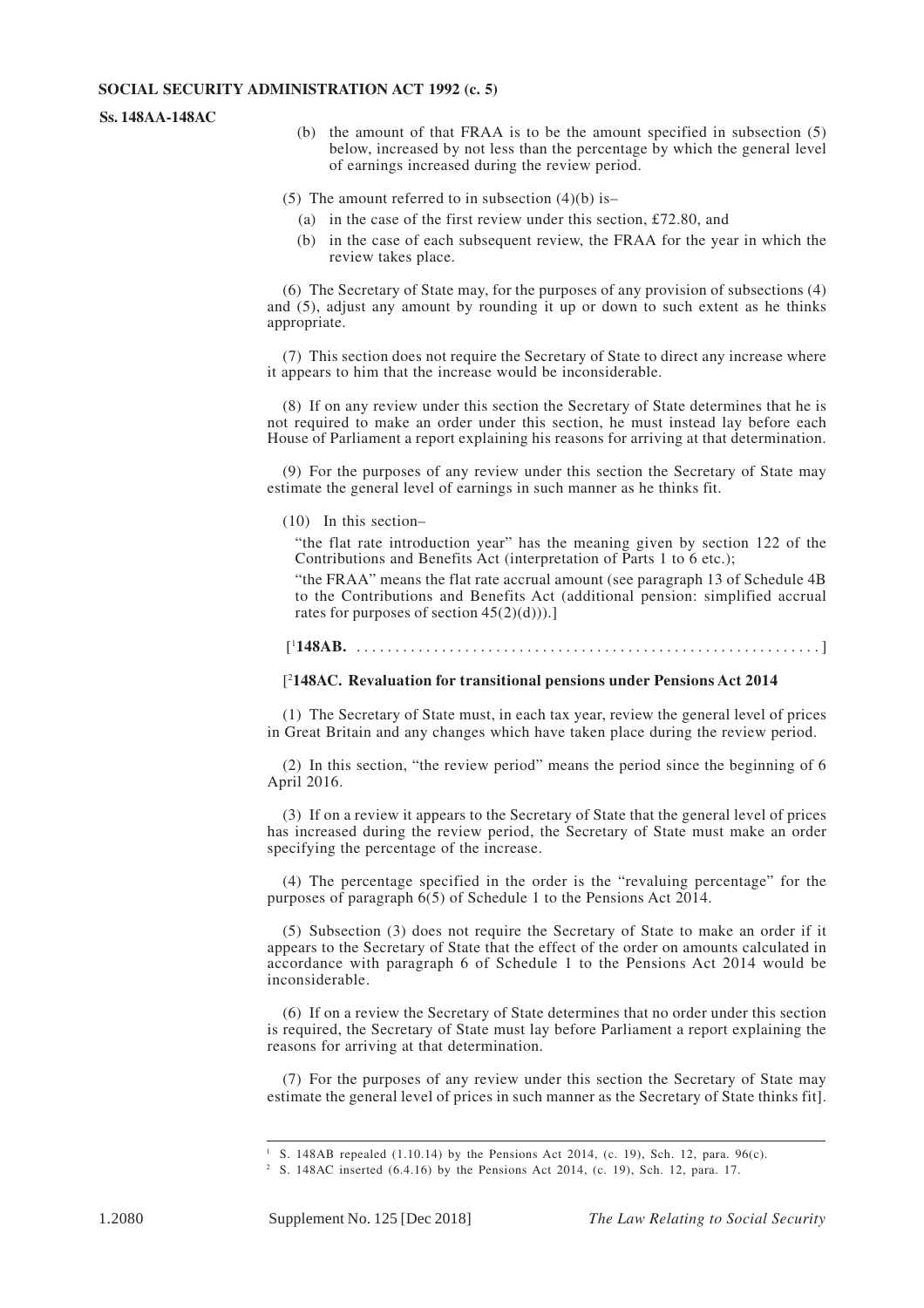**Ss. 148AD-149**

*See reg. 2 of S.I. 2018/1217 for details of modifications regards to the increase in the general level of prices during the review period.*

### **[**1 **148AD. Revaluation of new state scheme pension debits and credits**

(1) The Secretary of State must, in each tax year, review the general level of prices in Great Britain and any changes which have taken place.

(2) The Secretary of State must make an order under this section if on a review it appears to the Secretary of State that, having regard to earlier orders under this section, relevant debits or credits have not, during the review period, maintained their value in relation to the general level of prices.

(3) An order under this section is an order directing that, for the purposes of paragraph 3 of each of Schedules 8 and 10 to the Pensions Act 2014, the amount of the relevant debits or credits are to be increased by such percentage of their amount, apart from earlier orders under this section, as the Secretary of State thinks necessary to make up the fall in their value during the review period together with other falls in their value which had been made up by earlier orders under this section.

(4) This section does not require the Secretary of State to direct an increase if it appears to the Secretary of State that the increase would be inconsiderable.

(5) If on a review the Secretary of State determines that no order under this section is required, the Secretary of State must lay before Parliament a report explaining the reasons for arriving at that determination.

(6) For the purposes of any review under this section the Secretary of State may estimate the general level of prices in such manner as the Secretary of State thinks fit.

(7) In this section "relevant debits or credits" means–

- (a) a debit under section  $49A(2)(a)$  of the Welfare Reform and Pensions Act 1999 to which a person became subject before the tax year to which the review relates, or
- (b) a credit under section 49A(2)(b) of the Welfare Reform and Pensions Act 1999 to which a person became entitled before the tax year to which the review relates.]

**149.** *. . . . . . . . . . . . . . . . . . . . . . . . . . deleted by S.I. 1995/512, see Annex 1 page 1.2301*

Statutory sick pay power to later limit for small employers' relief.

<sup>&</sup>lt;sup>1</sup> S. 148AD inserted  $(6.4.16)$  by the Pensions Act 2014, (c. 19), s. 15, Sch. 11, para. 8.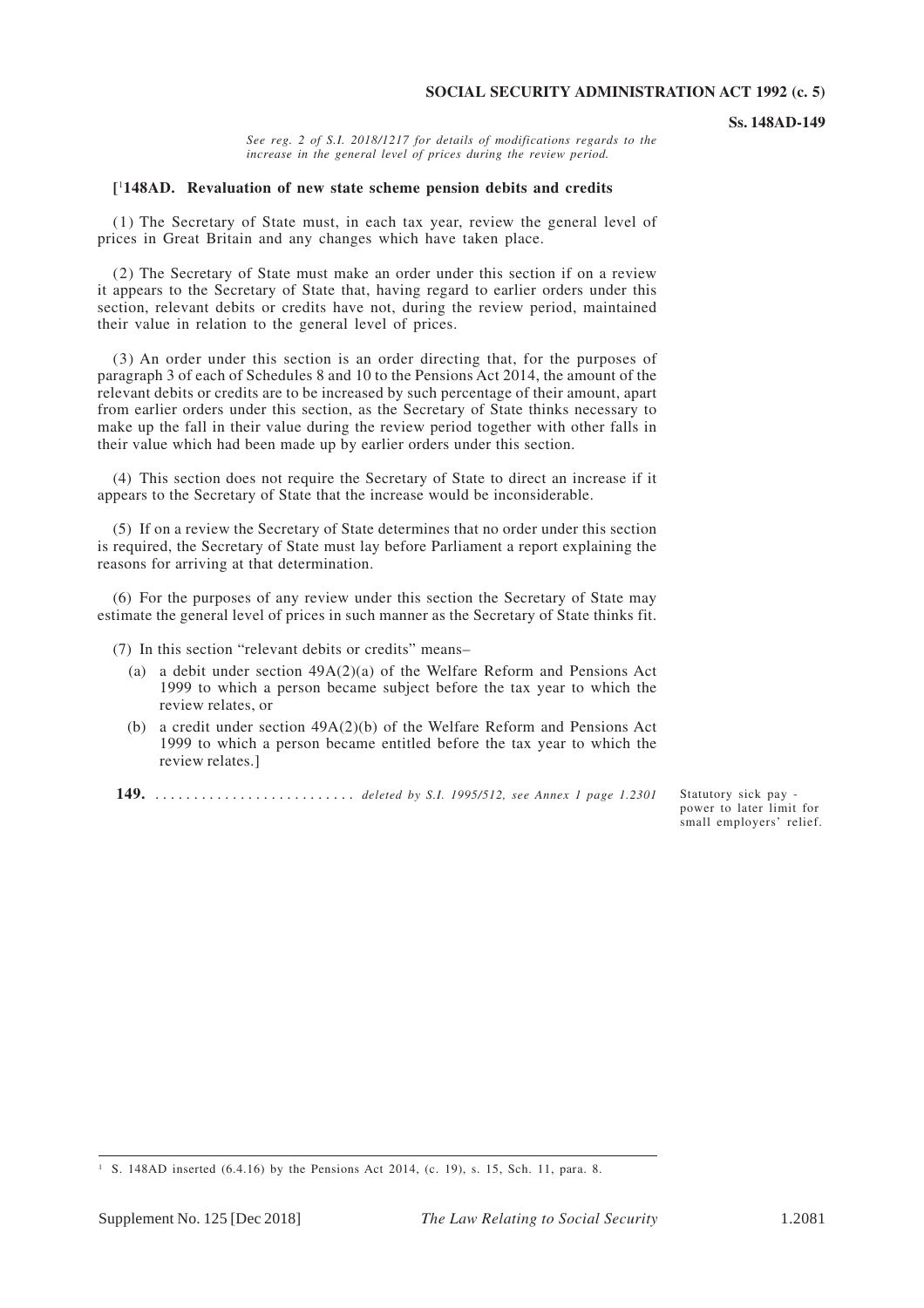### **S. 150**

benefits.

# PART X REVIEW AND ALTERATION OF BENEFITS

*See s. 6(7)-(10) of the Pensions Act 2007 (c. 22) for details of the "designated tax year" in s. 150.*

**150.**—(1) The Secretary of State shall in each tax year review the sums– Annual up-rating of

- (a) specified in the following provisions of the Contributions and Benefits Act– (i) Schedule 4;
	-
	- (ii) section 44(4) and
	- $[1(i)$  Schedule 4 (excluding the provisions of Parts 1, 3 and 5 of the Schedule that specify amounts mentioned in section 150A(1) below); and;
	- (ii) section 44(4) so far as relating to the lower rate of short-term incapacity benefit;] and
	- (iii) paragraphs  $2(6)(c)$  and  $6(2)(b)$  of Schedule 8;
- [<sup>2</sup>(aa) specified in regulations under section 30B(7) of that Act;]
- $[{}^{1}(ab)$  specified in regulations under section 39(2A) or section 39C(1A) of that Act;]
	- (b) specified in regulations under section 72(3) or 73(10) of that Act;
	- (c) which are the additional pensions in long-term benefits;
- [<sup>3</sup>(ca) which are shared additional pensions;]
- (d) which are the increases in the rates of retirement pensions under Schedule 5 to the Contributions and Benefits Act;
- [ 4 (dza) which are lump sums to which surviving spouses [<sup>5</sup>or civil partners] will become entitled under paragraph 7A of that Schedule on becoming entitled to a category A or Category B retirement pension;]
- [<sup>6</sup>(da) which are the increases in the rates of shared additional pensions under [4 paragraph 2 of Schedule 5A to] that Act;]
	- (e) which are–
		- (i) payable by virtue of [<sup>7</sup> section 15(1)] of the Pensions Act to a [<sup>8</sup> relevant person] (including sums payable by virtue of [7 section 17(2)]); or
		- (ii) payable to such a person as part of his Category A or Category B retirement pension by virtue of an order made under this section by virtue of this paragraph or made under section 126A of the 1975 Act or section 63(1)(d) of the 1986 Act;
	- (f)  $[...^9]$
	- (g) falling to be calculated under paragraph 13(4) of Schedule 7 to that Act;
	- (h) prescribed for the purposes of section 128(5) or 129(8) of that Act or specified in regulations under section  $135(1)$  [<sup>10</sup>of that Act];

<sup>4</sup> In s. 150, para. (dza) inserted in subsection (1) and words in para. (da) substituted (18.11.04 for reg. making purposes, 6.4.05 all other purposes) by the Pensions Act 2004 (c. 35), Sch. 11, para. 21(a) & (b).

 $\frac{1}{5}$  In subsection (1)(dza) words inserted by part 2, para. 8 of the Sch. to S.I. 2005/2053 as from 5.12.05.

- $6$  Para. (da) inserted (1.12.00) in s. 150(1) by the Welfare Reform and Pensions Act 1999 (c. 30) Sch. 12, para. 24(b).
- <sup>7</sup> Words in s. 150(1)(e)(i) substituted (7.2.94) by Pension Schemes Act 1993 (c. 48), Sch. 8, para. 28(a).
- <sup>8</sup> Words in s.  $(1)(e)(i)$  substituted  $(6.4.12)$  by the Pensions Act 2011 (c. 19) S. 2(1)(a).
- <sup>9</sup> Para. (f) of S. 150(1) revoked (6.4.03) by Sch. 6 of the Tax Credits Act 2002 (c. 21). *See* S.I. 2003/938 at page 3.731 for details of savings of transitional provisions.
- <sup>10</sup> Words inserted in s. 150(1)(h) (6.4.03) by the Tax Credits Act 2002 (c. 21), Sch. 3, para. 35.

<sup>&</sup>lt;sup>1</sup> S. 150(1)(a)(i) & (ii) substituted & (ab) inserted (26.7.07) by the Pensions Act 2007 (c. 22), s.  $6(2)(a)-(b)$ .

<sup>2</sup> S. 150(1)(aa) inserted (18.11.94) by s. 2(3) of Social Security (Incapacity for Work) Act 1994 (c. 18).

<sup>&</sup>lt;sup>3</sup> Para. (ca) inserted  $(1.12.00)$  in s. 150(1) by the Welfare Reform & Pensions Act 1999 (c. 30), Sch. 12, para. 24.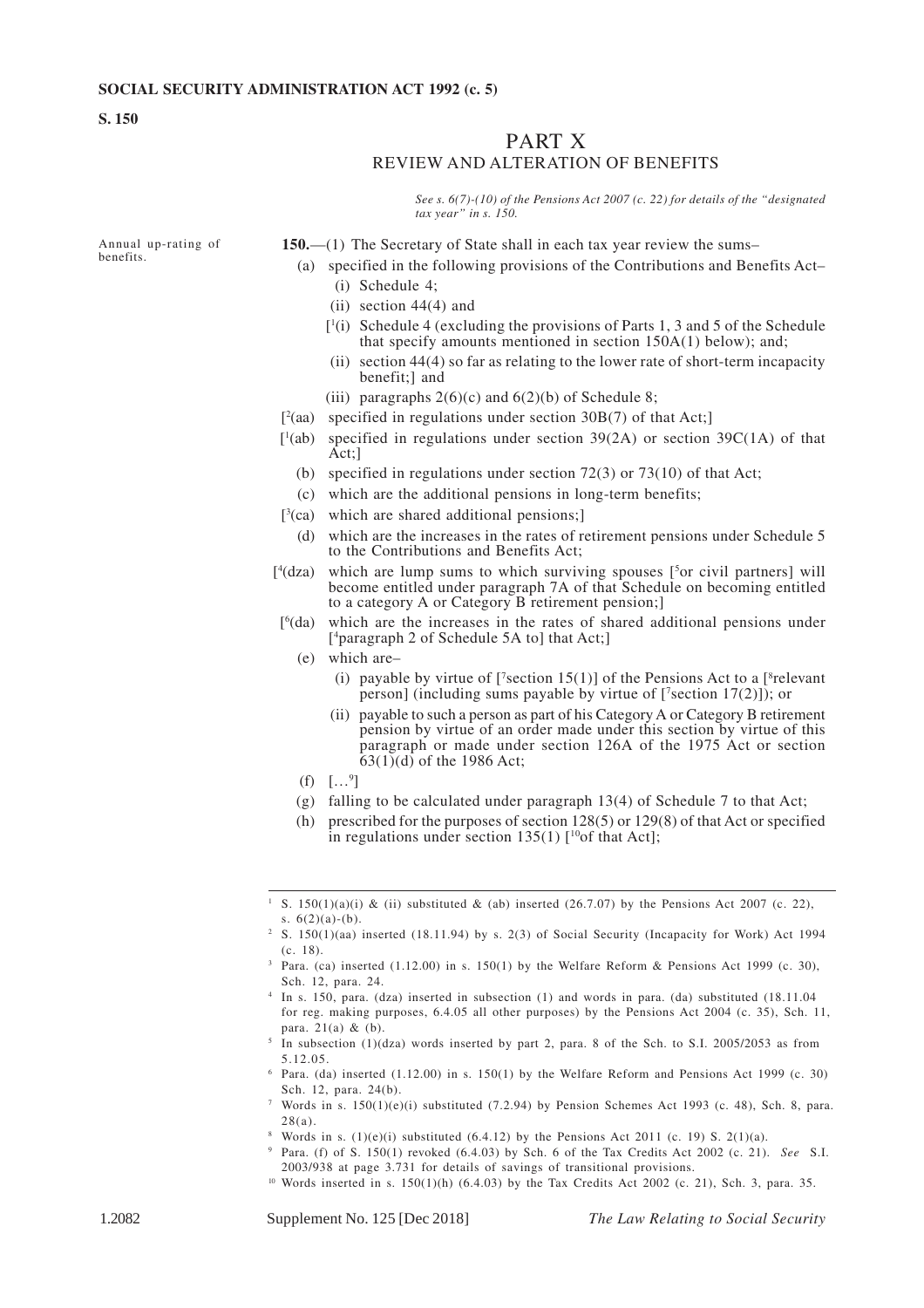- (i) specified by virtue of section  $145(1)$  of that Act;
- (j) specified in section  $157(1)$  of that Act or in regulations under [<sup>1</sup>section  $166(1)(b)$ ,  $171ZE(1)$ ,  $[2171ZN(2E)(b)$  or  $171ZY(1)]$ ;
- $[3(k)$  specified in regulations under sections 4(2) or (5) of the Jobseekers Act 1995;
- [4 (l) specified in regulations under sections 2 or 3 of the State Pension Credit Act  $2002$  [<sup>5</sup>(other than those prescribing the amounts mentioned in section  $150A(1)$  below)];]
- $[6(m)$  specified in regulations under section 2(1)(a) or (4)(c) or 4(2)(a) or (6)(c) of the Welfare Reform Act 2007;]
- $[7(n)]$ specified in regulations under sections 9 to 12 of the Welfare Reform Act  $2012:1$
- $[8]$ (o) specified in regulations under section 78(3) or 79(3) of that Act;
- $[°(p)$  which are the increases in the rates of state pensions under section 17 of the Pensions Act 2014;]
- $[10(q)$  specified in regulations under section 30 of the Pensions Act 2014 (bereavement support payment]

in order to determine whether they have retained their value in relation to the general level of prices obtaining in Great Britain estimated in such manner as the Secretary of State thinks fit.

 $[1<sup>11</sup>(1A)$  In subsection  $(1)(e)(i)$  "relevant person" means a person-

- (a) who became entitled to a Category A or Category B retirement pension before the day on which section  $2(1)$  of the Pensions Act 2011 comes into force, and
- (b) to whom sums become payable by virtue of section 15(1) of the Pension Schemes Act 1993 (including sums payable by virtue of section 17(2)) before that day.
- (1B) In subsection (1A)–
	- (a) a reference to becoming entitled to a pension before a day includes a reference to becoming entitled on or after that day to the payment of a pension in respect of a period before that day;
	- (b) a reference to sums becoming payable before a day includes a reference to sums becoming payable on or after that day in respect of a period before that day.]

(2) Where it appears to the Secretary of State that the general level of prices is greater at the end of the period under review than it was at the beginning of that period, he shall lay before Parliament the draft of an up-rating order–

- (a) which increases each of the sums to which subsection (3) below applies by a percentage not less than the percentage by which the general level of prices is greater at the end of the period than it was at the beginning; and
- (b) if he considers it appropriate, having regard to the national economic situation and any other matters which he considers relevant, which also increases by such a percentage or percentages as he thinks fit any of the sums mentioned in subsection  $(1)$  above but to which subsection  $(3)$  below does not apply; and

- <sup>4</sup> Para. (l) inserted in s. 150(1) (2.7.02) for the purposes of exercising power to make regs. or orders by the State Pension Credit Act 2002 (c. 16), Sch. 2, para. 16(2).
- <sup>5</sup> Words inserted in s. 150(1)(1) (26.7.07) by the Pensions Act 2007 (c. 22), s. 6(2)(c).
- $6\,$  S. 150(1)(m) inserted (27.10.08) by the Welfare Reform Act 2007 (c. 5), para. 10(21) of Sch. 3.
- <sup>7</sup> Sub-para. s. 150(1)(n) inserted (29.4.13) by para. 22 of Sch. 2 to the Welfare Reform Act 2012 (c. 5).
- 8 S.  $150(1)(o)$  inserted (8.4.13) by the Welfare Reform Act 2012 (c. 5), Sch. 9, para. 17(a).

<sup>10</sup> S. 150(1)(q) inserted (6.4.17) by s. 31 & Sch. 16, para. 30, to the Pensions Act 2014 (c. 19).

<sup>&</sup>lt;sup>1</sup> Words in s. 150(1)(j) substituted (6.4.03) by the Employment Act 2002 (c. 22), Sch. 7, para. 14. Reference inserted in s.  $150(1)(j)$  (5.4.15) by the Children and Families Act 2014 (c. 6), Sch. 7, para. 26 (with art. 16 of S.I. 2014/1640).

<sup>&</sup>lt;sup>3</sup> S.  $150(1)(k)$  inserted (11.6.96) by para.  $64(2)$  of Sch. 2 to Jobseekers Act 1995 (c. 18).

<sup>&</sup>lt;sup>9</sup> S.  $150(1)(p)$  inserted (6.4.16) by the Pensions Act 2014 (c. 19), Sch. 12, para. 18.

<sup>&</sup>lt;sup>11</sup> Ss. 150(1A) & (1B) inserted (6.4.12) by the Pensions Act 2011 (c. 19), s. 2(1)(b).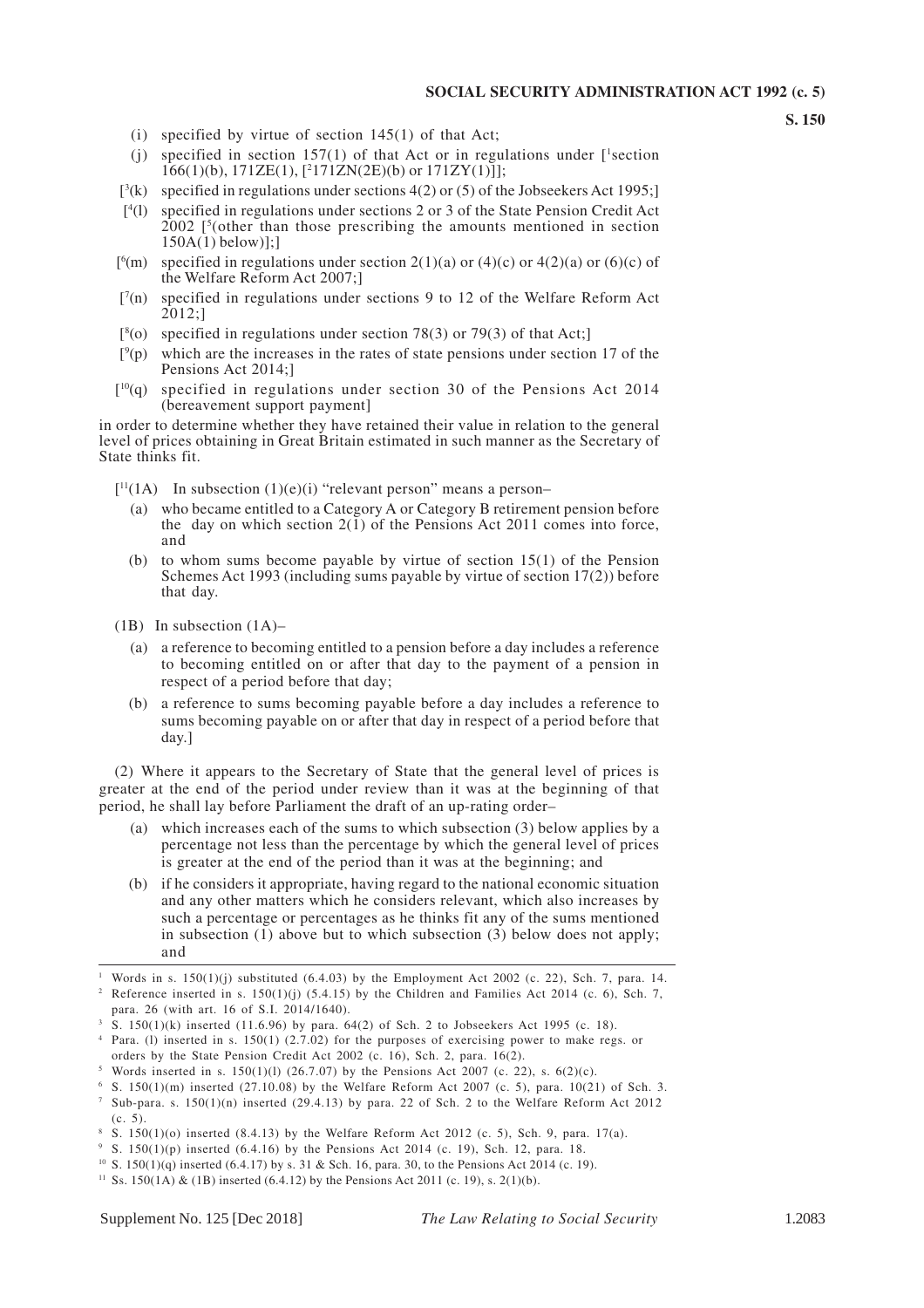**S. 150**

(c) stating the amount of any sums which are mentioned in subsection (1) above but which the order does not increase.

> *\*See section 23(a) of the Welfare Reform Act 2009 (c. 24) at page 2.7682 for details of modifications in regards to "(annual up-rating of benefits) in the tax year ending with 5.4.10" in certain situations.*

- (3) This subsection applies to sums–
	- (a) specified in Part I, [<sup>1</sup>paragraphs  $[{}^{2}1$  to 5] of Part III], Part IV or Part V of Schedule 4 to the Contributions and Benefits Act  $[^2$  (excluding the provisions of Parts 1 and 5 of the Schedule that specify amounts mentioned in section 150A(1) below)];
	- (b) mentioned in subsection  $(1)(a)(ii)$  or  $(iii)$ ,  $[1(aa),] [3(a b),] (b), (c), (d), [4(dza)]$  $(e)[<sup>5</sup>, (g) or (o)]$  above.

(4) Subsection (2) above shall not require the Secretary of State to provide for an increase in any case in which it appears to him that the amount of the increase would be inconsiderable.

(5) The Secretary of State may, in providing for an increase in pursuance of subsection (2)\* above, adjust the amount of the increase so as to round any sum up or down to such extent as he thinks appropriate.

> *\*See reg. 2(3) of S.I. 2008/3270 at page 13.5601 for details of modifications of this reg. in certain situations.*

(6) Where subsection  $(2)^*$  above requires<sup>\*</sup> the Secretary of State to lay before Parliament the draft of an order increasing any sum that could be reduced under section 154(1) below, the order may make such alteration to that sum as reflects the combined effect of that increase and of any reduction that could be made under that subsection.

> *\*See section 23(b)-(c) of the Welfare Reform Act 2009 (c. 24), for details of modifications in certain situations.*

(7) If the Secretary of State considers it appropriate to do so, he may include in the draft of an up-rating order, in addition to any other provisions, provisions increasing any of the sums for the time being specified in regulations under Part VII of the Contributions and Benefits Act [<sup>6</sup>or under the Jobseekers Act 1995]<sup>[7</sup>, the State Pension Credit Act 2002 or Part 1 of the Welfare Reform Act 2007] [<sup>8</sup>or Part 1 of the Welfare Reform Act 2012] or which are additions to income support under regulations made under section 89 of the 1986 Act. [<sup>9</sup>The reference to regulations under the State Pension Credit Act 2002 does not include those prescribing the amounts mentioned in section  $150A(1)(d)$  below.]

 $(7A)$   $[\dots]$ <sup>10</sup>]

(8) The Secretary of State shall lay with any draft order under this section a copy of a report by the Government Actuary or the Deputy Government Actuary giving that Actuary's opinion on the likely effect on the National Insurance Fund of such parts of the order as relate to sums payable out of that Fund.

<sup>&</sup>lt;sup>1</sup> Words in s. 150(3)(a) substituted & ref. inserted in s. 150(3)(b) (18.11.94) by ss. 9(4) & 2(3) of Social Security (Incapacity for Work) Act 1994 (c. 18).

<sup>&</sup>lt;sup>2</sup> Words in s. 150(3)(a) substituted & inserted (26.7.07) by the Pensions Act 2007 (c. 22), s. 6(3)(a).

<sup>&</sup>lt;sup>3</sup> Words inserted in s. 150(3)(b) (26.7.07) by the Pensions Act 2007 (c. 22), s. 6(3)(b).

<sup>4</sup> In s. 150(3)(b), words inserted (18.11.04 for reg. making purposes, 6.4.05 all other purposes) by the Pensions Act 2004 (c. 35), Sch. 11, para. 21(c).

<sup>5</sup> Words in s. 150(3)(b) substituted (8.4.13) by the Welfare Reform Act 2012 (c. 5), Sch. 9, para.  $17(h)$ .

<sup>&</sup>lt;sup>6</sup> Words inserted  $(11.6.96)$  in s. 150(7) by para. 64(3) of Sch. 2 to Jobseekers Act 1995 (c. 18).

<sup>7</sup> Words in s. 150(7) substituted (27.10.08) by the Welfare Reform Act 2007 (c. 5), para. 10(21) of Sch. 3.

<sup>&</sup>lt;sup>8</sup> Words inserted in s. 150(7) (29.4.13) by para. 22(b) of Sch. 2 to the Welfare Reform Act 2012  $(c, 5)$ .

Words inserted in s.  $150(7)$  (26.7.07) by the Pensions Act 2007 (c. 22), s. 6(4).

<sup>10</sup> S. 150(7A) omitted (16.3.16) by the Welfare Reform and Work Act 2016 (c. 7), art. 9(7).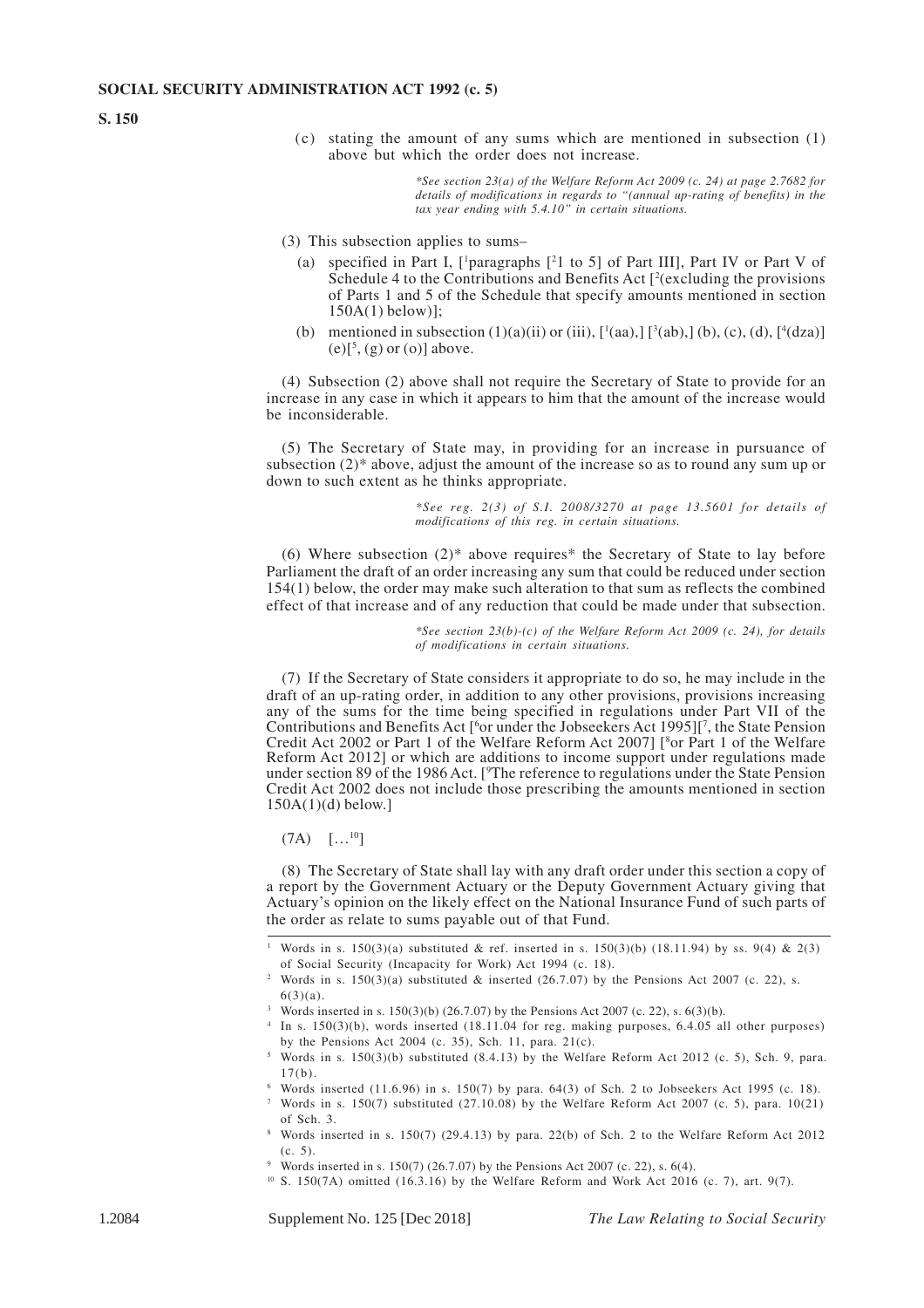**Ss. 150**

(9) If a draft order laid before Parliament in pursuance of this section is approved by a resolution of each House, the Secretary of State shall make the order in the form of the draft.

- $(10)$  [<sup>1</sup>Subject to subsection  $(10ZA)$ ,] an order under this section-
	- (a) shall be framed so as to bring the alterations to which it relates into force–
		- (i) in the week beginning with the first Monday in the tax year [<sup>2</sup>following that in which the order is made]; or
		- (ii) on such earlier date in April as may be specified in the order;
	- (b) may make such transitional provision as the Secretary of State considers expedient in respect of periods of entitlement–
		- (i) to [3 working families' tax credit];
		- (ii) to [3 disabled person's tax credit]; or

(iii) to statutory sick pay,

running at the date when the alterations come into force.

[ 1 (10ZA) An order under this section shall be framed so that–

- (a) any alteration to any of the sums referred to in subsection  $(1)(n)$  or otherwise specified in regulations under Part 1 of the Welfare Reform Act 2012 (universal credit) comes into force in relation to a person on the relevant day; and
- (b) any other alteration to which the order relates comes into force, for the purposes of determining the amount of universal credit to which a person is entitled, on the relevant day.

(10ZB) in subsection (10ZA) "relevant day", in relation to a person, means the first day of the first universal credit assessment period in respect of the person which begins on or after–

- (a) the Monday of the week specified in subsection  $(10)(a)(i)$ ; or
- (b) any earlier date specified under subsection  $(10)(a)(ii)$ .

 $[4(10A)$  Where a member of  $[5a]$  scheme which was at a time before the abolition date, as defined by section 181(1) of the Pensions Act,] an appropriate personal pension scheme or a money purchase contracted-out scheme continues in employment after attaining pensionable age and the commencement of his pension under the scheme is postponed, the preceding provisions of this section shall have effect as if–

- (a) the guaranteed minimum pension to which he is treated as entitled by virtue of section 48(2)(a) of the Pensions Act were subject to increases in accordance with the provisions of section 15(1) of that Act; and
- (b) the amounts of any notional increases referred to in paragraph (a) above were subject to annual up-rating in the same way as if they were sums to which subsection  $(1)(e)(i)$  above applied.]

 $[6(10B)$  Subsection (10A) does not have effect unless-

- (a) the member became entitled to a Category A or Category B retirement pension before the day on which section  $2(2)$  of the Pensions Act 2011 comes into force; and
- (b) the member's postponed pension under the scheme became payable before that day.
- (10C) In subsection (10B)–
	- (a) a reference to becoming entitled to a pension before a day includes a reference to becoming entitled on or after that day to the payment of a pension in respect of a period before that day;

Words in s. 150(10) & s. 150(10ZA) inserted (26.11.14) by S.I. 2014/2888, regs. 1, 7(a). (See reg. 1(2) for revised effective date in some circumstances).

Words inserted in s.  $150(10)(a)(i)$  (26.7.07) by the Pensions Act 2007 (c. 22), Sch. 1, para. 21. Words in s.  $150(10)(b)$  substituted (5.10.99) by para. 3(e) of Sch. 1 to the Tax Credits Act

<sup>1999 (</sup>c. 10).  $4$  S. 150(10A) inserted (7.2.94) by Pension Schemes Act 1993 (c. 48), Sch. 8, para 28(b).

<sup>5</sup> Words inserted in s. 150(10A) (6.4.12) by S.I. 2011/1724, reg. 2(2).

<sup>&</sup>lt;sup>6</sup> Ss. (10B) & (10C) inserted (6.4.12) by the Pensions Act 2011 (c. 19), s. 2(2).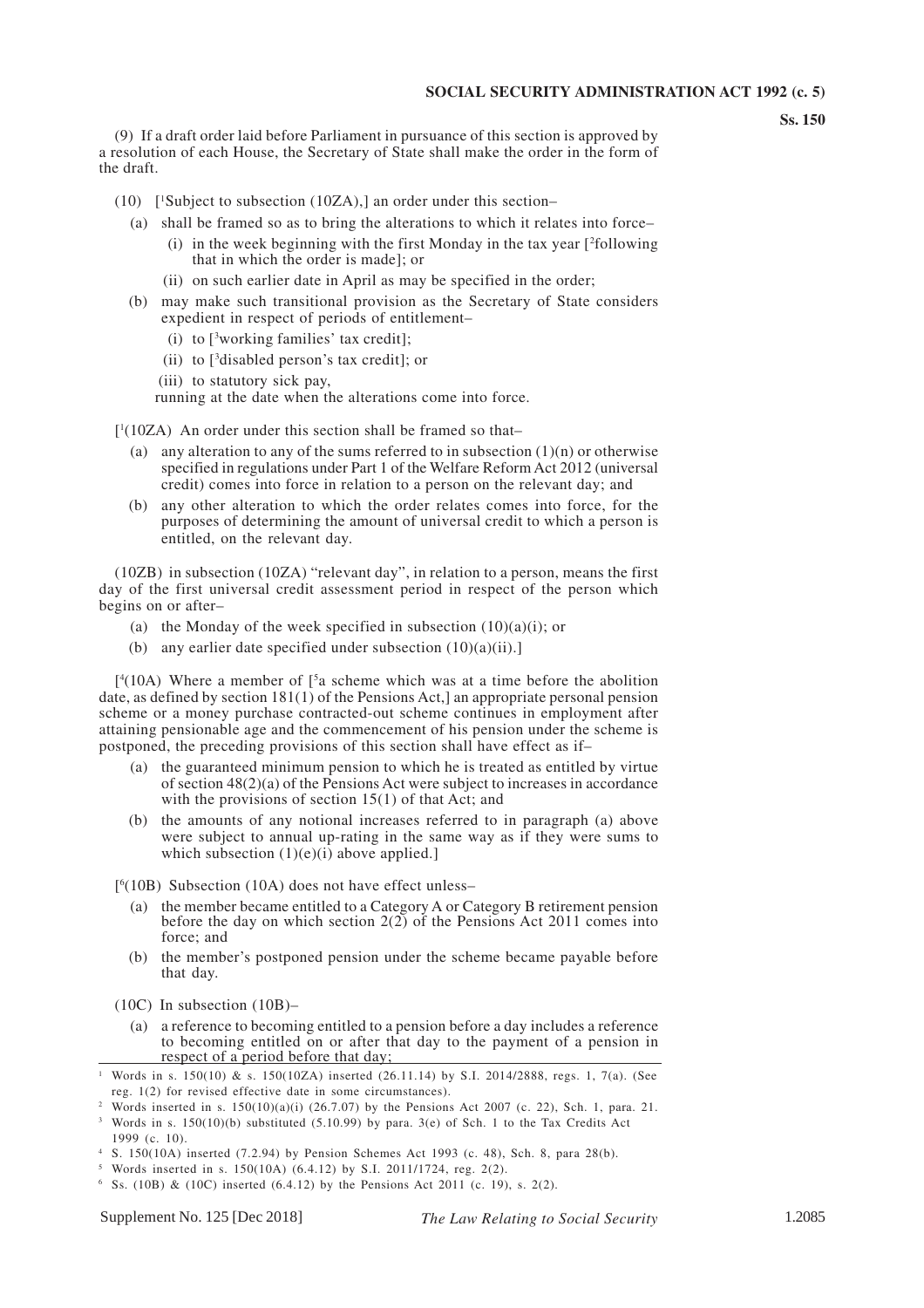#### **Ss. 150-150A**

1965 c. 51.

1975 c. 18.

(b) a reference to a pension becoming payable before a day includes a reference to a pension becoming payable on or after that day in respect of a period before that day.]

(11) So long as sections 36 and 37 of the National Insurance Act 1965 (graduated retirement benefit) continue in force by virtue of regulations made under Schedule 3 to the Social Security (Consequential Provisions) Act 1975 or under Schedule 3 to the Consequential Provisions Act, regulations may make provision for applying the provisions of this section–

- [1 (a) to the amount of graduated retirement benefit payable for each unit of graduated contributions;
	- (b) to increase of such benefit under any provisions made by virtue of section  $24(1)(b)$  of the Social Security Pensions Act 1975 or section 62(1)(a) of the Contributions and Benefits Act; and
	- (c) to any addition under section  $37(1)$  of the National Insurance Act 1965 (addition to weekly rate of retirement pension for widows and widowers) to the amount of such benefit.]

[2 (12) So long as sections 36 and 37 of the National Insurance Act 1965 continue in force as mentioned in subsection (11), this section applies as if subsections (1) and (3) included the sums mentioned in subsection (13).

(13) Those sums are lump sums to which surviving spouses or civil partners will become entitled, by virtue of regulations made under section  $62(1)(c)$  of the Contributions and Benefits Act, on becoming entitled to–

- (a) a Category A or Category B retirement pension; or
- (b) graduated retirement benefit.]

*See s. 5(3)-(7) of the Pensions Act 2007 (c. 22) for details of the "designated tax year" in s. 150A.*

[3 **150A.**—(1) The Secretary of State shall in each tax year review the following amounts in order to determine whether they have retained their value in relation to the general level of earnings obtaining in Great Britain–

- [4 (za) the amount specified in regulations under section 3(1) of the Pensions Act 2014 (full rate of state pension);]
	- (a) the amount of the basic pension;
	- (b) the specified amounts in the case of Category B, C or D retirement pensions;
	- (c) the specified amounts in the case of industrial death benefit; and
	- (d) the amounts of the standard minimum guarantee for the time being prescribed under section  $2(4)$  and  $(5)(a)$  and  $(b)$  of the State Pension Credit Act 2002.

(2) Where it appears to the Secretary of State that the general level of earnings is greater at the end of the period under review than it was at the beginning of that period, he shall lay before Parliament the draft of an order which increases each of the amounts referred to in subsection (1) above by a percentage not less than the percentage by which the general level of earnings is greater at the end of the period than it was at the beginning.

(3) Subsection (2) above does not require the Secretary of State to provide for an increase in any case if it appears to him that the amount of the increase would be inconsiderable.

(4) The Secretary of State may, in providing for an increase in pursuance of subsection (2) above, adjust the amount of the increase so as to round the sum in question up or down to such extent as he thinks appropriate.

Annual up-rating of basic pension etc. and standard minimum guarantee.

<sup>&</sup>lt;sup>1</sup> Paras. (a)–(c) substituted (19.7.95) for words in s.  $150(11)$  by s.  $131(2)$  of Pensions Act 1995 (c. 26).

<sup>2</sup> S. 150(12) & (13) inserted (26.10.06) by S.I. 2006/2839, art. 2.

<sup>&</sup>lt;sup>3</sup> S. 150A inserted  $(26.7.07)$  by the Pensions Act 2007 (c. 22), s. 5(1).

<sup>4</sup> S.  $150A(1)(za)$  inserted  $(6.4.16)$  by Sch. 12 of the Pensions Act 2014 (c. 19).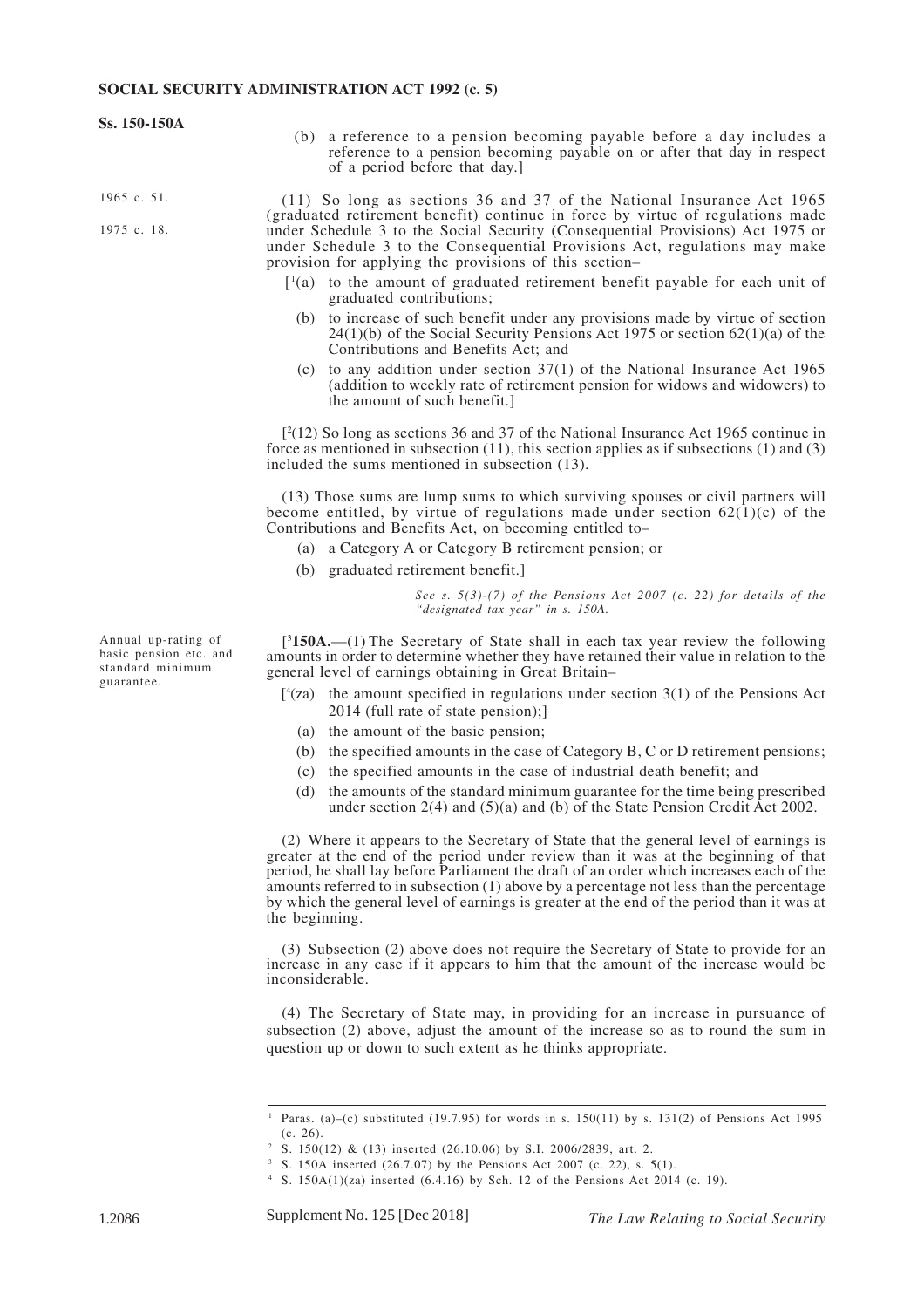**Ss. 150A-151**

(5) The Secretary of State shall lay with a draft order under this section a copy of a report by the Government Actuary or the Deputy Government Actuary giving that Actuary's opinion on the likely effect on the National Insurance Fund of any parts of the order relating to sums payable out of that Fund.

(6) If a draft order laid before Parliament under this section is approved by a resolution of each House, the Secretary of State shall make the order in the form of the draft.

(7) [<sup>1</sup>Subject to subsection (7A),] an order under this section shall be framed so as to bring the increase in question into force in the week beginning with the first Monday in the tax year following that in which the order is made.

 $[1(7A)$  An order under this section shall be framed so that any alteration to which the order relates comes into force, for the purposes of determining the amount of universal credit to which a person is entitled, on the relevant day.

(7B) In subsection (7A) "relevant day", in relation to a person, means the first day of the first universal credit assessment period in respect of the person which begins on or after the Monday of the week specified in subsection (7),]

(8) For the purposes of any review under subsection (1) above the Secretary of State shall estimate the general level of earnings in such manner as he thinks fit.

(9) If a draft order under this section is combined with a draft up-rating order under section 150 above, the report required by virtue of subsection (5) above may be combined with that required by virtue of section 150(8) above.

(10) In this section–

"the amount of the basic pension" means the first amount specified in section 44(4) of the Contributions and Benefits Act (weekly rate of Category A retirement pension);

"the specified amounts in the case of Category B, C or D retirement pensions" means–

- (a) the amount specified in paragraph 5 of Part 1 of Schedule 4 to the Contributions and Benefits Act, and
- (b) the amounts specified in paragraphs 6 and 7 of Part 3 of that Schedule;

"the specified amounts in the case of industrial death benefit" means–

- (a) the amounts specified in paragraph 10 of Part 5 of that Schedule (apart from the amount of the initial rate), and
- (b) the amount specified in paragraph 11 of that Part of that Schedule.]

Up-rating - Supplementary.

**151.**—(1) Any increase under section 150 above of the sums mentioned in subsection (1)(c) of that section shall take the form of a direction that those sums shall be increased by a specified percentage of their amount apart from the order and shall apply [<sup>2</sup>subject to section 156 and] only in relation to additional pensions calculated under section 45 of the Contributions and Benefits Act by reference to final relevant years which are–

- (a) earlier than the tax year preceding that in which the order comes into force; or
- (b) if the order comes into force on or after 6th May in any tax year, earlier than that year.

Words in s. 150A(7) & ss. 150A(7A) & (7B) inserted (26.11.14) by S.I. 2014/2888, reg. 1,

<sup>7(</sup>b). (See reg. 1(2) for revised effective date in some circumstances). <sup>2</sup> Words inserted (19.7.95) into s. 151(1) by s. 130(2) of Pension Act 1995 (c. 26).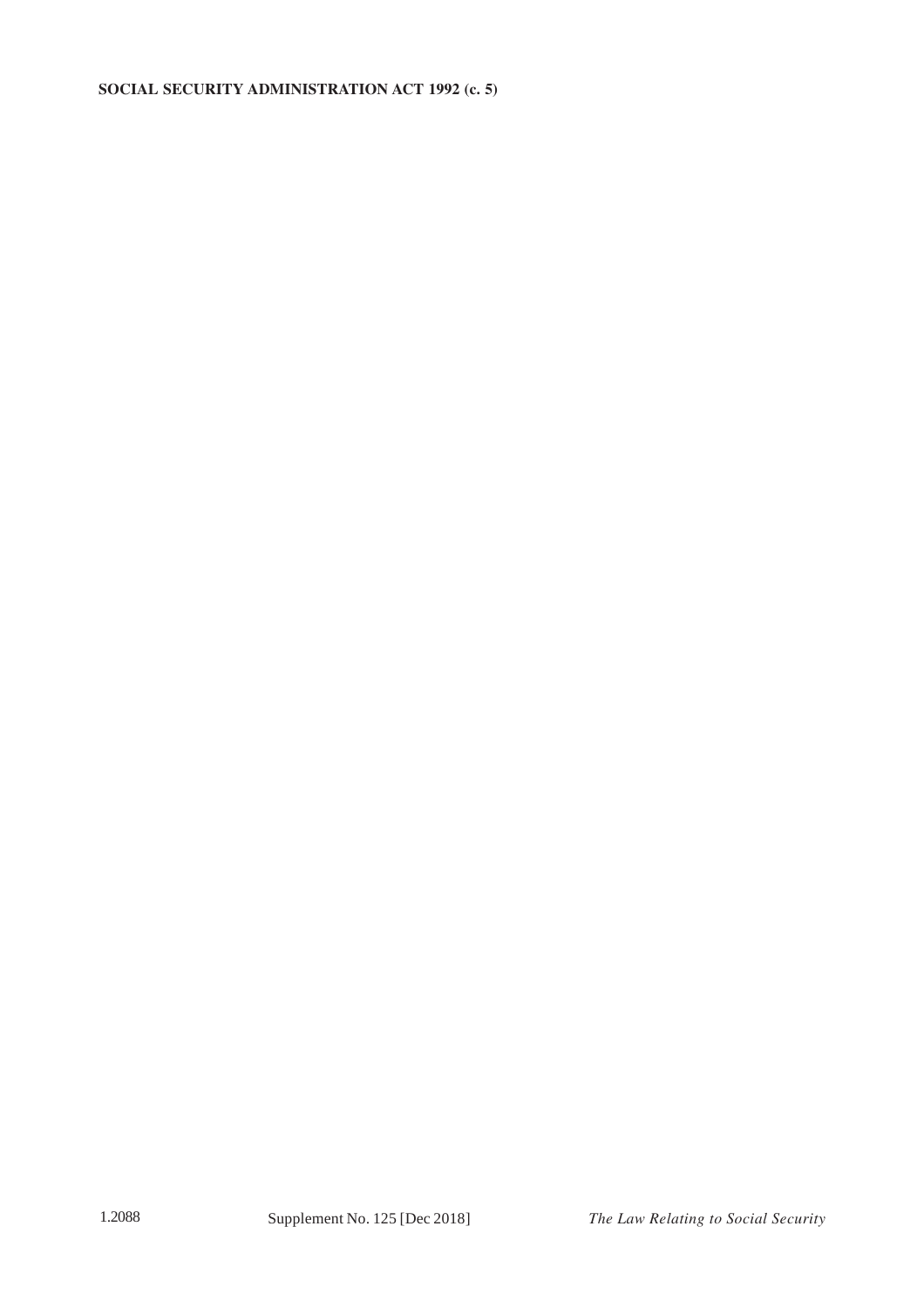**Ss. 151-151A**

(2) Any increase under section 150 above of the sums mentioned in  $[1]$ subsection  $(1)(d)$ ,  $[2(dza)$ ,  $(e)$  or  $(p)$ ] of that section shall take the form of a direction that those sums shall be increased by a specified percentage of their amount apart from the order and $[^2-$ 

- (a)]  $\lbrack 1, \rbrack$  in the case of the sums mentioned in subsection (1)(d) or (e) of that section,] shall apply only in relation to sums calculated under Schedule 5 to the Contributions and Benefits Act by reference to periods of deferment which have ended before the coming into force of the order $[^2$ , and
- (b) in the case of the sums mentioned in subsection  $(1)(p)$  of that section, shall apply only in relation to sums calculated under section 17 of the Pensions Act 2014 by reference to periods which have ended before the coming into force of that order.]

(3) An increase in a sum such as is specified in section  $150(1)(e)(ii)$  above shall form part of the Category A or Category B retirement pension of the person to whom it is paid and an increase in a sum such as is specified in section  $150(1)(e)(i)$  above shall be added to and form part of that pension but shall not form part of the sum increased.

- (4) Where an increment under [<sup>3</sup> section 15(1)] of the Pensions Act-
	- (a) is increased in any tax year by an order under  $[3\text{section } 109]$  of that Act; and
	- (b) in that year also falls to be increased by an order under section 150 above,

the increase under that section shall be the amount that would have been specified in the order, but for this subsection, less the amount of the increase under  $[^3$  section 109].

 $(5)$   $[...^4]$ 

*The repeal made by subsection (3) does not affect the application of section 151(5) of that Act in relation to a person who became entitled to a Category A or Category B retirement pension before the day on which subsection (3) comes into force.*

(6) Any increase under section 150 above of any of the sums which are additions to income support mentioned in section 150(7) above shall take the form of a direction that any such sum shall be increased by a specified percentage of its amount apart from the order.

[5 **151A.**—(1) The Secretary of State must, in each tax year, review the general level of prices in Great Britain and any changes which have taken place.

(2) If on a review it appears to the Secretary of State that the general level of prices has increased during the review period, the Secretary of State must make an order specifying a percentage by which the amounts mentioned in the following provision of the Pensions Act 2014 are to be increased–

- (a) section 9;
- (b) paragraph 4(3) of Schedule 2;
- (c) paragraph 5(3) and 6 of Schedule 4;
- (d) paragraph 5(3) and 6 of Schedule 9

(3) The percentage specified in the order must not be less than the percentage by which the general level of prices has increased during the review period.

Up-rating of transitional state pensions under Pensions Act 2014

<sup>&</sup>lt;sup>1</sup> In s. 151(2), words substituted and inserted (18.11.04 for reg. making purposes, 6.4.05 for all other purposes) by the Pensions Act 2004 (c. 35), Sch. 11, para. 22.

<sup>2</sup> Words in S. 151(2) substituted and inserted (6.4.16) by Sch. 12 of the Pensions Act 2014 (c. 19).

<sup>3</sup> Words in s. 151(4) substituted (7.2.94) by Pension Schemes Act 1993 (c. 48), Sch. 8, para.  $29(a)$ .

<sup>4</sup> S. 151(5) repealed  $(6.4.12)$  by the Pensions Act 2011 (c. 19), s. 2(3).

<sup>&</sup>lt;sup>5</sup> S. 151A inserted  $(6.4.16)$  by the Pensions Act 2014 (c. 19), Sch. 12, para. 21.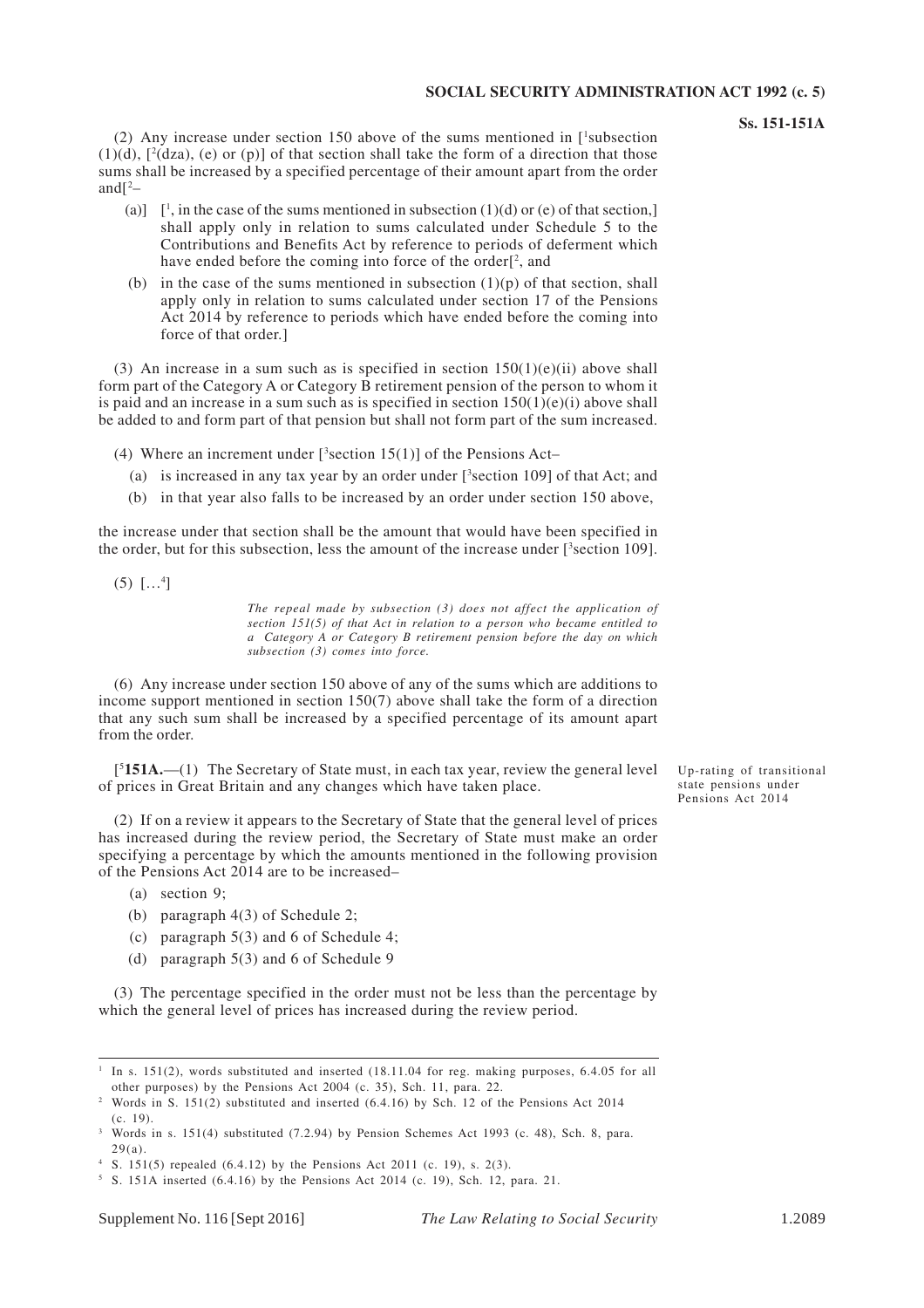#### **Ss. 151A-154**

(4) This section does not require the Secretary of State to make an order if it appears to the Secretary of State that the effect of the order on the amounts referred to in subsection (2) would be inconsiderable.

(5) [<sup>1</sup>Subject to subsection  $(5A)$ ,] an order under this section must be framed so as to bring the increase in question into force in the week beginning with the first Monday in the tax year following that in which the order is made.

[1 (5A) An order under this section must be framed so that any alteration to which the order relates comes into force, for the purposes of determining the amount of universal credit to which a person is entitled, on the relevant day.

(5B) In subsection (5A) "relevant day", in relation to a person, means the first day of the first universal credit assessment period in respect of the person which begins on or after the Monday of the week specified in subsection (5).]

(6) The Secretary of State must lay with a draft order under this section a copy of a report by the Government Actuary or the Deputy Government Actuary giving that Actuary's opinion on the likely effect on the National Insurance Fund.

(7) If a draft order under this section is combined with a draft up-rating order under section 150 or 150A, the report required by virtue of subsection (6) may be combined with that required by virtue of section 150(8) or 150A(5).

(8) For the purposes of any review under this section the Secretary of State may estimate the general level of prices in such manner as the Secretary of State thinks fit.]

**152.**—(1) If the Secretary of State is satisfied that a mistake (whether in computation or otherwise) has occurred in the preparation of the previous order under section 150 above, he may by order vary the amount of any one or more of the sums specified in an enactment mentioned in subsection  $(1)(a)$  of that section by increasing or reducing it to the level at which it would have stood had the mistake not occurred.

[2 (1A) If the Secretary of State is satisfied that such a mistake has occurred in the preparation of the previous order under section 150A above, he may by order vary the amount of any one or more of the amounts referred to in subsection (1) of that section by increasing or reducing it to the level at which it would have stood had the mistake not occurred.]

(2) Where the amount of any such sum is varied under this section, then, for the purposes of the next review and order under that section, the amount of the sum shall be taken to be, and throughout the period under review to have been, its amount as so varied.

[3 **153.** The Secretary of State shall review the level of child benefit in April of each year, taking account of increases in the Retail Price Index and other relevant external factors.]

**154.**—(1) Regulations may, with effect from any day on or after that on which there is an increase in the rate or any of the rates of child benefit, reduce any sum specified in any of the provisions mentioned in subsection (2) below to such extent as the Secretary of State thinks appropriate having regard to that increase.

<sup>3</sup> S. 153 as enacted but, in consequence of para. 16 of Sch. 4 to S.S. (C.P.) Act 1992 (c. 6), not due to come into force until a day is appointed under para. 1(3)(a) ibid.

Rectification of mistakes in orders under section 150 [<sup>1</sup>or 150A].

Annual review of child benefit.

Social security benefit in respect of children.

Words in Ss. 151A(5), (5A) & (5B) inserted (6.4.16) by reg. 10(2)-(3) of S.I. 2015/1754.

S. 152(1A) & words in the sidenote inserted  $(26.7.07)$  by the Pensions Act 2007 (c. 22), Sch. 1, para. 22(a) & (b).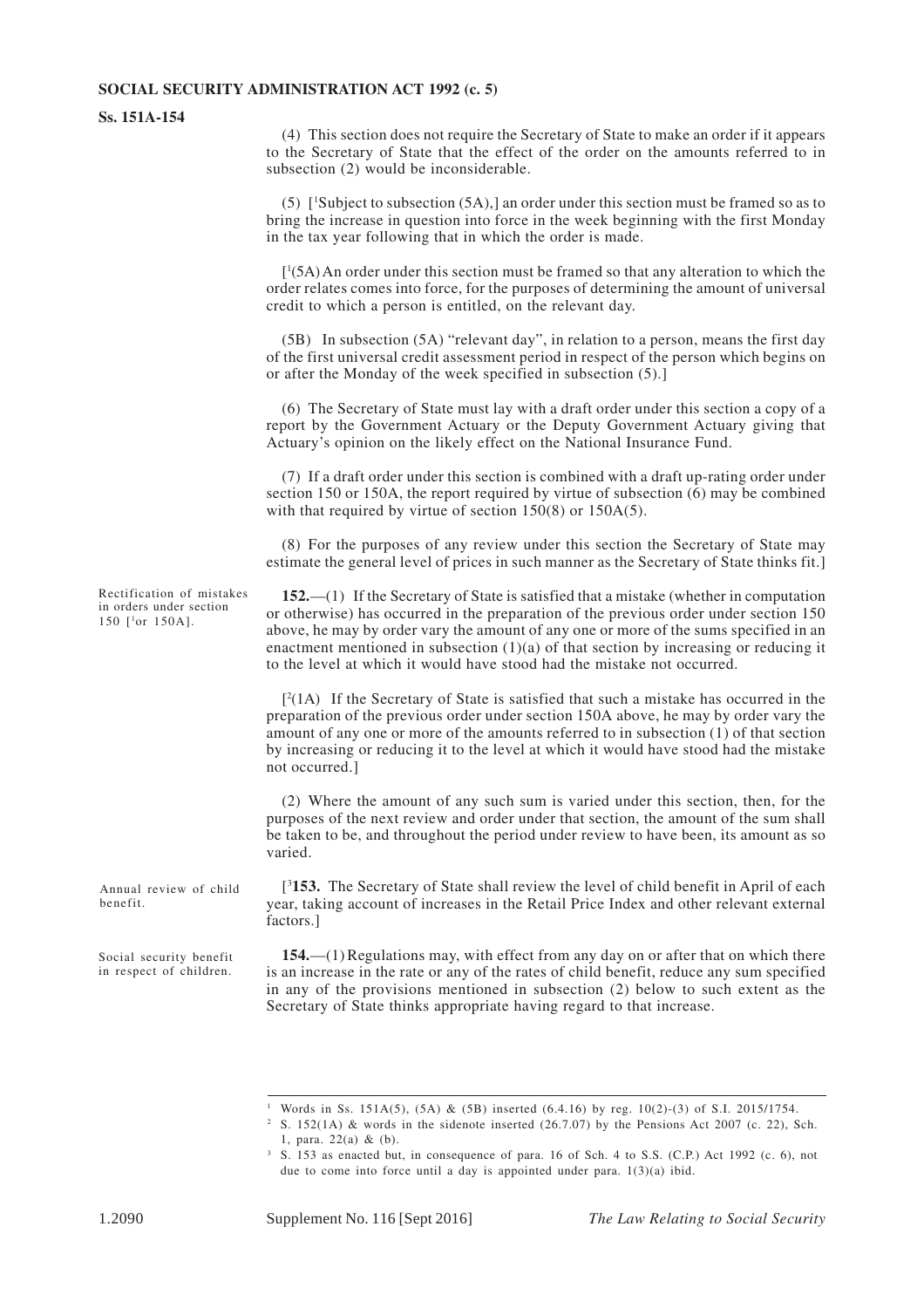**Ss. 154-155**

(2) The provisions referred to in subsection (1) above are the following provisions of Schedule 4 to the Contributions and Benefits Act–

- (a) paragraph 6 of Part I (child's special allowance);
- (b)  $[...]$
- $(c)$   $[...^1]$

Para. (c) reproduced below for the purposes of the savings provisons in art. 5 of S.I. 2003/938.

(c) column (2) of Part IV (increase for child dependants);

- (d) paragraph 7 of Part V (increase of weekly rate of disablement pension in respect of child dependants);
- (e) paragraph 12 of Part V (allowance in respect of deceased's children).

# PART XI

# COMPUTATION OF BENEFITS

**155.**—(1) This section has effect where the rate of any benefit to which this section applies is altered–

- (a) by an Act subsequent to this Act;
- (b) by an order under section  $150[^2$ ,  $150A$ ] or  $152$  above; or
- (c) in consequence of any such Act or order altering any maximum rate of benefit;

and in this section "the commencing date" means the date fixed for payment of benefit at an altered rate to commence.

(2) This section applies to benefit under Part II, III, IV or V of the Contributions and Benefits Act.

(3) Subject to such exceptions or conditions as may be prescribed, where–

- (a) the weekly rate of a benefit to which this section applies is altered to a fixed amount higher or lower than the previous amount; and
- (b) before the commencing date an award of that benefit has been made (whether before or after the passing of the relevant Act or the making of the relevant order),

Effect of alteration of rates of benefit under Part II and V of Contributions and Benefits Act.

<sup>1</sup> S. 154(2)(b) & (c) revoked (1.4.03) by Sch. 6 of the Tax Credits Act 2002 (c. 21). *See* S.I.

<sup>2003/938</sup> at page 3.731 for details of savings and transitional provisions.

<sup>&</sup>lt;sup>2</sup> Words inserted in s. 155(1)(b) (26.7.07) by the Pensions Act 2007 (c. 22), Sch. 1, para. 23.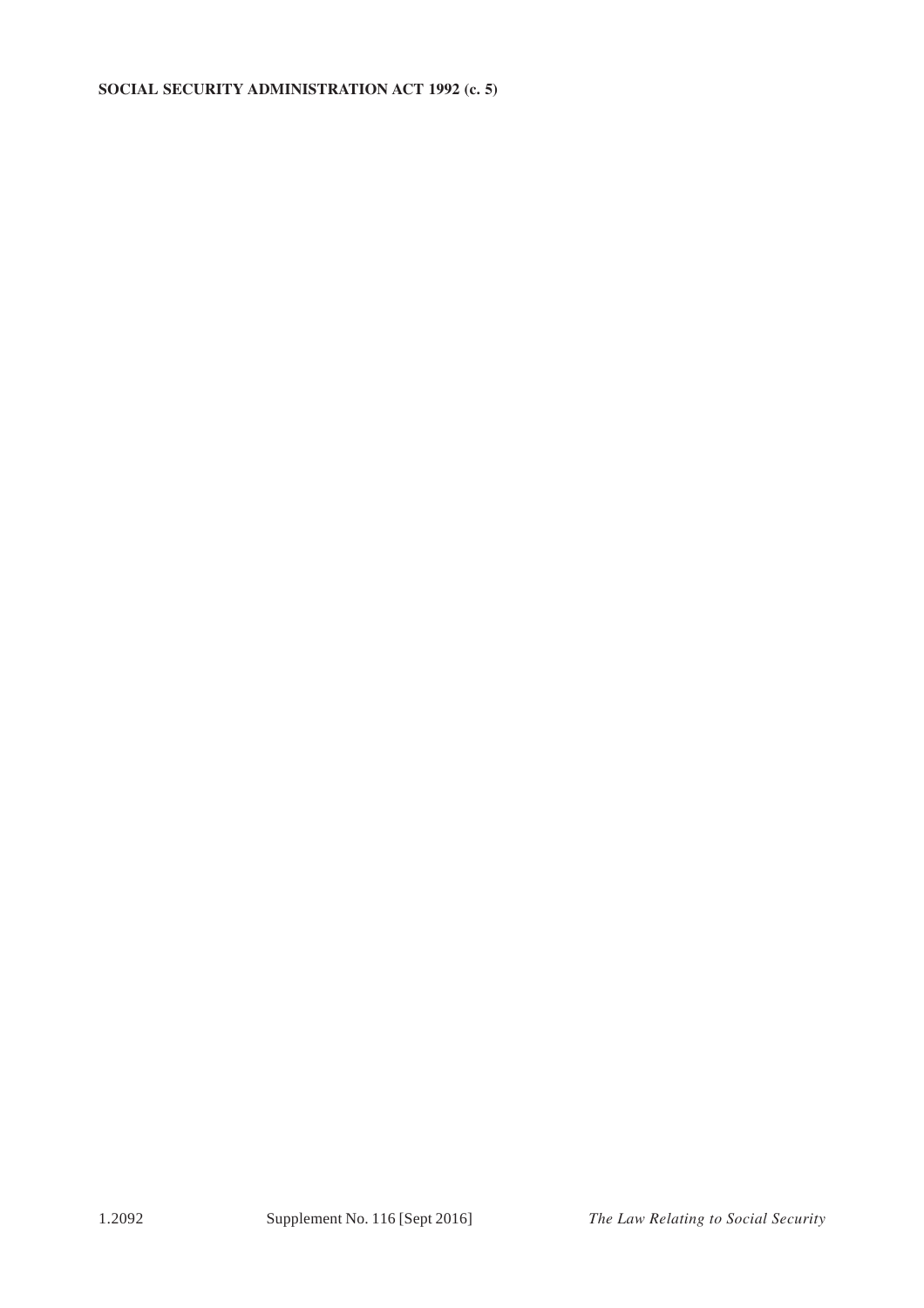**Ss. 155-155A**

except as respects any period falling before the commencing date, the benefit shall become payable at the altered rate without any claim being made for it in the case of an increase in the rate of benefit or any review of the award in the case of a decrease, and the award shall have effect accordingly.

*S. 155(3) modified by reg. 2 of S.I. 2017/412, and by corresponding provisions in earlier uprating regulations.*

(4) Where–

- (a) the weekly rate of a benefit to which this section applies is altered; and
- (b) before the commencing date (but after that date is fixed) an award is made of the benefit,

the award either may provide for the benefit to be paid as from the commencing date at the altered rate or may be expressed in terms of the rate appropriate at the date of the award.

(5) Where in consequence of the passing of an Act, or the making of an order, altering the rate of disablement pension, regulations are made varying the scale of disablement gratuities, the regulations may provide that the scale as varied shall apply only in cases where the period taken into account by the assessment of the extent of the disablement in respect of which the gratuity is awarded begins or began after such day as may be prescribed.

- (6) Subject to such exceptions or conditions as may be prescribed, where–
	- (a) for any purpose of any Act or regulations the weekly rate at which a person contributes to the cost of providing for a child  $[$ <sup>1</sup> or qualifying young person], or to the maintenance of an adult dependant, is to be calculated for a period beginning on or after the commencing date for an increase in the weekly rate of benefit; but
	- (b) account is to be taken of amounts referable to the period before the commencing date,

those amounts shall be treated as increased in proportion to the increase in the weekly rate of benefit.

(7) So long as sections 36 and 37 of the National Insurance Act 1965 (graduated retirement benefit) continue in force by virtue of regulations made under Schedule 3 to the Social Security (Consequential Provisions) Act 1975 or under Schedule 3 to the Consequential Provisions Act, regulations may make provision for applying the provisions of this section–

- [2 (a) to the amount of graduated retirement benefit payable for each unit of graduated contributions,
- (b) to increases of such benefit under any provisions made by virtue of section  $24(1)(b)$  of the Social Security Pensions Act 1975 or section  $62(1)(a)$  of the Contributions and Benefits Act, and
- (c) to any addition under section 37(1) of the National Insurance Act 1965 (addition to weekly rate of retirement pension for [3 widows, widowers and surviving civil partners] to the amount of such benefit)].

[4 **155A.**—(1) This section applies where a statement is made in the House of Power to anticipate Commons by or on behalf of the Secretary of State which specifies–

1965 c. 51.

1975 c. 18.

pensions up-rating order.

<sup>&</sup>lt;sup>1</sup> Words inserted in s. 155(6) (10.4.05) by the Child Benefit Act 2005, Sch. 1, para. 23.

<sup>&</sup>lt;sup>2</sup> Paras. (a)-(c) substituted (19.7.95) for words in s. 155(7) by s. 131(3) of Pensions Act 1995 (c. 26).

<sup>3</sup> Words in s. 155(7)(c) substituted (5.12.05) by S.I. 2005/2053, Sch. para. 9.

<sup>4</sup> S. 155A inserted into S.S. Admin. Act 1992 (16.11.98) by s. 76 of the S.S. Act 98 (c. 14).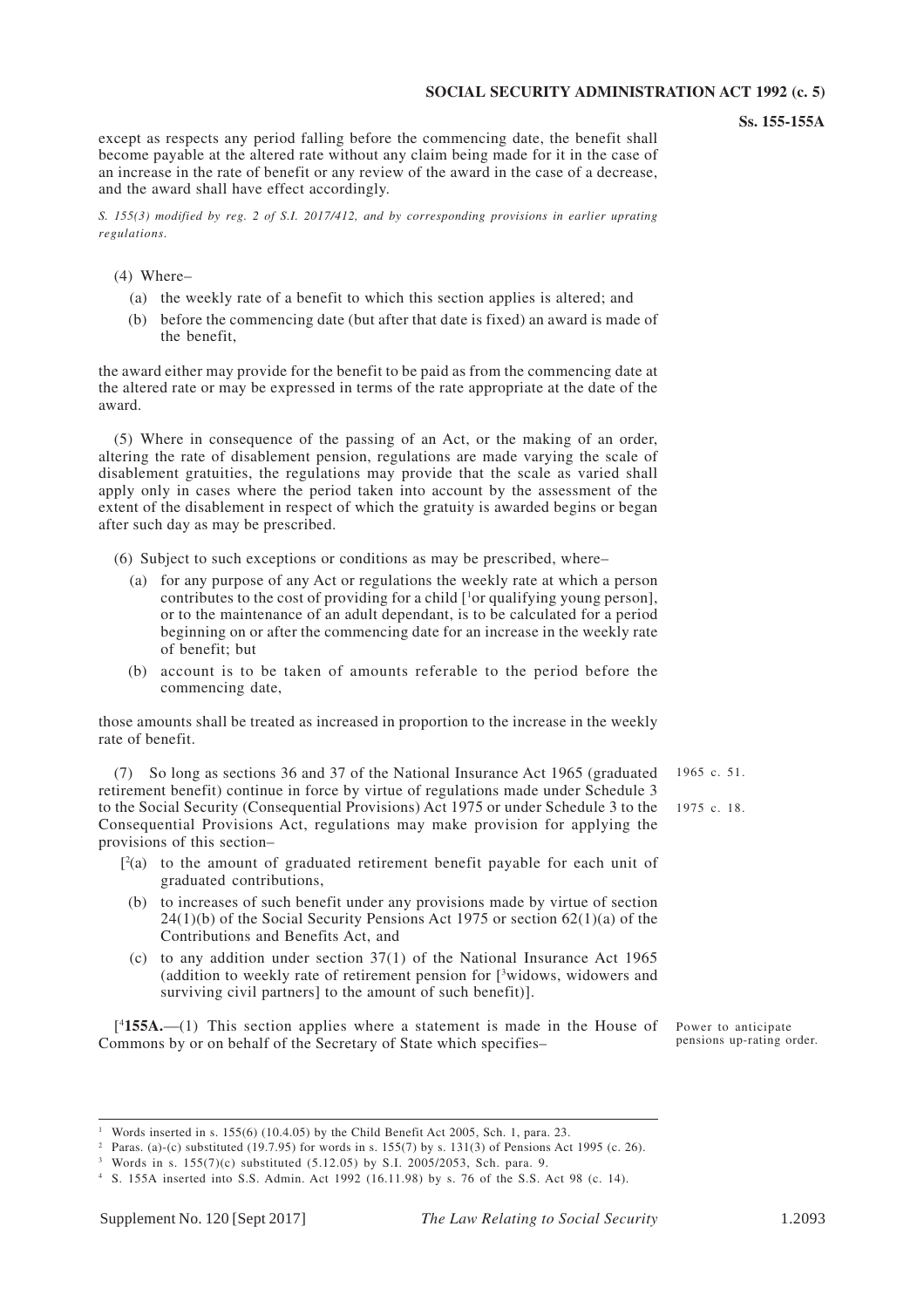**Ss. 155A-157**

- (a) the amounts by which he proposes, by an order under section  $[1]$ <sup>2</sup>150, 150A or 151A] above (as the case may be)], to increase–
	- $(i)$  the weekly sums that are payable by way of  $[^{2}$ state pension under the Pensions Act 2014,] retirement pension [<sup>3</sup>or shared additional pension]; or
	- (ii) the amount of graduated retirement benefit payable for each unit of graduated contributions; and
- (b) the date on which he proposes to bring the increases into force ("the commencing date").

(2) Where, before the commencing date and after the date on which the statement is made, an award is made of [<sup>2</sup>a state pension,] a retirement pension[<sup>3</sup>, a shared additional pension] or a graduated retirement benefit, the award either may provide for the pension or benefit to be paid as from the commencing date at the increased rate or may be expressed in terms of the rate appropriate at the date of the award.]

[4 **156.**—(1) This section applies in any case where a person is entitled to a Category A retirement pension with an increase, under section 52(3) of the Contributions and Benefits Act, in the additional pension on account of the contributions of a spouse [<sup>5</sup>or civil partner] who had died.

- (2) Where in the case of any up-rating order under section 150 above–
	- (a) the spouse's  $[5$  or civil partner's] final relevant year is the tax year preceding the tax year in which the up-rating order comes into force, but
	- (b) the person's final relevant year was an earlier tax year,

then the up-rating order shall not have effect in relation to that part of the additional pension which is attributable to the spouse's contributions.

(3) Where in the case of any up-rating order under section 150 above–

- (a) the person's final relevant year is the tax year preceding the tax year in which the up-rating order comes into force, but
- (b) the spouse's [<sup>5</sup>or civil partner's] final relevant year was an earlier tax year,

then the up-rating order shall not have effect in relation to that part of the additional pension which is attributable to the person's contributions.]

**157.**—(1) Subsections (3) and (4) of section 155 above shall have effect where there is an increase in the rate or any of the rates of child benefit as they have effect in relation to the rate of benefit to which that section applies.

(2)Where in connection with child benefit–

- (a) any question arises in respect of a period after the date fixed for the commencement of payment of child benefit at an increased rate–
	- (i) as to the weekly rate at which a person is contributing to the cost of providing for a child [<sup>6</sup>or qualifying young person]; or
	- (ii) as to the expenditure that a person is incurring in respect of a child  $[6$ or qualifying young person]; and
- (b) in determining that question account falls to be taken of contributions made or expenditure incurred for a period before that date,

Up-rating under section 150 above of pensions increased under section 52(3) of the Contributions and Benefits Act.

Effect of alteration of rates of child benefit.

Words substituted in s.  $155A(1)(a)$  (26.7.07) by the Pensions Act 2007 (c. 22), Sch. 1, para.  $24$ 

<sup>2</sup> Words in s. 155A substituted and inserted (6.4.16) by the Pensions Act 2014, Sch. 12, para. 22(1) to (3).

<sup>&</sup>lt;sup>3</sup> Words in s.  $155A(1)(a)(i)$  & (2) inserted (1.12.00) by the Welfare Reform & Pensions Act 1999 (c. 30), Sch. 12, para. 25.

<sup>4</sup> S. 156 substituted (19.7.95) by s. 130(1) of Pensions Act 1995 (c. 26).

<sup>&</sup>lt;sup>5</sup> Words inserted in s. 156 (5.12.06) by the Civil Partnership Act 2004 (c. 33), Sch. 24, para. 66.

<sup>&</sup>lt;sup>6</sup> Words inserted in s. 157(2) (10.4.06) by the Child Benefit Act 2005, Sch. 1, paras. 24 & 25.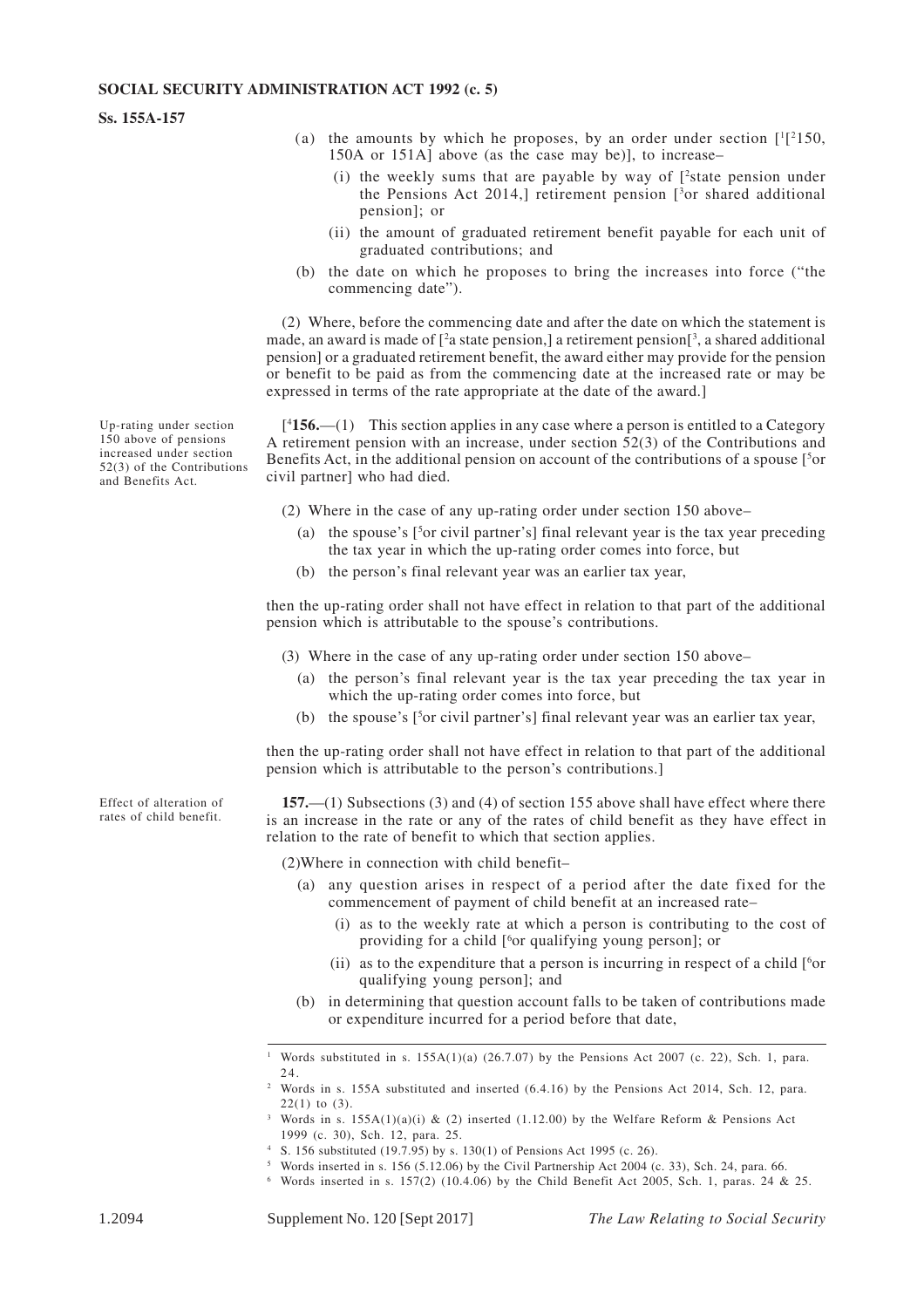#### **Ss. 157-159**

the contributions made or expenditure incurred before that date shall be treated as increased in proportion to the increase in the rate of benefit.

- $158$ — $(1)$  In any case where–
	- (a) any benefit as defined in section 122 of the Contributions and Benefits Act or any increase of such benefit ("the relevant benefit or increase") has been paid to a person for a period in respect of a child  $[1]$  or qualifying young person]; and
	- (b) subsequently child benefit for that period in respect of the child  $[1 \text{ or } 1]$ qualifying young person] becomes payable at a rate which is such that, had the relevant benefit or increase been awarded after the child benefit became payable, the rate of the relevant benefit or increase would have been reduced,

then, except in so far as regulations otherwise provide, the excess shall be treated as paid on account of child benefit for that period in respect of the child.

(2) In subsection (1) above "the excess" means so much of the relevant benefit or increase as is equal to the difference between–

- (a) the amount of it which was paid for the period referred to in that subsection; and
- (b) the amount of it which would have been paid for that period if it had been paid at the reduced rate referred to in paragraph (b) of that subsection.

**159.**—(1) Subject to such exceptions and conditions as may be prescribed, where–

- (a) an award of income support is in force in favour of any person ("the recipient"); and
- (b) there is an alteration in any of the relevant amounts, that is to say–
	- (i) any of the component rates of income support;
	- (ii) any of the other sums specified in regulations under Part VII of the Contributions and Benefits Act; or
	- (iii) the recipient's benefit income; and
- (c) the alteration affects the computation of the amount of income support to which the recipient is entitled,

then subsection (2) or (3) below (as the case may be) shall have effect.

(2) Where, in consequence of the alteration in question, the recipient becomes entitled to an increased or reduced amount of income support ("the new amount"), then, as from the commencing date, the amount of income support payable to or for the recipient under the award shall be the new amount, without any further decision of [<sup>2</sup>the Secretary of State], and the award shall have effect accordingly.

(3) Where, notwithstanding the alteration in question, the recipient continues on and after the commencing date to be entitled to the same amount of income support as before, the award shall continue in force accordingly.

- (4) In any case where–
	- (a) there is an alteration in any of the relevant amount; and
	- (b) before the commencing date (but after that date is fixed) an award of income support is made in favour of a person,

the award either may provide for income support to be paid as from the commencing date, in which case the amount shall be determined by reference to the relevant amounts which will be in force on that date, or may provide for an amount determined by reference to the amounts in force at the date of the award.

Effect of alteration in the component rates of income support.

<sup>&</sup>lt;sup>1</sup> Words inserted in s. 158(1) (10.4.06) by the Child Benefit Act 2005, Sch. 1, paras. 24 & 25.

<sup>2</sup> Words in s. 159(2) substituted (29.11.99) by S.S. Act 1998, Sch. 7, para. 95.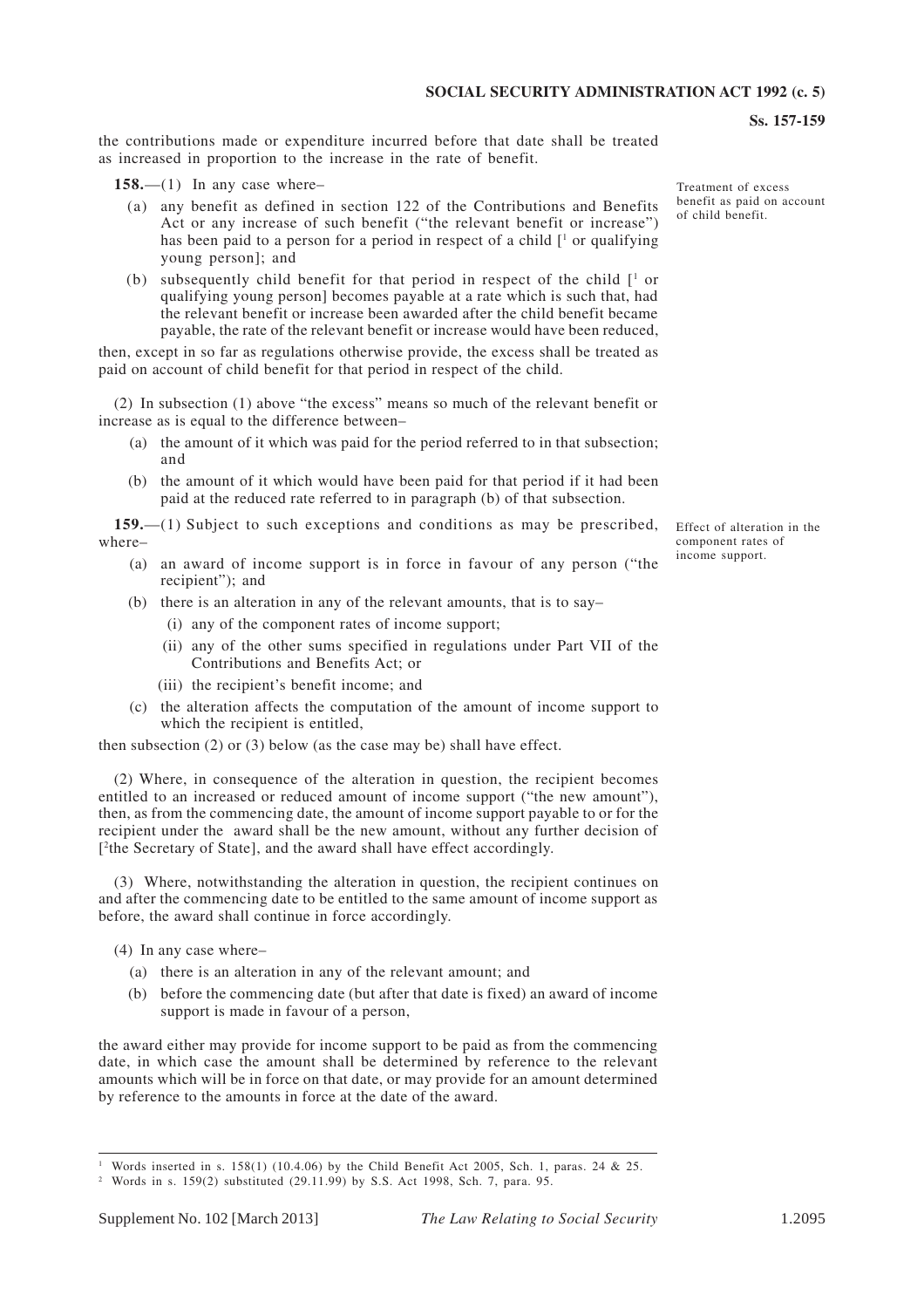#### **S. 159-159A**

```
(5) In this section–
```
"alteration" means–

- (a) in relation to–
	- (i) the component rates of income support; or
	- (ii) any other sums specified in regulations under Part VII of the Contributions and Benefits Act,
	- their alteration by or under any enactment whether or not contained in that Part; and
- (b) in relation to a person's benefit income, the alteration of any of the sums referred to in section  $150$  [<sup>1</sup>or  $150A$ ] above-
	- (i) by any enactment; or
	- (ii) by an order under section  $150[^1, 150A]$  or 152 above,

to the extent that any such alteration affects the amount of his benefit income;

"benefit income", in relation to any person, means so much of his income as consists of–

- (a) benefit under the Contributions and Benefits Act, other than income support;
- [2 (aa) personal independence payment;]; or
	- (b) a war disablement pension or war widow's pension;

"the commencing date" in relation to an alteration, means the date on which the alteration comes into force in the case of the person in question;

"component rate", in relation to income support, means the amount of–

- (a) the sum referred to in section  $126(5)(b)(i)$  and (ii) of the Contributions and Benefits Act; or
- (b) any of the sums specified in regulations under section 135(1) of that Act; and

"relevant amounts" has the meaning given by subsection (1)(b) above.

 $[3159A, -(1)$  This section applies where–

- (a) an award of a jobseeker's allowance is in force in favour of any person ("the recipient"); and
- (b) an alteration–
	- (i) in any component of the allowance, or
	- (ii) in the recipient's benefit income,

affects the amount of the jobseeker's allowance to which he is entitled.

(2) Subsection (3) applies where, as a result of the alteration, the amount of the jobseeker's allowance to which the recipient is entitled is increased or reduced.

(3) As from the commencing date, the amount of the jobseeker's allowance payable to or for the recipient under the award shall be the increased or reduced amount, without any further decision of [<sup>4</sup>the Secretary of State]; and the award shall have effect accordingly.

(4) In any case where–

- (a) there is an alteration of a kind mentioned in subsection  $(1)(b)$ ; and
- (b) before the commencing date (but after that date is fixed) an award of a jobseeker's allowance is made in favour of a person.

Effect of alteration of rates of a jobseeker's allowance.

Ref. inserted in s. 159(5)(b)(i) & (ii) (26.7.07) by the Pensions Act 2007 (c. 22), Sch. 1, para. 25.

<sup>2</sup> In s. 159(5), sub-para. (aa) inserted in defn. of "benefit income" (8.4.13) by the Welfare Reform Act 2012 (c. 5), Sch. 9, para. 18.

<sup>3</sup> S. 159A inserted (7.10.96) by s. 24 of Jobseekers Act 1995 (c. 18).

<sup>4</sup> Words substituted in s. 159A(3) (18.10.99.) by S.S. Act 1998 (c. 75) Sch. 7, para. 96.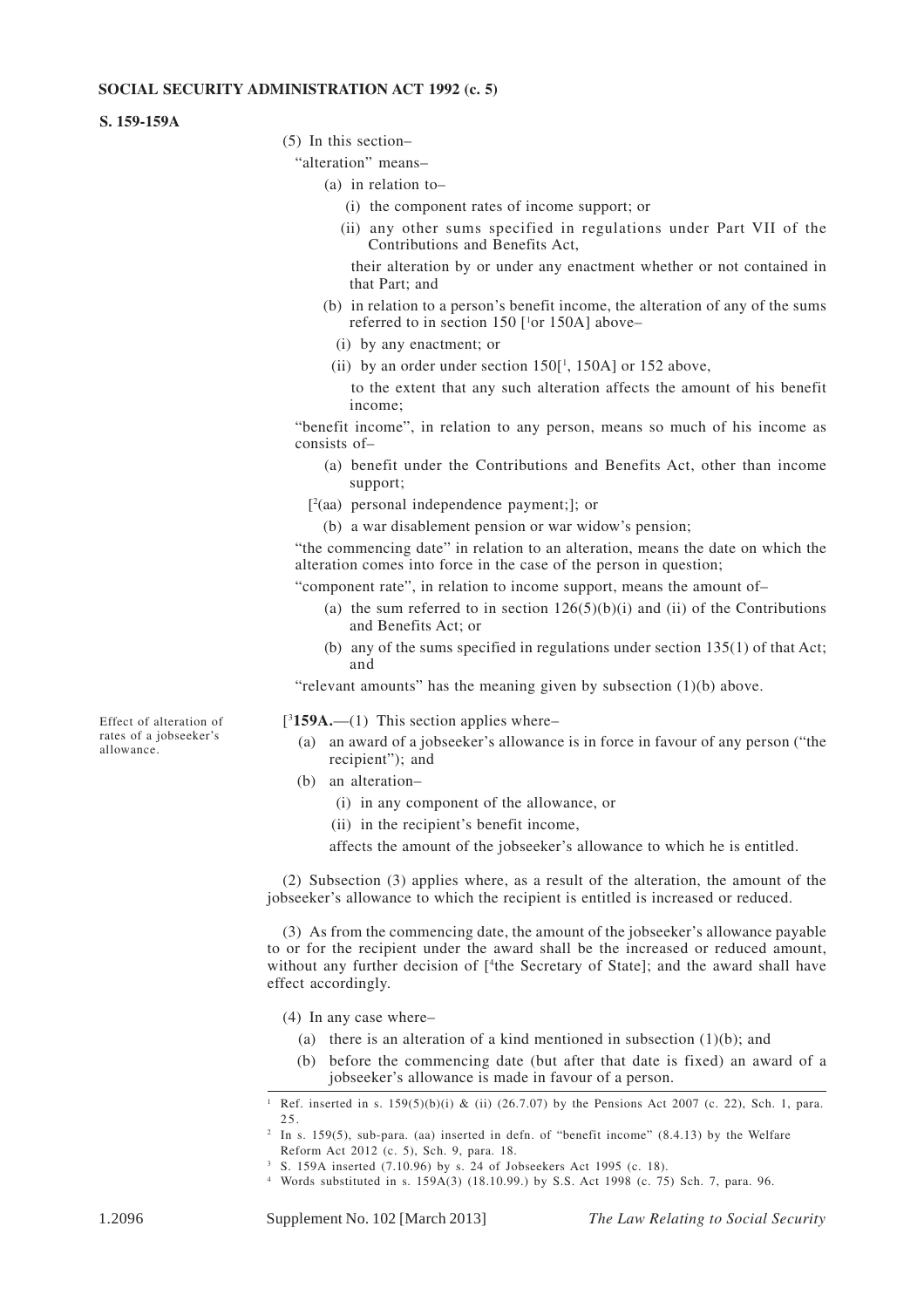the award may provide for the jobseeker's allowance to be paid as from the commencing date, in which case the amount of the jobseeker's allowance shall be determined by reference to the components applicable on that date, or may provide for an amount determined by reference to the components applicable at the date of the award.

#### (5) In this section–

"alteration" means–

- (a) in relation to any component of a jobseeker's allowance, its alteration by or under any enactment; and
- (b) in relation to a person's benefit income, the alteration of any of the sums referred to in section 150 [<sup>1</sup>or 150A] above by any enactment or by an order under section 150  $[$ <sup>1</sup> or 150A] above, to the extent that any such alteration affects the amount of the recipient's benefit income;

"benefit income", in relation to a recipient, means so much of his income as consists of–

- (a) benefit under the Contributions and Benefits Act;
- [ 2 (ab) personal independence payment;] or
	- (b) a war disablement pension or war widow's pension;

"the commencing date" in relation to an alteration, means the date on which the alteration comes into force in relation to the recipient;

"component", in relation to a jobseeker's allowance, means any of the sums specified in regulations under the Jobseekers Act 1995 which are relevant in calculating the amount payable by way of a jobseeker's allowance.]

[3 **159B.**—(1) Subject to such exceptions and conditions as may be prescribed, subsection  $(2)$  or  $(3)$  below shall have effect where–

- (a) an award of state pension credit is in force in favour of any person ("the recipient"); and
- (b) an alteration–
	- (i) in any component of state pension credit,
	- (ii) in the recipient's benefit income,
	- (iii) in any component of a contribution-based jobseeker's allowance,
	- [<sup>4</sup>(iiia) in any component of a contributory employment and support allowance,] or
		- (iv) in the recipient's war disablement pension or war widow's or widower's pension,

affects the computation of the amount of state pension credit to which he is entitled.

(2) Where, as a result of the alteration, the amount of state pension credit to which the recipient is entitled is increased or reduced, then, as from the commencing date, the amount of state pension credit payable in the case of the recipient under the award shall be the increased or reduced amount, without any further decision of the Secretary of State; and the award shall have effect accordingly.

(3) Where, notwithstanding the alteration, the recipient continues on and after the commencing date to be entitled to the same amount of state pension credit as before, the award shall continue in force accordingly.

(4) Subsection (5) below applies where a statement is made in the House of Commons by or on behalf of the Secretary of State which specifies–

(a) in relation to any of the items referred to in subsection  $(1)(b)(i)$  to (iv) above, the amount of the alteration which he proposes to make by an order under section 150<sup>[1</sup>, 150A] or 152 above or by or under any other enactment; and

Effect of alterations affecting state pension credit.

**Ss. 159A-159B**

Ref. inserted in ss.  $159A(5)(b)$  &  $159B(4)(a)$  (26.7.07) by the Pensions Act 2007 (c. 22), Sch. 1, paras. 26 & 27(a).

 $2$  In s. 159A(5), sub-para. (ab) inserted in defn. of "benefit income" (8.4.13) by the Welfare Reform Act 2012 (c. 5), Sch. 9, para. 19.

<sup>&</sup>lt;sup>3</sup> S. 159B inserted (2.7.02) for the purposes of exercising power to make regulations or orders by the State Pension Credit Act 2002 (c. 16), Sch. 2, para. 17.

<sup>4</sup> Subsection (1)(b) (iiia) inserted in s. 159B (27.10.08) by the Welfare Reform Act 2007 (c. 5), para. 10(22).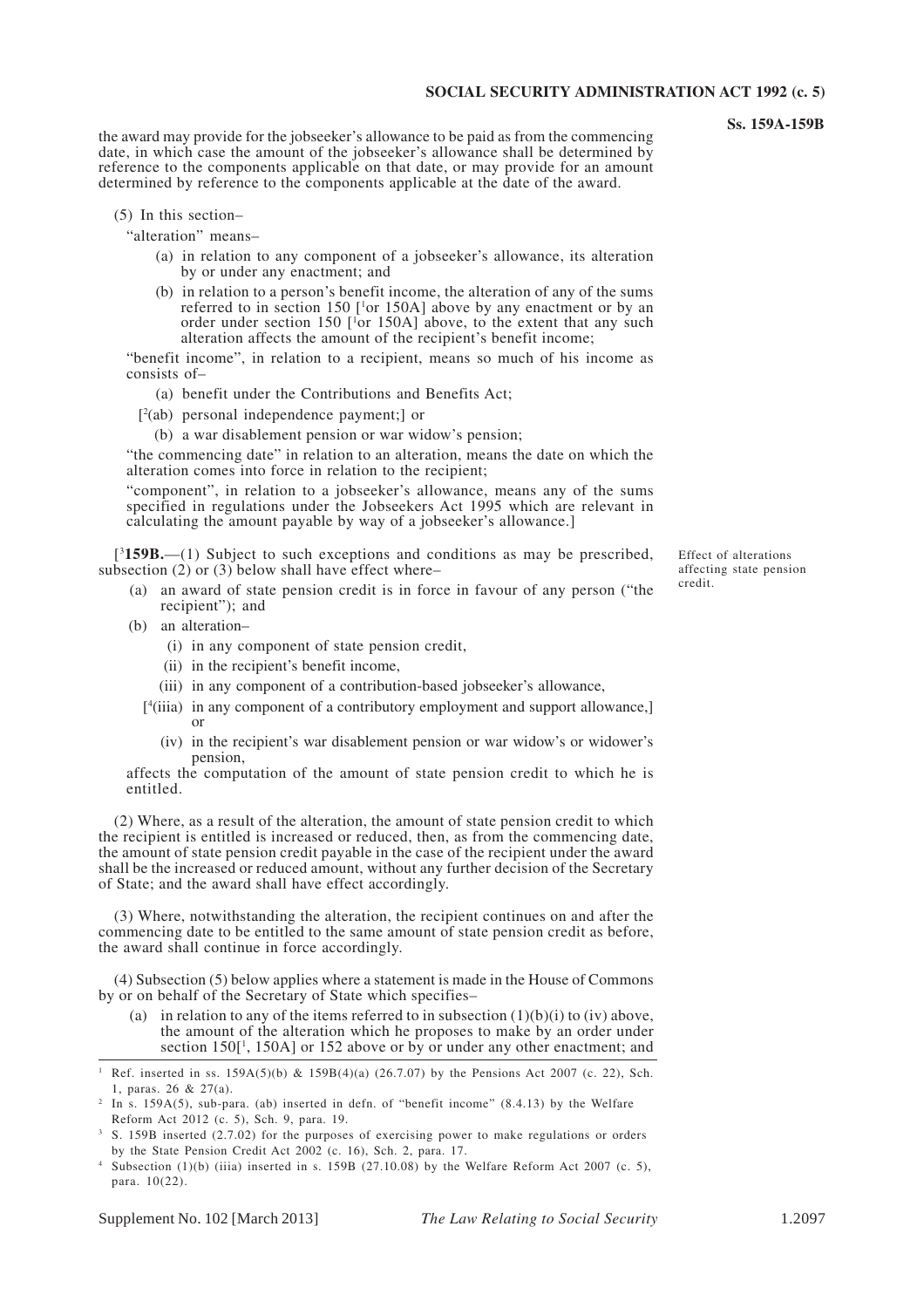**S. 159B**

(b) the date on which he proposes to bring the alteration into force ("the proposed commencing date").

(5) If, in a case where this subsection applies, an award of state pension credit is made in favour of a person before the proposed commencing date and after the date on which the statement is made, the award–

- (a) may provide for state pension credit to be paid as from the proposed commencing date at a rate determined by reference to the amounts of the items specified in subsection  $(1)(b)(i)$  to (iv) above which will be in force on that date; or
- (b) may be expressed in terms of the amounts of those items in force at the date of the award.
- (6) In this section–

"alteration" means–

- (a) in relation to any component of state pension credit, its alteration by or under any enactment;
- (b) in relation to a person's benefit income, the alteration of any of the sums referred to in section 150  $[$ <sup>1</sup> or 150A] above by any enactment or by an order under section 150<sup>[1</sup>, 150A] or 152 above to the extent that any such alteration affects the amount of his benefit income;
- (c) in relation to any component of a contribution-based jobseeker's allowance, its alteration by or under any enactment; and
- (d) in relation to a person's war disablement pension or war widow's or widower's pension, its alteration by or under any enactment;

 "benefit income", in relation to a person, means so much of his income as consists of benefit under the Contributions and Benefits Act [<sup>2</sup>or personal independence payment];

"the commencing date", in relation to an alteration, means the date on which the alteration comes into force in relation to the recipient;

"component"–

- (a) in relation to contribution-based jobseeker's allowance, means any of the sums specified in regulations under the Jobseekers Act 1995 (c. 18) which are relevant in calculating the amount payable by way of a jobseeker's allowance;
- (b) in relation to state pension credit, means any of the sums specified in regulations under section 2, 3 or 12 of the State Pension Credit Act 2002;
- $[3(c)$  in relation to a contributory employment and support allowance, means any of the sums specified in regulations under Part 1 of the Welfare Reform Act 2007 which are relevant in calculating the amount payable by way of a contributory employment and suppot allowance;]
- "war disablement pension" means–
	- (a) any retired pay, pension or allowance granted in respect of disablement under powers conferred by or under–
		- (i) the Air Force (Constitution) Act 1917 (c. 51);
		- (ii) the Personal Injuries (Emergency Provisions) Act 1939 (c. 82);
		- (iii) the Pensions (Navy, Army, Air Force and Mercantile Marine) Act 1939 (c. 83);
		- (iv) the Polish Resettlement Act 1947 (c. 19); or
		- (v) Part 7 or section 151 of the Reserve Forces Act 1980 (c. 9); or

<sup>&</sup>lt;sup>1</sup> In s. 159B(6), words inserted in para. (b) of the defn. of "alteration" (26.7.07) by the Pensions Act 2007 (c. 22), Sch. 1, para. 27(b).

<sup>2</sup> In s. 159B(6), words inserted in defn. of "benefit income" (8.4.13) by the Welfare Reform Act 2013 (c. 5), Sch. 9, para. 20.

S.  $159B(6)(c)$  inserted (27.10.08) by the Welfare Reform Act 2007 (c. 5), para. 10(22) of Sch. 3.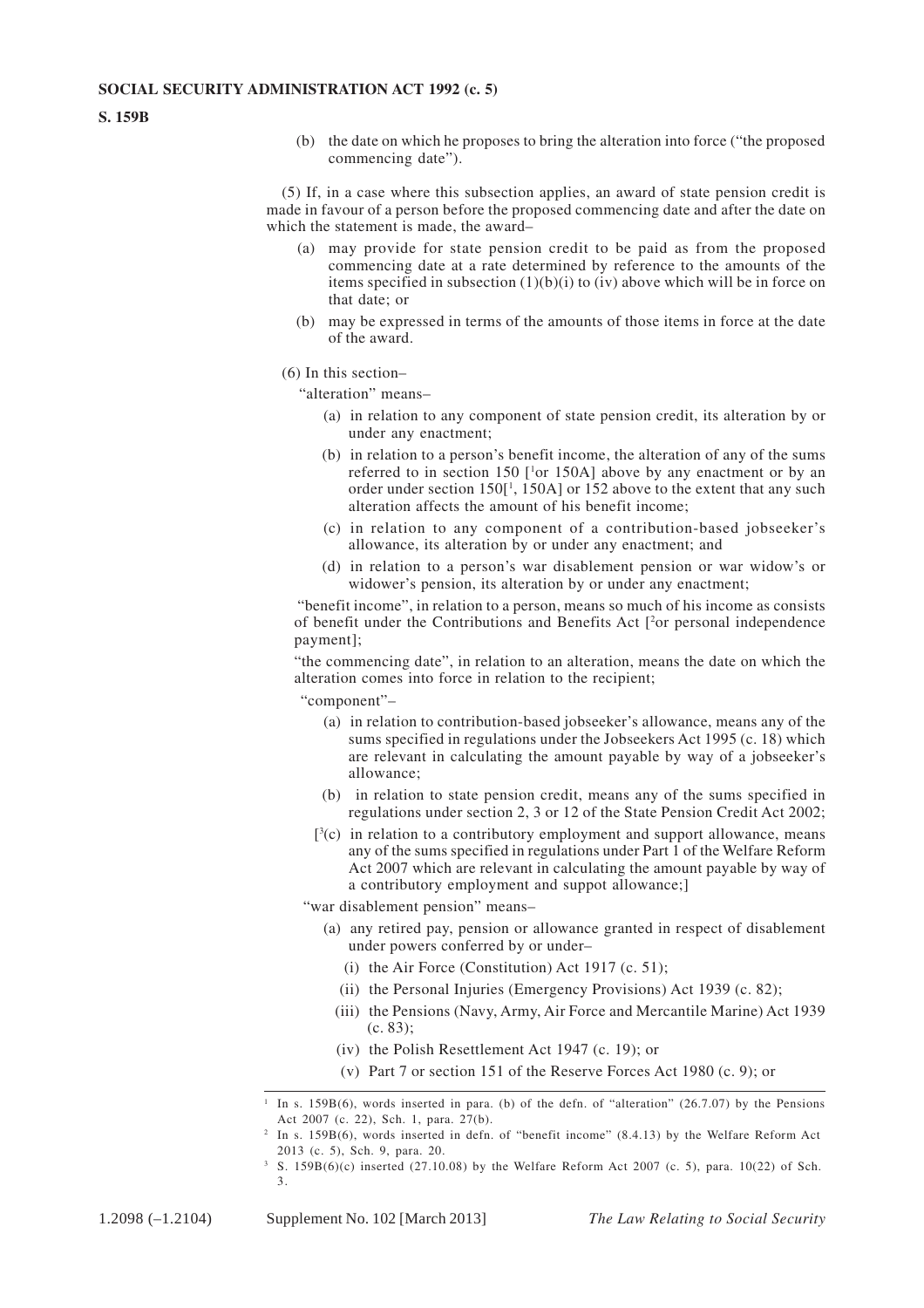(b) without prejudice to paragraph (a), any retired pay or pension to which  $\lceil \text{any of paragraphs (a) to (f) of section 641(1) of the Income} \rceil$ Tax (Earnings and Pensions) Act 2003] applies;

"war widow's or widower's pension" means–

- (a) [<sup>2</sup>any widow's, widower's or surviving civil partner's] pension or allowance granted in respect of a death due to service or war injury and payable by virtue of any enactment mentioned in paragraph (a) of the definition of "war disablement pension"; or
- (b) a pension or allowance for a [<sup>2</sup>widow's, widower's or surviving civil partner's] granted under any scheme mentioned in [<sup>3</sup>section 641(1)(e) or (f) of the Income Tax (Earnings and Pensions) Act 2003]

[4 **159C.**—(1) Subject to such exceptions and conditions as may be prescribed, subsection  $(2)$  or  $(3)$  shall have effect where–

- (a) an award of an employment and support allowance is in force in favour of any person ("the recipient"), and
- (b) an alteration–
	- (i) in any component of the allowance,
	- (ii) in the recipient's benefit income, or
	- (iii) in the recipient's war disablement or war widow's or widower's pension,

affects the computation of the amount of the employment and support allowance to which he is entitled.

(2) Where, as a result of the alteration, the amount of the employment and support allowance to which the recipient is entitled is increased or reduced, then, as from the commencing date, the amount of the employment and support allowance payable in the case of the recipient under the award shall be the increased or reduced amount, without any further decision of the Secretary of State; and the award shall have effect accordingly.

(3) Where, notwithstanding the alteration, the recipient continues on and after the commencing date to be entitled to the same amount by way of an employment and support allowance as before, the award shall continue in force accordingly.

(4) Subsection (5) applies where a statement is made in the House of Commons by or on behalf of the Secretary of State which specifies–

- (a) in relation to any of the items referred to in subsection  $(1)(b)(i)$  to  $(iii)$ , the amount of the alteration which he proposes to make by an order under section 150 [5 , 150A] or 152 or by or under any other enactment, and
- (b) the date on which he proposes to bring the alteration into force ("the proposed commencing date").

(5) If, in a case where this subsection applies, an award of an employment and support allowance is made in favour of a person before the proposed commencing date and after the date on which the statement is made, the award–

(a) may provide for the employment and support allowance to be paid as from the proposed commencing date at a rate determined by reference to the amounts of the items referred to in subsection  $(1)(b)(i)$  to (iii) which will be in force on that date, or

Effect of alteration of rates of an employment and support allowance.

**Ss. 159B-159C**

In s.  $159B(6)$  words substituted  $(6.4.03)$  in defn. of "war disablement pension" by the Income Tax (Earnings and Pensions) Act 2003 (c. 1), Sch. 6, para. 188(1) & (2).

<sup>&</sup>lt;sup>2</sup> In defn. of "war widow's or widower's pension" in s. 159B(6) words substituted by para. 10 of the Sch. to S.I. 2005/2053 as from 5.12.05.

<sup>3</sup> In s. 159B(6) words substituted (6.4.03) in defn. of "war widow's or ......" by the Income Tax (Earnings and Pensions) Act 2003 (c. 1), Sch. 6, para. 188(1) & (2).

<sup>4</sup> S. 159C inserted (27.10.08) by the Welfare Reform Act 2007 (c. 5), para. 10(23) of Sch. 3.

<sup>&</sup>lt;sup>5</sup> Ref. inserted in s.  $159C(4)(a)$  (26.7.07) by the Pensions Act 2007 (c. 22) Sch. 1, para. 28(a).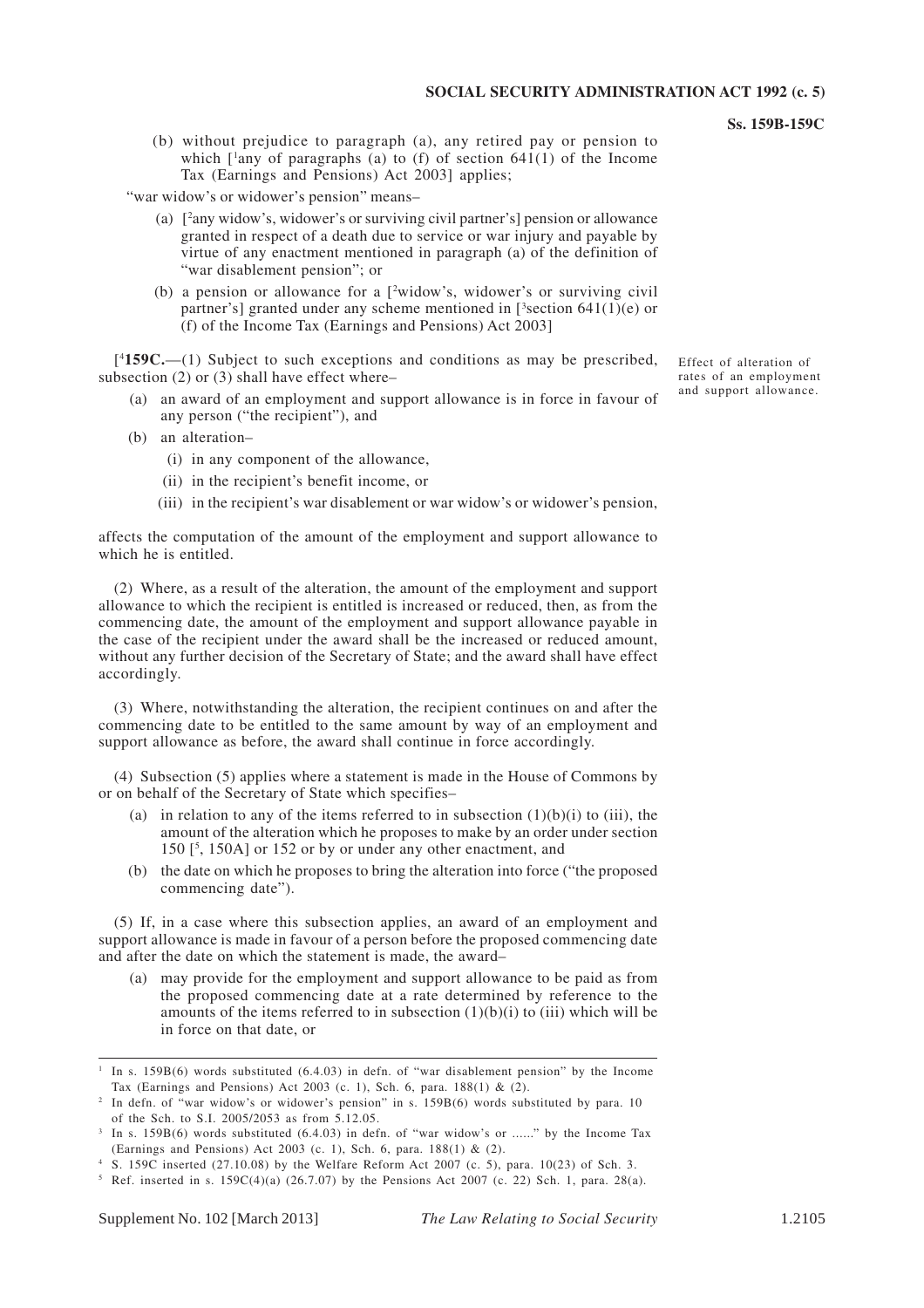#### **Ss. 159C-159D**

(b) may be expressed in terms of the amounts of those items in force at the date of the award.

(6) In this section–

"alteration" means–

- (a) in relation to any component of an employment and support allowance, its alteration by or under any enactment;
- (b) in relation to a person's benefit income, the alteration of any of the sums referred to in section 150  $[$ <sup>1</sup> or 150A] by any enactment or by an order under section 150<sup>[1</sup>, 150A] or 152 to the extent that any such alteration affects the amount of his benefit income;
- (c) in relation to a person's war disablement pension or war widow's or widower's pension, its alteration by or under any enactment;

"benefit income", in relation to a person, means so much of his income as consists of benefit under the Contributions and Benefits Act [<sup>2</sup>or personal independence payment];

"the commencing date", in relation to an alteration, means the date on which the alteration comes into force in relation to the recipient;

"component", in relation to an employment and support allowance, means any of the sums specified in regulations under Part 1 of the Welfare Reform Act 2007 which are relevant in calculating the amount payable by way of an employment and support allowance;

"war disablement pension" and "war widow's or widower's pension" have the same meaning as in section 159B.]

[3 **159D.**—(1) Subject to such exceptions and conditions as may be prescribed, subsection (2) or (3) shall have effect where–

- (a) an award of universal credit is in force in favour of any person ("the recipient"), and
- (b) an alteration–
	- (i) in any element of universal credit,
	- (ii) in the recipient's benefit income,
	- (iii) in any amount to be deducted in respect of earned income under section 8(3)(a) of the Welfare Reform Act 2012,
	- (iv) in any component of a contribution-based jobseeker's allowance,
	- (v) in any component of a contributory employment and support allowance, or
	- (vi) in such other matters as may be prescribed,

affects the computation of the amount of universal credit to which he is entitled.

(2) Where, as a result of the alteration, the amount of universal credit to which the recipient is entitled is increased or reduced, then, as from the commencing date, the amount of universal credit payable in the case of the recipient under the award shall be the increased or reduced amount, without any further decision of the Secretary of State; and the award shall have effect accordingly.

(3) Where, notwithstanding the alteration, the recipient continues on and after the commencing date to be entitled to the same amount by way of universal credit as before, the award shall continue in force accordingly.

(4) Subsection (5) applies where a statement is made in the House of Commons by or on behalf of the Secretary of State which specifies–

Effect of alterations affecting universal credit

<sup>&</sup>lt;sup>1</sup> In s. 159C(6), words inserted in para. (b) of the defn. of "alteration" (26.7.07) by the

Pensions Act 2007 (c. 22), Sch. 1, para. 28(b).

<sup>2</sup> Words added to defn. of "benefit income" in s. 159C(6) (8.4.13) by the Welfare Reform Act 2012 (c. 5), Sch. 9, para. 21.

<sup>3</sup> S. 159D inserted (25.2.13 for reg. making purposes) by the Welfare Reform Act 2012 (c. 5), Sch. 2, para. 23.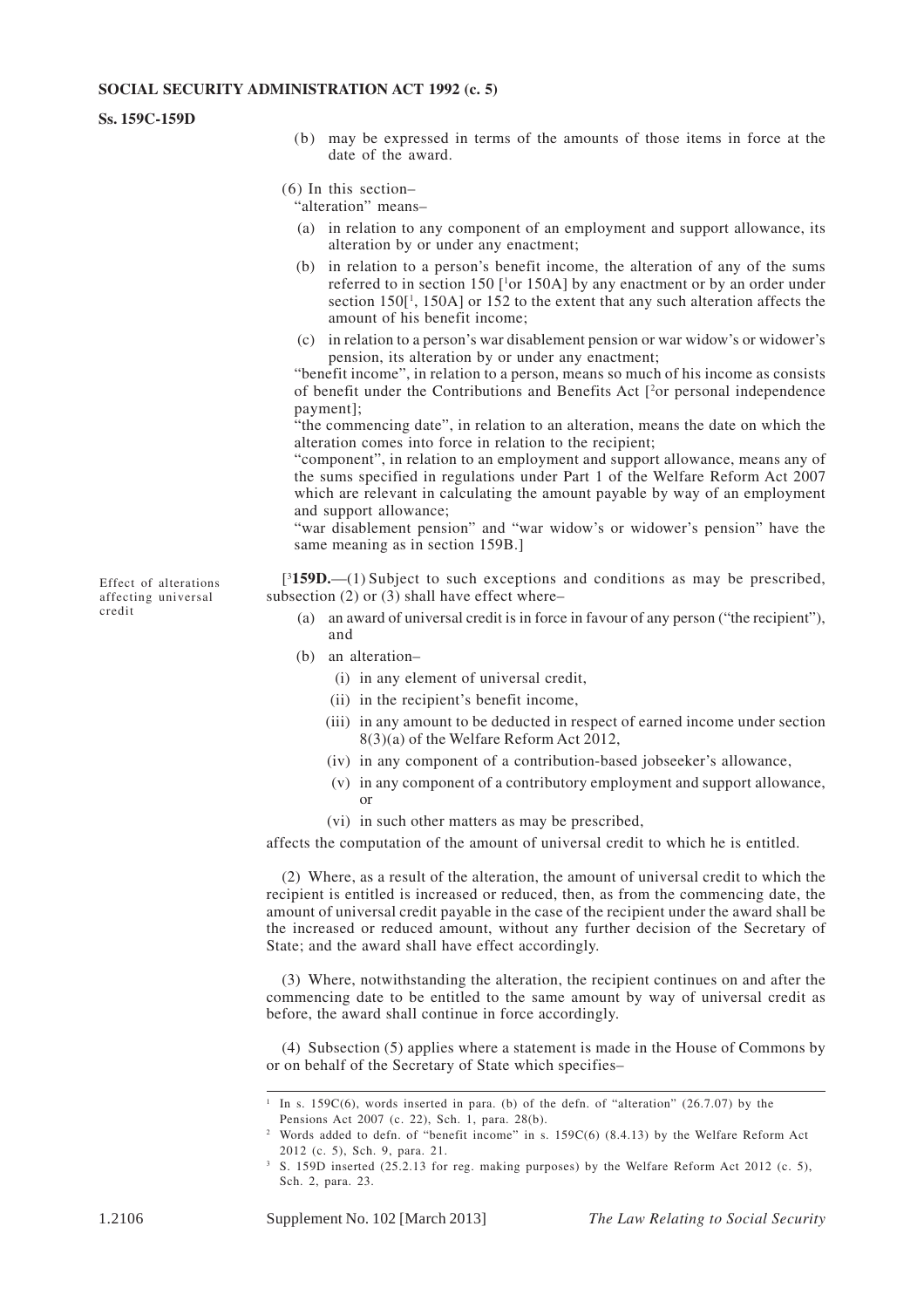#### **Ss. 159D-159E**

- (a) in relation to any of the items referred to in subsection  $(1)(b)(i)$  to (vi), the amount of the alteration which he proposes to make by an order under section 150, 150A or 152 or by or under any other enactment, and
- (b) the date on which he proposes to bring the alteration in force ("the proposed commencing date").

(5) If, in a case where this subsection applies, an award of universal credit is made in favour of a person before the proposed commencing date and after the date on which the statement is made, the award–

- (a) may provide for the universal credit to be paid as from the proposed commencing date at a rate determined by reference to the amounts of the items referred to in subsection  $(1)(b)(i)$  to  $(vi)$  which will be in force on that date, or
- (b) may be expressed in terms of the amounts of those items in force at the date of the award.

(6) In this section–

"alteration"–

- (a) in relation to any element of universal credit, means its alteration by or under any enactment;
- (b) in relation to a person's benefit income, means the alteration of any of the sums referred to in section 150 or 150A by any enactment or by an order under section 150, 150A or 152 to the extent that any such alteration affects the amount of his benefit income;
- (c) in relation to any component of a contribution-based jobseeker's allowance or a contributory employment and support allowance, means its alteration by or under any enactment;
- (d) in relation to any other matter, has such meaning as may be prescribed;

"benefit income", in relation to a person, means so much of his income as consists of benefit under the Contributions and Benefits Act or personal independence payment;

"the commencing date", in relation to an alteration, means the date on which the alteration comes into force in relation to the recipient;

"component"–

- (a) in relation to contribution-based jobseeker's allowance, means any of the sums specified in regulations under the Jobseekers Act 1995 which are relevant in calculating the amount payable by way of a jobseeker's allowance;
- (b) in relation to a contributory employment and support allowance, means any of the sums specified in regulations under Part 1 of the Welfare Reform Act 2007 which are relevant in calculating the amount payable by way of such an allowance;

"element", in relation to universal credit, means any of the amounts specified in regulations under sections 9 to 12 of the Welfare Reform Act 2012 which are included in the calculation of an award of universal credit.]

[1 **159E.**—(1) Subject to such exceptions and conditions as may be prescribed, subsection  $(2)$  or  $(3)$  shall have effect where–

- (a) an award of personal independence payment is in force in favour of any person ("the recipient"); and
- (b) an alteration in the rate of any component of personal independence payment affects the amount of personal independence payment to which he is entitled.

(2) Where, as a result of the alteration, the amount of personal independence payment to which the recipient is entitled is increased or reduced, then, as from the commencing date, the amount of personal independence payment in the case of the recipient under

Effect of alteration of rates of personal independence payment

<sup>1</sup> S. 159E inserted (8.4.13) by S.I. 2013/388, Sch, para. 6.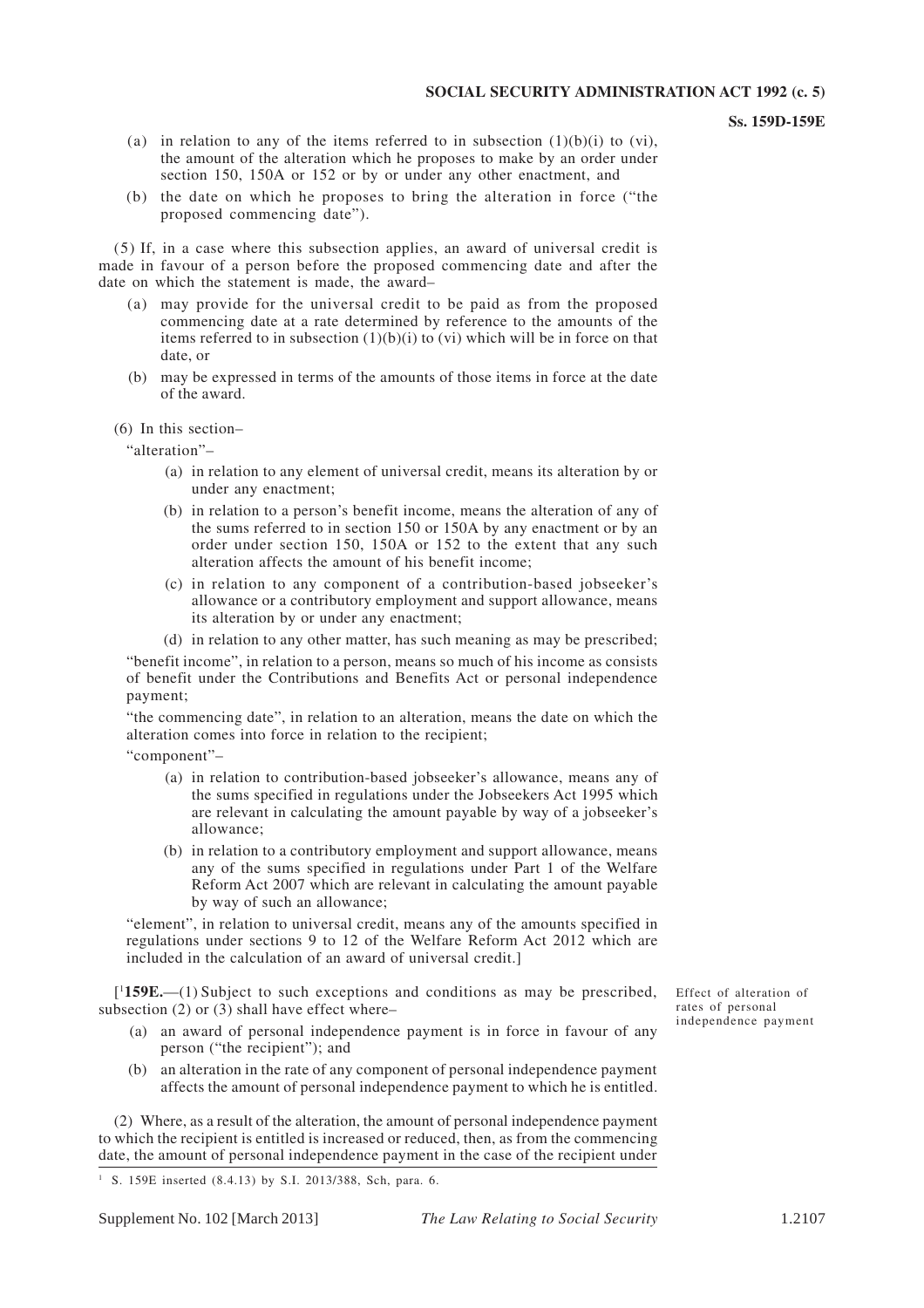#### **Ss. 159E-160**

the award shall be the increased or reduced amount, without any further decision of the Secretary of State; and the award shall have effect accordingly.

(3) Where, notwithstanding the alteration, the recipient continues on and after the commencing date to be entitled to the same amount by way of personal independence payment as before, the award shall continue in force accordingly.

(4) Subsection (5) applies where a statement is made in the House of Commons by or on behalf of the Secretary of State which specifies–

- (a) the amount of the alteration in the rate of any component of personal independence payment which he proposes to make by an order under section 150 or 152 or by or under any other enactment, and
- (b) the date on which he proposes to bring the alteration in force ("the proposed commencing date").

(5) If, in a case where this subsection applies, an award of personal independence payment is made in favour of a person before the proposed commencing date and after the date on which the statement is made, the award–

- (a) may provide for personal independence payment to be paid as from the proposed commencing date by reference to the rates of the component of personal independence payment which will be in force on that date, or
- (b) may be expressed in terms of the rates of those components in force at the date of the award.

## (6) In this section–

"alteration" means alteration by or under any enactment;

"the commencing date", in relation to an alteration, means the date on which the alteration comes into force in relation to the recipient;

"component", in relation to personal independence payment, means the daily living component or mobility component (see sections 78 and 79 of the Welfare Reform Act 2012).]

**160.**—(1) This section applies where–

- (a) an award of income support is in force in favour of a person ("the recipient"); and
- (b) there is a component which becomes applicable, or applicable at a particular rate, in his case if he or some other person attains a particular age.

(2) If, in a case where this section applies, the recipient or other person attains the particular age referred to in paragraph (b) of subsection (1) above and, in consequence,–

- (a) the component in question becomes applicable, or applicable at a particular rate, in the recipient's case (whether or not some other component ceases, for the same reason, to be applicable, or applicable at a particular rate, in his case); and
- (b) after taking account of any such cessation, the recipient becomes entitled to an increased amount of income support,

then, except as provided by subsection (3) below, as from the day on which he becomes so entitled, the amount of income support payable to or for him under the award shall be that increased amount, without any further decision of [<sup>1</sup>the Secretary of State], and the award shall have effect accordingly.

(3) Subsection (2) above does not apply in any case where, in consequence of the recipient or other person attaining the age in question, some question arises in relation to the recipient's entitlement to [<sup>2</sup>personal independence payment or to] any benefit under the Contributions and Benefits Act, other than–

Implementation of increase in income support due to attainment of particular ages.

Words in s. 160(2) substituted (29.11.99) by S.S. Act 1998, Sch. 7, para. 97.

<sup>2</sup> Words added in s. 160(3) (8.4.13) by the Welfare Reform Act 2012 (c. 5), Sch. 9, para. 22.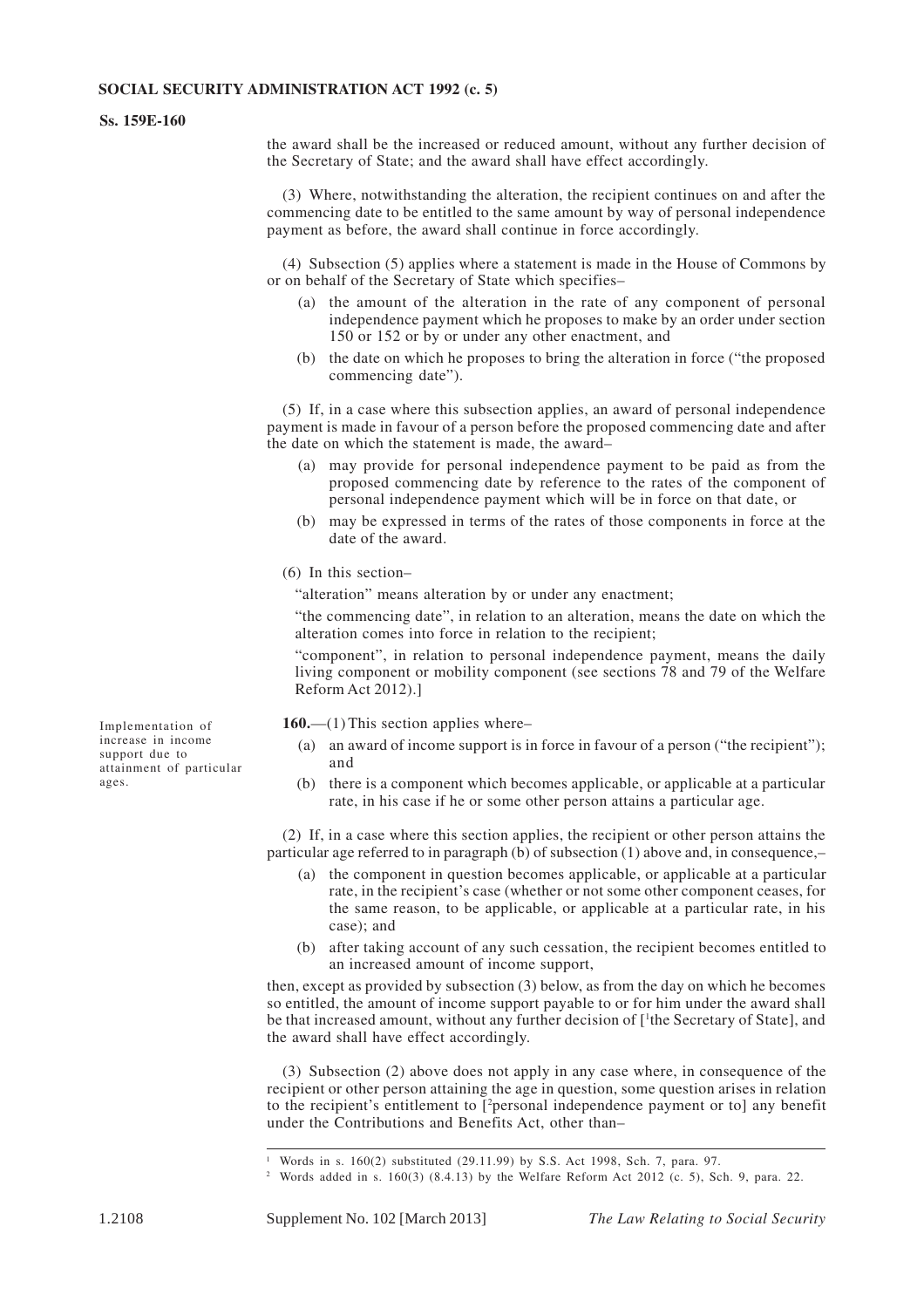- **Ss. 160-160B**
- (a) the question whether the component concerned, or any other component, becomes or ceases to be applicable, or applicable at a particular rate, in his case; and
- (b) the question whether, in consequence, the amount of his income support falls to be varied.

(4) In this section "component", in relation to a person and his income support, means any of the sums specified in regulations under section 135(1) of the Contributions and Benefits Act.

 $[1160A, -(1)$  This section applies where-

- (a) an award of an income-based jobseeker's allowance is in force in favour of a person ("the recipient"); and
- (b) a component has become applicable, or applicable at a particular rate, because he or some other person has reached a particular age ("the qualifying age").

(2) If, as a result of the recipient or other person reaching the qualifying age, the recipient becomes entitled to an income-based jobseeker's allowance of an increased amount, the amount payable to or for him under the award shall, as from the day on which he becomes so entitled, be that increased amount, without any further decision of [2 the Secretary of State]; and the award shall have effect accordingly.

(3) Subsection (2) above does not apply where, in consequence of the recipient or other person reaching the qualifying age, a question arises in relation to the recipient's entitlement to–

- (a) a benefit under the Contributions and Benefits  $Act[^3;$
- (aa) personal independence payment]; or
- (b) a jobseeker's allowance.

(4) Subsection (3)(b) above does not apply to the question–

- (a) whether the component concerned, or any other component, becomes or ceases to be applicable, or applicable at a particular rate, in the recipient's case; and
- (b) whether, in consequence, the amount of his income-based jobseeker's allowance falls to be varied.

(5) In this section "component", in relation to a recipient and his jobseeker's allowance, means any of the amounts determined in accordance with regulations made under section 4(5) of the Jobseekers Act 1995.]

 $[4160B]$ ,—(1) This section applies where–

- (a) an award of an employment and support allowance is in force in favour of a person ("the recipient"), and
- (b) a component has become applicable, or applicable at a particular rate, because he or some other person has reached a particular age ("the qualifying age").

(2) If, as a result of the recipient or other person reaching the qualifying age, the recipient becomes entitled to an employment and support allowance of an increased amount, the amount payable to or for him under the award shall, as from the day on which he becomes so entitled, be that increased amount, without any further decision of the Secretary of State; and the award shall have effect accordingly.

(3) Subsection (2) does not apply where, in consequence of the recipient or other person reaching the qualifying age, a question arises in relation to the recipient's entitlement to[3 –

- (a) a benefit under the Contributions and Benefits Act; or
- (b) personal independence payment.]

increases in incomebased jobseeker's allowance due to attainment of particular ages.

Implementation of

Implementation of increases in employment and support allowance due to attainment of particular ages.

<sup>1</sup> S. 160A inserted (7.10.96) by s. 25 of Jobseeekers Act 1995 (c. 18).

<sup>&</sup>lt;sup>2</sup> Words substituted in s.  $160A(2)$  by S.S. Act 1998 (c. 14), Sch. 7, para. 98.

<sup>&</sup>lt;sup>3</sup> S. 160A(3)(aa) inserted and words substituted in s. 160B(3) (8.4.13) by the Welfare Reform Act 2012 (c. 5), Sch. 9, paras. 23 & 24

<sup>4</sup> S. 160B inserted (27.10.08) by the Welfare Reform Act 2007 (c. 5), para. 10(24) of Sch. 3.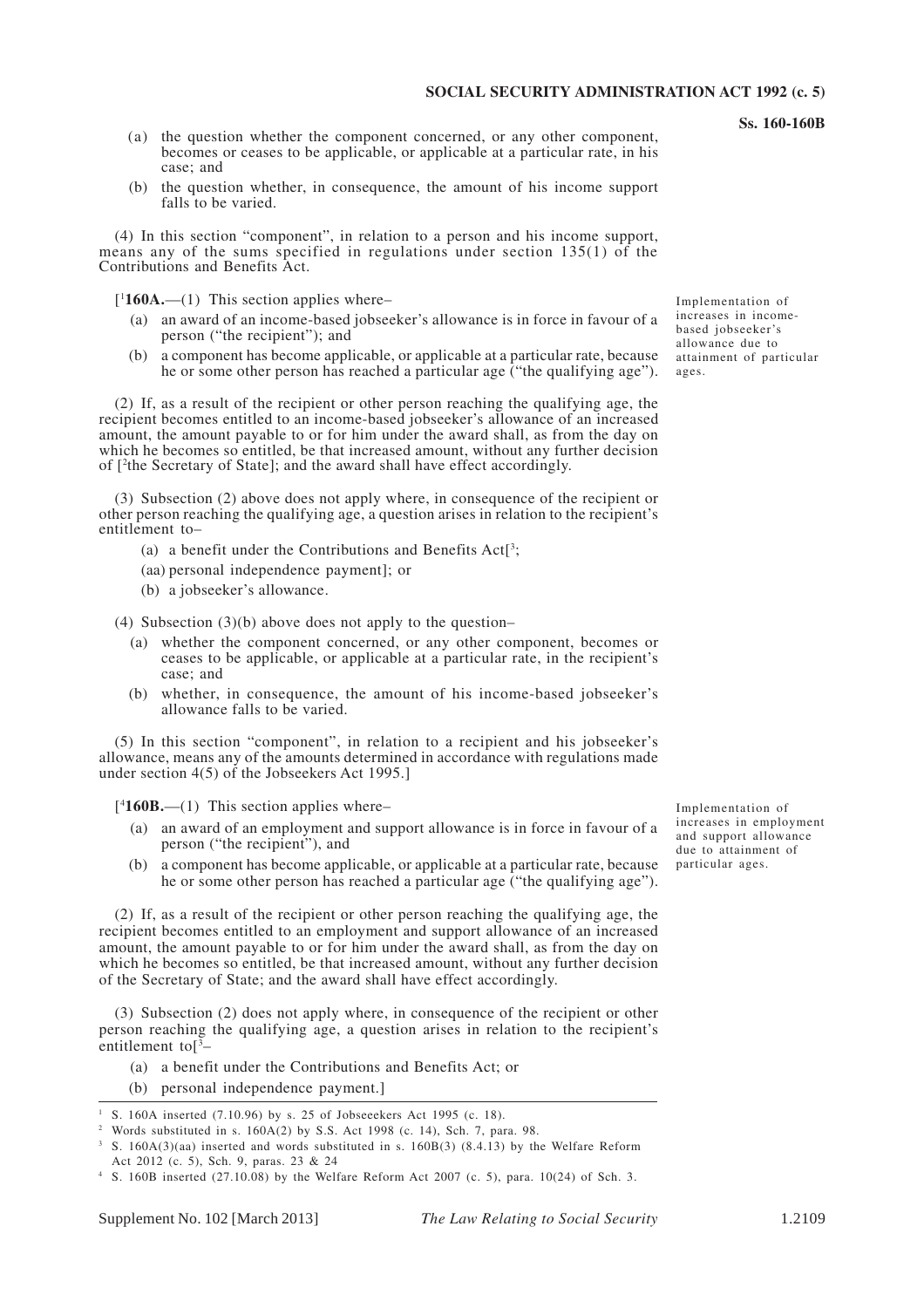#### **Ss. 160B-162**

(4) Subsection (2) does not apply where, in consequence of the recipient or other person reaching the qualifying age, a question arises in relation to the recipient's entitlement to an employment and support allowance, other than–

- the question whether the component concerned, or any other component, becomes or ceases to be applicable, or applicable at a particular rate, in the recipient's case, and
- (b) the question whether, in consequence, the amount of his employment and support allowance falls to be varied.

(5) In this section, "component", in relation to a recipient and his employment and support allowance, means any of the amounts determined in accordance with regulations made under section 2(1)(a) or 4(2)(a) of the Welfare Reform Act 2007.]

# PART XII

## **FINANCE**

161.—[<sup>1</sup>The National Insurance Fund shall be maintained under the control and management of the Commissioners for Her Majesty's Revenue and Customs.]

(2) Accounts of the National Insurance Fund shall be prepared [<sup>2</sup>by the Inland Revenue] in such form, and in such manner and at such times, as the Treasury may direct, and the Comptroller and Auditor-General shall examine and certify every such account and shall lay copies of it, together with his report on it, before Parliament.

(3) Any money in the National Insurance Fund may from time to time be paid over to the National Debt Commissioners and be invested by them, […2 ], in any such manner for the time being specified in Part II of Schedule 1 to the Trustee Investments Act 1961 as the Treasury may specify by an order of which a draft has been laid before Parliament.

(4) The National Debt Commissioners shall present to Parliament annually an account of the securities in which money in the National Insurance Fund is for the time being invested.

**162.**—(1) Contributions received by the  $[^2$ Inland Revenue]  $[...]$  shall be paid by [<sup>2</sup>them] into the National Insurance Fund after deducting [...<sup>4</sup>], the appropriate national health service allocation […4 ].

 $(2)$   $[...^4]$ .

 $[5(2A)]$ <sup>6</sup>The reference to contributions in subsection (1) above includes] payments on account of contributions made in accordance with regulations under section  $3(5)$ of the Contributions and Benefits Act (Payments on account of directors's contributions.)]

(3) The additions paid under section 1(5) of the Contributions and Benefits Act shall be paid, in accordance with any directions given by the Treasury, into the National Insurance Fund.

[7 (4) There shall be paid into the National Insurance Fund–

<sup>7</sup> S. 162(4) replaced & words substituted in s. 162(4A) (1.4.99) by the Social Security Contributions (Transfer of Functions, etc.) Act 1999 (c. 2), Sch. 1, para.  $28(2)$  & (3).

Destination of contributions.

1961 c. 62.

National Insurance

Fund.

<sup>&</sup>lt;sup>1</sup> S. 161(1) substituted (18.4.05) by Commissioners for Revenue and Customs Act 2005 (c. 11), Sch. 4.

<sup>2</sup> Words substituted in s. 161 (1.4.99) by the Social Security Contributions (Transfer of Functions, etc.) Act 1999 (c. 2), Sch. 3, paras. 51 & 52(2) to (5).

<sup>3</sup> Words repealed (1.7.97) in s. 162(1) by Sch. 2 to Social Security Administration (Fraud) Act 1997 (c. 47).

<sup>4</sup> Words in s. 162(1) & subsection (2) repealed (6.4.03) by the National Insurance Contributions Act 2002 (c. 19), Sch. 2.

<sup>5</sup> Subsection 162(2A) (8.9.98) inserted by Sch. 7 99(1) of S.S. Act 1998 (c. 14).

<sup>6</sup> Words in s. 162(2A) substituted (6.4.03) by the National Insurance Contributions Act 2002 (c. 19), Sch. 1, para. 19.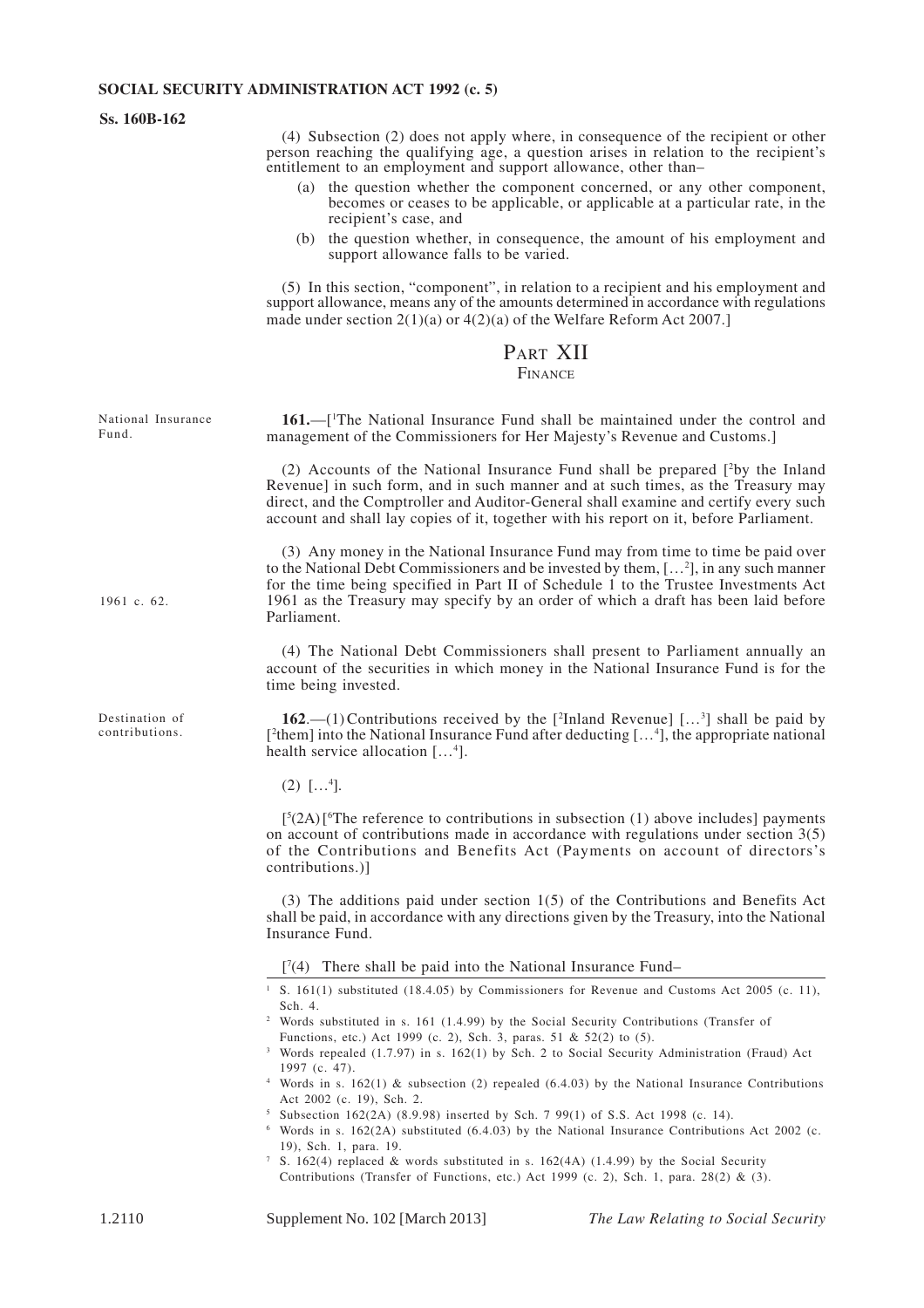- **S. 162** (a) so much of any interest recovered by the Inland Revenue by virtue of paragraph 6 of Schedule 1 to the Contributions and Benefits Act<sup>[1</sup>, or from persons in Great Britain by virtue of paragraph 6 of Schedule 2 to that Act,] as remains after the deduction by them of any administrative costs attributable to its recovery,
- (b) the amounts apportioned to the  $[^2$ Contributions] under sub-paragraph (6) of Paragraph 7 of Schedule 1 to the Contributions and Benefits Act in respect of the penalties mentioned in that sub-paragraph, and
- (c) so much of any penalty otherwise imposed by virtue of that paragraph and recovered by the Inland Revenue as remains after the deduction by them of any administrative costs attributable to its recovery.]

 $(4ZA)[...^3].$ 

 $[4(4ZB)$  [<sup>1</sup>Subsection (4)(b) and (c)] above shall have effect notwithstanding any provision which treats a penalty under section 98 or 98A of the Taxes Management Act 1970 as if it were tax charged in an assessment and due and payable.]

[<sup>5</sup>(4A)The sums recovered by the [<sup>4</sup>Inland Revenue] under regulations made under paragraph 7A, [<sup>1</sup>7B or 7BZA] of Schedule 1 to the Contributions and Benefits Act in respect of interest or penalties shall be paid into the National Insurance Fund.]

(5) In subsection (1) above "the appropriate national health service allocation" means [6 [7 50] per cent of the product of the additional rate together with]–

- (a) in the case of primary Class 1 contributions,  $[62.05]$  per cent. of the amount estimated to be that of [<sup>8</sup>so much of the earnings in respect of which those contributions were paid as exceeded [<sup>9</sup>the primary threshold] but did not exceed the upper earnings limit;]
- (b) in the case of secondary Class 1 contributions,  $[61.9]$  per cent. of the amount estimated to be that of the [<sup>9</sup>total] earnings in respect of which [<sup>5</sup>primary Class 1 contributions] were paid;
- (c) in the case of Class 1A contributions, [6 1.9] per cent. of the amount estimated to be the aggregate of the [<sup>10</sup>general earnings] used in calculating those contributions;
- $[{}^5$ (ca) in the case of Class 1B contributions,  $[{}^41.9]$  per cent of the amount estimated to be the aggregate of the  $[{}^{10}$ general earnings] and the amounts of income tax in respect of which those contributions were paid;]
	- (d) in the case of Class 2 contributions, 15.5 per cent. of the amount estimated to be the total of those contributions;
- (e) in the case of Class 3 contributions, 15.5 per cent. of the amount estimated to be the total of those contributions;
- $[1]$ <sup>11</sup>(ea) in the case of Class 3A contributions, 15.5 per cent of the amount estimated to be the total of those conributions;] and

(f) in the case of Class 4 contributions,  $[62.15$  per cent of the amount estimated

- <sup>3</sup> In s. 162, (1.9.04) subsec. (4ZA) omitted & words substituted in subsecs. (4ZB) & (4A) by National Insurance Contributions and Statutory Payments Act 2004 (c. 3), s. 11 & Sch. 1, para. 3(3).
- <sup>4</sup> In s. 162, (1.4.99) subsec. (4ZB) inserted & words substituted in subsec. (4A) by the Social Security Contributions (Transfer of Functions, etc.) Act 1999, Sch. 5, paras. 12 & 28(3).
- <sup>5</sup> In s. 162, (6.4.99) subsec. (4A) & (5)(ca) inserted & words substituted in subsec. (5)(b) by the S.S. Act 1998 (c. 14), Sch. 7, para. 99(2) & (3).
- <sup>6</sup> In s. 162, (6.4.03) words in subsec. (5) inserted & words substituted in subsecs. (5)(a)-(ca) & (f) by the National Insurance Contributions Act 2002 (c. 19), s.  $4(1)-(3)$ .
- <sup>7</sup> Amount substituted (6.4.11) in s. 162(5) by the National Insurance Contributions Act 2011 (c. 3), s. 3.
- <sup>8</sup> Words in s.  $162(5)(a)$  substituted (1.7.92 and 5.10.89 in respect of the corresponding former provisions re-enacted in s. 162(5)) by Social Security (Contributions) Act 1994 (c. 1), s. 2(1).
- <sup>9</sup> Words substituted in s.  $162(5)(a)$  & inserted in s.  $162(5)(b)$  (22.12.99 for reg. making purposes, 6.4.00 for all other purposes) by the Welfare Reform and Pensions Act 1999 (c. 30), Sch. 9, para. 9(2).
- <sup>10</sup> Words substituted in s. 162(5)(c) & (ca) (6.4.03) by the Income Tax (Earnings and Pensions) Act 2003 (c. 1), Sch. 6, para. 189(2) & (3).
- <sup>11</sup> S. 162(5)(ea) inserted (12.10.15) by Pensions Act 2014 (c. 19), Sch. 15, para. 13(2).

<sup>&</sup>lt;sup>1</sup> Words in s. 162(4)(a) substituted (6.4.03) by the National Insurance Contributions Act 2002 (c. 19), Sch. 1, para. 19.

<sup>&</sup>lt;sup>2</sup> Words omitted in s. 162 (1.4.99) by the Social Security Contributions (Transfer of Functions, etc.) Act 1999 (c. 2), Sch. 3, paras. 51 & 52(2) to (5).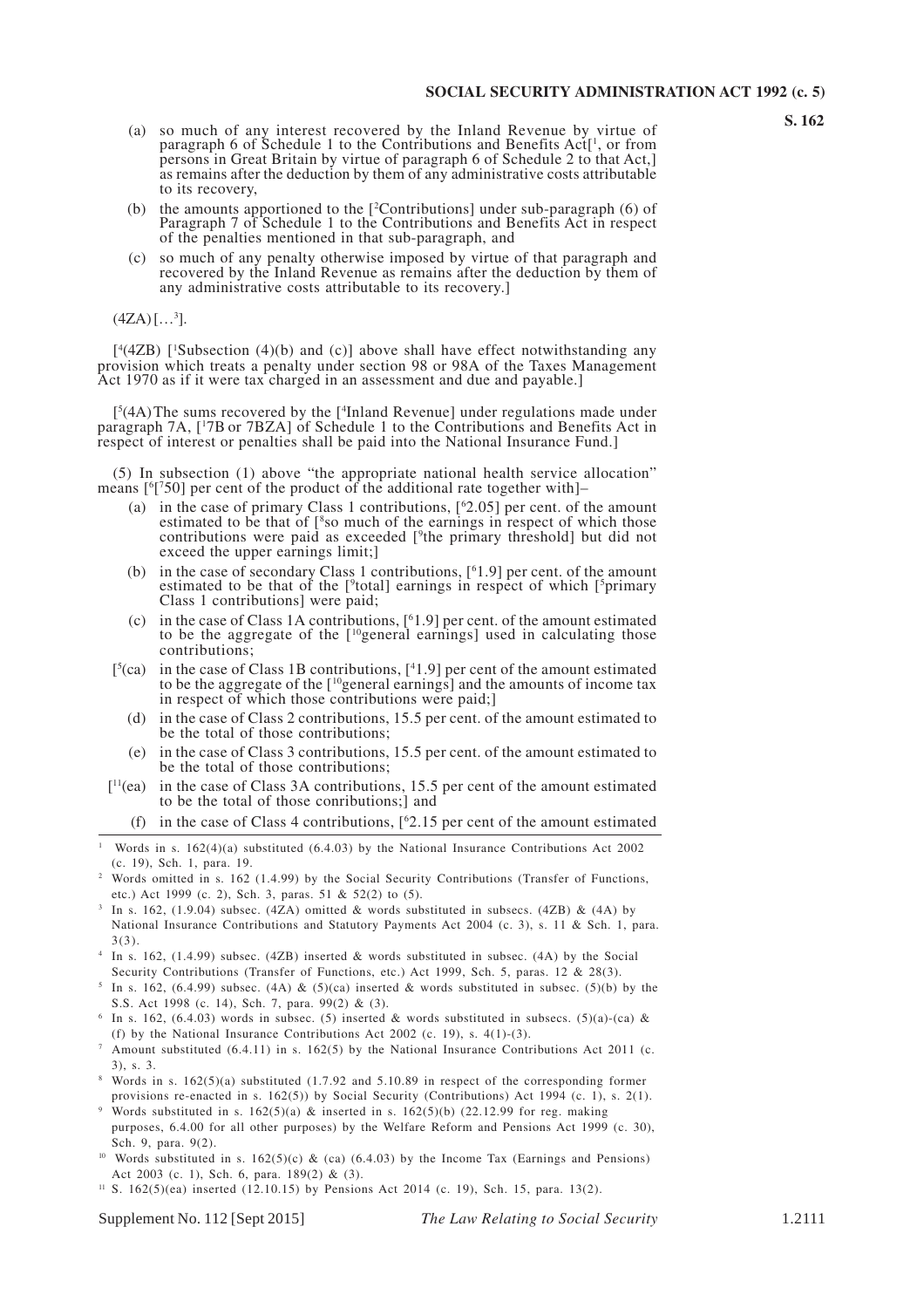**S. 162**

to be that of so much of the profits or gains, or earnings, in respect of which those contributions were paid as exceeded the lower limit specified in paragraph (a) of subsection (3) of section 15, and in paragraph (a) of subsection  $(1A)$  of section 18, of the Contributions and Benefits Act but did not exceed the upper limit specified in those subsections.]

 $[1(5A)$  In subsection (5) above "the product of the additional rate" means the amount estimated to be the aggregate of–

- (a) so much of the total of primary Class 1 contributions as is attributable to section  $8(1)(b)$  of the Contributions and Benefits Act (additional primary percentage);
- (b) so much of the total of Class 4 contributions under section 15 of that Act as is attributable to subsection (3)(b) of that section (additional Class 4 percentage); and
- (c) so much of the total of Class 4 contributions payable by virtue of section 18 of that Act as is attributable to subsection  $(1\overrightarrow{A})(B)$  of that section (additional Class 4 percentage).]

(6) In [<sup>2</sup>subsections (5) & (5A)] above "estimated" means estimated by the [<sup>3</sup>Inland Revenue] in any manner which after consulting the Government Actuary or the Deputy Government Actuary [<sup>4</sup>the Inland Revenue consider] considers to be appropriate and which the Treasury has approved.

 $[5(6A)$  In the case of earners paid other than weekly, the reference in paragraph (a) of  $[5(6A)$  In the case of earners paid other than weekly, the reference in paragraph (a) of subsection (5) above to [<sup>6</sup>the primary threshold or the upper earnings limit] shall be taken as a reference to the equivalent of [<sup>6</sup>that threshold or limit prescribed under section 5(4)] of the Contributions and Benefits Act.]

(7) [7 The Treasury may], by order amend any of paragraphs (a) to (f) of subsection (5) above in relation to any tax year, by substituting for the percentage for the time being specified in that paragraph a different percentage.

(8) No order under section (7) above shall substitute a figure which represents an increase or decrease in the appropriate national health service allocation of more than–

- (a) 0.1 per cent. of the relevant earnings, in the case of paragraph (a) or (b);
- (b) 0.1 per cent. of the relevant aggregate, in the case of paragraph  $(c)[<sup>8</sup> or (ca);]$ ;
- (c) 4 per cent. of the relevant contributions, in the case of paragraph (d)  $[9, (e)$  or (ea); or
- (d) 0.2 per cent. of the relevant earnings, in the case of paragraph (f).

(9) From the national health service allocation in respect of contributions of any class there shall be deducted such amount as the [7 Inland Revenue] estimate to be the portion of the total expenses incurred by [7 them] or any other government department in collecting contributions of that class which is fairly attributable to that allocation, and [7the remainder shall be paid the Inland Revenue to the Secretary of State towards] the cost–

- (a) of the national health service in England;
- (b) of that service in Wales; and
- (c) of that service in Scotland,

- <sup>5</sup> S. 162(6A) inserted (1.7.92, and 5.10.89 in respect of the corresponding former provision reenacted in s. 162(5)) by Social Security (Contributions) Act 1994 (c. 1), s. 2(2).
- <sup>6</sup> Words substituted (22.12.99 for reg. making purposes, 6.4.00 for all other purposes) by the Welfare Reform and Pensions Act 1999 (c. 30), Sch. 9, para. 9(3).
- <sup>7</sup> Words substituted & omitted in s. 162 (1.4.99) by Social Security Contributions (Transfer of Functions etc.) Act 1999 (c. 2), Sch. 3, para. 52(7) to (11).
- <sup>8</sup> Words inserted in s. 162(8)(b) (8.9.98) by Sch. 7, para. 99(4), of S.S. Act 1998 (c. 47) for the purpose only of authorising the making of regulations or orders.
- <sup>9</sup> Words in s. 162(8)(c) substituted (12.10.15) by Pensions Act 2014 (c. 19), Sch. 15, para. 13(3).

<sup>&</sup>lt;sup>1</sup> S. 162, subsec. (5A) inserted by the National Insurance Contributions Act 2002 (c. 19), s.  $4(1)-(3)$ .

<sup>&</sup>lt;sup>2</sup> Words in s. 162(2A), (4)(a) & (6) substituted (6.4.03) by the National Insurance Contributions Act 2002 (c. 19), Sch. 1, para. 19.

Words substituted in s.  $162(6)$  (6.4.03) by the Income Tax (Earnings and Pensions) Act 2003 (c. 1), Sch. 6, para. 189(2) & (3).

<sup>4</sup> Words substituted in s. 162 (1.4.99) by Social Security Contributions (Transfer of Functions etc.) Act 1999 (c. 2), Sch. 3, para. 52(6).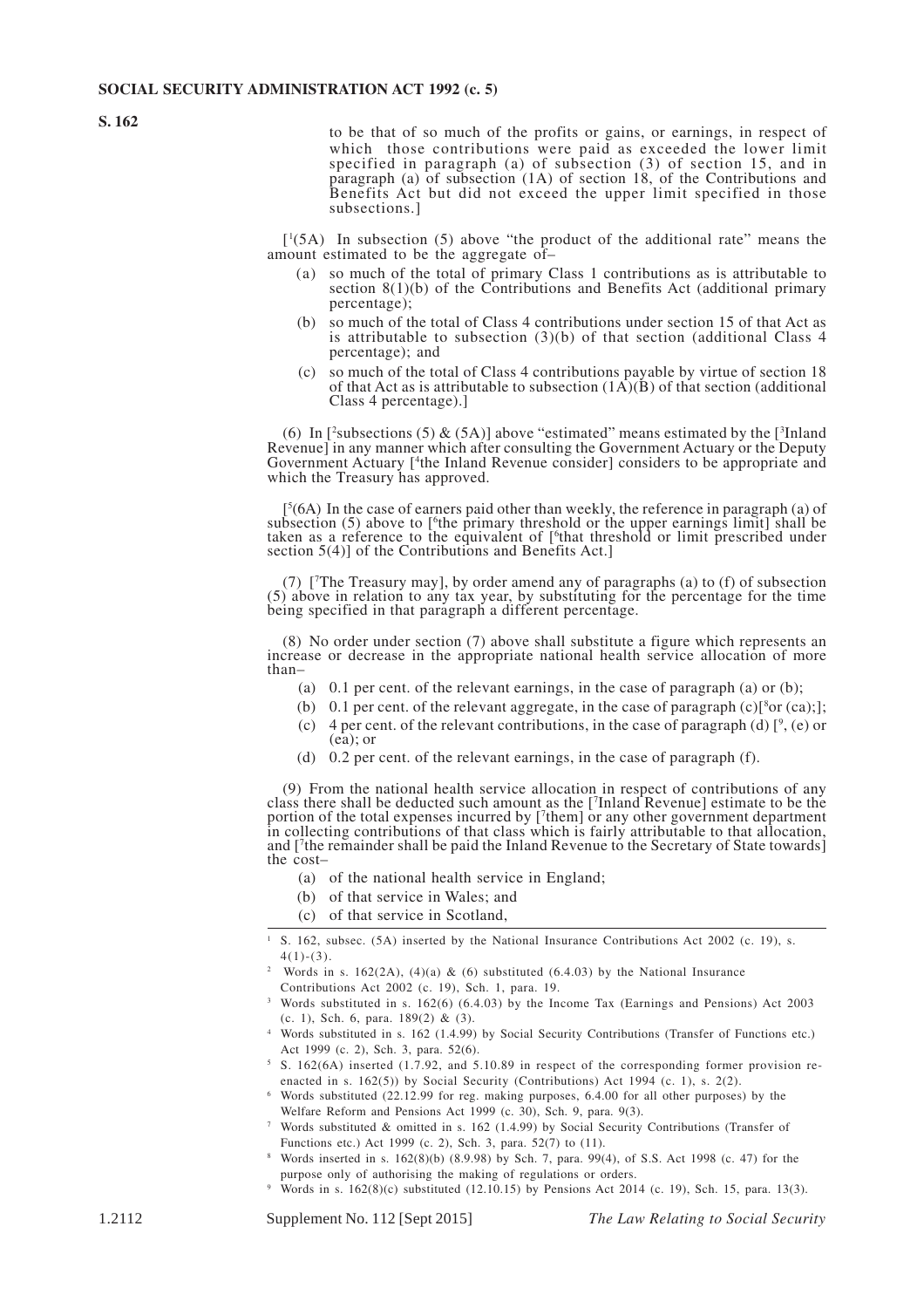in such shares as the Treasury may determine.

(10) The Secretary of State shall pay any amounts deducted in accordance with subsection (9) above into the Consolidated Fund.

(11) […1 ]

(12) The [1 Inland Revenue] may make regulations modifying this section, in such manner as [<sup>1</sup>they think] appropriate, in relation to the contributions of persons referred to in the following sections of the Contributions and Benefits Act–

- (a) section  $116(2)$  (H.M. forces);
- (b) section 117(1) (mariners, airmen, etc.);
- (c) section 120(1) (continental shelf workers),

and in relation to any contributions which are reduced under section 6(5) of that Act.

**163.**—(1) There shall be paid out of the National Insurance Fund–

- (a) benefit under Part II of the Contributions and Benefits Act;
- $[2(za)$  state pension and lump sums under Part 1 of the Pensions Act 2014;
- [3 (zb) bereavement support payment under section 30 of the Pensions Act 2014;]
	- (b) guardian's allowance;
	- (c) Christmas bonus if the relevant qualifying benefit is payable out of that Fund;
	- [4 (d) any sum which, under regulations relating to statutory sick pay, statutory maternity pay, statutory adoption pay, [<sup>5</sup>statutory paternity pay] [<sup>6</sup>or statutory shared paternal pay], falls to be paid by or on behalf of the Inland Revenue or to be set off against sums payable to the Inland Revenue otherwise than on account of contributions;]

(e) […7 ]

(2) There shall be paid out of money provided by Parliament–

- (a) any administrative expenses of the Secretary of State or other government department in carrying into effect the Contributions and Benefits Act[2 , Part 1 of the Pensions Act 2014][3 , section 30 of that Act)] or this Act;
- [ 8 (aa) any administrative expenses of the Secretary of State in supplying information about benefits under Part II of that Act in accordance with regulations under section 23 of the Welfare Reform and Pensions Act 1999;]
	- (b) benefit under Part III of  $[{}^8$ the Contributions and Benefits Act], other than guardian's allowance;
	- (c) benefit under Part V of that Act;
	- (d) any sums payable by way of the following–
		- (i) income support;
		- (ii) […9 ]
		- (iii) […9 ]
		- (iv) rate rebate subsidy;
- <sup>1</sup> Words substituted & omitted in s. 162 (1.4.99) by Social Security Contributions (Transfer of Functions etc.) Act 1999 (c. 2), Sch. 3, para. 52(7) to (11).

<sup>4</sup> Para. (d) substituted in s. 163(1) (8.12.02) by the Employment Act 2002 (c. 22), s. 6(1).

- <sup>7</sup> S. 163(1)(e) repealed (6.10.97) by Sch. 3, para. 6, of Social Security (Recovery of Benefits) Act 1997 (c. 27).
- <sup>8</sup> Para. (aa) inserted & words in para. (b) substituted  $(1.12.00)$  in s. 163(2) by the Welfare Reform & Pensions Act 1999 (c. 30), Sch. 12, para. 26.
- <sup>9</sup> S. 163(2)(d)(ii) & (iii) repealed (8.4.03) by the Tax Credits Act 2002 (c. 21), Sch. 6.

General financial arrangements.

**Ss. 162-163**

<sup>&</sup>lt;sup>2</sup> Para. (za) and words in s.  $(2)(a)$  inserted in S. 163 (6.4.16) by the Pensions Act 2014 (c. 19), Sch. 12, para. 23(1) to (3).

S.  $163(i)(zb)$  & words in s.  $163(2)(a)$  inserted  $(6.4.17)$  by s.  $31$  & Sch. 16, para.  $31(2)$  & (3) to the Pensions Act 2014 (c. 19).

<sup>&</sup>lt;sup>5</sup> Words in s. 163(1)(d) substituted (5.4.15) by the Children and Families Act 2014, (c. 6), Sch. 7, para. 27 (with art. 16 of S.I. 2014/1640).

 $6$  Words in s. 163(1)(d) inserted (1.12.14) by the Children and Families Act 2014 (c. 6), Sch. 7, para. 27(b).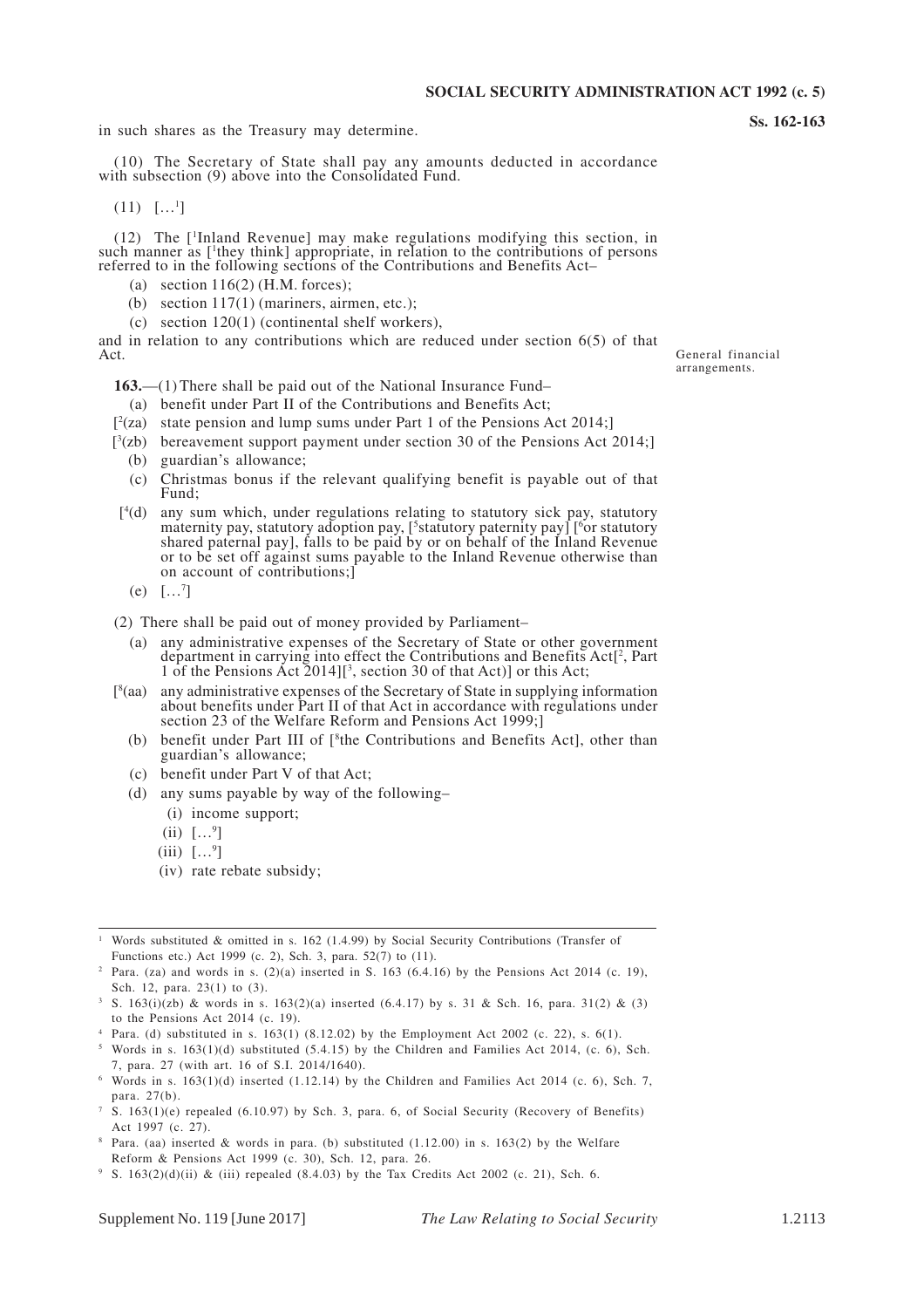#### **Ss. 163-164**

- (v) rent rebate subsidy;
- (vi) rent allowance subsidy;
- (vii) ['community charge benefit subsidy] ['council tax benefit subsidy];
- (e) payments by the Secretary of State into the social fund under section  $167(3)$  below;
- (f) child benefit;
- (g) Christmas bonus if the relevant qualifying benefit is payable out of such money;
- (h) any sums falling to be paid by the Secretary of State  $[3]$  or the Inland Revenue] under or by virtue of this Act by way of travelling expenses;
- $(i)$   $[...^4]$

except in so far as they may be required by any enactment to be paid or borne in some other way.

(3) The administrative expenses referred to in subsection (2)(a) above include those in connection with any inquiry [<sup>5</sup>undertaken-

- (a) on behalf of the Inland Revenue with a view to obtaining statistics relating to the operation of Part I of the Contributions and Benefits Act, and
- (b) on behalf of the Secretary of State with a view to obtaining statistics relating to the operation of Parts II to VI and XI of that Act [<sup>6</sup>or Part 1 of the Pensions Act 2014] [<sup>7</sup>or section 30 of that Act].]

(4) Any sums required by a secondary contributor for the purpose of paying any secondary Class  $1A$ <sup>[8</sup>or 1B] contributions which are payable by him in respect of an earner in consequence of the earner's employment in an office of which the emoluments are payable out of the Consolidated Fund shall be paid out of that Fund.

(5) Any expenditure in respect of the payment of interest or repayment supplements under or by virtue of paragraph 6 [9 or 7B] of Schedule 1 to the Contributions and Benefits Act or paragraph  $\overline{6}$  of Schedule 2 to that Act shall be defrayed out of the National Insurance Fund in accordance with any directions given by the Treasury.

164.—(1) Subject to [<sup>10</sup>section 38 of the Jobseekers Act 1995<sup>[11</sup>, section 27 of the Welfare Reform Act 2007] and to] the following provisions of this section, so far as it relates to payments out of money provided by Parliament, any sum recovered by the Secretary of State under or by virtue of this Act shall be paid into the Consolidated Fund.

(2) So far as any such sum relates to a payment out of the National Insurance Fund, it shall be paid into that Fund.

(3) So far as any such sum relates to a payment out of the social fund, it shall be paid into that Fund.

(4) Sums repaid by virtue of paragraph  $1(4)(e)$  of Schedule 9 to this Act as it has effectufon she6pwpp96es) af schemeesoupdepoparagraphm $\hat{a}$ nor chaofe Schedulau8ito the

- charge benefits for any day before 1.4.93 (L.G.F. Act 1992 (c. 14), s. 118), and for the purposes of community charge benefit subsidy for any year ending before 1.4.93 (S.I. 1993/ 232, art. 2).
- <sup>2</sup> Words in s. 163(2)(d)(vii) substituted (6.3.92) by L.G.F. Act 1992 (c. 14), Sch. 9, para. 22, for purposes of council tax and council tax benefit from 1.4.93.
- <sup>3</sup> Words inserted in s. 163(2)(h) (1.4.99) by the S.S. Contributions (Transfer of Functions etc.) Act 1999 (c. 2), Sch. 1, para. 29(b).
- <sup>4</sup> S. 163(2)(i) repealed (6.10.97) by Sch. 3, para 6, of Social Security (Recovery of Benefits) Act 1997 (c. 27).
- <sup>5</sup> Words substituted in s. 163(3) (1.4.99) by the S.S. Contributions (Transfer of Functions etc.) Act 1999 (c. 2), Sch. 3, para. 53.
- <sup>6</sup> Words inserted in S. 163(3)(b) (6.4.16) by the Pensions Act 2014 (c. 19), Sch. 12, para.  $23(4)$ .
- <sup>7</sup> Words in s. 163(3)(b) inserted (6.4.17) by s. 31 & Sch. 16, para. 31(4) to the Pensions Act 2014 (c. 19).
- <sup>8</sup> Words added to para. 163(4) (6.4.99) by Sch. 7, para. 100(1), of S.S. Act 1998 (c. 14).
- <sup>9</sup> Words inserted  $(6.4.99)$  by s. 100(2) of S.S. Act 1998 (c. 14).
- <sup>10</sup> Words inserted (7.10.96) in s. 164(1) by para. 65 of Sch. 2 to Jobseekers Act 1995 (c. 18).
- <sup>11</sup> Words inserted in s. 164(1) (27.10.08) by the Welfare Reform Act 2007 (c. 5), para. 10(25) of Sch. 3.

Destination of repayments etc.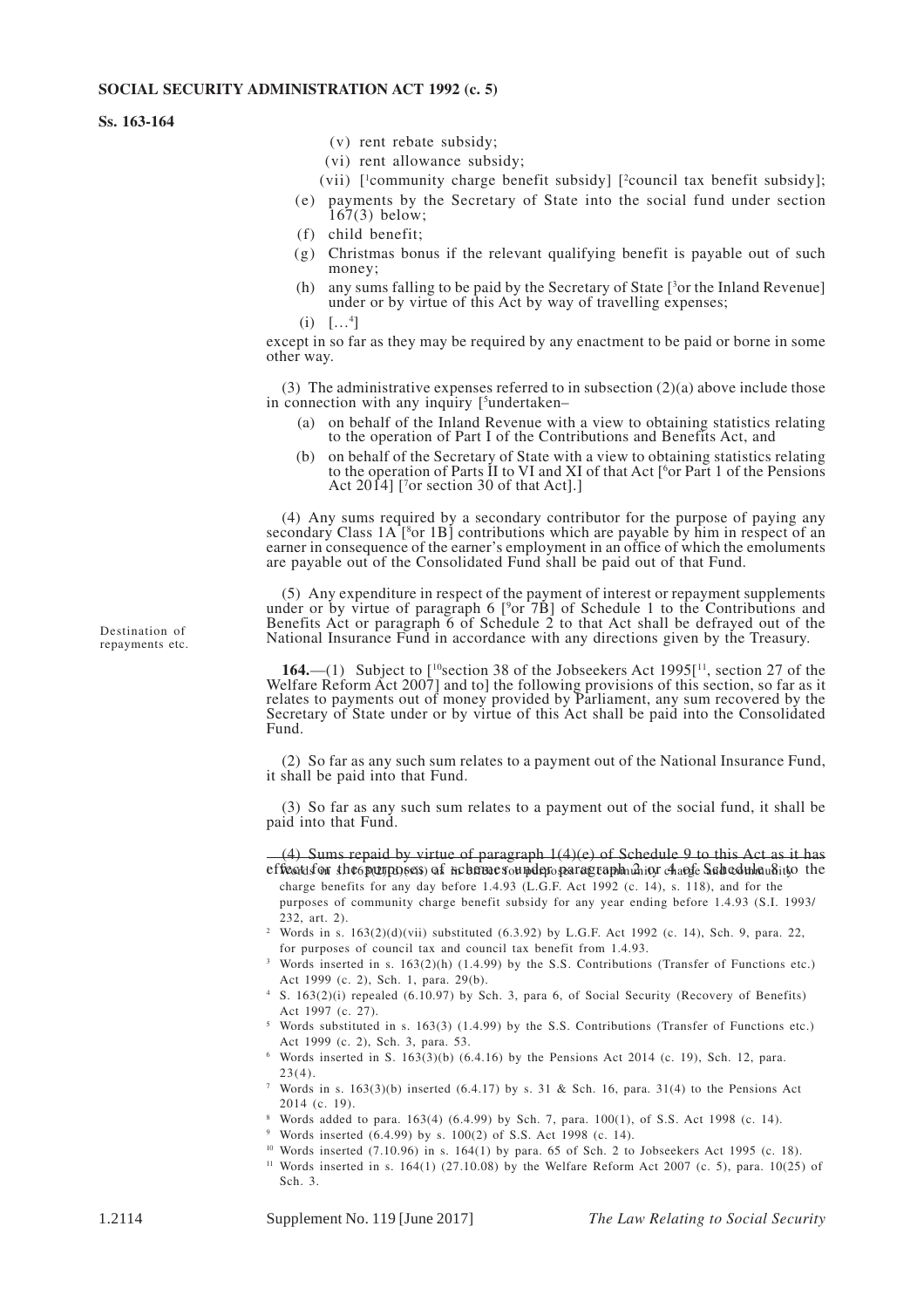Contributions and Benefits Act shall be paid into the Consolidated Fund.

(5) There shall be paid into the National Insurance Fund–

- $(a)$   $[...^1]$
- (b) sums recovered by the Secretary of State by virtue of a scheme under paragraph 2 or 4 of Schedule 8 to the Contributions and Benefits Act making provision by virtue of paragraph 4 of Schedule 9 to this Act.

(6) Any sums [2 recovered by the Secretary of State under section 15A above] [...<sup>3</sup>] shall be paid-

- (a) into the Consolidated Fund, to the extent that the Secretary of State estimates that those sums relate to payments out of money provided by Parliament; and
- (b) into the National Insurance Fund, to the extent that he estimates that they relate to payments out of that Fund.

[ 4 (7) Any sums repaid to the Secretary of State in pursuance of section 119(1) of the 1975 Act (which related to the effect of adjudication and was repealed subject to a saving in relation to certain reviews and appeals) shall–

- (a) be paid by him into the Consolidated Fund in so far as they represent benefit which under section 163 above is payable out of money provided by Parliament and not out of the National Insurance Fund; and
- (b) otherwise, be paid by him into that Fund.]

 $[5(7)$  Any sums received by the Secretary of State under regulations made by virtue of section 15A(2)(b) above shall be paid into the Consolidated Fund.]

[<sup>6</sup>(8) All penalties recovered by the Secretary of State under section 115A [<sup>7</sup>or 115B] above shall be paid into the Consolidated Fund.]

**165.**—[8 (1) There shall be made out of the National Insurance Fund into the Consolidated Fund, or [<sup>9</sup>by the Secretary of State out of money provided by Parliament to the Inland Revenue for payment into the National Insurance Fund]

- (a) such payments by way of adjustment as the Secretary of State determines (in accordance with any directions of the Treasury) to be appropriate in consequence of the operation of any enactment or regulations relating to–
	- (i)  $[\dots]^{10}$ :
	- (ii)  $[...^{10}]$ ;
	- (iii) the repayment or offsetting of benefit as defined in section 122 of the Contributions and Benefits Act<sup>[11</sup>, universal credit]<sup>[12</sup>, personal] independence payment] or other payments; and
- (b) such payments by way of adjustment as in Inland Revenue determine to be
- <sup>1</sup> S.  $164(5)(a)$  ceased to have effect (5.7.99) by Sch. 7, para. 101, of S.S. Act 1998 (c. 14).
- <sup>2</sup> Words substituted, w.e.f. 1.7.92, in s. 164(6) by para. 2(1) of Sch. to S.S. (Mortgage Interest Payments) Act 1992 (c. 33).
- <sup>3</sup> Words deleted (6.10.97) from s. 164(6) by Sch. 3, para. 7, of Social Security (Recovery of Benefits) Act 1997 (c. 27).
- <sup>4</sup> First subsection (7) transitorily inserted into s. 164 by para. 19 of Sch. 4 to S.S. (C.P.) Act 1992 (c. 6), until a day is appointed under para.  $1(3)(a)$  ibid.
- <sup>5</sup> Second subsection (7) inserted (1.7.92) into s. 164 by para. 2(2) of Sch. to S.S. (Mortgage Interest Payments) Act 1992 (c. 33).
- <sup>6</sup> Sub-para (8) inserted (1.7.97) by Sch. 1, para 8, to Social Security Administration (Fraud) Act 1997 (c. 47).
- <sup>7</sup> Words inserted in s. 164(8) (30.4.02) by the Social Security Fraud Act 2001 (c. 11), s. 15(2).
- <sup>8</sup> S. 165(1) substituted (1.4.99) by the S.S. Contributions (Transfer of Functions, etc.) Act 1999 (c. 2), Sch. 1, para. 30(2) to (5).
- <sup>9</sup> Words substituted in s. 165(1) (1.4.99) by the S.S. Contributions (Transfer of Functions, etc.) Act 1999 (c. 2), Sch. 3, para. 54(2).
- <sup>10</sup> S.  $165(1)(a)(i)$  and (ii) repealed (5.10.99) by Sch. 6 to the Tax Credits Act 1999 (c. 10).
- <sup>11</sup> Words inserted in s.  $165(1)(a)(iii)$  (29.4.13) by para. 25(2) of Sch. 2 to the Welfare Reform Act 2012 (c. 5).

Adjustments between National Insurance Fund and Consolidated Fund.

<sup>&</sup>lt;sup>12</sup> Words inserted in s.  $165(1)(a)(iii)$  (8.4.13) by the Welfare Reform Act 2012, Sch. 9, para. 25.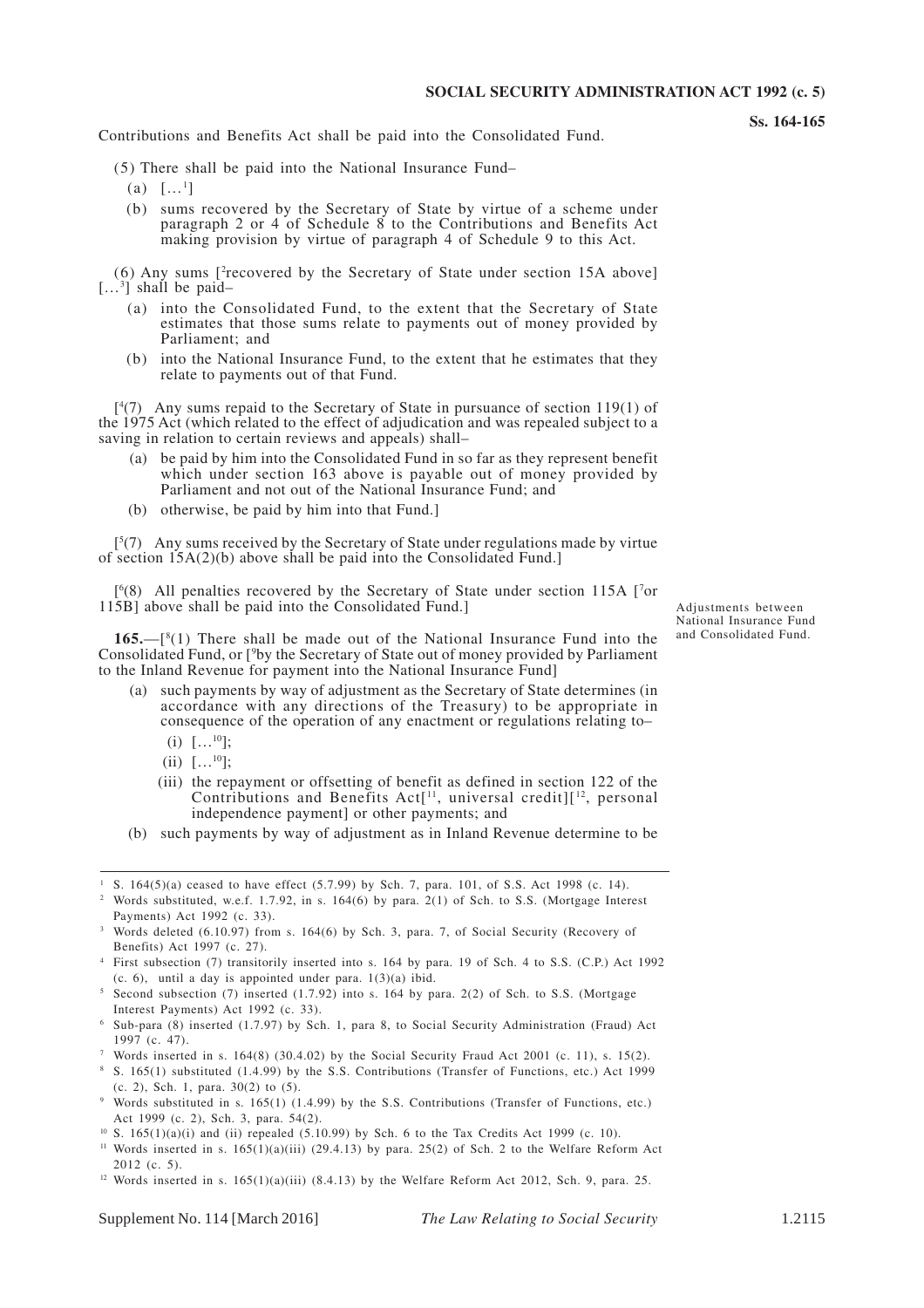appropriate in consequence of the operation of any enactment or regulations relating to–

- (i) statutory sick pay; […1 ]
- (ii) statutory maternity pay;
- $[2(iii)$  [...<sup>3</sup>] statutory paternity pay;
- $(iv)$   $[...^3]$
- (v) statutory adoption pay]][4 ; and
- (vi) statutory shared parental pay.]

(2) Where any such payments as are specified in subsection (3) below fall to be made by way of adjustment, then, subject to subsection (4) below,–

- (a) the amount of the payments to be made shall be taken to be such, and
- (b) payments on account of them shall be made at such times and in such manner,

as may be determined [<sup>5</sup>by the appropriate authority].

[6 (2A) In subsection (2) above "the appropriate authority" means–

- (a) the Secretary of State, in relation to payments falling to be made by him, or
- (b) in Inland Revenue, in relation to payments falling to be made by them;

and any determination by the Secretary of State under that subsection must be made in accordance with any directions given by the Treasury.]

(3) The payments mentioned in subsection (2) above are the following, that is to say–

- (a) any payments falling to be made by way of adjustment by virtue of [ $\frac{7}{\text{subsection}}$  (1)(a) and (b)] above;
- (b) any payments falling to be made by way of adjustment in consequence of the operation of any enactment or regulations relating to child benefit–
	- (i) out of the National Insurance Fund into the Consolidated Fund, or
	- (ii) into the National Insurance Fund out of money provided by Parliament; and
- (c) any payments falling to be made by way of adjustment in circumstances other than those mentioned in subsection (1) or paragraph (b) above–
	- (i) out of the National Insurance Fund either to the Secretary of State or another government department or into the Consolidated Fund; or
	- (ii) into the National Insurance Fund out of money provided by Parliament.

(4) In relation to payments falling within paragraph (a) or (c) of subsection (3) above, subsection (2) above only applies in such cases or classes of case as may be [8 specified–

- (a) in relation to payments falling to be made by the Secretary of State, by the Secretary of State by order made with the concurrence of the Inland Revenue, or
- (b) in relation to payments falling to be made by the Inland Revenue, by the

<sup>3</sup> Words in s.  $165(1)(b)(iii)$  & s.  $165(1)(b)(iv)$  repealed (5.4.15) by the Children and Families Act 2014 (c. 6), s. 126, Sch. 7, para. 28(2)(a)(b), (with art. 16 of S.I. 2014/2866).

- <sup>5</sup> Words in s. 165(2) substituted (1.4.99) by the S.S. Contributions (Transfer of Functions, etc.) Act 1999 (c. 2), Sch. 1, para. 30(3).
- <sup>6</sup> S. 165(2A) inserted and words substituted (1.4.99) by S.S. Contributions (Transfer of Functions, etc.) Act 1999 (c. 2), Sch. 1, para. 30(2) to (5).
- <sup>7</sup> Words substituted in ss. 164(3)(a) & s. 165(5) substituted (1.4.99) by S.S. Contributions
- (Transfer of Functions, etc.) Act 1999 (c. 2), Sch. 1, paras.  $30(5)$  & (6).
- <sup>8</sup> Words substituted in s. 165(4) (1.4.99) by S.S. Contributions (Transfer of Functions, etc.) Act 1999 (c. 2), Sch. 3, para. 54(3).

<sup>&</sup>lt;sup>1</sup> Word "and" omitted in s.  $165(1)(b)(i)$   $(8.12.02)$  by the Employment Act 2002 (c. 22), s. 6(2)(a).

<sup>&</sup>lt;sup>2</sup> S.  $165(1)(b)(iii)$  substituted (6.4.10) by the Work & Families Act 2006 (c. 18), Sch. 1, para. 28(2).

<sup>4</sup> S. 165(1)(b)(vi) and preceding word inserted (1.12.14) by the Children and Families Act 2014 (c. 6), Sch. 7, para. 28(2)(c).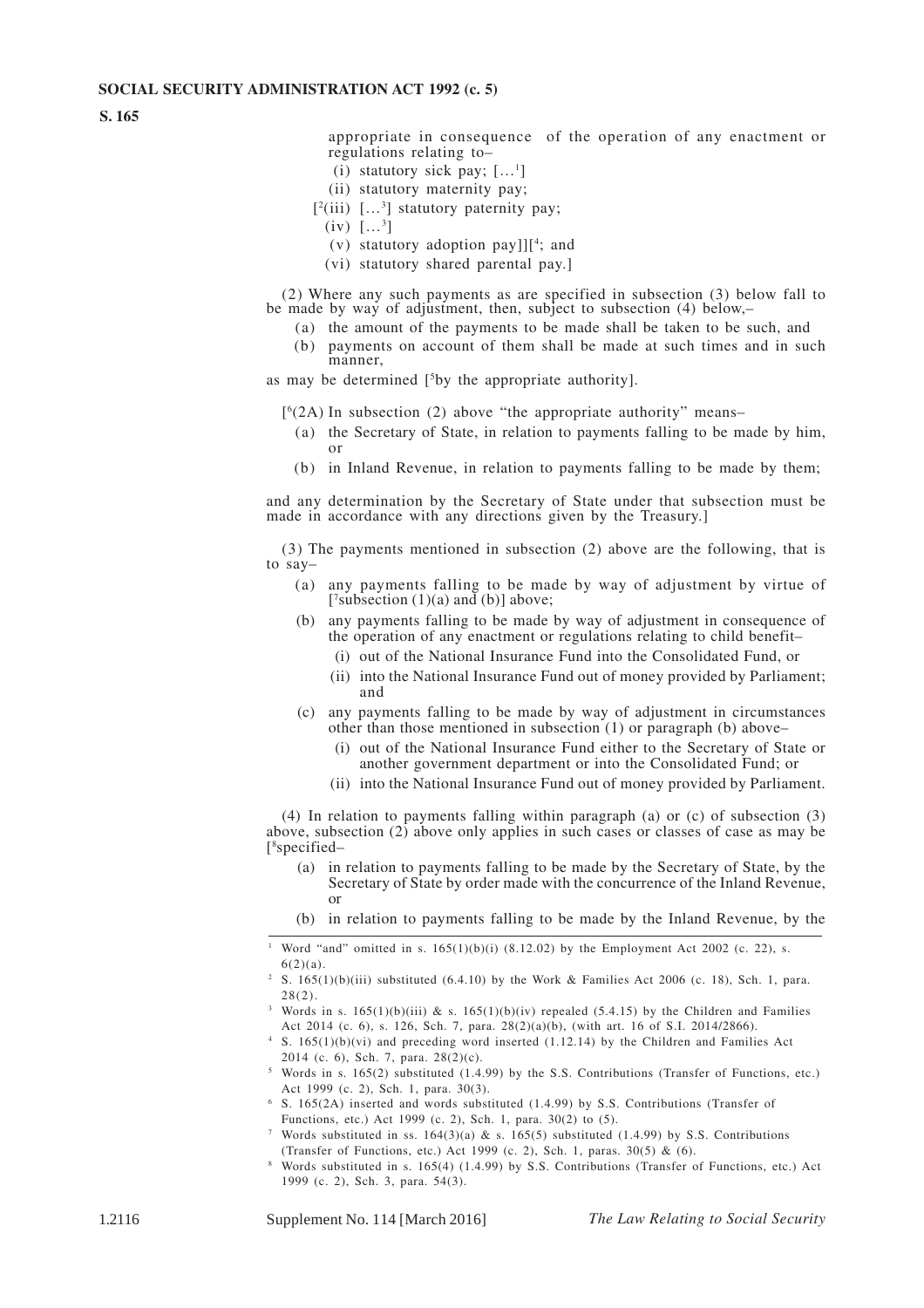**Ss. 165-166**

Inland Revenue by order.]

[7(5) There shall be paid out of the National Insurance Fund into the Consolidated Fund, at such times and in such manner as the Treasury may direct–

- (a) such sums as the Inland Revenue may estimate to be the amount of the administrative expenses incurred by them as mentioned in section  $163(2)(a)$ above[ $^1$ , or in carrying into effect any] [ $^2$ relevant legislation], excluding any expenses which the Treasury may direct, or any enactment may require, to be excluded from the Inland Revenue's estimate under this subsection, and
- (b) such sums as the Secretary of State may estimate (in accordance with any directions given by the Treasury) to be the amount of the administrative expenses incurred as mentioned in section  $163(2)(a)$  [<sup>3</sup>or (aa)] above by any government department other than the Inland Revenue, excluding the expenses specified in subsection (6) below.

[ 4 (5A)There shall be excluded from the estimate under subsection (5)(a) above any expenses attributable to the carrying into effect of provisions of this Act so far as relating to state pension credit.]

 $[2(5B)$ In subsection  $(5)(a)$  "relevant legislation" means-

- (a) legislation relating to ordinary statutory paternity pay, additional statutory paternity pay or statutory adoption pay,
- (b) the National Insurance Contributions Act 2014; or
- (c) the National Insurance Contributions Act 2015.]

(6) The expenses excluded from the estimate under subsection  $(5)(b)$  above are–

- (a) expenses attributable to the carrying effect of provisions of the Contributions and Benefits Act or this Act relating to the benefits which by virtue of section 163(2) above<sup>[5</sup>, section 20 of the State Pension Credit Act 2002 [<sup>6</sup> section 27 of the Welfare Reform Act 2007 or section 148 of the Welfare Reform Act 2012] are payable out of the money provided by Parliament; and
- (b) any other category of expenses which the Treasury may direct, or any enactment may require, to be excluded from the Secretary of State's estimate under subsection  $(5)(b)$  above:

but none of the administrative expenses of the Christmas bonus shall be excluded from that estimate by virtue of paragraph (a) or (b) above.]

**166.**—(1) As from the end of the period of 5 years beginning with 6th April 1990, or such shorter period as the Secretary of State may direct, the Government Actuary or the Deputy Government Actuary shall review the operation during that period of–

- $[7(a)$  the 1975 Act;
- (b) Parts I to VI of the Contributions and Benefits Act (except Part I of Schedule 8);
- (c) the provisions of the Jobseekers Act 1995 relating to a contribution-based

- <sup>4</sup> Subsection (5A) inserted in s. 165 inserted (2.7.02) for the purposes of exercising power to make regulations or orders by the State Pension Credit Act 2002 (c. 16), Sch. 2, para. 18.
- <sup>5</sup> Words substituted in s.  $165(6)(a)$  (27.10.08) by the Welfare Reform Act 2007 (c. 5), para. 10(26) of Sch. 3.
- $6$  Words substituted in s. 165(6)(a) (29.4.13) by para. 25(3) of Sch. 2 to the Welfare Reform Act 2012 (c. 5).
- <sup>7</sup> Paras. 1(a)-(d) substituted (11.6.96) for words in s. 166 (effectively bringing contributionbased jobseeker's allowance within the review) by para. 66(2) of Sch. 2 to Jobseeker's Act 1995 (c. 18).
- <sup>8</sup> Words substituted in s. 166(1)(d) (5.7.99) by the Social Security Contributions (Transfer of Functions, etc.) Act 1999 (c. 2), Sch. 7, para. 14.
- <sup>9</sup> Words inserted in s. 166(1)(d) (29.11.99) by S.S. Act 1998 (c. 14), Sch. 7, para. 102.

Financial review and report.

<sup>&</sup>lt;sup>1</sup> Words inserted in s. 165(5)(a) (8.12.02) by the Employment Act 2002 (c. 22), s. 6(2)(b).

Words in s. 165(5)(a) substituted & s. 165(5B) inserted (12.2.15) by National Insurance

Contributions Act 2015 (c. 5), s. 7(1).

Words in s.  $165(5)(b)$  inserted (1.12.00) by the Welfare Reform & Pensions Act 1999 (c. 30), Sch. 12, para. 27.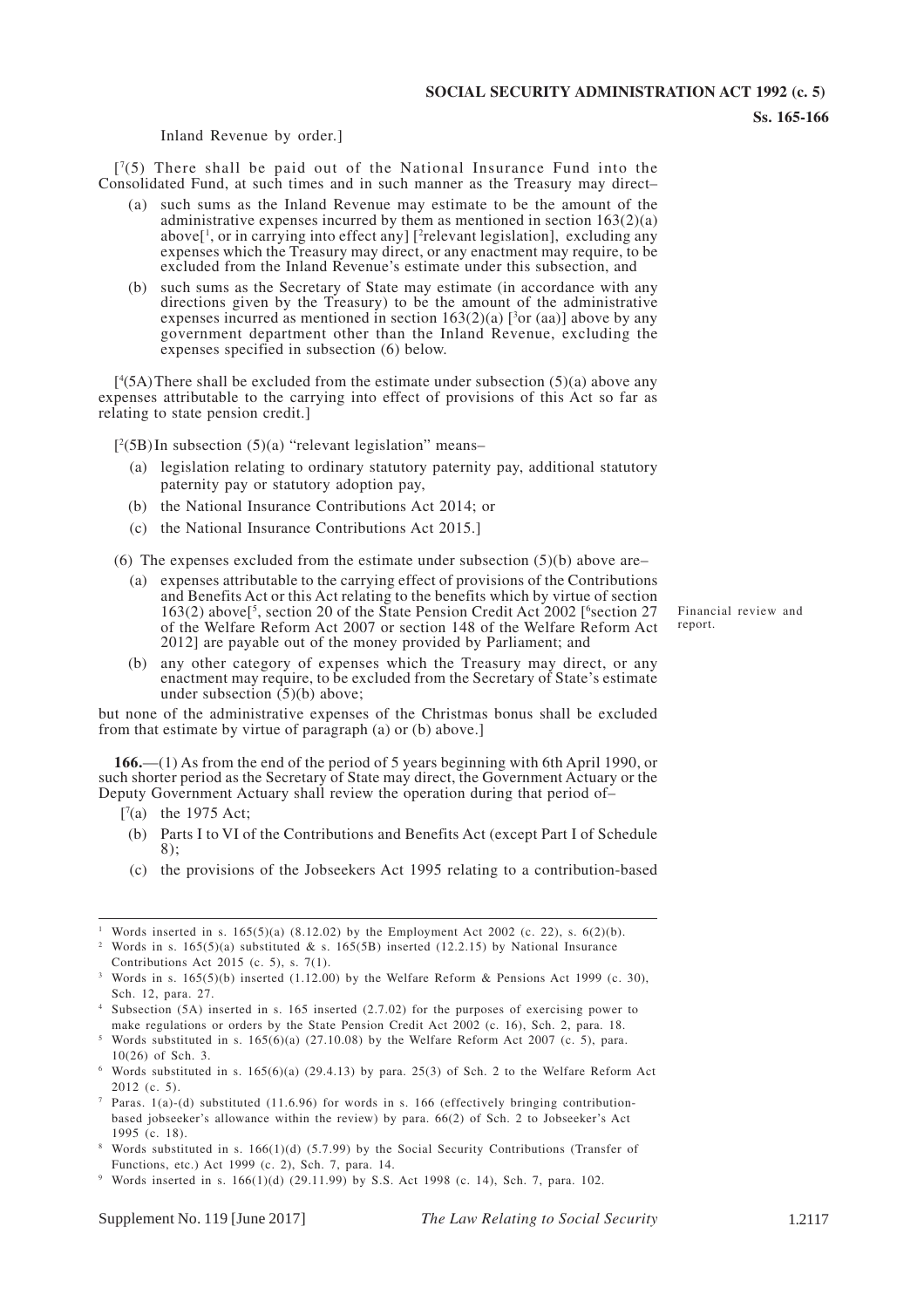#### **Ss. 166-168**

jobseeker's allowance; and

(d) this Act[8 , Chapter II of Part I of the Social Security Act 1998 and Part II of the Social Security Contributions (Transfer of Functions, etc.) Act 1999] [<sup>9</sup>so far as they relate] to the provisions specified in paragraphs (b) and (c) above.]

(2) As from the end of each review period, the Government Actuary or Deputy Government Actuary shall review the operation during that period of–

- [1 (a) Parts I to VI of the Contributions and Benefits Act (except Part I of Schedule 8);
- (b) the provisions of the Jobseekers Act 1995 relating to a contribution-based jobseeker's allowance; and
- [2 (ba) the provisions of Part 1 of the Welfare Reform Act 2007 relating to contributory employment and support allowance;
	- (c) this Act[3 , Chapter II of Part I of the Social Security Act 1998 and Part II of the Social Security Contributions (Transfer of Functions, etc.) Act 1999] [<sup>4</sup>so far as they relate] to the provisions specified in paragraphs (a)  $[2$  to (ba)] above.]
- (3) For the purposes of subsection (2) above, a review period is–
	- (a) the period of five tax years, or

(b) such shorter period as the [<sup>5</sup>Treasury] may direct in respect of any review from the end of the last period to be subject to a review under this section.

(4) It shall be the object of a review under this section to determine the extent to which level at which the National Insurance Fund stands from year to year may be expected in the longer term to bear a proper relation to demands in respect of payments of benefit; and for this purpose the Actuary shall take into account–

- (a) current rates of contributions;
- (b) the yield to be expected from contributions in the longer term; and
- (c) such other matters as he considers to be relevant as affecting the present and future level of the Fund.

The social fund.

(5) After completing his review, the Government Actuary or Deputy Government Actuary shall report to the Secretary of State [<sup>6</sup>and the Treasury] his opinion on the question referred to in subsection (4) above; and the [<sup>6</sup>Treasury] shall lay a copy of the report before Parliament.

**167.**—(1) The fund known as the social fund shall continue in being by that name.

(2) The social fund shall continue to be maintained under the control and management of the Secretary of State and payments out of it shall be made by him.

(3) The Secretary of State shall make payments into the social fund of such amounts, at such times and in such manner as he may with the approval of the Treasury determine.

(4) Accounts of the social fund shall be prepared in such form, and in such manner and at such times, as the Treasury may direct, and the Comptroller and Auditor General shall examine and certify every such account and shall lay copies of it, together with his report, before Parliament.

Allocations from social fund.

- Para.  $(2)(a)-(c)$  substituted  $(11.6.96)$  for words in s. 166 (effectively bringing contributionbased jobseeker's allowance within the review) by para. 66(3) of Sch. 2 to Jobseeker's Act 1995 (c. 18).
- <sup>2</sup> S. 166(2)(ba) & words in sub-para. (c) inserted (27.10.08) by the Welfare Reform Act 2007 (c. 5), para. 10(27) of Sch. 3.
- <sup>3</sup> Words substituted in s. 166(2)(c) (5.7.99) by the Social Security Contributions (Transfer of Functions, etc.) Act 1999 (c. 2), Sch. 7, para. 4.
- <sup>4</sup> Words inserted in s. 166(2)(c) (29.11.99) by S.S. Act 1998 (c. 14), Sch. 7, para. 102.
- <sup>5</sup> Words substituted in s. 166(3) (1.4.99) by the Social Security Contributions (Transfer of Functions, etc.) Act 1999 (c. 2), Sch. 3, para. 55.
- Words substituted in s. 166(5) (1.4.99) by the Social Security Contributions (Transfer of Functions, etc.) Act 1999 (c. 2), Sch. 3, para. 55.
- <sup>7</sup> S. 168 repealed (1.4.13) by reg. 2(1)(d)(ii) of S.I. 2012/3090 (c. 123).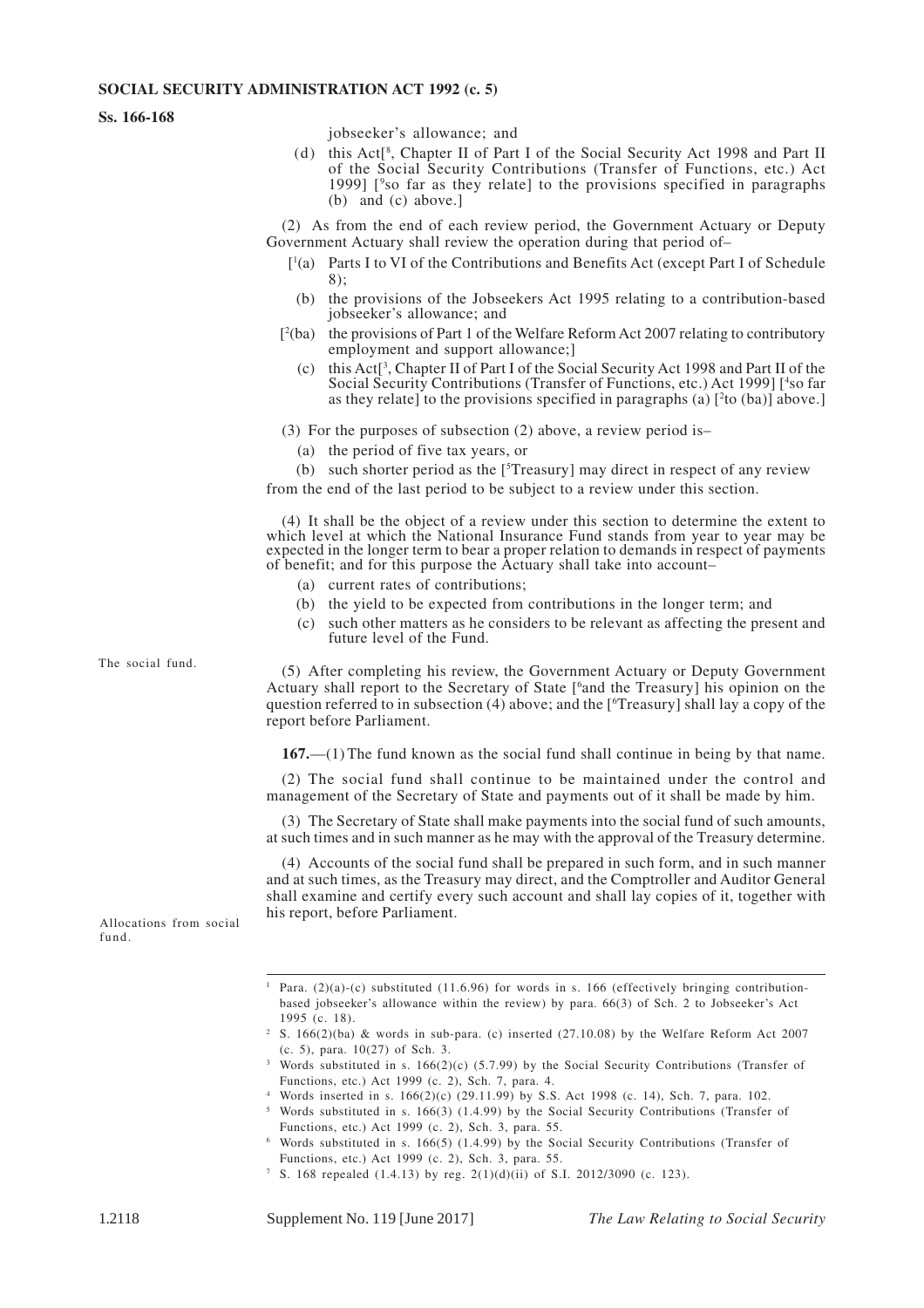**Ss. 168-169**

(5) The Secretary of State shall prepare an annual report on the social fund.

(6) A copy of every such report shall be laid before each House of Parliament.

**168.**  $[...^7]$ 

*Section 168 repealed (1.4.13) by reg. 2(1)(d)(ii) of S.I. 2012/3090 (c. 123) but is reproduced here due to savings provision reg. 3(1) & (2)(b) of that S.I. See page 14.3148 of the Law Relating to Social Security.*

**168.**—(1) The Secretary of State shall allocate amounts for payments from the social fund such as are mentioned in section 138(1)(b) of the Contributions and Benefits Act [1(in this section referred to as "section 138(1)(b) payments")] in a financial year.

(2) The Secretary of State may specify the amounts either as sums of money or by reference to money falling into the social fund on the repayment or partial repayment of loans, or partly in the former and partly in the latter manner.

(3) Allocations–

- $[2(a)$  may be for all section 138(1)(b) payments or for any description of such payments;]
- (b) may be of different amounts for [<sup>1</sup>payments of different descriptions];
- (c) may be made at such time or times as the Secretary of State considers appropriate; and
- (d) may be in addition to any other allocation  $[...]$ .

 $[2(3A)$ Without prejudice to the generality of subsection  $(3)(a)$ , descriptions of section 138(1)(b) payments may, in particular, be framed by reference to–

- (a) the purposes for which payments are made;
- (b) the persons by whom payments are made (including where such persons are located);
- (c) the persons to whom payments are made (including where such persons are located).]

(4) The Secretary of State may at any time re-allocate amounts previously allocated, and subsections (2) and (3) above shall have effect in relation to a re-allocation as they have effect in relation to an allocation.

(5) The Secretary of State may give general directions to [2appropriate officers] or groups of [2appropriate officers], or to any class of [2appropriate officers], with respect to the control and management by [<sup>2</sup>appropriate officers] or groups of [<sup>2</sup>appropriate officers] of [<sup>3</sup>any amounts allocated to them] under this section.

[4(6) In this section "appropriate officer" means an officer of the Secretary of State who, acting under his authority, is exercising functions of the Secretary of State in relation to  $[5$ section 138(1)(b) payments].]

**169.**—(1) There shall be made–

- (a) out of the social fund into the Consolidated Fund or the National Insurance fund;
- (b) into the social fund out of money provided by Parliament or the National Insurance Fund,



<sup>&</sup>lt;sup>1</sup> In s. 168 words inserted in  $(1)$ ,  $(3)(a)$  substituted, words substituted in  $(3)(b)$ , words omitted in  $(3)(d)$  and  $(3A)$  inserted  $(3.7.05)$  by the Welfare Reform Act 2007 (c. 5), s. 55.

<sup>2</sup> Words substituted in s. 168(5) (29.11.99) by S.S. Act 1998 (c. 14), Sch. 7, para. 103(1) & (2).

<sup>&</sup>lt;sup>3</sup> Words substituted in s. 168(5) (3.7.05) by the Welfare Reform Act 2007 (c. 5), Sch. 7, para. 3.

<sup>4</sup> Subsection (6) inserted in s. 168 (29.11.99) by S.S. Act 1998 (c. 14), Sch. 7, para. 103(2).

<sup>5</sup> Words substituted in s. 168(6) (3.7.05) by Welfare Reform Act 2007 (c. 5), para. 3, Sch. 7.

Words inserted in s. 169(1) (2.7.02) for the purposes exercising power to make regulations or orders by the State Pension Credit Act 2002 (c. 16), Sch. 2, para. 19.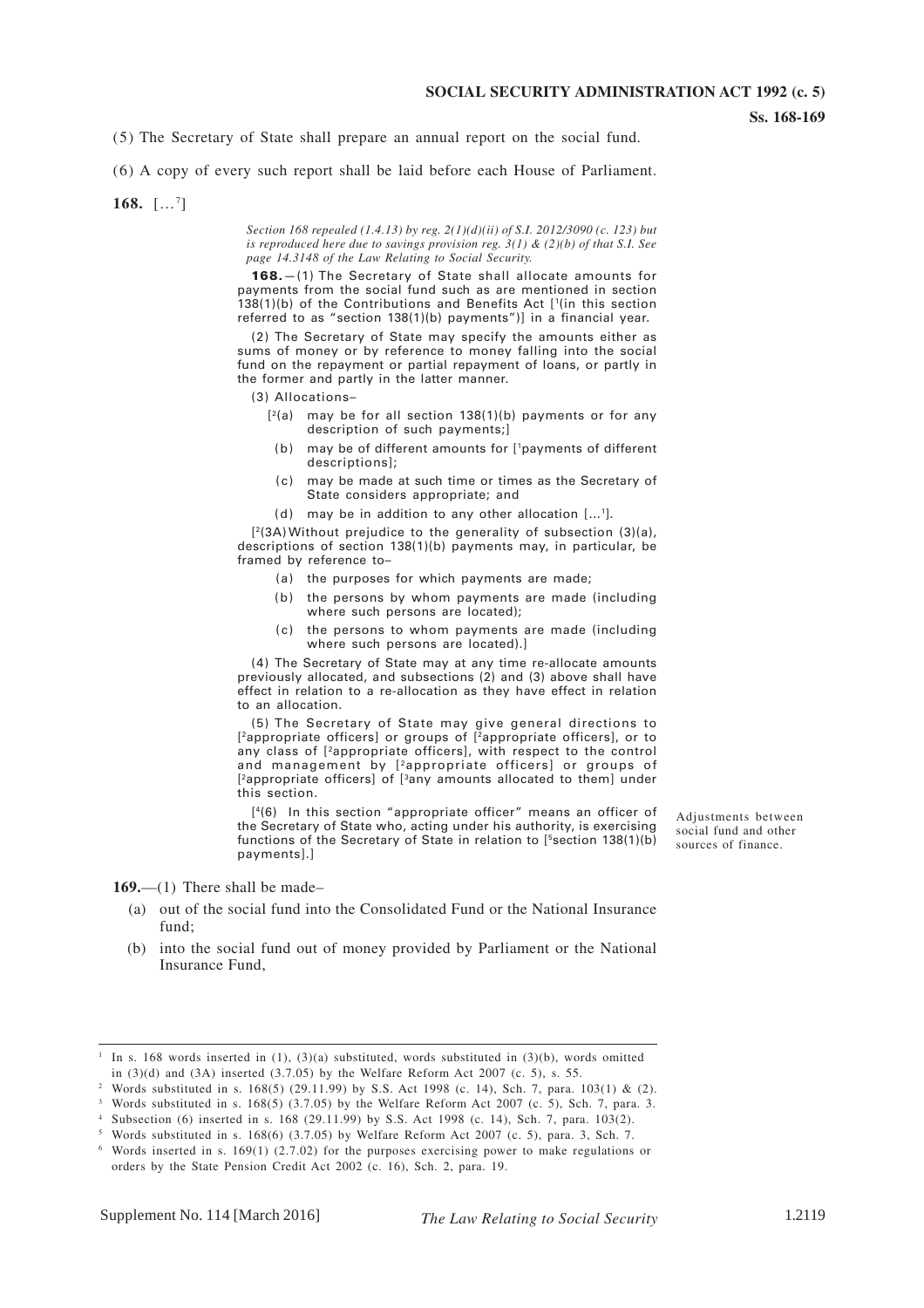**Ss. 169-170**

such payments by way of adjustments as the Secretary of State determines (in accordance with any directions of the Treasury) to be appropriate in consequence of any enactment or regulations relating to the repayment or offsetting of a benefit or other payment under the Contributions and Benefits Act [<sup>6</sup>or section 20 of the State Pension Credit Act 2002].

(2) Where in any other circumstances payments fall to be made by way of adjustment–

- (a) out of the social fund into the Consolidated Fund or the National Insurance Fund; or
- (b) into the social fund out of money provided by Parliament or the National Insurance Fund,

then, in such cases or classes of case as may be specified by the Secretary of State by order, the amount of the payments to be made shall be taken to be such, and payments on account of it shall be made at such times and in such manner, as may be determined by the Secretary of State in accordance with any direction given by the Treasury.

# PART XIII

## ADVISORY BODIES AND CONSULTATION

#### *The Social Security Advisory Committee and the Industrial Injuries Advisory Council*

**170.**—(1) The Social Security Advisory Committee (in this Act referred to as "the Committee") constituted under section 9 of the Social Security Act 1980 shall continue in being by that name–

- (a) to give (whether in pursuance of a reference under this Act or otherwise) advice and assistance to the Secretary of State in connection with the discharge of his functions under the relevant enactments;
- (b) to give (whether in pursuance of a reference under this Act or otherwise) advice and assistance to the Northern Ireland Department in connection with the discharge of its functions under the relevant Northern Ireland enactments; and
- (c) to perform such other duties as may be assigned to the Committee under any enactment.

(2) Schedule 5 to this Act shall have effect with respect to the constitution of the Committee and the other matters there mentioned.

(3) The Secretary of State may from time to time refer to the Committee for consideration and advice such questions relating to the operation of any of the relevant enactments as he thinks fit (including questions as to the advisability of amending any of them).

(4) The Secretary of State shall furnish the Committee with such information as the Committee may reasonably require for the proper discharge of its functions.

(5) In this Act–

"the relevant enactments" means–

(a) the provisions of the Contributions and Benefits  $Act[^1]$ , this Act and the Social Security (Incapacity for Work) Act 1994], except as they apply to

The Social Advisory Committee. 1980 c. 30.

Words in para. (a) of defn. of "the relevant enactments" in s. 170(5) substituted (13.4.95) by

para. 51 of Sch. 1 to S.S. (Incapacity for Work) Act 1994 (c. 18). <sup>2</sup> Para. (aa) inserted (22.4.96) in defn. in s. 170(5) by para. 67 of Sch. 2 to Jobseekers Act 1995 (c. 18).

<sup>&</sup>lt;sup>3</sup> Para. (ab) inserted (6.10.97) in s. 170(5) by Sch. 3, para. 20 of the Child Support Act 1995 (c. 34).

Para. (ac) inserted (6.10.97) in s. 170(5) by Sch. 3, para. 8 of the Social Security (Recovery of Benefits) Act 1997.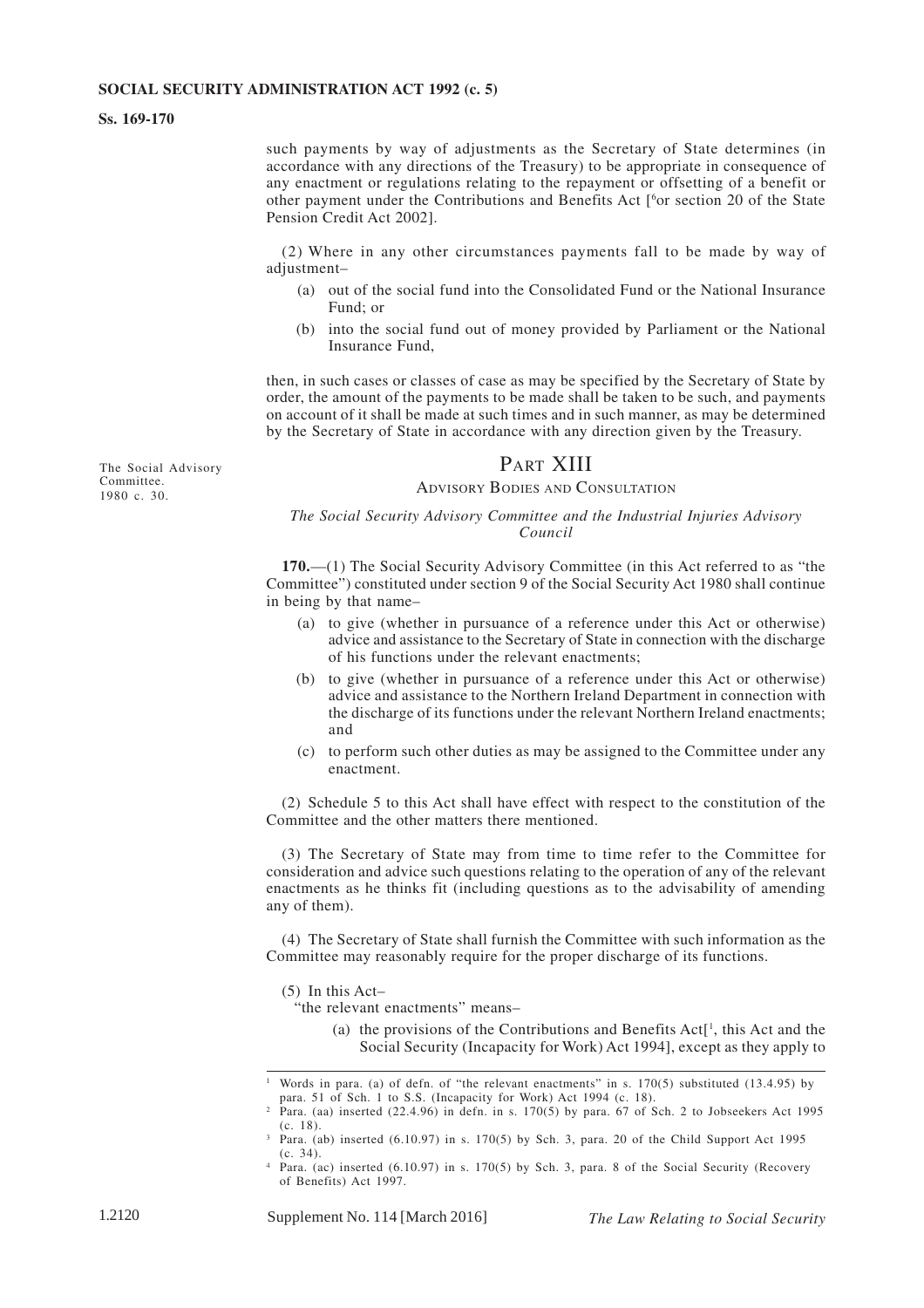**S. 170**

industrial injuries benefit and Old Cases payments;

- [2 (aa) the provision of the Jobseekers Act 1995;] and
- $[3$ (ab) section 10 of the Child Support Act 1995;]
- [4 (ac) the provisions of the Social Security (Recovery of Benefits) Act 1997; and]
- [1 (ad) the provisions of Chapter II of Part I of the Social Security Act 1998 and section 72 of that Act;]
- $[2(ae)$  sections  $[...^3]$ , 72 and 79 of the Welfare Reform and Pensions Act 1999;]
- $[4$ (af) section 42, [...<sup>3</sup>] and [<sup>5</sup> sections 69 and 70 of the Child Support, Pensions and Social Security Act 2000;]]
- $[6$ (ag) [<sup>7</sup>sections 6A to 11] of the Social Security Fraud Act 2001;]
- [<sup>8</sup>(ah) the provisions of the State Pension Credit Act 2002;]
- $[°(ai)$  section 7 of the Age-Related Payments Act 2004;]
- $[10(aia)$  the provisions of Part 1 of the Welfare Reform Act 2007;
- $[11(a)]$  sections 32 and 33 of the Welfare Reform Act 2007;
- $[5(ak)$  the provisions of Part 1 of the Welfare Reform Act 2012;
- $[$ <sup>5</sup>(al) Part 4 of that Act;]
- $[12(am)$  the provisions of Part 1 of the Pensions Act 2014;
- $[13(an)$  section 30 of the Pensions Act 2014;
	- (b) the provisions of Part II of Schedule 3 to the Consequential Provisions Act, except as they apply to industrial injuries benefit; and

- <sup>3</sup> In s. 170(5), words repealed in paras. (ae) & (af) in the defn. of "the relevant enactments" (on or after 22.3.10) by the Welfare Reform Act 2009 (c. 24), Sch. 7, part 3. (See art. 2(3)-(4) of S.I. 2010/293 for when to apply in certain situations.)
- <sup>4</sup> Para. (af) inserted (1.11.00 for certain purposes described in S.I. 2000/2950, art. 2(b), page 1.5893, 1.12.00 for the purpose of referral to s. 42) in defns. of "the relevant enactments" by the Child Support, Pensions and Social Security Act 2000 (c. 19), s. 73.
- <sup>5</sup> Words in para. (af) substituted and para. (ak)  $\&$  (al) inserted (25.2.13) by the Welfare Reform Act 2012 (c. 5), Sch. 2, para. 26(2) & Sch. 9, para. 26(a).
- <sup>6</sup> Para. (ag) inserted  $(1.4.02)$  in defns. in s. 170(5) by s. 12(3) of the Social Security Fraud Act 2001  $(c. 11)$ .
- <sup>7</sup> In s. 170(5), words substituted in the defn. of "the relevant enactments" para. (ag) ((12.01.10) for the purposes only of conferring power to make regulations  $\&$  (1.4.10) for all other purposes), by the Welfare Reform Act 2009 (c. 24), s. 24(2)(b) & Sch. 4, para. 9.
- <sup>8</sup> Para. (ah) inserted in defn. of "the relevant enactments" for the purposes of exercising power to make regulations or orders by the State Pension Credit Act 2002 (c. 16), Sch. 2, para. 20.
- <sup>9</sup> Para. (ai) inserted in defn. of "the relevant enactments" (8.7.04) by the Age-Related Payments Act 2004 (c. 10), s. 7(5).
- <sup>10</sup> Para. (aia) inserted in s. 170(5) (27.10.08) by the Welfare Reform Act 2007 (c. 5), para. 10(28) of Sch. 3.
- <sup>11</sup> Para. (aj) inserted in the defn. of "the relevant enactments" (1.4.08 for reg. making purposes &  $6.10.08$  for all other purposes) by the Welfare Reform Act 2007 (c. 5), s. 33(7).
- <sup>12</sup> Para. (am) inserted  $(6.4.16)$  in s. 170(5) by the Pensions Act 2014 (c. 19), Sch. 12, para.  $24(a)$ .
- <sup>13</sup> Words inserted in defn. of "relevant enactments" in s.  $170(5)$  (6.4.17) by s. 31 & Sch. 16, para. 32(a) to the Pensions Act 2014 (c. 19).
- <sup>14</sup> Para. (aa) inserted (22.4.96) in defn. in s. 170(5) by para. 67 of Sch. 2 to Jobseekers Act 1995 (c. 18).

<sup>&</sup>lt;sup>1</sup> Para. (ad) inserted in defn. of "the relevant enactments (4.3.99) by the Social Security Act 1998 (c. 14), Sch. 7, para. 104.

<sup>2</sup> Para. (ae) inserted in defn. of "the relevant enactments" by the Welfare Reform and Pensions Act 1999 (c. 30), Sch. 12, para. 81.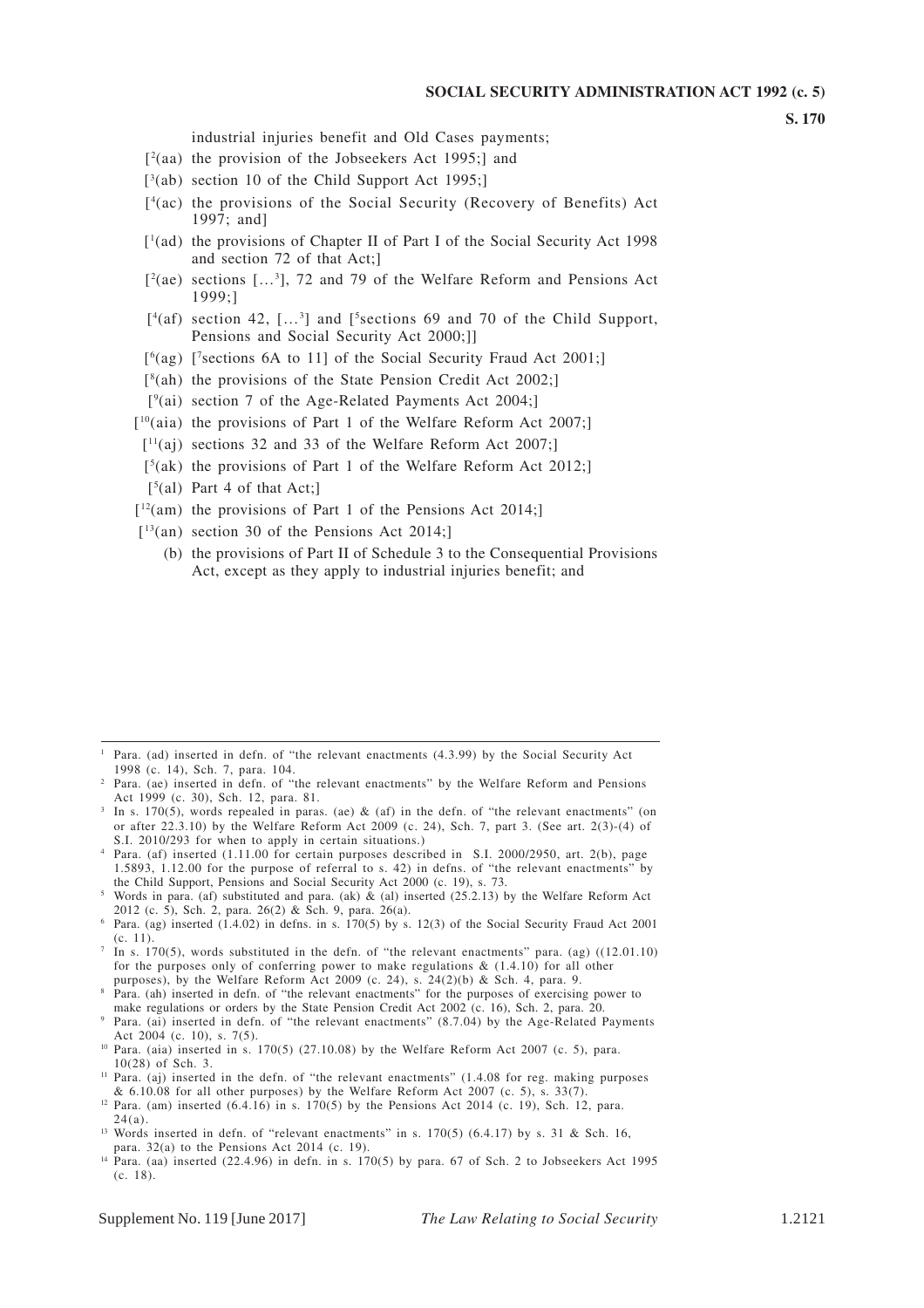**S. 170**

"the relevant Northern Ireland enactments" means–

- (a) the provisions of the Northern Ireland Contributions and Benefits Act and the Northern Ireland Administration Act, except as they apply to Northern Ireland industrial injuries benefit and payments under Part I of Schedule 8 to the Northern Ireland Contributions and Benefits Act; and
- $[14(aa)$  any provisions in Northern Ireland which correspond to provisions of the Jobseekers Act 1995; and]
- [1 (ab) any enactment corresponding to section 10 of the Child Support Act 1995 having effect with respect to Northern Ireland; and]
- [2 (ac) any provisions in Northern Ireland which correspond to provisions of the Social Security (Recovery of Benefits) Act 1997; and]
- [3(ad) any provision in Northern Ireland which correspond to provisions of Chapter II of Part I of the Social Security Act 1998 and section 72 of that Act;]
- [<sup>4</sup>(ae) any provisions in Northern Ireland which correspond to sections [...<sup>5</sup>], 72 and 79 of the Welfare Reform and Pensions Act 1999;]
- [ 6 (af) any provisions in Northern Ireland which correspond to section 42, any of [7 sections 69 and 70 of the Child Support, Pensions and Social Security Act 2000;] and]
- $[{}^8$ (ag) any provisions in Northern Ireland which correspond to  $[{}^9$  sections 6A to 11] of the Social Security Fraud Act 2001; and]
- [10(ah) any provisions in Northern Ireland which correspond to provisions of the State Pension Credit Act 2002; and]
- [ 11(ai) Article 9 of the Age-Related Payments (Northern Ireland) Order 2004.]
- $[12(aia)$  any provisions in Northern Ireland which correspond to provisions of Part 1 of the Welfare Reform Act 2007;
- [ 13(aj) any provisions in Northern Ireland which correspond to sections 32 and 33 of the Welfare Reform Act 2007;]
- <sup>1</sup> Para. (ab) inserted  $(6.10.97)$  in s. 170(5) by Sch. 3, para. 20 of the Child Support Act 1995 (c. 34).
- Para. (ac) inserted (6.10.97) in s. 170(5) by Sch. 3, para. 8 of the Social Security (Recovery of Benefits) Act 1997 (c. 27).
- <sup>3</sup> Para (ad) inserted in defn. of "the relevant Northern Ireland enactments" (4.3.99), by the Social Security Act 1998 (c. 14), Sch. 7 para. 104.
- <sup>4</sup> Para. (ae) inserted in defn. of "the relevant Northern Ireland enactments" by the Welfare Reform and Pensions Act 1999 (c. 30), Sch. 12, para. 81.
- <sup>5</sup> In s. 170(5), words repealed in paras. (ae) in the defn. of "the relevant Northern Ireland enactments" (on or after 22.3.10) by the Welfare Reform Act 2009 (c. 24), Sch. 7, part 3. (See art.  $2(3)-(4)$  of S.I.  $2010/293$  for when to apply in certain situations.)
- $6$  Para. (af) inserted  $(1.11.00$  for certain purposes described in S.I. 2000/2950, art. 2(b), page 1.5893, 1.12.00 for the purpose of referral to s. 42) in defn. of "the relevant Northern Ireland enactments" by the Child Support, Pensions and Social Security Act 2000 (c. 19), s. 73.
- <sup>7</sup> Words in para. (af) substituted & paras. (ak) & (al) inserted (25.2.13) by the Welfare Reform Act 2012 (c. 5), Sch. 2, para. 26(3) & Sch. 9, para. 26(b).
- <sup>8</sup> Para. (ag) inserted  $(1.4.02)$  in defns. in s. 170(5) by s. 12(3) of the Social Security Fraud Act 2001 (c. 11).
- <sup>9</sup> In s. 170(5), words substituted in the defn. of "the relevant Northern Ireland enactments" para. (ag)  $((12.01.10)$  for the purposes only of conferring power to make regulations &  $(1.4.10)$  for all other purposes), by the Welfare Reform Act 2009 (c. 24), s. 24(2)(b) & Sch. 4, para. 9.
- <sup>10</sup> Para. (ah) inserted in defn. of "the relevant Northern Ireland enactments" for the purposes of exercising power to make regulations or orders by the State Pension Credit Act 2002 (c. 16), Sch. 2, para. 20.
- <sup>11</sup> Para. (ai) inserted in the defn. of "the relevant Northern Ireland enactments" (3.8.04) by S.I. 2004/ 1987 (N.I. 11), art. 9(b)
- $12$  Para. (aia) inserted (27.10.08) in defns. in s. 170 by the Welfare Reform Act 2007 (c. 5), para. 10(28) of Sch. 3.
- <sup>13</sup> Para. (aj) inserted in defn. of "the relevant Northern Ireland enactments" (1.4.08 for reg. making purposes &  $6.10.08$  for all other purposes) by the Welfare Reform Act 2007 (c. 5), s. 33(7).
- <sup>14</sup> Para. (am) inserted (6.4.16) in S. 170(5) by the Pensions Act 2014 (c. 19), Sch. 12, para. 24(b). <sup>15</sup> Words in defn. of "Northern Ireland relevant enactments" in s. 170(5) inserted (6.4.17) by s. 31 & Sch. 16, para. 32(b) to the Pensions Act 2014 (c. 19).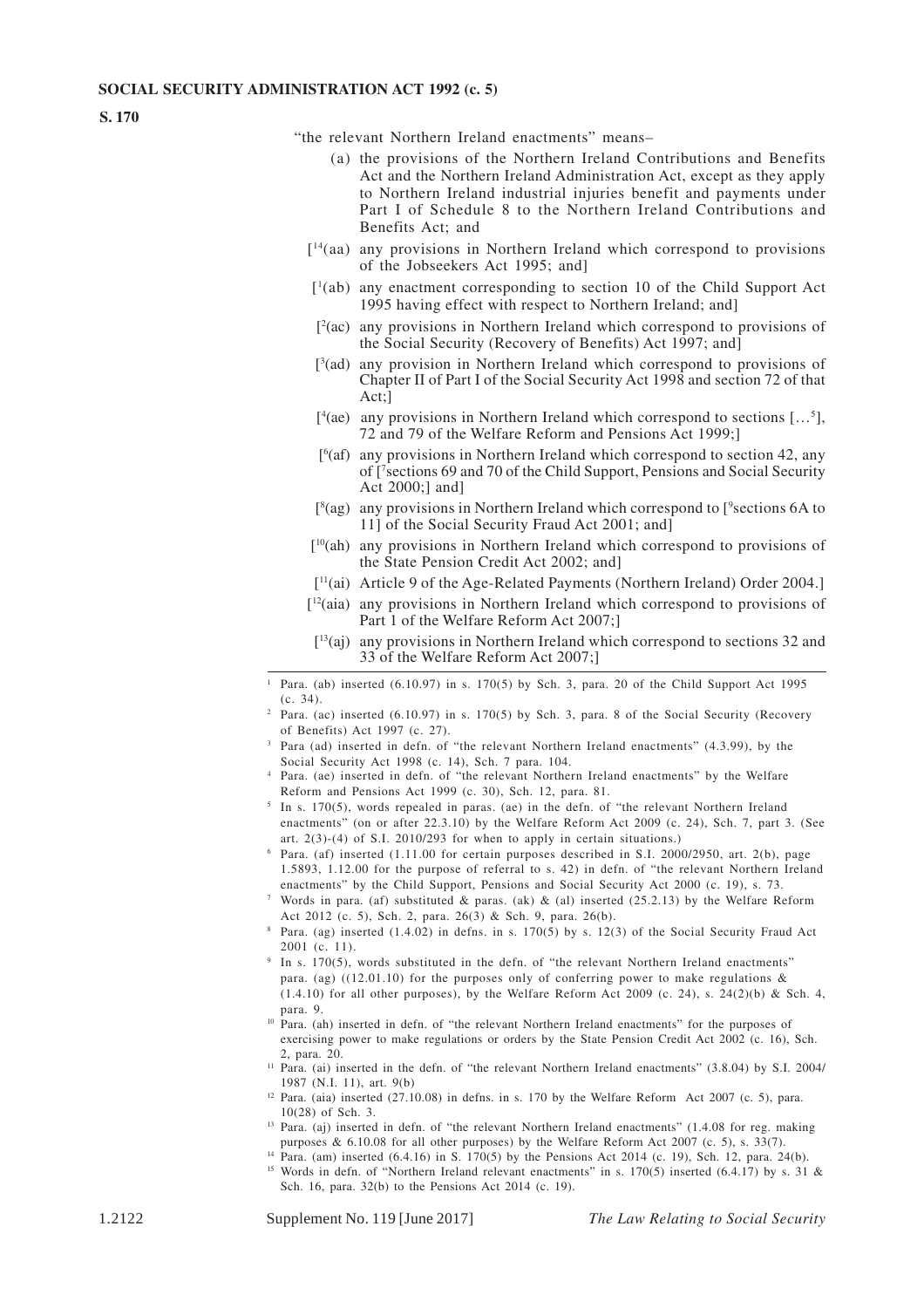#### **Ss. 170-173**

- [ 7 (ak) any provisions in Northern Ireland which correspond to the provisions of Part 1 of the Welfare Reform Act 2012;]
- [7(al) any provisions in Northern Ireland which correspond to Part 4 of that Act;]
- [ 14(am) the provisions in Northern Ireland which correspond to the provision of Part 1 of the Pensions Act 2014;
- [ 15(an) any provisions in Northern Ireland which correspond to section 30 of the Pensions Act 2014;]
	- (b) the provisions of Part II of Schedule 3 to the Social Security (Consequential Provisions) (Northern Ireland) Act 1992, except as they apply to Northern Ireland industrial injuries benefit; and
	- $[{}^{1}(c)$  section 32(6) of the Pension Schemes (Northern Ireland) Act 1993;] and in this definition–
		- (i) "Northern Ireland Contributions and Benefits Act" means the Social Security Contributions and Benefits (Northern Ireland) Act 1992;
		- (ii) "Northern Ireland industrial injuries benefit" means benefit under Part V of the Northern Ireland Contributions and Benefits Act other than under Schedule 8 to that Act.

**171.**—(1) The Industrial Injuries Advisory Council (in this Act referred to as "the Council") constituted under section 62 of the National Insurance (Industrial Injuries) Act 1965 shall continue in being by that name.

(2) Schedule 6 to this Act shall have effect with respect to the constitution of the Council and the other matters there mentioned.

(3) The Secretary of State may from time to time refer to the Council for consideration and advice such questions as he thinks fit relating to industrial injuries benefit or its administration.

(4) The Council may also give advice to the Secretary of State on any other matter relating to such benefit or its administration.

**172.**—(1) Subject–

- (a) to subsection (3) below; and
- (b) to section 173 below,

where the Secretary of State proposes to make regulations under any of the relevant enactments he shall refer the proposals, in the form of draft regulations or otherwise to the Committee.

(2) Subject–

- (a) to subsection (4) below; and
- (b) to section 173 below,

where the Secretary of State proposes to make regulations relating only to industrial injuries benefit or its administration, he shall refer the proposals, in the form of draft regulations or otherwise, to the Council for consideration and advice.

(3) Subsection (1) above does not apply to the regulations specified in Part I of Schedule 7 to this Act.

(4) Subsection (2) above does not apply to the regulations specified in Part II of that Schedule.

(5) In relation to regulations required or authorised to be made by the Secretary of State in conjunction with the Treasury, the reference in subsection (1) above to the

1992 c. 9.

1993 c. 49.

The Industrial Injuries Advisory Council. 1965 c. 52.

Functions of Committee and Council in relation to regulations.

Cases in which consultation is not required.

Para. (c) of the defn. of "the relevant Northern Ireland enactments" in s. 170(5) substituted (7.2.94) by Pension Schemes (Northern Ireland) Act 1993 (c. 49), Sch. 7, para. 26.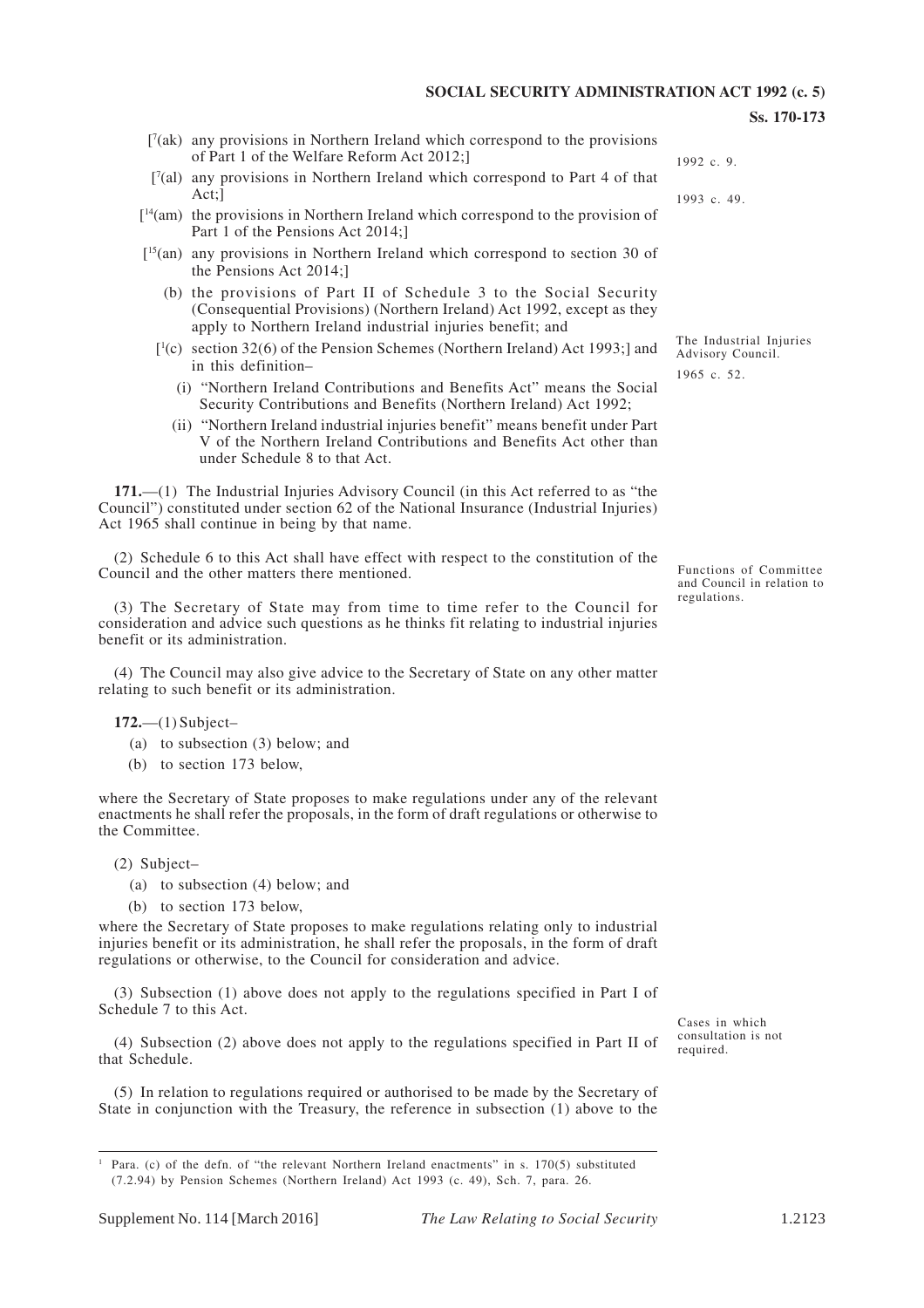**S. 173**

Secretary of State shall be construed as a reference to the Secretary of State and the Treasury.

**173.**—(1) Nothing in any enactment shall require any proposals in respect of regulations to be referred to the Committee or the Council if–

- (a) it appears to the Secretary of State that by reason of the urgency of the matter it is inexpedient so to refer them; or
- (b) the relevant advisory body have agreed that they shall not be referred.

(2) Where by virtue only of subsection (1)(a) above the Secretary of State makes regulations without proposals in respect of them having been referred, then, unless the relevant advisory body agrees that this subsection shall not apply, he shall refer the regulations to that body as soon as practicable after making them.

(3) Where the Secretary of State has referred proposals to the Committee or the Council, he may make the proposed regulations before the Committee have made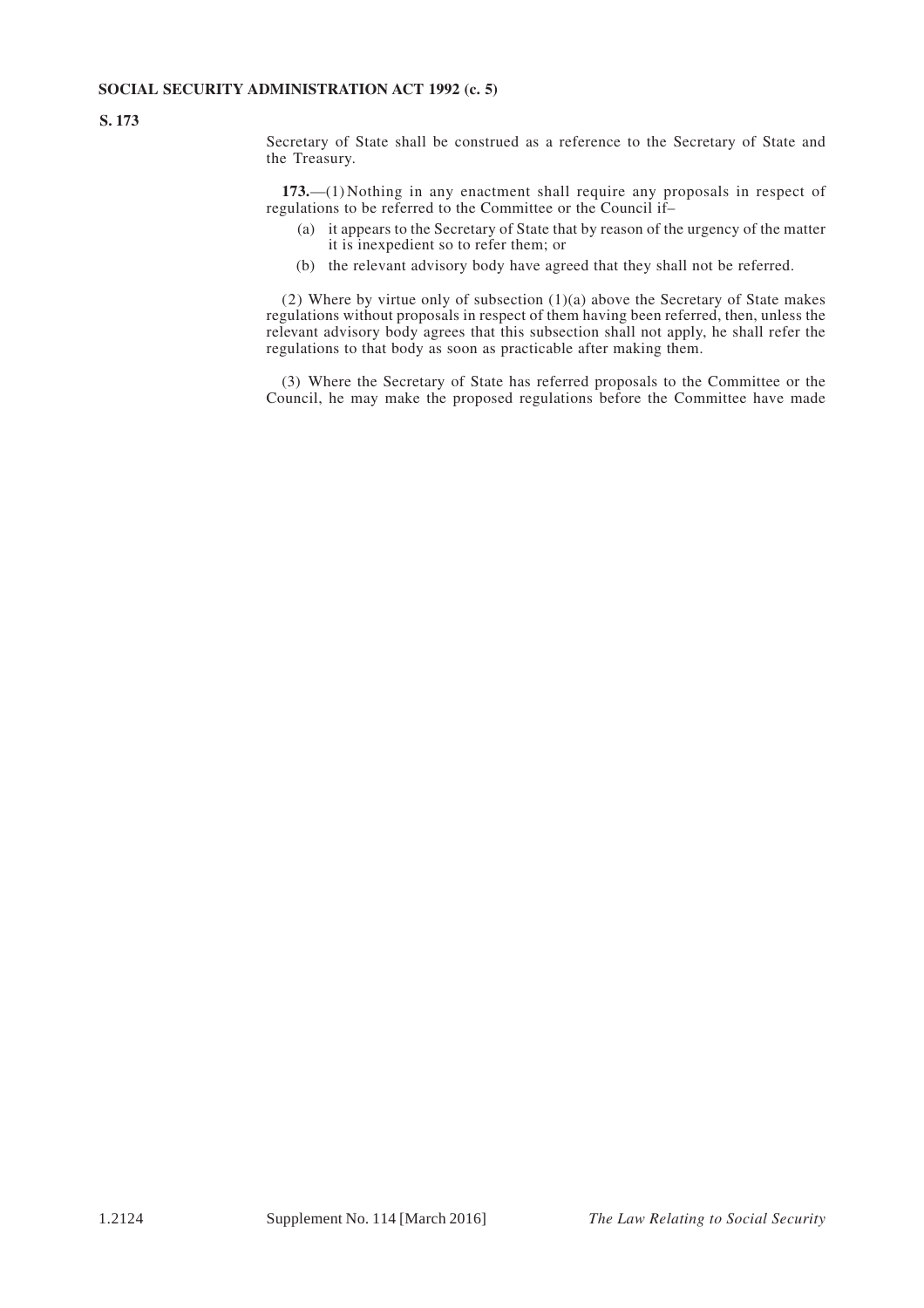**Ss. 173-175**

their report or, as the case may be the Council have given their advice, only if after the reference it appears to him that by reason of the urgency of the matter it is expedient to do so.

(4) Where by virtue of this section regulations are made before a report of the Committee has been made, the Committee shall consider them and make a report to the Secretary of State containing such recommendations with regard to the regulations as the Committee thinks appropriate; and a copy of any report made to the Secretary of State on the regulations shall be laid by him before each House of Parliament together, if the report contains recommendations, with a statement–

- (a) of the extent (if any) to which the Secretary of State proposes to give effect to the recommendations; and
- (b) in so far as he does not propose to give effect to them, of his reasons why not.

(5) Except to the extent that this subsection is excluded by an enactment passed after 25th July 1986, nothing in any enactment shall require the reference to the Committee or the Council of any regulations contained in either–

- (a) a statutory instrument made before the end of the period of 6 months beginning with the coming into force of the enactment under which those regulations are made; or
- (b) a statutory instrument–
	- (i) which states that it contains only regulations made by virtue of, or consequential upon, a specified enactment; and
	- (ii) which is made before the end of the period of 6 months feginning with the coming into force of that specified enactment.

(6) In relation to regulations required or authorised to be made by the Secretary of State in conjunction with the Treasury, any reference made in this section to the Secretary of State shall be construed as a reference to the Secretary of State and the Treasury.

(7) In this section "regulations" means regulations under any enactment, whenever passed.

**174.**—(1) The Committee shall consider any proposals referred to it by the Secretary of State under section 172 above and shall make to the Secretary of State a report containing such recommendations with regard to the subject-matter of the proposals as the Committee thinks appropriate.

(2) If after receiving a report of the Committee the Secretary of State lays before Parliament any regulations or draft regulations which comprise the whold or any part of the subject-matter of the proposals referred to the Committee, he shall lay with the regulations or draft regulations a copy of the Committee's report and a statement showing–

- (a) the extent (if any) to which he has, in framing the regulations, given effect to the Committee's recommendations; and
- (b) in so far as effect has not been given to them, his reasons why not.

(3) In the case of any regulations laid before Parliament at a time when Parliament is not sitting, the requirements of subsection (2) above shall be satisfied as respects

Committee's report on regulations and Secretary of State's duties.

Disability Living Allowance Advisory Board. 1991 c. 21

<sup>&</sup>lt;sup>1</sup>S. 175 & heading omitted by Pt. 1 of Sch. to S.I. 2013/252 as from 7.2.13.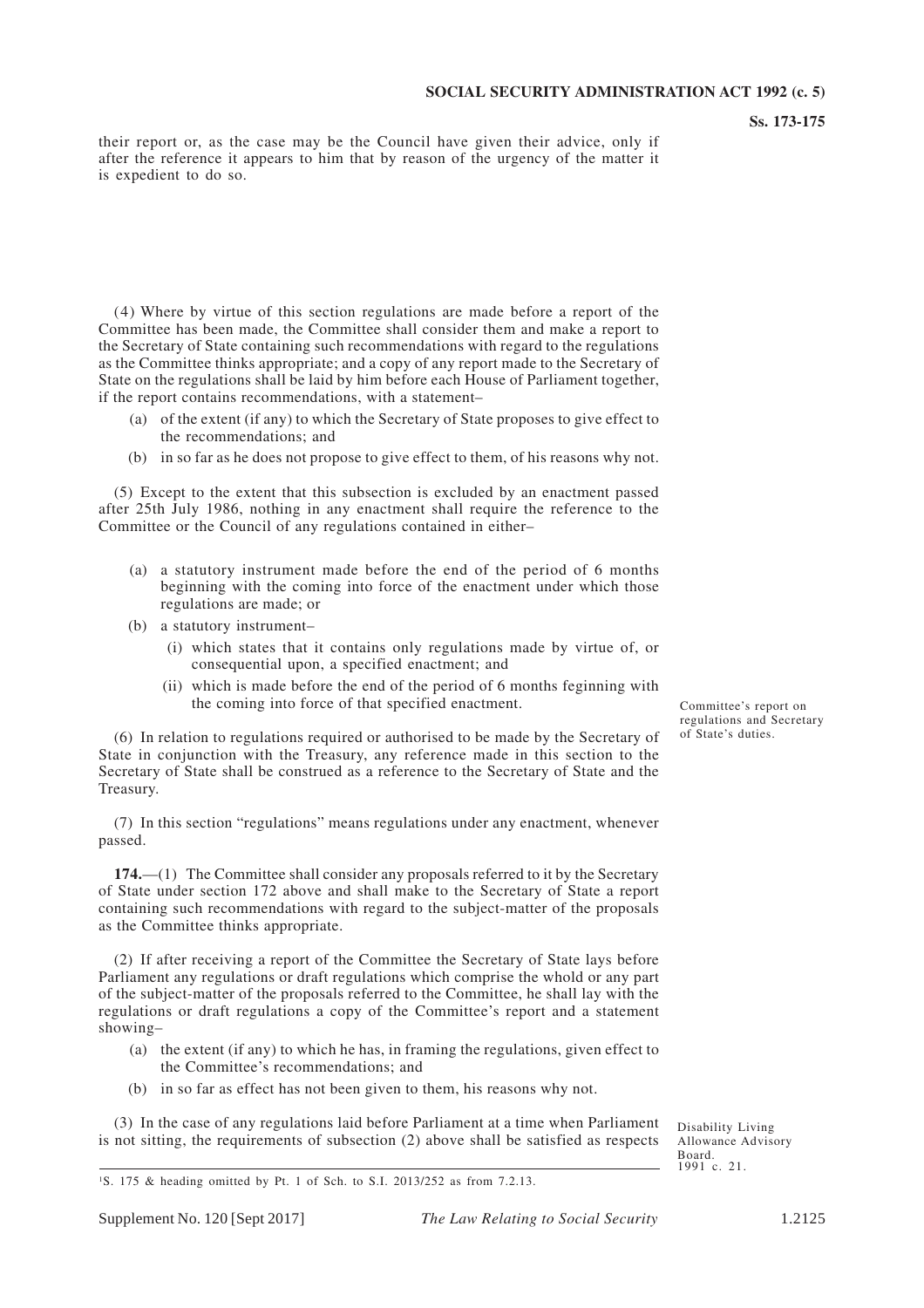#### **S. 176**

Consultation with representative organisations.

either House of Parliament if a copy of the report and statement there referred to are laid before that House not later than the second day on which the House sits after the laying of the regulations.

(4) In relation to regulations required or authorised to be made by the Secretary of State in conjunction with the Treasury any reference in this section to the Secretary of State shall be construed as a reference to the Secretary of State and the Treasury.

**175.**—(1) […1 ]

*Housing benefit and community charge benefits†*

**176.**—(1)Subject to subsection (2) below, before making–

 $(a)$   $[...^1]$ 

*S. 176(a) & (b) has been repealed by Sch. 14 of the Welfare Reform Act 2012 (C. 5), but kept in force for transitional purposes. See art. 9 of S.I. 2013/358 for details of when to apply.*

(a) regulations relating to housing benefit or  $[2$  council tax benefit] (other than regulations of which the effect is to increase any amount specified in regulations previously made);

[3 (aa) regulations under section 69 of the Child Support, Pensions and Social

<sup>&</sup>lt;sup>1</sup> S. 176(a) & (b) repealed  $(1.4.13)$  by the Welfare Reform Act 2012 (c. 5), Sch. 14.

<sup>2</sup> Words in s. 176(1)(a) substituted (6.3.92) by L.G.F. Act 1992 (c. 14), Sch. 9, para. 23, for purposes of council tax and council tax benefit from 1.4.93.

Para. (aa) inserted (1.11.00) in s. 176(1) by the Child Support, Pensions and Social Security Act 2000 (c. 19), s. 69.

<sup>4</sup> Words substituted (1.4.97) by Sch. 13, para (4) to Housing Benefit Act 1996 (c. 52).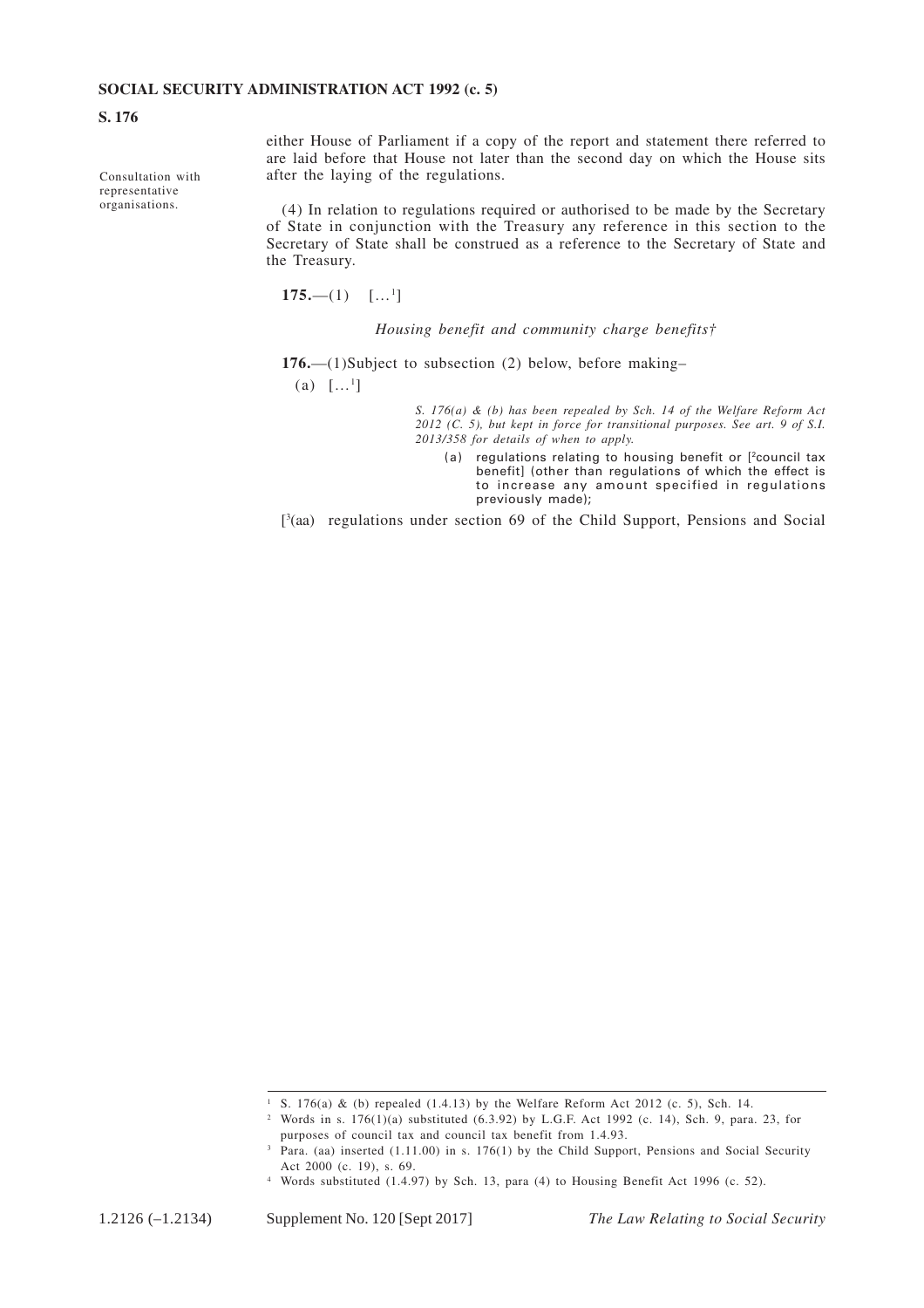### **S. 176-179**

Security Act 2000;]

(b)  $[...]$ 

(b) an order under [4any provision of Part VIII above]

the Secretary of State shall consult with organisations appearing to him to be representative of the authorities concerned.

(2) Nothing in subsection (1) above shall require the Secretary of State to undertake consultations if–

- (a) it appears to him that by reason of the urgency of the matter it is inexpedient to do so; or
	- (b) the organisations have agreed that consultations should not be undertaken.

(3) Where the Secretary of State has undertaken such consultations, he may make any regulations or order to which the consultations relate without completing the consultations if it appears to him that by reason of the urgency of the matter it is expedient to do so.

*†Unreliable heading.*

# PART XIV

Reciprocal agreements with countries outside the United Kingdom.

<sup>&</sup>lt;sup>1</sup> Ss. 177 of 178 repealed by the Northern Ireland Act 1998 (c. 47), s.  $87(8)(a)$ .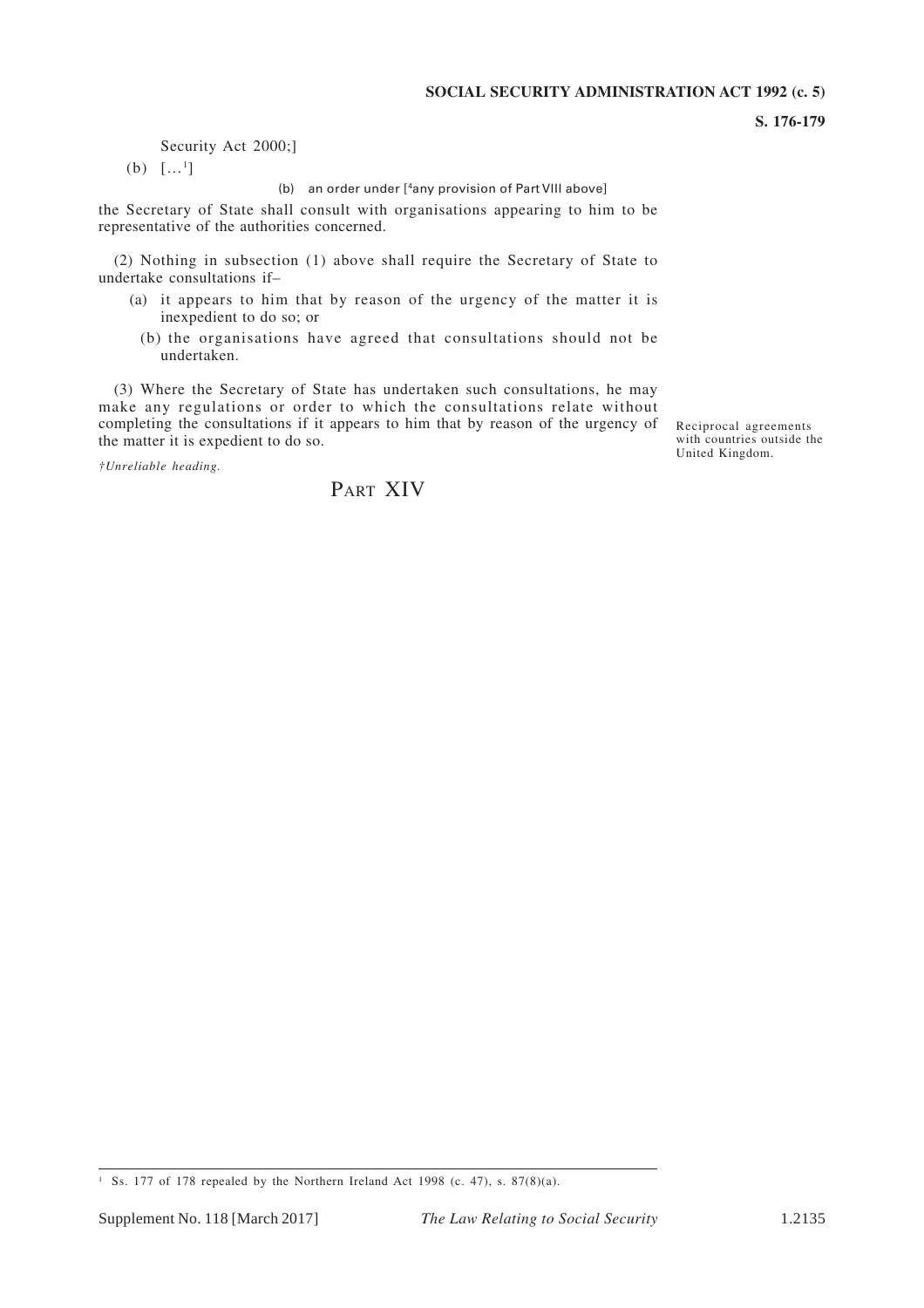#### SOCIAL SECURITY SYSTEMS OUTSIDE GREAT BRITAIN

**177-178** […1]

## *Reciprocity*

**179.**—(1) For the purpose of giving effect–

- (a) to any agreement with the government of a country outside the United Kingdom providing for reciprocity in matters relating to payments for purposes similar or comparable to the purposes of legislation to which this section applies, or
- (b) to any such agreement as it would be if it were altered in accordance with proposals to alter it which, in consequence of any change in the law of Great Britain, the government of the United Kingdom has made to the other government in question,

Her Majesty may by Order in Council make provision for modifying or adapting such legislation in its application to cases affected by the agreement or proposed alterations.

(2) An Order made by virtue of subsection (1) above may, instead of or in addition to making specific modifications or adaptations, provide generally that legislation to which this section applies shall be modified to such extent as may be required to give effect to the provisions contained in the agreement or, as the case may be, alterations in question.

(3) The modifications which may be made by virtue of subsection (1) above include provisions–

- (a) for securing that acts, omissions and events having any effect for the purposes of the law of the country in respect of which the agreement is made have a corresponding effect for the purposes of this Act[<sup>1</sup>, the Jobseekers Act 1995] [<sup>2</sup>Chapter II of Part I of the Social Security Act 1998][3, Part II of the Social Security Contributions (Transfer of Functions, etc.) Act 1999][<sup>4</sup>, Part III of the Social Security Contributions (Transfer of Functions, etc). (Northern Ireland) Order 1999][5 , Part 1 of the Welfare Reform Act  $2007$ <sup>[6</sup>, Part 1 of the Welfare Reform Act  $2012$ ]<sup>[7</sup>, Part 4 of that  $Act[]^8$ , Part 1 of the Pensions Act 2014][<sup>9</sup>, Part 5 of that Act] and the Contributions and Benefits Act (but not so as to confer a right to double benefit);
- (b) for determining, in cases where rights accrue both under such legislation

- <sup>8</sup> Words in s. 179(3)(a) inserted (7.7.15) by Pensions Act 2014, (c. 19), Sch. 12, para. 25.
- <sup>9</sup> Words in s. 179(3)(a) inserted (8.2.17) by Pensions Act 2014, (c. 19), Sch. 16, para. 33(2). <sup>10</sup> Para. (aa) inserted (22.4.96) in s. 179(4) by para. 70(3) of Sch. 2 to Jobseekers Act 1995 (c.
- 18).
- <sup>11</sup> Para. (ab) inserted (5.7.99) by Sch. 7, para. 107(2), to S.S. Act 1998 (c. 14).
- <sup>12</sup> Ss. 179(ac) inserted (1.4.99) by the S.S. Contributions (Transfer of Functions, etc.) Act 1999 (c. 2), Sch. 7, para. 16.
- <sup>13</sup> S. 179(4)(ad) inserted (24.3.99) by S.I. 1999/671, Sch. 6, para. 2.

Words inserted (22.4.96) in s. 179(3)(a) by para. 70(2) of Sch. 2 to Jobseekers Act 1995 (c. 18).

<sup>2</sup> Words inserted (5.7.99) into 179 by Sch. 7, para. 106 of S.S. Act 1998 (c. 14).

<sup>&</sup>lt;sup>3</sup> Words inserted in  $179(3)(a)$  (1.4.99) by the S.S. Contributions (Transfer of Functions, etc.) Act 1999 (c. 2), Sch. 7, para. 15(2).

<sup>&</sup>lt;sup>4</sup> Words inserted in S. 179(3)(a) (24.3.99) by S.I. 1999/671, Sch. 6, para. 2.

<sup>&</sup>lt;sup>5</sup> Words in s. 179(3)(a) substituted (27.10.08) by the Welfare Reform Act 2007 (c. 5), para. 10(29) of Sch. 3.

<sup>&</sup>lt;sup>6</sup> Words inserted in s. 179(3)(a) (29.4.13) by para. 27(2) of Sch. 2 to the Welfare Reform Act 2012 (c. 5).

Words inserted in s.  $179(3)(a)$   $(8.4.13)$  by the Welfare Reform Act 2012 (c. 5), Sch. 9, para. 27(2).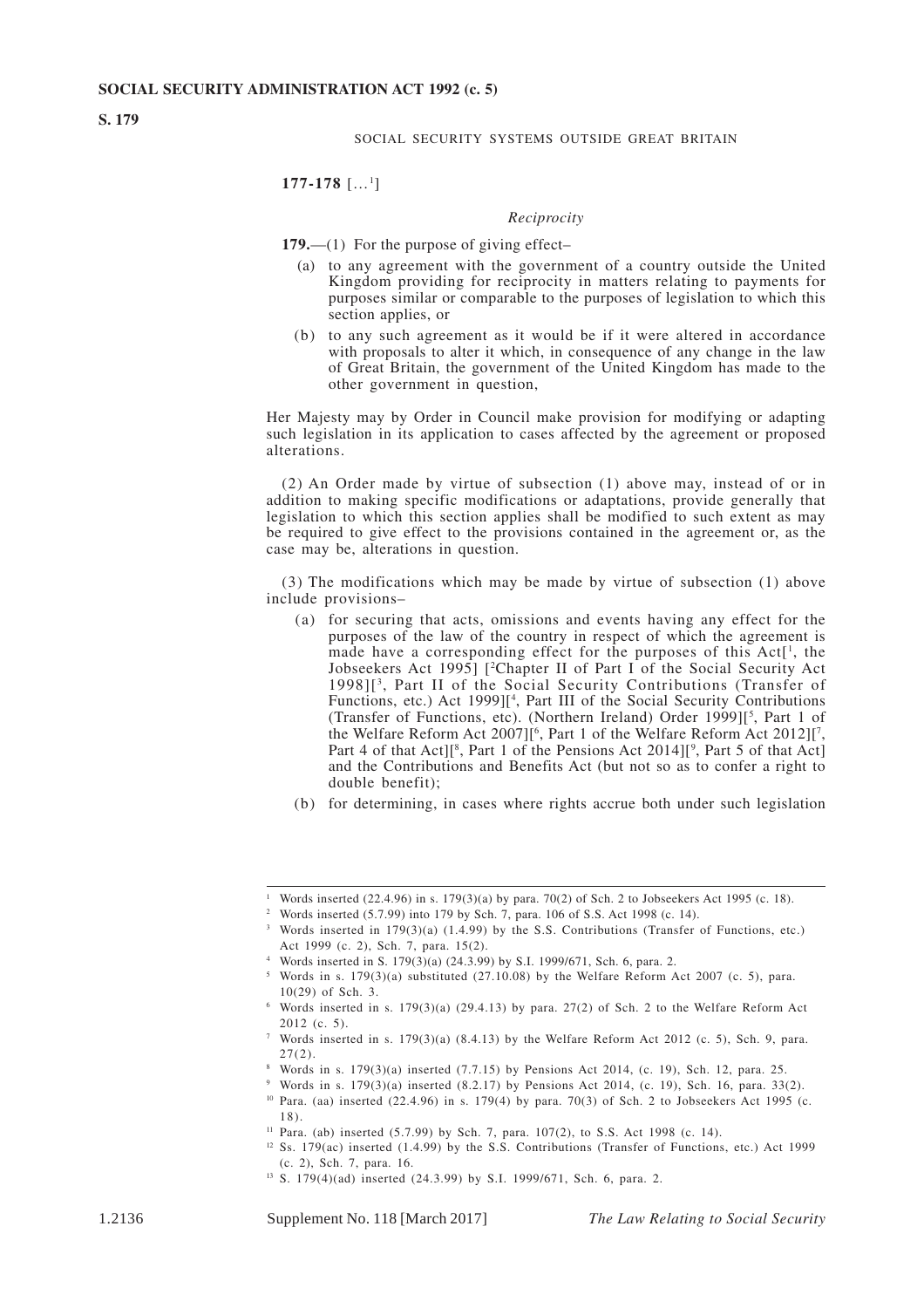**S. 179-179A**

and under the law of that country, which of those rights is to be available to the person concerned;

(c) for making any necessary financial adjustments.

(4) This section applies–

- (a) to the Contributions and Benefits Act;
- $[10(aa)$  to the Jobseekers Act 1995;] and
- $[11(ab)$  to Chapter II of Part I of the Social Security Act 1998;
- $[12(ac)$  to Part II of the Social Security Contributions (Transfer of Functions, etc.) Act 1999; and]
- [<sup>13</sup>(ad) to Part III of the Social Security Contributions (Transfer of Functions, etc). (Northern Ireland) Order 1999; and]
- $[{}^{1}(ae)$  to the State Pension Credit Act 2002;  $[{}^{2}$ and
- (af) to Part 1 of the Welfare Reform Act 2007;] and]
- [3 (ag) to Part 1 of the Welfare Reform Act 2012; and]
- $[4$ (ah) to Part 4 of that Act;]
- $[5(a)$  to Part 1 of the Pensions Act 2014;
- $[6(a<sub>j</sub>)$  to Part 5 of the Pensions Act 2014]
- (b) to this Act,

except in relation to the following benefits–

- (i) community charge benefits;
- (ii) payments out of the social fund;
- (iii) Christmas bonus;
- (iv) statutory sick pay; and
- (v) statutory maternity pay.

(5) The power conferred by subsection (1) above shall also be exercisable in relation to regulations made under the Contributions and Benefits Act [7 this Act or Part 1 of the Welfare Reform Act 2007] [<sup>5</sup>or Part 1 of the Pensions Act 2014;] [<sup>6</sup>or section 30 of that Act] and concerning–

- [<sup>3</sup>(za) universal credit]
- (a) income support;
- [<sup>8</sup>(aa) jobseeker's allowance;]
- [<sup>1</sup>(ab) state pension credit;]
- [2 (ac) employment and support allowance;]
- [<sup>5</sup>(ad) state pension under Part 1 of the Pensions Act 2014;]
- [6 (ae) bereavement support payment;]
	- (b)  $[...^9]$
	- $(c)$   $[...^9]$
- <sup>1</sup> Words inserted in subsection (3)(a), para. (ae) inserted in subsection (4) and (ab) in subsection (5) of s. 179 for the purposes of exercising power to make regulations or orders by the State Pension Credit Act 2002 (c. 16), Sch. 2, para. 21.
- <sup>2</sup> Subsections (4)(af) and (5)(ac) inserted (27.10.08) by the Welfare Reform Act 2007 (c. 5), para. 10(29) of Sch. 3.
- <sup>3</sup> S. 179(4)(ag) & (5)(za) inserted (29.4.13) by para. 27(3) & (4) of Sch. 2 to the Welfare Reform Act 2012 (c. 5).
- <sup>4</sup> S. 179(4)(ah) inserted (8.4.13) by the Welfare Reform Act 2012 (c. 5), Sch. 9, para. 27(3).
- <sup>5</sup> S. 179(4)(ai), (5)(ad) & words in s. 179(5) inserted (7.7.15) by Pensions Act 2014 (c. 19), Sch. 12, para. 25.
- <sup>6</sup> S. 179(4)(aj) & words in s. 179(5) inserted (8.2.17) by Pensions Act 2014, (c. 19), Sch. 16, para. 33(3), (4).
- <sup>7</sup> Words inserted in s. 179(5) (31.10.11) by S.I. 2011/2425 reg. 3.
- $8$  Para. (aa) inserted (22.4.96) in s. 179(5) by para. 70(4) of Sch. 2 to Jobseekers Act 1995 (c. 18).
- S. 179(5)(b) & (c) repealed (8.4.03) by the Tax Credits Act 2002 (c. 21), Sch. 6.
- <sup>10</sup> S. 179A inserted (14.2.03) by the SS Fraud Act 2001 (c. 11), s. 5.

Exchange of information with overseas authorities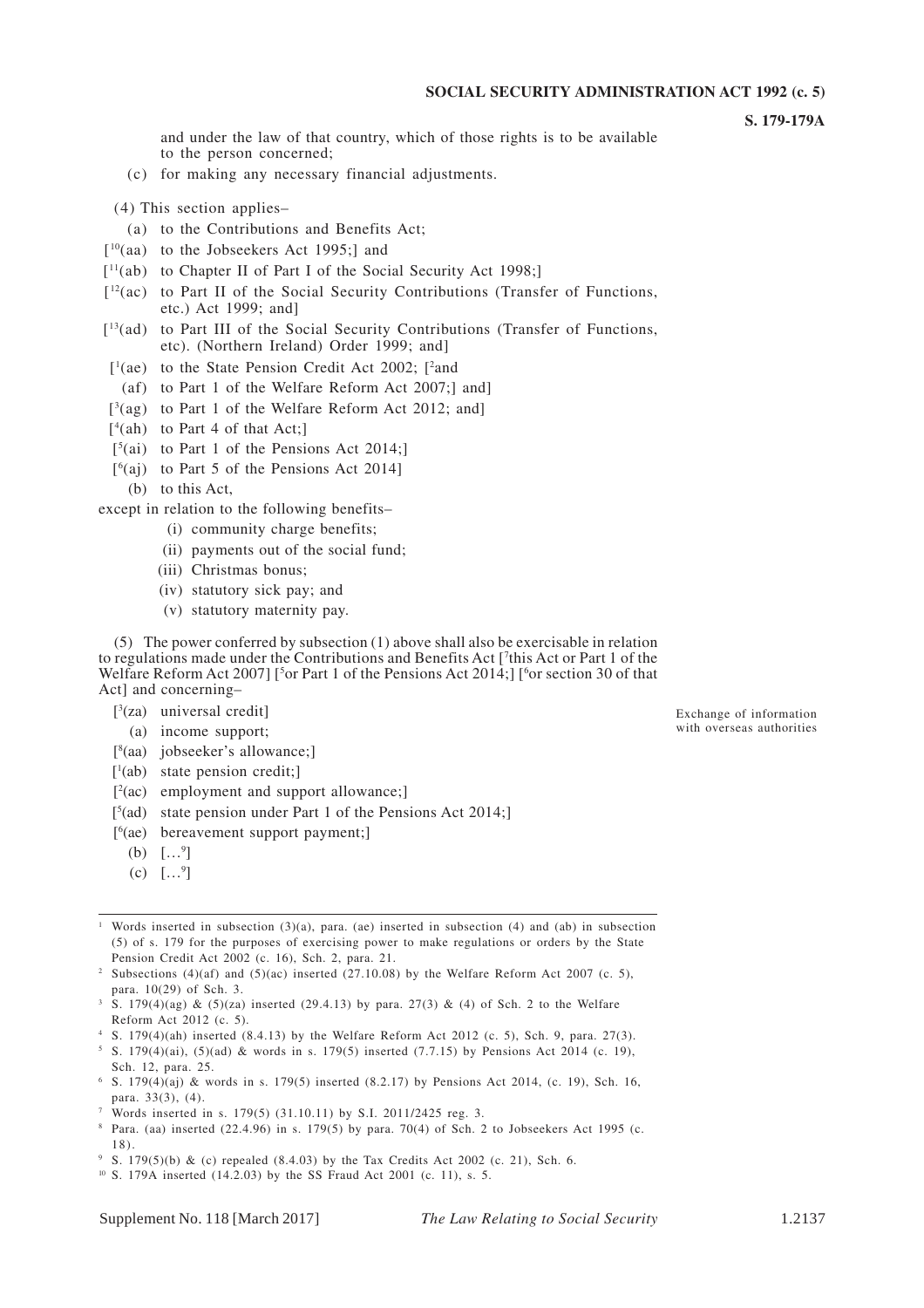**Ss. 179A-180A**

- (d) housing benefit; or
- (e) child benefit.
- $[10179A (1)$  This section applies where it appears to the Secretary of State–
	- (a) that there are arrangements in force for the exchange of relevant information between him and any authorities in a country outside the United Kingdom ('the overseas country'); and
	- (b) that the arrangements and the law in force in the overseas country are such as to ensure that there are adequate safeguards in place against any improper use of information disclosed by the Secretary of State under this section

(2) For the purpose of facilitating the carrying out by authorities in the overseas country of any function relating to anything corresponding to, or in the nature of, a social security benefit, the Secretary of State may make any such disclosure of relevant information to authorities in the overseas country as he considers necessary to give effect to the arrangements.

(3) It shall be the duty of the Secretary of State to take all such steps as may be reasonable for securing that relevant information disclosed to him in accordance with the arrangements is not used for any purpose for which its use is not expressly or impliedly authorised by or under the arrangements.

(4) This section does not apply where provision is in force under section 179 above for giving effect to the arrangements in question.

(5) The purposes for which information may be required to be disclosed to the Secretary of State under section 122D above or section 116D of the Northern Ireland Administration Act (information required from authorities administering housing benefit or council tax benefit) shall be deemed to include the further disclosure of that information in accordance with this section.

(6) In this section "relevant information" means any information held by the Secretary of State or any authorities in a country outside the United Kingdom for the purposes of any functions relating to, or to anything corresponding to or in the nature of, a social security benefit.]

# PART XV

## **MISCELLANEOUS**

### *Travelling expenses*

**180.** The Secretary of State may pay such travelling expenses as, with the consent of the Treasury, he may determine–

- (a) to persons required by him to attend any interview in connection with the operation of the Contributions and Benefits Act [<sup>1</sup>the Jobseekers Act 1995] [<sup>2</sup>the Social Security (Recovery of Benefits) Act 1997 (c. 27)], [<sup>3</sup>Chapter II of Part I of the Social Security Act 1998,] [<sup>4</sup>, the State Pension Credit Act 2002] [<sup>5</sup>, Part 1 of the Welfare Reform Act 2007] [<sup>6</sup>, Part 1 of the Welfare Reform Act
- Words inserted (11.6.96) in s. 180 by para. 71 of Sch. 2 to Jobseekers Act 1995 (c. 18).
- <sup>2</sup> Words inserted in s. 180 (5.7.99) by Sch. 7, para. 108, of S.S. Act 1998 (c. 14).
- Words inserted (6.10.97) in s. 180 by Sch. 3, para. 9, to Social Security (Recovery of Benefits) Act 1997 (c. 27).
- Words inserted in s.  $180(a)$  and (b)  $(2.7.02)$  for the purposes of exercising power to make regulations or orders by the State Pension Credit Act 2002 (c. 16), Sch. 2, para. 22.
- <sup>5</sup> Words inserted in s.  $180(a)$  & (b) (27.10.08) by the Welfare Reform Act 2007 (c. 5), para. 10(30) of Sch. 3.
- <sup>6</sup> Words inserted in s. 180(a) & (b) (29.4.13) by para. 28 of Sch. 2 to the Welfare Reform Act 2012 (c. 5).

Words inserted in s. 180(a) & (b)(i) (8.4.13) by the Welfare Reform Act 2012 (c. 5), Sch. 9, para. 28.

<sup>8</sup> S. 180A inserted (1.4.99) by the S.S. Contributions (Transfer of Functions, etc.) Act 1999 (c. 2), Sch. 7, para. 16.

Payments of travelling expenses by the Commissioners of Inland

Revenue.

Payment of travelling expenses by the Secretary

of State.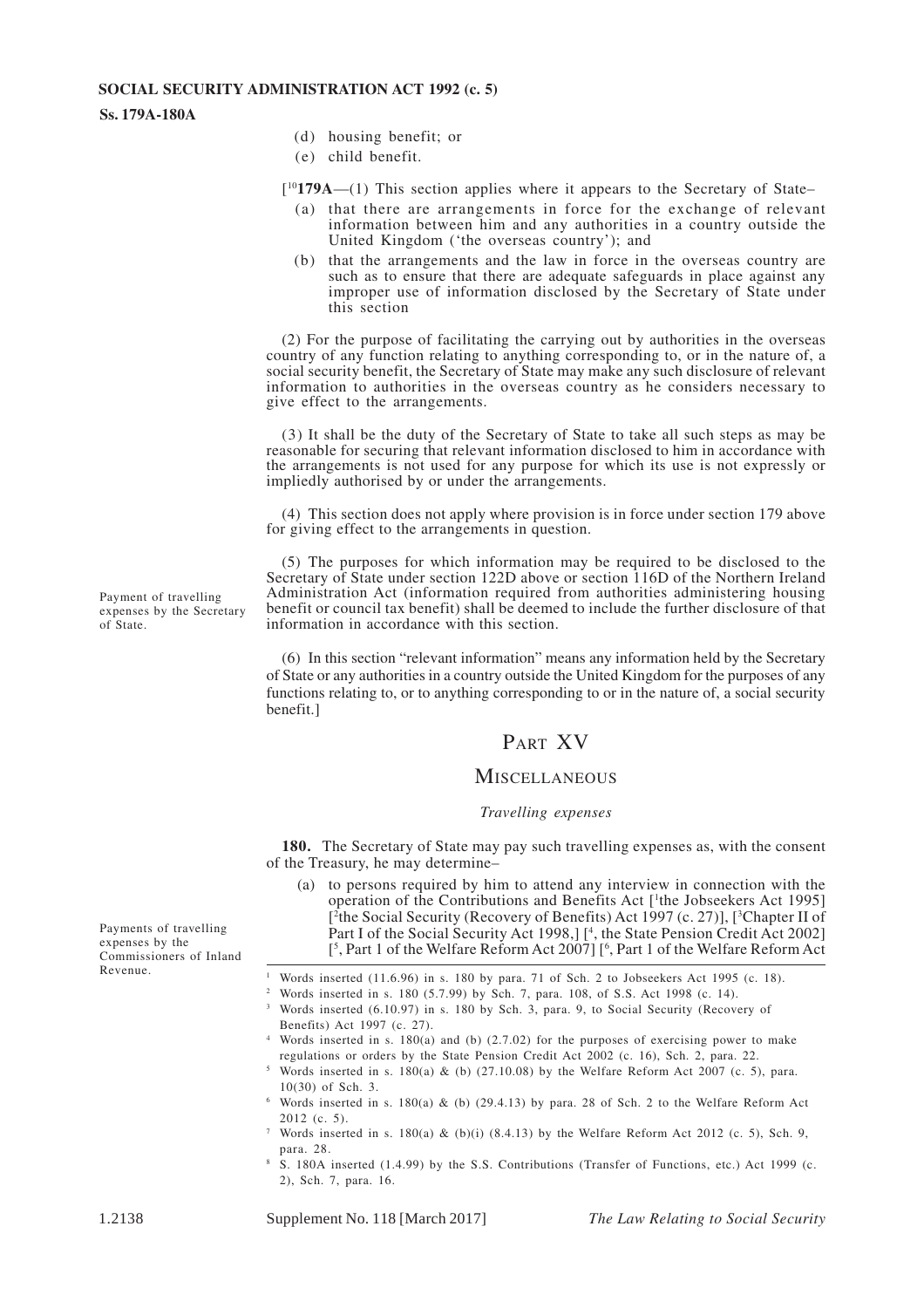### **Ss. 180A-182A**

2012] [7 , Part 4 of that Act] or this Act;

- (b) to persons attending local offices in connection with the operation–
	- (i) of the Contributions and Benefits Act [ ${}^1$ the Jobseekers Act 1995][ ${}^2$ the Social Security (Recovery of Benefits) Act 1997 (c. 27)], [<sup>3</sup>Chapter II of Part I of the Social Security Act 1998,] [<sup>4</sup>, the State Pension Credit Act  $2002$ ] [<sup>5</sup>, Part 1 of the Welfare Reform Act  $2007$ ] [<sup>6</sup>, Part 1 of the Welfare Reform Act 2012] [7 , Part 4 of that Act] or this Act; or
	- (ii) of any prescribed enactment.

*\*References to this Act in s. 180 extended by s. 167(2) of Pension Schemes Act 1993 (c. 48) to the provisions referred to in s. 164(1)(b) ibid.*

[<sup>8</sup>180A. The Inland Revenue may pay such travelling expenses as they may determine–

- (a) to persons required by them to attend any interview in connection with the operation of the Contributions and Benefits Act, this Act, or Part II of the Social Security Contributions (Transfer of Functions, etc.) Act 1999;
- (b) to persons attending local offices in connection with the operation of the Contributions and Benefits Act, this Act, or Part II of the Social Security Contributions (Transfer of Functions, etc.) Act 1999.]

### *Offences*

**181.** If any person, with intent to deceive, falsely represents himself to be a person authorised by [<sup>1</sup>the Secretary for Work and Pensions] to act in any capacity (whether under this Act or otherwise) he shall be guilty of an offence and liable on summary conviction to a fine not exceeding level 4 on the standard scale.

**182.**—(1) If any person–

- (a) as a pledge or a security for a debt; or
- (b) with a view to obtaining payment from the person entitled to it of a debt due either to himself or to any other person,

receives, detains or has in his possession any document issued by or on behalf of [<sup>1</sup>the Secretary of State for Work and Pensions] in connection with any benefit, pension or allowance (whether payable under the Contributions and Benefits Act or otherwise) he shall be guilty of an offence.

(2) If any such person has such a document in his possession without lawful authority or excuse (the proof whereof shall lie on him) he shall be guilty of an offence.

(3) A person guilty of an offence under this section shall be liable on summary conviction to imprisonment for a term not exceeding 3 months or to a fine not exceeding level 4 on the standard scale or to both.

#### *[2 Redirection of post*

182A.—(1) A social security authority may require–

(a) the Post Office; or

(b) any other person who conveys postal packets,

to return to the sender social security post sent by or on behalf of the authority which would otherwise be redirected.

(2)A social security authority shall make payments of such amount as the Secretary

Illegal possession of documents.

Impersonation of officers.

Return of social security post.

<sup>&</sup>lt;sup>1</sup> Words in s. 181 & 182 substituted (27.6.02) by para. 8(2) & (3) of S.I. 2002/1397.

<sup>&</sup>lt;sup>2</sup> S. 182A inserted (25.8.97) (partially) & (16.11.98) (fully) by s. 20(1) of Social Security Administration (Fraud) Act 1997 (c. 47).

<sup>&</sup>lt;sup>3</sup> S. 182A(3)(c) repealed (1.4.13) by the Welfare Reform Act 2012 (c. 5), Sch. 14.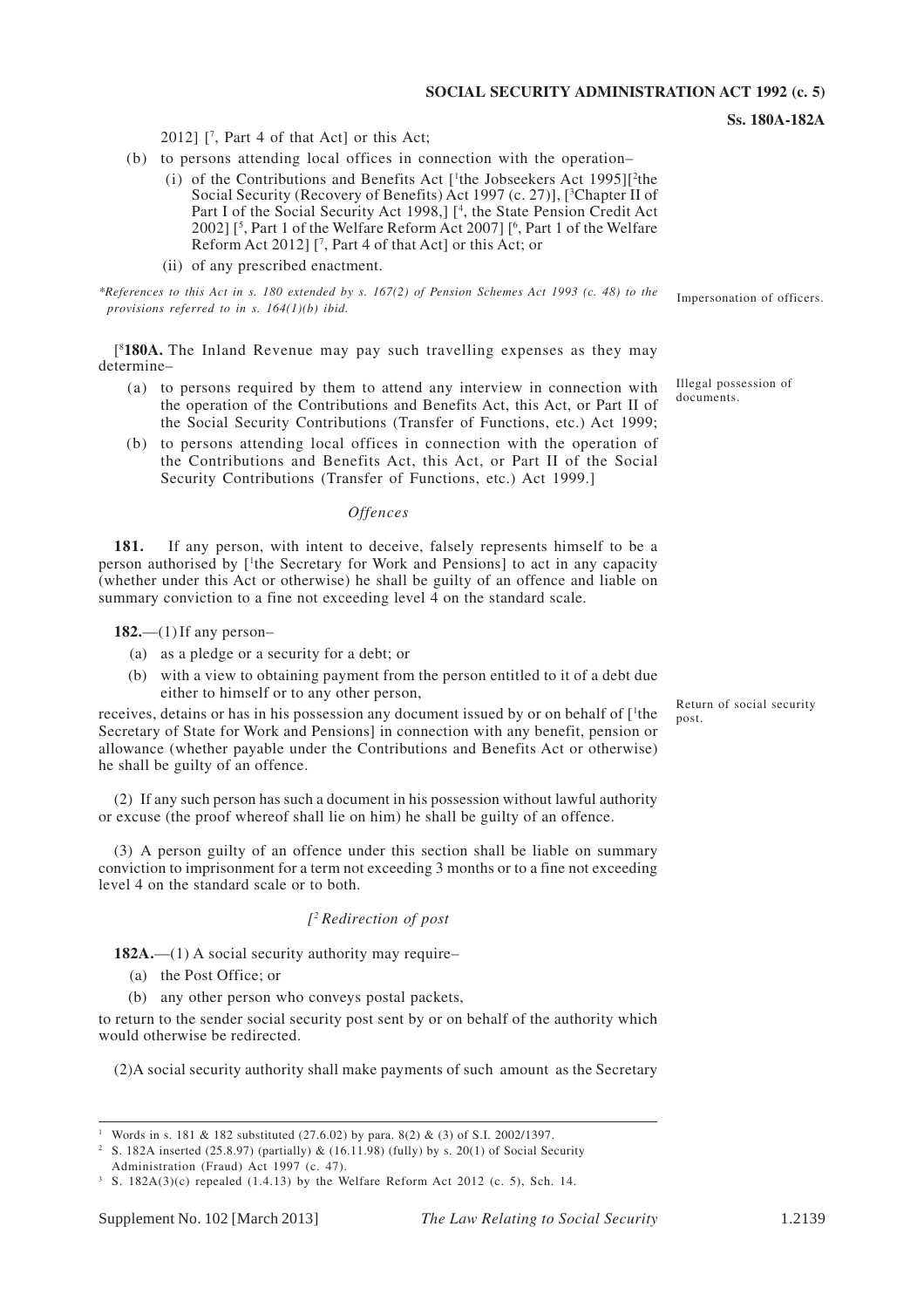## **Ss. 182A-182B**

of State considers reasonable in respect of the return of social security post in compliance with a requirement imposed by the authority under subsection (1) above.

- (3) In subsections (1) and (2) above "social security authority" means–
	- (a) the Secretary of State;
	- (b) the Northern Ireland Department; or
	- $(c)$   $[3...]$

*S. 182A(3)(c) has been repealed by Sch. 14 of the Welfare Reform Act 2012 (C. 5), but kept in force for transitional purposes. See art. 9 of S.I. 2013/358 for details of when to apply.*

(c) any local or other authority administering housing benefit or council tax benefit (including the Northern Ireland Housing Executive).

(4) In subsections (1) and (2) above "social security post" means postal packets–

- (a) the contents of which relate to any benefit, contributions or national insurance number or to any other matter relating to social security ; and
- (b) which are marked, in a manner approved by the Post Office or other person conveying them, with the name and address of the sender and with an indication that they are to be returned rather than redirected.

(5) In this section–

- (a) "redirected", in relation to any postal packet, means delivered to an address other than that indicated by the sender on the packet; and
- (b) "postal packet" has the same meaning as in the Postal Office Act 1953.

(6) Any requirement imposed under subsection (1) above has effect subject to any order under–

- (a) section 371 of the Insolvency Act 1986 or Article 342 of the Insolvency (Northern Ireland) Order 1989 (redirection of bankrupt's letters to trustee in bankruptcy);
- (b) paragraph 10 of Schedule 1 of the Solicitors Act 1974 or paragraph 15 of

Requirement to supply information about redirection of post.

<sup>1</sup> S.182B inserted (1.7.97) by s.21(1) of Social Security Administration (Fraud) Act 1997 (c. 47).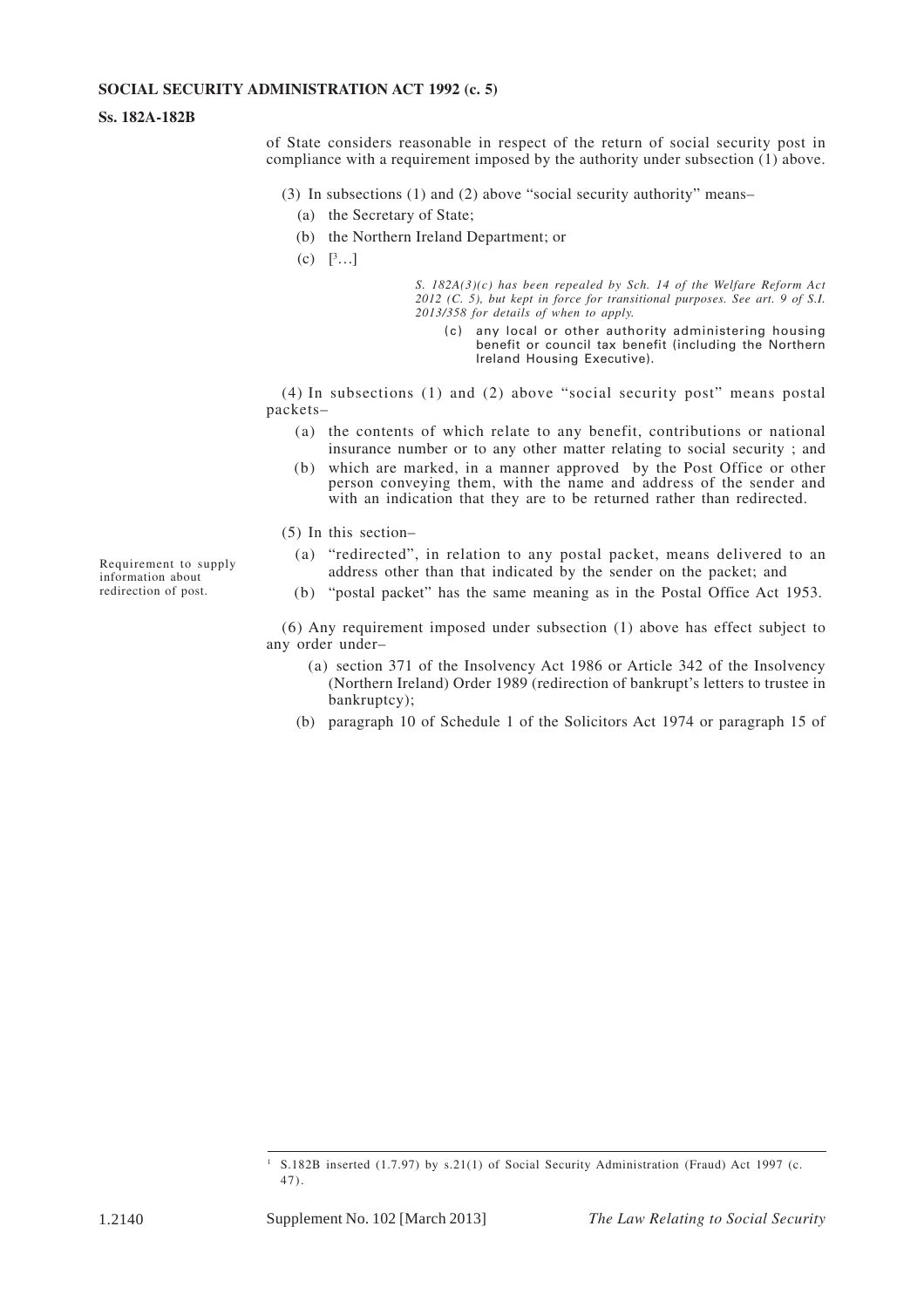**Ss. 182B-182C**

Schedule 1 to the Solicitors (Northern Ireland) Order 1976 (redirection of letters following intervention by Law Society); or

(c) paragraph 10 of Schedule 5 to the Administration of Justice Act 1985 (redirection of letters following intervention by Council for Licensed Conveyancers).]

[1 **182B.\***—(1) The Secretary of State or the Northern Ireland Department may require the Post Office or any other person who conveys postal packets to supply information relating to arrangements for the redirection of postal packets to, or to a person supplying services to, the Secretary of State or the Department-

- (a) for the use in the prevention, detection, investigation or prosecution of offences relating to social security; or
- (b) for use in checking the accuracy of information relating to benefits, contributions or national insurance numbers or to any other matter relating to social security and (where appropriate) amending or supplementing such information.

 $(2)$   $[...^1]$ 

*S. 182B(2) has been repealed by Sch. 14 of the Welfare Reform Act 2012 (C. 5), but kept in force for transitional purposes. See art. 9 of S.I. 2013/358 for details of when to apply.*

(2) A local or other authority administering housing benefit or council tax benefit (including Northern Ireland Housing Executive) may require the Post Office or any other person who conveys postal packets to supply information relating to arrangements for the redirection of postal packets to the authority or a person authorised to exercise any function of the authority relating to housing benefit or council tax benefit-

- (a) for use in the prevention, detection, investigation or prosecution of offences relating to such a benefit; or
- (b) for use in checking the accuracy of information relating to such a benefit and (where appropriate) amending or supplementing such information.

(3) Information shall be supplied under subsection (1) or (2) above in such manner and form, and in accordance with such requirements, as may be prescribed.

(4) Payments of such amount as the Secretary of State considers reasonable shall be made by a person or authority imposing a requirement under subsection (1) or (2) above in respect of the supply of information in compliance with the requirement.

(5) Information supplied under subsection (1) or (2) above shall not be supplied by the recipient to any other person or body unless–

- (a) it could be supplied to that person or body under either of those subsections; or
- (b) it is supplied for the purposes of any civil or criminal proceedings relating to the Contributions and Benefits Act, the Jobseekers Act 1995  $\lbrack \cdot \rbrack$ , Part 1 of the Welfare Reform Act 2012] or this Act or  $[^3$ , Part 4 of that Act] to any provision of Northern Ireland legislation corresponding to any of them.

(6) But where information supplied under subsection (1) or (2) above has been used (in accordance with paragraph (b) of the subsection concerned) in amending or supplementing other information, it is lawful for it to be–

(a) supplied to any person or body to whom that other information could be supplied; or

Requirement to apply for national insurance number.

(b) used for any purpose for which that other information could be used.

(7) In subsections (1) or (2) above "arrangements for the redirection of postal

<sup>1</sup> S. 182B(2) repealed (1.4.13) by the Welfare Reform Act 2012 (c. 5), Sch. 14.

Words inserted in s.  $182B(5)(b)$  by (29.4.13) by para. 29 of Sch. 2 to the Welfare Reform Act 2012 (c. 5).

Words inserted in s.  $182B(5)(b)$  (8.4.13) by the Welfare Reform Act 2012 (c. 5), Sch. 9, para. 29.

<sup>4</sup> S.182C inserted (1.7.97) by Sch. 1, para. 9 to Social Security Administration (Fraud) Act 1997 (c. 47).

<sup>&</sup>lt;sup>5</sup> S. 182C(1A) inserted (1.4.99) by Transfer of Functions Act 1999 (c. 11).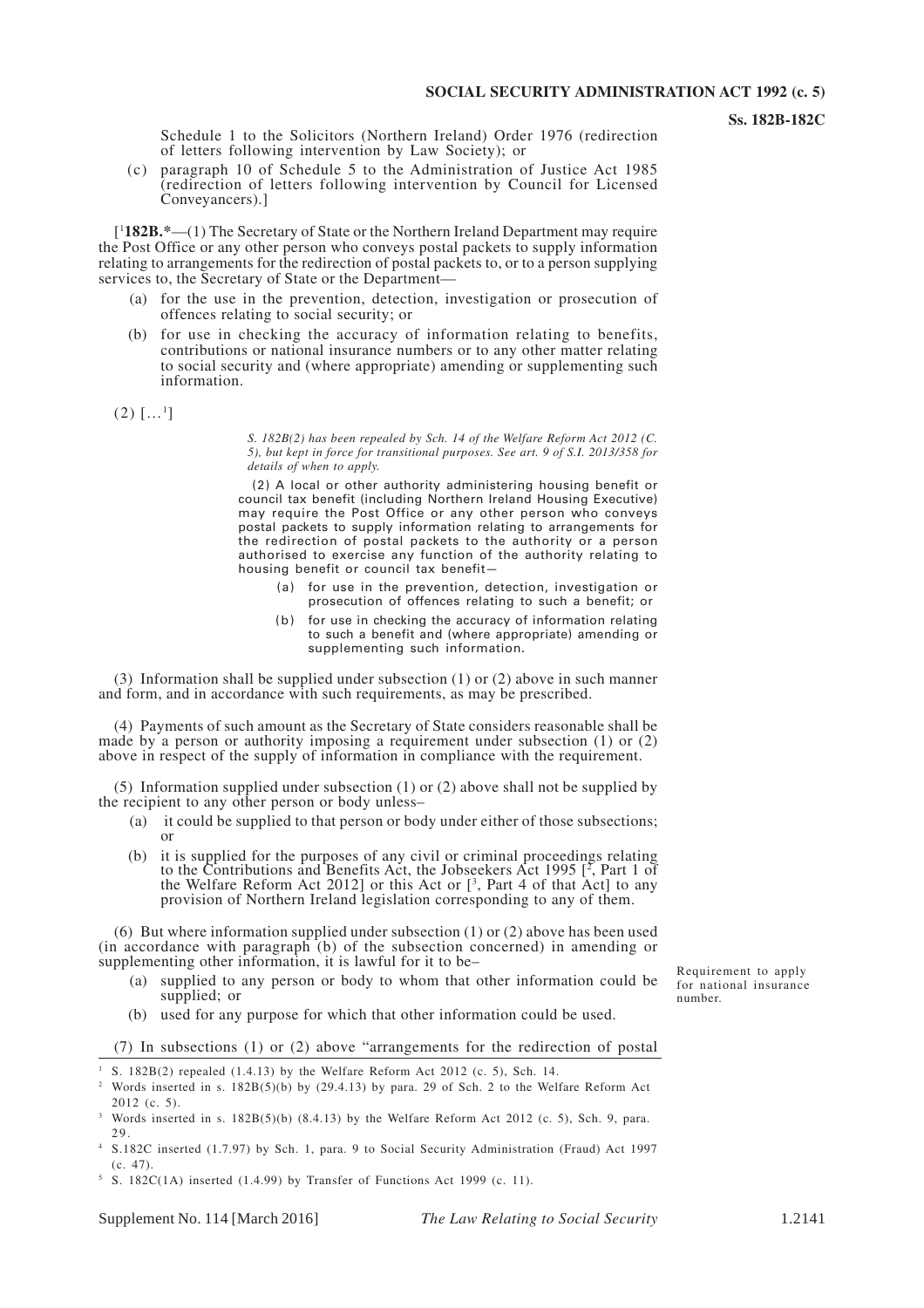#### **Ss. 182C-185**

packets" means arrangements made with the Post Office or other person conveying postal packets for the delivery of postal packets to addresses other than those indicated by senders on the packets.

(8) In this section "postal packets" has the same meaning as in the Post Office Act 1953.]

Research on industrial injuries, etc.

*\*See paragraph 34 of Schedule 8 to the Welfare Reform and Pensions Act 1999 in Volume 2 of this publication for details of modificatons of this section.*

#### *[4 National insurance numbers*

[4 **182C.**—(1) Regulations may make provision requiring a person to apply for a national insurance number to be allocated to him.

[<sup>5</sup>(1A) Regulations under subsection (1) above may require the application to be made to the Secretary of State or to the Inland Revenue.]

(2) An application required by regulations under subsection (1) above shall be accompanied by information or evidence enabling such a number to be allocated.]

## *Industrial injuries and diseases*

**183.**—(1) The Secretary of State may promote research into the causes and incidence of accidents arising out of and in the course of employment, or injuries and diseases which–

- (a) are due to the nature of employment; or
- (b) it is contemplated might be prescribed for the purposes of section 108 to 110 of the Contributions and Benefits Act,

either by himself employing persons to conduct such research or by contributing to the expenses of, or otherwise assisting, other persons engaged in such research.

(2) The Secretary of State may pay to persons so employed by him such salaries or remuneration, and such travelling and other allowances, as he may determine with the consent of the Treasury.

**184.** As respects pneumoconiosis, regulations may provide–

- (a) for requiring persons to be medically examined before, or within a prescribed period after, becoming employed in any occupation in relation to which pneumoconiosis is prescribed, and to be medically examined periodically while so employed, and to furnish information required for the purposes of any such examination;
- (b) for suspending from employment in any such occupation, and in such other occupations as may be prescribed, persons found on such an examination–
	- (i) to be suffering from pneumoconiosis or tuberculosis, or
	- (ii) to be unsuitable for such employment, having regard to the risk of pneumoconiosis and such other matters affecting their susceptibility to pneumoconiosis as may be prescribed;
- (c) for the disqualification for the receipt of [1 personal independence payment or benefit as defined in section 122 of the Contributions and Benefits Act,] in respect of pneumoconiosis of any person who fails without good cause to submit himself to any such examination or to furnish information required by the regulations or who engages in any employment from which he has been suspended as mentioned in paragraph (b) above;
- (d) for requiring employers–
	- (i) to provide facilities for such examinations,
	- (ii) not to employ in any occupation a person who has been suspended as mentioned in paragraph (b) above from employment in that occupation or who has failed without good cause to submit himself to such an examination,

Control of pneumoconiosis.

Words in s. 184(c) substituted (8.4.13) by the Welfare Reform Act 2012 (c. 5), Sch. 9, para. 30.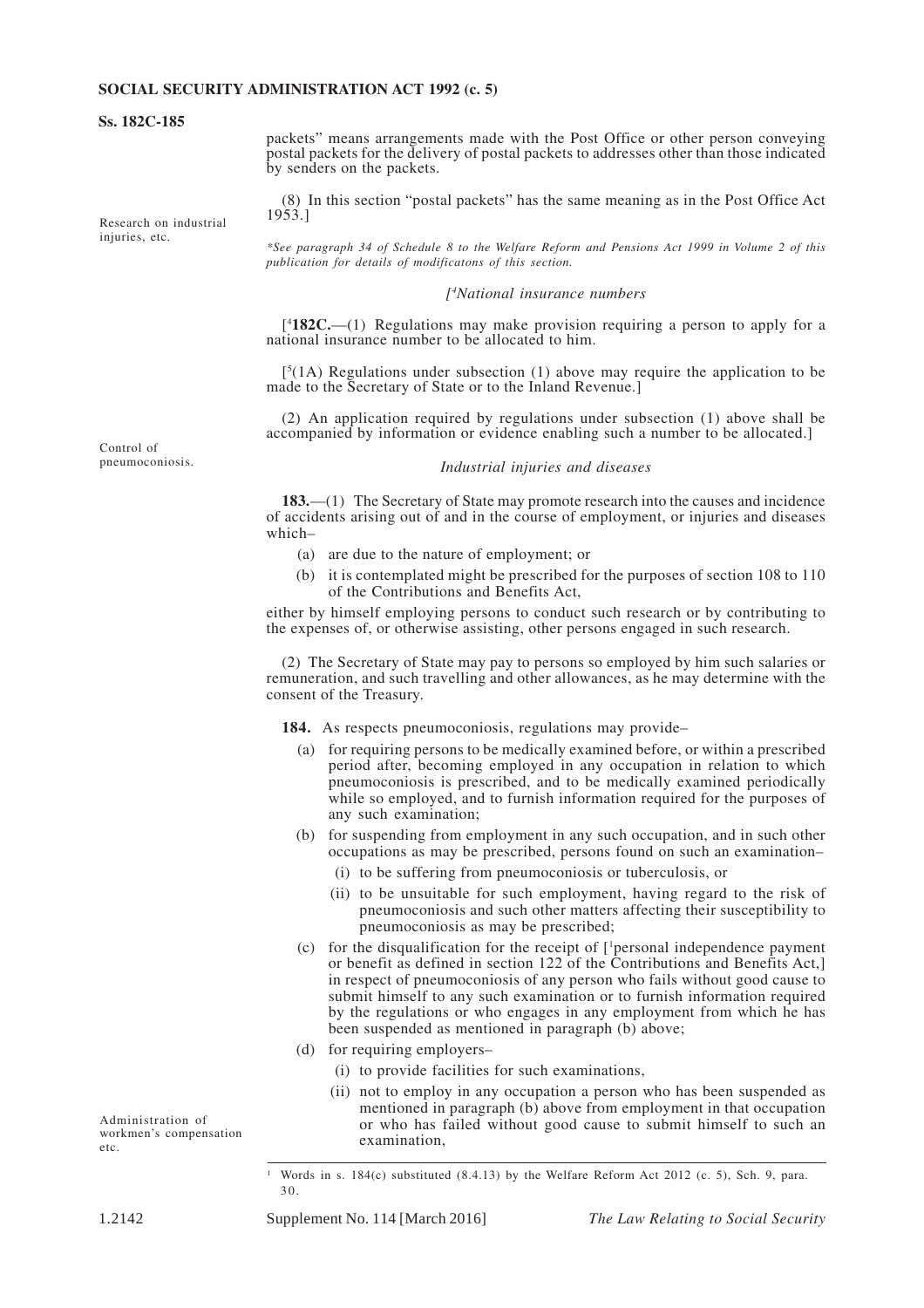- **Ss. 185-188**
- (iii) to give to such officer as may be prescribed the prescribed notice of the commencement of any prescribed industry or process;
- (e) for the recovery on summary conviction of monetary penalties in respect of any contravention of or failure to comply with any such requirement as is mentioned in paragraph (d) above, so, however, that such penalties shall not exceed £5.00 for every day on which the contravention or failure occurs or continues;
- (f) for such matters as appear to the Secretary of State to be incidental to or consequential on provisions included in the regulations by virtue of paragraphs (a) to (d) above or section  $110(1)$  of the Contribution and Benefits Act.

#### *Workmen's compensation etc.*

**185.**—(1) Schedule 9 to this Act shall have effect in relation to schemes under paragraphs 2 and 4 of Schedule 8 to the Contributions and Benefits Act.

(2) Regulations may provide for applying in relation to payments under Part II of that Schedule the provisions of this Act relating to the making of claims and the determination of claims and questions in so far as those provisions apply in relation to–

- (a) an unemployment supplement;
- (b) an increase of a disablement pension in respect of a child or adult dependant; or
- (c) an increase of a disablement pension in respect of the need for constant attendance or exceptionally severe disablement,

(as the case may be) subject to any additions or modifications

#### *Supplementary benefit etc.*

**186.** Schedule 10 to this Act shall have effect for the purpose of making provision in relation to the benefits there mentioned.

#### *Miscellaneous*

**187.**—(1) Subject to the provision of this Act, every assignment of or charge on–

- [1 (za) universal credit]
- $[2(zb)$  state pension under Part 1 of the Pensions Act 2014;
- (a) benefit as defined in section 122 of the Contributions and Benefits Act;
- [<sup>3</sup>(aa) a jobseeker's allowance;]
- [ 4 (ab) state pension credit;]
- [<sup>5</sup>(ac) an employment and support allowance;]
- [<sup>6</sup>(ad) personal independence payment;]
- [<sup>7</sup>(ae) bereavement support payment under section 30 of the Pensions Act 2014;]
- (b) any income-related benefit; or
- (c) child benefit,

and every agreement to assign or charge such benefit shall be void; and, on the bankruptcy of a beneficiary, such benefit shall not pass to any trustee or other person acting on behalf of his creditors.

(2) In the application of subsection (1) above to Scotland–

- $4$  Para. (ab) inserted in s. 187(1) (2.7.02) for the purposes of exercising power to make
- regulations or orders by the State Pension Credit Act 2002 (c. 16), Sch. 2, para. 23.  $5$  Para. (ac) inserted in s. 187(1) (27.10.08) by the Welfare Reform Act 2007 (c. 5), para. 10(31) of Sch. 3.
- <sup>6</sup> S. 187(1)(ad) inserted (8.4.13) by the Welfare Reform Act 2012 (c. 5), para. 31.

Application of provisions of Act to supplementary benefit etc.

Certain benefit to be inalienable.

1980 c. 46 1869 c. 62.

1882 c. 42.

Exemption from stamp duty.

<sup>1</sup> Sub-para. s. 187(1)(za) inserted (29.4.13) by para. 30 of Sch. 2 to the Welfare Reform Act  $2012$  (c. 5).

<sup>2</sup> Para. (zb) inserted (6.4.16) into S. 187 by the Pensions Act 2014 (c. 19), Sch. 12, para. 26.

<sup>&</sup>lt;sup>3</sup> S.  $187(1)(aa)$  inserted (11.6.96) by para. 72 of Sch. 2 to Jobseekers Act 1995 (c.18).

<sup>&</sup>lt;sup>7</sup> S. 187(1)(ae) inserted (6.4.17) by s. 31 & Sch. 16, para. 34 to the Pensions Act 2014 (c. 19).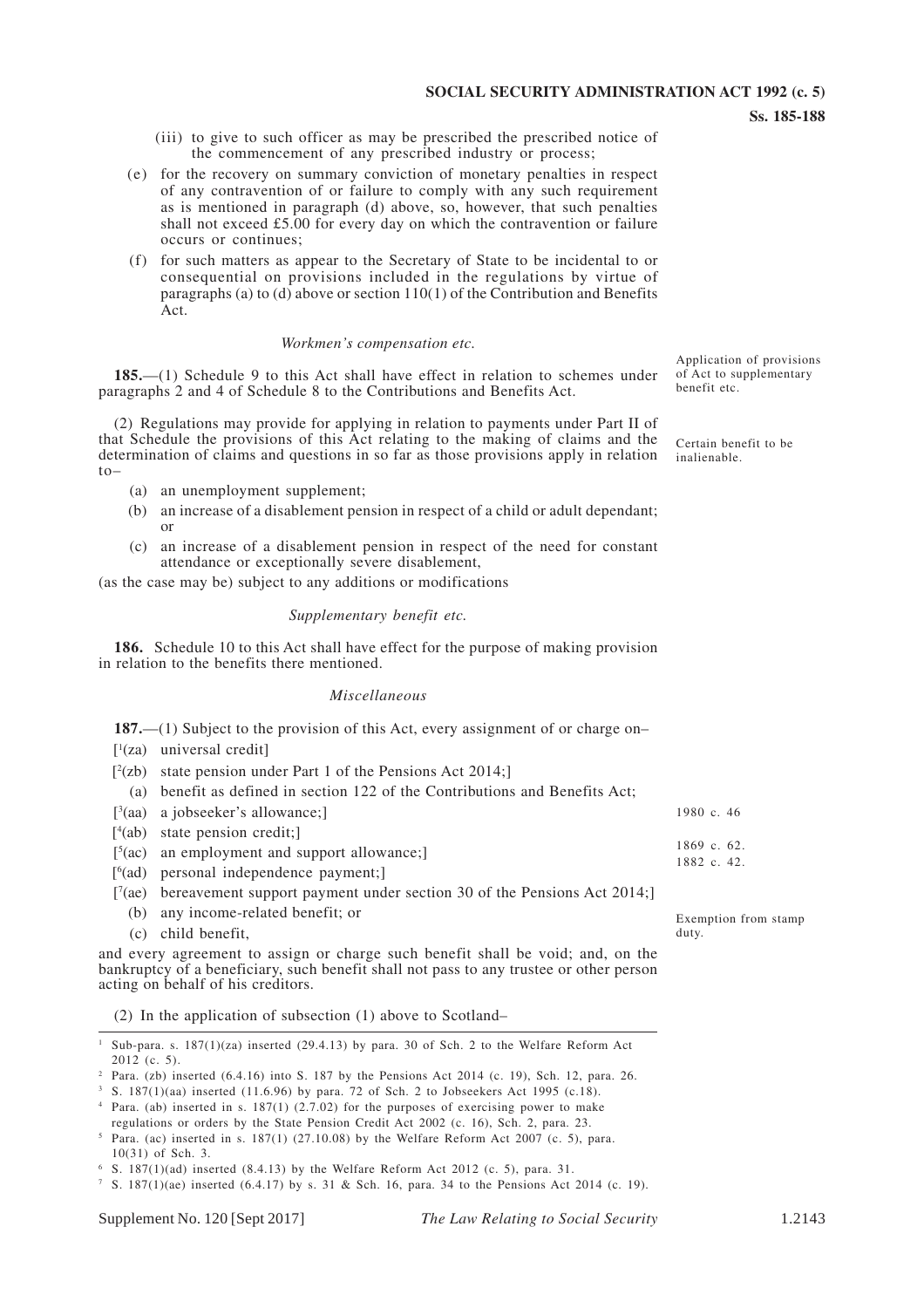**Ss. 188-189**

- (a) the reference to assignment of benefit shall be read as a reference to assignation, "assign" being construed accordingly;
- (b) the reference to a beneficiary's bankruptcy shall be read as a reference to the sequestration of his estate or the appointment on his estate of a judicial factor under section 41 of the Solicitors (Scotland) Act 1980.

(3) In calculating for the purposes of section 5 of the Debtors Act 1869 or section 4 of the Civil Imprisonment (Scotland) Act 1882 the means of any beneficiary, no account shall be taken of any increase of disablement benefit in respect of a child or of industrial death benefit.

**188.**—(1) Stamp duty shall not be chargeable on any document to which this subsection applies.

- (2) Subsection (1) above applies to any document authorised by virtue–
	- (a) of Parts I to VI of the Contributions and Benefits Act; or
	- (b) of any provision of this Act so far as it operates in relation to matters to which those Parts relate,

or otherwise required in order to give effect to those Parts or to any such provision so far as it so operates or in connection with any description of business thereunder.

(3) Stamp duty shall not be chargeable–

- (a) upon such documents used in connection with business under paragraphs 2 and 3 of Schedule 8 to the Contributions and Benefits Act and paragraph 1 of Schedule 9 to this Act as may be specified in a scheme made under paragraph 2 of Schedule 8 to the Contributions and Benefits Act; or
- (b) upon such documents used in connection with business under paragraphs 4 to 6 of that Schedule and paragraph 2 of Schedule 9 to this Act as may be specified in a scheme made under paragraph 4 of Schedule 8 to the Contributions and Benefits Act.

## PART XVI

### **GENERAL**

#### *Subordinate legislation*

*S. 189 is modified (for specified purposes, (the following cease to have effect, words in (1), (4), (5), (6) and subsection's (2) and (10))) by Social Security Act 1998, (S.I. 1998 c. 14), s. 86(1), sch. 7, para. 109, (6.9.99, S.I. 1999/2422, art. 2(c), Sch. 1), (5.10.99, S.I. 1999/2739, art. 2, Sch. 1), (18.10.99, S.I. 1999/2860, art. 2(c), Sch. 1), and Social Security Act 1998, s. 86(1) & (2), sch. 7, para. 109 and sch. 8, (29.11.99, S.I. 1999/3178, art. 2(1), Sch. 1).*

**189.**—(1) Subject to subsection 2 below and to  $\lceil \frac{\text{day}}{\text{y}} \rceil$  Provision providing for an order or regulations to be made by the Treasury or the Inland Revenue and to] any [...<sup>2</sup>] express provision of this Act, regulations and orders under this Act shall be made by the Secretary of State.

(2) Regulations with respect to proceedings before the Commissioners (whether for the determination of any matter or for leave to appeal to or from the Commissioners) shall be made by the Lord Chancellor  $[3$ (subject to section 24(6A))].

(3) Powers under this Act to make regulations or orders are exercisable by statutory instrument  $[3$ (subject to section 24(6A))].

1.2144 Supplement No. 120 [Sept 2017]

Regulations and orders general.

<sup>&</sup>lt;sup>1</sup> Words inserted in S. 189(1) (1.4.99) by the S.S. Contributions (Transfer of Functions etc.) Act 1999 (c. 2), Sch. 3, para. 57(2).

<sup>2</sup> Word in S. 189 (1) revoked (26.2.03) by Sch. 6 to the Tax Credits Act 2002 (c. 21). *See* art. 2, of S.I. 2003/392.

<sup>&</sup>lt;sup>3</sup> Words inserted in S. 189(2) & (3) (12.4.10) by the Northern Ireland Act 1998 (Devolution of Policing and Justice Functions) Order 2010, S.I. 2010/976, art. 15(5), Sch. 18, para. 45.

<sup>4</sup> Words in s. 189(4) repealed (7.2.13) by the Public Bodies (Abolition of the DLAAB) Order 2013, S.I. 2013/252, art. 4, Sch. Pt. 1.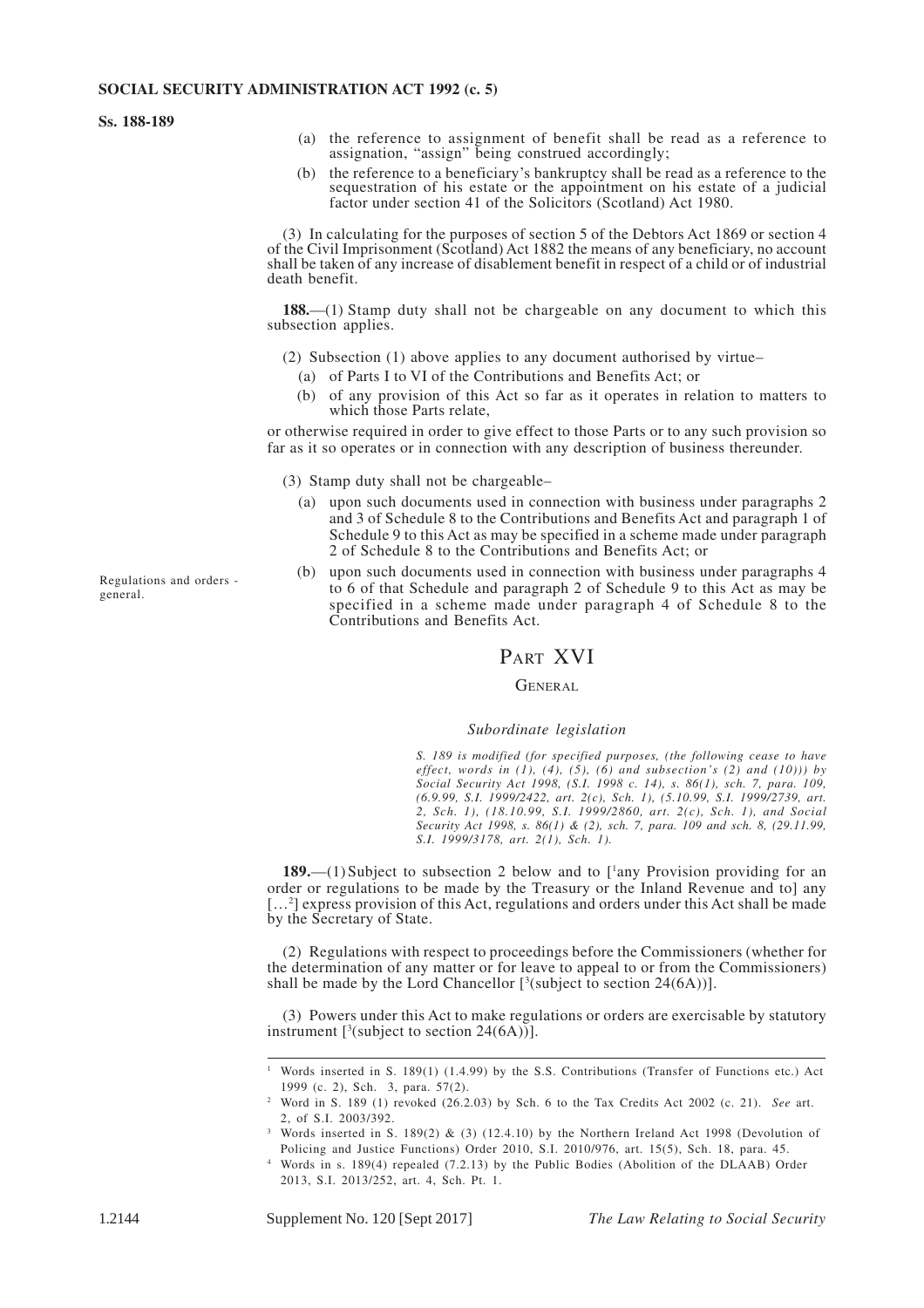**S. 189**

 $(4)$  Except in the case of regulations under section  $[24]$   $[...$ <sup>4</sup> above and in so far as this Act otherwise provides, any power conferred by this Act to make an Order in Council, regulations or an order may be exercised–

- (a) either in relation to all cases to which the power extends, or in relation to those cases subject to specified exceptions, or in relation to any specified cases or classes of case;
- (b) so as to make, as respects the cases in relation to which it is exercised–
	- (i) the full provision to which the power extends or any less provision (whether by way of exception or otherwise);
	- (ii) the same provision for all cases in relation to which the power is exercised, or different provision for different cases or different classes of case or different provision as respects the same case or class of case for different purposes of this Act;
	- (iii) any such provision either unconditionally or subject to any specified condition;

and where such a power is expressed to be exercisable for alternative purposes it may be exercised in relation to the same case for any or all of those purposes; and powers to make an Order in Council, regulations or an order for the purposes of any one provision of this Act are without prejudice to powers to make regulations or an order for the purposes of any other provision.

(5) Without prejudice to any specific provision in this Act, a power conferred by this Act to make an Order in Council, regulations or an order (other than the power conferred by section 24 above) includes power to make thereby such incidental, supplementary, consequential or transitional provision as appears to Her Majesty, or the authority making the regulations or order, as the case may be, to be expedient for the purposes of the Order in Council, regulations or order.

 $[1(5A)$  The provision referred to in subsection (5) includes, in a case where regulations under this Act require or authorise the use of electronic communications, provision referred to in section 8(4) and (5) and 9(5) of the Electronic Communications Act 2000.

(5B) For the purposes of subsection (5A), references in section 8(4) and (5) and 9(5) of the Electronic Communications Act 2000 to an order under section 8 of that Act are to be read as references to regulations under this Act; and references to anything authorised by such an order are to be read as references to anything required or authorised by such regulations.]

(6) Without prejudice to any specific provisions in this Act, a power conferred by any provision of this Act, except section 14, 24, 130 and 175, to make an Order in Council, regulations or an order includes power to provide for a person to exercise a discretion in dealing with any matter.

- <sup>1</sup> S. 189(5A) & (5B) inserted (25.2.13) by the Welfare Reform Act 2012 (c. 5), s. 104(1).
- <sup>2</sup> S. 189(7) & (7A) & words in subsec. (8) repealed (1.4.13) by the Welfare Reform Act 2012 (c. 5), Sch. 14.

<sup>3</sup> Words in s. 189(7) substituted (6.3.92) by L.G.F. Act 1992 (c. 14), Sch. 9, para. 24, for purposes of council tax and council tax benefit from 1.4.93.

<sup>4</sup> Words added to s. 189(7) (1.7.97) by Sch. 1, para. 10 to Social Security Administration (Fraud) Act 1997 (c. 47).

 $5$  Para. (7A) inserted (11.11.99) by the Welfare Reform and Pensions Act 1999 (c. 30), Sch. 12, para. 83.

<sup>&</sup>lt;sup>6</sup> Word substituted in s. 189(7A) (12.11.09) by the Welfare Reform Act 2009 (c. 24), s. 2(4).

<sup>&</sup>lt;sup>7</sup> Ref. inserted in ss. 189(8) (26.9.07) by the Pensions Act 2007 (c. 22), Sch. 1, paras. 29 & 30. <sup>8</sup> Words inserted into s. 189(8) (1.4.99) by Social Security Contributions (Transfer of

Functions, etc.) Act 1999 (c. 2), Sch. 3, para. 57(3)

<sup>9</sup> Words omitted (6.10.97) from s. 189(8) by Sch. 3, para. 10 of to Social Security (Recovery of Benefits) Act 1997 (c. 27).

<sup>&</sup>lt;sup>10</sup> Words inserted in S.189(8) (26.2.03, 1.4.03 and 7.4.03) by Sch. 4, para. 3 of the Tax Credits Act 2002 (c. 21).

<sup>&</sup>lt;sup>11</sup> Words substituted in s. 189(8) (1.4.97) by Sch. 13, para. 3(5) to Housing Act 1996 (c. 52).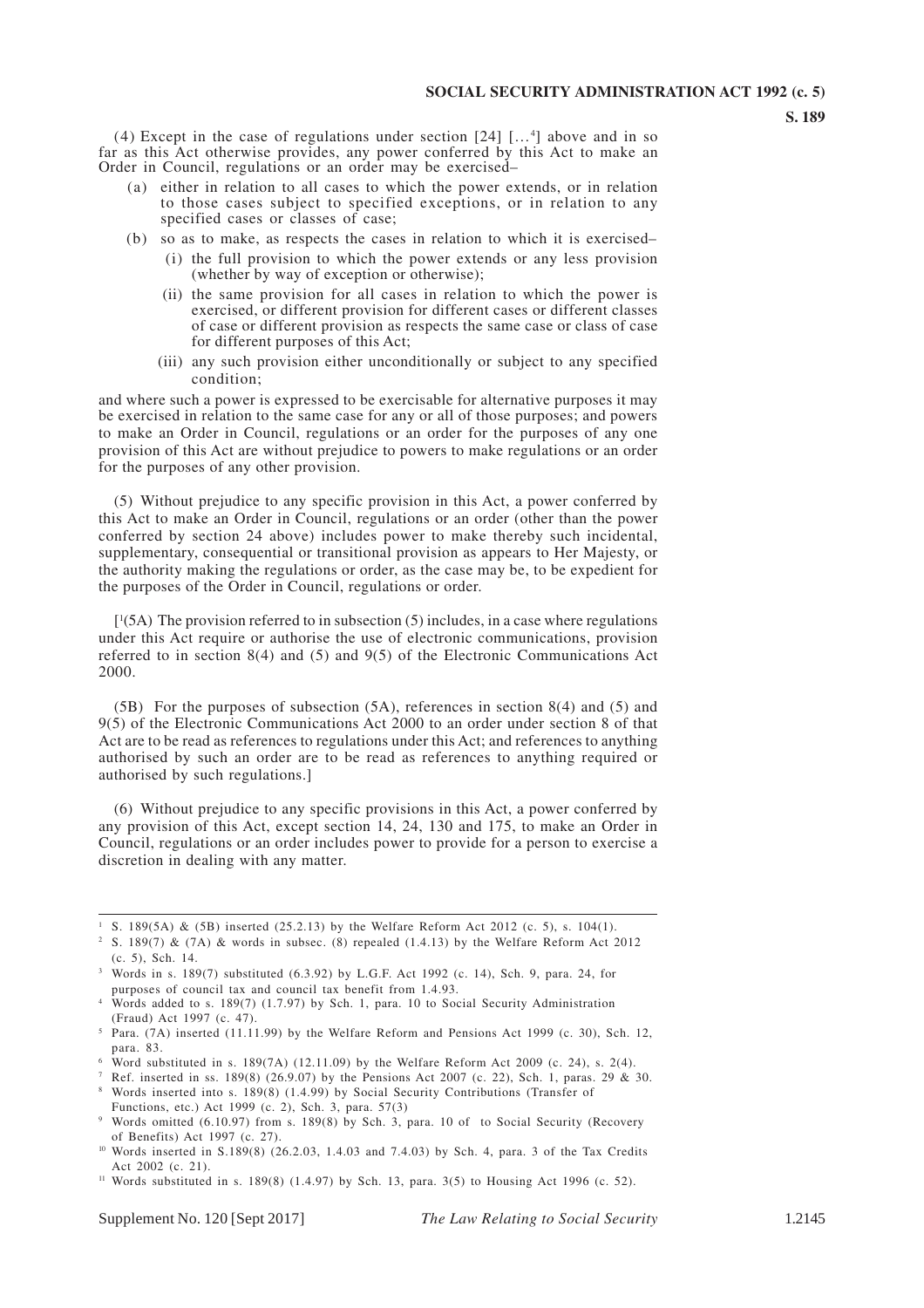**Ss. 189-190**

 $(7)-(7A)$  [...<sup>2</sup>]

*S. 189(7) & (7A) & words in subsec. (8) have been repealed by Sch. 14 of the Welfare Reform Act 2012 (C. 5), but kept in force for transitional purposes. See art. 9 of S.I. 2013/358 for details of when to apply.*

(7) Any power conferred by this Act to make orders or regulations relating to housing benefit or [3council tax benefit] shall include power to make different provision for different areas [4or different authorities].

[5(7A) Without prejudice to the generality of any of the preceding provisions of this section, regulations under any of sections 2A to [62F] and 7A above may provide for all or any of the provisions of the regulations to apply in relation to any area or areas specified in the regulations].

(8) An order under section [...<sup>2</sup>], 150, [7150A,] 152, [<sup>8</sup>165(4)(a)] or 169 above [...<sup>9</sup>] shall not be made [10by the Secretary of State] without the consent of the Treasury.

(8) An order under section [11140B, 140C] 150, [9150A,] 152,  $[8165(4)(a)]$  or 169 above  $[...]$  shall not be made  $[$ <sup>10</sup>by the Secretary of State] without the consent of the Treasury.

(9) Any power of the Secretary of State under any provision of this Act, except under [<sup>1</sup>sections 80 and 154], to make any regulations or order, where the power is not expressed to be exercisable with the consent of the Treasury, shall if the Treasury so direct be exercisable only in conjunction with them.

Parliamentary control of orders and regulations.

(10) Where the Lord Chancellor proposes to make regulations under this Act, other than under section 24 above, it shall be his duty to consult the Lord Advocate with respect to the proposal.

 $(11)$  A power under [<sup>2</sup> section 179] above to make provision by regulations or Order in Council for modifications or adaptations of the Contributions and Benefits Act or this Act shall be exercisable in relation to any enactment passed after this Act which is directed to be construed as one with them, except in so far as any such enactment relates to a benefit in relation to which the power is not exercisable; but this subsection applies only so far as a contrary intention is not expressed in the enactment so passed, and is without prejudice to the generality of any such direction.

 $10$  S. 190(1)(aa) inserted (11.11.99) by the Welfare Reform and Pensions Act 1999 (c. 30), Sch. 12, para. 83.

<sup>1</sup> Words in s. 189(9) substituted (7.2.13) by the Public Bodies (Abolition of the DLAA) Order 2013, S.I. 2013/252, art. 4, Sch. Pt. 1.

<sup>&</sup>lt;sup>2</sup> S. 190(1)(zza) inserted (8.5.12) by the Welfare Reform Act 2012 (c. 5), s. 114(2).

<sup>&</sup>lt;sup>3</sup> S. 190(1)(zzb) inserted (10.5.12) by the Welfare Reform Act 2012, (c. 5), s. 116(2).

<sup>4</sup> S. 190(1)(za) inserted (30.3.06) by the National Insurance Contributions Act 2006 (c. 10), s. 7(3).

<sup>&</sup>lt;sup>5</sup> Words omitted in s. 190(1)(a) (6.4.00) by the Welfare Reform and Pensions Act 1999 (c. 30), Sch. 13.

<sup>&</sup>lt;sup>6</sup> Words deleted (in s. 190(1)(a) 6.4.99) from s. 190(1)(a) by para. 110 of S.S. Act 1998 (c. 14).

<sup>&</sup>lt;sup>7</sup> Ref. inserted in ss. 190(1)(a) (26.9.07) by the Pensions Act 2007 (c. 22), Sch. 1, paras. 29 & 30.

<sup>8</sup> Word inserted in S. 190(1)(a) (6.4.16) by the Pensions Act 2014 (c. 19), Sch. 12, para. 27.

<sup>&</sup>lt;sup>9</sup> S. 190(1)(aza) inserted (26.2.02) by the Social Security Fraud Act 2001 (c. 11), s. 1(9).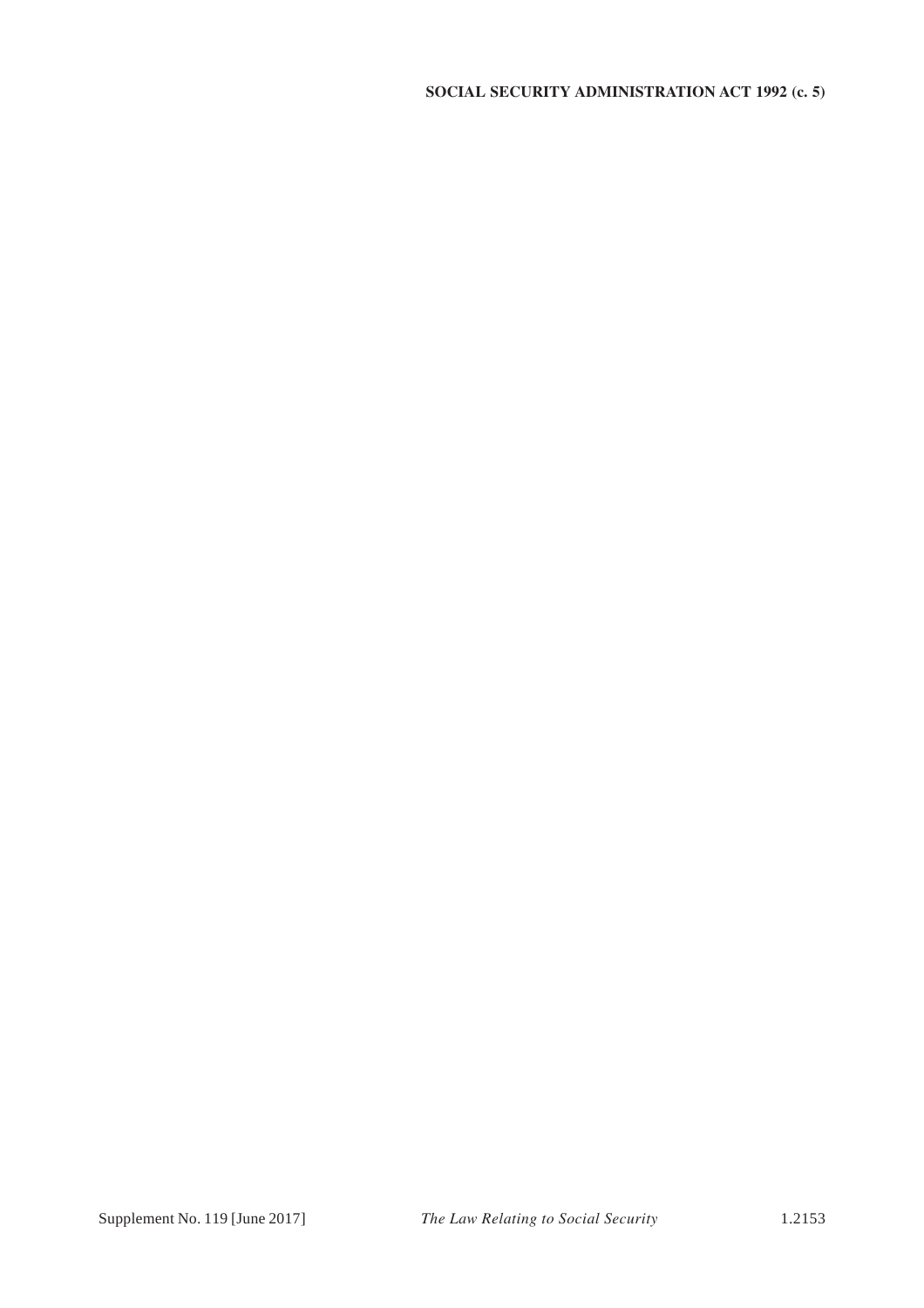**Ss. 190-191**

(12) Any reference in this section or section 190 below to an Order in Council, or an order or regulations, under this Act includes a reference to an Order in Council, an order or regulations made under any provision of an enactment passed after this Act and directed to be construed as one with this Act; but this subsection applies only so far as a contrary intention is not expressed in the enactment so passed, and without prejudice to the generality of any such direction.

**190.**—(1) Subject to the provision of this section, a statutory instrument containing (whether alone or with other provisions)–

- $\int^2 (zza)$ an order under section  $115A(3B);$ ]
- $[3(zzb)$  regulations under section 115C(2) or 115D(1) or (2);]
- $[4$ (za) regulations under section 132A(4);]
	- (a) an order under section 141, 143  $[...]$ , 145,  $[...]$ , 150,  $[7150A]$   $[8151A]$ 152, or 162(7) above;
- $\int^9 (aza)$ (aza) any order containing provision adding any person to the list of persons falling within section 109B(2A) above;]
- $[10(aa)$  the first regulations to be made under section 2A;] or
- $[{}^{1}(ab)$  the first regulations to be made under section 2AA;]
	- (b) regulations under section  $\left[ \dots^2 \right] \left[ \frac{3122B(1)}{b} \right]$  or 154 above,

shall not be made unless a draft of the instrument has been laid before Parliament and been approved by a resolution of each House of Parliament.

(2) Subsection (1) above does not apply to a statutory instrument by reason only that it contains regulations under section 154 above which are to be made for the purpose of consolidating regulations to be revoked in the instrument.

(3) A statutory instrument–

- (a) which contains (whether alone or with other provisions) orders or regulations made under this Act by the Secretary of State<sup>[4</sup>, the Treasury or the Inland Revenue]; and
- (b) which is not subject to any requirement that a draft of the instrument be laid before and approved by a resolution of each House of Parliament,

shall be subject to annulment in pursuance of a resolution of either House of Parliament.

 $(4)$   $[...^5]$ 

## *Supplementary*

- S.  $190(1)(ab)$  inserted in s.  $190(1)$  (5.7.03) by the Employment Act 2002 (c. 22), Sch. 7, para. 15.
- Words omitted  $(6.10.97)$  from s. 190(1)(b) by Sch. 3, para. 11 of Social Security (Recovery of Benefits) Act 1997 (c. 27).
- <sup>3</sup> Words added to s. 190(1)(b) (1.7.97) by Sch. 1, para. 11 to Social Security Administration (Fraud) Act 1997 (c. 47).
- <sup>4</sup> Words inserted in s. 190(3)(a) (1.4.99) by the Social Security Contributions (Transfer of Functions, etc.) Act 1999 (c. 2), Sch. 3, para. 58.
- <sup>5</sup> S. 190(4) repealed (29.11.99) by S.S. Act 1998 (c. 14), Sch. 8.
- <sup>6</sup> Words inserted (22.4.96) in defn. of "benefit" by para. 73(2) of Sch. 2 to Jobseekers Act 1995 (c. 18).
- <sup>7</sup> Words inserted & substituted in defn. of "benefit"  $(25.2.13)$  for reg. making purposes) by the Welfare Reform Act 2012 (c. 5), Sch. 2, para. 31 & Sch. 9, para. 32.
- <sup>8</sup> Word inserted in defn. of "benefit" in s. 191 (6.4.16) by the Pensions Act 2014 (c. 19), Sch. 12, para. 28.
- <sup>9</sup> Words in defn. of "beneefit" in s. 191 substituted (6.4.17) by s. 31 & Sch. 16, para. 35 to the Pensions Act 2014 (c. 19).
- $10$  Defn. of "universal credit assessment period" inserted (26.11.14) by S.I. 2014/2888, reg. 1, 7(c). (See reg. 1(2) for revised effective date in some circumstances).
- <sup>11</sup> Defn. of "billing authority" in s. 191 repealed (1.4.13) by the Welfare Reform Act 2012 (c. 5), Sch. 14.
- <sup>12</sup> Defn. of "billing authority" substituted (6.3.92) for defns. of "chargeable financial year" and "charging authority" in s. 191 by L.G.F. Act 1992 (c. 14), Sch. 9, para. 25(a), for purposes of council tax and council tax benefit from 1.4.93.

Interpretation - general. 1975 c. 14. 1986 c. 50.

```
1992 c. 14.
```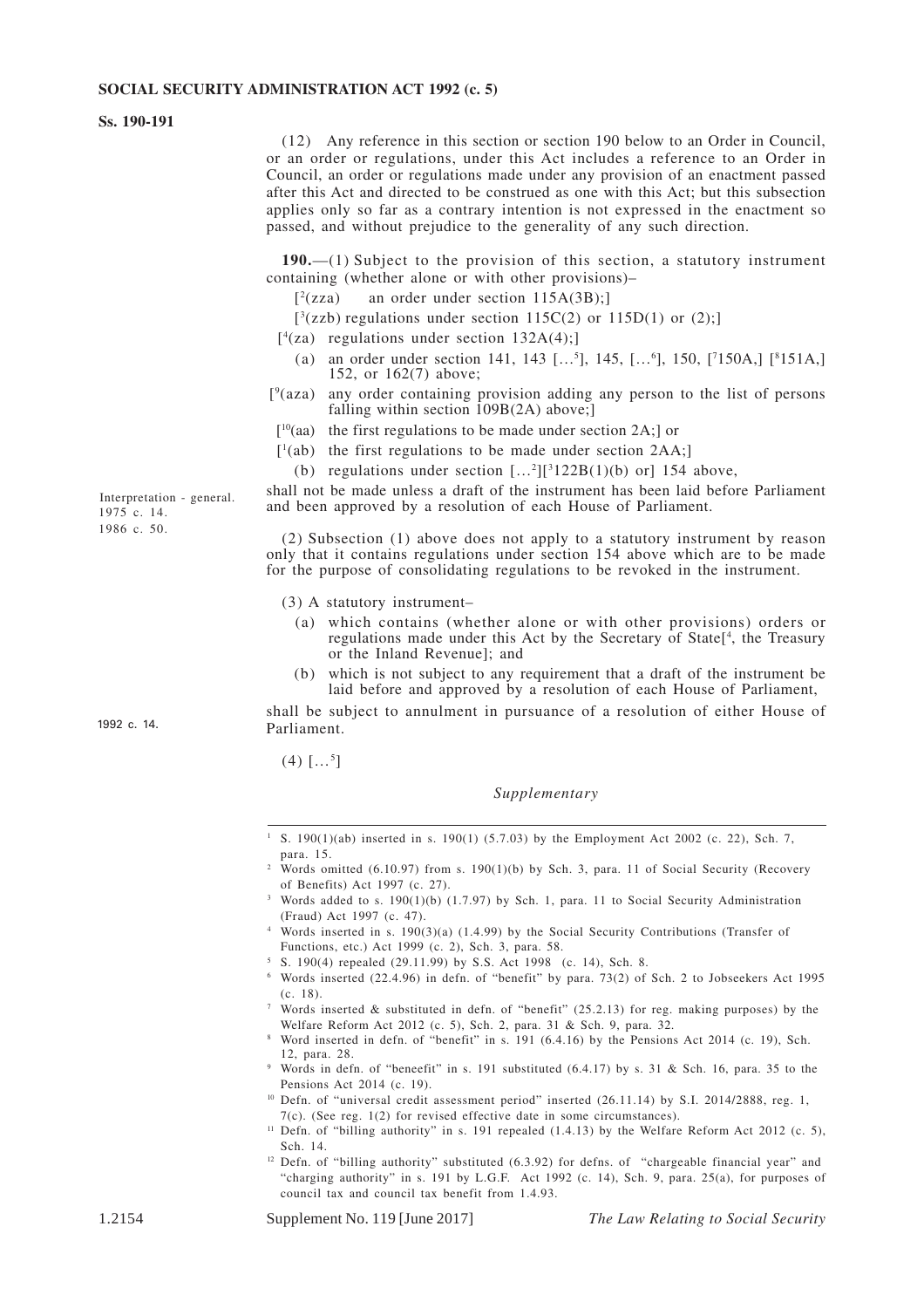191. In this Act, unless the context otherwise requires–

"the 1975 Act" means the Social Security Act 1975;

"the 1986 Act" means the Social Security Act 1986;

"benefit" means benefit under the Contributions and Benefits Act [<sup>6</sup>and includes [<sup>7</sup>universal credit,] [<sup>8</sup>state pension under Part 1 of the Pensions Act 2014,] a jobseeker's allowance[7 , state pension credit, an employment and support allowance and[9 , personal independence payment and bereavement support payment under section 30 of the Pensions Act 2014]];

<sup>10"</sup>universal credit assessment period" means an assessment period for the purposes of Part 1 of the Welfare Reform Act 2012;]

 $[\ldots^{11}]$ 

*Defn. of "billing authority" in s. 191 has been repealed by Sch. 14 of the Welfare Reform Act 2012 (C. 5), but kept in force for transitional purposes. See art. 9 of S.I. 2013/358 for details of when to apply.*

[12"billing authority" has the same meaning as in Part I of the Local Government Finance Act 1992;]

"Christmas bonus" means a payment under Part X of the Contributions and Benefits Act;

"claim" is to be construed in accordance with "claimant";

"claimant" (in relation to contributions under Part I and to benefit under Parts II to IV of the Contributions and Benefits Act) means–

(a) a person whose right to be excepted from liability to pay, or to have his liability deferred for, or to be credited with, a contribution, is in question;

(b) a person who has claimed benefit; and includes, in relation to an award or decision a beneficiary under the award or affected by the decision;

"claimant" (in relation to industrial injuries benefit) means a person who has claimed such a benefit and includes–

- (a) an applicant for a declaration under  $[{}<sup>1</sup>$  section 29 of the Social Security Act 1998] that an accident was or was not an industrial accident; and
- (b) in relation to an award or decision, a beneficiary under the award or affected by the decision;
- $[\dots^2]$
- $\left[ \ldots^3 \right]$

"the Consequential Provisions Act" means the Social Security (Consequential Provisions) Act 1992;

[4 "contribution" means a contribution under Part I of the Contributions and Benefit Act;]

[<sup>5</sup>"contribution-based jobseeker's allowance" has the same meaning as in the Jobseekers Act 1995;]

"contributions card" has the meaning assigned to it by section 114(6) above;

"the Contributions and Benefits Act" means the Social Security Contributions

1992 c. 6.

**S. 191**

1992 c. 4.

Words substituted (5.7.99) in defn. of "claimant" by Sch. 7, para. 111(b) of S.S. Act 1998 (c. 14).

 $2$  Defn. of "Commissioner" deleted (29.11.99) from s. 191 by S.S. Act 1998 (c. 14), Sch. 7, para. 111(a).

Defn. of "contribution payment" and "compensator" deleted (6.10.97) from s. 191 by Sch. 3, para. 12 of Social Security (Recovery of Benefit) Act 1997 (c. 27).

<sup>&</sup>lt;sup>4</sup> Defn. of "contribution" inserted (1.7.97) by Sch. 1, para. 12(1) of Social Security Administration (Fraud) Act 1997 (c. 47).

<sup>&</sup>lt;sup>5</sup> Defn. of "contribution-based jobseeker's allowance" inserted (22.4.96) into s. 191 by para. 73(3) of Sch. 2 to Jobseekers Act 1995 (c. 18).

<sup>6</sup> Defns. of "contributory ESA" inserted (27.10.08) by the Welfare Reform Act 2007 (c. 5), para. 10(32) of Sch. 3.

<sup>&</sup>lt;sup>7</sup> Defn. of "council tax benefit" in s. 191 repealed (1.4.13) by the Welfare Reform Act 2012 (c. 5), Sch. 14.

<sup>8</sup> Defn. of "council tax benefit scheme" inserted (1.4.97) by Sch. 13, para. 3(6) to Housing Act 1996 (c. 52).

<sup>&</sup>lt;sup>9</sup> Defns. of "the disablement questions" & "5 year general qualification" omitted (29.11.99) from s. 191 by S.S. Act 1998 (c. 14), Sch. 7, para. 111(a).

<sup>&</sup>lt;sup>10</sup> Defn. of "financial year" inserted (6.3.92) in s. 191 by L.G.F. Act 1992 (c. 14), Sch. 9, para. 25(b), for purposes of council tax and council tax benefit from 1.4.93.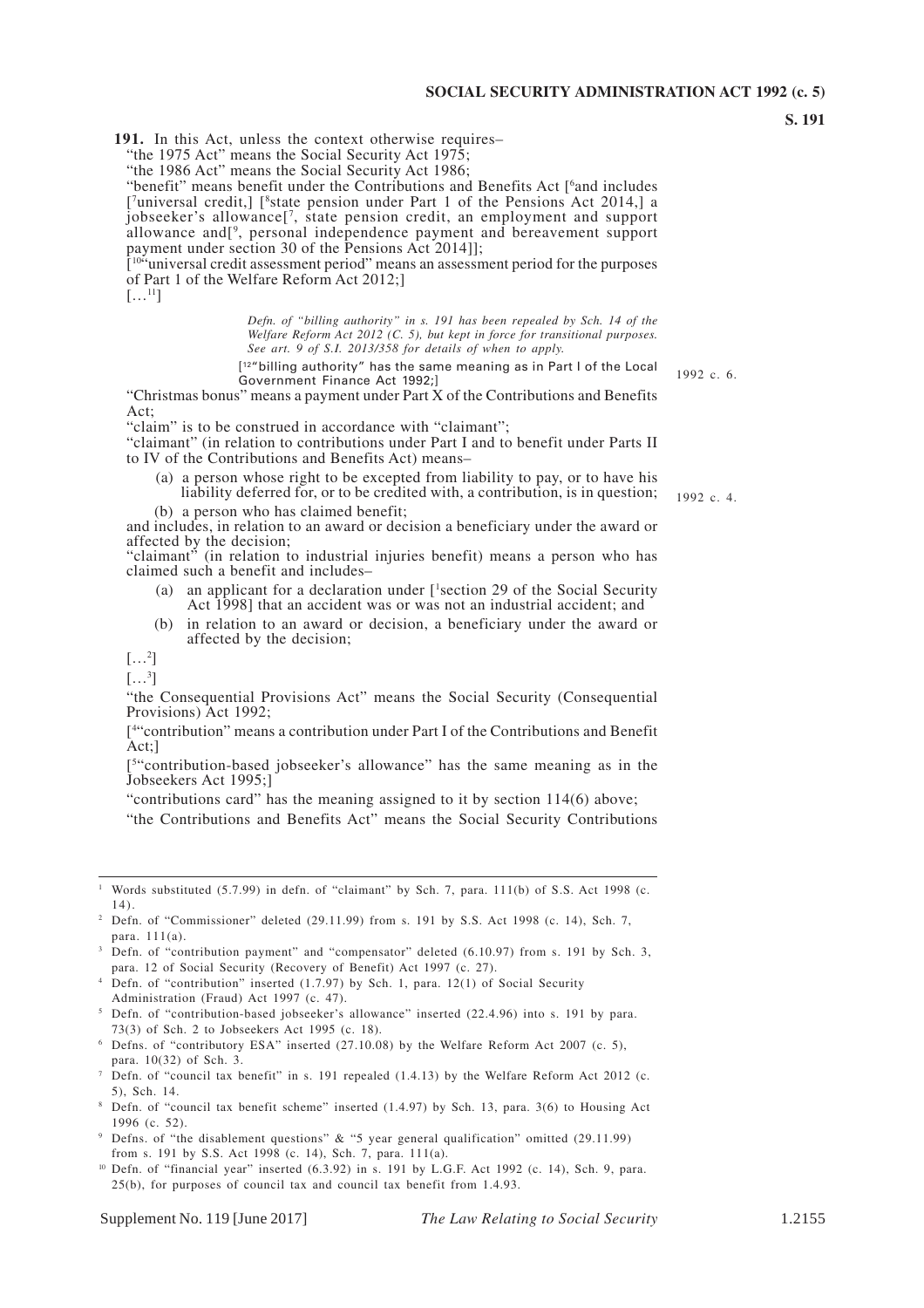**S. 191**

#### and Benefits Act 1992;

[<sup>6"</sup>contributory employment and support allowance" means a contributory allowance under Part 1 of the Welfare Reform Act 2007 (employment and support allowance);]

 $[\dots^7]$ 

*Defn. of "council tax benefit scheme" in s. 191 has been repealed by Sch. 14 of the Welfare Reform Act 2012 (c. 5), but kept in force for transitional purposes. See art. 9 of S.I. 2013.358 for details of when to apply.*

[8"council tax benefit scheme" shall be construed in accordance with section 139(1) above:

"disablement benefit" is to be construed in accordance with section  $94(2)(a)$ of the Contributions and Benefits Act;

 $[\dots^9]$ 

"dwelling" means any residential accommodation, whether or not consisting of the whole or part of a building and whether or not comprising separate and self-contained premises;

[10"financial year" has the same meaning as in the Local Government Finance Act 1992;]

 $[\dots^9]$ 

"housing authority" means a local authority, [<sup>1</sup>or a new town corporation] or the Development Board for Rural Wales;

"housing benefit scheme" is to be construed in accordance with section 134(1) above;

[2 "income-based jobseeker's allowance" has the same meaning as in the Jobseekers Act 1995;]

"income-related benefit" means–

- (a) income support;
- (b)  $[...]$
- $(c)$   $[...^3]$
- (d) housing benefit; and
- [ 4 (e) council tax benefit];

[<sup>5</sup>"income-related employment and support allowance" means an income-related allowance under Part 1 of the Welfare Reform Act 2007 (employment and support allowance);]

"industrial injuries benefit" means benefit under Part V of the Contributions and Benefits Act, other than under Schedule 8;

[<sup>6</sup>"Inland Revenue" means the Commissioners of Inland Revenue]

<sup>&</sup>lt;sup>1</sup> Words in defn. of "housing authority" substituted  $(1.4.02)$  by the Housing (Scotland) (Act) 2001, Sch. 10, para. 17.

<sup>2</sup> Defn. of "income-based jobseeker's allowance" inserted (22.4.96) in s. 191 by para. 73(4) of Sch. 2 to Jobseekers Act 1995 (c. 18).

<sup>&</sup>lt;sup>3</sup> Words repealed in defn. of "income-related benefit" (8.4.03) by the Tax Credits Act 2002 (c. 21), Sch. 6.

<sup>4</sup> Para. (e) of defn. of "income-related benefits" substituted (6.3.92) by L.G.F. Act 1992 (c. 14), Sch. 9, para. 25(c), for purposes of council tax and council tax benefit from 1.4.93.

<sup>5</sup> Defns. of "income-related ESA" inserted (27.10.08) by the Welfare Reform Act 2007 (c. 5), para. 10(32) of Sch. 3.

<sup>&</sup>lt;sup>6</sup> Defn. of "Inland Revenue" inserted (1.4.99) by the S.S. Contributions (Transfer of Functions, etc.) Act 1999 (c. 2), Sch. 1, para. 32.

<sup>7</sup> Defn. of "invalidity benefit" repealed (13.4.95) by S.S. (Incapacity for Work) Act 1994 (c. 18), Sch. 1, para. 52, and Sch. 2.

<sup>8</sup> Defn. of "levying authority" in s. 191 repealed (1.4.96) by para. 175(5)(a) of Sch. 13 to, and by Sch. 14 to, Local Government etc. (Scotland) Act 1994 (c. 39).

<sup>9</sup> Words repealed (1.4.96) in para. (a) of, and para. (aa) inserted (1.4.96) into defn. of "local authority" in s. 191 by para. 94 of Sch. 16 to Local Government (Wales) Act 1994 (c. 19).

<sup>&</sup>lt;sup>10</sup> Words substituted (1.4.96) in para. (b) of defn. of "local authority" in s. 191 by para.  $175(5)(b)$  of Sch. 13 to Local Government etc. (Scotland) Act 1994 (c. 39).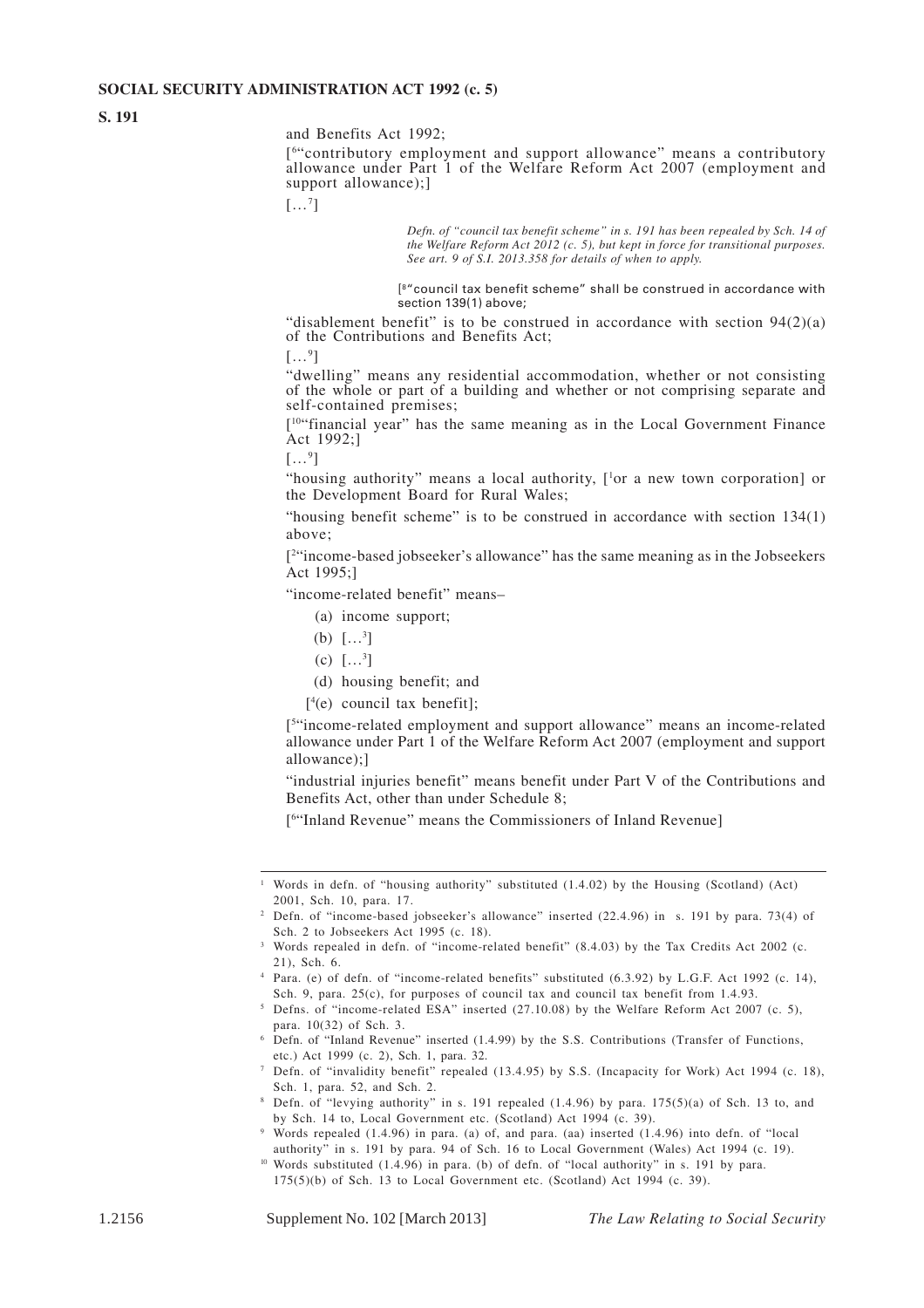$[\dots^7]$ 

 $[\dots^8]$ 

"local authority" means–

- (a) in relation to England  $[...]$ , the council of a district or London borough, the Common Council of the City of London or the Council of the Isles of Scilly;
- [9 (aa) in relation to Wales, the council of a county or county borough;] and
	- (b) in relation to Scotland [10a council constituted under section 2 of the Local Government etc. (Scotland) Act 1994];

"medical examination" includes bacteriological and radiographical tests and similar investigations, and "medically examined" has a corresponding meaning;

"medical practitioner" means-

- (a) a registered medical practitioner; or
- (b) a person outside the United Kingdom who is not a registered medical practitioner, but has qualifications corresponding (in the Secretary of State's opinion) to those of a registered medical practitioner;

"medical treatment" means medical, surgical or rehabilitative treatment (including any course of diet or other regimen), and references to a person receiving or submitting himself to medical treatment are to be construed accordingly;

[<sup>1</sup>"money purchase contracted-out scheme" is to be construed in accordance with section 181A of the Pensions Act;

"new town corporation" means–

- (a) in relation to England and Wales, a development corporation established under the New Towns Act 1981 or the Commission for the New Towns; and
- (b) in relation to Scotland, a development corporation established under the New Towns (Scotland) Act 1968;

[<sup>2</sup>"the Northern Ireland Department" means the Department for Social Development but–

- (a) in section 122 and sections 122B to 122E also includes the Department of Finance and Personnel; and
- (b) in sections 121E, 121F, 122, 122ZA, 122C and 122D also includes the Department for Employment and Learning;]

"the Northern Ireland Administration Act" means the Social Security (Northern Ireland) Administration Act 1992;

1981 c. 64.

**S. 191**

1968 c. 16.

1992 c. 8.

1975 c. 16.

1993 c. 48.

<sup>&</sup>lt;sup>1</sup> Defn. "money purchase contracted-out scheme" substituted  $(6.4.12)$  by S.I. 2011/1724, reg.  $2(3)(a)$ .

<sup>&</sup>lt;sup>2</sup> Defn. of "the Northern Ireland Department" in s. 191 substituted  $(9.9.02)$  by the Employment Act 2002 (c. 22), Sch. 7, para. 16.

<sup>3</sup> Words substituted (7.2.94) in defn. of "occupational pension scheme" in s. 191 by Pension Schemes Act 1993 (c. 48), Sch. 8, para. 31(b).

<sup>4</sup> Defn. of "pensionable age" in s. 191 substituted (19.7.95) by para. 14 of Sch. 4 to Pensions Act 1995 (c. 26).

<sup>5</sup> Words substituted (7.2.94) in defn. of "the Pensions Act" in s. 191 by Pension Schemes Act 1993 (c. 48), Sch. 8, para. 31(c).

<sup>6</sup> Words substituted and added (7.2.94) in s. 191, defn. of "personal pension scheme" by Pension Schemes Act 1993 (c. 48), Sch. 8, para. 31(d).

<sup>7</sup> Words substituted in defn. of "personal pension scheme" (6.4.12) by S.I. 2011/1724 reg.  $2(3)(h)$ .

<sup>8</sup> Words inserted in defn. of "prescribe" in s. 191 (3.7.07) by the Welfare Reform Act 2007, Sch. 5, para. 10.

<sup>9</sup> Defn. of "President" omitted (29.11.99) from s. 191 by S.S. Act 1998 (c. 14), Sch. 7, para. 111(a).

<sup>&</sup>lt;sup>10</sup> In s. 191, words "rent rebate" & defns. "rates" and "rating authority" omitted (1.4.97) by Sch. 13, paras. 3(6)(b) & (c) to Housing Act 1996 (c. 52).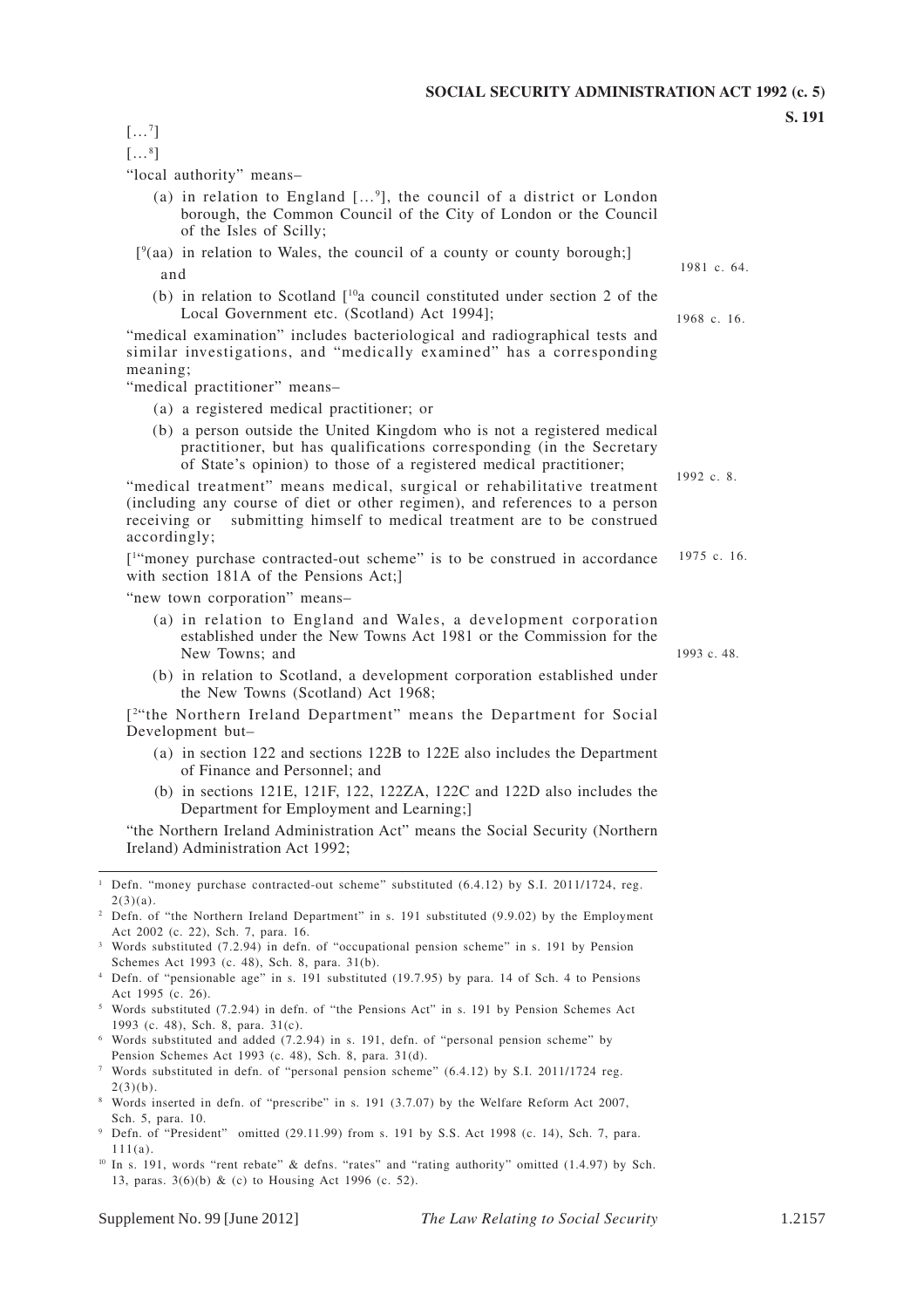| Ss. 191-192<br>Short title,<br>commencement and<br>extent. | "occupational pension scheme" has the same meaning as in $[^3$ section 1] of<br>the Pensions Act;                                                                                                                                                |
|------------------------------------------------------------|--------------------------------------------------------------------------------------------------------------------------------------------------------------------------------------------------------------------------------------------------|
|                                                            | "the Old Cases Act" means the Industrial Injuries and Diseases (Old Cases) Act<br>1975:                                                                                                                                                          |
|                                                            | "Old Cases payments" means payments under Part I of Schedule 8 to the<br>Contributions and Benefits Act;                                                                                                                                         |
|                                                            | [ <sup>4<i>"</i></sup> pensionable age" has the meaning given by the rules in paragraph 1 of Schedule<br>4 to the Pensions Act 1995];                                                                                                            |
|                                                            | "the Pensions Act" means the [ <sup>5</sup> Pension Schemes Act 1993];                                                                                                                                                                           |
|                                                            | "personal pension scheme" has the meaning assigned to it by [ <sup>6</sup> section 1 of the<br>Pensions Act and "appropriate", in relation to such a scheme, shall be construed<br>in accordance with [ $\text{'section 181A(6)}$ ] of that Act] |
|                                                            | "prescribe" means prescribe by regulations [8 and prescribed must be construed<br>accordingly];                                                                                                                                                  |
|                                                            | $[\ldots^9]$                                                                                                                                                                                                                                     |
|                                                            | "rate rebate", $[^{10}]$ and "rent allowance" shall be construed in accordance with<br>section 134 above;                                                                                                                                        |
|                                                            | $[\dots]^{10}$                                                                                                                                                                                                                                   |
|                                                            | $[\ldots^{10}]$                                                                                                                                                                                                                                  |
|                                                            | [ <sup>14</sup> state pension credit" means state pension credit under the State Pension<br>Credit Act 2002;]                                                                                                                                    |
|                                                            | "tax year" means the 12 months beginning with 6th April in any year;<br>$[\dots^2]$                                                                                                                                                              |
|                                                            | "widows benefit" has the meaning assigned to it by section $20(1)(e)$ of the<br>Contributions and Benefits Act.                                                                                                                                  |

**192.**—(1) This Act may be cited as the Social Security Administration Act 1992.

<sup>&</sup>lt;sup>1</sup> Defn. of "state pension credit" inserted (2.7.02) for the purposes of exercising power to make regulations or orders by the State Pension Credit Act 2002 (c. 16), Sch. 2, para. 24(3).

<sup>&</sup>lt;sup>2</sup> Defn. of "10 year general qualification" omitted (29.11.99) from s. 191 by S.S. Act 1998 (c. 14), Sch. 7, para. 111(a).

<sup>3</sup> Words "section 24;" deleted from s. 192(5) (29.11.99) by S.S. Act 1998 (c. 14), Sch, 7, para. 112.

<sup>4</sup> Words "section 101" deleted (6.10.97) from s. 192(5) by Sch. 3, para. 13 of Social Security (Recovery of Benefits) Act 1997 (c. 27).

<sup>&</sup>lt;sup>5</sup> Words inserted (30.3.06) by the National Insurance Contributions Act 2006 (c. 10), s. 7(4).

 $6$  Words inserted in s. 192(5) by the Northern Ireland Act 1998 (c. 47), s. 89(9).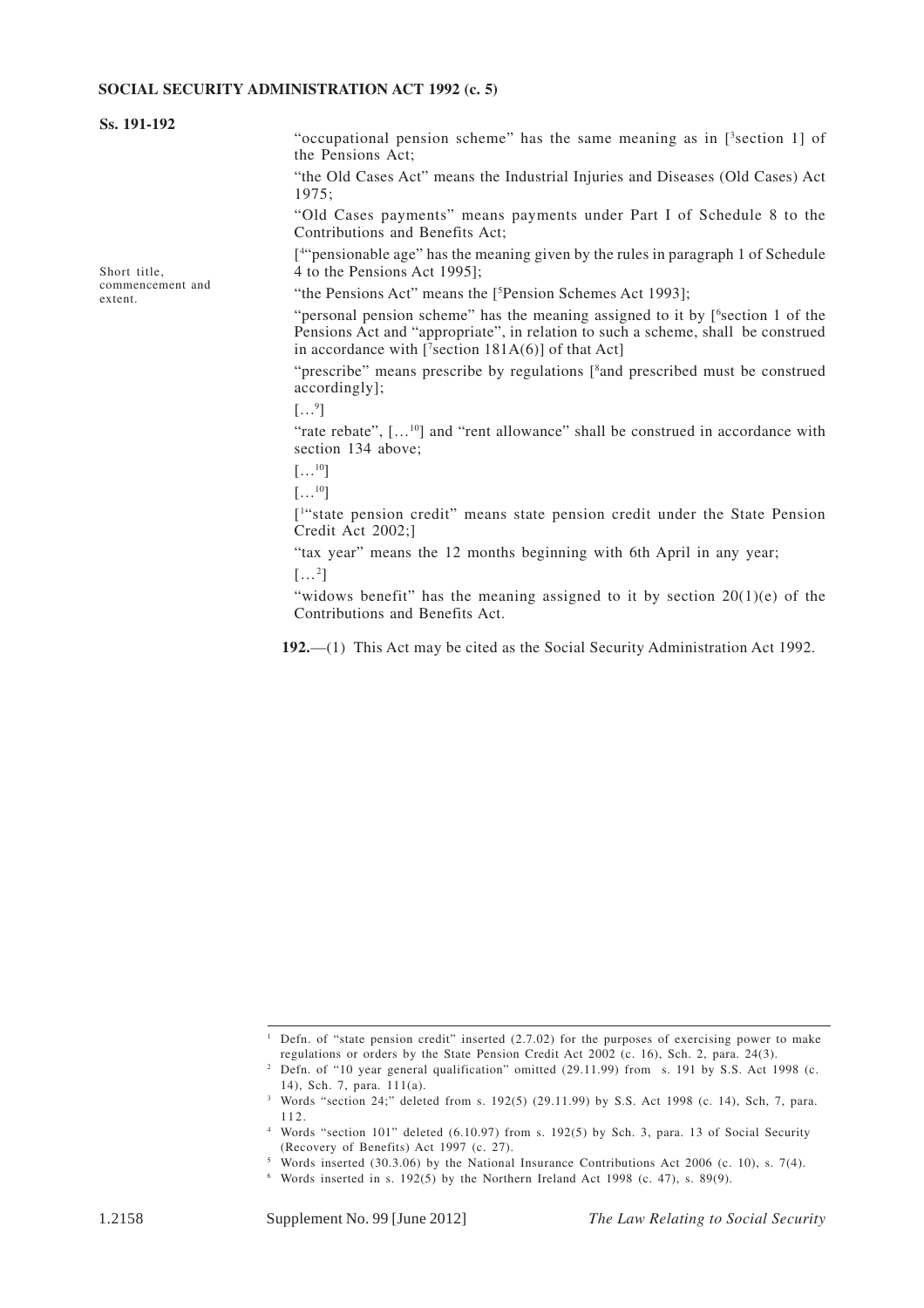(2) This Act is to be read, where appropriate, with the Contributions and Benefits Act and the Consequential Provisions Act.

(3) The enactments consolidated by this Act are repealed, in consequence of the consolidation, by the Consequential Provisions Act.

(4) Except as provided in Schedule 4 to the Consequential Provisions Act, this Act shall come into force on 1st July 1992.

(5) The following provisions extend to Northern Ireland–

 $\left[ \ldots^3 \right]$ ;

 $\left[ \ldots ^{4}\right]$ 

[<sup>5</sup> section 132A (and sections 189 and 190, but only for the purposes of regulations under section 132A);]

section 170 (with Schedule 5);

[<sup>6</sup>section 171 (with Schedule 6);]

section 177 (with Schedule 8); and

this section.

(6) Except as provided by this section, this Act does not extend to Northern Ireland.

## SCHEDULES

## SCHEDULE 1

CLAIMS FOR BENEFIT MADE OF TREATED AS MADE BEFORE 1ST OCTOBER 1990

*Claims made or treated as made on or after 2nd September 1985 and before 1st October 1986*

1. Section 1 above shall have effect in relation to a claim made or treated as made on or after 2nd September 1985 and before 1st October 1986 as if the following subsections were substituted for subsections (1) to (3)–

"(1) Except in such cases as may be prescribed, no person shall be entitled to any benefit unless, in addition to any other conditions relating to that benefit being satisfied–

- (a) he makes a claim for it–
	- (i) in the prescribed manner; and
	- (ii) subject to subsection (2) below, within the prescribed time; or
- (b) by virtue of a provision of Chapter VI| or Part II of the 1975 Act or of regulations made under such a provision he would have been treated as making a claim for it.

(2) Regulations shall provide for extending, subject to any prescribed conditions, the time within which a claim may be made in cases where it is not made within the prescribed time but good cause is shown for the delay.

(3) Notwithstanding any regulations made under this section, no person shall be entitled to any benefit (except disablement benefit or industrial death benefit) in respect of any period more than 12 months before the date on which the claim is made.".

#### *Claims made or treated as made on or after 1st October 1986 and before 6th April 1987*

2. Section 1 above shall have effect in relation to a claim made or treated as made on or after 1st October 1986 and before 6th April 1987 as if the subsections set out in paragraph 1 above were substituted for subsections (1) to (3) but with

Section 1(6).

**Sch. 1**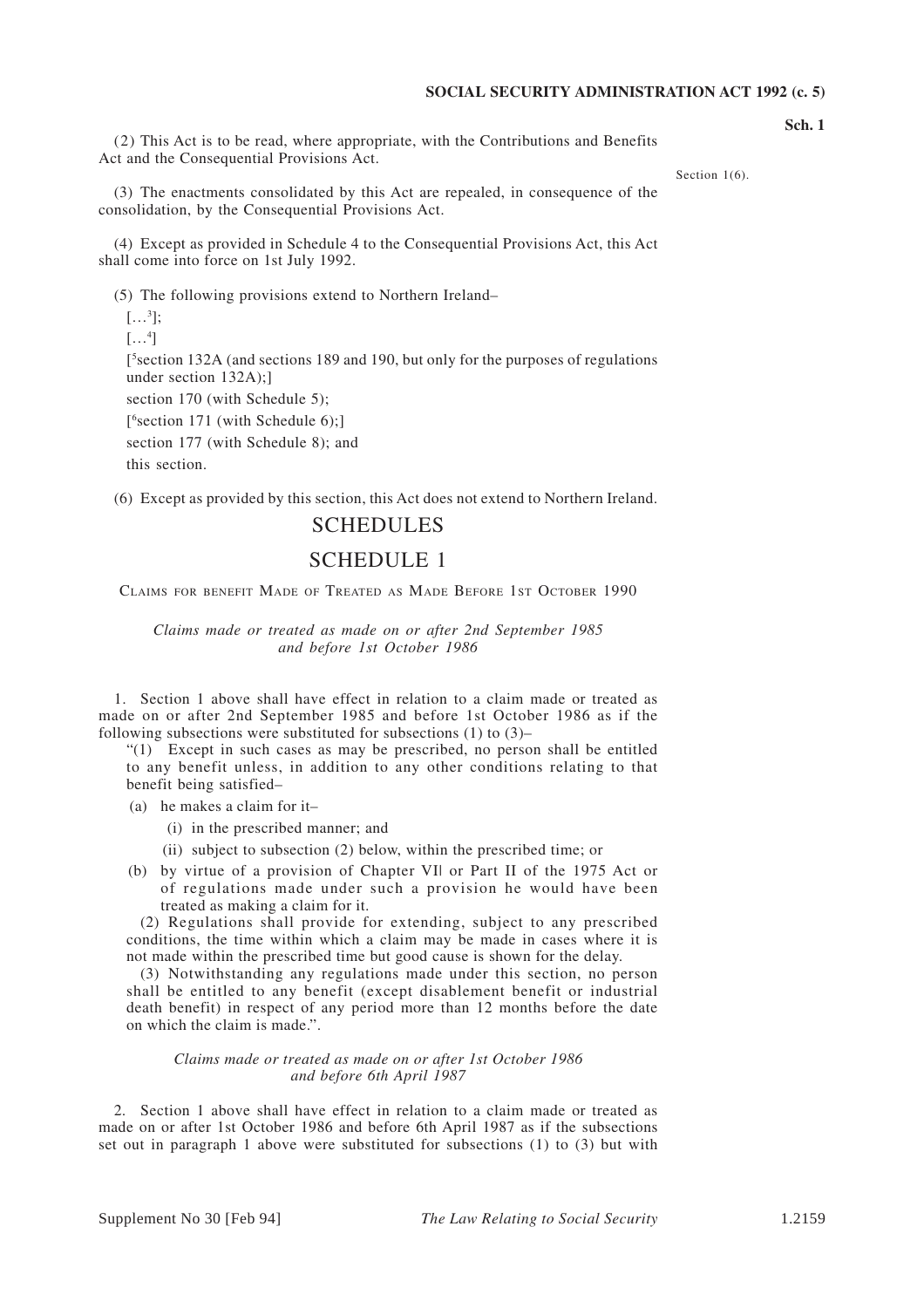**Sch. 1**

the insertion in subsection (3) of the words ",reduced earnings allowance" after the words "disablement benefit".

> *Claims made or treated as made on or after 6th April 1987 and before 21st July 1989*

3. Section 1 above shall have effect in relation to a claim made or treated as made on or after 6th April 1987 and before 21st July 1989, as if–

(a) the following subsection were substituted for subsection  $(1)$ –

"(1) Except in such cases as may be prescribed, no person shall be entitled to any benefit unless, in addition to any other conditions relating to that benefit being satisfied–

- (a) he makes a claim for it in the prescribed manner and within the prescribed time; or
- (b) by virtue of regulations made under section 51 of the 1986 Act he would have been treated as making a claim for it.",

(b) there were omitted–

- (i) from subsection (2), the words "except as provided by section 3 below"; and
- (ii) subsection (3).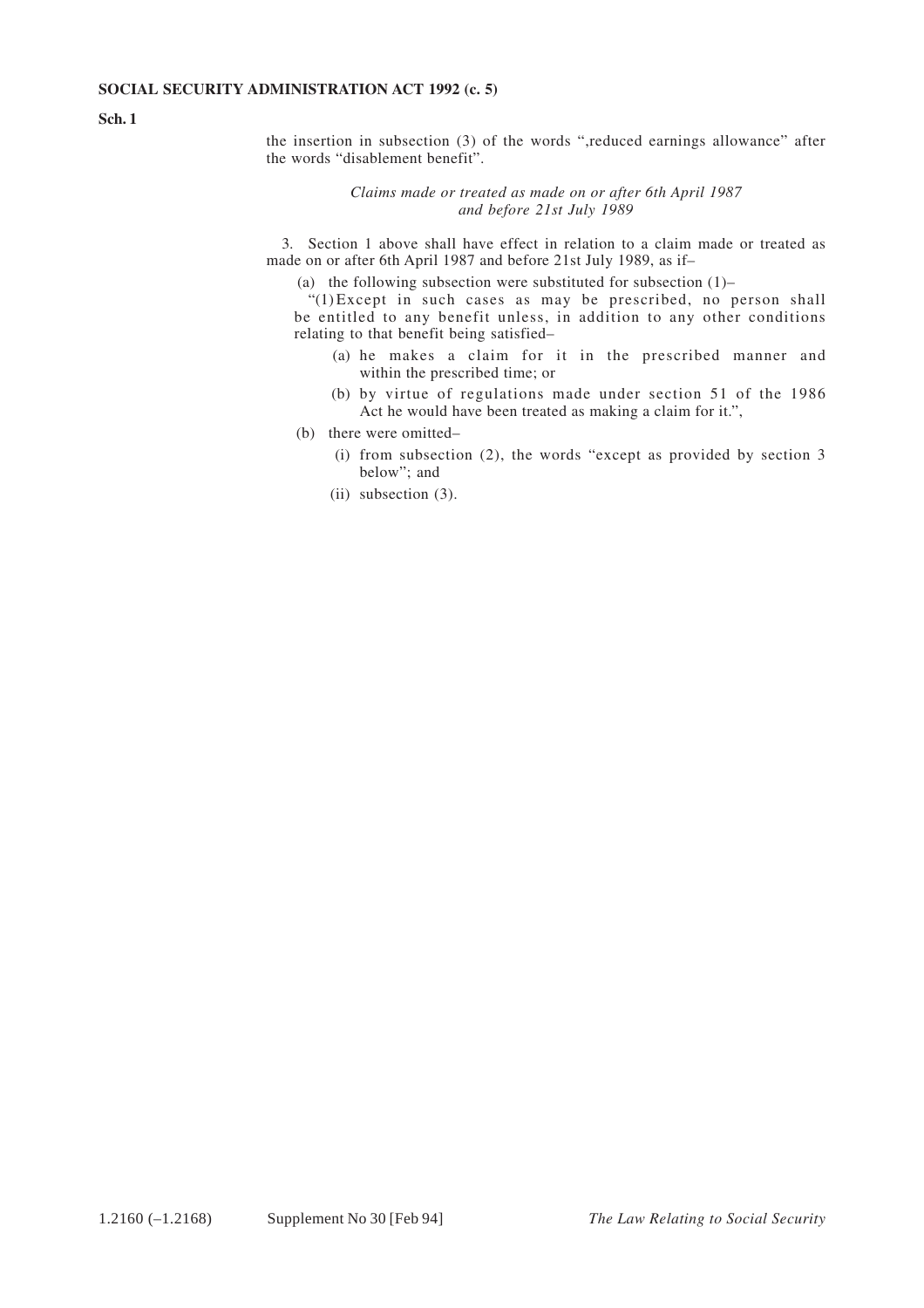*Claims made or treated as made on or after 21st July 1989 and before 13th July 1990*

**4.** Section 1 above shall have effect in relation to a claim made or treated as made on or after 21st July 1989 and before 13th July 1990 as if there were omitted–

- (a) from subsection (1), the words "and subject to the following provisions of this section and to section 3 below";
- (b) from subsection (2), the words "except as provided by section 3 below"; and
- (c) subsection (3).

#### *Claims made or treated as made on or after 13th July 1990 and before 1st October 1990*

5. Section 1 above shall have effect in relation to a claim made or treated as made on or after 13th July 1990 and before 1st October 1990 as if there were omitted–

- (a) from subsection (1), the words "the following provisions of this section and to"; and
- (b) subsection (3).

## SCHEDULE 2

COMMISSIONERS, TRIBUNALS ETC – SUPPLEMENTARY PROVISIONS

1981 c.20.

#### *Tenure of offices*

1.—(1) Subject to the following provisions of this paragraph, the President and the regional and other full-time chairmen of social security appeal tribunals, medical appeal tribunals and disability appeal tribunals shall hold and vacate office in accordance with the terms of their appointment.

(2) Commissioners, the President and the full-time chairmen shall vacate their offices [<sup>1</sup>on the day on which they attain the age of 70, but subject to section 26(4) to (6) of the Judicial Pensions and Retirement Act 1993 (power to authorise continuance in office up to the age of 75).]

#### $(3) \dots^2$ ,

(4) A Commissioner, the President and a full-time chairman may be removed from office by the Lord Chancellor on the ground of incapacity or misbehaviour.

(5) Where the Lord Chancellor proposes to exercise a power conferred on him by sub-paragraph  $\ldots$ <sup>3</sup> (4) above, it shall be his duty to consult the Lord Advocate with respect to the proposal.

(6) Nothing in sub-paragraph  $(2)$ ...<sup>3</sup> above or in section 13 or 32 of the Judicial Pensions Act 1981 (which relate to pensions for Commissioners) shall apply to a person by virtue of his appointment in pursuance of section  $52(2)$ above.

(7) Nothing in sub-paragraph  $\ldots$ <sup>3</sup>(4) above applies to a Commissioner appointed before 23rd May 1980.

<sup>5</sup> Para. 3 repealed  $(1.6.99)$  by the S.S. Act 1999 (c. 43), Sch. 8.

**Sch. 2** Sections 41, 43 and 50 to 52

Words substituted  $(31.3.95)$  in para. 1(2) by para. 21(2) of Sch. 6 to the Judicial Pensions and Retirement Act 1993 (c. 8).

 $2^2$  Para 1(3) repealed (31.3.95) by para. 21(3) of Sch. 6, and by Sch. 9, to the Judicial Pensions and Retirement Act 1993 (c. 8).

<sup>&</sup>lt;sup>3</sup> Words deleted (31.3.95) in para. 1(5), (6) and (7) by para. 21(4), (5) and (6) respectively of Sch. 6 to, and by Sch. 9 to, the Judicial Pensions and Retirement Act 1993 (c. 8).

<sup>4</sup> Former para. 2 re-designated as para. 2(1), and para. 2(2) added (31.3.95), by para. 23 of Sch. 8 to the Judicial Pensions and Retirement Act 1993 (c. 8).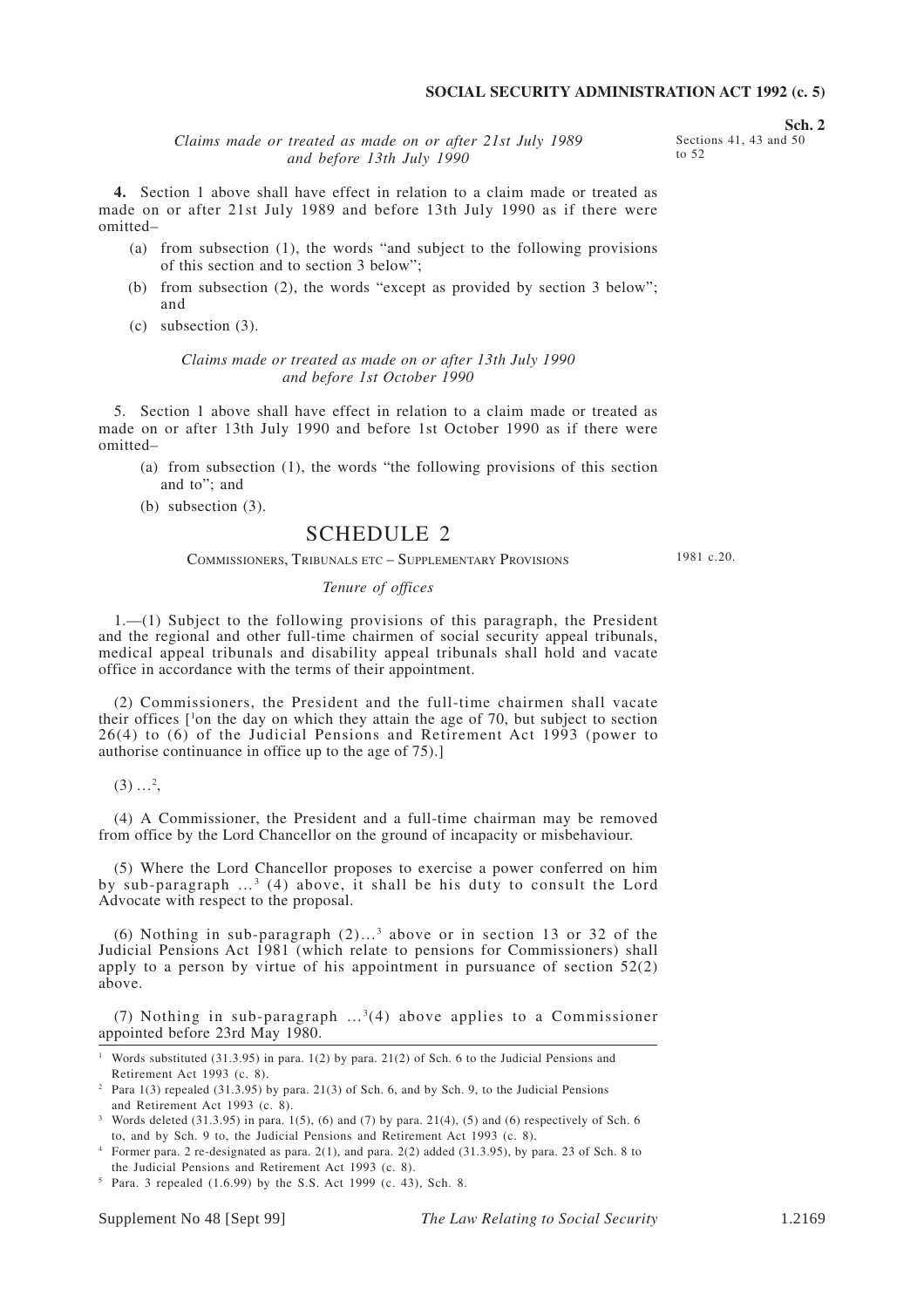**Sch. 2**

#### *Remuneration etc. for President and Chairmen*

2.[4 *—*(1) The Secretary of State may pay, or make such payments towards the provision of, such remuneration, pensions, allowances or gratuities to or in respect of the President and full-time chairmen as, with the consent of the Treasury, he may determine.

[4 (2) Sub-paragraph (1) above, so far as relating to pensions, allowances and gratuities, shall not have effect in relation to persons to whom Part I of the Judicial Pensions and Retirement Act 1993 applies, except to the extent provided by or under that Act.]

#### *Officers and staff*

3.  $[...]$ 

#### *Clerks to social security appeal tribunals and disability appeal tribunals*

4.—(1) The President shall assign clerks to service the social security appeal tribunal for each area and the disability appeal tribunal for each area.

(2) The duty of summoning members of a panel to serve on such a tribunal shall be performed by the clerk to the tribunal.

#### *Miscellaneous administrative duties of President*

- 5. It shall be the duty of the President–
	- (a) to arrange–
		- (i) such meetings of chairmen and members of social security appeal tribunals, chairmen and members of disability appeal tribunals and chairmen and members of medical appeal tribunals;
		- (ii) such training for such chairmen and members,
		- as he considers appropriate; and
	- (b) to secure that such works of reference relating to social security law as he considers appropriate are available for the use of chairmen and members of social security appeal tribunals, disability appeal tribunals and medical appeal tribunals.

#### *Remuneration etc.*

6.The Lord Chancellor shall pay to a Commissioner such salary or other remuneration, and such expenses incurred in connection with the work of a Commissioner or any tribunal presided over by a Commissioner, as may be determined by the Treasury.

7.—(1) The Secretary of State may pay–

- (a) to any person specified in sub-paragraph (2) below, such remuneration and such travelling and other allowances;
- (b) to any person specified in sub-paragraph (3) below, such travelling and other allowances; and
- (c) subject to sub-paragraph (4) below, such other expenses in connection with the work of any person, tribunal or inquiry appointed or constituted under any provision of this Act,

as the Secretary of State with the consent of the Treasury may determine.

(2) The persons mentioned in sub-paragraph  $(1)(a)$  above are–

(a) any person (other than a Commissioner) appointed under this Act to determine questions or as a member of, or assessor to, a social security appeal tribunal, a disability appeal tribunal or a medical appeal tribunal; and

Para.  $7(2)(aa)$  inserted  $(13.4.95)$  by para. 53 of Sch. 1 to S.S. (Incapacity for Work) Act 1994 (c. 18).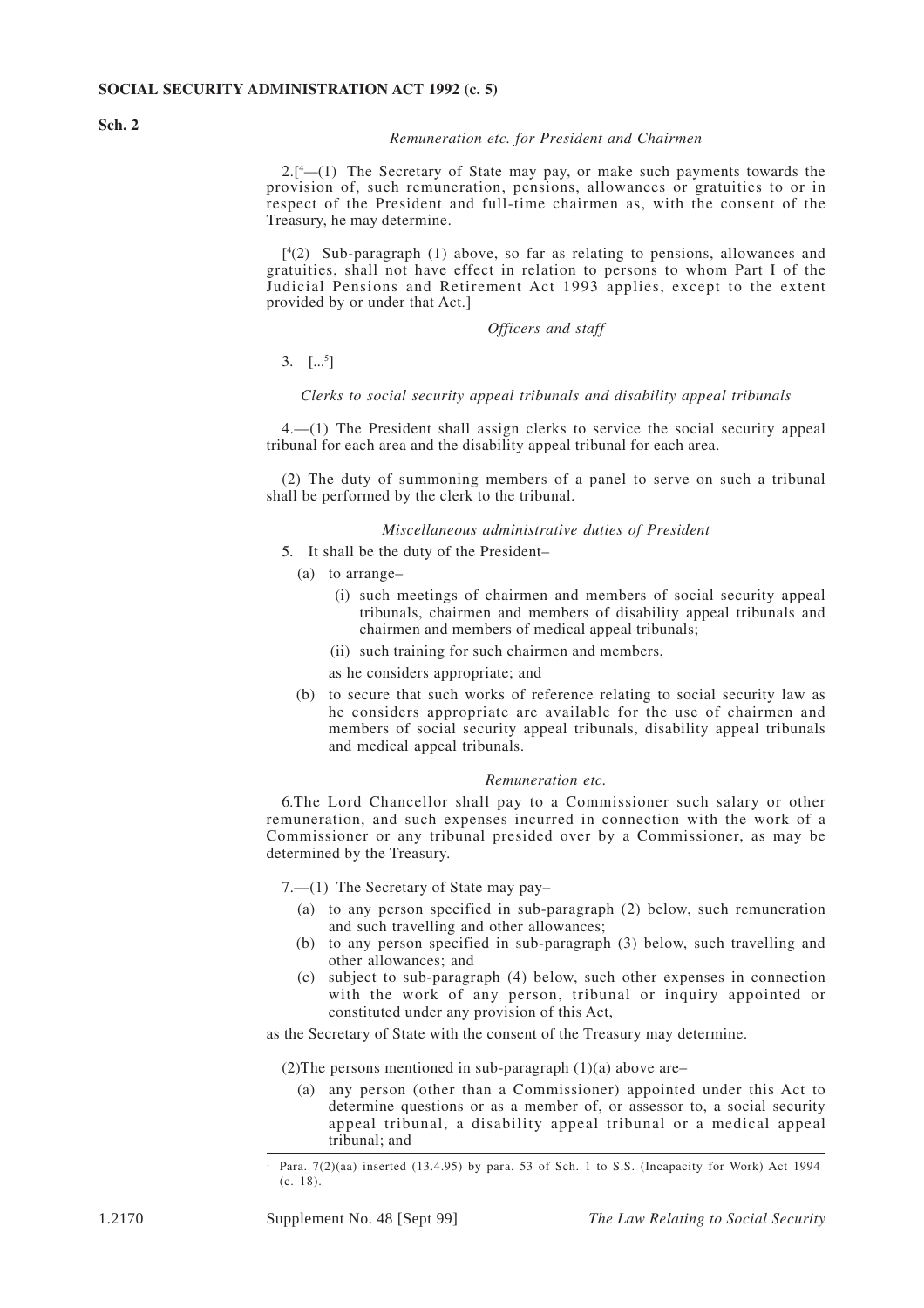- [1 (aa) a person appointed as medical assessor to a social security appeal tribunal under regulations under section 61A(4) above; and]
	- (b) a medical officer appointed under regulations under section 62 above.
- (3) The persons mentioned in sub-paragraph  $(1)(b)$  above are–
	- (a) any person required to attend at any proceedings or inquiry under this Act; and
	- (b) any person required under this Act (whether for the purposes of this Act or otherwise) to attend for or to submit themselves to medical or other examination or treatment.

 $(4)$ Expenses are not payable under sub-paragraph  $(1)(c)$  above in connection with the work–

(a) of a tribunal presided over by a Commissioner; or

(b) of a social fund officer, a social fund inspector or a social fund Commissioner.

(5)In this paragraph references to travelling and other allowances include references to compensation for loss of remunerative time but such compensation shall not be paid to any person in respect of any time during which he is in receipt of remuneration under this paragraph.

## *Certificates of decisions*

8.A document bearing a certificate which–

- (a) is signed by a person authorised in that behalf by the Secretary of State; and
- (b) states that the document, apart from the certificate, is a record of a decision–
	- (i) of a Commissioner;
	- (ii) of a social security appeal tribunal;
	- (iii) of a disability appeal tribunal; or
	- (iv) of an adjudication officer,

shall be conclusive evidence of the decision; and a certificate purporting to be so signed shall be deemed to be so signed unless the contrary is proved.

# SCHEDULE 3

## REGULATIONS AS TO PROCEDURE

## *Interpretation*

- 1. In this Schedule "competent tribunal" means–
	- (a) a Commissioner;
	- (b) a social security appeal tribunal;
	- (c) a disability appeal tribunal;
	- (d) a medical appeal tribunal;
	- (e) an adjudicating medical practitioner.

## *Provisions which may be made*

2. Provision prescribing the procedure to be followed in connection with the consideration and determination of claims and questions by the Secretary of State, an adjudication officer and a competent tribunal, or in connection with the withdrawal of a claim.

3. Provision as to the striking out of proceedings for want of prosecution.

Supplement No. 88 [Sept 2009] The Law Relating to Social Security 1.2171

Section 59.

**Schs. 2-3**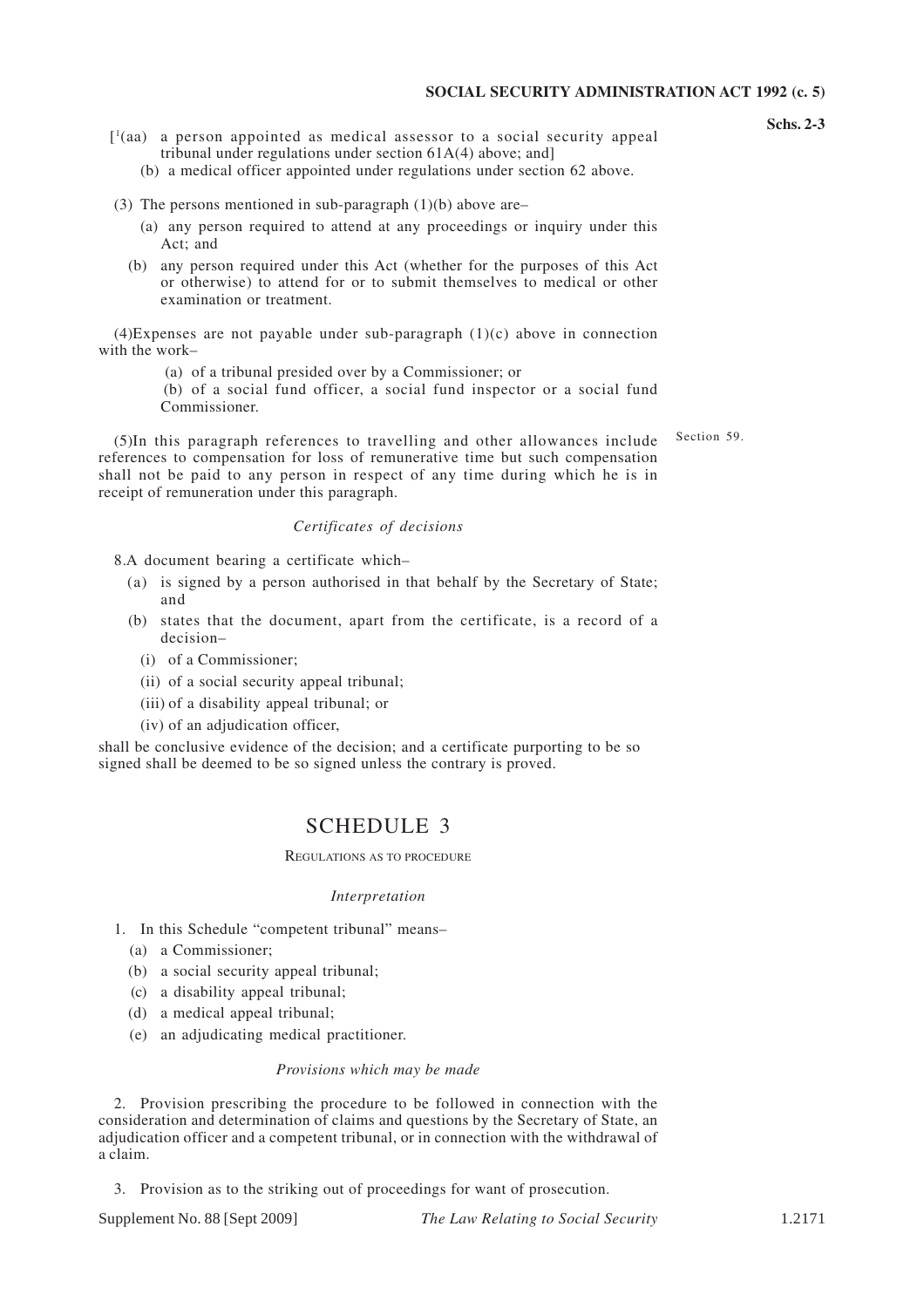#### **Schs. 3-3A**

4. Provision as to the form which is to be used for any document, the evidence which is to be required and the circumstances in which any official record or certificate is to be sufficient or conclusive evidence.

- 5. Provision as to the time to be allowed–
	- (a) for producing any evidence; or
	- (b) for making an appeal.

6. Provision as to the manner in which, and the time within which, a question may be raised with a view to its decision by the Secretary of State under Part II of this Act or with a view to the review of a decision under that Part.

7. Provision for summoning persons to attend and give evidence or produce documents and for authorising the administration of oaths to witnesses.

8. Provision for authorising a competent tribunal consisting of two or more members to proceed with any case, with the consent of the claimant, in the absence of any member.

9. Provision for giving the chairman or acting chairman of a competent tribunal consisting of two or more members a second or casting vote where the number of members present is an even number.

10. Provision for empowering the chairman of a social security appeal tribunal, a disability appeal tribunal or a medical appeal tribunal to give directions for the disposal of any purported appeal which he is satisfied that the tribunal does not have jurisdiction to entertain.

11. Provision for the non-disclosure to a person of the particulars of any medical advice or medical evidence given or submitted for the purposes of a determination.

12. Provision for requiring or authorising the Secretary of State to hold, or to appoint a person to hold, an inquiry in connection with the consideration of any question by the Secretary of State.

# [1SCHEDULE 3A

HEALTH IN PREGNANCY GRANT: CIVIL PENALTY FOR FRAUD, ETC.

#### *Penalty*

1.—(1) This paragraph applies where a person fraudulently or negligently–

- (a) makes an incorrect statement or declaration in or in connection with a claim for health in pregnancy grant, or
- (b) gives incorrect information or evidence in response to a requirement imposed on the person by virtue of section 5.

(2) The Commissioners for Her Majesty's Revenue and Customs may make a determination imposing a penalty on the person.

- (3) The amount of a penalty imposed under this paragraph–
	- (a) is to be determined by the Commissioners, but
	- (b) may not exceed the amount of the grant.

(4) A penalty imposed under this paragraph becomes payable at the end of the

<sup>&</sup>lt;sup>1</sup> Sch. 3A inserted  $(1.1.09)$  by the Health and Social Care Act 2008 (c. 14), s. 133(2).

<sup>&</sup>lt;sup>2</sup> Words substituted in paras.  $2(1)-(2)$  by S.I. 2009/56, art. 172(2).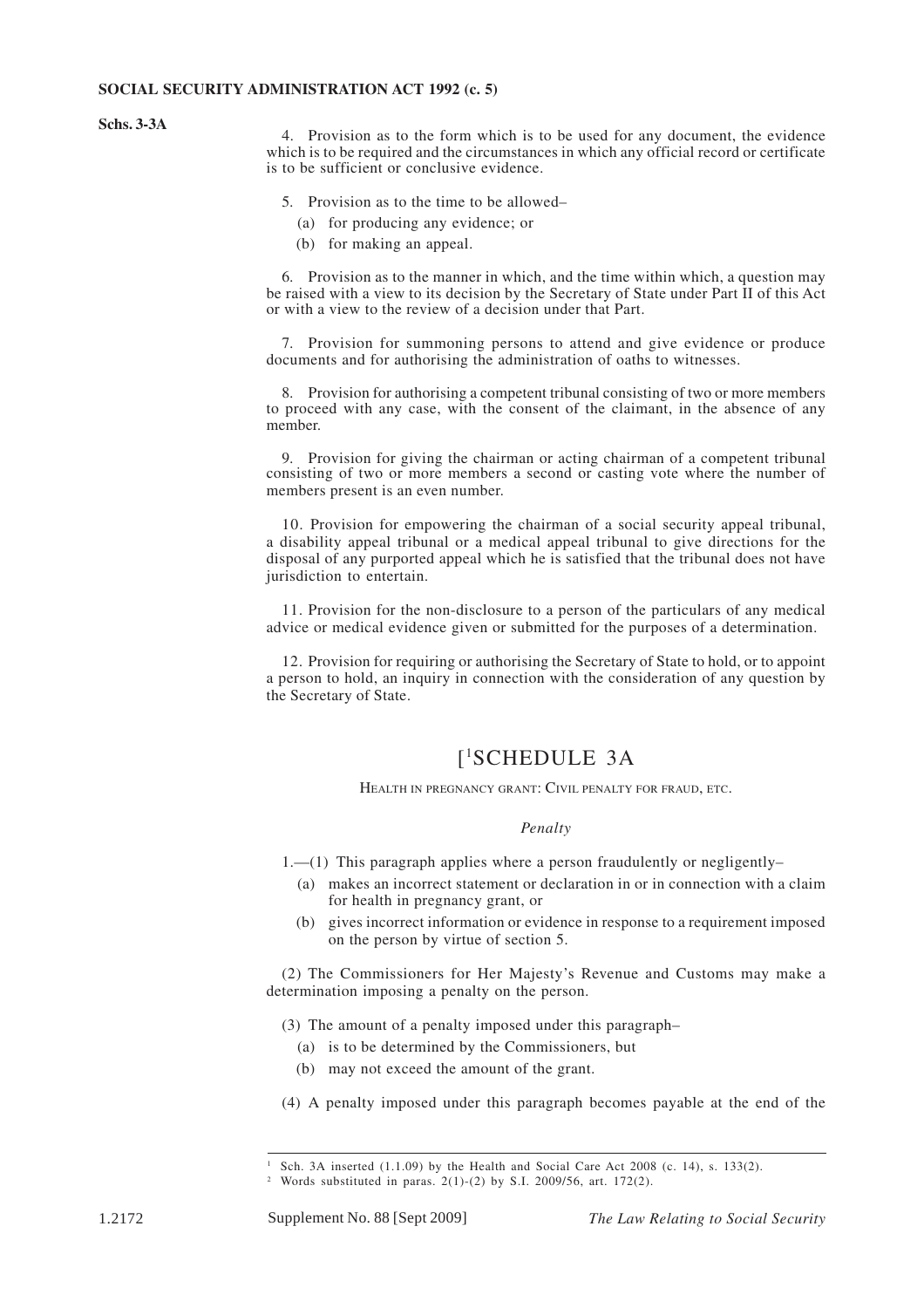**Schs. 3A-4**

period of 30 days beginning with the date on which the notice is given.

(5) The Commissioners must give notice of a determination imposing a penalty under this paragraph to the person on whom it is imposed.

(6) The notice must–

- (a) state the date on which the notice is given,
- (b) state the date on or before which payment is due in accordance with subparagraph (4), and
- (c) give details of the right to appeal under paragraph 2.

#### *Appeal*

 $2-(1)$  A person on whom a penalty is imposed under paragraph 1 may appeal to [2 the First-tier Tribunal] against the determination imposing it.

(2) On an appeal under sub-paragraph  $(1)$ , [<sup>2</sup>the First-tier Tribunal] may-

- (a) set the determination aside,
- (b) confirm the determination,
- (c) reduce the amount of the penalty, or
- (d) increase the amount of it (but not so as to exceed the amount of the grant).

 $[1(3)$  An appeal lies to the Upper Tribunal otherwise than on a point of law from a decision of the First-tier Tribunal under sub-paragraph (2) (unless the decision is set aside under section 9 of the Tribunals, Courts and Enforcement Act 2007).

(3A) For an appeal on a point of law, see section 11 of that Act.

(3B) An appeal may be brought under sub-paragraph (3) only if, on an application made by the person concerned, the First-tier Tribunal or the Upper Tribunal has given its permission for the appeal to be brought.]

(4) On an appeal under sub-paragraph (3), [<sup>1</sup>the Upper Tribunal] has a similar jurisdiction to that conferred on [<sup>1</sup>the First-tier Tribunal] by sub-paragraph (2).

 $(5)$   $[...^1]$ 

(6) The Commissioners for Her Majesty's Revenue and Customs may by regulations apply provision contained in [<sup>1</sup>the Social Security Act 1998] in relation to an appeal under this paragraph (with such modifications as are prescribed).

Section 123

#### *Mitigation*

3. The Commissioners for Her Majesty's Revenue and Customs may mitigate or entirely remit a penalty under this Schedule.

## *Time limit*

4.—(1) The Commissioners for Her Majesty's Revenue and Customs may make a determination imposing a penalty under paragraph 1 at any time before the end of the period of two years beginning with the relevant day.

(2) In sub-paragraph (1), the "relevant day" is the day on which the statement or declaration, or information or evidence, referred to in paragraph 1(1) is made or given.

*Recovery*

Words substituted in paras.  $2(3)-(6)$  and sub-para. (5) omitted  $(1.4.09)$  by S.I. 2009/56, art.  $172(3)-(6)$ .

<sup>&</sup>lt;sup>2</sup> Para. (a) substituted for (a) & (b) (27.6.02) by para.  $8(4)(a)$  of the Sch. to S.I. 2002/1397.

<sup>3</sup> Words in para. (c) substituted (3.11.08) by S.I. 2008/2833, art. 104(2).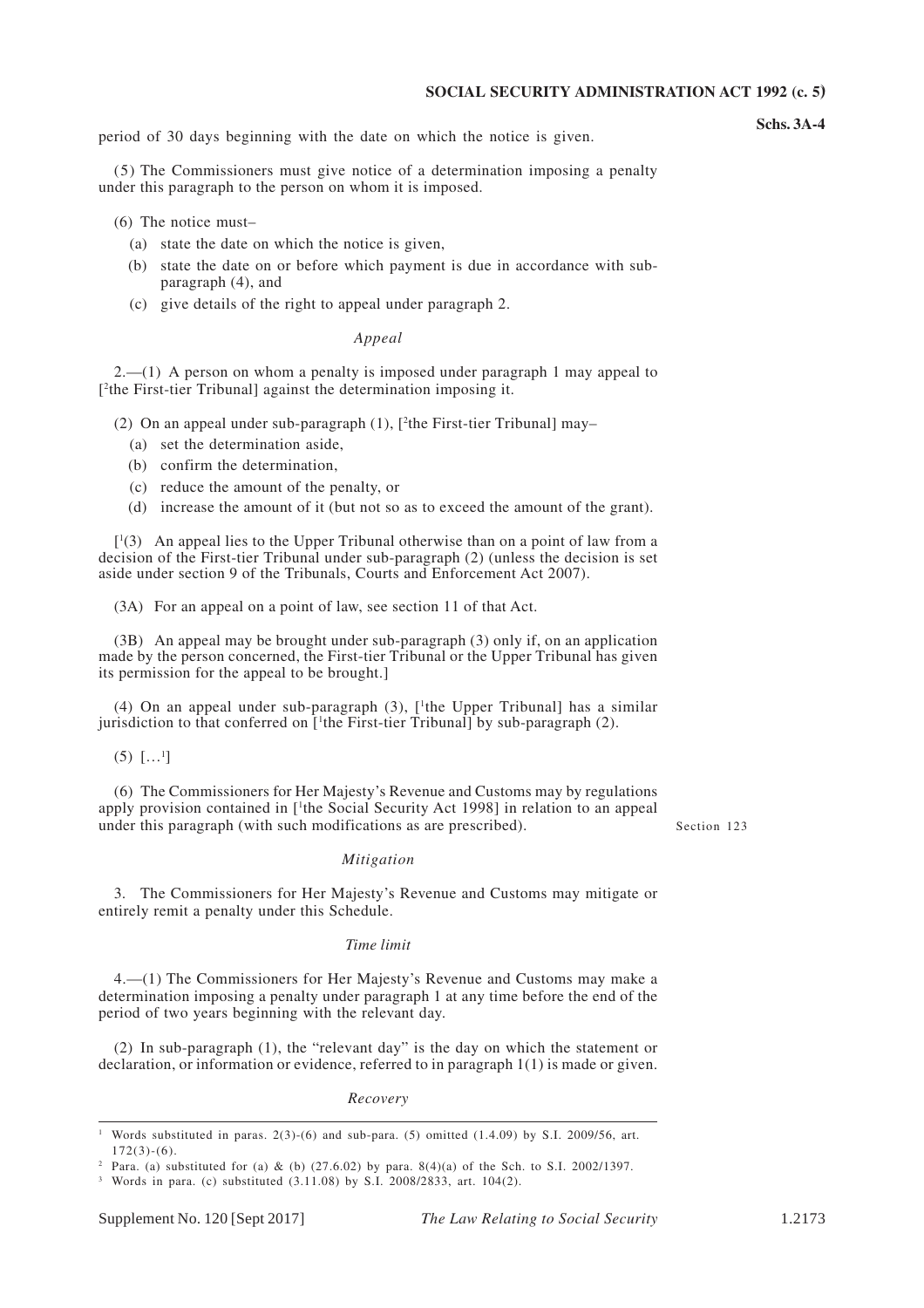**Sch. 4**

5. A penalty payable under this Schedule is to be treated for the purposes of Part 6 of the Taxes Management Act 1970 (collection and recovery) as if it were tax charged in an assessment and due and payable.]

# \*SCHEDULE 4

## PERSONS EMPLOYED IN SOCIAL SECURITY ADMINISTRATION OR ADJUDICATION

## PART I

## THE SPECIFIED PERSONS

#### *Government departments*

A civil servant in–

- [2 (a) the Department for Work and Pensions;]
- (c) the [3 Ministry of Justice].

#### *Other public departments and offices*

 $[\dots^1]$ 

A civil servant in the Scottish Courts Administration.

 $\left[ \ldots^2 \right]$ 

*Entry relating to Local authorities in Sch. 4 has been repealed by Sch. 14 of the Welfare Reform Act 2012 (C. 5), but kept in force for transitional purposes. See art. 9 of S.I. 2013/358 for details of when to apply.*

#### [ <sup>3</sup> Local authorities etc.

A member, offficer or employee of an authority administering housing benefit or council tax benefit.

A person authorised to exercise any function of such an anthority relating to such a benefit or any employee of such a person.

A person authorised under section 139A(1) of this Act to consider and report to the Secretary of State on the administration of housing benefit or council tax benefit.]

[4A member, officer or employee of a county council in England who exercises–

Words deleted in Sch. 4, Part I (1.4.99) by S.S. Contributions (Transfer of Functions, etc.) Act 1999 (c. 2), Sch. 6, para. 6(9).

<sup>2</sup> Entry relating to Local authorities in Sch. 4 repealed (1.4.13) by the Welfare Reform Act 2012 (c. 5), Sch. 4.

<sup>&</sup>lt;sup>3</sup> Provisions in Sch. 4, Part 1 relating to Local Authorities etc. added (1.7.97) by s. 4(1) to Social Security Administration (Fraud) Act 1997 (c. 47).

<sup>4</sup> Entry referring to Local Authorities etc. inserted (3.7.07) by the Welfare Reform Act 2007, s. 41.

<sup>5</sup> Entries referring to Adjudication bodies deleted (29.11.99) by para. 113(a) of Sch. 7 to S.S. Act 1998 (c. 14).

<sup>6</sup> Para. (a) in entry for Adjudicating bodies omitted by S.I. 2008/2833, art. 104(3).

<sup>7</sup> Words deleted (29.11.99) in entry for Adjudicating bodies by para. 113(b) of Sch. 7 to S.S Act 1998 (c. 14).

<sup>8</sup> Words in Sch. 4 omitted (7.2.13) by the Public Bodies (Abolition of the DLAAB) Order 2013, S.I. 2013/252, art. 4, Sch. Pt. 1.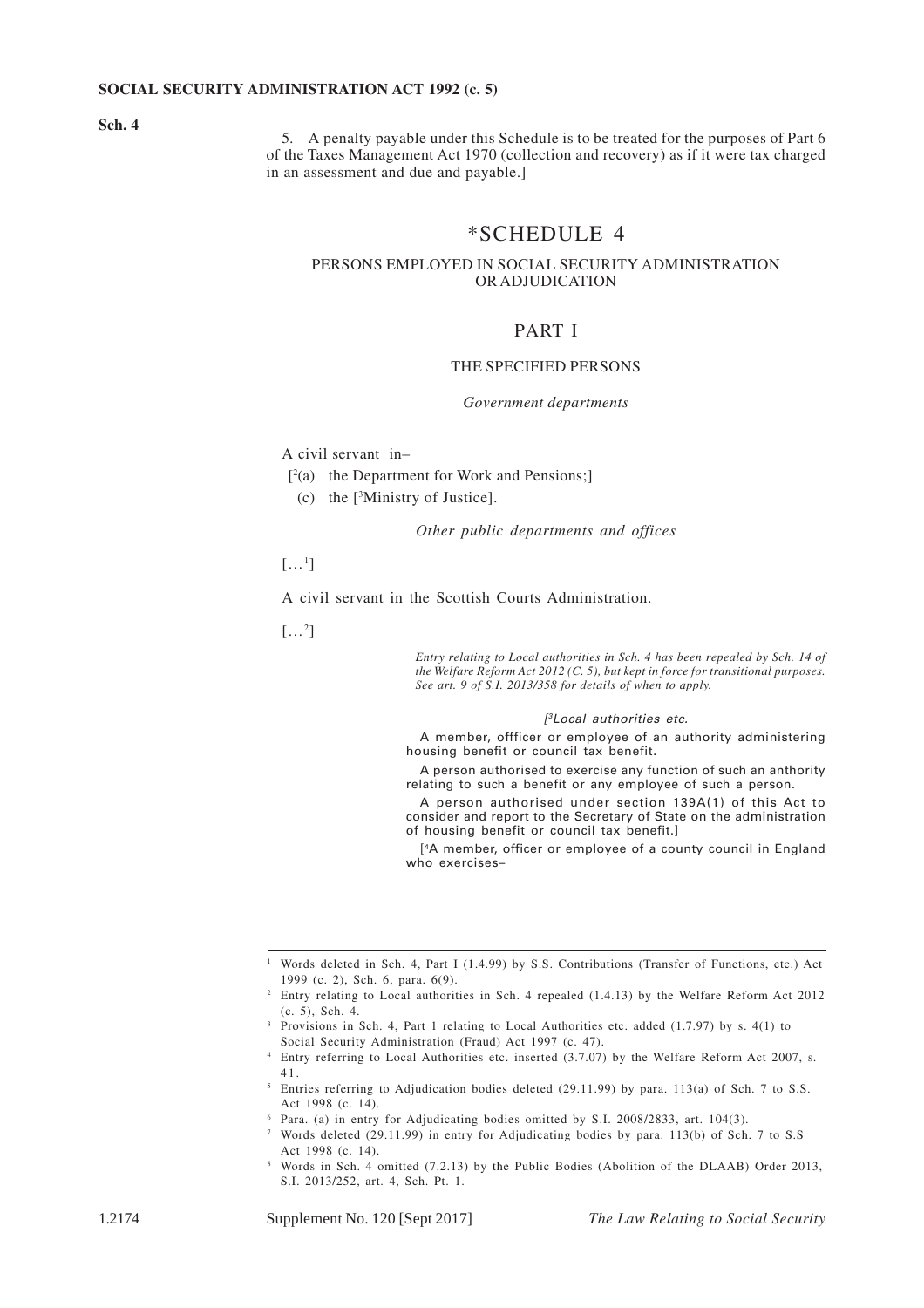**Sch. 4**

- (a) any function conferred on the county council by regulations made under section 7A of this Act;
- (b) any function in connection with a relevant purpose within the meaning of section 7B(3) of this Act.

A person authorised to exercise any such function of such a county council or an employee of such a person.]

## *Adjudication bodies*

 $[\dots^5]$ 

## *Adjudicating bodies*

The clerk to, or other officer or member of the staff of, any of the following bodies–

(a) […6 ]

 $[\dots^7]$ 

(e) a Pensions Appeal Tribunal constituted under the Pensions Appeal Tribunals Act 1943.

*The Disability Living Allowance Advisory Board*

 $[\dots^8]$ .

#### *[*1 *The Occupational Pensions Board]*

*The Social Fund*



### *Former officers*

An officer or other member of the staff of–

(a) the former Supplementary Benefits Commission;

(b) the former National Assistance board;

(c) the former Attendance Allowance Board.

A benefit officer.

An insurance officer.

A supplement officer.

[4 A Chief Adjudication Officer. An adjudication officer.

A social fund officer.

[2 The social fund Commissioner.

A social fund inspector.

A member of any staff employed in connection with the social fund.]

A clerk to, or other officer or member of the staff of, the former social security appeal tribunal, the former disability appeal tribunal or the former medical appeal tribunal.]

[<sup>5</sup>The clerk to, or other officer or member of the staff of, an appeal tribunal. The clerk to, or other officer or member of the staff of, a Pensions Appeal Tribunal for England and Wales.]

- <sup>2</sup> Words under the heading "The Social Fund" repealed & words inserted in entry for former officers (1.8.13) by para. 4 of Sch. 8 and part 8 of Sch. 14 to the Welfare Reform Act 2012 (c. 5).
- <sup>3</sup> Words deleted (29.11.99) by para. 113(c) of Sch. 7 to S.S. Act 1998 (c. 14).

<sup>4</sup> Words inserted (29.11.99) by para. 113(d) of Sch. 7 to S.S. Act 1998 (c. 14).

- <sup>5</sup> Words inserted in entry for former officers (3.11.08) by S.I. 2008/2833 art. 104(4).
- <sup>6</sup> Paras. 1 & 1A substituted for 1 & 2 (27.6.02) by para. 8(4)(b) of S.I. 2002/1397.
- Words in Sch. 4, para. 1 of Part 2 inserted (6.6.12) by the Welfare Reform Act 2012 (c. 5), s. 125.

<sup>&</sup>lt;sup>1</sup> Entries referring to Occupational Pensions Board deleted (6.4.97) by para. 15(4) of Sch. 5, and by Sch. 7, Part III to Pensions Act 1995 (c. 26).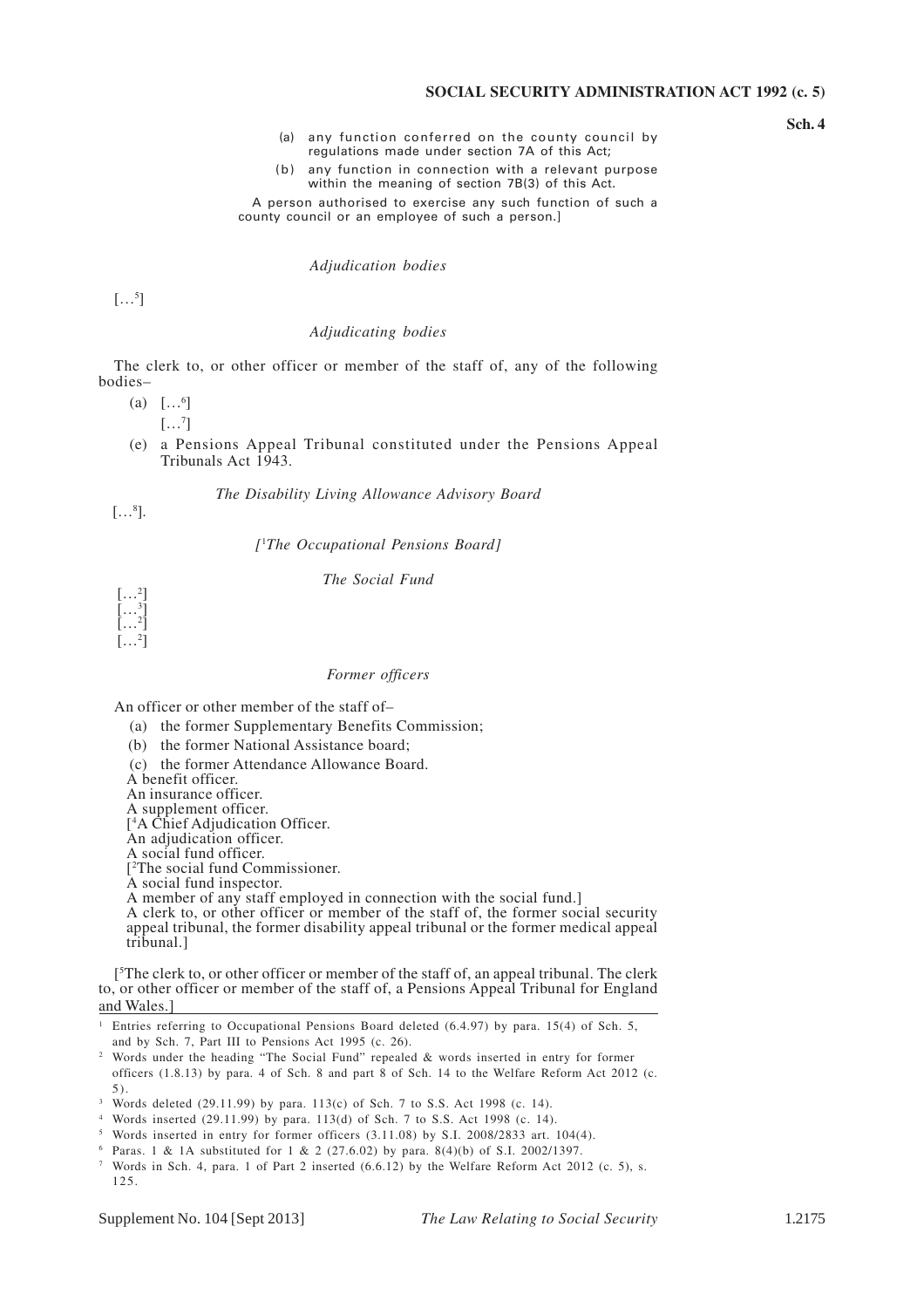**Schs. 4-5**

#### PART II

## CONSTRUCTION OF REFERENCES TO GOVERNMENT DEPARTMENTS ETC.

Section 170 1989 c. 24. [6 **1.** The reference in Part I of this Schedule to the Department for Work and Pensions is a reference to that Department only to the extent that the functions carried out in it relate to social security, [7 to the investigation or prosecution of offences relating to tax credits] to child support or to occupational or personal pension schemes. **1A.** The reference in Part 1 of this Schedule to the Department for Work and Pensions includes a reference to– (a) the former Department of Social Security, (b) the former Department for Education and Employment, to the extent that the functions carried out in it related to a jobseeker's allowance or to unemployment benefit or income support or to the former supplementary benefit, (c) the former Department of Health and Social Security, to the extent that the functions carried out in it related to social security or to occupational or personal pension schemes or to war pensions, (d) the former Ministry of Pensions and National Insurance, (e) the former Ministry of Social Security and (f) any other former government department, to the extent that the functions carried out in related to social security or to occupational or personal pensions or to war pensions, and paragraph 1 above does not apply for the purposes of this paragraph.] 3. Any reference in Part I of this Schedule to the [1 Ministry of Justice] or the Scottish Courts Administration is a reference to [<sup>1</sup>that Ministry] or Administration only to the extent that the functions carried out by persons in its employ are, or are connected with– (a) functions of [<sup>1</sup>the First-tier Tribunal or Upper Tribunal which relate to social security or to occupational or personal pension schemes or to war pensions or functions of] the Chief, or any other, Social Security Commissioner; or (b) functions of the [2 Administrative Justice and Tribunals Council or the Welsh or] Scottish committee of that Council which relate to social security or to occupational or personal pension schemes or to war pensions. [<sup>1</sup>The reference in paragraph (b) to the Administrative Justice and Tribunals Council and the Scottish Committee of that Council includes a reference to the former Council of Tribunals and the Scottish Committee of that former Council.] [<sup>1</sup>3ZA. Any reference in Part 1 of this Schedule to the Ministry of Justice includes a reference to– (a) the former Lord Chancellor's Department, and (b) the former Department of Constitutional Affairs, to the extent that the functions carried out by persons in its employ were, or were connected with, functions of the Chief, or any other, Social Security Commissioner (and paragraph 3 above does not apply for the purposes of this paragraph).] 4. […3 ]

Words substituted & inserted and para. 3ZA added (3.11.08) by S.I. 2008/2833, art. 104(5) & (6).

Words substituted in para. 3(b) (1.6.08) by the Tribunals Courts and Enforcement Act 2007 (c. 15), Sch. 8, para. 18.

<sup>&</sup>lt;sup>3</sup> Sch. 4, Part II 4, shall cease to have effect (1.4.99) by the S.S. Contributions (Transfer of Functions, etc.) Act 1999 (c. 2).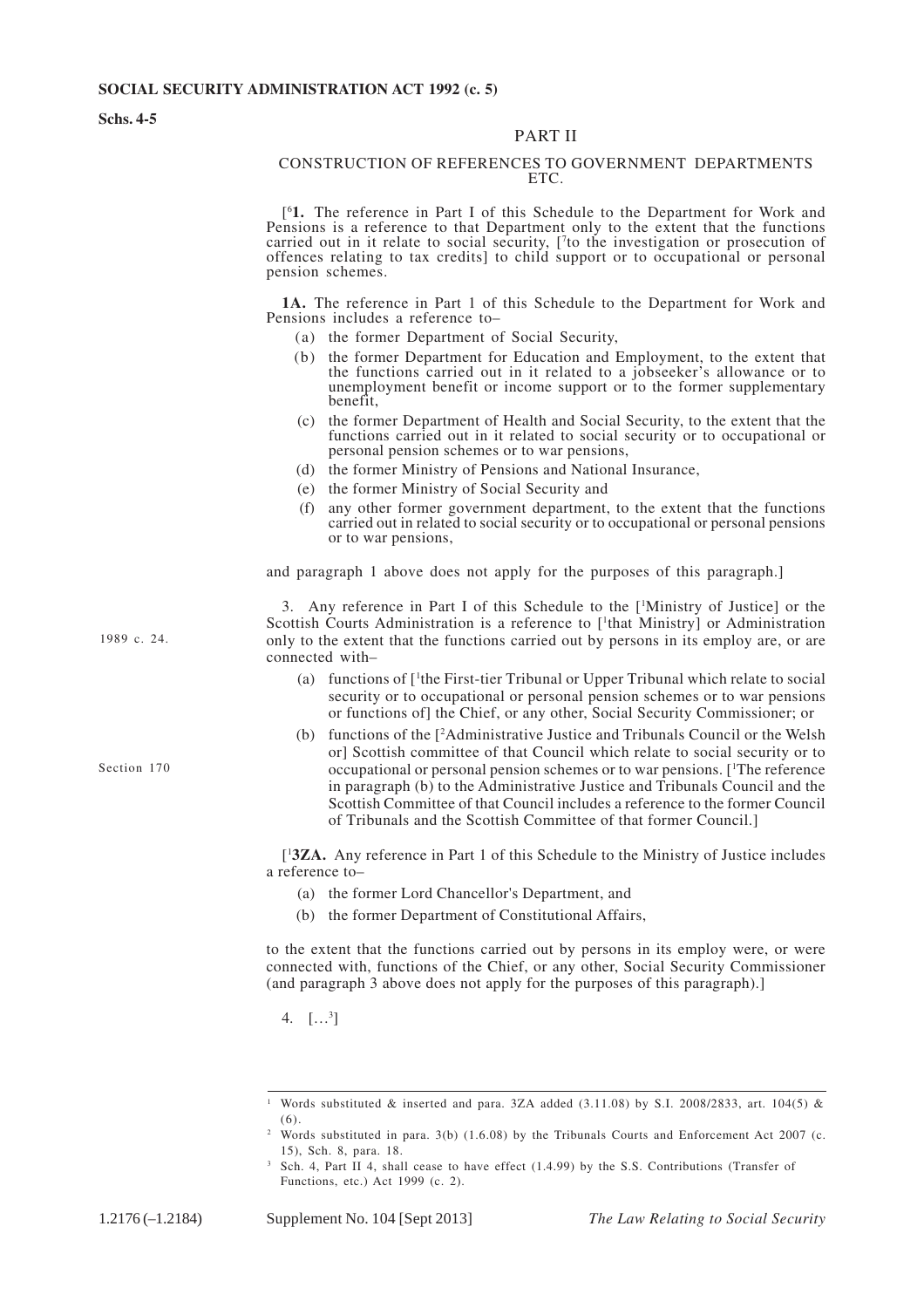5. In this Part of this Schedule "war pension" has the meaning given by section 25(4) of the Social Security Act 1989.

*\*See paragraph 34 of Schedule 8 to the Welfare Reform and Pensions Act 1999 in Volume 2 of this publication for details of modifications of this section.*

# SCHEDULE 5

## SOCIAL SECURITY ADVISORY COMMITTEE

1. The Committee shall consist of a chairman appointed by the Secretary of State and not less than 10 nor more than 13 other members so appointed.

2.—(1) Each member of the Committee shall be appointed to hold office for such a period of not more than 5 years, nor less than 3 years, as the Secretary of State shall determine.

(2) The Secretary of State may, at any time before the expiration of the term of office of any member, extend or further extend that member's term of office; but no one extension shall be for a period of more than 5 years from the date when the term of office would otherwise expire.

(3) Any member–

- (a) shall be eligible for reappointment from time to time on or after the expiration of his term of office;
- (b) may by notice in writing to the Secretary of State resign office at any time, while remaining eligible for reappointment.

3.—(1) Of the members of the Committee (other than the chairman) there shall be appointed–

- (a) one after consultation with organisations representative of employers;
- (b) one after consultation with organisations representative of workers; and
- (c) one after consultation with the head of the Northern Ireland Department;

and the Committee shall include at least one person with experience of work among, and of the needs of, the chronically sick and disabled.

(2) In selecting a person with such experience regard shall be had to the desirability of having a chronically sick or disabled person.

(4) The Secretary of State may remove a member of the Committee on the ground of incapacity or misbehaviour.

5. The Secretary of State shall appoint a secretary to the Committee and may appoint such other officers and such servants to the Committee, and there shall be paid to them by the Secretary of State such salaries and allowances, as the Secretary of State may with the consent of the Treasury determine.

6. The expenses of the Committee to such an amount as may be approved by the

**Sch. 5**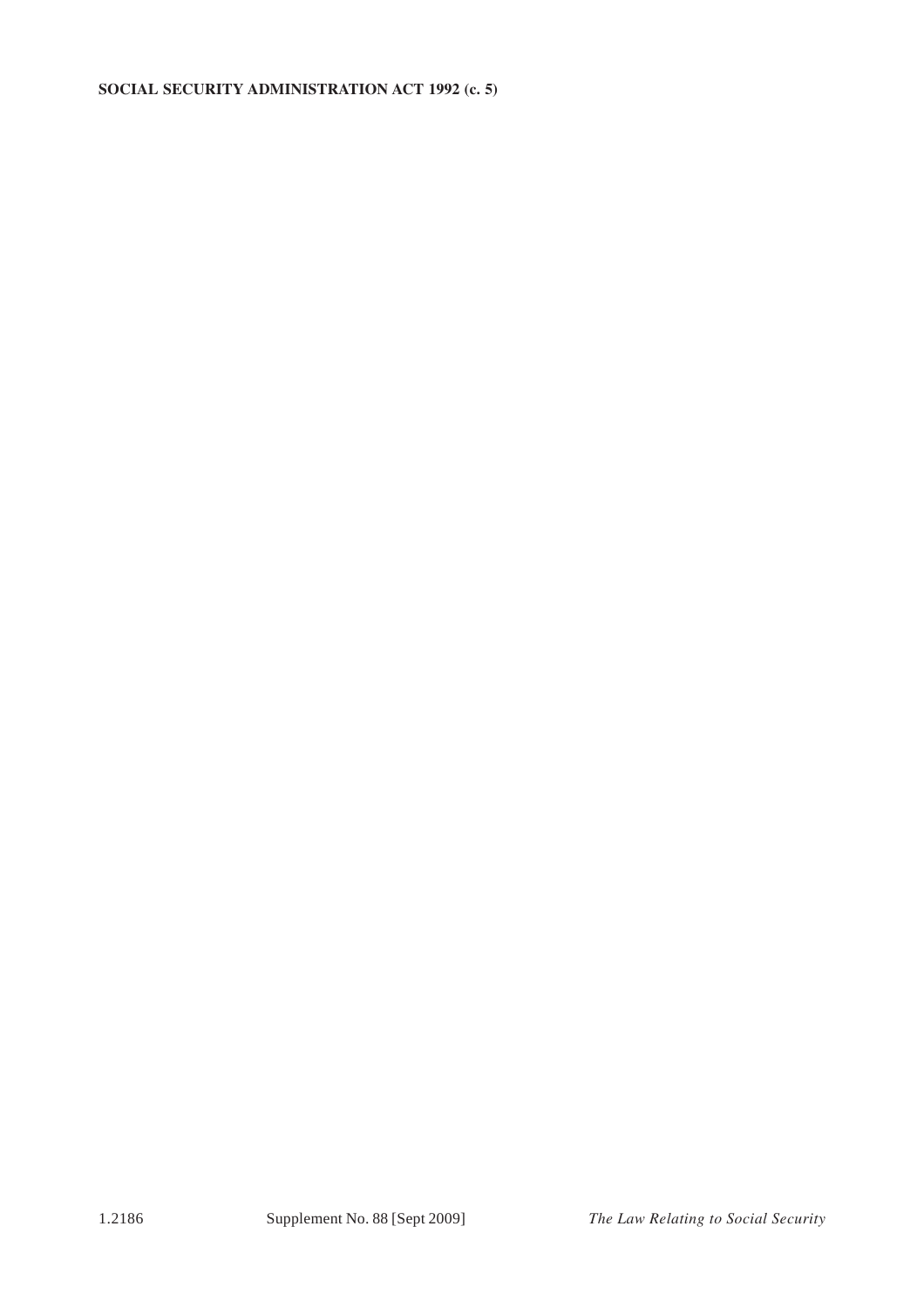Treasury shall be paid by the Secretary of State. Section 171.

- 7. There may be paid as part of the expenses of the Committee–
	- (a) to all or any of the members of the Committee, such salaries or other remuneration and travelling and other allowances; and
	- (b) to persons attending its meetings at the request of the Committee, such travelling and other allowances (including compensation for loss of remunerative time),

as the Secretary of State may with the consent of the Treasury determine.

8.—(1) The Secretary of State may pay or make provision for paying, to or in respect of any member of the Committee, such sums by way of pensions, superannuation allowances and gratuities as the Secretary of State may determine with the consent of the Treasury.

(2) Where a person ceases to be a member of the Committee otherwise than on the expiry of his term of office and it appears to the Secretary of State that there are special circumstances which make it right for the person to receive compensation the Secretary of State may make to him a payment of such amount as the Secretary of State may determine with the consent of the Treasury.

9. The Committee may act notwithstanding any vacancy among the members.

10. The Committee may make rules for regulating its procedure (including the quorum of the Committee).

# SCHEDULE 6

INDUSTRIAL INJURIES ADVISORY COUNCIL

1.—(1) The Council shall consist of a chairman appointed by the Secretary of State

**Sch. 6**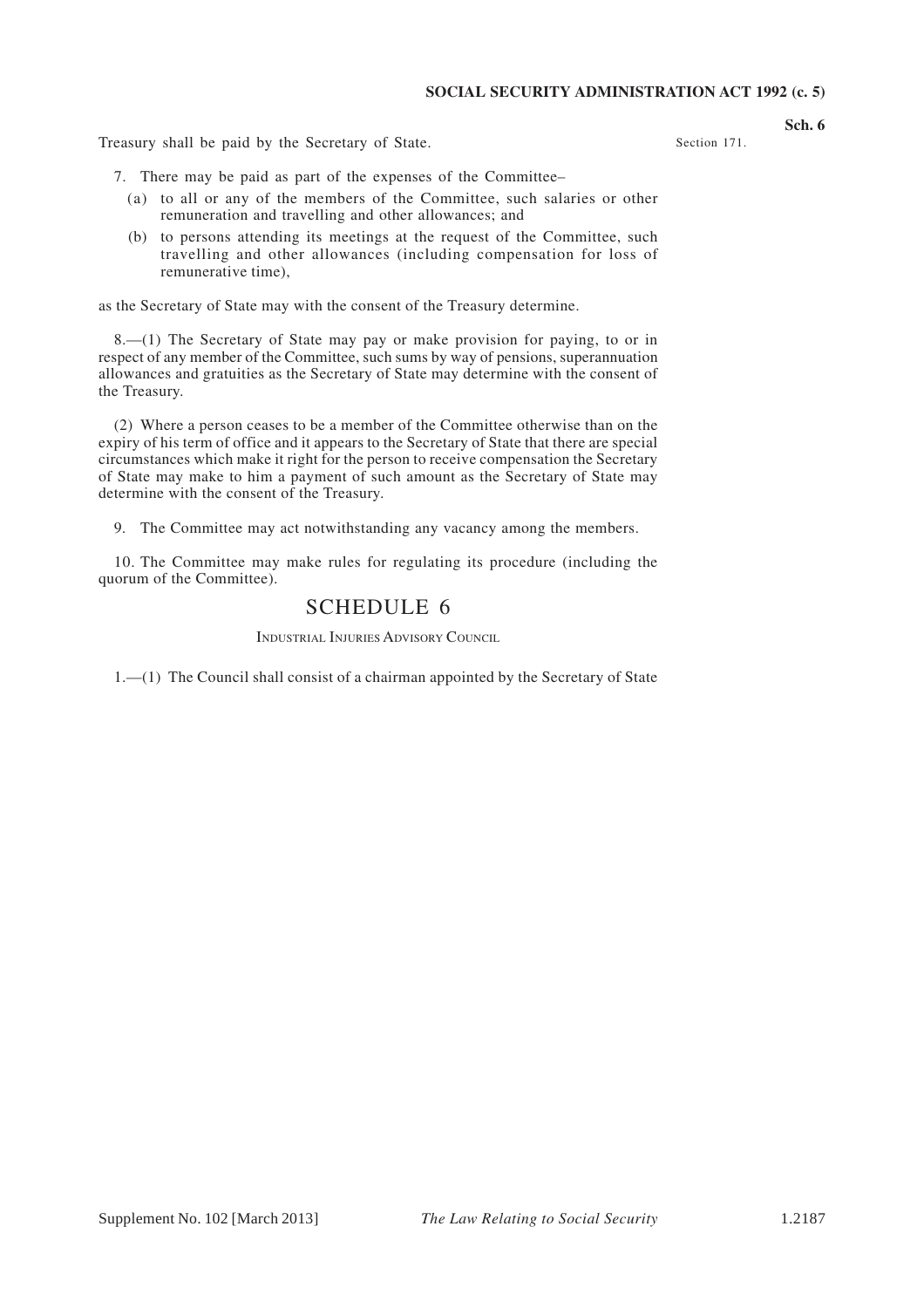## **Sch. 7**

Section 172.

and such number of other members so appointed as the Secretary of State may determine.

(2) The members other than the chairman shall include an equal number of persons appointed by the Secretary of State, after consultation with such organisations as he thinks fit, to represent employers and employed earners respectively.

2.—(1) The Secretary of State may pay–

- (a) to the chairman and other members of the Council, such salaries or other remuneration;
- (b) to persons who are not members of the Council but who at the Council's invitation are joined with its members as advisers at a Council meeting or a meeting of any committee of the Council held to consider questions on which they are specially qualified, such fees; and
- (c) to the chairman and other members of the Council and to persons attending meetings at the Council's request or attending meetings of any committee of the Council at the Council's or committee's request, such expenses and travelling and other allowances,

as the Secretary of State may with the consent of the Treasury determine.

(2) Any payment under paragraph (a) of sub-paragraph (1) above may be made either in lieu of or in addition to any payment to the recipient under paragraph (c) of that sub-paragraph.

(3) Any payment under sub-paragraph (1)(b) above may be made either in lieu of or in addition to any expenses or travelling or other allowances payable to the recipient apart from that sub-paragraph.

## SCHEDULE 7

REGULATIONS NOT REQUIRING PRIOR SUBMISSION

#### PART I

SOCIAL SECURITY ADVISORY COMMITTEE

#### *[1 Personal independence payment*

### A1. Regulations under section 78(3) or 79(3) of the Welfare Reform Act 2012.]

### *Disability living allowance*

1. Regulations under section 72(3) or 73(10) of the Contributions and Benefits Act.

#### *Industrial Injuries*

2. Regulations relating only to industrial injuries benefit.

### *Up-rating etc.*

 $\overline{p}$  provisions in consequence of an order under one or more of the following  $\overline{p}$  are  $\overline{p}$ .  $\overline{p}$  are  $\overline{p}$  is the following 3. Regulations contained in a statutory instrument which states that it contains

- <sup>2</sup> Words substituted in Sch. 7, part 1, para. 3(a)  $(8.9.98)$  by Sch. 7, para. 114(1) of S.S. Act 1998 (c. 47).
- <sup>3</sup> Words omitted in para. 3(a) (6.4.00) by the Welfare Reform and Pensions Act 1999 (c. 30) Sch. 13.
- <sup>4</sup> Ref. inserted in para. 3(b)  $(26.7.07)$  by the Pensions Act 2007 (c. 22), Sch. 1, para. 31.
- <sup>5</sup> Para. 4 substituted and para. 5 omitted (1.4.99) by Social Security Contributions (Transfer of Functions etc.) Act 1999 (c. 2) Sch. 3, para. 59(2) & (3).
- <sup>6</sup> Words in para. 8 deleted  $(6.4.95)$  by art.  $6(2)(c)$  of S.I. 1995/512.
- <sup>7</sup> Words substituted in para. 9 (1.11.07) by the Tribunals, Courts and Enforcement Act 2007 (c. 15), Sch. 8, para. 19.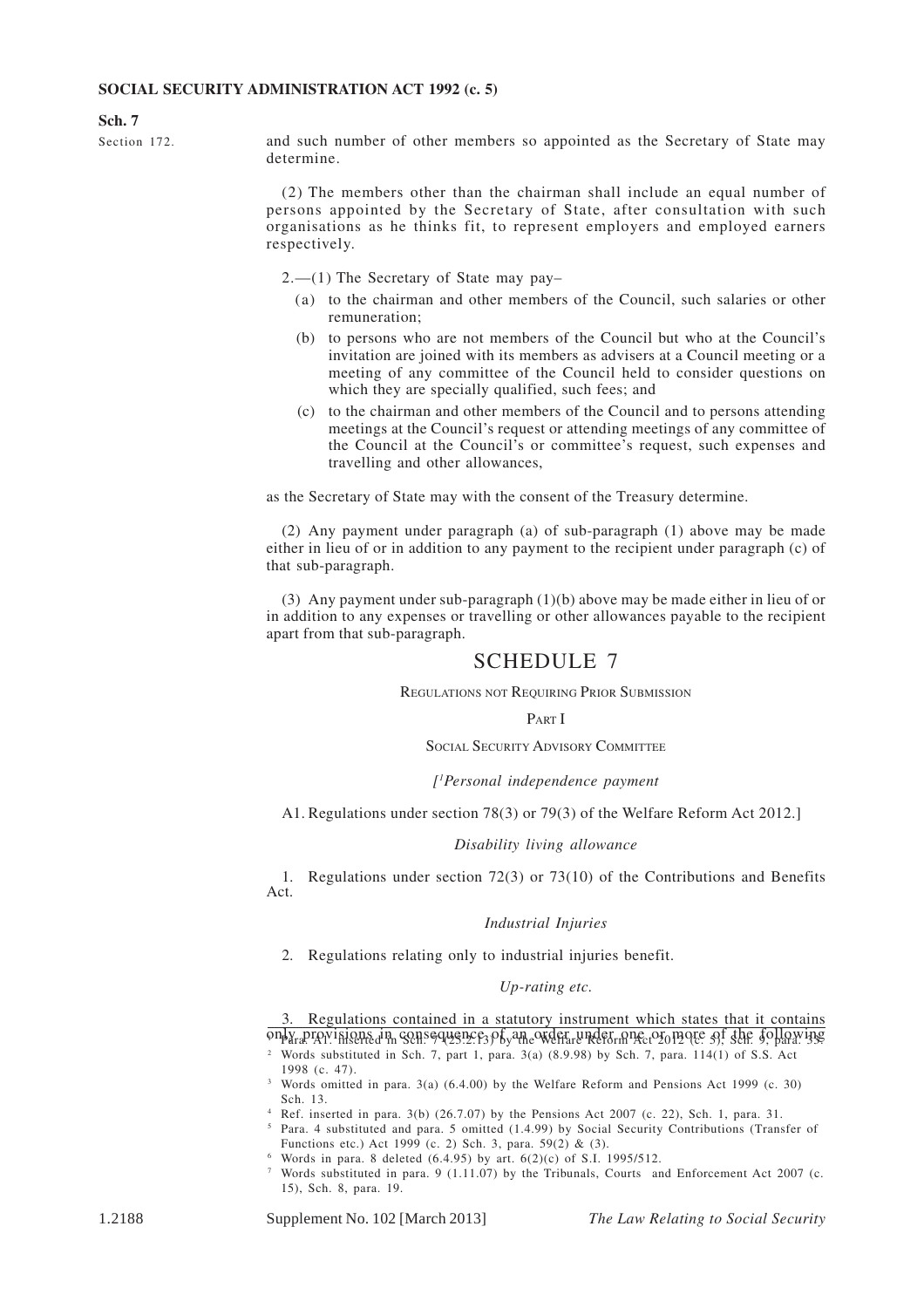2007 c. 15.

provisions–

- (a)  $[{}^{2}$ section 141, 143,  $[...]$  or 145 above]
- (b) section  $150$  [<sup>4</sup>or  $150A$ ] above.

#### *Earnings limits*

[<sup>5</sup>4. Regulations contained in a statutory instrument which states that it contains only regulations to make provision consequential on regulations under section 5 of the Contributions and Benefits Act.]

*Married women and widows - reduced rate contributions*

5.  $[...]$ 

### *Child benefit*

6. Regulations prescribing the rate or any of the rates of child benefit in Great Britain.

7. Regulations varying social security benefits following an increase of the rate or any of the rates of child benefit in Great Britain.

## *Statutory maternity pay and statutory sick pay*

8. Regulations under section […6 ] 167 of the Contributions and Benefits Act.

## *Procedural rules for tribunals*

9. Regulations in so far as they consist only of procedural rules for a tribunal in respect of which consultation with the [7 Administrative Justice and Tribunals Council is required by paragraph 24 of Schedule 7 to the Tribunals, Courts and Enforcement Act 2007.]

#### *Consolidation*

10. Regulations made for the purpose only of consolidating other regulations revoked by them.

## PART II

INDUSTRIAL INJURIES ADVISORY COUNCIL

**Sch. 7**

<sup>&</sup>lt;sup>1</sup> Words substituted in Sch. 7, para. 12 (8.9.98) by Sch. 7, para. 114(2) of S.S. Act 1998 (c. 47) for the purpose only of authorising the making of regulations or orders.

<sup>&</sup>lt;sup>2</sup> Words omitted (6.4.00) by the Welfare Reform and Pensions Act 1999 (c. 30) Sch. 13.

<sup>3</sup> Words substituted in Sch. 7, Part II, para. 12 (26.7.07) by the Pensions Act 2007 (c. 22), Sch. 1, para. 32.

Words substituted in para. 14 (1.11.07) by the Tribunals, Courts and Enforcement Act 2007 (c. 15), Sch. 8, para. 19.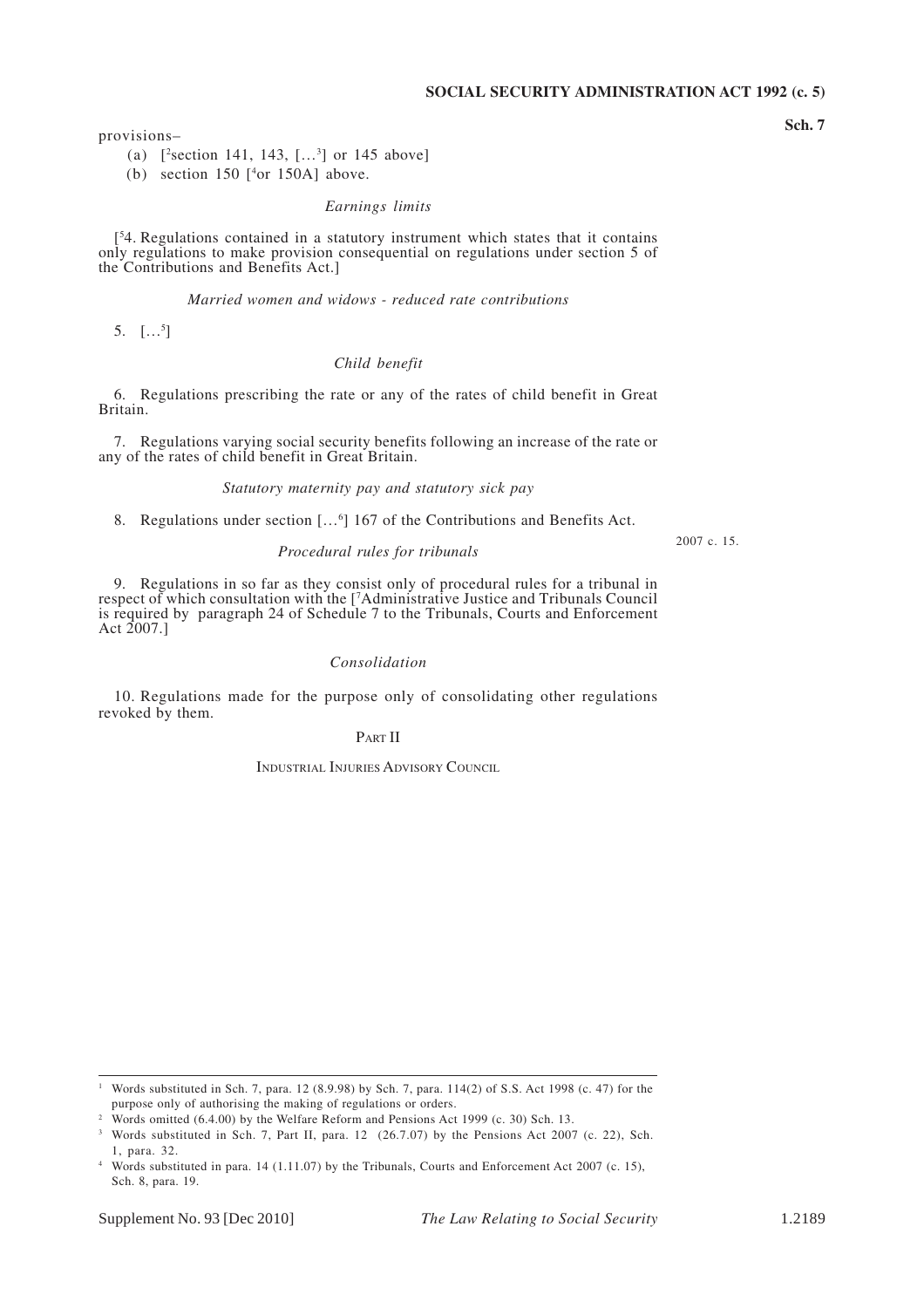**Sch. 8**

- 11. Regulations under section 121(1)(b) of the Contributions and Benefits Act.
- 12. Regulations contained in a statutory instrument which states that it contains

<sup>&</sup>lt;sup>1</sup> Sch. 8 repealed by the Northern Ireland Act 1998 (c. 47), Sch. 15.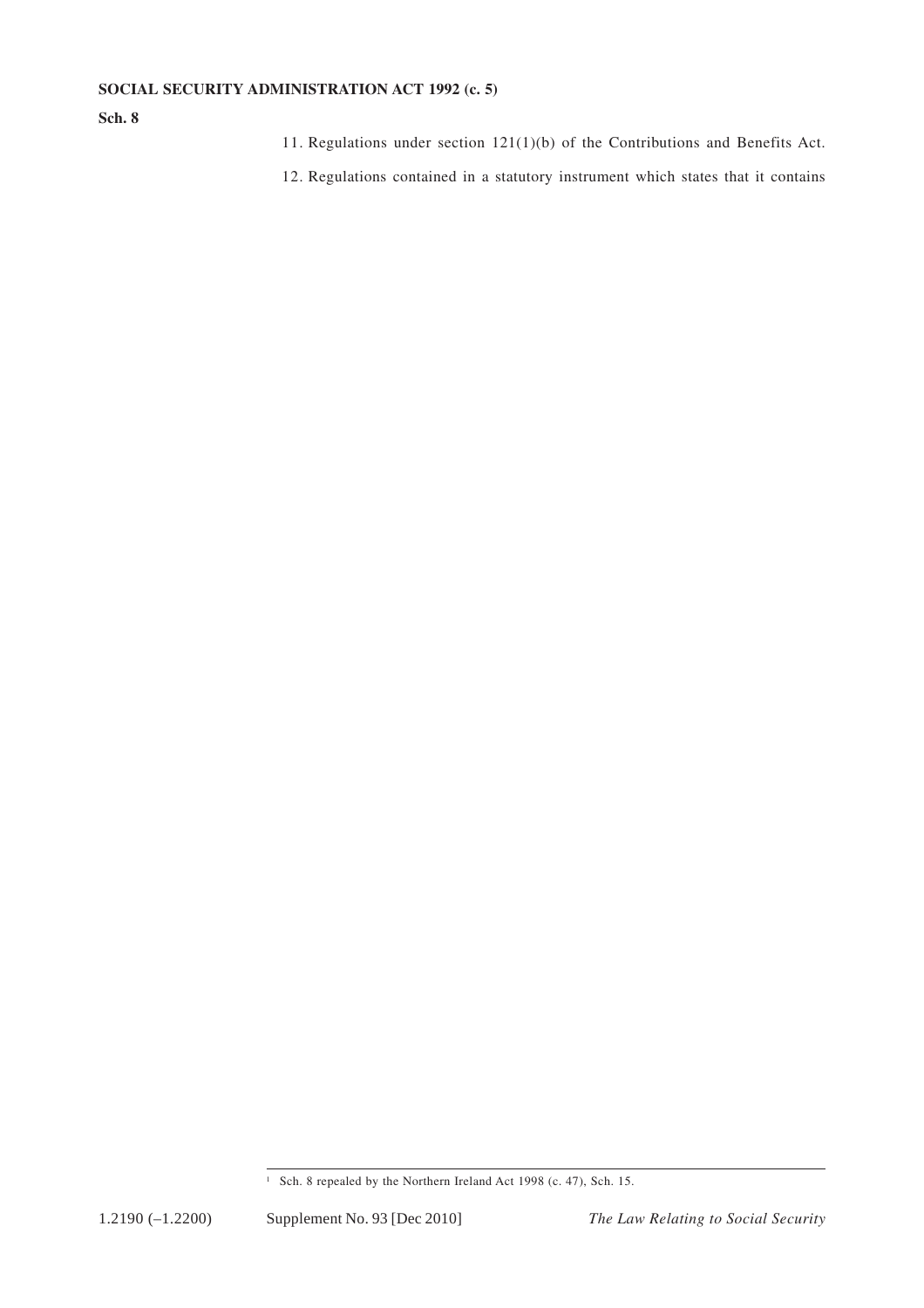only provision in consequence of an order under  $[{}$ <sup>1</sup>section 141, 143,  $[...]$   $[$ <sup>3</sup>, 150  $\frac{$  Section 185 or  $150$ Al above.

**Sch. 9**

13. Regulations contained in a statutory instrument made within a period of 6 months from the date of any Act passed after this Act and directed to be construed as one with this Act, where the statutory instrument states that it contains only regulations to make provision consequential on the passing of the Act, and the Act does not exclude this paragraph in respect of the regulations.

14. Regulations in so far as they consist only of procedural rules for a tribunal in respect of which consultation with the [4 Administrative Justice and Tribunals Council is required by paragraph 24 of Schedule 7 to the Tribunals, Courts and Enforcement Act 2007.]

15. Regulations contained in a statutory instrument which states that it contains only regulations making with respect to industrial injuries or its administration the same or substantially the same provision as has been, or is to be, made with respect to other benefit as defined in section  $122(1)$  of the Contributions and Benefits Act or its administration.

16. Regulations contained in a statutory instrument which states that the only provision with respect to industrial injuries benefit or its administration that is made by the regulations is the same or substantially the same as provision made by the instrument with respect to other benefit as defined in section 122(1) of the Contributions and Benefits Act or its administration.

17. Regulations made for the purpose only of consolidating other regulations revoked by them.

## SCHEDULE 8

 $[\dots^1]$ 

## SCHEDULE 9

## OLD CASES PAYMENTS ADMINISTRATION

### *Provisions ancillary to paragraph 2 of Schedule 8 to the Contributions and Benefits Act*

1.—(1) The provisions of this paragraph shall have effect with respect of schemes under paragraph 2 of Schedule 8 to the Contributions and Benefits Act, and any such scheme is hereinafter in this paragraph referred to as "a scheme".

(2) A scheme may make such incidental, supplementary, consequential or transitional provision as appears to the Secretary of State to be necessary or expedient for the purposes of that paragraph.

(3) A scheme shall in particular make provision with respect to the making of claims for allowances, with respect to the determination of questions arising on or in connection with any such claim or the payment of allowances, and with respect to any other matters necessary for the proper administration of any scheme; and, subject to any provisions of a scheme for reviewing decisions, the decision in accordance with a scheme of any question arising under a scheme shall be final for the purposes of paragraph 2 of Schedule 8 to the Contributions and Benefits Act.

(4) Without prejudice to the generality of sub-paragraph (2) above, a scheme may make provision–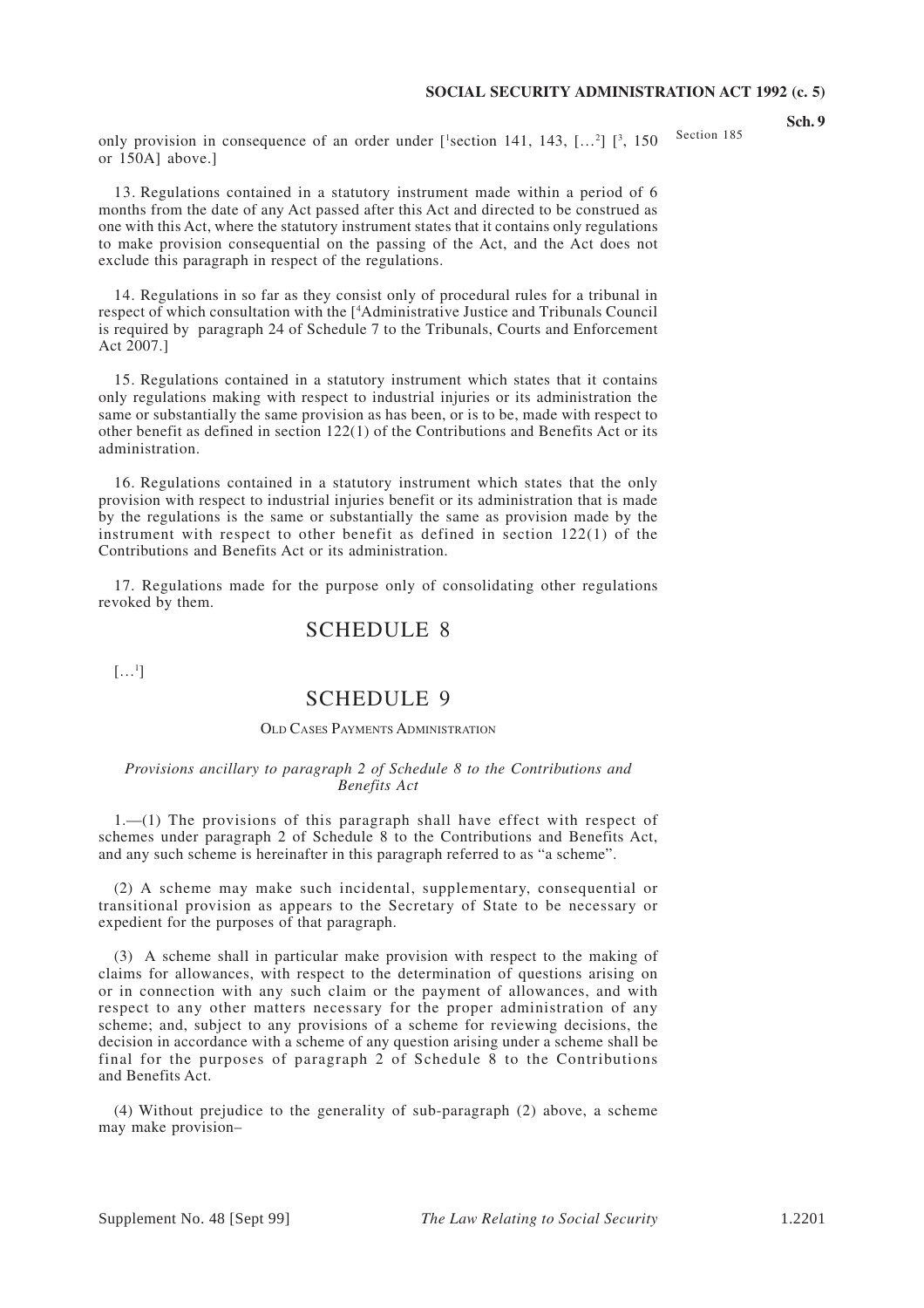- (a) for the Secretary of State to be charged with the general administration of any scheme and (subject to any provisions of a scheme) with the determination of questions arising under any scheme, and for enabling the decision of the Secretary of State on any such question to be proved in legal proceedings by means of a certificate or otherwise;
- (b) for enabling any class or description of such questions to be determined as if they had arisen under Parts II to VI of the Contributions and Benefits Act;
- (c) for applying, with or without modifications, section 187(1) and (2) above, or for making provision corresponding to them;
- (d) for requiring persons claiming or receiving allowances to furnish information and evidence and to undergo medical or other examination, for summoning persons to attend and give evidence or produce documents at any hearing for the purpose of determining questions arising under a scheme, and for authorising the administration of oaths to witnesses at any such hearing;
	- (e) for requiring the repayment to the Secretary of State in whole or in part of payments under paragraph 2 of Schedule 8 to the Contributions and Benefits Act subsequently found not to have been due, for the deduction of any sums so required to be repaid from payments under that paragraph or by way of industrial injuries benefit, and for the deduction from payments under that paragraph of any sums which may by virtue of any provision of this Act be recovered by deduction from any payment by way of such benefit.

(5) The Secretary of State may make such payments in connection with the administration of any scheme (including payments on account of travelling expenses or loss of remunerative time or both to persons required to undergo medical or other examination or to attend any hearing for the purpose of determining questions arising under any such scheme), as he may with the consent of the Treasury determine.

(6) Notwithstanding anything in this Act  $[1 \cdot \text{Chapter II of Part I of the Social}]$ Security Act 1998] or the Contributions and Benefits Act, a scheme shall not require a person to submit himself to medical treatment.

(7)A scheme varying an earlier scheme may do so in such a way as to make allowances payable, or payable at an increased rate, under the earlier scheme in respect of periods before the making of the later scheme.

### *Provisions ancillary to paragraph 4 of Schedule 8*

 $2.-(1)$  Subject to sub-paragraph (2) below, sub-paragraphs (2) to (6) of paragraph 1 above shall have effect for the purposes of paragraph 4 of Schedule 8 to the Contributions and Benefits Act as if in those sub-paragraphs–

- (a) any reference to a scheme were a reference to a scheme under paragraph 4;
- (b) any reference to paragraph 2 of Schedule 8 to the Contributions and Benefits Act were a reference to paragraph 4;
- (c) any reference to allowances (other than the reference in sub-paragraph (4)) included a reference to any other payment under paragraph 4.

(2) Nothing in this Schedule or in Schedule 8 to that Act shall authorise the recovery of sums by deduction from payments under paragraph 4 of that Schedule in respect of the death of any person, or the abatement of such payments.

1967 c. 34. 1965 c. 79.

<sup>&</sup>lt;sup>1</sup> Words inserted in para. 1(6) (5.7.99) by Sch. 7, para. 115 to S.S. Act 1998 (c.14).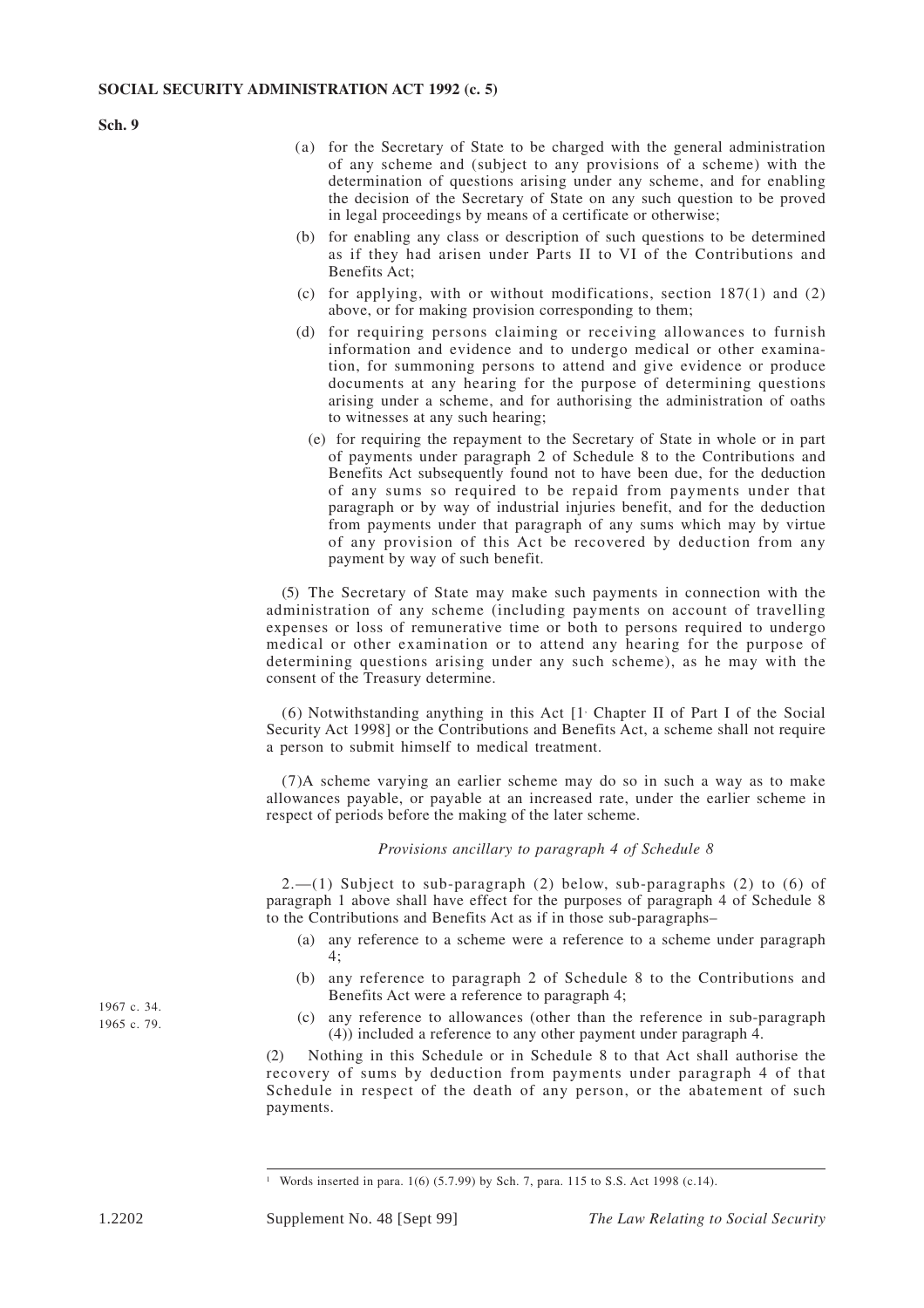**Sch. 9**

(3) Without prejudice to the powers conferred by paragraph 1 above as applied by this paragraph, a scheme under paragraph 4 may in particular make provision for the determination by a medical board of questions of such classes as may be prescribed by the scheme.

(4) Without prejudice to the provision made by sub-paragraphs (1) and (3)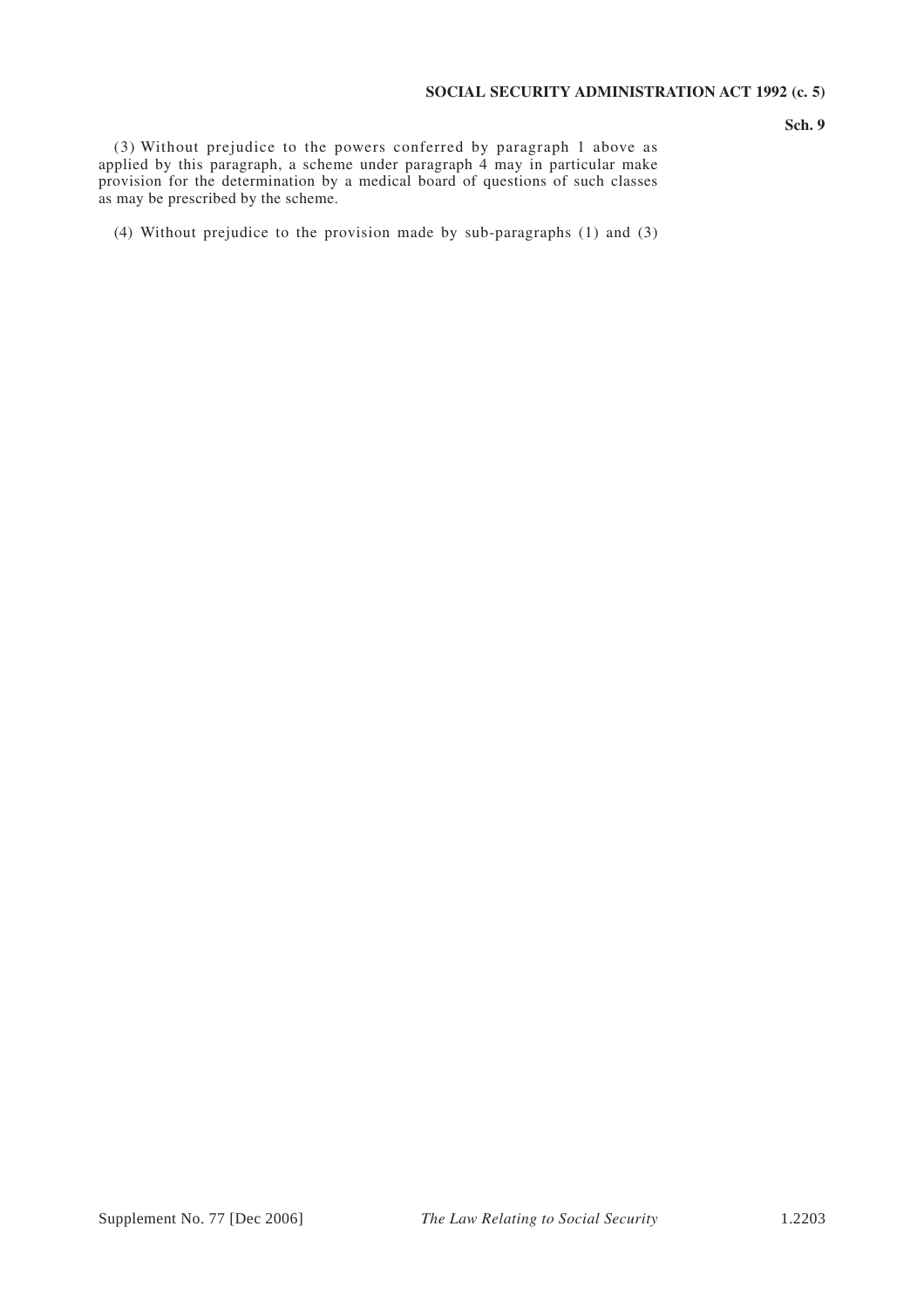### **SOCIAL SECURITY ADMINISTRATION ACT 1992 (c. 5)**

| <b>Sch. 10</b>                                          |                                                                                                                                                                                                                                                                                                                                                                                                                                                                                                                                                                                                                                                                                                                                            |
|---------------------------------------------------------|--------------------------------------------------------------------------------------------------------------------------------------------------------------------------------------------------------------------------------------------------------------------------------------------------------------------------------------------------------------------------------------------------------------------------------------------------------------------------------------------------------------------------------------------------------------------------------------------------------------------------------------------------------------------------------------------------------------------------------------------|
| Section 186                                             | above with respect to the determination of questions, such a scheme may, where<br>it appears to the Secretary of State expedient so as to avoid the introduction or<br>working of the scheme being impeded, provide that, in any circumstances<br>prescribed by the scheme, a person shown to be disabled by a disease shall be<br>presumed for the purposes of the scheme to have been disabled by that disease<br>for such period previously, and the disablement to have been during that period                                                                                                                                                                                                                                        |
|                                                         | or any part of it of such a nature and degree, as may be so prescribed.                                                                                                                                                                                                                                                                                                                                                                                                                                                                                                                                                                                                                                                                    |
| 1946 c. 67                                              |                                                                                                                                                                                                                                                                                                                                                                                                                                                                                                                                                                                                                                                                                                                                            |
| 1965 c. 51                                              | Adjustment of benefit in certain cases                                                                                                                                                                                                                                                                                                                                                                                                                                                                                                                                                                                                                                                                                                     |
| 1946 c. 62                                              |                                                                                                                                                                                                                                                                                                                                                                                                                                                                                                                                                                                                                                                                                                                                            |
| 1965 c. 51.                                             | $3-(1)$ A scheme under paragraph 2 or 4 of Schedule 8 to the Contributions<br>and Benefits Act may include provisions for adjusting the rate of, or<br>extinguishing any right to, an allowance under the paragraph in question or<br>under the other of those paragraphs in a case where the same person is, or would<br>otherwise be, entitled separately in respect of two or more injuries or diseases to<br>an allowance under the paragraph in question or, as the case may be, to both such<br>an allowance and an allowance under the other of those paragraphs.                                                                                                                                                                   |
| 1948 c. 29.<br>1966 c. 20.<br>1976 c. 71<br>1970 c. 55. | (2) Where immediately before 22nd June 1967 (the commencement of the<br>Industrial Injuries and Diseases (Old Cases) Act 1967) a person was receiving<br>payments by virtue of section 3(2) of the Workmen's Compensation and Benefit<br>(Amendment) Act 1965 of a greater amount or aggregate amount than, but for<br>the provisions of this sub-paragraph, he would have been entitled to receive on<br>or after 6th April 1975 (the commencement of the Old Cases Act) by way of<br>allowances under section 2 or 5 of that Act, he shall continue to be entitled to<br>that greater amount or aggregate amount for any period commencing on or after<br>that date for which he would have so continued if neither Act had been passed. |

### *Overpayments*

4. A scheme under paragraph 2 or 4 of Schedule 8 to the Contributions and Benefits Act may make provision in relation to allowances under that Schedule corresponding to the provision made by section 71 above in relation to the benefits to which it applies.

# SCHEDULE 10

SUPPLEMENTARY BENEFIT ETC.

### *Interpretation*

|             | 1. In this Schedule-                                                                                                                                                                                               |
|-------------|--------------------------------------------------------------------------------------------------------------------------------------------------------------------------------------------------------------------|
|             | "the former National Insurance Acts" means the National Insurance Act 1946<br>and the National Insurance Act 1965; and                                                                                             |
|             | "the former Industrial Injuries Acts" means the National Insurance (Industrial<br>Injuries) Act 1946 and the National Insurance (Industrial Injuries) Act 1965.<br>Claims and payments                             |
| 1982 c. 24. | $2.-(1)$ Section 5 above shall have effect in relation to the benefits specified in<br>sub-paragraph (2) below as it has effect in relation to the benefits to which it<br>applies by virtue of subsection $(2)$ . |
|             | (2) The benefits mentioned in sub-paragraph $(1)$ above are benefits under-                                                                                                                                        |
|             | (a) the former National Insurance Acts;                                                                                                                                                                            |
| 1976 c. 71. | (b) the former Industrial Injuries Acts;                                                                                                                                                                           |
| 1970 c. 55. | (c) the National Assistance Act 1948;                                                                                                                                                                              |
|             | Words substituted in para. 3 (5.12.05) by S.I. 2005/3129, Sch. 1, para. 4.                                                                                                                                         |

<sup>2</sup> Words substituted in para. 3(1) and (2) (29.11.99) by para. 116 of Sch. 7 to S.S. Act 1998 (c. 14).

<sup>&</sup>lt;sup>3</sup> Words substituted in para. 5 (2.4.01) by s. 67 of the Child Support, Pensions and Social Security Act 2000 (c. 19).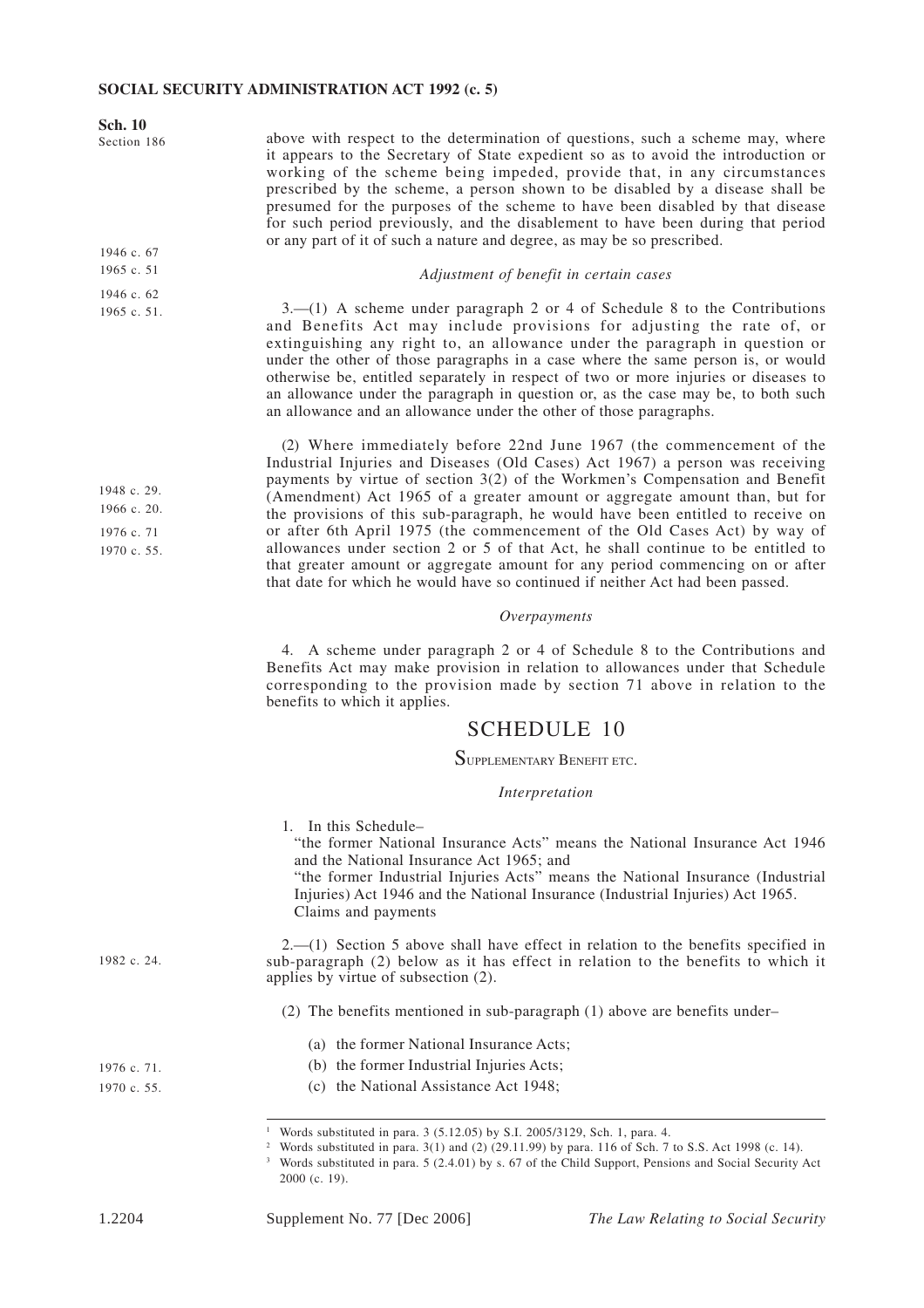**SOCIAL SECURITY ADMINISTRATION ACT 1992 (c. 5)**

(e) the Supplementary Benefits Acts 1976;

(f) the Family Income Supplements Act 1970.

## *Adjudication*

 $3.$   $-(1)$  [<sup>1</sup>Sections 8 to 18, 29 to 31 and 39 of the Social Security Act 1998] and [<sup>1</sup>sections 124 to 124B] above shall have effect for the purposes of the benefits specified in paragraph 2(2) above as they have effect for the purposes of benefit within the meaning of section 122 of the Contributions and Benefits Act other than attendance allowance, disability living allowance and disability working allowance.

(2) Procedure regulations made under  $\lceil \frac{2}{5} \rceil$  section 16 of the Social Security Act 1998] by virtue of sub-paragraph (1) may make different provision in relation to each of the benefits specified in paragraph 2(2) above.

### *Overpayments etc.*

4.—(1) Section 71 above shall have effect in relation to the benefits mentioned in paragraph 2(2) above as it has effect in relation to the benefits to which it applies by virtue of subsection  $(11)$ .

(2) Section 74 above shall have effect in relation to supplementary benefit as it has effect in relation to income support.

(3) The reference to housing benefit in section 75 above includes a reference to housing benefits under Part II of the Social Security and Housing Benefit Act 1982.

## *Inspection*

5.  $[3$ Part IV of this Act shall have effect as if the following Acts were included in the Acts comprised in the relevant social security legislation]

- (a) the Supplementary Benefits Act 1976;
- (b) the Family Income Supplements Act 1970.

#### *Legal proceedings*

6. Section 116 above shall have effect as if any reference to this Act in that section included–

- (a) the National Assistance Act 1948;
- (b) the Supplementary Benefit Act 1966;
- (c) the Supplementary Act 1976;
- (c) the Family Income Supplements Act 1970.

1948 c. 29.

**Sch. 10**

1966 c. 20.